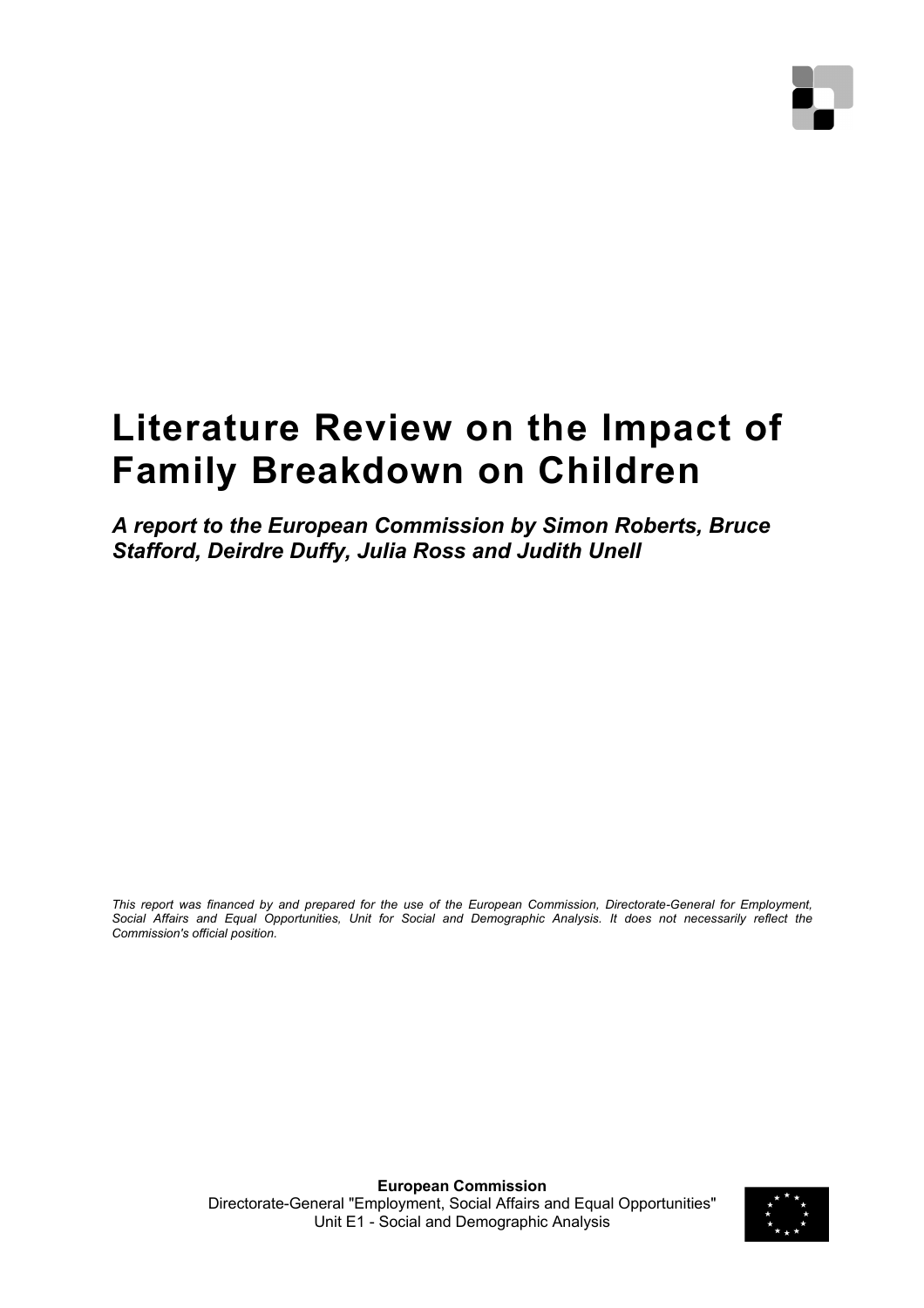© European Communities, 2009 Reproduction is authorised provided the source is acknowledged. Contact: **empl-e1-courrier@ec.europa.eu**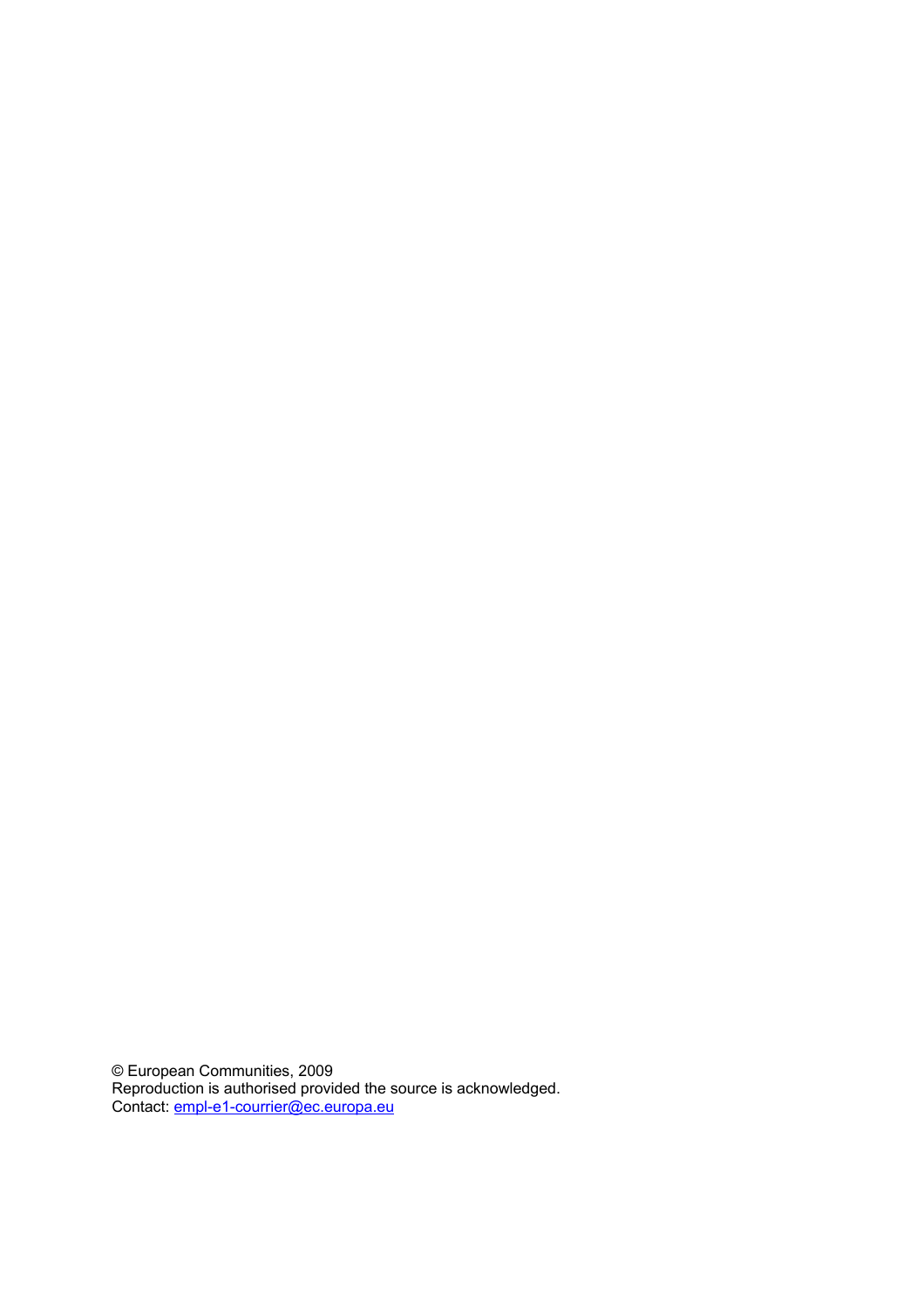# **Contents**

Acknowledgements

Abbreviations

| Summary |                                |                                                 | $\mathbf{1}$                                         |                |
|---------|--------------------------------|-------------------------------------------------|------------------------------------------------------|----------------|
|         | 1 Introduction                 |                                                 |                                                      | $\overline{2}$ |
|         | 1.1                            | Introduction                                    |                                                      | $\overline{2}$ |
|         | 1.2                            | Aims of review                                  |                                                      | $\overline{2}$ |
|         | 1.3                            |                                                 | Research design and methods                          | 3              |
|         | 1.4                            |                                                 | Selection of the twelve countries for in-depth study | 3              |
|         | 1.5                            |                                                 | Structure of report                                  | 6              |
|         | 2 Demographic change in the EU |                                                 | $\overline{7}$                                       |                |
|         | 2.1                            | Introduction                                    |                                                      | 7              |
|         | 2.2                            | Demographic change in the European Union (EU27) |                                                      | 7              |
|         |                                | 2.2.1                                           | Total population                                     | 7              |
|         |                                | 2.2.2                                           | Live births                                          | 8              |
|         |                                | 2.2.3                                           | Children in the European Member States               | 10             |
|         | 2.3                            | Households in the EU                            |                                                      | 12             |
|         |                                | 2.3.1                                           | Defining families and households                     | 12             |
|         |                                | 2.3.2                                           | Households in the EU                                 | 14             |
|         |                                | 2.3.3                                           | Households with children                             | 15             |
|         | 2.4                            |                                                 | Typology of families in the European Union           | 17             |
|         |                                | 2.4.1                                           | Single parent families                               | 17             |
|         |                                | 2.4.2                                           | Two adult families                                   | 23             |
|         |                                | 2.4.3                                           | Cohabitation                                         | 23             |
|         |                                | 2.4.4                                           | Marriage                                             | 26             |
|         |                                | 2.4.5                                           | Reconstituted families (Stepfamilies)                | 27             |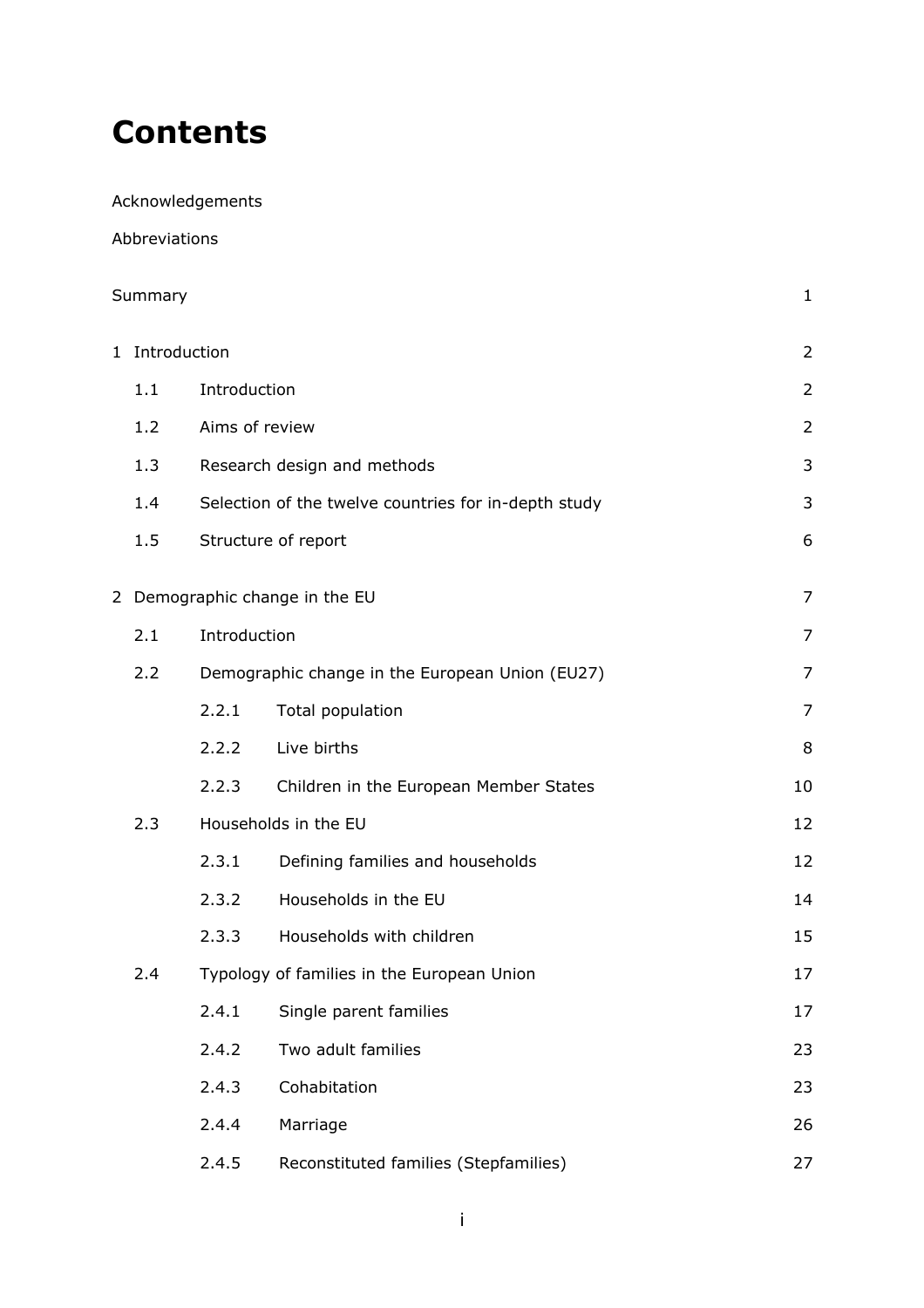|     | 2.4.6                            | Intergenerational households and extended families                                    | 29 |
|-----|----------------------------------|---------------------------------------------------------------------------------------|----|
| 2.5 | Family breakdown and reformation |                                                                                       | 32 |
|     | 2.5.1                            | Divorce                                                                               | 32 |
|     | 2.5.2                            | Remarriage                                                                            | 37 |
|     | 2.5.3                            | Cohabitation breakdown                                                                | 37 |
|     | 2.5.4                            | Children in institutional care                                                        | 38 |
|     | 2.5.5                            | Other family breakdown indicators                                                     | 39 |
| 2.6 | Conclusions                      |                                                                                       | 39 |
|     |                                  | 3 Poverty and Social Exclusion among Children and Lone Parents                        | 43 |
| 3.1 | Introduction                     |                                                                                       | 43 |
| 3.2 |                                  | Poverty and social exclusion: Some definitional and measurement issues                | 44 |
| 3.3 | Child poverty                    |                                                                                       | 47 |
| 3.4 |                                  | Poverty among children and single parent households in twelve case<br>study countries |    |
|     | 3.4.1                            | Definitional issues                                                                   | 50 |
|     | 3.4.2                            | Children of lone parents in lone parent households and<br>complex households          | 50 |
|     | 3.4.3                            | Poverty among single parent households                                                | 52 |
|     | 3.4.4                            | Labour market situation of single parents                                             | 55 |
|     | 3.4.5                            | Living conditions and material deprivation                                            | 57 |
|     | 3.4.6                            | Social protection expenditure                                                         | 58 |
| 3.5 |                                  | Policy responses to poverty among children and single parents                         | 59 |
|     | 3.5.1                            | Political priority                                                                    | 59 |
|     | 3.5.2                            | 'Work' and 'benefit' strategies                                                       | 60 |
|     | 3.5.3                            | Increasing income through employment                                                  | 60 |
|     | 3.5.4                            | Increasing income through benefits and social transfers                               | 64 |
|     | 3.5.5                            | The impact of social transfers                                                        | 67 |
| 3.6 | Conclusions                      |                                                                                       | 69 |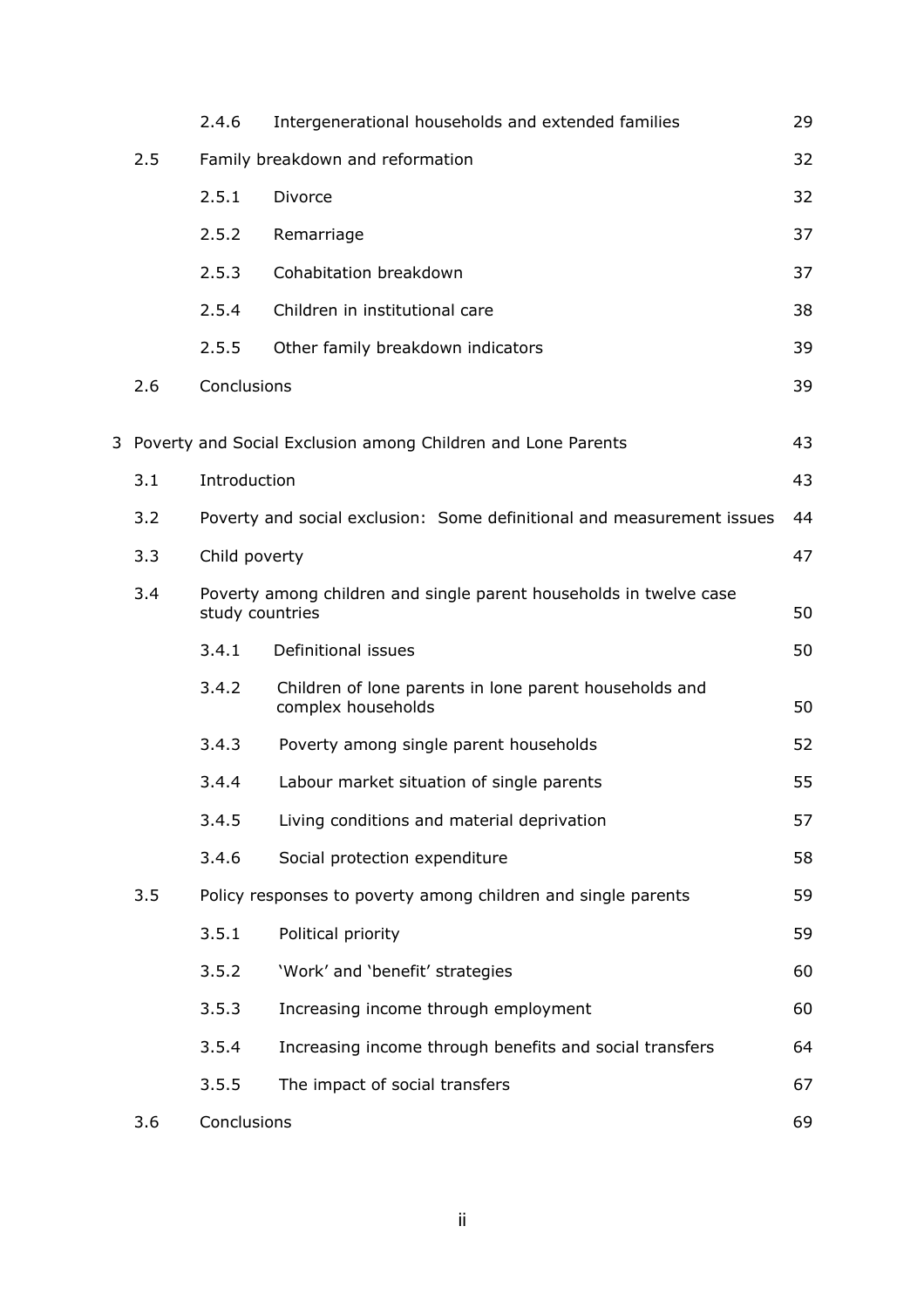|                           | 4 Children's Educational Achievements                                                                                     |              | 72                                                                          |     |
|---------------------------|---------------------------------------------------------------------------------------------------------------------------|--------------|-----------------------------------------------------------------------------|-----|
|                           | 4.1<br>Introduction                                                                                                       |              | 72                                                                          |     |
|                           |                                                                                                                           | 4.1.1        | The nature of the evidence                                                  | 72  |
|                           | 4.2                                                                                                                       |              | Child outcomes: Specific country studies                                    | 73  |
|                           |                                                                                                                           | 4.2.1        | Defamilialised countries: Sweden, Finland and France                        | 73  |
|                           |                                                                                                                           | 4.2.2        | Partially defamilialised countries: Britain,<br>Germany and the Netherlands | 76  |
|                           | 4.3                                                                                                                       |              | Child Outcomes: Cross-country studies                                       | 81  |
|                           | 4.4                                                                                                                       | Conclusions  |                                                                             | 88  |
|                           |                                                                                                                           |              | 5 Health and Well-being Outcomes                                            | 91  |
|                           | 5.1                                                                                                                       | Introduction |                                                                             | 91  |
|                           | 5.2                                                                                                                       |              | Pre-term births and death in infancy                                        | 91  |
|                           | 5.3<br>Morbidity, injury and death in childhood and adolescence<br>5.4<br>Behavioural and emotional problems in childhood |              | 94                                                                          |     |
|                           |                                                                                                                           |              | 99                                                                          |     |
|                           | 5.5                                                                                                                       |              | Adjustment in adolescence and young adulthood                               | 102 |
|                           | 5.6                                                                                                                       |              | Vulnerability in adulthood                                                  | 105 |
|                           | 5.7                                                                                                                       | Conclusions  |                                                                             | 110 |
|                           | 6 Housing Outcomes<br>6.1<br>Introduction                                                                                 |              | 112                                                                         |     |
|                           |                                                                                                                           |              | 112                                                                         |     |
| 6.2<br>Housing and the EU |                                                                                                                           |              |                                                                             | 114 |
|                           | 6.3                                                                                                                       |              | Family and housing                                                          | 115 |
|                           | 6.4                                                                                                                       |              | Research on housing outcomes                                                | 115 |
|                           | 6.5                                                                                                                       |              | Family breakdown, children and housing and living arrangements              | 116 |
|                           |                                                                                                                           | 6.5.1        | Economic effects                                                            | 116 |
|                           |                                                                                                                           | 6.5.2        | Practical effects                                                           | 117 |
|                           |                                                                                                                           | 6.5.3        | <b>Emotional effects</b>                                                    | 124 |
|                           | 6.6                                                                                                                       |              | Family breakdown, housing and family policy                                 | 126 |
|                           | Conclusions<br>6.7                                                                                                        |              |                                                                             | 132 |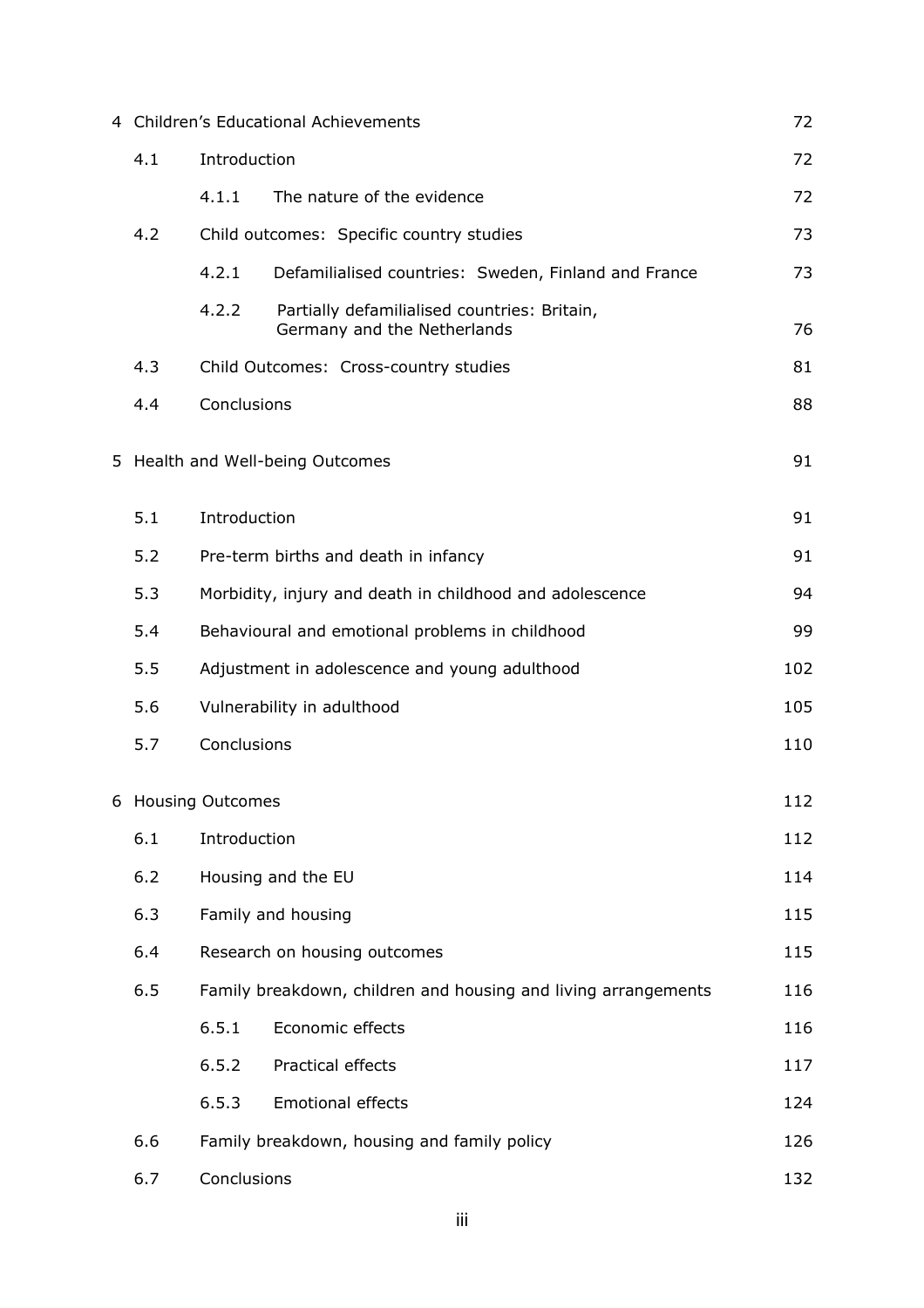Annex A: Chapter 2 Tables

Annex B: Chapter 3 Tables

References

#### **List of tables**

- Table 1.1: Hantrais' (2004) typology of family policy in the EU (with the addition of Bulgaria and Romania)
- Table 2.1: Summary table of selected indicators
- Table 3.1: At-risk-of-poverty rate (60 per cent of median equivalised income after social transfers), children vs. total population, 2006
- Table 3.2: Relative poverty gap (60 per cent of median equivalised income), children vs. total population, 2006
- Table 3.3: At-persistent-risk-of-poverty rate (60 per cent of median equivalised income), children vs. total population, 2000/2001
- Table 3.4: Share of children living with only one of their parents (percentage, 1990/91 and 2000/01)
- Table 3.5: Distribution of children in lone parent households and complex households (percentage), EU25, 2005
- Table 3.6: At-risk-of-poverty rates of children (percentage) in single parent households and complex households, EU25, 2005
- Table 3.7: Percentage of single parents by sex, 2001
- Table 3.8: Percentage of single parents aged 25-49 who are 'not working' by sex, 2001
- Table 3.9: In-work at-risk-of-poverty rates, 2006
- Table  $6.1$  Share of households with  $\underline{no}$  financial burden due to housing costs (percentage)
- Table 6.2 Share of households with financial burden due to housing costs (percentage)
- Table 6.3 Share of households with heavy financial burden due to housing costs (percentage)
- Table 6.4 Occupied dwelling stock by tenure (percentage), 2003
- Table 6.5 Public housing subsidies expenditure (percentage)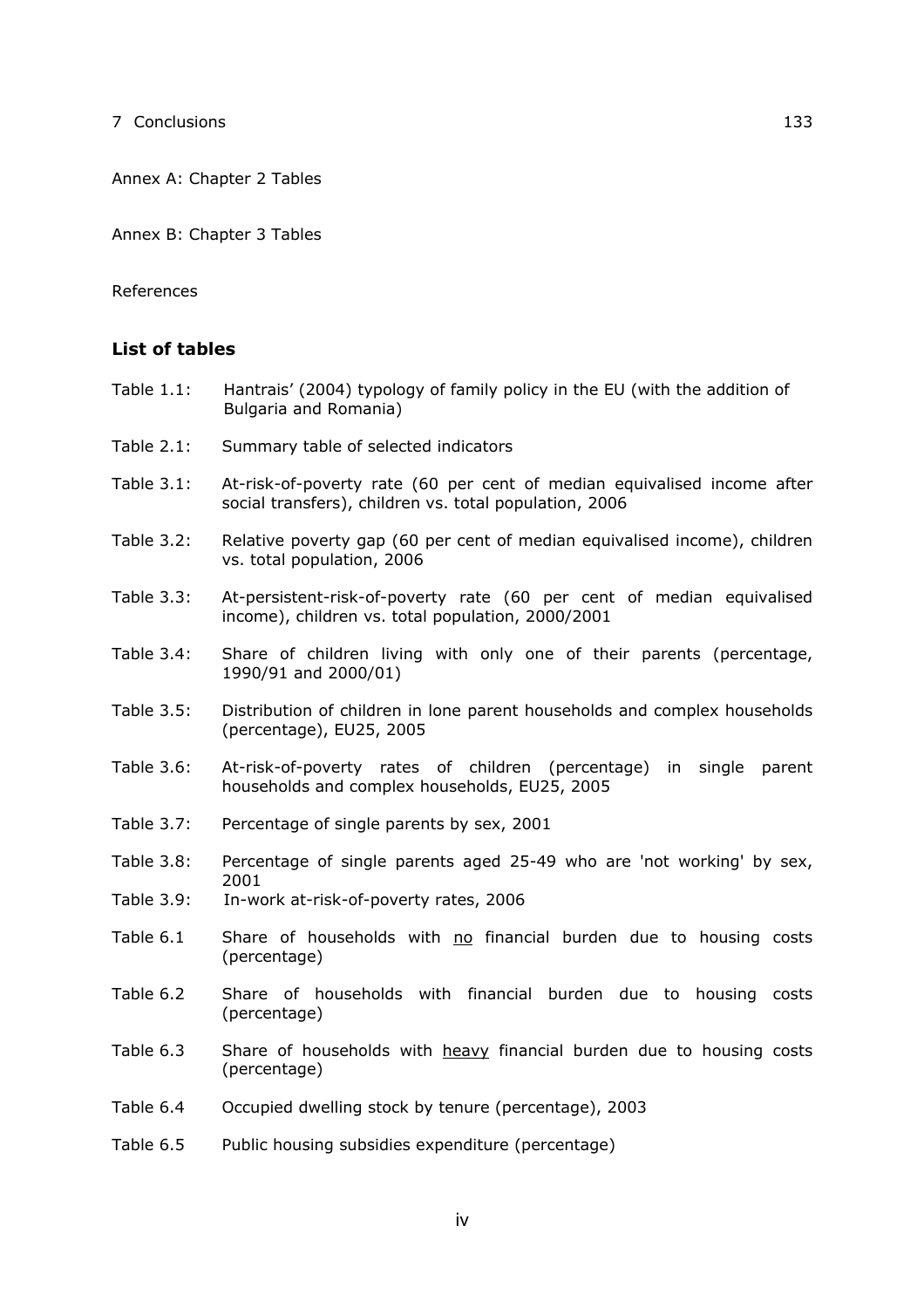#### **List of figures**

- Figure 1.1: Hantrais' (2004) typology of family policy in the EU (with the addition of Bulgaria and Romania)
- Figure 2.1: Population, by country, on January 1, 2007
- Figure 2.2: Percentage rate of change in population, by country, 1997 and 2007
- Figure 2.3: Percentage rate of change in total live births, 1987 and 2007
- Figure 2.4: Percentage rate of change in total live births, 1997 & 2007
- Figure 2.5: Percentage rate of change of persons aged 0-14, 1996 and 2006
- Figure 2.6: Percentage of persons living as children in parental home aged 0-24, 2001
- Figure 2.7: Percentage rate of change in the number of private households, EU15, 1997 and 2001
- Figure 2.8: Average number of persons per private household, 2003
- Figure 2.9: Distribution among total population: households with dependent children, 2006
- Figure 2.10: Households with dependent children: percentage difference, 2000 and 2006
- Figure 2.11: Percentage of family nuclei with single parent and children under age 25, 2001
- Figure 2.12: Percentage of private households with single parent and children under age 25, 2001
- Figure 2.13: Distribution among total population: single parent with children, 2006
- Figure 2.14: Single parent with children: Percentage difference, 2000 and 2006
- Figure 2.15: Cohabiting couples with dependent children as a share of total private households with resident children under age 25, 2001
- Figure 2.16: Live births outside marriage: Share of all live births, 2006
- Figure 2.17: Percentage rate of change in live births outside of marriage as a share of all live births, 1996
- Figure 2.18: Live births within marriage: Share of all live births, 2006
- Figure 2.19: Percentage of women from the entire birth cohort (1952-1959) who had experienced a second union formation by age 35 when the woman already had her own pre-union children
- Figure 2.20: Distribution among total population: three of more adults with dependent children, 2006
- Figure 2.21: Three of more adults with dependent children: percentage difference, 1996 and 2006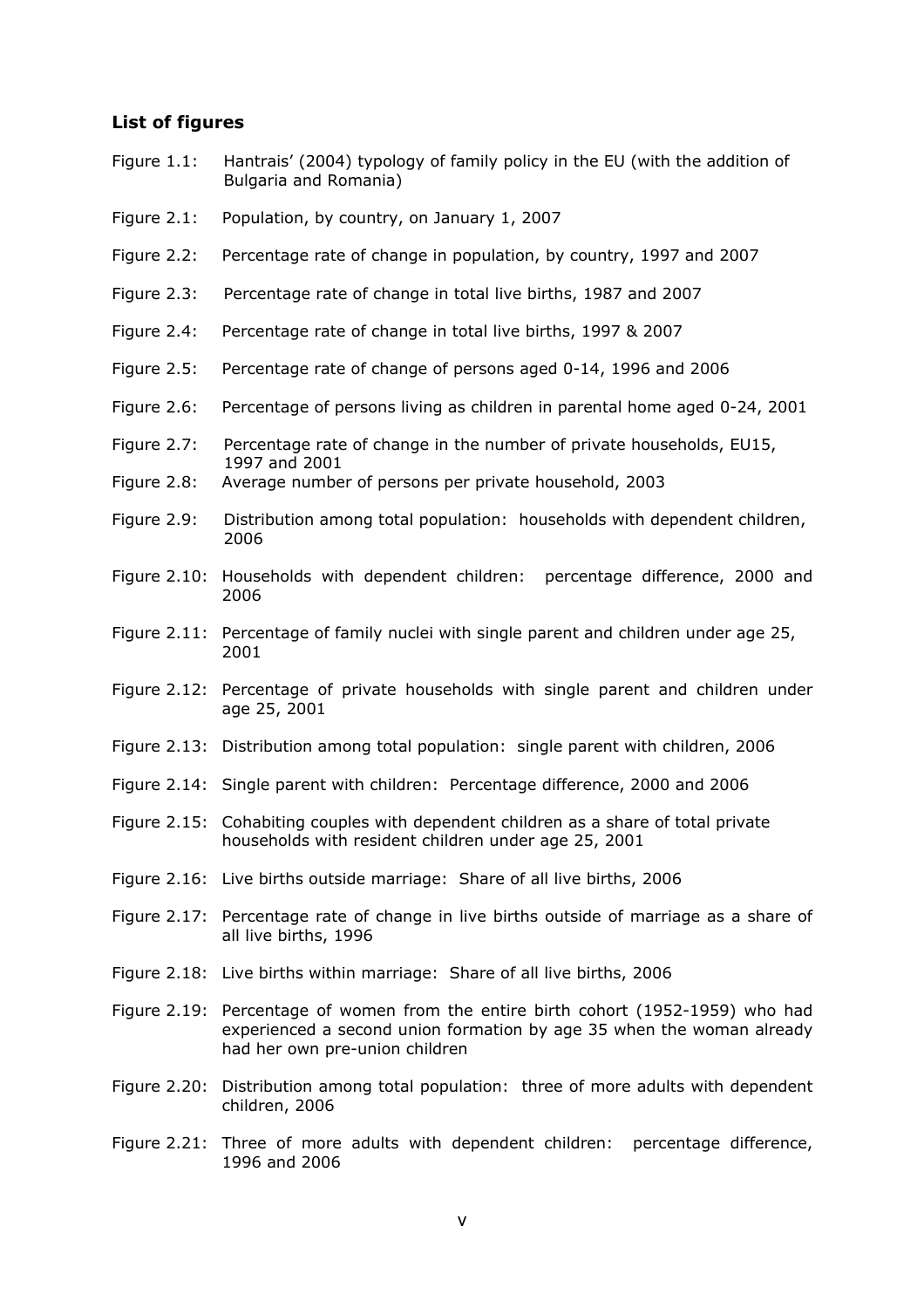- Figure 2.22: Three of more adults with dependent children: Percentage difference, 2001and 2006
- Figure 2.23: Rate of change in total divorce rate, 1995 and 2005
- Figure 2.24: Total divorce rate, 2005
- Figure 2.25: Crude divorce rate, 2005
- Figure 2.26: Mean duration of marriage at divorce (in years), 2005
- Figure 2.27: Rate of change in mean duration of marriage at divorce, 1995 and 2005
- Figure 2.28: Percentage of marriages by divorced persons. Male and female, 2006
- Figure 2.29: Percentage of first partnerships surviving 10 years (life table estimates) according to type of first partnership. Woman aged 20-39 years
- Figure 3.1: At-risk-of-poverty rate, persons less than 18 years of age, 2006
- Figure 3.2: Relative poverty gap, persons less than 18 years of age, 2006
- Figure 3.3: Share of children living with only one of their parents (percentage, 2000/01)
- Figure 3.4: At-risk-of-poverty rates of children (per cent) in lone parent households, EU25, 2005
- Figure 3.5: Distribution of single parents with dependent children among total population and at-risk-of-poverty population, 2006
- Figure 3.6: At-risk-of-poverty rate (60 per cent of median equivalised income after social transfers), lone parent households and households with dependent children, 2006
- Figure 3.7: Percentage rate of change in at-risk-of-poverty rates: single parent households and households with dependent children, 1996 and 2006
- Figure 3.8: Percentage rate of change in at-risk-of-poverty rates: single parent households and households with dependent children, 2001 and 2006
- Figure 3.9: Social benefits as a percentage GDP vs. child poverty rates, 2005
- Figure 6.1 Public housing subsidies expenditure Defamilialised countries (percentage)
- Figure 6.2 Public housing subsidies expenditure Partially defamilialised countries (percentage)
- Figure 6.3 Public housing subsidies expenditure Familialised countries (percentage)
- Figure 6.4 Public housing subsidies expenditure Refamilialised countries (percentage)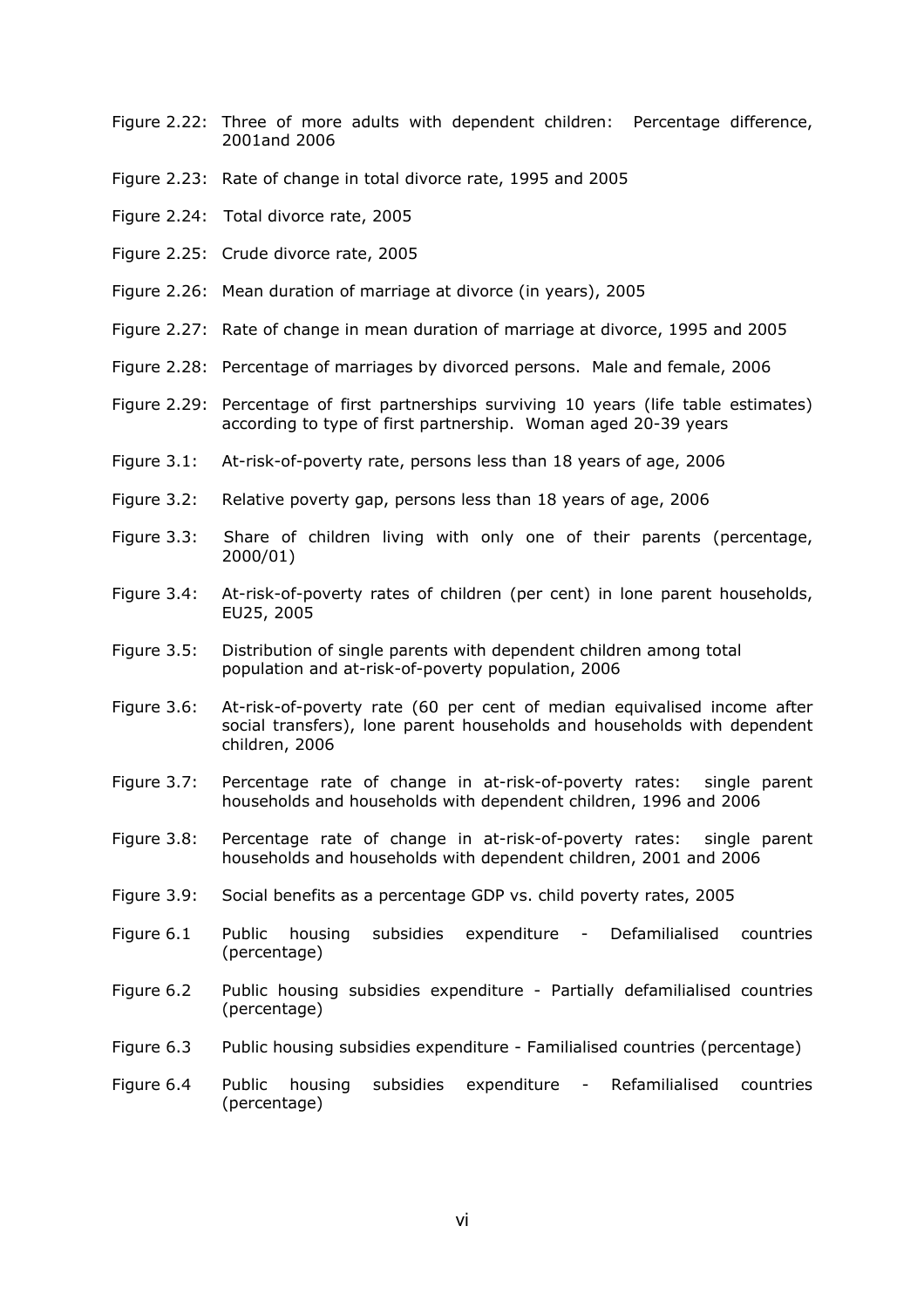# **Acknowledgements**

Within the School of Sociology and Social Policy we would like to thank Elizabeth Fox for her contribution to the early stages of this review and Emily Frisby for providing secretarial support.

The views expressed in this report are the authors' own and do not necessarily reflect those of the European Commission.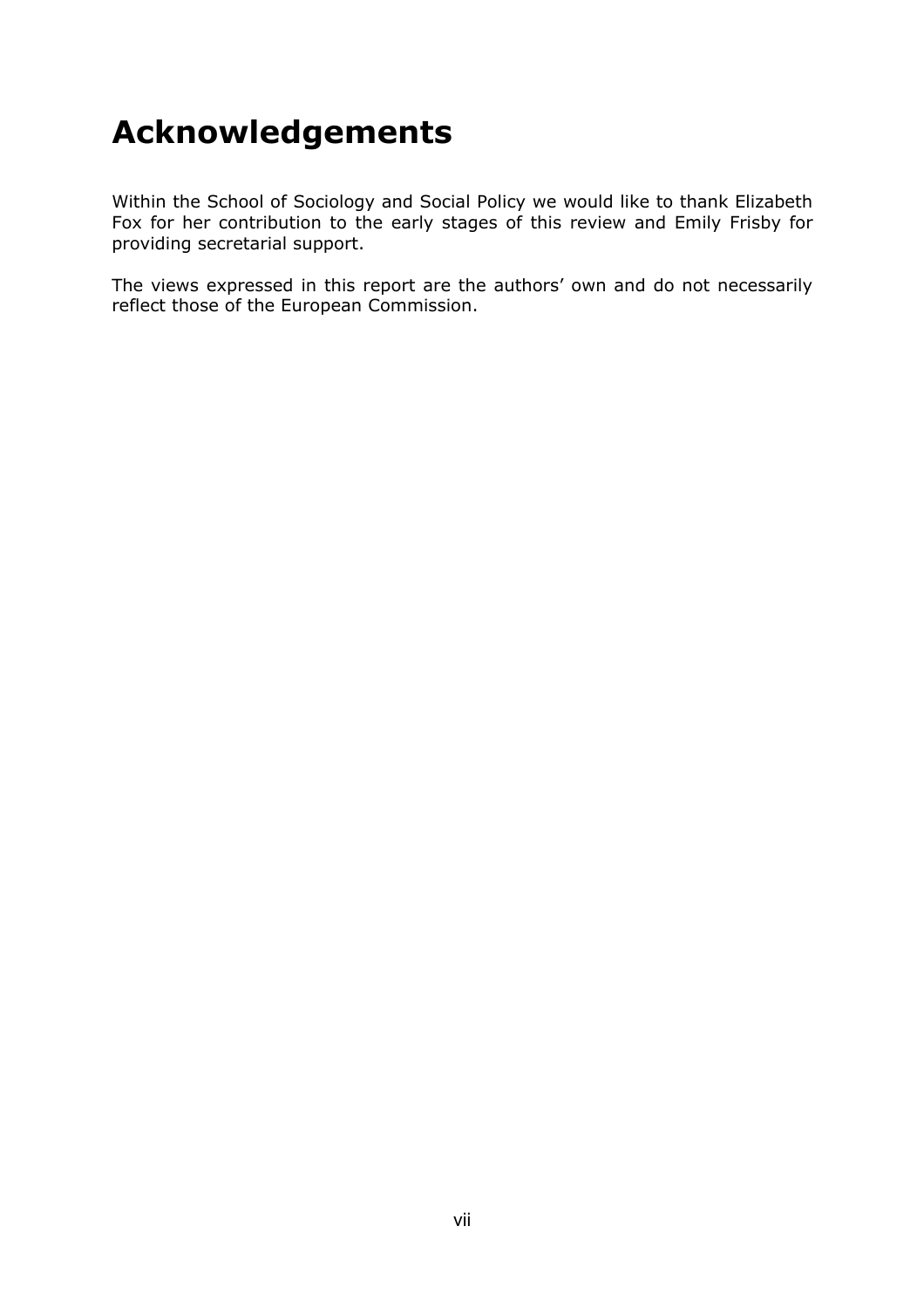# **Abbreviations**

| <b>BHPS</b>      | British Household Panel Survey                                   |
|------------------|------------------------------------------------------------------|
| <b>CCE</b>       | Central and Eastern European countries                           |
| <b>CBCL</b>      | <b>Child Behaviour Checklist</b>                                 |
| EC               | <b>European Commission</b>                                       |
| <b>ESPAD</b>     | European School Survey Project on Alcohol and other Drugs        |
| EU               | European Union                                                   |
| <b>EUROPOP</b>   | European Programme of Population Risks and Pregnancy<br>Outcomes |
| <b>FFS</b>       | <b>Fertility and Family Surveys</b>                              |
| <b>GHQ</b>       | General Health Questionnaire                                     |
| <b>GHS</b>       | General Household Survey                                         |
| <b>GDP</b>       | <b>Gross Domestic Product</b>                                    |
| <b>ISCED</b>     | International Standard Classification of Education               |
| <b>IVF</b>       | In vitro fertilisation                                           |
| LAT              | Living apart together                                            |
| <b>NCDS</b>      | National Child Development Study                                 |
| <b>NDLP</b>      | New Deal for Lone Parents                                        |
| <b>OECD</b>      | Organisation for Economic Co-operation and Development           |
| <b>OECD PISA</b> | OECD Programme for International Student Assessment              |
| PBI              | Parker Parental Bonding Instrument                               |
| <b>PSE</b>       | <b>Present State Examination</b>                                 |
| <b>PSF</b>       | Psychiatric Symptom Frequency Scale                              |
| <b>SDQ</b>       | Strengths and Difficulties Questionnaire                         |
| <b>SIDS</b>      | Sudden Infant Death Syndrome                                     |
| <b>TIMSS</b>     | Third International Mathematics and Science Study                |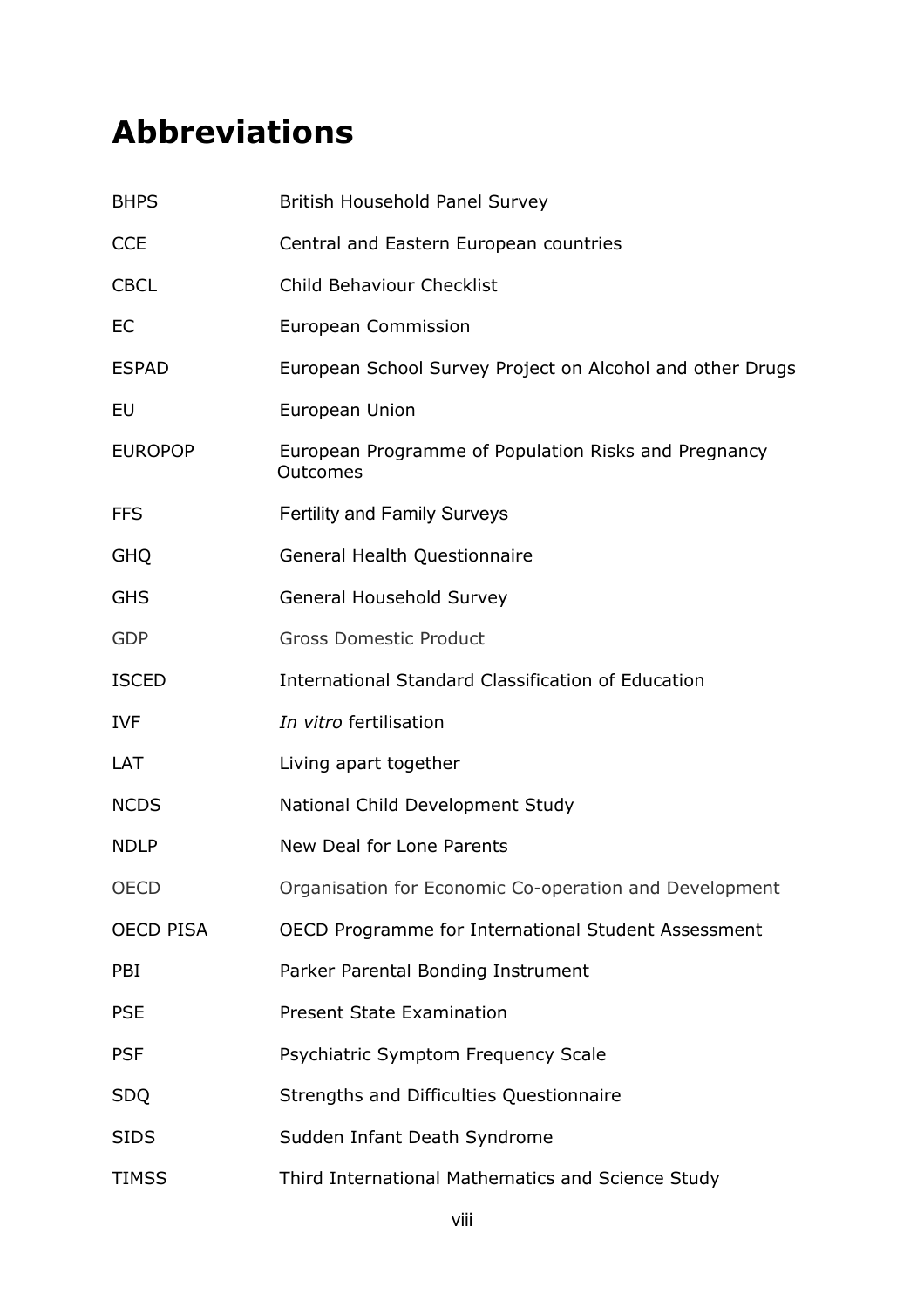| UK.          | United Kingdom                                |
|--------------|-----------------------------------------------|
| <b>UNECE</b> | United Nations Economic Commission for Europe |
| <b>WHO</b>   | World Health Organisation                     |

## **Eurostat country abbreviations used in graphs and tables:**

- at Austria
- be Belgium
- bg Bulgaria
- cz Czech Republic dk Denmark
- de Germany
- ee Estonia
- ie Ireland
- gr Greece
- es Spain
- fr France
- it Italy
- cy Cyprus
- lv Latvia
- lt Lithuania
- lu Luxembourg
- hu Hungary
- mt Malta
- nl Netherlands
- pl Poland
- pt Portugal
- ro Romania
- si Slovenia
- sk Slovakia
- fi Finland
- se Sweden
- uk United Kingdom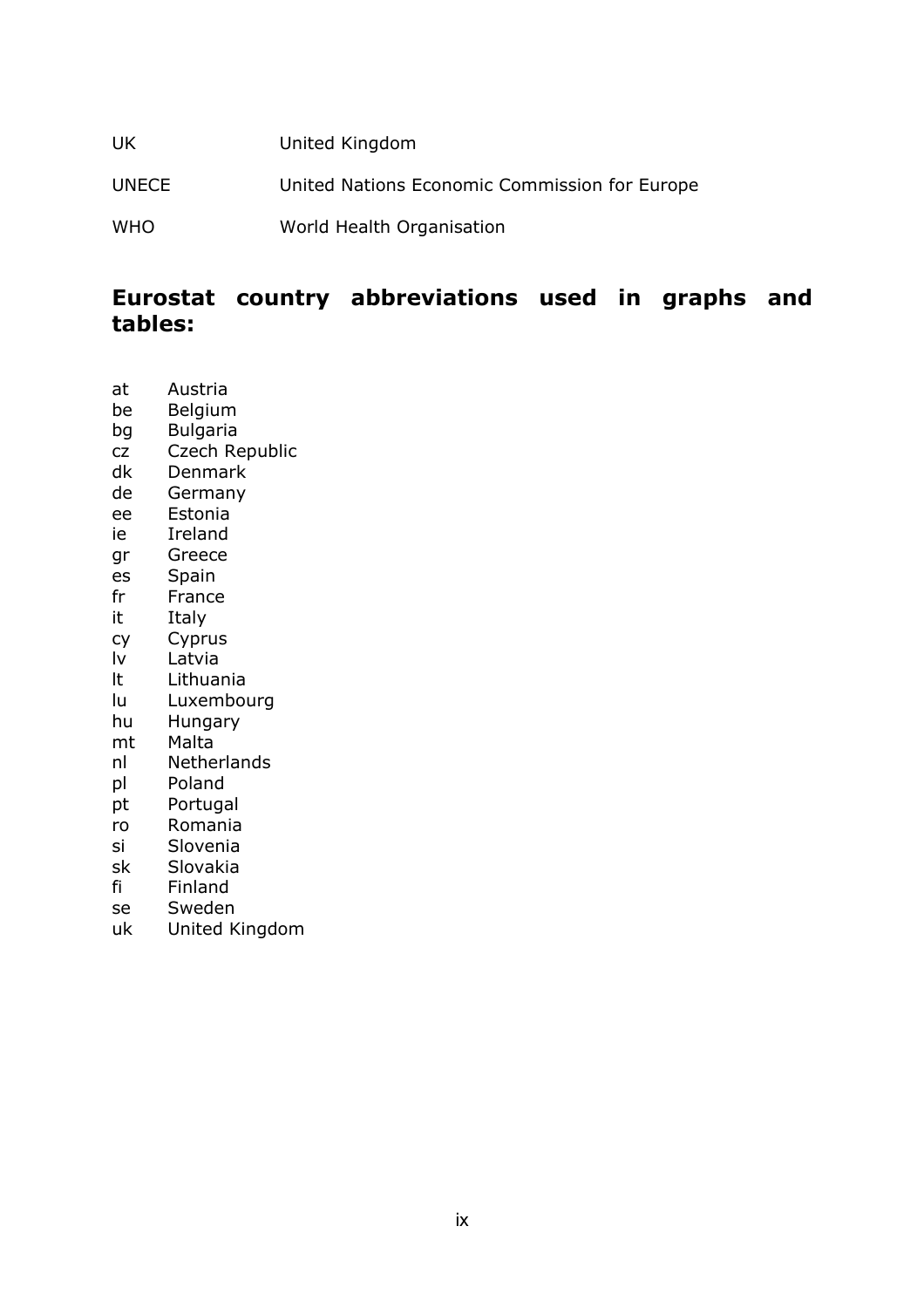# **Summary**

Increasing rates of divorce, cohabitation and single parenthood mean that the well-being of families throughout the European Union has generated considerable interest from policy makers. This report presents an overview of the available knowledge that is published in the English language on the way that family change affects children.

Across the EU, family structure, formation, dissolution and policy vary considerably. The review considered selected outcomes for children in 12 countries: Czech Republic, Denmark, Finland, France, Germany, Greece, Malta, the Netherlands, Poland, Spain, Sweden and the UK. These countries have been selected to represent different approaches to family policy.

The outcomes considered are poverty and social exclusion, educational achievement, health and well-being, and housing. The review shows that the increased risk of poverty among children in single parent families is reinforced by disadvantage at school and poorer health and housing outcomes. Children from non-intact families are more likely than those living with both their parents to be exposed to risks which represent barriers to educational achievement. Educational outcomes are of particular concern as they are crucial to the future life-prospects of children and young people. There is also a negative relationship between single parenthood and health outcomes for children. Moreover, family breakdown can have substantial, long-lasting adverse repercussions for the housing situations and living arrangements of children of single parent families. A fall in household income, market pressures and the lack of affordable housing can push post-breakdown households into poor quality or inappropriate housing.

While the general thrust of the literature is that family breakdown is associated with poorer outcomes for children, there is debate about the nature of this link. Some researchers have argued that the association has been overstated and that background features of family life, which often go unmeasured, may exercise a greater influence on children's outcomes than family structure *per se*. Others believe that there are specific risk factors associated with growing up within a non-intact family which exercise a real effect upon outcomes. A third type of explanatory framework considers the extent to which differing family policy environments across countries mediate the link between family structure and children's outcomes.

As a review of English language publications, many of the sources used come from the Nordic countries and the UK. There are fewer studies reported here for CCE and Southern European countries. While care must be taken not to 'overgeneralise' the findings, the review nonetheless highlights the importance of providing a policy framework that provides single parents with a 'life-work' balance, decent family income, and support services delivered by professionals and agencies sensitive to the risk of poorer outcomes for children due to family breakdown. The review finds that some EU countries perform better than others in delivering policies for children in general and children of single parents in particular which provides learning opportunities for countries facing the challenge of guaranteeing equal opportunities for all children.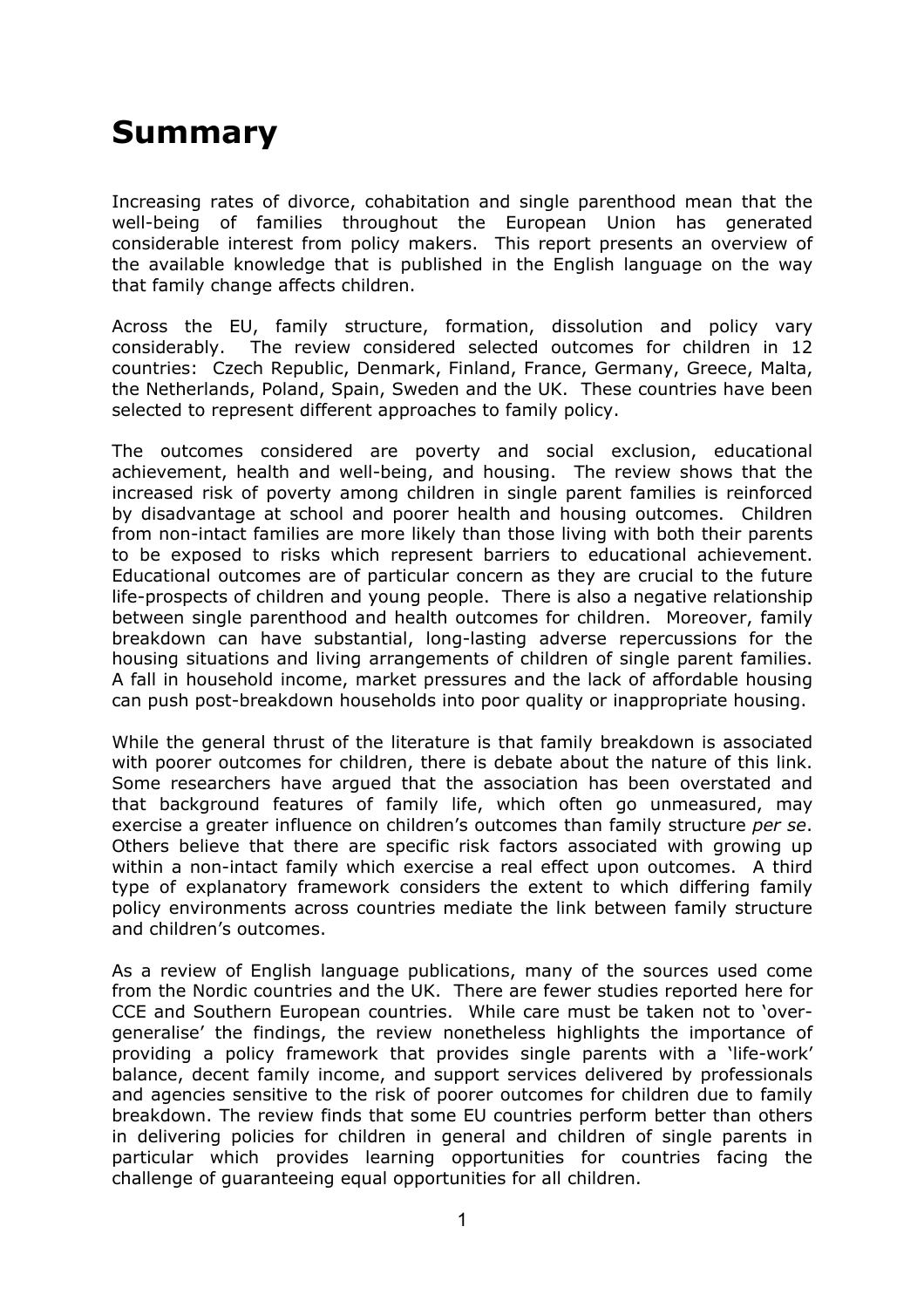# **1 Introduction**

## **1.1 Introduction**

Across the European Union (EU25) there is, with significant country variations, nearly one divorce for every two marriages (Eurostat, 2006). Increasing rates of divorce, cohabitation and single parenthood means that around a third of all babies born in the EU25 are now born outside marriage (Eurostat, 2006). Given this demographic change (Billari, 2005), the well-being of families throughout the European Union (EU) has generated strong interest from policy makers.

The European Commission's commitment to developing EU policy to support family life takes account of demographic ageing, growing diversity and the promotion of equal rights for women, men, parents, non-parents and children. The modernization of family support policies in the EU also promotes children's rights and this is a critical element of support for families. For example, the European Commission's *Joint Report on Social Protection and Social Inclusion* (2008b:20, 23) advances an *'active inclusion'* strategy to tackling child poverty. This is an integrated approach which combines: a) *income support for families* (such as family benefits) at a level sufficient for people to live in dignity; and b) policies enhancing the *labour market integration* of parents.

This report presents an overview of the available knowledge that is published in the English language on the way that family change (involving separation of a parental couple in both married and cohabiting relationships) affects both the social situation and prospects of children, and identifies policy measures that have a positive effect in mitigating any negative impacts for children of family breakdown. Family dissolution (that is, divorce and cohabitation breakdown) is only one route into single parenthood. Other paths include single, never married mothers and widowhood. Studies reviewed in this report rarely distinguish between the various pathways into single parenthood, and for this reason the review is (of necessity) based on single parents as a whole.

## **1.2 Aims of review**

The aims of the research are:

- To provide an overview of the current impact of family instability on the social situation of, and prospects for, children in Europe.
- To examine policy measures that may mitigate against the negative impacts on children of family instability. These measures include policies to support parents in paid work; support for care giving (including childcare provision), and support for parenting.

The review identifies the extent and impact of family relationship breakdown on children in the EU focusing on 12 selected Member States (see below). While it is recognised that there is a wealth of literature published in languages other than English, the scope of the study is confined to publications in English.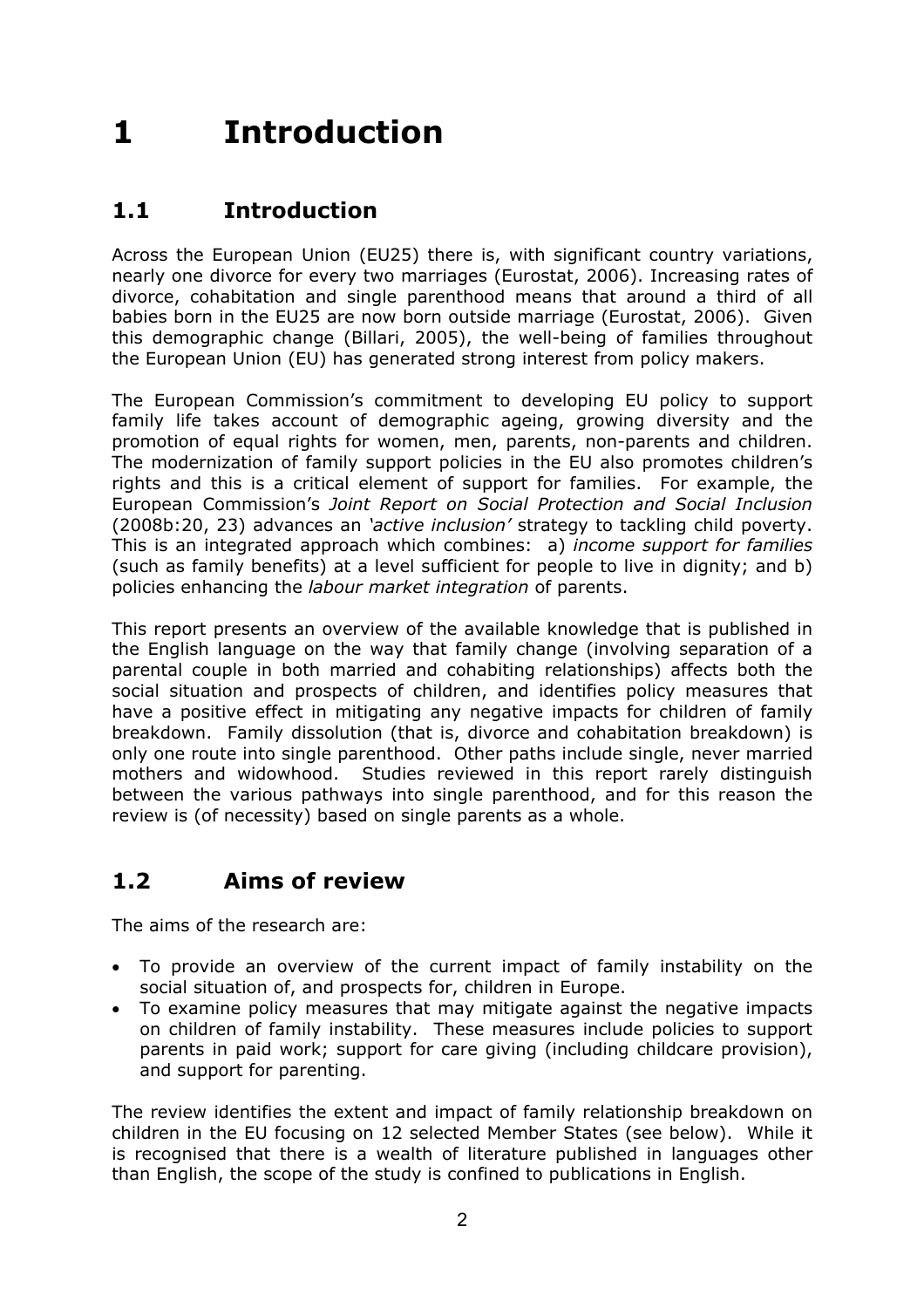The report provides a thematic and comparative study of the research questions within European institutional, social, demographic and policy contexts. The review identifies and evaluates policy measures in each of the selected EU Member States, and identifies key policy lessons. Specifically, it examines:

- The social situation of children (such as the risk of poverty and social exclusion and poor housing conditions).
- Short and longer term impacts on children (especially for educational achievement and physical and psychological health).
- The demographic context.

## **1.3 Research design and methods**

The review is comparative and draws on a range of quantitative and descriptive data to both identify institutional, social, demographic and policy contexts and compare data on family breakdown in all 27 EU Member States - these data are reported in Chapter 2.

The review uses 'traditional' or purposive review methodologies, and not systematic approaches (Gough, 2007). As such *'informed'*, extensive sweeps rather than systematic searches were conducted. This review includes singlecountry and comparative studies which address the nature of the relationship between family structure and child outcomes in 12 case study countries (see below) and more broadly where appropriate. In some cases there is an imbalance of available literature in English and caution must therefore be exercised in generalising findings to societies with very different policy environments. The comparative cross-national studies included in the review introduce evidence from a broader sweep of countries but may be reliant on more limited outcome measures.

### **1.4 Selection of the twelve countries for in-depth study**

Across the EU, family structure, formation, dissolution and policy vary considerably. There are, however, clusters of counties that share similar characteristics regarding the relationship between family, state, market and civil society (Esping-Andersen, 1990; Ferrera, 1996; Hantrais, 2004; Pascall and Manning, 2000; Arts and Gellissen, 2002; Berthoud and Iacovou, 2007). Twelve countries were carefully chosen to illustrate different approaches to family policy (Hantrais, 2004:199). The case study countries are: Czech Republic, Denmark, Finland, France, Germany, Greece, Malta, the Netherlands, Poland, Spain, Sweden and the UK. The selection of the countries is based on Hantrais' typology of family policy in the EU.

Hantrais' typology of family policy in the EU groups countries into categories based on the degree of 'defamilialisation' in family policy and family form. Defamilialised policies are those which offer generous state support for families as opposed to placing undue reliance on family support in order to secure a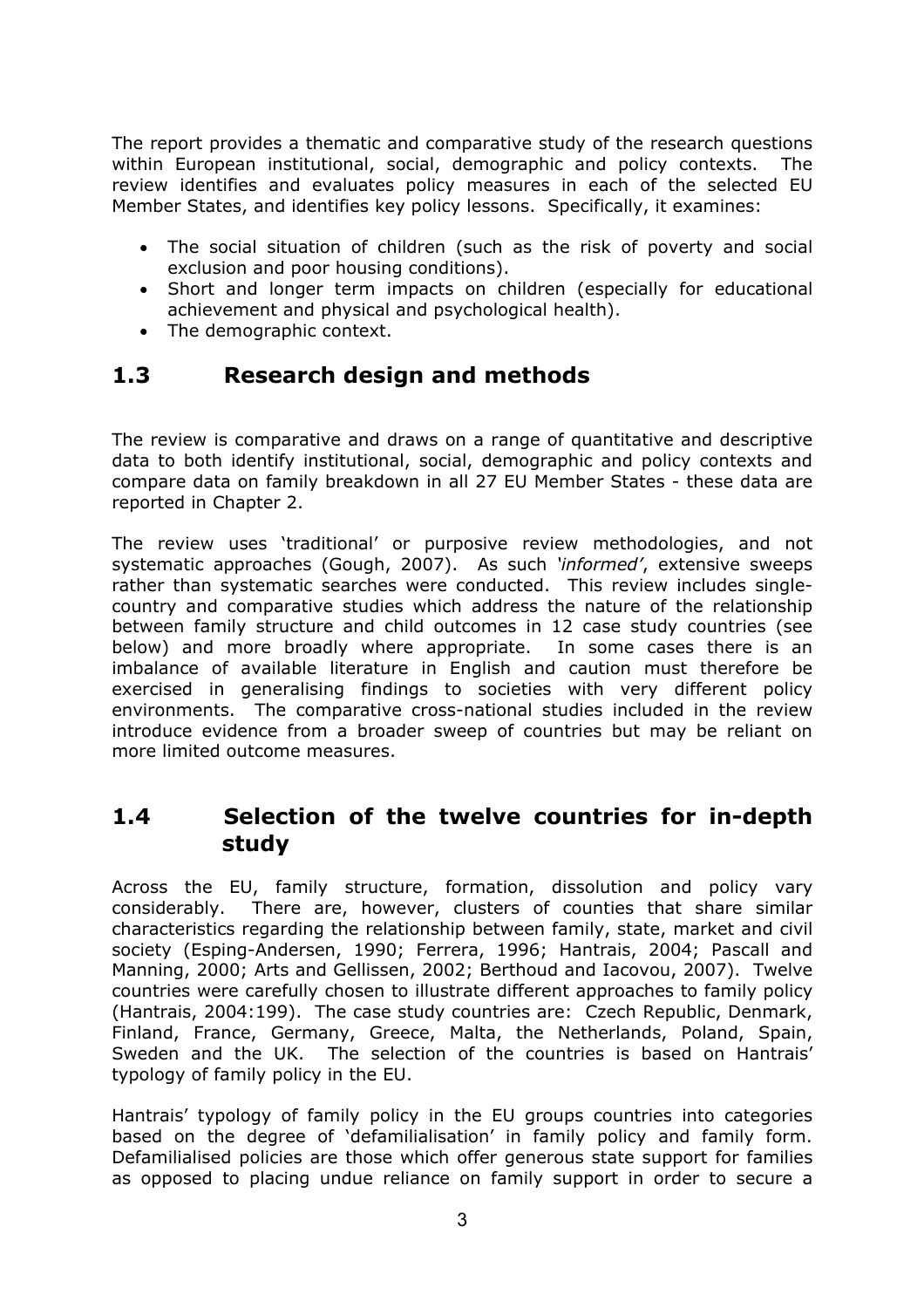socially acceptable standard of living (Hantrais, 2004:199). A further aspect of defamilialisation entails the deinstitutionalisation of family forms. The increasing diversity in family forms and the movement away from the *'male breadwinner model'* are markers of family deinstitutionalisation. This has been seen demographically in rising divorce rates, increasing levels of unmarried cohabitation in some EU countries, greater proportions of extramarital births, higher levels of single parenthood, and decreasing numbers of multigenerational households (Hantrais, 2004:63). In short, defamilialisation refers to a movement away from traditional family forms and extended family support to state support to ensure family well-being.

Hantrais' typology of family policy groups EU Member States into four categories: defamilialised, partially defamilialised, familialised, and refamilialised (see Table 1.1). The countries within each grouping share a similar design and structure of family policy and a similar level of commitment to state support for family life (Hantrais, 2004:199-200). However, it should be noted that variations within clusters exist, such as differences in funding mechanisms, methods of delivery, the target population and the impact of family policy overall. Furthermore, the groups, in some cases, have fuzzy boundaries and countries may shift from one group to another depending on the criteria applied (Hantrais, 2004:199-200).

The defamilialised countries include the Nordic States – Denmark, Finland and Sweden - France, Luxembourg and Belgium, all of which are seen as having explicit, coherent family policies, which are legitimised, coordinated and supportive of working parents. With the exception of Belgium these policies are based on citizenship/residence. However, there is a distinction made in this group between the tax funded, individualised and service based policies of the Nordic countries and the mixed funded, family centred and institutional policies of Belgium, Luxembourg and France. In both cases public administration is supportive of family life to the extent that *'the responsibility for family matters can be said to be defamilialised, and the state can be described as family and women friendly'* (Hantrais, 2004:200-201). Offering high standards of benefits and services, the strong ideological commitment to redistributive policies rests on notions of social solidarity and collective responsibility. Designed to maximise personal choice and flexibility, the development of alternative family forms has not been seen as problematic (Hantrais, 2004:201).

The second, 'partially defamilialised', typology relates to family policies found in the Netherlands, Austria, Germany, Ireland and the United Kingdom (UK). Partial defamilialisation means that family policies are only partially coordinated and legitimised. While government rhetoric is supportive of families, policy actors are reluctant to interfere in private life (Hantrais, 2004:202). Consequently, family policies are implicit and indirect, resulting in less coherent policies than those of the first typology. The two sub-groups are distinguished by their funding mechanisms with Austria and Germany having some similarities with the second subgroup of the defamilialised countries in that they have formal structures for making and delivering policies (Hantrais, 2004:202). The Netherlands straddles the two subgroups.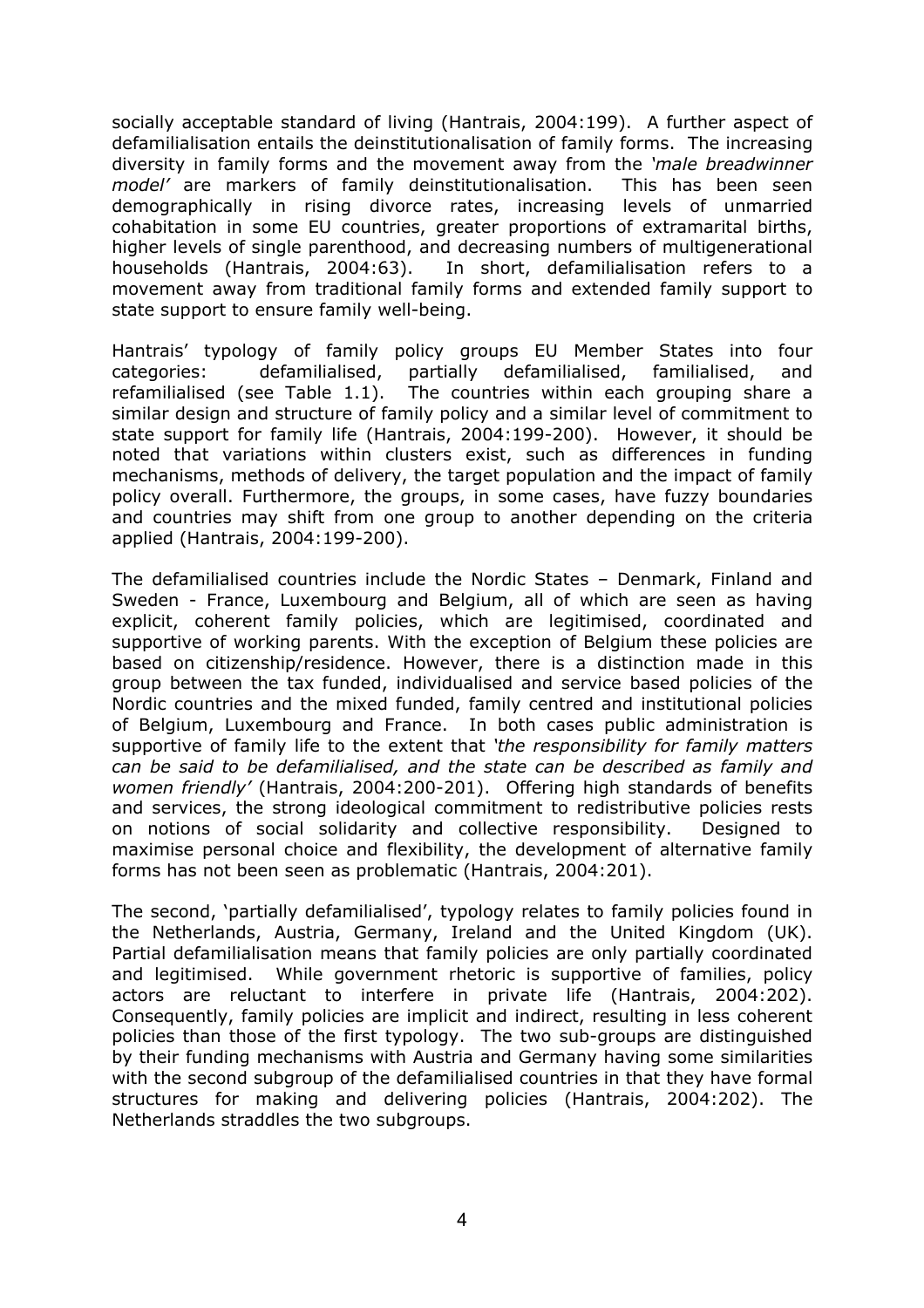| <b>Typology</b>                       | <b>Overarching characteristics of</b><br>family-policy                                                                                 | <b>Countries</b>                                                                                                            |
|---------------------------------------|----------------------------------------------------------------------------------------------------------------------------------------|-----------------------------------------------------------------------------------------------------------------------------|
| 1) Defamilialised                     | Explicit, coherent, legitimised,<br>coordinated, supportive of working<br>parents, universal/residence                                 | Denmark<br>Finland<br>Sweden Belgium<br>France<br>Luxembourg                                                                |
| 2) Partially<br><b>Defamilialised</b> | Residence, partially coordinated,<br>partially legitimised, rhetorical,<br>implicit/indirect                                           | Netherlands<br>Austria,<br>Germany<br>Ireland<br><b>UK</b>                                                                  |
| 3) Familialised                       | Underfunded, un-coordinated, weakly<br>legitimised, non institutionalised,<br>fragmented                                               | Greece<br>Italy<br>Portugal<br>Spain<br>Cyprus<br>Malta                                                                     |
| 4) Refamilialised                     | Implicit/indirect, rhetorical, pro-<br>natalist, semi-legitimised, un-<br>coordinated, institutionalised,<br>transitional, underfunded | <b>Bulgaria</b><br>Czech Republic<br>Estonia<br>Hungary<br>Latvia<br>Lithuania<br>Poland<br>Romania<br>Slovakia<br>Slovenia |

#### **Table 1.1: Hantrais' (2004) typology of family policy in the EU (with the addition of Bulgaria and Romania)**

Source: Hantrais, 2004:200.

The third, 'familialised', typology includes the Southern European countries of Italy, Spain, Portugal, Greece, Cyprus and Malta. State support for families in these countries is comparatively underfunded, uncoordinated and less strongly legitimised. The non-institutionalised nature of these policies means that they are more fragmented and may vary from region to region according to different local authority practices. The responsibility for family well-being is placed on family members, with families receiving a relatively low level of provision of benefits and support services compared to Northern and Western European countries (Hantrais, 2004:203). Distinctions can be made in this group by funding mechanism, degree of marketisation and influence of religion (Hantrais, 2004:203).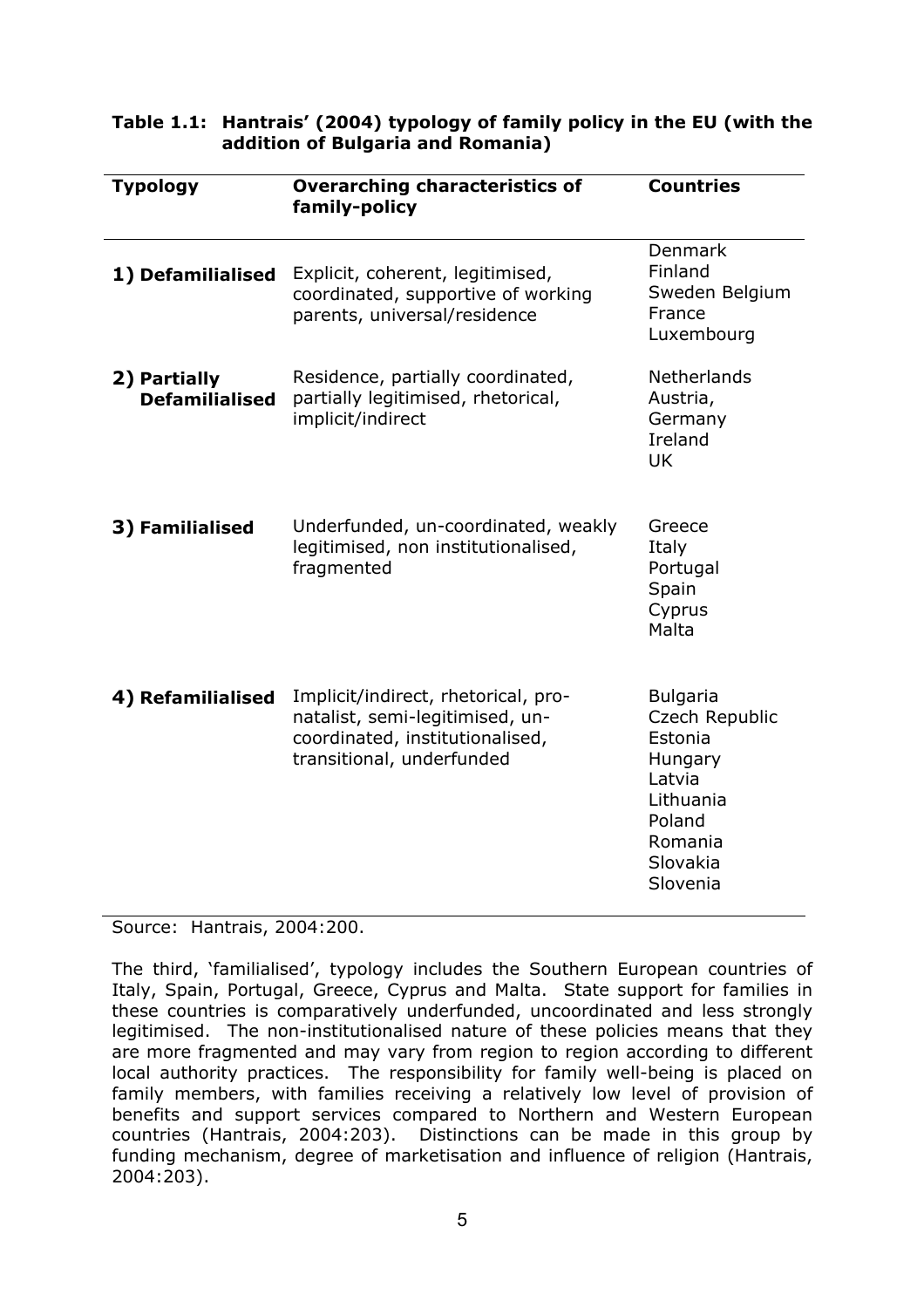The final, 'refamilialised', typology applies to the Central and Eastern European (CEE) countries in the EU. During the Soviet era, these countries provided extensive benefits and services to their citizens, ensuring that the basic needs of families were met. Transition from Soviet rule resulted in a shift towards a minimalist state and open markets, meaning that enterprise-based welfare support systems for workers and their families were abandoned (Hantrais, 2004:204). Family policy refamilialised in the sense that responsibility for family well-being shifted from the state back to the family. Support systems for families in these countries are comparatively underfunded, unreliable, and often rhetorical rather than practical. These countries' policies tend to be pro-natalist, semi-legitimised and transitional (Hantrais, 2004:200).

### **1.5 Structure of the report**

Chapter 2 presents quantitative data on demographic change in the EU. It outlines the prevalence and type of family breakdown across the EU Member States.

Chapter 3 looks at the effects of family breakdown with regard to the poverty and social exclusion of lone parent households and their children. The chapter reviews definitional and measurement issues related to poverty and social exclusion, examines various indicators of poverty and social exclusion, (providing data for all twelve countries where possible and partial data where not) and identifies key policy responses from the case study countries.

Chapter 4 looks at family breakdown and education achievement, while Chapter 5 explores the associations between family breakdown and health and well-being outcomes for children. Chapter 6 considers the relationship between family breakdown and housing and living arrangements. Chapter 7 presents the conclusions and key lessons for policy makers.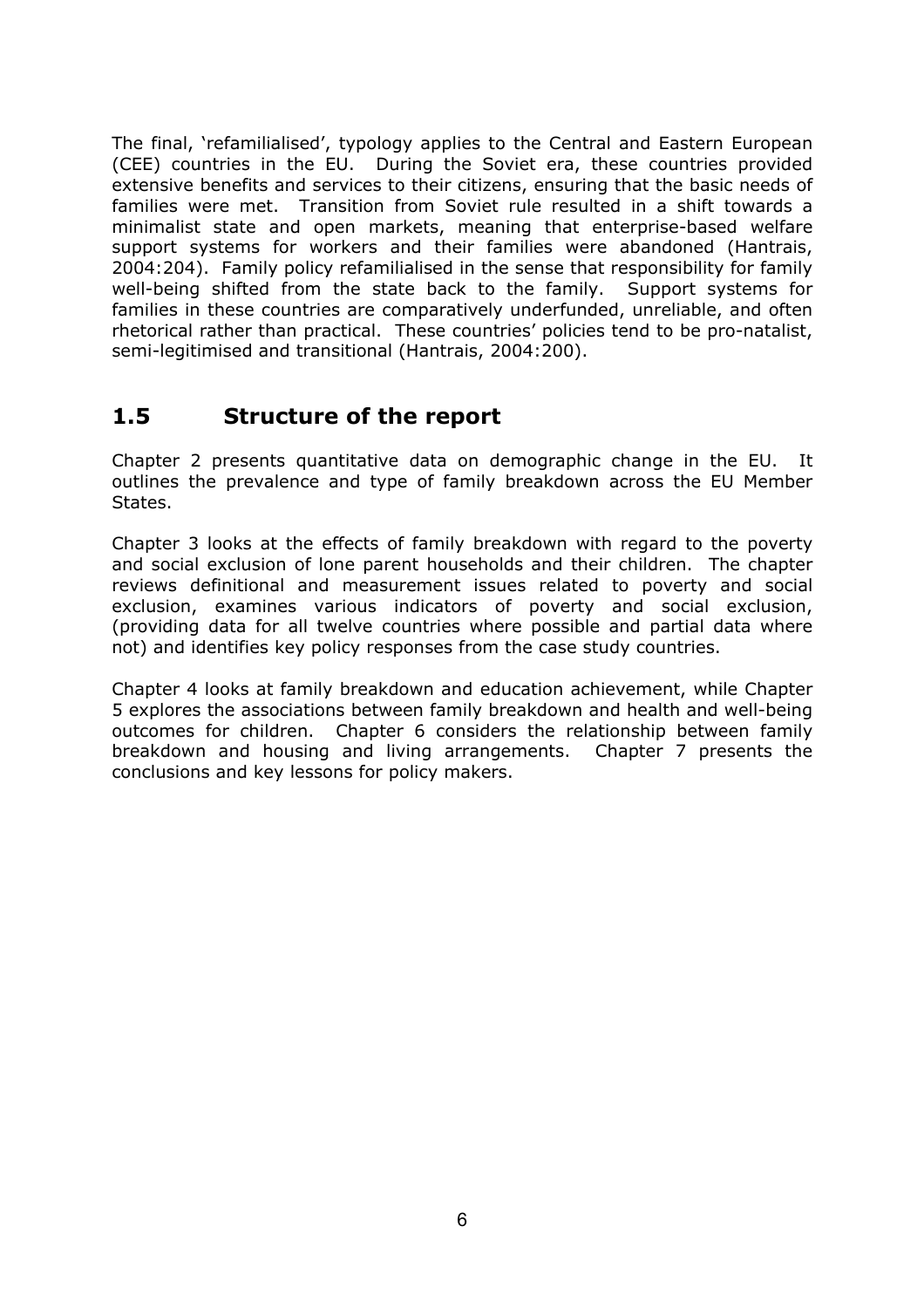# **2 Demographic Change in the EU**

## **2.1 Introduction**

This chapter examines a range of indicators of family structure, formation and dissolution affecting children across the EU27 Member States, with particular attention paid to trends within the typology groupings identified in Chapter 1. The Chapter provides a context for the discussion of children's' outcomes in subsequent chapters.

## **2.2 Demographic change in the European Union (EU27)**

#### **2.2.1 Total Population**

Demographic change in the European Union (EU) is a pressing issue for policy makers. In 2007 the total population of the EU27 was 495 million (Table A.1, Annex A). The countries with the largest populations were Germany, France, United Kingdom, Italy, Spain, Poland and Romania (Figure 2.1). While Germany has the largest population, its percentage share of the total EU27 population has reduced from 17.1 per cent in 1997 to 16.6 per cent in 2007 (Table A.2, Annex A). Meanwhile, the shares of population for France and Spain have each increased by 0.7 per cent over this ten year period. The population shares for all of the refamilialised countries have decreased or remained constant since 1985.

A key issue is that the EU population is growing. Between 1987 and 2007 the EU27 population grew by 6.2 per cent (Table A.1, Annex A). Migration was the major force behind this growth, although increased life expectancy also played a role (Eurostat, 2007a:15, 17). Between 1997 and 2007 all of the defamilialised, partially defamilialised, and familialised countries experienced an increase in their populations (Figure 2.2). Only the refamilialised countries experienced a decrease in total population, with the exception of Slovenia and Slovakia.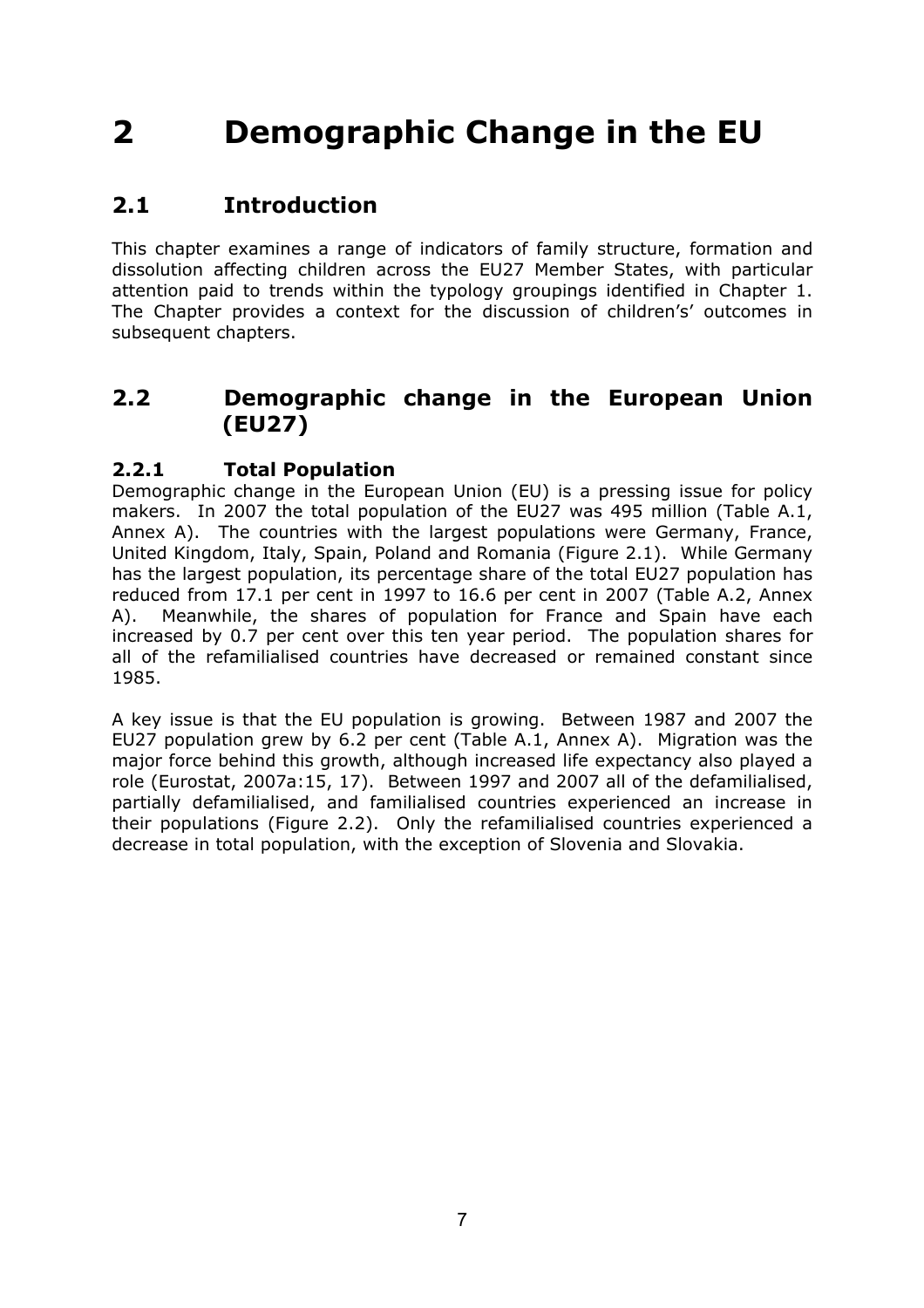**Figure 2.1: Population, by country, on January 1, 2007** 



**Figure 2.2: Percentage rate of change in population, by country, 1997 and 2007** 



### **2.2.2 Live births**

In the 20 year period between 1987 and 2007 Europe saw a decrease in live births by 10.9 per cent (Table A.3, Annex A). Figure 2.3 shows that all but eight EU27 countries experienced a decline during this period. The increases in live births occurred in the defamilialised countries of Denmark (14 per cent), Sweden (2.6 per cent), Luxembourg (29.2 per cent), and Belgium (2.8 per cent), the partially defamilialised Ireland (20.9 per cent), and the familialised Italy (2.1 per cent), Spain (14.4 per cent), and Greece (3.4 per cent).

Comparing the number of live births in 1997 and 2007, shows that almost half of the EU27 countries had positive rates of growth, indicating a turnaround for the UK and half of the refamilialised countries from relatively low levels of births in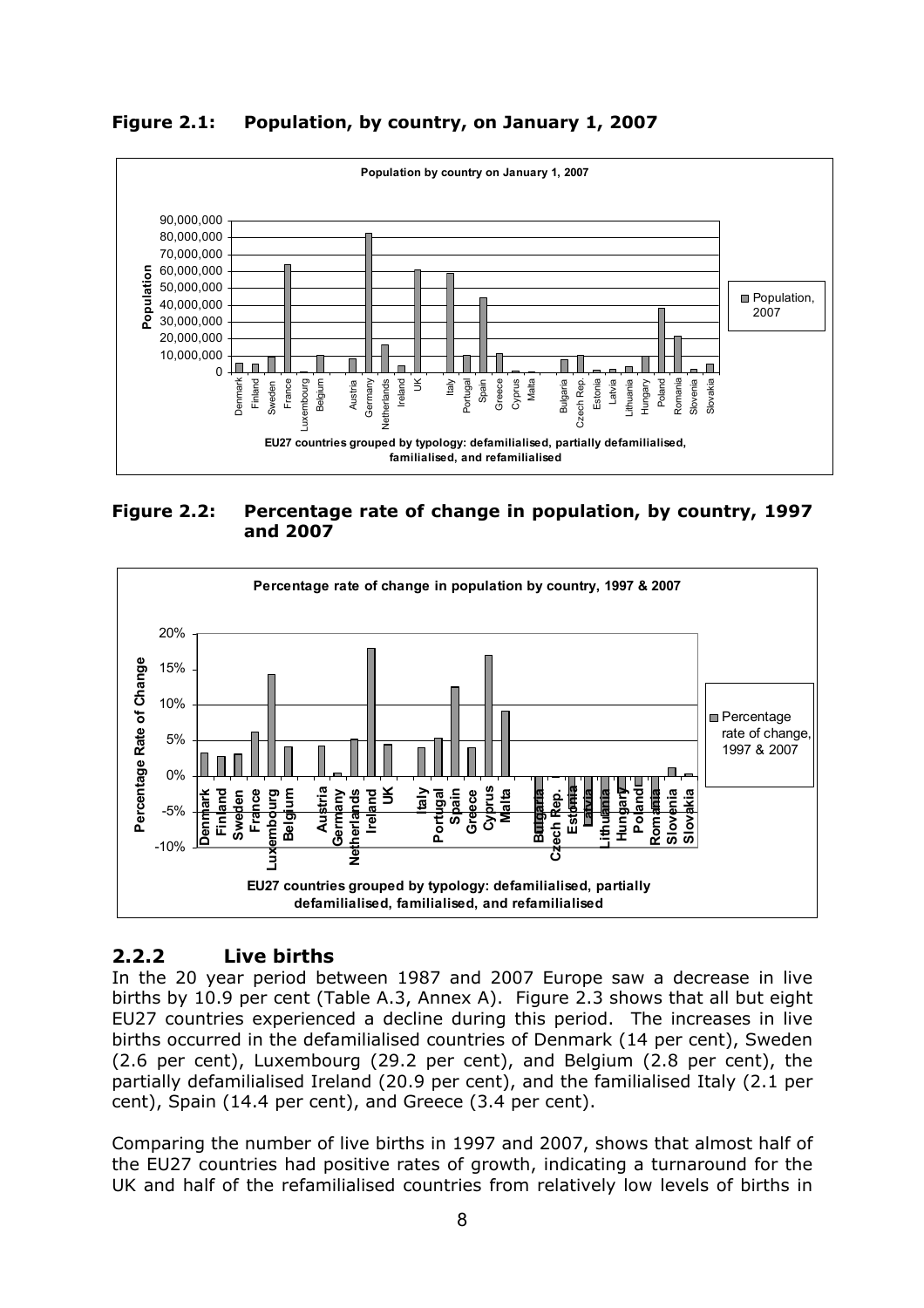the 1990s (Figure 2.4). None of these countries, however, returned to their 1987 levels.

The highest growth rates in live births may be attributed to family policies that support working parents. As some commentators have argued (see, for example, Gornick and Meyers, 2003), family policies that support working parents may be crucial in addressing the problem of declining fertility. A feature of defamilialised family policies is that they are, for the most part, supportive of working parents, and so limit the employment penalties for women associated with child bearing in some other European countries (Hantrais, 2004; Fahey and Speder, 2004). So, perhaps unsurprisingly, five of the eight countries which experienced positive rates of live births between 1987 and 2007 were among the defamilialised and partially defamilialised countries.

**Figure 2.3: Percentage rate of change in total live births, 1987 and 2007** 



In addition, rates of teenage pregnancies and the consequent levels of young single parenthood also vary considerably between countries (Micklewright and Stewart, 1999) (single parenthood is discussed below).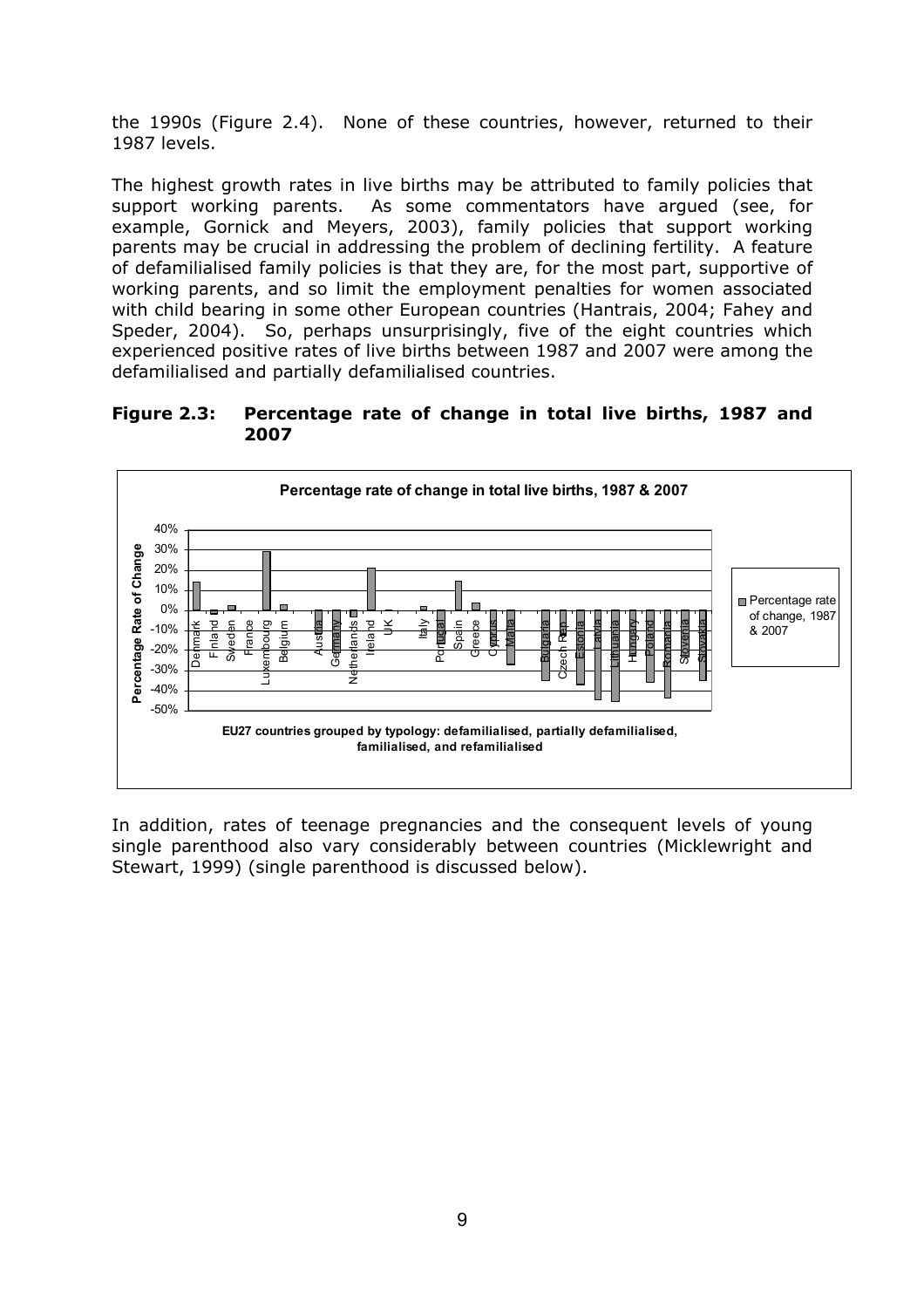**Figure 2.4: Percentage rate of change in total live births, 1997 & 2007** 



### **2.2.3 Children in the European Member States**

There is no universally accepted definition of a child; and discussions around the definition of children and childhood are complex. The different definitions are based on varying notions of economic dependency on families and parents, or in some contexts, on somewhat looser definitions based on concepts of emotional and psychological maturity. Moreover, as Hantrais (2004:41) notes, the age of children in years is not necessarily a good indicator of family dependence, especially in the context of the later age at which many young people across the EU become financially independent and leave the parental home.

Differences in the minimum school-leaving age across the EU add to the complexity. Since the turn of the  $21<sup>st</sup>$  century, the minimum school-leaving age has been 15, although most Member States maintain compulsory schooling to at least the age of 16. Belgium, Germany, Hungary and Poland require young people to remain in school until age 18 (Hantrais, 2004:75).<sup>1</sup> For this reason, Eurostat, in some of its publications, has tended to define dependent children as:

*'all children up to the age of 14 plus all those persons aged 15-24 who are economically inactive (mainly in education) and who are living with at least one of their parents'* 

Eurostat (2007:8)

While the definition of a dependent child may vary across Eurostat publications to include age ranges such as 0-16/17-24, 0-17/18-24 and 0-18/19-24, for the purpose of this report we will base our discussion on a definition which recognizes the 0-14/15-24 age category unless otherwise stated.

In 2006, people aged 0-14 made up 15.9 per cent of the EU27 population (Table A.4, Annex A). Germany, France and the UK had the largest numbers of 0-14

 $\overline{a}$  $1$  The school leaving age will be raised to 18 in the UK in 2013.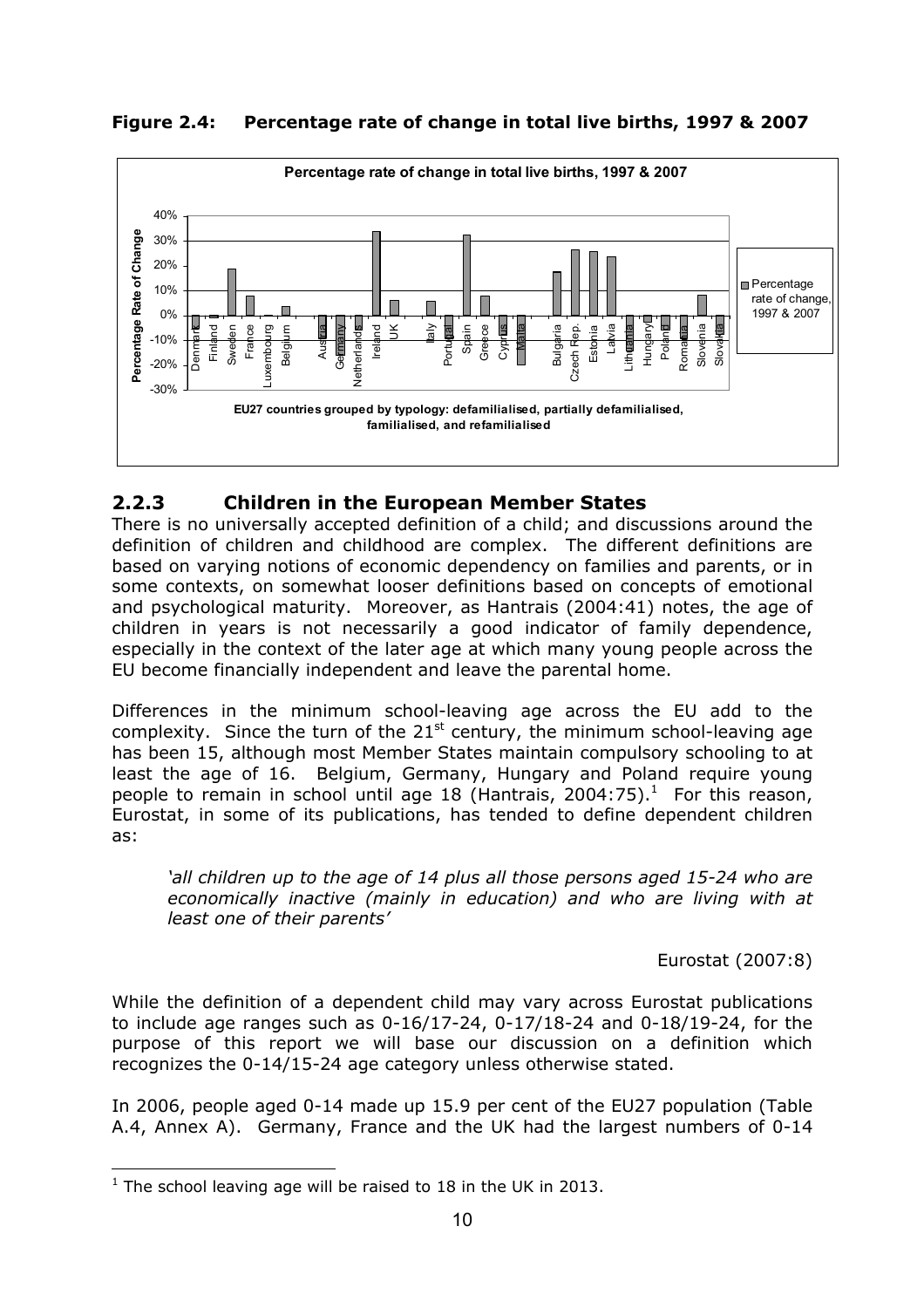year olds. The refamilialised and the partially defamilialised countries had group averages for the proportion of 0-14 year olds close to the EU average with 15.4 per cent and 16.0 per cent respectively. The average proportion of 0-14 year olds for the familialised countries was below the EU average (14.4 per cent), while the defamilialised countries average was above the average (18.2 per cent). Among Member States, Ireland had the highest proportion of 0-14 year olds (20.4 per cent), followed by Denmark (18.7 per cent) and France (18.6 per cent). Bulgaria (13.5 per cent) and Germany (14 per cent) had the lowest percentage of 0-14 year olds.

Both the proportion and overall number of children aged 0-14 has been declining. The proportion of 0-14 year olds has declined from 18 per cent of the European population in 1996 to 15.9 per cent in 2006 (Table A.4, Annex A). Furthermore, all of the refamilialised countries experienced a significant drop in the absolute number of children age 0-14 (Figure 2.5 and Table A.4, Annex A). On average, the number of children age 0-14 within this group's population fell by 26.1 per cent. This compares to a decrease of 7.4 per cent among the partially defamilialised group and 1.7 per cent among the familialised countries. The absence of any overall change for the defamilialised grouping is misleading as there was substantial variation among these countries with the larger population of France, which only increased slightly over this period, accounting for much of the group's average. Across Europe, only Denmark, Luxembourg, France, the Netherlands, Ireland, and Spain increased their numbers of children age 0-14; and only in Denmark did this result in a slight increase (one per cent) in the proportion of this age group in the overall population.

**Figure 2.5: Percentage rate of change of persons aged 0-14, 1996 and 2006** 

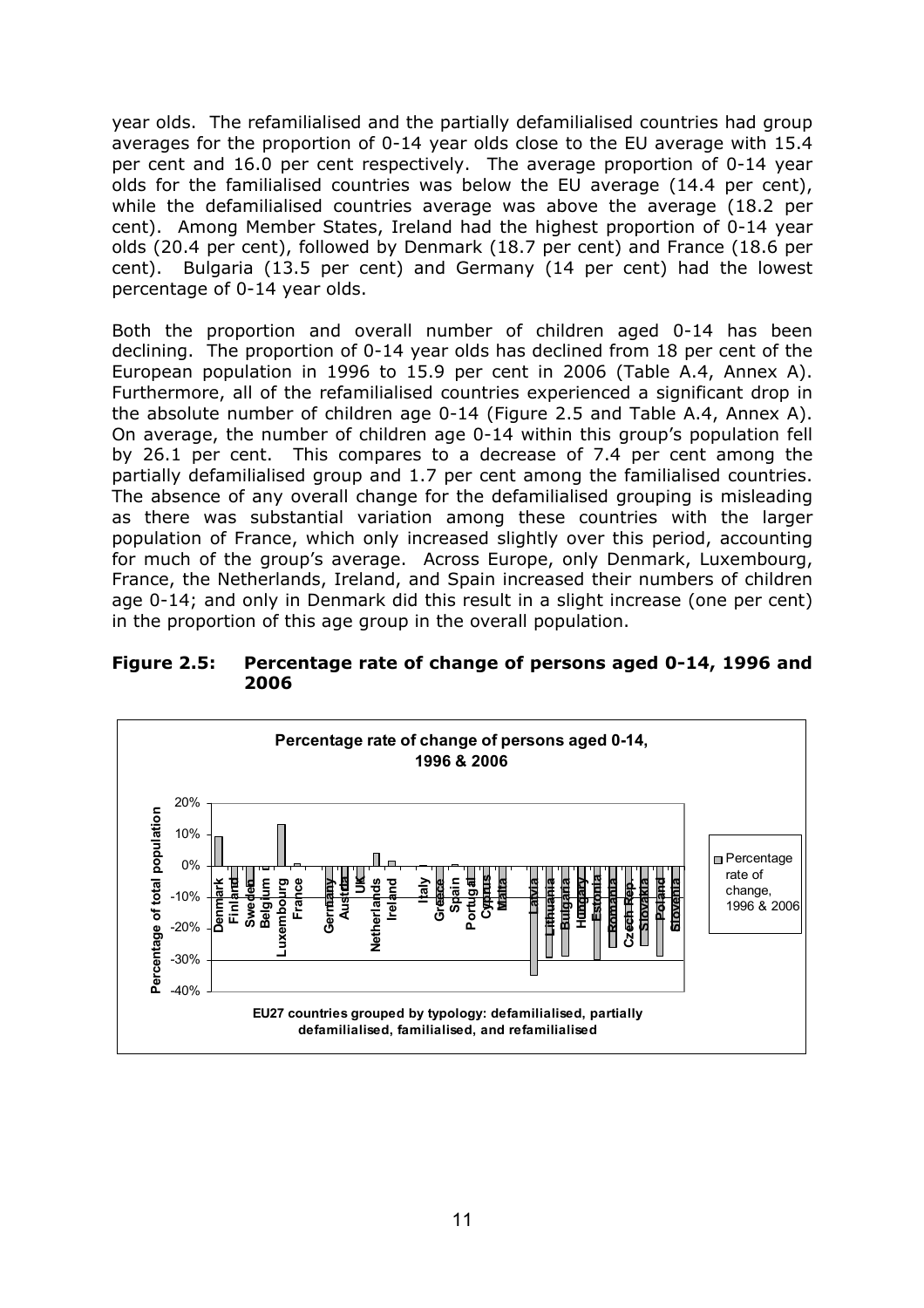#### **Figure 2.6: Percentage of persons living as children in parental home aged 0-24, 2001**



Using the broader Eurostat definition of children, data on the number of persons living as children in their parental home is only available for 2001. On average, a quarter (26.3 per cent) of Europeans living in households were persons aged 0-24 living as children in their parental home (Table A.5, Annex A). Figure 2.6 shows that across the EU, the percentage of persons aged 0-24 living as children in their parental home ranged from 21.8 per cent in Latvia to 33.9 per cent in Cyprus with only Ireland, Cyprus, Slovakia, and Poland noticeably above the European average. Among our typology, the partially defamilialised (25.1 per cent) and familialised (25.2 per cent) countries had group averages (weighted by population size) close to the EU27 average, although both Ireland and Cyprus were substantially above that average. However, owing to the relatively small size of their populations, these outliers did not substantially affect the overall group average. Similarly, the group average for defamilialised countries was 27.3 per cent, although the significantly larger population of France accounted for much of this. The group average for the refamilialised countries was slightly above the EU average at 28.7 per cent; however, the refamilialised countries showed greater variation than those of the defamilialised grouping. In general, the Baltic States were closer to the lower end of the spectrum, while the Eastern European countries were closer to the middle or higher end of the range. Poland, with its large population, is responsible for 'pushing' the refamilialised group average higher than it would otherwise have been.

## **2.3 Households in the EU**

### **2.3.1 Defining families and households**

While the terms 'family' and 'household' are related concepts, they are distinctive terms. The United Nations Economic Commission for Europe (UNECE), which is responsible for revising the definitions to be used in each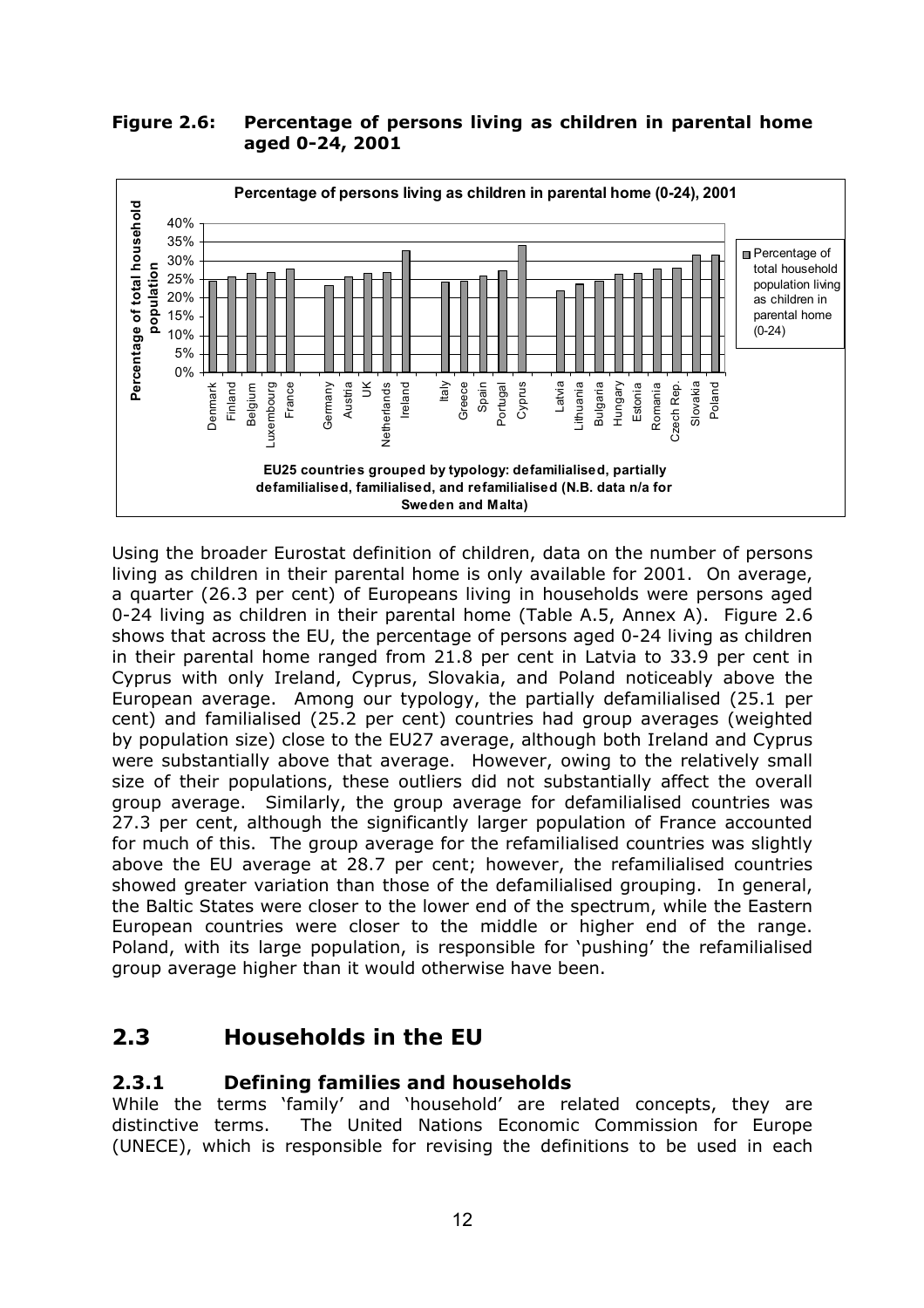census round, base their definition of a household on the concept of a housekeeping unit (rather than a housing unit<sup>2</sup>). This definition includes:

- a one-person household, that is, a person who lives alone in a separate housing unit or who occupies, as a lodger, a separate room (or rooms) of a housing unit but does not join with any of the other occupants of the housing unit to form part of a multi-person household as defined below, or
- a multi-person household, that is, a group of two or more persons who combine to occupy the whole or part of a housing unit and to provide themselves with food and possibly other essentials for living. Members of the group may pool their incomes to a greater or lesser extent. (UNECE, 2005:2-3).

Eurostat (2008) follows this definition.

 $\overline{a}$ 

The definition of a family differs from that of a household in that the UNECE's recommendation is based on the concept of a *'family nucleus'*, which is defined as:

*'two or more persons within a private or institutional household who are related as husband and wife, as cohabiting partners, or as parent and child.'<sup>3</sup>*

(UNECE, 2005:3)

The family nucleus constitutes a sub-category of a household. In general, data collected in national censuses refer to private households rather than families as the unit of measurement, as this approach has the advantage of including oneperson households (Hantrais 2004:39). Despite definitional recommendations by the UNECE, discrepancies remain between countries in the type and quality of the data collected.

Measuring newly emerging family forms presents challenges for both statisticians and policy makers (Keilman, 2008). The UNECE Task Force on Families and Households is developing an analytical framework of policy concepts and definitions that includes new and emerging family and household forms with the aim of enabling consistent international measurement (Freguja, 2008:4). New family forms currently under consideration for the 2010 Censuses of Population and Housing include reconstituted families, the increasingly common living apart together (LAT), same-sex relationships, people with multiple residences, and persons living within a family or social network (UNECE Secretariat, 2006). Many of the difficulties in the measurement of new family forms relate to problems of consistent measurement and definition across the

<sup>2</sup> Some countries use the different concept of *house-dwelling* which is simply the aggregated number of persons occupying a housing unit. However, UNECE recommends that these countries should provide estimates of the number of households based on the *housekeeping* concept in their census report (UNECE 2005:3).

<sup>3</sup> The UNECE definition of child includes children *'who have no partner and no child and have usual residence in the household of at least one parent. Children also includes stepchildren and adopted children, but not foster children'* (UNECE 2005:3).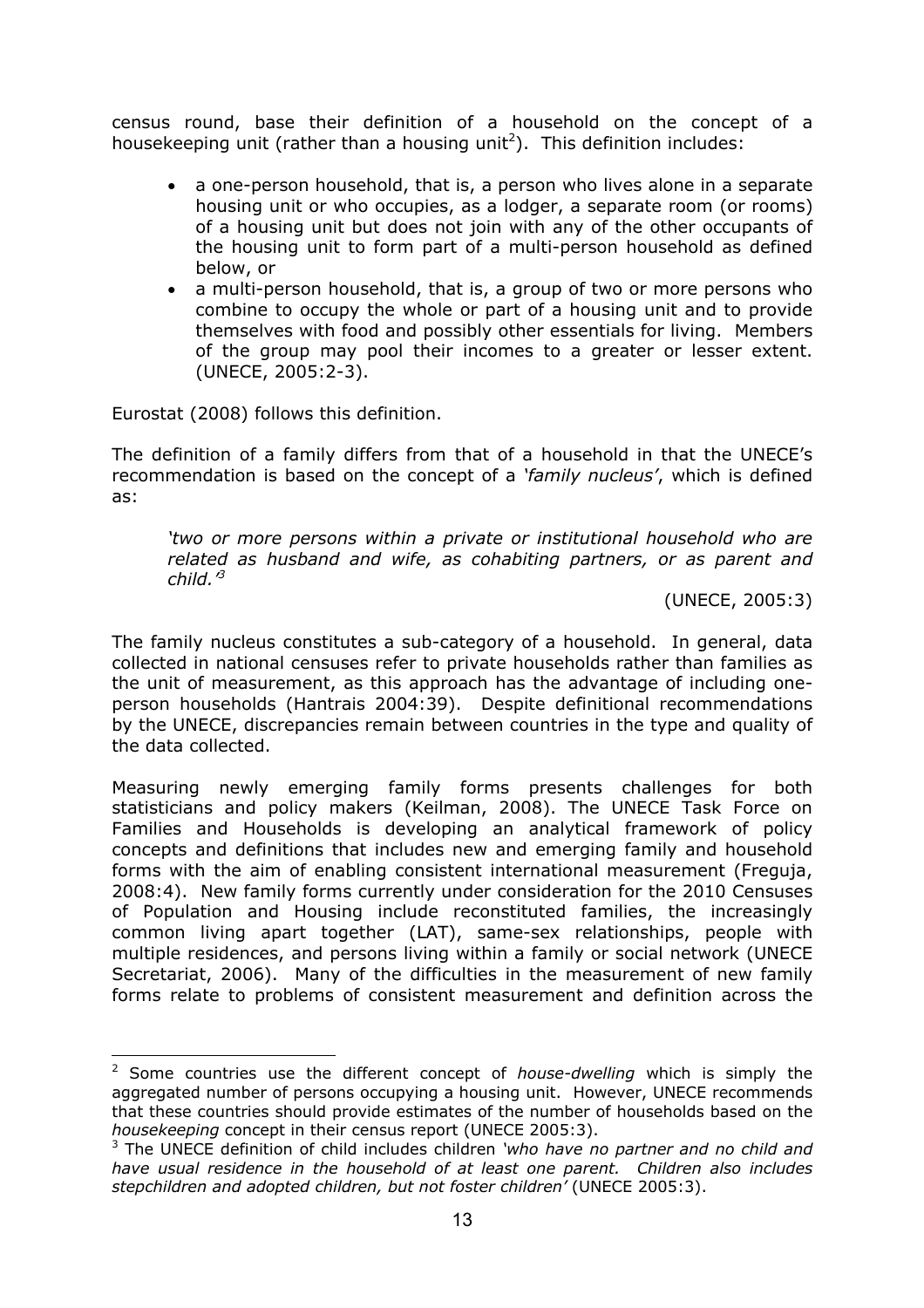EU; difficulties which are being addressed in current field testing (due for completion in June 2008) (UNECE, 2005; UNECE Secretariat, 2006).

### **2.3.2 Households in the EU**

This section explores three Eurostat datasets on households: the percentage change in the number of private households; the average number of persons per household; and the distribution of households with dependent children among the population.

On average, the number of private households within several Member States increased by 3.3 per cent between 1997 and 2001 (Table A.6, Annex A). The typology's group averages are similar to the EU average, and ranged from a four per cent increase for the familialised to a 2.8 per cent increase in the defamilialised countries. However, these group averages conceal wide variation within each group. Each group in our typology had one country which was significantly above the EU average (see Figure 2.7). Luxembourg (defamilialised) had an 8.2 per cent increase in the number of households, Ireland (partially defamilialised) experienced an 8.3 per cent increase, while Spain (familialised) saw a 7.4 per cent increase. Depending on the context, the steady growth in the number of households may be attributed to population growth as well as increasing diversity in family forms.

**Figure 2.7: Percentage rate of change in the number of private households, EU15, 1997 and 2001** 



Alongside the increase in the number of households, there has been a trend across the EU towards fewer people in households. Table A.7 (Annex A) shows the estimated average number of people per household<sup>4</sup> across the EU25 in 2003 was 2.4, down from 2.5 in 2000.

 $\overline{a}$ <sup>4</sup> Average household size is calculated by dividing the number of people living in private households by the number of households. This, however, conceals important variations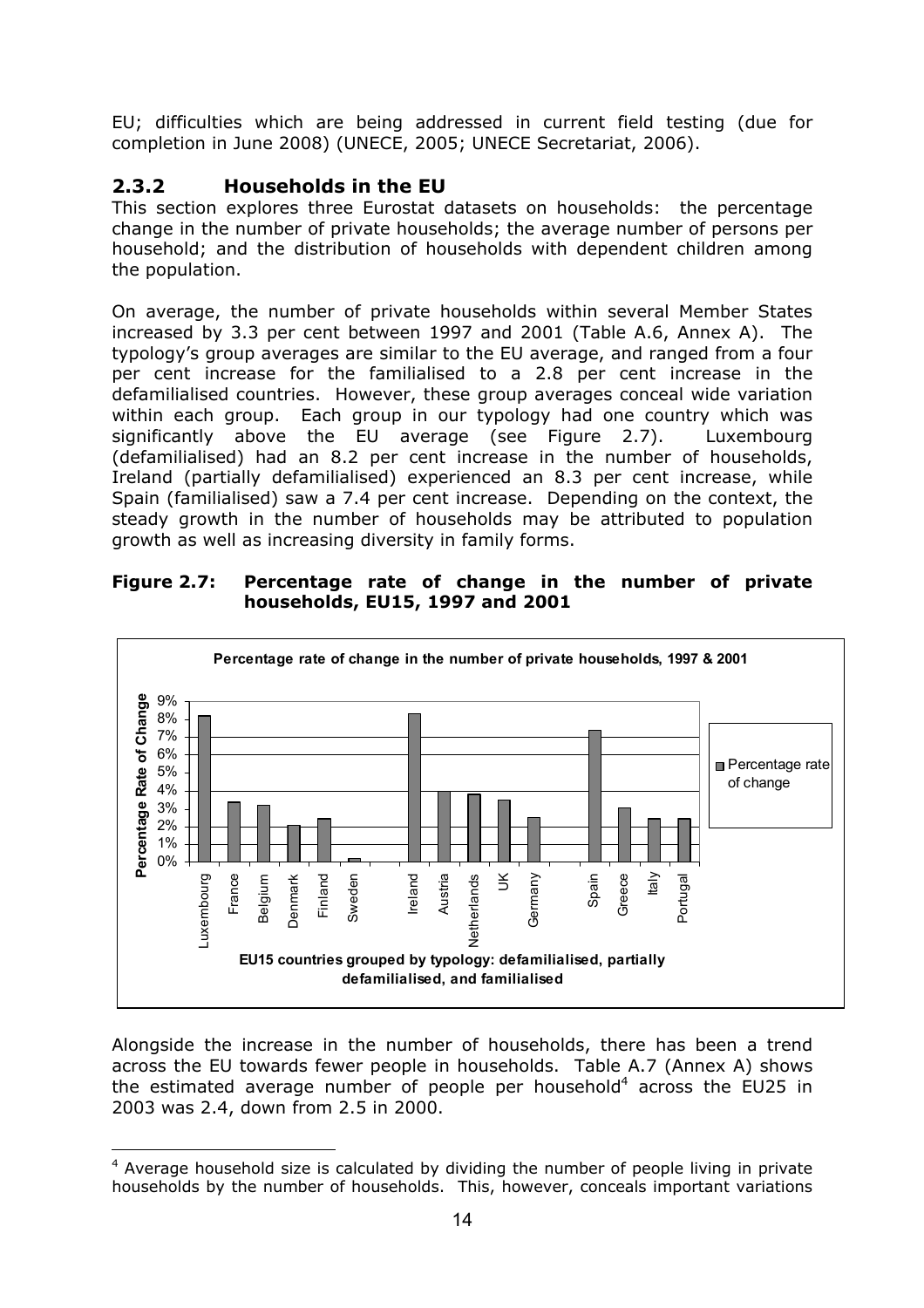Figure 2.8 shows that families in familialised and refamilialised countries tended to have, on average, larger sized households in 2003 than those in defamilialised and partially defamilialised countries. The larger households in the familialised and refamilialised countries are not surprising in the context of Hantrais' typology (2004), as they are more likely to include a broader range of family members, such as grandparents. However, in the light of broader societal shifts, including lower fertility rates, the increasing financial cost of raising children and changes in family forms, both familialised and refamilialised countries, with the exception of Poland and Latvia, experienced a fall in family sizes between 1993 and 2003.<sup>5</sup> Average household size in Poland rose from 2.5 persons in 1997 to 3.1 persons in 2003 and in Latvia from 2.4 persons in 2001 to 2.8 in 2003. Conversely, average household size in Hungary (refamilialised) fell from 3.4 persons in 1996 to 2.6 persons in 2003.

The largest changes in family size tended to be among the refamilialised countries and in familialised Spain. The defamilialised and partially defamilialised countries show a small decrease in the average number of persons per household between 1993 and 2003.



**Figure 2.8: Average number of persons per private household, 2003** 

#### **2.3.3 Households with children**

 $\overline{a}$ 

The average distribution of households with dependent children among the total population for 2006 was 52 per cent (Figure 2.9 and Table A.8, Annex A). Eurostat data show that the refamilialised countries and familialised countries had the largest distributions of households with dependent children. Cyprus (familialised) had the highest distribution with 64 per cent followed by Lithuania and Poland (refamilialised) with 62 per cent. With the exception of the two familialised countries Greece (49 per cent) and Italy (50 per cent), all familialised and refamilialised countries were either at or above the EU25 average, while the defamilialised and partially defamilialised groups had the

in household size. People living in collective households (boarding houses, hospitals, and halls of residence) are excluded from average household size calculations.

<sup>&</sup>lt;sup>5</sup> Data for some years in this time period are not available for certain countries, so generalisations are made based on the data that are available.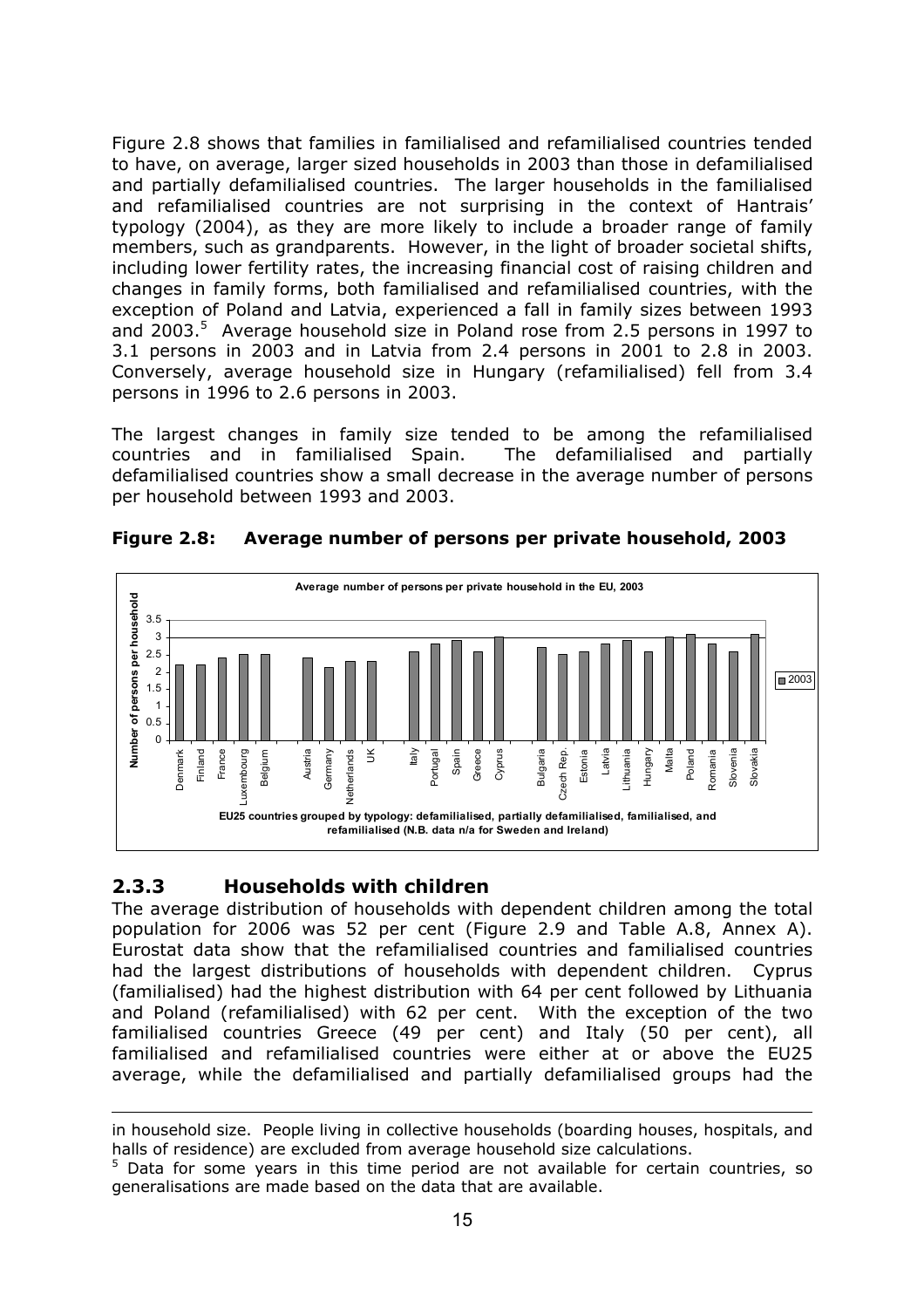greatest number of countries with distributions below the EU25 average, the lowest of which was in Germany (46 per cent). The main exception to this trend was Ireland which had one of the largest distributions of the EU25 with 63 per cent.

While there has been growth in the number of households across the EU, between 2000 and 2006 there was a decrease in the distribution of households with dependent children across the total population in most EU25 countries (Figure 2.10 and Table A.8, Annex A). EU15 estimates show a four per cent drop in the distribution between 1996 and 2006 and a two per cent decrease between 2000 and 2006. The familialised and defamilialised countries had the greatest decreases in the distribution of households with dependent children across the population. Only a small number of countries showed percentage increases. Luxembourg (defamilialised) shows an 11 per cent increase from 46 per cent in 2000 to 57 per cent in 2006; although the 2006 figure represented a return to its 1996 level. The Netherlands (partially defamilialised) and Latvia (refamilialised) both show a small increase of one per cent, while the two partially defamilialised countries Germany and Ireland experienced no changes from their 2000 levels.

**Figure 2.9: Distribution among total population: households with dependent children, 2006** 

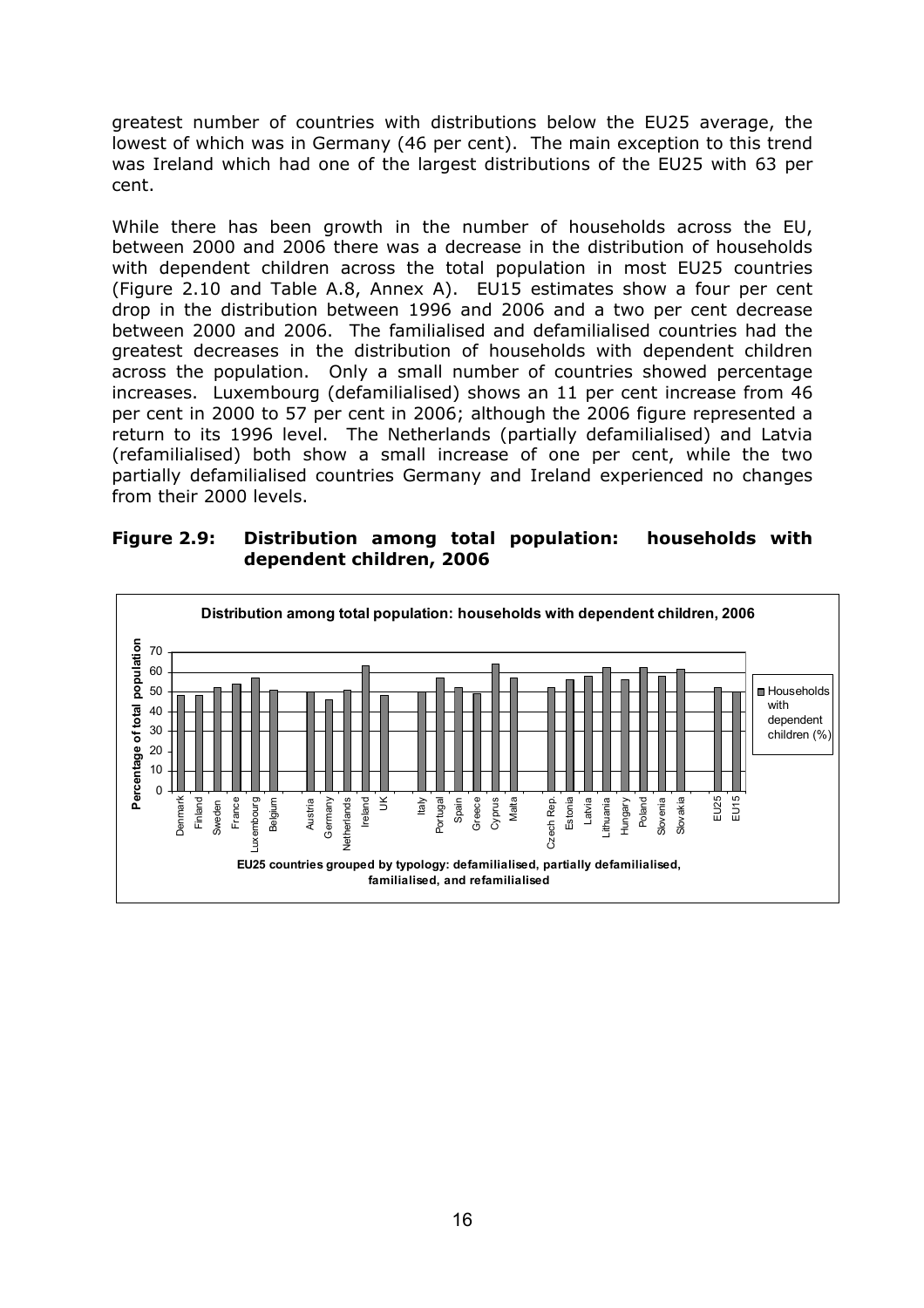#### **Figure 2.10: Households with dependent children: percentage difference, 2000 and 2006**



## **2.4 Typology of families in the European Union**

Non-intact families take many forms and family structures are dynamic, dissolving and re-forming over time (Andersson 2002). Pong et al. (2003) observe that there are also important cultural differences between countries, for example in the degree to which non-marital childbearing is socially acceptable and, consequently, the extent to which parenthood results from the dissolution of cohabiting unions rather than from divorce. This section explores the different types of families in the EU: single parent families, cohabitation, marriage, reconstituted families, and intergenerational households. From this discussion a fuller picture emerges of the situation of children in different family nuclei and households across the EU, as well as the differences between defamilialised, partially defamilialised, familialised and refamilialised country groupings.

#### **2.4.1 Single parent families**

The allocation of single parent status is not straight forward. UNECE (1998:43) guidelines differentiate between a single parent as a 'household nucleus' and as a partner in a cohabitating relationship; however, datasets among different countries do not consistently adhere to UNECE guidelines (Hantrais, 2004:58). A single parent living in a cohabiting relationship may fail to be identified as a cohabitee in some surveys, while national differences in the legal status of stepparents may complicate the identification of reconstituted families (Hantrais, 2004:59). In addition, the growth in the number of couples who 'live apart together' (LAT) represents a further challenge to the data.

Single parent status is not necessarily an indicator of family breakdown, as there are different routes into single parenthood. For example lone parenthood can be caused by the breakdown of a relationship, either married or unmarried, with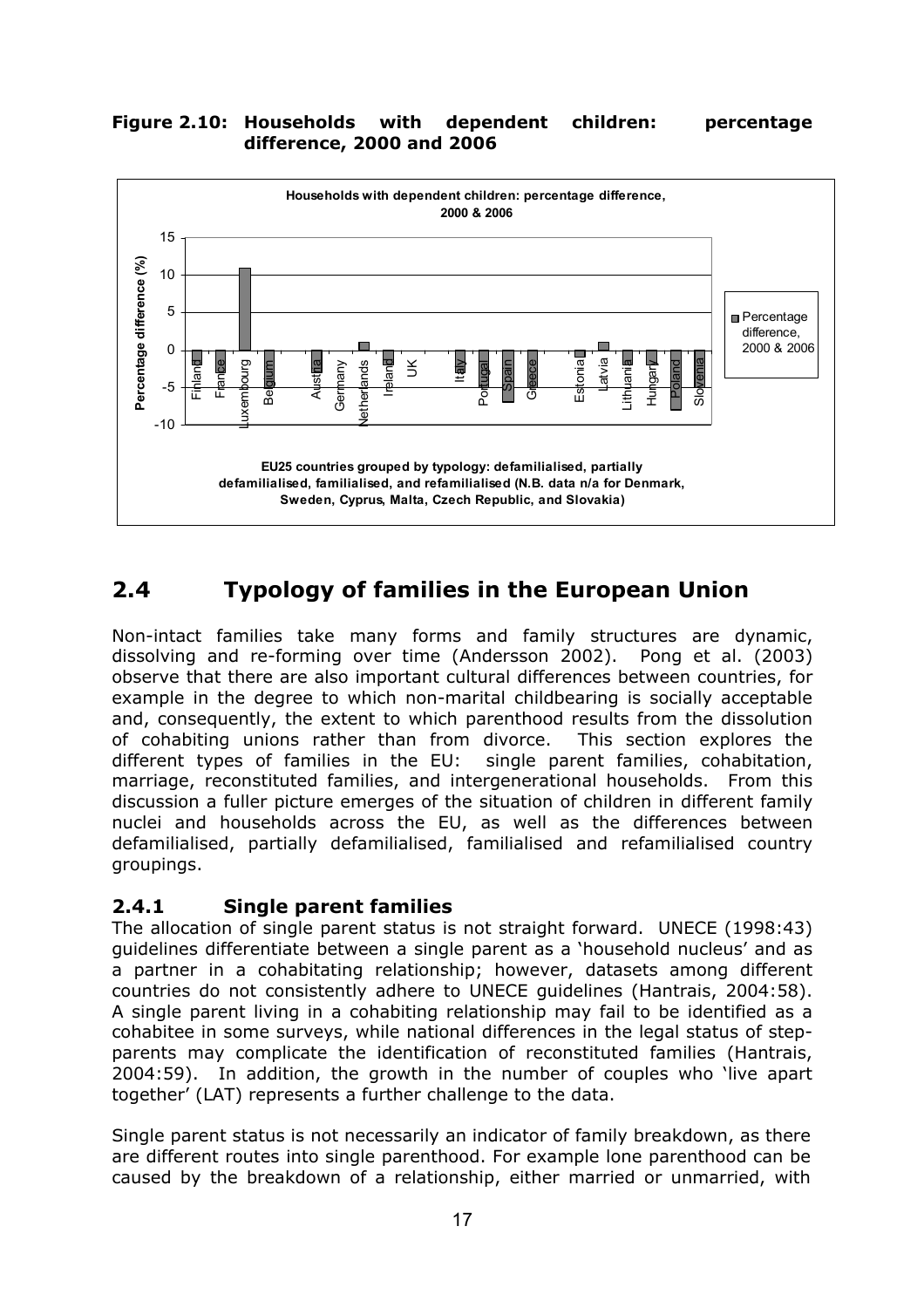dependent children, the birth of a child or children outside a partnership, or death (Lehmann and Wirtz, 2004: 2)

There are different types of single parent households: single mother and single father households, as well as single parent households that include other family members. Across the EU27 12.9 per cent of households with dependent children and no other person outside the family nucleus were single parent families in 2001 (Table A.9, Annex A). When households containing adults outside the family nucleus were included, the percentage of total households with dependent children rose to 13.6 per cent (Table A.10, Annex A).<sup>6</sup> This relative increase may be explained by the support that other family members, such as a child's grandparent, may provide to single parents by living in the same household. A comparative study of single parent families in Europe by Chambaz (2001) shows that lone parenthood is not only least common in Southern European countries, but that a substantial proportion of lone parent families in these countries share their accommodation with other households and are thus *`included'* rather than *'isolated'*.

Where children were living in a single parent family, it was much more likely that they lived with their mother (11 per cent) than their father (1.9 per cent) (Table A.9, Annex A).

| Figure 2.11: Percentage of family nuclei with single parent and children |
|--------------------------------------------------------------------------|
| under age 25, 2001                                                       |



Diversification of family forms has resulted in family breakdown replacing widowhood as the main cause of lone parenthood (EC, 2007:2). The Brodolini (2007) study of poverty and social exclusion among single parent households found that in almost all the countries reviewed<sup>7</sup> divorce and separation

 $\overline{a}$ 

 $6$  Of the EU averages of single parents with children on Table A.10, the average entitled 'EU (minus Austria, Ireland, and Latvia)' is used for the sake of consistency of available data between Table A.9 and Table A.10.

<sup>&</sup>lt;sup>7</sup> Thirteen countries were reviewed in the Brodolini (2007) report: Bulgaria, Denmark, France, Germany, Ireland, Italy, the Netherlands, Norway, Poland, Portugal, Slovenia, Spain and the UK.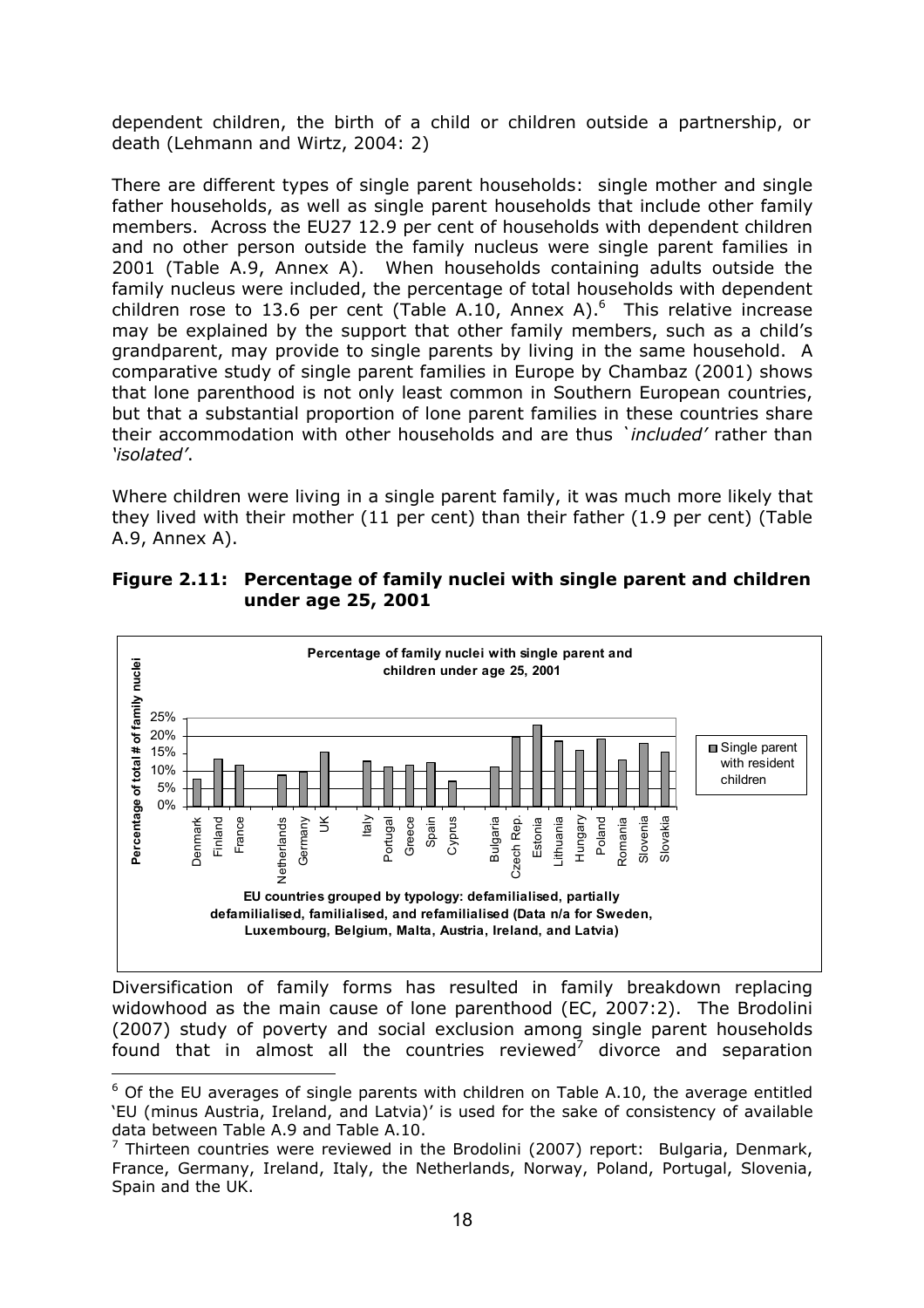accounted for between 40 per cent and 60 per cent of routes into single parenthood (EC, 2008:24). Nevertheless, routes into lone parenthood were found to vary among countries: single mothers (due to out-of-wedlock births) accounted for 45-50 per cent of lone parents in the UK, 30 per cent in Germany, France and the Netherlands, and roughly 20 per cent or less in Southern countries (EC, 2008:23-24). This pattern is consistent with Hantrais' (2004) theory of defamilialisation in which the more defamilialised countries are more individualised in their family forms compared to the more intact family institutions of the familialised Southern countries.

In contrast to the Brodolini study, an EC (2006) report on single parents in thirteen countries<sup>8</sup> downplayed the importance of *'solo'* parenting, claiming that there was little evidence that women having children without either being married or cohabiting were major routes into lone motherhood (EC, 2006:86). The study found that even in the UK where teenage pregnancy rates were particularly high, this especially vulnerable group of young mothers constituted only a minority of all lone mothers (EC, 2006:86). Furthermore, it was found that these mothers were disproportionately from economically deprived neighbourhoods or families, and that the incidence of sole parenting varied by ethnicity, with greatest numbers found among Afro-Caribbean mothers (EC, 2006:86).

The high rates of single mothers due to out-of-wedlock births cited in the Brodolini report are likely to be a result of rising rates of cohabitation. In fact, within Finland, Sweden and the UK, cohabitation disruption as a route into lone parenthood is considered to be of similar significance as that of divorce (EC, 2006:86). Out-of-marriage births can easily be misunderstood, as single parenthood due to cohabitation breakdown is sometimes misinterpreted as a result of 'solo' parenting. This may be indicative of difficulties involved in the measurement of cohabitation and cohabitation breakdown, which may be dependent on the criteria a government uses to define a cohabiting relationship, and the policies that are in place in response to dissolving cohabiting relationships. Considering the rising rates of cohabitation across Europe, social policy in regards to the children of dissolving relationships of unmarried parents is of particular importance.

Refamilialised countries had the largest percentage of single parent families (16.8 per cent), followed by the familialised (12.4 per cent), defamilialised (11.4 per cent) and partially defamilialised (11.6 per cent) countries. Among the refamilialised countries, Estonia had the largest percentage of single parent households (23 per cent), followed by the Czech Republic (19.5 per cent) and Poland (19.0 per cent) (Figure 1.11). Figure 2.11 also shows that of the partially defamilialised countries the UK had the largest proportion of single parent families (13.4 per cent), although this percentage is still below the average for the refamilialised countries. The UK also had the largest number of single mothers, while Germany had the largest number of single fathers. Of the defamilialised countries, Denmark had the lowest percentage of single parent families. These findings suggest that the incidence of single parenthood is

 $\overline{a}$ 

 $8$  The thirteen countries reviewed in the EC (2006) report included: Bulgaria, Estonia, Finland, Hungary, Ireland, Liechtenstein, Lithuania, Luxembourg, Malta, Norway, Spain, Sweden and the UK.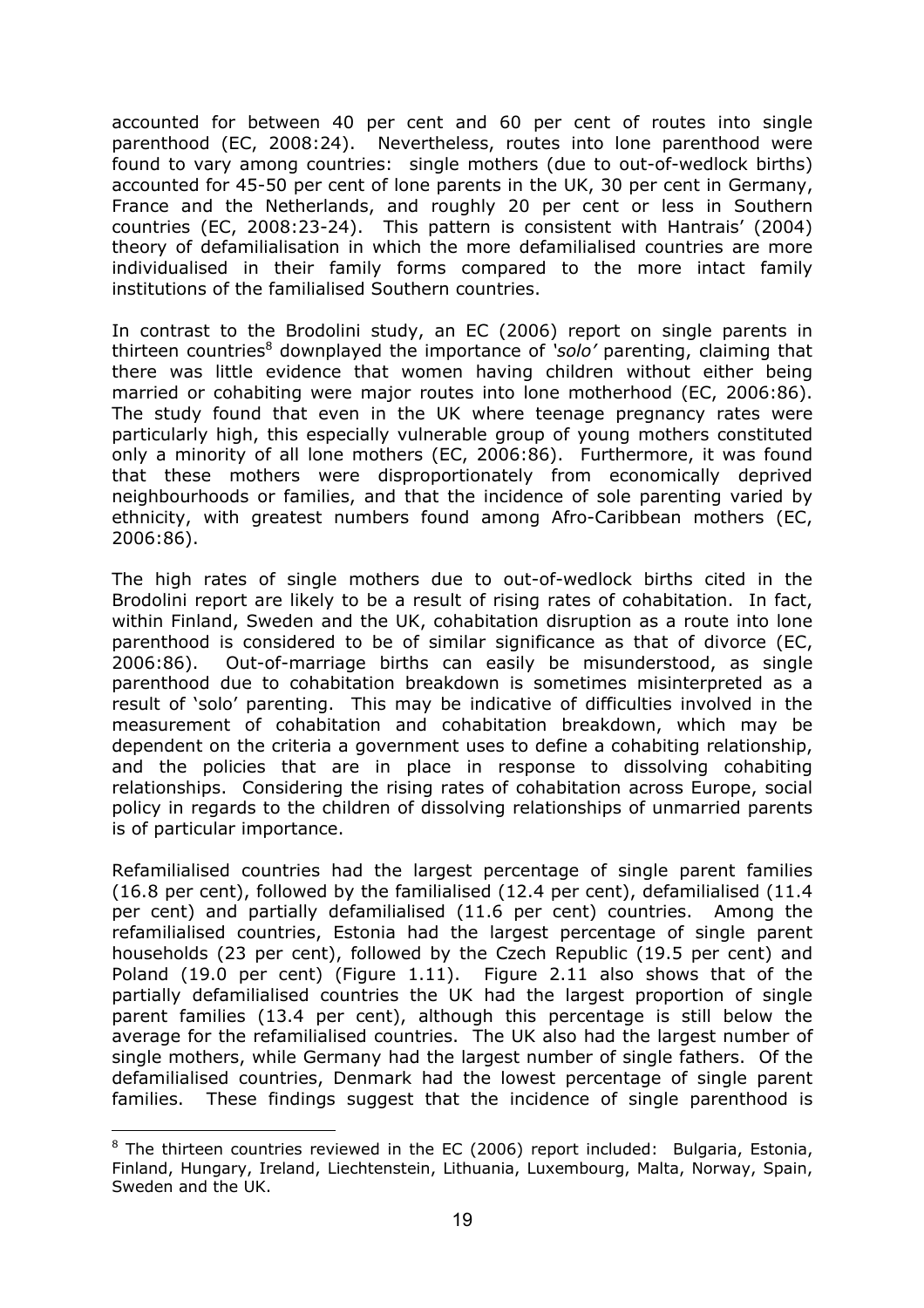highest among the refamilialised countries and lowest among the defamilialised countries, although comparable data for the defamilialised and partially defamilialised countries of Sweden, Luxembourg, Belgium, Austria and Ireland were not available.

Trends for total households across the typologies were similar to those of households with no other person outside the family nucleus (Figure 2.12 and Table A.10, Annex A). The defamilialised countries still had the lowest proportion of single parents (12.1 per cent), the partially defamilialised countries were similar (12.4 per cent), the familialised countries had an average of 13.4 per cent, and the refamilialised countries had the largest percentage of single parents (18 per cent).

**Figure 2.12: Percentage of private households with single parent and children under age 25, 2001** 



While comparable data for the partially defamilialised countries of Austria and Ireland and the refamilialised country of Latvia were not available for Table A.9, statistics for these countries were available for total private households with dependent children (see Table A.10, Annex A). Austria, with 15.9 per cent single-parent households, and Ireland, with 16.6 per cent single-parent households, had similar proportions to the UK with 16.4 per cent. While these two additions were relatively consistent with the other countries in the partially defamilialised grouping, Latvia's addition to the refamilialised grouping was significantly above the group's average. Latvia had the largest proportion of single parent families with 32.4 per cent (Figure 2.12). Latvia also had the highest proportion of single father and single mother households, 3.3 per cent and 29.1 per cent respectively. The next highest proportions of single parent households were among the other two Baltic States, Estonia (24.9 per cent) and Lithuania (20.9 per cent).

In comparing the EU averages from Table A.9 to Table A.10, the difference between the proportions of single fathers to single mother is larger in Table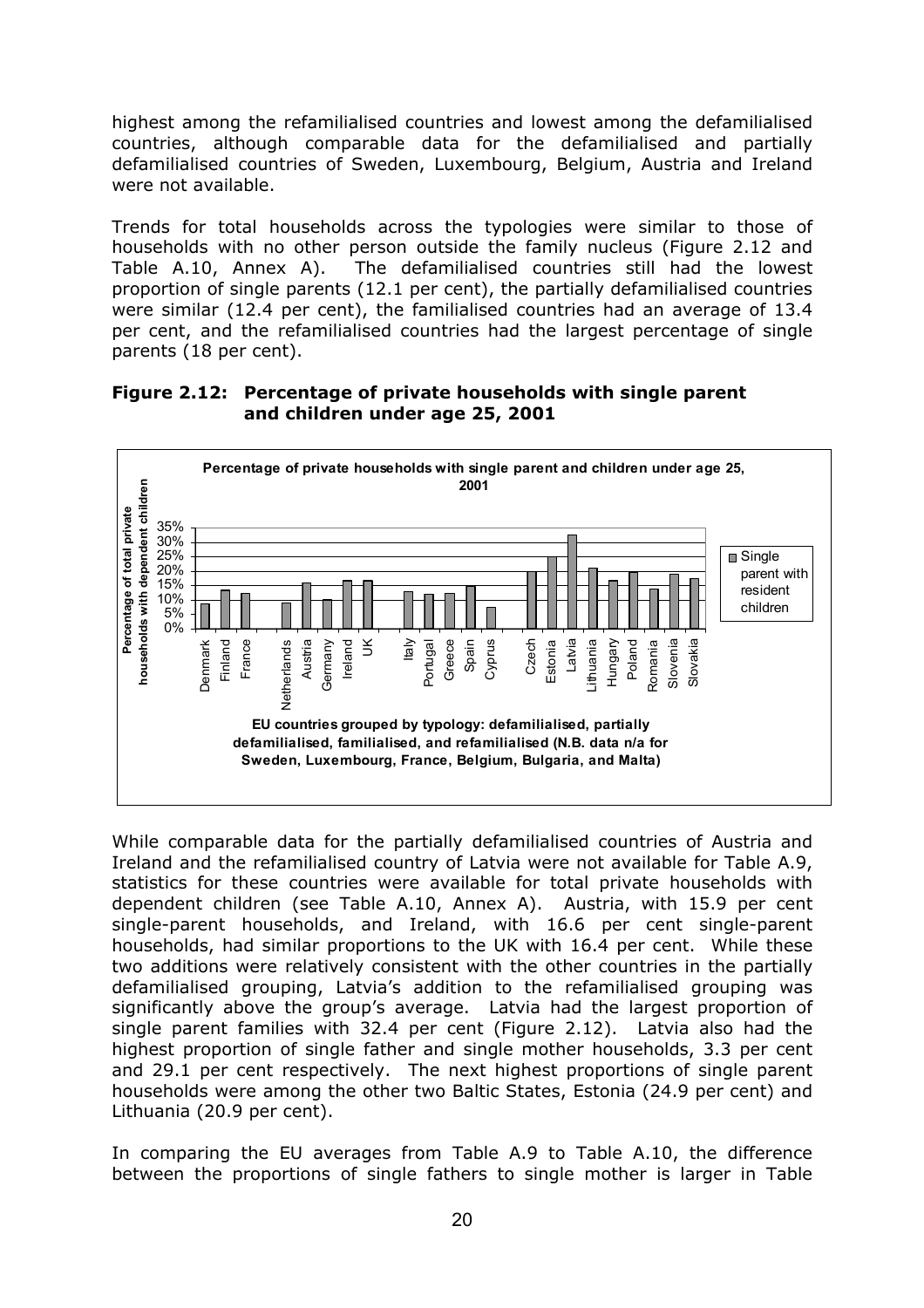A.10, suggesting that more single mothers than single fathers share a household with at least one other adult.

The distribution of single parent families with dependent children among the EU25 population was five per cent in 2006 (Table A.11, Annex A). The defamilialised and the partially defamilialised countries had the largest distributions of single parent families with most of the countries at or above the EU25 average (Figure 2.13). Indeed, the three countries with the highest distributions of single parent families were defamilialised Sweden and partially defamilialised Ireland and the UK. Luxembourg (defamilialised) and Austria and the Netherlands (partially defamilialised) were exceptions with four per cent. The refamilialised Baltic States and Hungary were at or above the EU25 average. With distributions in the range of two to three per cent, the familialised countries were the least likely to have single parents with dependent children.

**Figure 2.13: Distribution among total population: single parent with children, 2006** 



Figure 2.14 shows that the distribution of single parents with dependent children among the total population in the EU15 rose by an average of two percentage points between 1996 and 2006, while estimates for 2001 and 2006 suggest a similar trend for the EU25. Distributions increased most in the partially defamilialised countries of Germany and Ireland. Only the refamilialised countries Latvia, Lithuania and Poland showed decreases (of one per cent).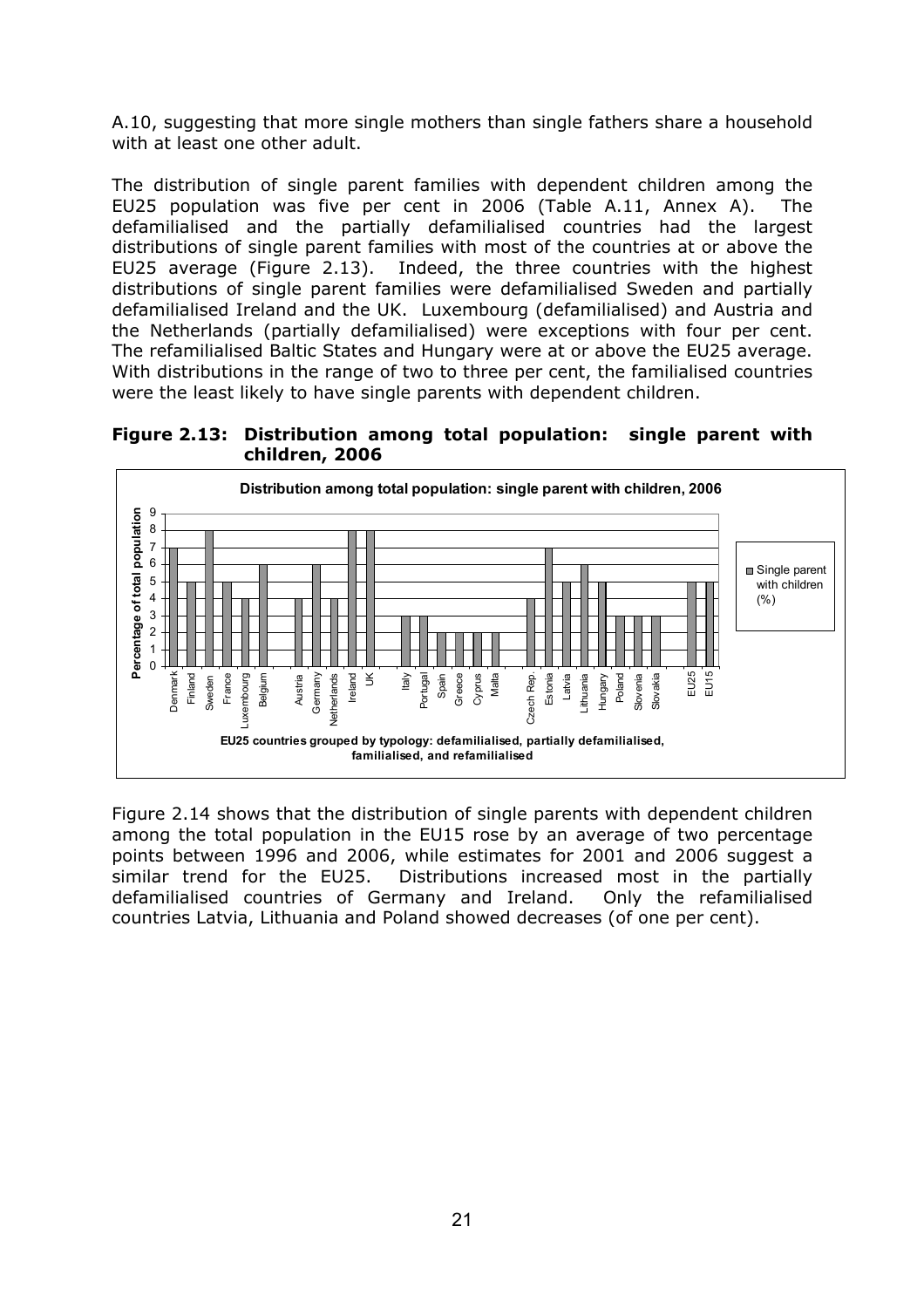#### **Figure 2.14: Single parent with children: Percentage difference, 2000 and 2006**



Bradshaw *et al.* (2007) find a strong correlation between the distribution of single parents and step parent families across countries. They combined these two family types to produce a ranking for family structure across the EU25, so that countries with the highest proportion of intact families achieved positive index scores. The index scores<sup>9</sup> for family structure ranged from  $+2.0$  to -2.0. Malta – where divorce is illegal - was the only country to achieve a positive score of more than 1.5. Other case study countries with positive scores were - in descending order: Greece (between 1 and 1.5); Spain and Poland (between 0.5 and 1); and the Netherlands (between 0 and 0.5). Countries with negative scores – again in descending order - were France and Germany (between 0 and -0.5), Czech Republic and Finland (between -0.5 and -1), Sweden, and Denmark (between -1 and -1.5); and the UK (between -1.5 and 2). In terms of the Hantrais typology, familialised countries (Malta, Greece and Spain) are clustered at the 'top end' of the index and defamilialised countries (Finland, Sweden and Denmark) at the bottom. This is not, however, a simple match with the typology since the UK, a partially defamilialised country, appears at the very bottom of the index. France, a familialised, country hovers around the middle, along with Germany and the Netherlands (partially defamilialised) and Poland and Czech Republic (refamilialised).

 $\overline{a}$ <sup>9</sup> The chosen method was to calculate z scores for each variable and average the z scores to obtain an average score for a domain.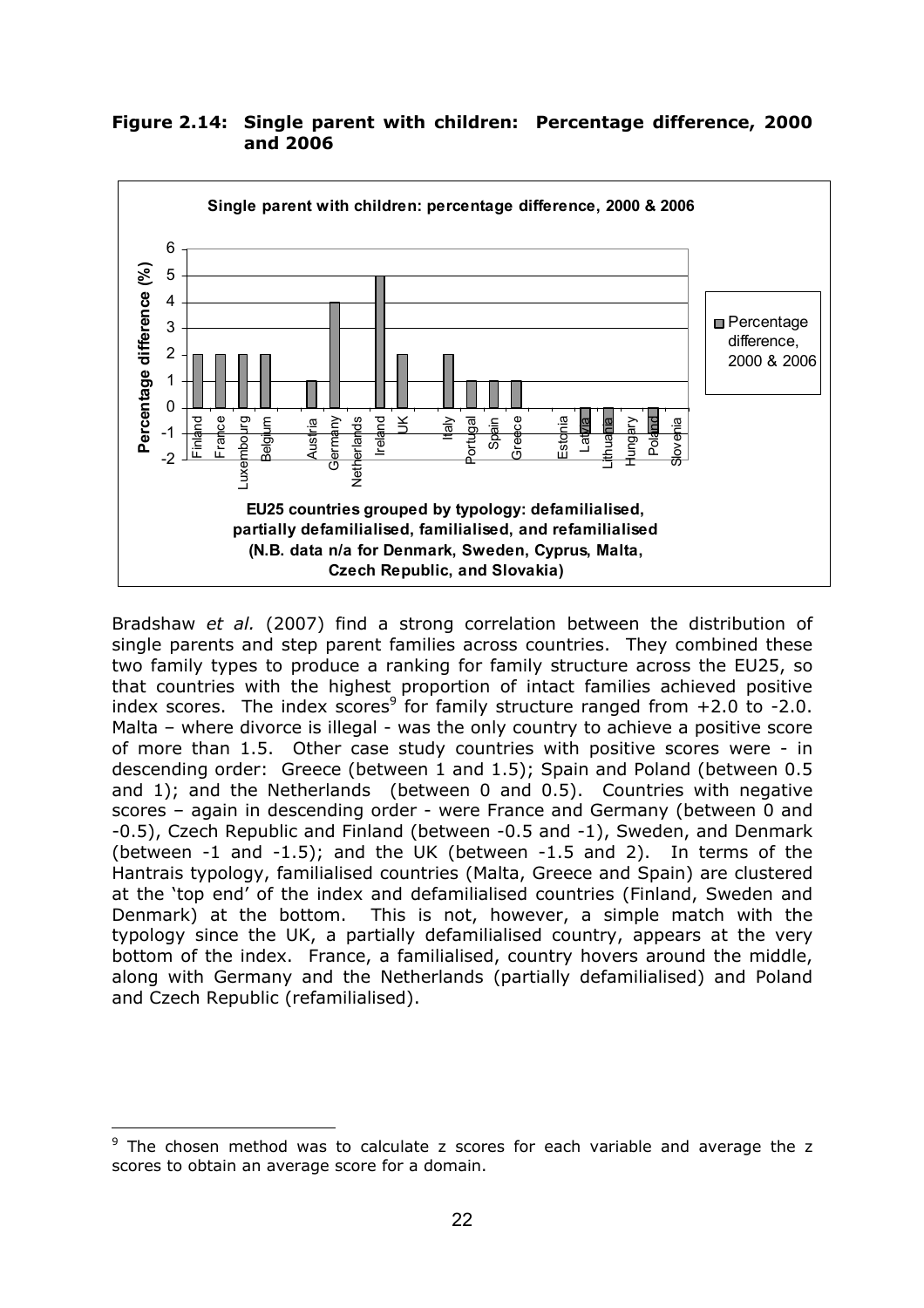### **2.4.2 Two adult families**

The most common configuration of households with children in all countries is two adults and a dependent child or children (Tables A.9 and A.10, Annex A). However, there are variations across households. Couples may be married or they may be cohabiting; both adults may be biological parents or only one may be biologically related to the child or children; and these couples may also be living with adults, such as other family members, from outside the family nucleus.

Of households with dependent children and no other person outside the family nucleus, 87.1 per cent were comprised of married or cohabiting couples across the EU (Table A.9, Annex A). Similarly, married or cohabiting couples accounted for 86.3 per cent of total households with dependent children in 2001 (Table A.10, Annex A).

The refamilialised countries had the lowest proportion of two adult families (83.2 per cent), while the other typology averages were between 87.6 per cent and 88.6 per cent, with the highest proportion falling among the defamilialised countries (Table A.9, Annex A). Similar trends were evident from the data for total private households with dependent children (Table A.10). The Baltic States had the lowest percentage of two adult households, with only 67.6 per cent for Latvia, 75.1 per cent for Estonia, and 79.1 per cent for Lithuania.

There is variation in family form within these two adult families: hence cohabitation, marriage, and reconstituted families will be looked at in turn.

### **2.4.3 Cohabitation**

Cohabitation is difficult to define, although it is usually taken to mean '*a sexual, emotional and relatively stable relationship, euphemistically described as living together as a couple, and the absence of formal marriage'* (Hantrais, 2004:44). UNECE recommendations suggest that the term 'couple' should include married couples and couples who report living in consensual unions, and where feasible, a separate count of consensual unions and of legally married couples should be given. Two persons are understood as partners in a consensual union when they have usual residence in the same household, are not married to each other, and report having a marriage-like relationship to each other (UNECE, 1998:43). However, inconsistencies between survey and census data among European countries, combined with the sometimes relatively unstable nature of some cohabiting unions, create difficulties in measuring the extent and nature of cohabitation (Hantrais, 2004:44).

One thirteenth (7.6 per cent) of total households with resident children under age 25 across Europe were cohabiting in 2001 (Table A.10, Annex A). Thus there are fewer cohabiting couples with children than there are single mother households. The defamilialised countries, Denmark and Finland, had the largest proportion of cohabiting couples with dependent children, with 20.2 per cent and 18.7 per cent respectively (Figure 2.15). While data on cohabiting couples with children were not available for the remaining defamilialised countries, according to Hantrais (2004:57) Sweden and France are among the countries with the highest cohabitation rates among younger people (along with Denmark, Finland, and the UK). The partially defamilialised countries had the second largest percentage of cohabiting couples with dependent children, with a group average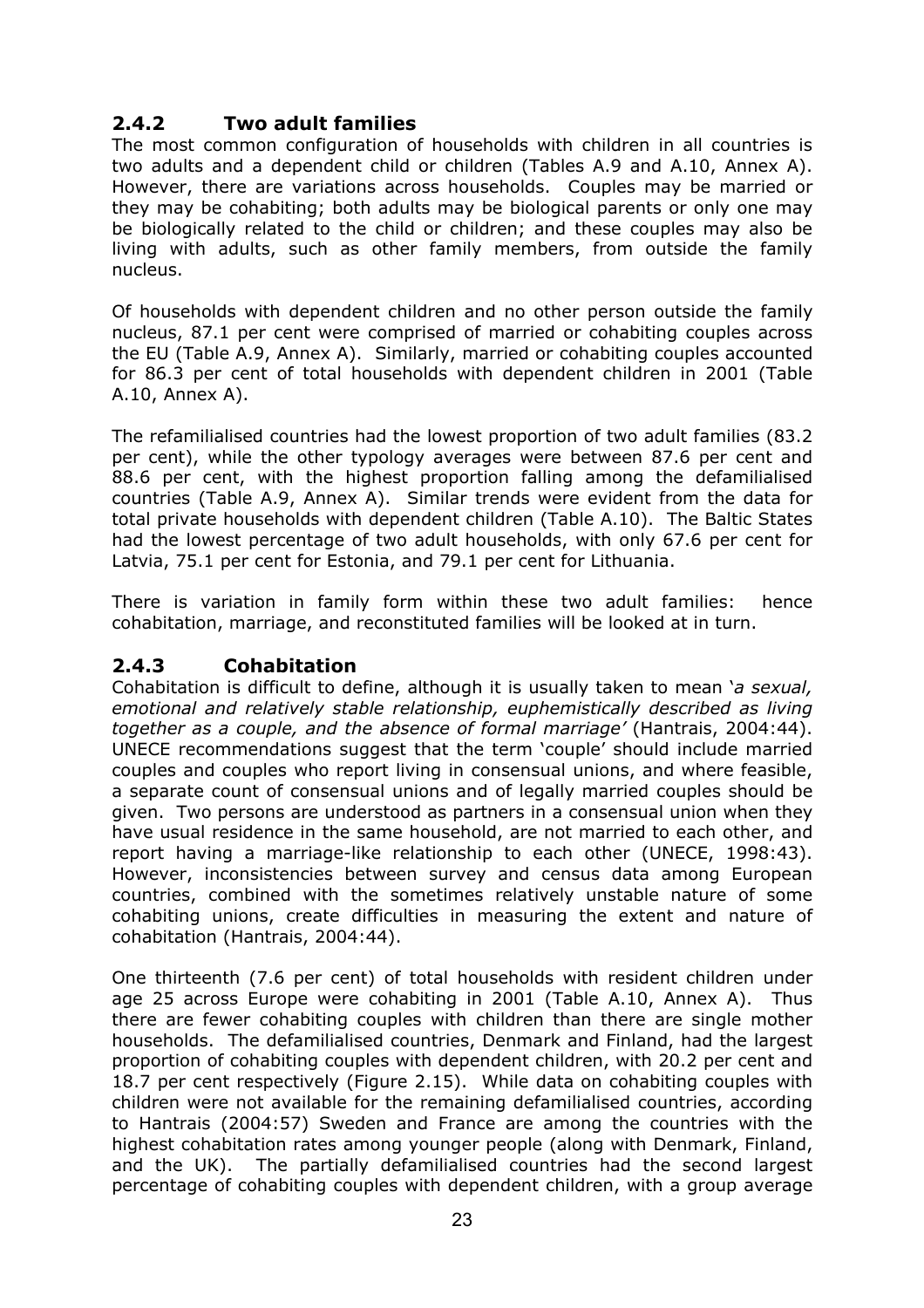of 11.1 per cent. The familialised and refamilialised countries had the lowest average proportions of cohabiting couples with children (four per cent and 4.6 per cent respectively). However, the refamilialised countries had the greatest range from 1.9 per cent in Poland to 16.1 per cent in Estonia.

#### **Figure 2.15: Cohabiting couples with dependent children as a share of total private households with resident children under age 25, 2001**



The proportion of births outside marriage across Europe has been rising steeply since 1980 (Hantrais, 2004:56). Hantrais (2004:57) found that the countries with the highest cohabitation rates for younger people had the highest percentages of extramarital births, in particular Sweden, Denmark, Finland, France and the UK.<sup>10</sup> Eurostat data for 2006 (Figure 2.16 and Table A.12, Annex A) also reveal this pattern, with these defamilialised countries and the UK (partially defamilialised) reporting proportions of extramarital births above 30 per cent. While the refamilialised countries Bulgaria, Estonia, Latvia, and Slovenia had percentages over 40 per cent; in the context of their relatively high percentages of single parenthood in 2001 (see Table A.10, Annex A), the high percentage of extramarital births may be associated with single parenthood rather than cohabitation.

 $\overline{a}$  $10$  Extramarital births refer to births where the mother's marital status at the time of birth was other than married.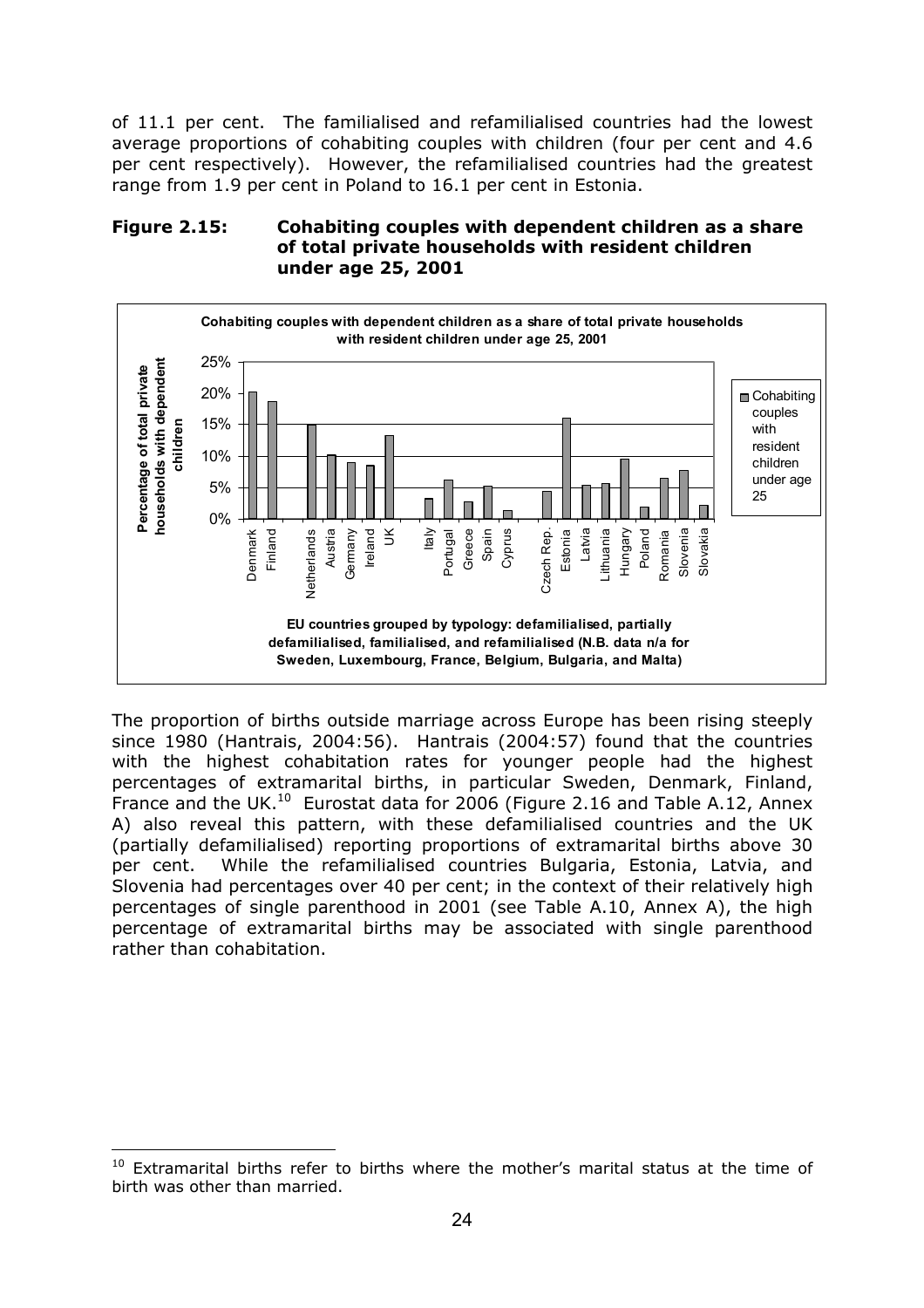**Figure 2.16: Live births outside marriage: Share of all live births, 2006** 



More children are being born out-of-wedlock than previously. All European countries experienced an increase in the proportion of extramarital births between 1996 and 2006, and all countries except Denmark increased their absolute numbers of extramarital births. The familialised group had the largest increases in the number of extramarital births with Malta, Cyprus, and Spain experiencing increases at a rate of over 200 per cent and Portugal and Greece recording increases of over 60 per cent (Figure 2.17 and Table A.12, Annex A). Half of the refamilialised countries reported a rate of change of over 60 per cent, marking a shift from relatively low numbers of extramarital births to higher ones. The defamilialised countries did not experience such high rates of change given the already relatively high proportions of extramarital births in 1996. The exception was Luxembourg which increased from 15 per cent to 28.8 per cent. Of the partially defamilialised countries, the Netherlands (113 per cent) and Ireland (66.4 per cent) had the highest rates of change.

Unmarried cohabitation has received formal recognition in the form of contracts or registration in several countries among the EU Members States, including Denmark, Sweden, the Netherlands, France, Germany and Hungary (Hantrais 2004:113). However, legislative arrangements for the protection of the interests of children have been subject to a less coherent response (Hantrais, 2004:113) which has implications for the longer term care and well-being of children living in new, and sometimes complex, family arrangements.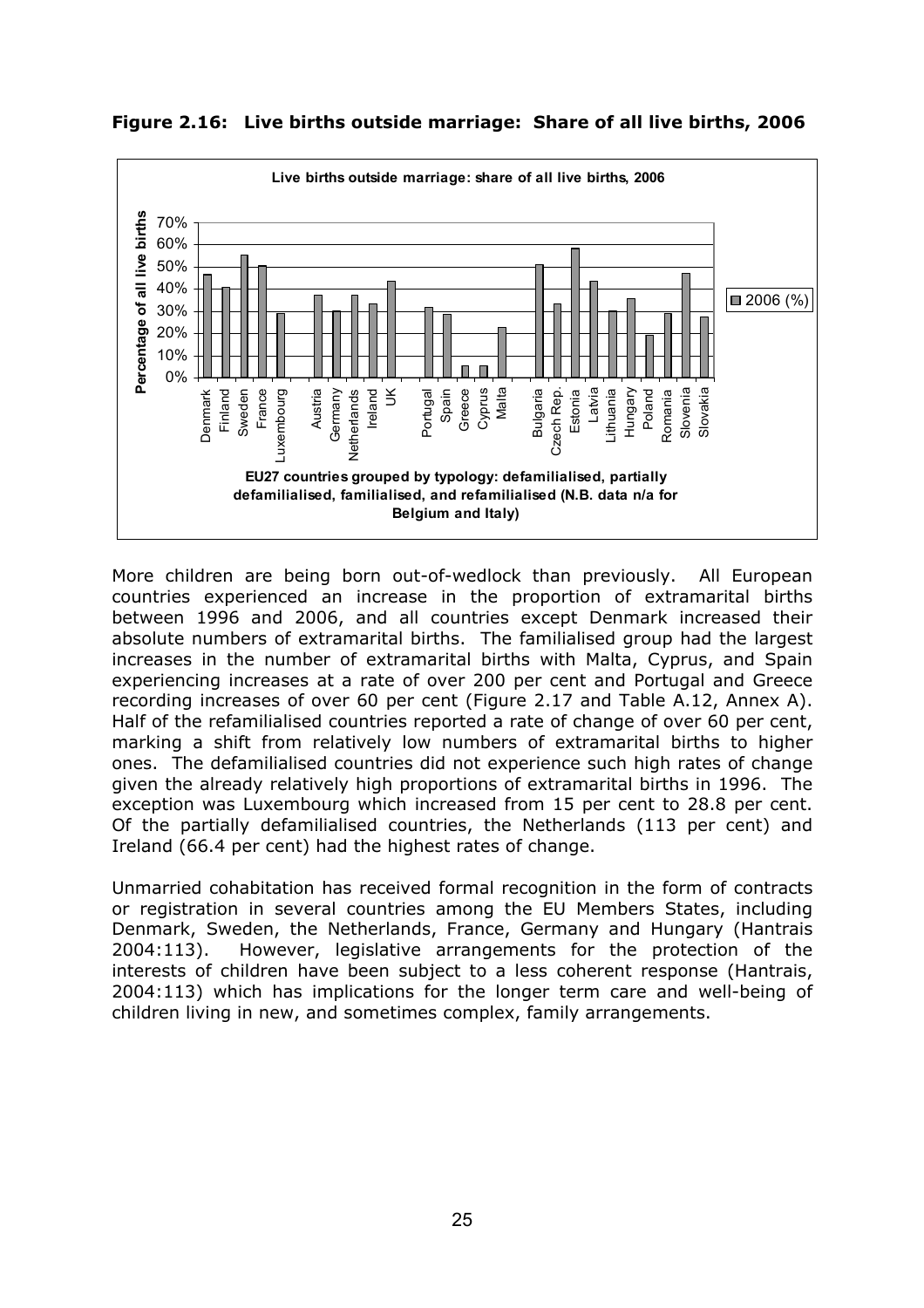

#### **Figure 2.17: Percentage rate of change in live births outside of marriage as a share of all live births, 1996**

# **2.4.4 Marriage**

 $\overline{a}$ 

There has been a well documented decline in marriage in most European countries, with the EU15 Member States experiencing a fall in the average number of marriages per 1,000 population of nearly 34 per cent between 1960 and 2000 (Hantrais, 2004:51).

Across Europe (in 2001), 78.3 per cent of total private households with resident children under the age of 25 consisted of a married couple with children (Table A.10, Annex A).<sup>11</sup> The familialised countries had the highest group average with 82.6 per cent, while the refamilialised countries had a group average of 77.3 per cent. The defamilialised and partially defamilialised countries had the lowest proportion of married couples with children (69.6 per cent and 76.4 per cent, respectively). The two lowest percentages of married couples with children were among the refamilialised Baltic States of Estonia (59.0 per cent) and Latvia (62.2 per cent), which also had the highest rates of single parenthood (Table A.10, Annex A). Of the defamilialised countries, Finland also had a low percentage of married couples with children; however, it was the country with the highest percentage of cohabiting couples with dependent children.

Moreover, between 1996 and 2006 the proportion of live births within marriage across Europe has been falling (Table A.13, Annex A). All countries show a decrease of between 4.1 per cent and 38.4 per cent except Sweden (defamilialised), Ireland (partially defamilialised), and Spain and Greece (familialised). Instead, these countries reported increases in the number of births within marriage despite experiencing proportional decreases as a share of

 $11$  This average does not include France as the authors of the study believe the numbers for married couples with children were skewed due to the absence of data for cohabiting couples with children for this country. Also, data were not available for Sweden, Luxembourg, Belgium, Bulgaria and Malta.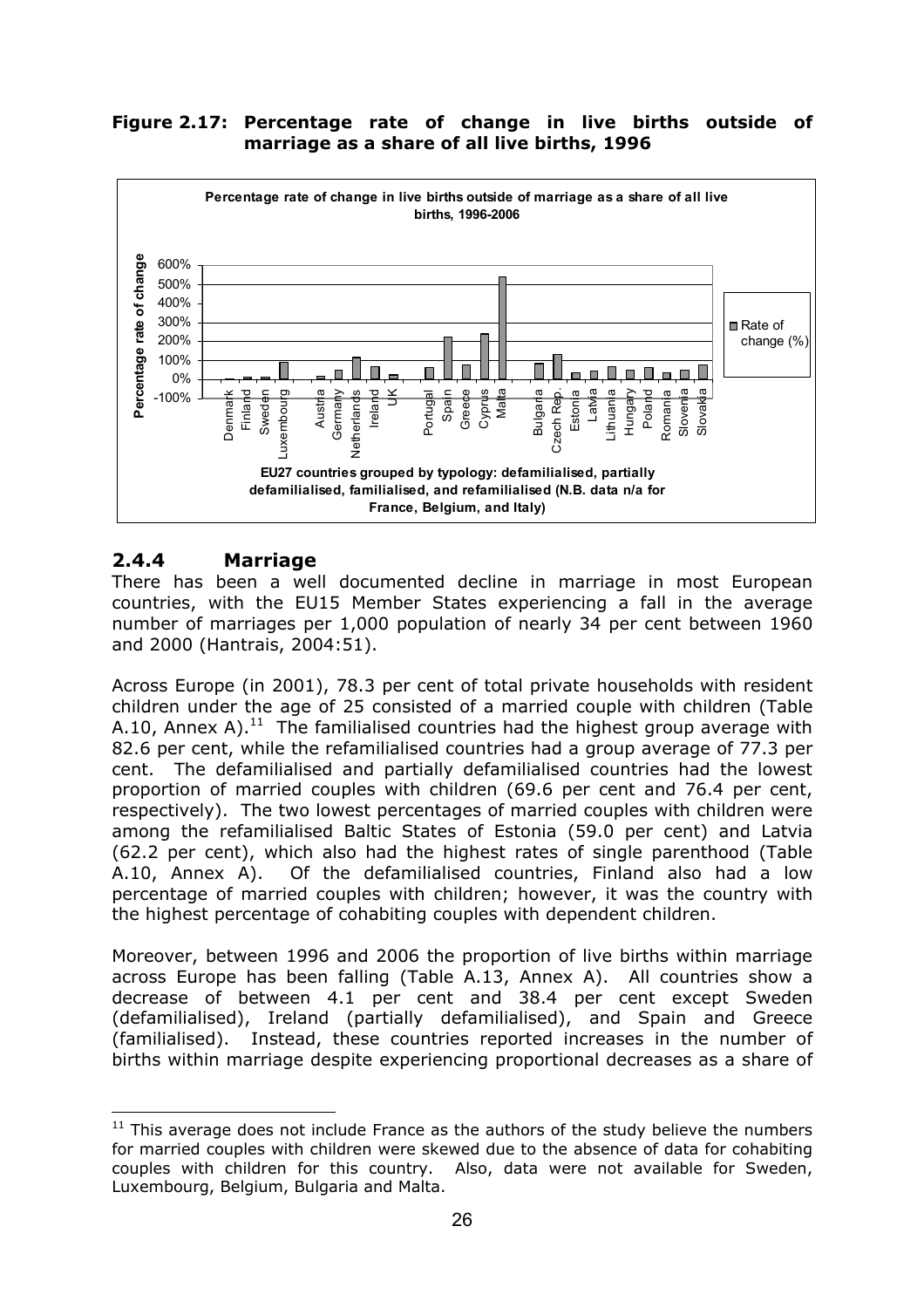total live births. All of the refamilialised countries recorded both proportional and absolute decreases in live births within marriage.

Figure 2.18 shows that the proportions of children born within marriage in 2006 were lowest among the defamilialised countries, ranging between 44.5 per cent and 59.5 per cent, with the exception of Luxembourg which had 71.2 per cent. The partially defamilialised countries had a range of 56.3 per cent to 70.0 per cent, while the familialised countries had the largest proportion of births within marriage with a range of 68.4 per cent to 94.7 per cent. The refamilialised countries showed the greatest variation, ranging from 49.2 per cent of live births within marriage in Bulgaria to 81.1 per cent in Poland.

**Live births within marriage: share of all live births, 2006** births **Percentage of all live births** 100% 90% 80% all live 70% 60%  $2006$  (%) 50% Percentage of 40% 30% 20% 10%  $0%$ Czech Rep.<br>Estonia Latvia France uxembour Malta Poland Sweden Bulgaria ithuania Hungary Slovenia Finland Romania Slovakia Jenmark Luxembour Austria Germany Ireland UK Greece Cyprus Czech Rep. Denmark Netherland Portugal Spain Lithuania Romania **EU27 countries grouped by typology: defamilialised, partially defamilialised, familialised, and refamilialised (N.B. data n/a for Belgium and Italy)**

**Figure 2.18: Live births within marriage: Share of all live births, 2006** 

### **2.4.5 Reconstituted families (Stepfamilies)**

UNECE recommendations for the collection of statistical data define a reconstituted family as:

*'a family consisting of a married or cohabiting couple with one or more children, where at least one child is a non-common child i.e. either the natural or adopted child of only one member of the couple.'*

UNECE (1998:46)

There is evidence that stepfamilies are becoming more widespread (Hantrais, 2004:61), although a comparative picture on stepfamily formation is lacking (Hantrais, 2004:71). One study (Prskawetz *et al.*, 2003) examined stepfamily formation using individual-level data for the 1990s round of the Fertility and Family Surveys (FFS) from 19 European countries for which internationally comparable data were available for the birth cohort of women born between 1952 and 1959. Prskawetz *et al.* (2003) grouped the countries into four categories: Northern European countries (Finland and Sweden); Western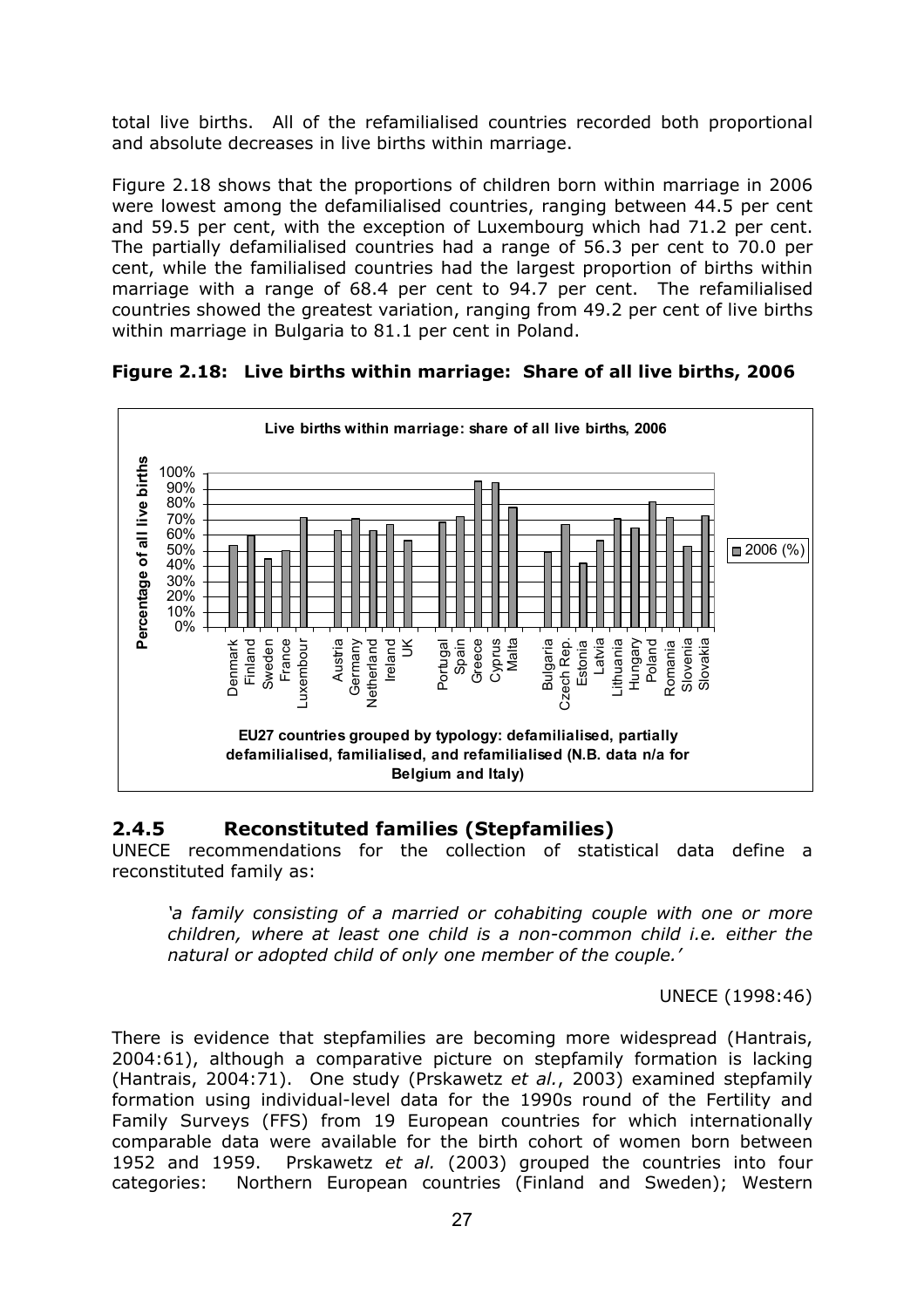European countries (Austria, Belgium, France, and West Germany); Southern European countries (Italy and Spain); and former socialist countries (Czech Republic, East Germany, Hungary, Poland, Slovenia, Estonia, Latvia, and Lithuania). The study found that in the former socialist countries – refamilialised in our typology – more than 70 per cent of women entering a second union already had a child, although there was significant inter-country variation in union dissolution and repartnering (Figure 2.19 and Table A.14, Annex A) (Prskawetz *et al.*, 2003:130). Forming a stepfamily before the age of 35 was highest in Estonia and Latvia. Poland and Lithuania had relatively few second unions and stepfamilies, while the Czech Republic, Hungary and East Germany fell in-between (Prskawetz *et al.*, 2003:131).

#### **Figure 2.19: Percentage of women from the entire birth cohort (1952- 1959) who had experienced a second union formation by age 35 when the woman already had her own pre-union children**



Prskawetz *et al.* (2003) found a clear distinction between countries in Western and Northern Europe and the CEE countries: in the Western European countries (defamilialised Belgium and France and partially defamilialised Austria and West Germany), women were less likely to have children in the (eventually dissolved) first unions than in the former socialist countries. However, the case of defamilialised Sweden was unique as most dissolved unions in Sweden had no children, although both union dissolution and repartnering were comparatively frequent (Prskawetz et al., 2003:131).<sup>12</sup> With the exception of Belgium, Western European countries as well as defamilialised Finland had relatively low percentages of women entering a second union with children. Familialised

 $\overline{a}$ 

<sup>&</sup>lt;sup>12</sup> Even though the dissolved first unions of Swedish women were among the least likely to have children, because dissolution is relatively common, Sweden was among the countries with high stepfamily experience (Graph 2.19 and Table A.14, Annex A) (Prskawetz *et al.*, 2003:139).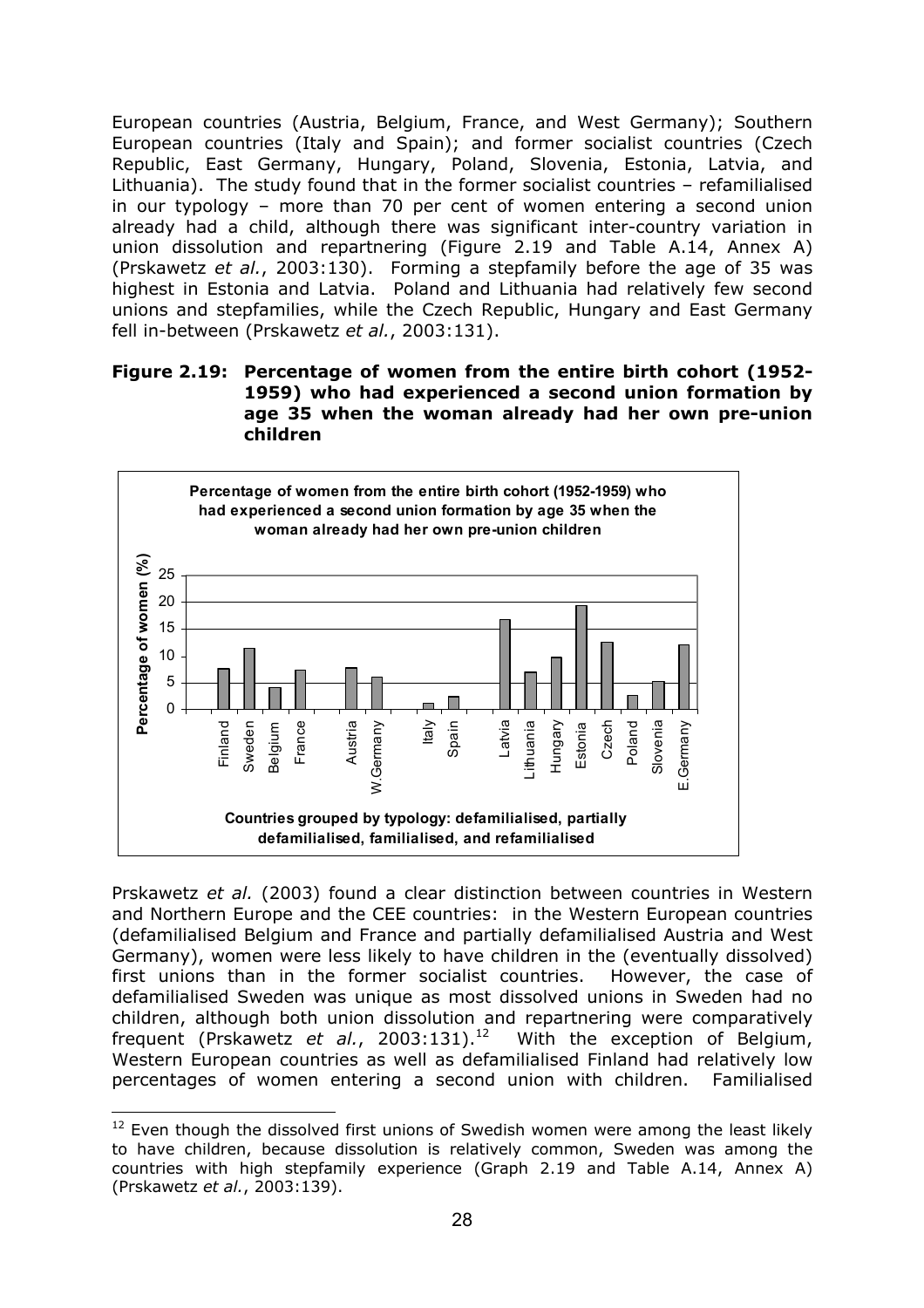Southern Europe and defamilialised Belgium had relatively few second unions and had the lowest prevalence of stepfamilies among all the studied countries (Prskawetz *et al.*, 2003:131).

Prskawetz *et al.* (2003) conclude that in North European countries and, to a lesser extent, in Western European countries, repartnering had become more frequent (Prskawetz *et al.*, 2003:137). However, it was less common for these women to already have a child at the point of forming a second union. Conversely, in most Southern European countries, as well as the CEE countries, childbearing remained closely connected with first unions (Prskawetz *et al.*, 2003:137). In all the former socialist countries (that is, the refamilialised countries) most of the women who formed a second union had children (Prskawetz *et al.*, 2003:138).

### **2.4.6 Intergenerational households and extended families**

Intergenerational households and extended families represent another definitional challenge. UNECE recommendations for the 2010 round of censuses define a three-generation (multi generational) household as consisting of:

'*two or more separate family nuclei or one family nucleus and (an) other family member(s). A woman who is living in a household with her own child (ren) should be regarded as being in the same family nucleus as the child (ren) even if she is never-married and even if she is living in the same household as her parents; the same applies in the case of a man who is living in a household with his own child (ren). Thus, the youngest two generations constitute one family nucleus*.'

UNECE  $(1998:46)^{13}$ 

 $\overline{a}$ 

<sup>13</sup> UNECE (1998:para. 198) also suggests that countries derive information on *'extended families'*, defined for census purposes as *'a group of two or more persons who live together in the same household and who do not constitute a family nucleus but are related to each other (to a specified degree) through blood, marriage (including consensual union) or adoption'*. Suggested classifications for *'extended family status'* and *'type of extended family'* define household members with reference to their relationship to the household reference person (UNECE, 1998:198).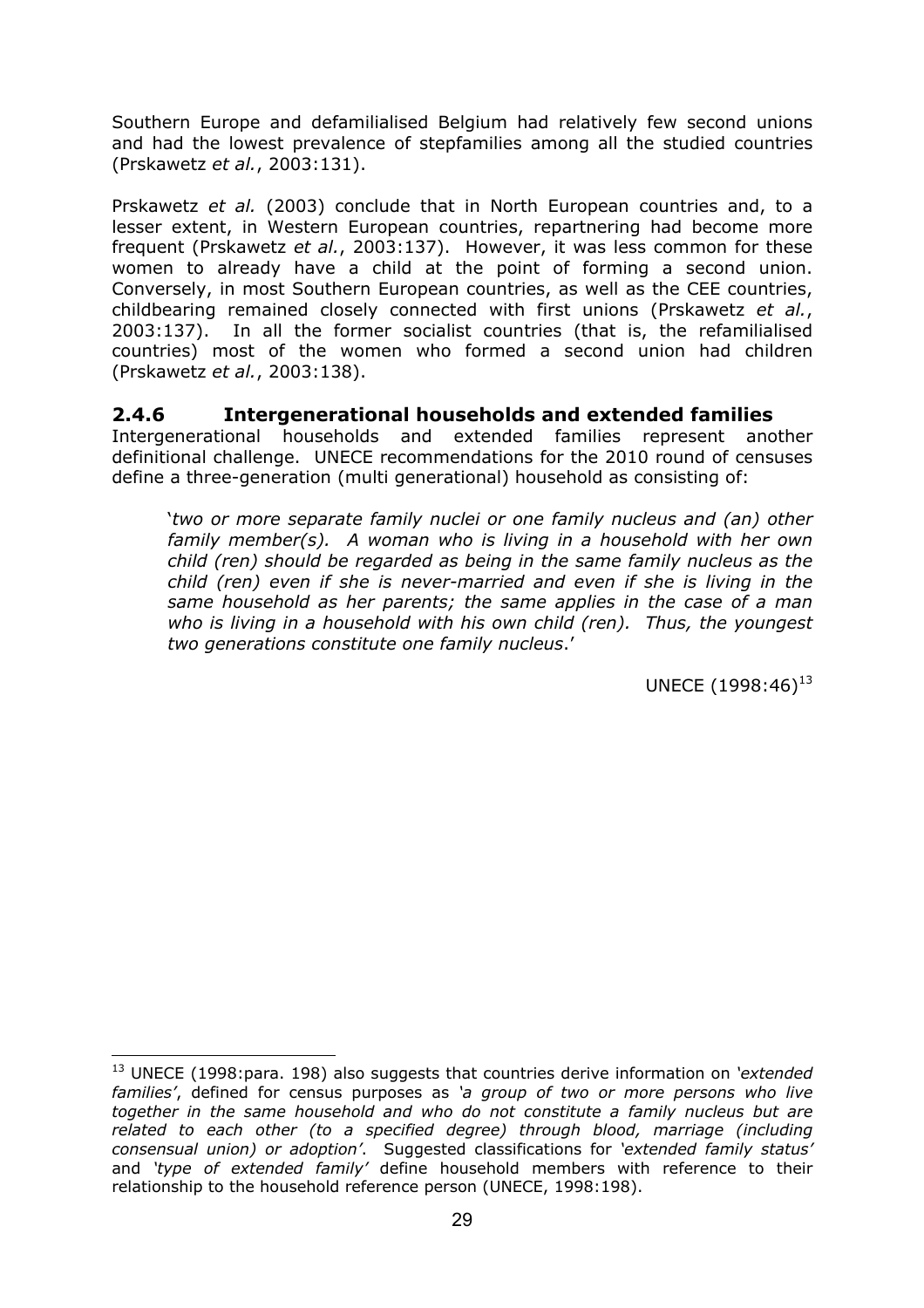

**Figure 2.20: Distribution among total population: three or more adults with dependent children, 2006** 

According to Eurostat data for the EU25 countries, in 2006 10 per cent of the European population lived in households of three or more adults with dependent children (Table A.15, Annex A). This is a decrease from 15 per cent in 2001. There are, however, wide variations between countries (Figure 2.20). The refamilialised countries had the largest proportions of their populations living in households of three or more adults with dependent children, with the greatest proportions in Poland (25 per cent), Slovakia (24 per cent) and Latvia (21 per cent). Data available for 2001 show that Romania also had a high proportion of the population living in households with three or more adults and dependent children. The next largest proportions were among the familialised countries, while lower percentages were found among the partially defamilialised and defamilialised countries. Of the familialised countries, Malta and Portugal had the highest proportions (18 per cent and 17 per cent, respectively). Ireland, at 17 per cent, had the highest percentage among the partially defamilialised countries. The lowest percentages were among the defamilialised countries, with Denmark recording the smallest proportion (two per cent).

Over time the proportion of households with three or more adults and dependent children has declined. Among the EU15 countries the percentage of people living in households with three or more adults and dependent children has fallen between 1996 and 2006 (Figure 2.21 and Table A.15, Annex A). Proportional decreases seemed to be largest in the familialised and then the partially defamilialised countries. However, comparative data for the EU25 between 2001 and 2006 reveal that in some of the refamilialised countries the proportion of the population living in these types of household arrangements was increasing, as was the case in Estonia, Lithuania and Poland (Figure 2.22). This was also the case in defamilialised Finland.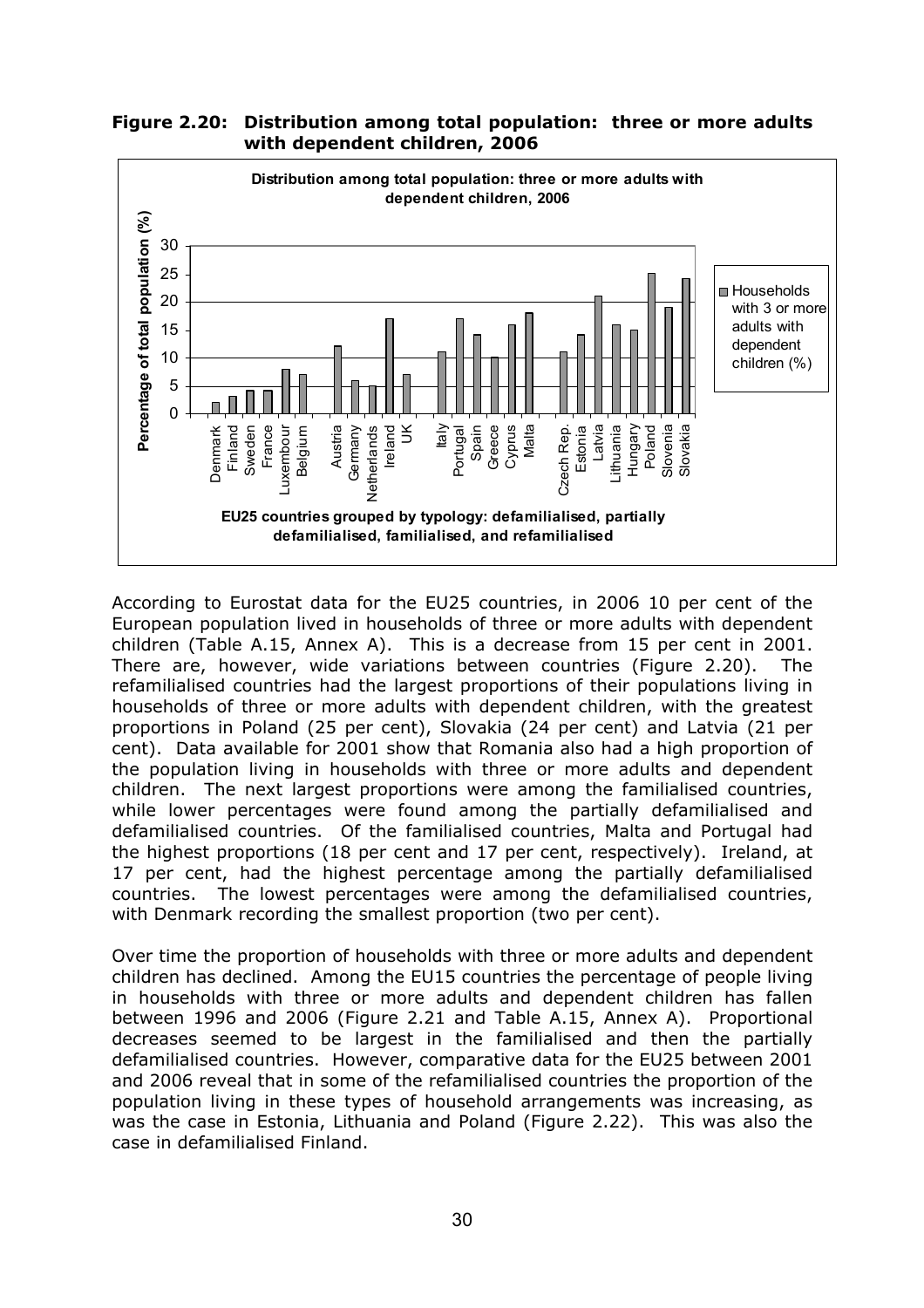#### **Figure 2.21: Three of more adults with dependent children: percentage difference, 1996 and 2006**



**Figure 2.22: Three of more adults with dependent children: Percentage difference, 2001 and 2006** 



Eurostat data show that the proportion of people living in households with three or more adults and dependent children conforms to the defamilialised and familialised typology. This type of living arrangement is comparatively unusual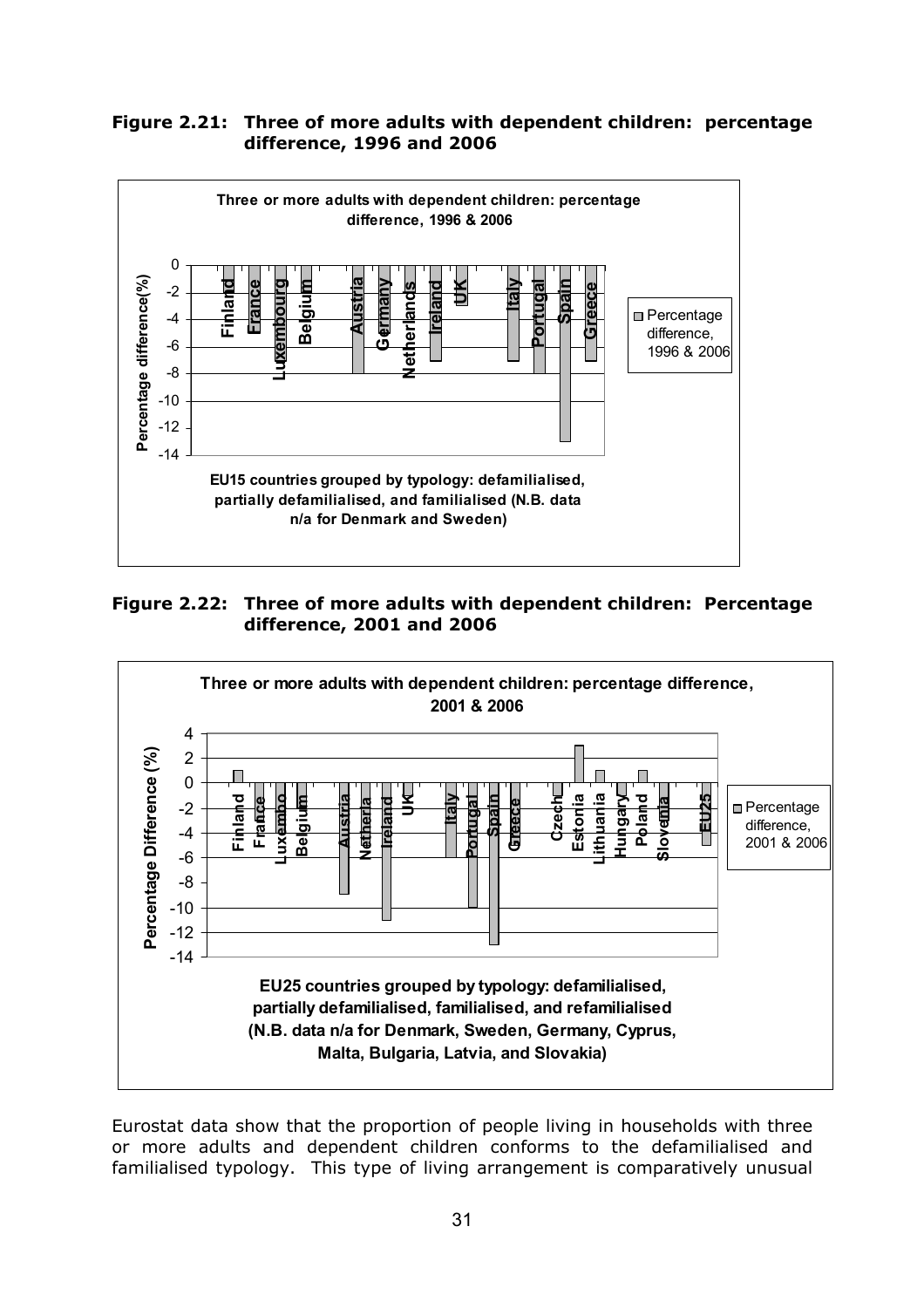in defamilialised countries, and while it has been declining in many familialised and refamilialised countries, it nevertheless remains an important feature of households in these countries.

# **2.5 Family breakdown and reformation**

This section examines divorce, remarriage, cohabitation breakdown and children living in institutional care. Eurostat data are presented on total divorce rates, crude divorce rates, mean duration of marriage at divorce, and marriages by previous marital status. Studies looking at data on cohabitation dissolution and children in institutional care are also examined.

# **2.5.1 Divorce**

 $\overline{a}$ 

In addition to the increase in cohabitation and single parenthood, the changing nature of family relationships is characterised by increasing total divorce rates (Figure 2.23 and Table A.16, Annex A).<sup>14</sup> Evidence from the EU27 shows nearly one divorce for every two marriages across the European Union in 2005 and 2006, with variation between countries (Figure 2.24 and Table A.16, Annex A). Rates were highest among the defamilialised countries and relatively high in the partially defamilialised countries and, in general, lowest among the familialised countries. Among the refamilialised countries there was wide variation in the total divorce rates. In 2005 and 2006, the defamilialised countries had the highest divorce rate at 0.5 divorces per marriage for all countries in this group (with the exception of France for which there were no data). Similar rates were found among the refamilialised Czech Republic and the Baltic States which all had a rate of 0.5 in 2006. Partially familialised Austria also had a rate of 0.5. The rest of the partially defamilialised countries had rates of 0.4 in 2005 and 2006, with the exception of Ireland which only legalized divorce in 1996 (Hantrais, 2004:52). The familialised countries had the lowest rates with a range of 0.1 to 0.3 divorces per marriage; however, some of these countries showed the largest rates of change between 1995 and 2005 (Figure 2.23). Total divorce rates either increased or remained the same across Europe in this 10 year period, and the refamilialised and familialised countries saw the largest rates of change, with Poland, Slovakia and Spain reporting increases of 200 per cent and Cyprus experiencing a 100 per cent increase (Figure 2.23). This indicates that while divorce rates were still small in these countries, the prevalence of divorce was rising rapidly.

<sup>14</sup> Eurostat definition of *'total divorce rate'* is: *'The mean number of divorces per marriage in a given year. This number is not influenced by different sizes of the 'marriage cohorts' (i.e. marriages concluded in a specific year). Therefore, the total divorce rate is not the divorce rate of any specific 'marriage cohort'; rather, it is the divorce rate of a hypothetical generation subjected at each age to the current marriage and divorce conditions. This way, it reflects the current marriage and divorce conditions unbiased by the age structure of the population, leading to better comparability between countries and over time'* (Eurostat, 2008).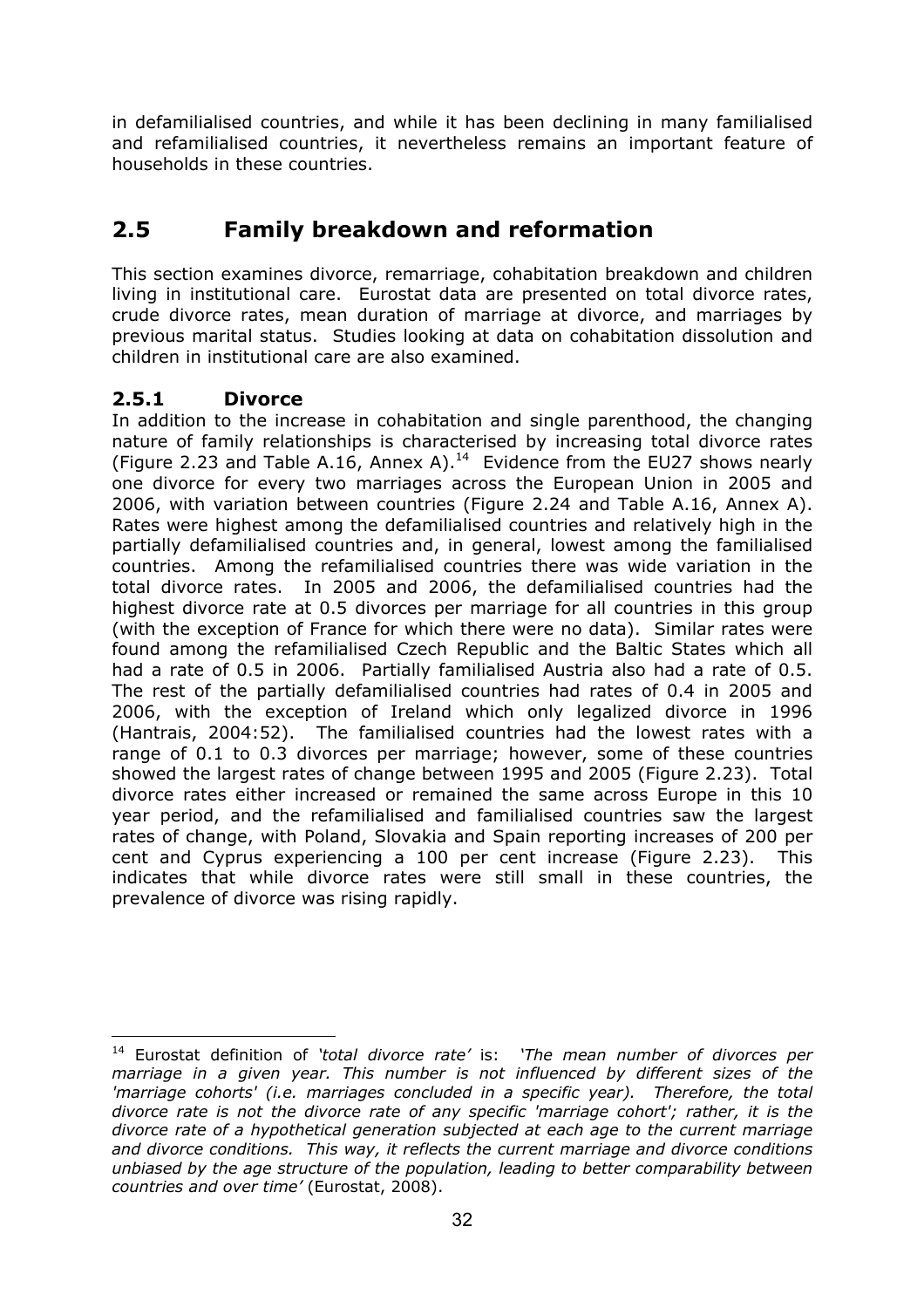

**Figure 2.23: Rate of change in total divorce rate, 1995 and 2005** 

**Figure 2.24: Total divorce rate, 2005** 



The crude divorce rate, or the ratio of the number of divorces to the average population, averaged two divorces per 1,000 inhabitants across the EU27 in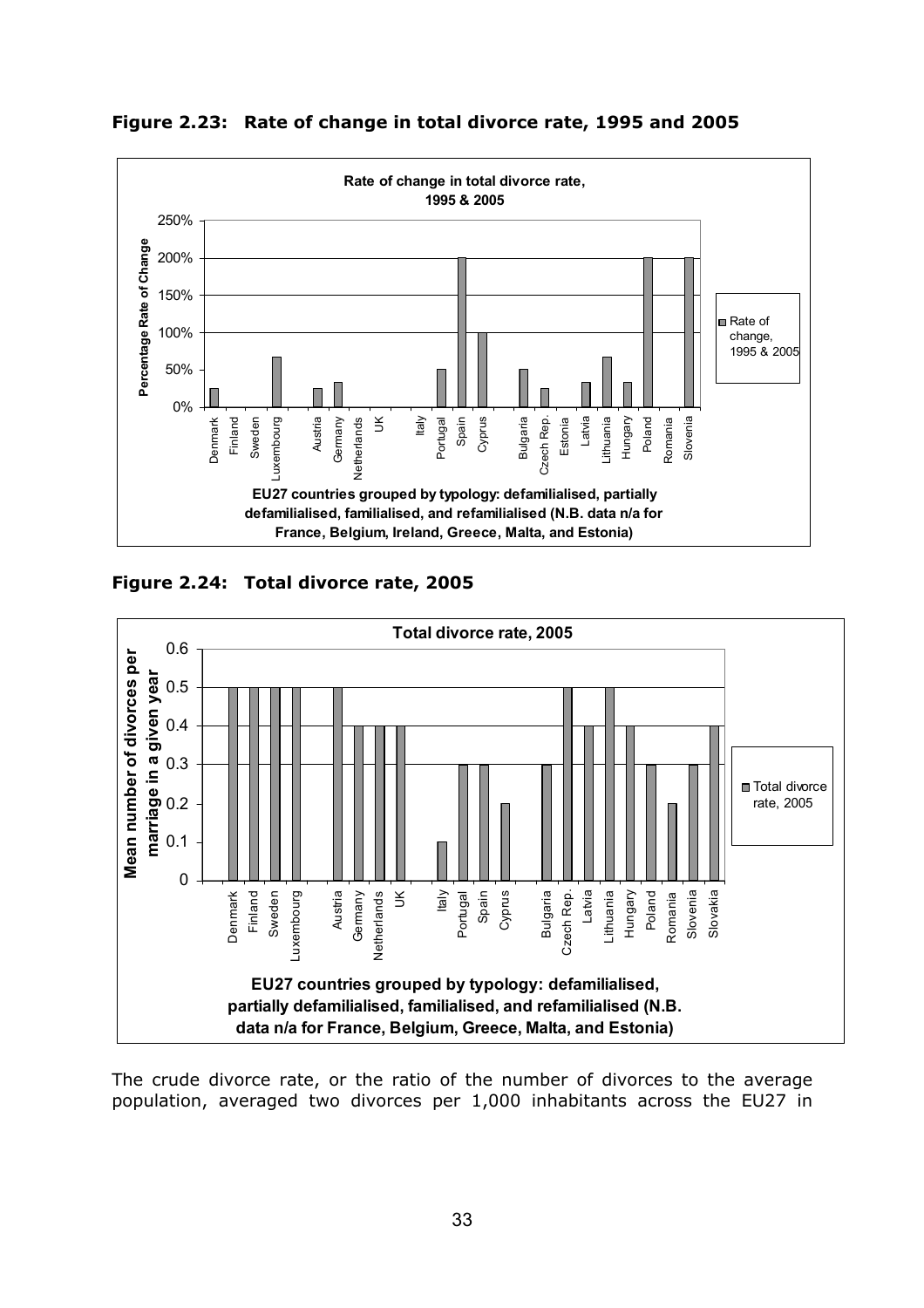2005 (Figure 2.25 and Table A.17, Annex A).<sup>15</sup> This represented an overall increase of 11 per cent from 1995 and 18 per cent from 1985. The distribution of the crude divorce rates across the EU27 in 2005 was similar to that of total divorce rates, with the rates highest among the defamilialised countries and some of the refamilialised counties and lowest among the familialised countries. The countries with rates of over 2.5 divorces per 1,000 inhabitants were the defamilialised countries Denmark (2.8), Finland (2.6), France (2.5), Belgium (2.9), the partially defamilialised UK (2.6), and refamilialised Czech Republic (3.1), Estonia (3.0), Latvia (2.8), Lithuania (3.3), and Hungary (2.5) (Figure 2.25). Most of the remaining refamilialised countries were below the EU27 average. Of the partially defamilialised countries, Ireland had the lowest crude divorce rate (0.8), while the other countries in this group were all at or above the EU27. Most of the familialised countries were below the EU average. Portugal was the only country in this group above the EU27 average with a rate of 2.2 divorces per 1,000 inhabitants. Divorce remains illegal in Malta, hence its divorce rate of zero.

Between 1995 and 2005 the crude divorce rate increased in all but eight EU countries. These countries include the defamilialised and partially defamilialised Finland, Sweden, Belgium, the Netherlands, and the UK, and refamilialised Estonia, Latvia, and Romania. The reasons for this fall in the crude divorce rate are unclear. As was seen with the total divorce rates, the familialised countries experienced the largest rate of change in the crude divorce rates throughout the 20 year period between 1985 and 2005.



#### **Figure 2.25: Crude divorce rate, 2005**

The mean duration of marriage at divorce in 2005 ranged from around 10 to 14 years for all EU countries, except for Italy which had a mean duration of 16.8 years (Figure 2.26 and Table A.18, Annex A).<sup>16</sup> Figure 2.27 shows that, despite

 $\overline{a}$ 15 Eurostat definition of *'crude divorce rate'* is: *'The ratio of the number of divorces during the year to the average population in that year. The value is expressed per 1000 inhabitants.'* (Eurostat, 2008).

<sup>16</sup> Eurostat definition of *'mean duration of marriage at divorce'* is: *'The mean marriage duration at divorce by calendar year is obtained by adding the series of divorce rates by*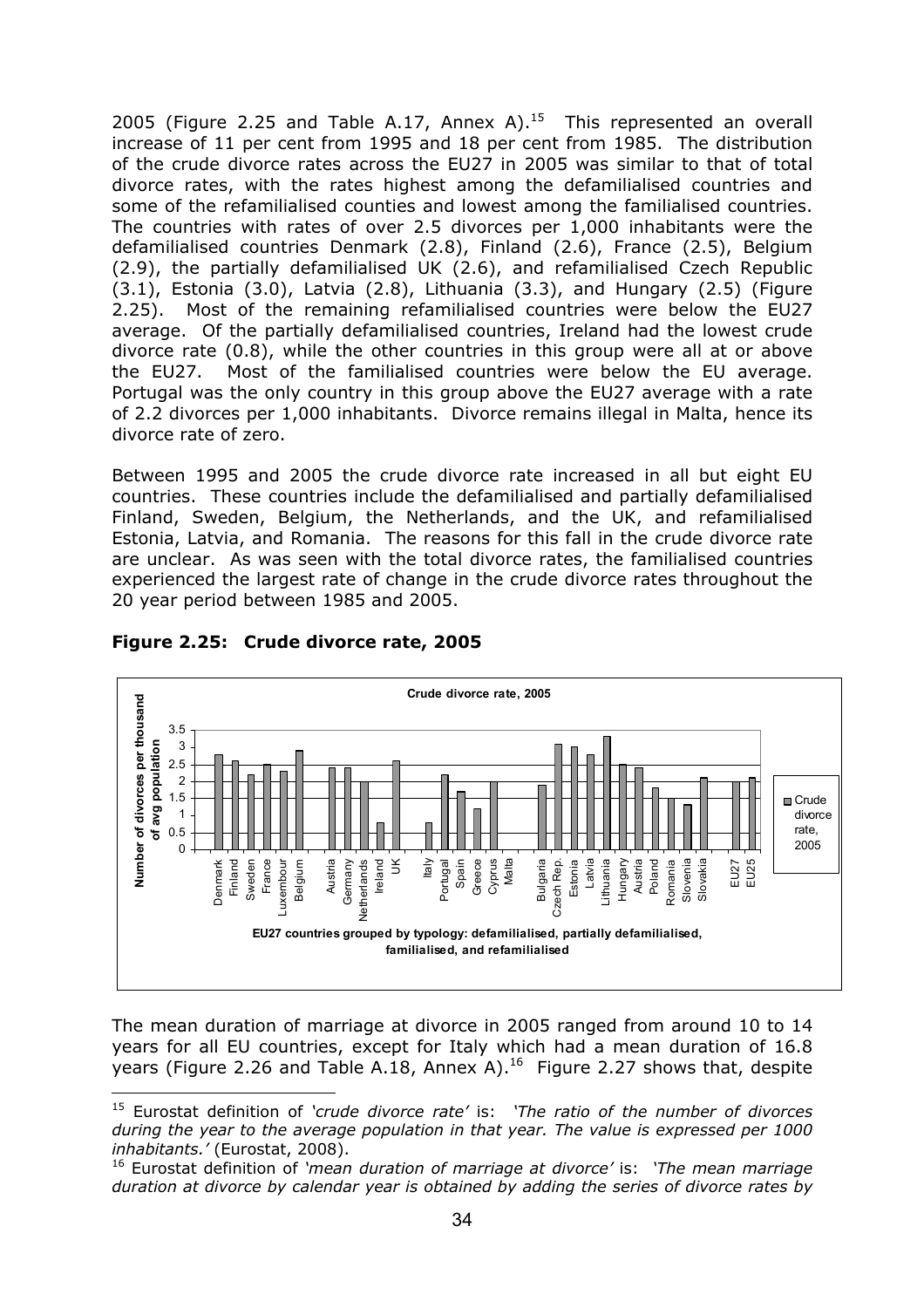generally rising divorce rates, the mean duration of marriage at divorce between 1995 and 2005 rose or stayed the same in most European countries. The familialised countries Portugal and Spain were the only countries not to experience an increase in the amount of time spent in a marriage before divorce. The greatest increase occurred in the refamilialised countries, especially in Bulgaria and Romania which saw increases in duration of marriage of more than three years and two years respectively.



**Figure 2.26: Mean duration of marriage at divorce (in years), 2005** 

Kiernan and Cherlin (1999), using data from the UK's National Child Development Study, consider whether young adults who had experienced parental divorce were more likely than those from intact relationships to have dissolved their own first partnerships before the age of 33. They found that individuals who had experienced parental divorce before the age of 20 were more likely to have dissolved their first partnerships, and that this relationship persisted when age at first partnership, type of first partnership, indicators of class background, child and adolescent school achievement and behaviour problems were taken into account. Their best estimate was that parental divorce before age 20 increased the risk of partnership dissolution for adult children by 16 per cent for women and 41 per cent for men. Strong links were found between certain demographic variables, notably type of first partnership, and age at first partnership and partnership dissolution, suggesting that these might be important pathways mediating the association between parental divorce and second-generation partnership dissolution, particularly for men.

 $\overline{a}$ 

*duration of marriage for the calendar year under consideration, and by calculating the mean of this sum.'* (Eurostat, 2008).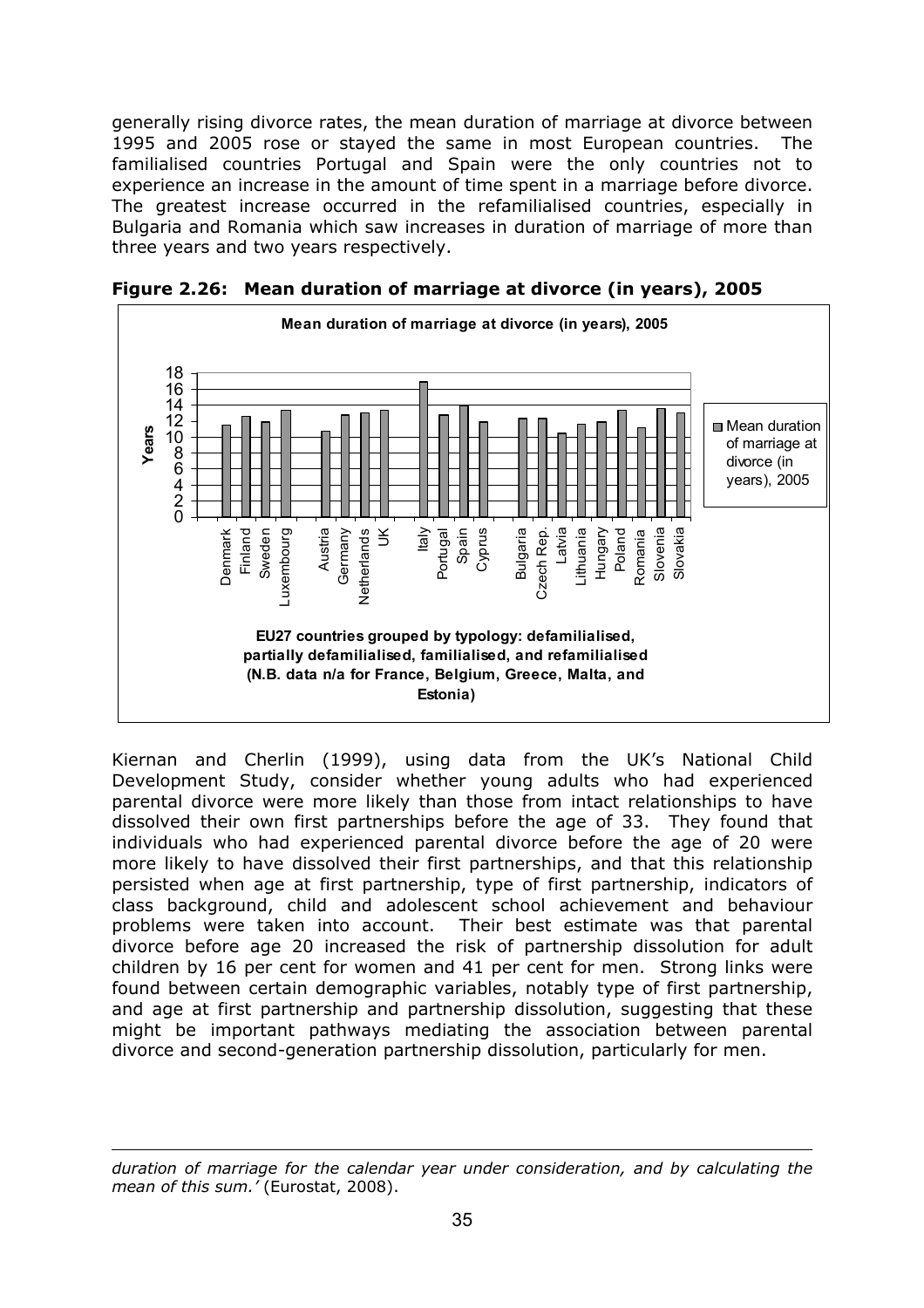

**Figure 2.27: Rate of change in mean duration of marriage at divorce, 1995 and 2005** 

**Figure 2.28: Percentage of marriages by divorced persons. Male and female, 2006** 

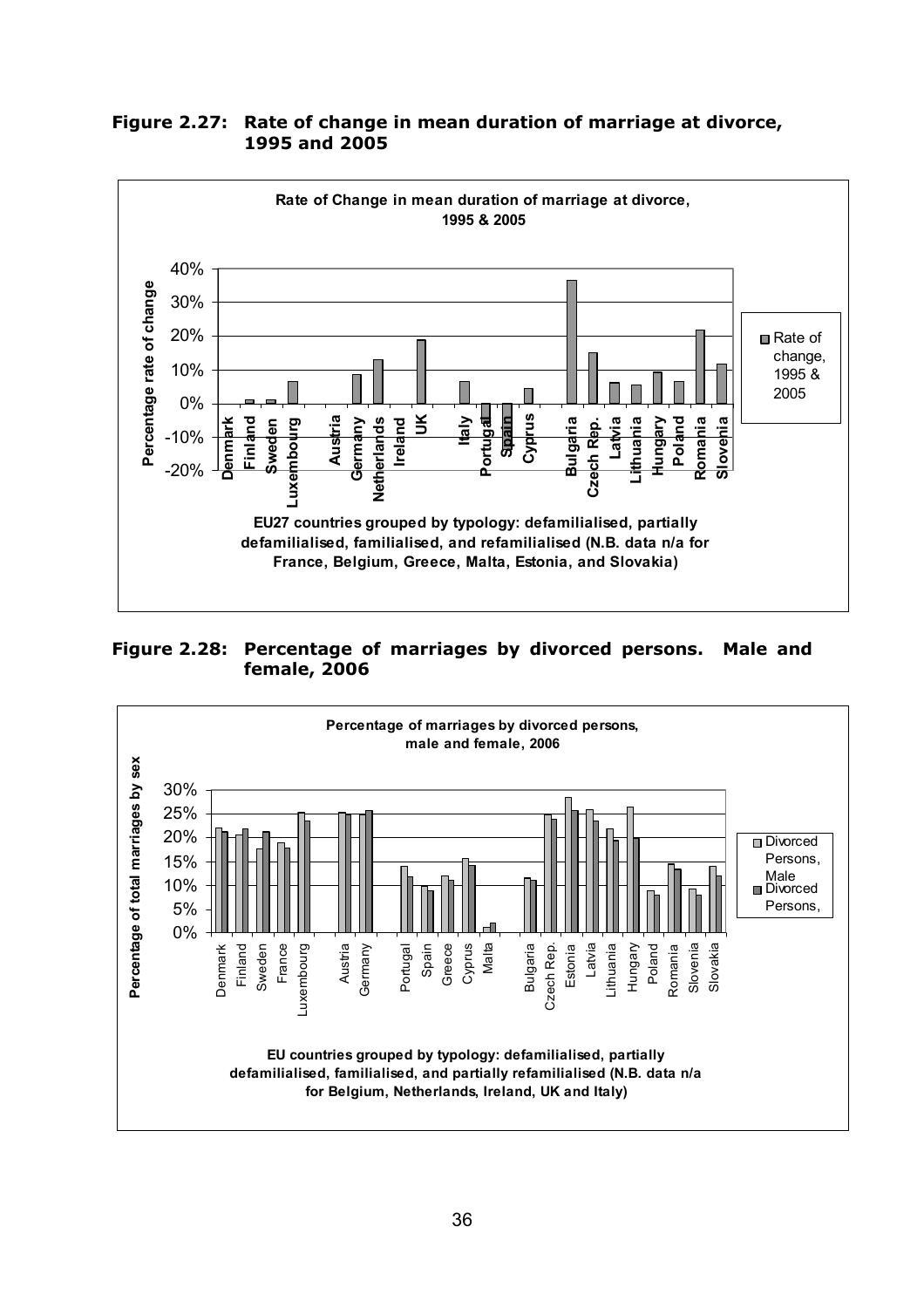# **2.5.2 Remarriage**

As divorce becomes more prevalent across Europe, it is not surprising to find that more marriages in some countries involve divorced persons. While in 2006 most people getting married in the EU27 were single (rather than divorced or widowed), a substantial minority were divorced (Table A.19, Annex A). The proportion of remarriages varies by country (Figure 2.28). In general, familialised countries had the lowest proportion of marriages that included people who were divorced. Similarly, the refamilialised countries of Poland and Slovenia had less than a tenth of marriages by divorced persons. In contrast, Luxembourg (defamilialised), Austria and Germany (partially defamilialised), and the Czech Republic, Estonia, Latvia and Hungary (refamilialised), around onequarter of all marriages were of persons previously married (Figure 2.28).

As Prskawetz *et al.* (2003) highlight, the proportion of these remarriages that involve children varies from country to country.

### **2.5.3 Cohabitation breakdown**

Cohabitation has eclipsed marriage as the marker of first partnership in the defamilialised and partially defamilialised countries, while in the familialised countries and in Ireland it has remained marriage (Kiernan, 1999). In this context, cohabitation breakdown becomes an issue of importance to policy makers. Drawing on the 1990s round of the Fertility and Family Surveys (FFS) as well as the British Household Panel Survey (BHPS), Kiernan (1999) was able to analyze the duration of cohabiting unions and the dissolution of unions in Western Europe. One of the key findings was that in most countries cohabiting unions tended to be short-lived, either dissolving or converting into marriage (Kiernan, 1999:32). The median duration of cohabitation was found to be less than two years in all countries, with the exception of Sweden where the median duration was four years (Kiernan, 1999:96). Unions that dissolved without resulting in marriage tended to last longer on average. These unions generally lasted two years or more in most countries (Kiernan, 1999:96).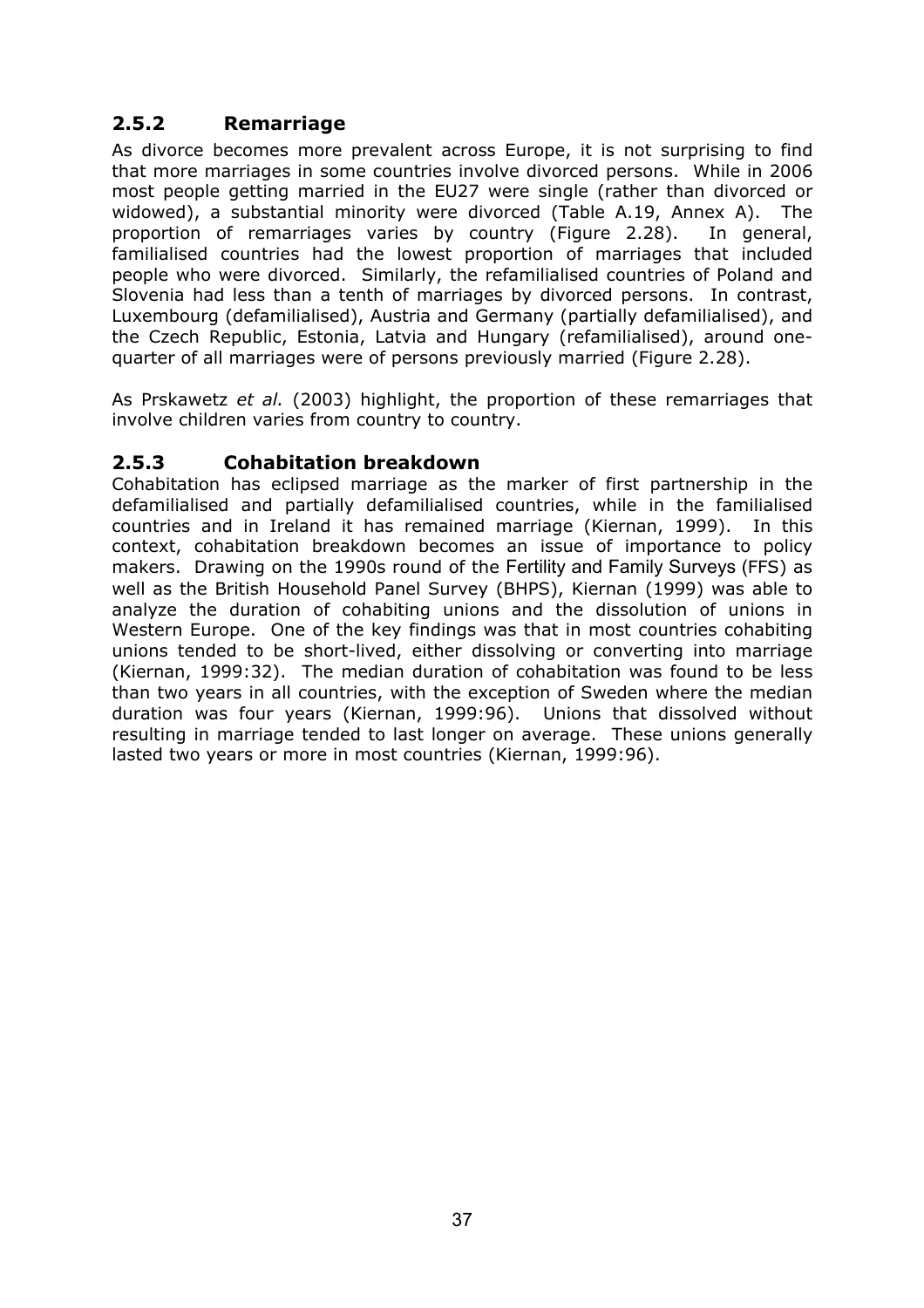**Figure 2.29: Percentage of first partnerships surviving 10 years (life table estimates) according to type of first partnership. Woman aged 20-39 years** 



Figure 2.29 gives the percentage of first partnerships surviving 10 years according to type of first partnership. Cohabiting unions that did not convert into marriages were the most likely type of partnership to dissolve. However, marriages that began as a cohabiting relationship were no more likely to breakdown than marriages in which there was no prior experience of cohabitation (Kiernan, 1999:32). The highest percentages of cohabiting couples to reach their ten year anniversary were among couples in Finland, France, Austria, West Germany and Italy. Within these countries 40-50 per cent of these couples survived. Within Sweden and Spain 30-40 per cent survived, while in Great Britain the figure was only 18 per cent.

It is important to note that these findings are based on data from the early and mid 1990s and that these data may not be representative of the current situation, particularly in countries where cohabitation has continued to increase. Newer data on cohabitation breakdown is required to properly assess the longevity of these types of relationships. Furthermore, information on the number of cohabitation breakdowns which involve resident children would be of interest to family policy makers.

### **2.5.4 Children in institutional care**

The proportion of children living in institutions is comparatively high in some countries. Although estimates seem to vary. Chou and Browne (2008:43), for example, show relatively high proportions of children aged three and under living in institutions in the CEE countries (not including Slovenia), as well as in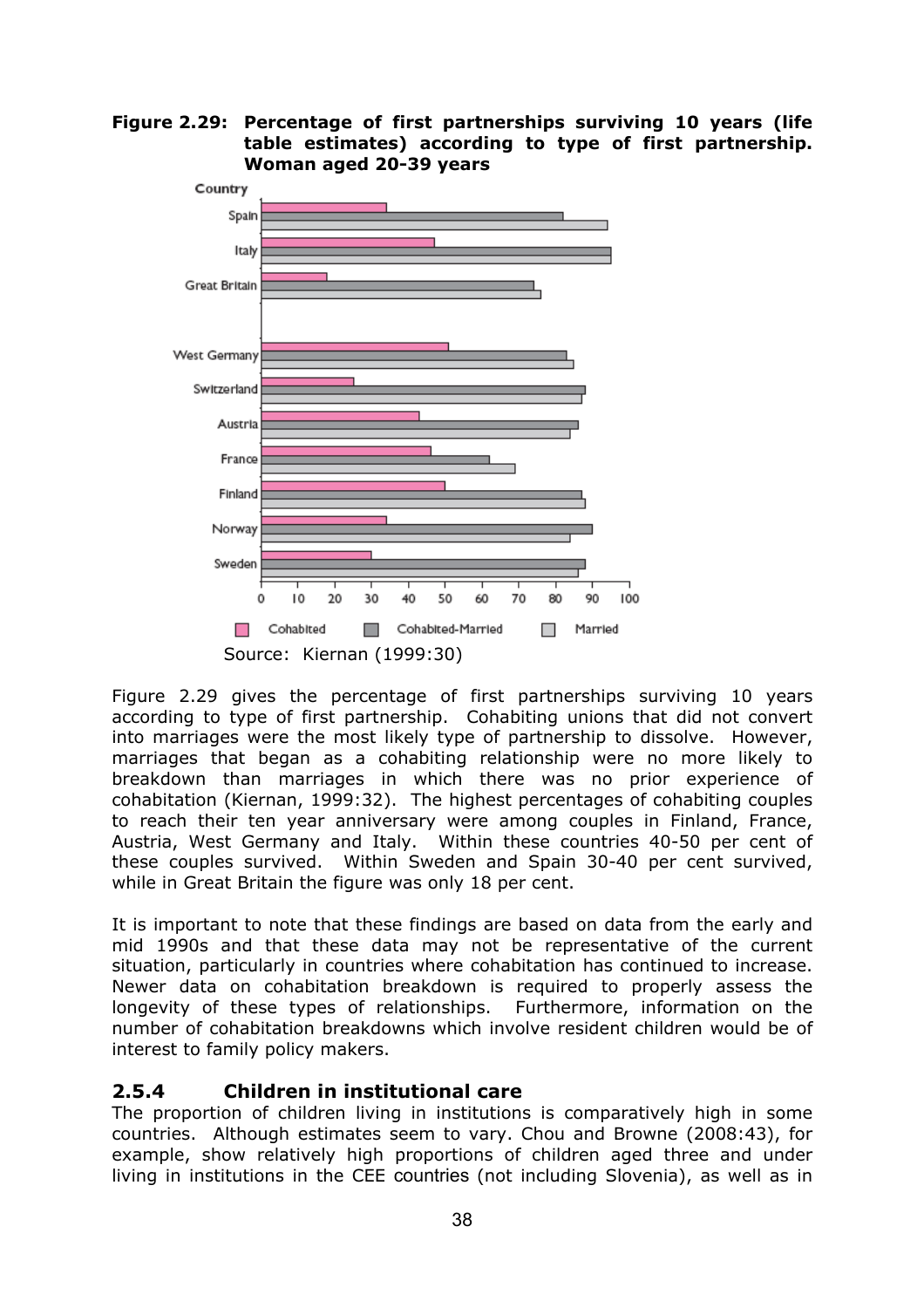Belgium, Finland, Malta, and Spain. These countries had over 20 per 10,000 children aged less than three years in institutional care in 2003 (Table A.20, Annex A). Furthermore, France, Romania, Spain and Belgium were estimated to have more than 2,000 children aged under three in institutional care in 2002- 2003 (Chou and Browne, 2008:44).

# **2.5.5 Other family breakdown indicators**

Other family breakdown indicators include the number of children who had experienced the death of a parent and custody patterns of single parent families (contact and no contact with non-resident parent). However, searches among quantitative data sources such as Eurostat, UNICEF and UN country statistics yielded no results for comparative data across the EU.

# **2.6 Conclusions**

As this chapter has shown, the European Union has undergone substantial changes in regards to family structure, formation and dissolution. Many of these shifts have been highlighted using demographic indicators, bringing to light trends among country clusters and differences between the typology groupings. Table 2.1 summarises general trends among selected indicators.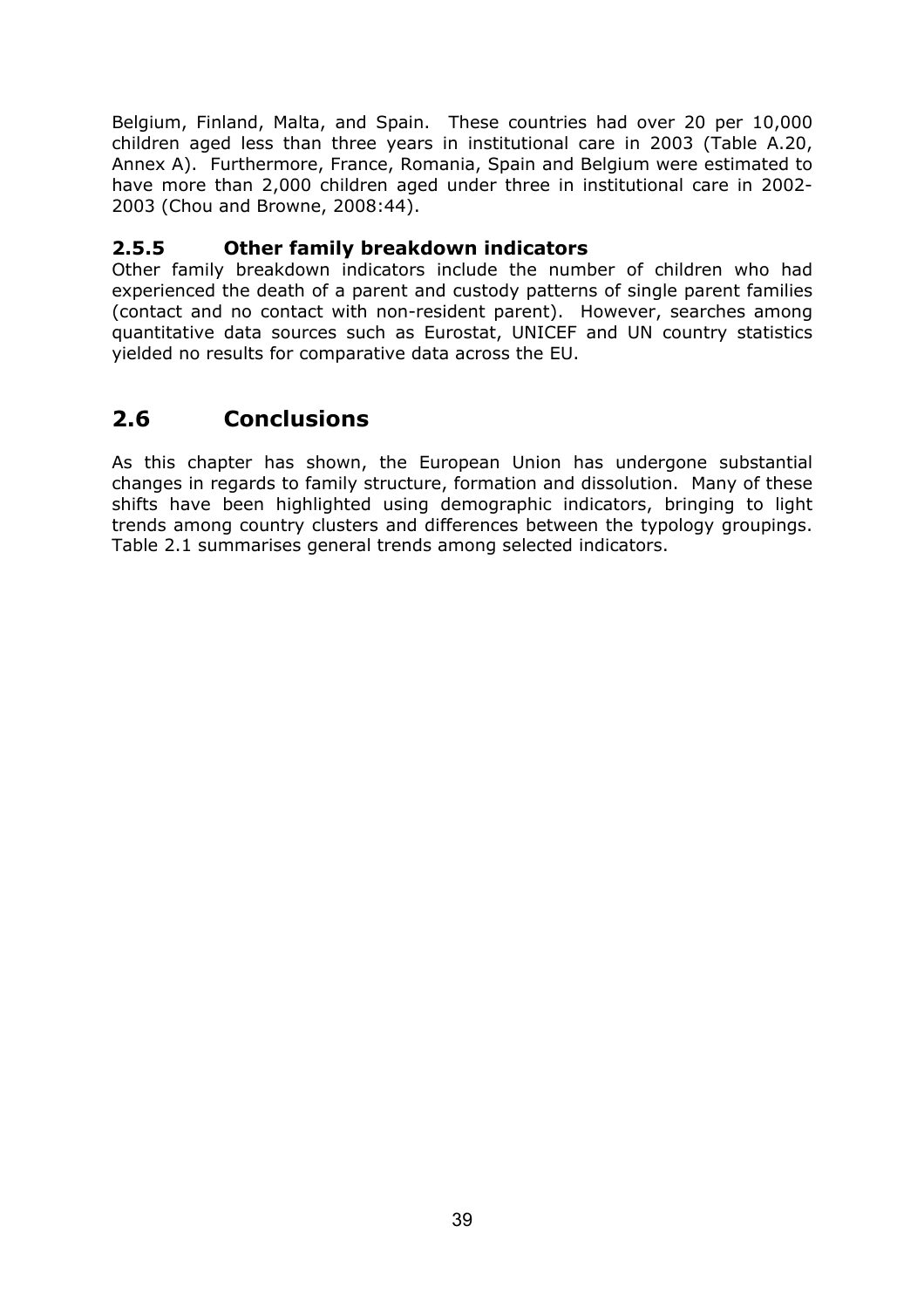| <b>Selected Indicators</b>                    | <b>Defamilialised</b>         | <b>Partially Defamilialised</b> | <b>Familialised</b>       | <b>Refamilialised</b>         |
|-----------------------------------------------|-------------------------------|---------------------------------|---------------------------|-------------------------------|
| Population growth, 1997 & 2007                | Positive                      | Positive                        | Positive                  | Negative (except SI, SK)      |
| Rate of change in total live births,          |                               |                                 |                           |                               |
| 1987 & 2007                                   | Positive (except FI)          | Negative (except IE)            | Negative (except ES, GR)  | Negative                      |
| Percentage of persons aged 0-14,              | Highest; above EU avg. (group |                                 | Lowest; below EU avg.     |                               |
| 2006                                          | avg.)                         | Close to EU avg. (group avg.)   | (group avg.)              | Close to EU avg. (group avg.) |
| Rate of change in persons age 0-14,           |                               |                                 |                           |                               |
| 1996 & 2006                                   | Half negative, half positive  | Negative (except NL, IE)        | Negative (except IT, ES,) | Negative                      |
| Percentage of persons living as               |                               |                                 | Close to EU avg. (group.  |                               |
| children in parental home, 2001               | 2nd Largest (group avg.)      | Close to EU avg. (group avg.)   | Avg)                      | Largest (group avg.)          |
| Avgerage number of persons per                |                               |                                 |                           |                               |
| private household, 2003                       | Smaller households            | Smaller households              | Larger houeholds          | Larger houeholds              |
| Distribution of households (3 adults          |                               |                                 |                           |                               |
| or more) with dependent children              |                               |                                 |                           |                               |
| among total population, 2006                  | Low                           | Low (except AT, IE)             | 2nd highest               | <b>Highest</b>                |
| Proportional growth in distribution of        |                               |                                 |                           |                               |
| households (3 adults or more) with            |                               |                                 |                           |                               |
| dependent children among total                |                               |                                 |                           |                               |
| population, 1996 & 2006                       | Negative                      | Negative                        | Negative                  | Negative                      |
| Distribution of households with               |                               |                                 |                           |                               |
| dependent children among total                |                               |                                 |                           |                               |
| population, 2006                              | More below EU avg.            | More below EU avg.              | More above EU avg.        | More above EU avg.            |
|                                               |                               |                                 |                           |                               |
| Households with dependent children,           |                               |                                 |                           |                               |
| percentage difference, 2000 & 2006            | Negative (except LU)          | Not much change                 | Negative                  | Negative (except LV)          |
|                                               |                               |                                 |                           |                               |
| Distribution of single parents with           |                               |                                 |                           |                               |
| children among total population, 2006 Largest |                               | Largest                         | Smallest                  | Mixed                         |
| Percentage of cohabiting couples              |                               |                                 |                           |                               |
| with dependent children, 2001                 | Highest (group avg.)          | 2nd highest (group avg.)        | Lowest (group avg.)       | 2nd lowest (group avg.)       |
| Growth in births outside of                   |                               |                                 |                           |                               |
| marriage, 1996 & 2006                         | Positive                      | Positive                        | Positive                  | Positive                      |
| Percentage of married couples with            |                               |                                 |                           |                               |
| children. 2001                                | Lowest (group avg.)           | 2nd lowest (group avg.)         | Highest (group avg.)      | 2nd highest (group avg.)      |
| Total divorce rates, 2005                     | Highest                       | 2nd highest                     | Lowest                    | Mixed                         |
| Growth in total divorce rates, 1995 &         |                               |                                 |                           |                               |
| 2005                                          | Positive or constant          | Positive or constant            | Positive or constant      | Positive or constant          |

**Table 2.1: Summary table of selected indicators** 

Note: Please refer to List of Abbreviations or Annex A for country abbreviations.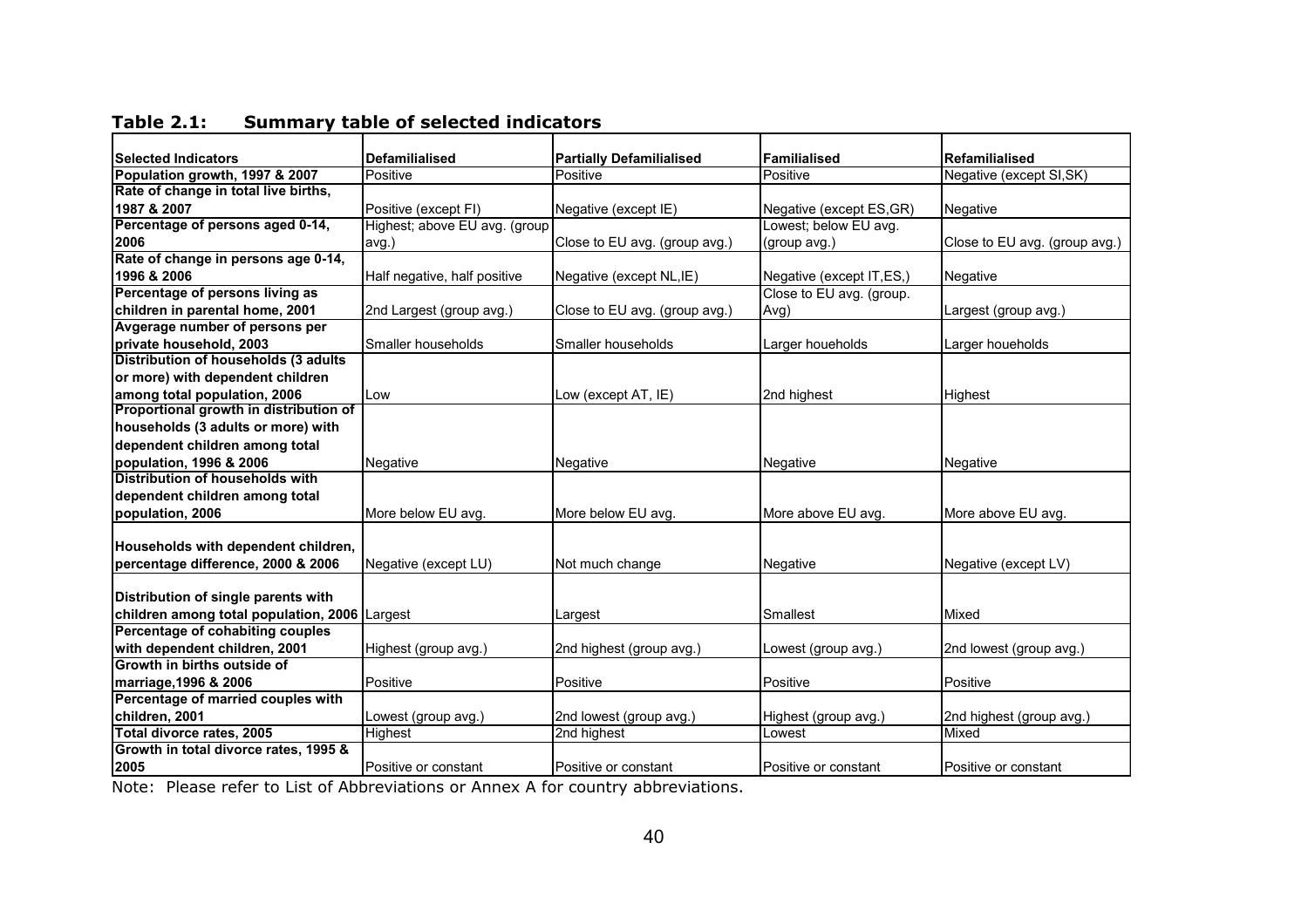Population growth was positive across the EU between 1997 and 2007 with the exception of most of the refamilialised counties. Within the 20 year period between 1987 and 2007, the EU experienced a decline in fertility, with only the majority of the defamilialised countries experiencing a positive growth in live births. The percentage of children aged 0-14 was greatest within the defamilialised countries and lowest among the familialised countries. Between 1996 and 2006, the proportion of children aged 0-14 declined in most countries, although the most notable exceptions were among the defamilialised and partially defamilialised countries. The greatest percentages of children aged 0-24 living at home were among the refamilialised countries, followed by the defamilialised countries. Households with most members in 2003 were among the familialised and refamilialised countries, which (in 2006) also had the greatest distributions of households with three or more adults with dependent children. Overall, however, the distribution of households with three or more adults and dependent children decreased between 1996 and 2006 across the EU, marking a general decrease in household size. The familialised and refamilialised countries had slightly higher proportions of households with dependent children. Nevertheless, between 2000 and 2006 the distribution of households with dependent children fell among these countries, as well as among the defamilialised countries. Only within the partially defamilialised countries did the distribution of households with children remain relatively constant. These trends indicate that along with general decreases in children among the population, the distributions of households with children have also been decreasing.

The distribution of single parents with children was highest among the defamilialised and partially defamilialised countries. Single parents were least common among the familialised countries. The prevalence of single parents varied substantially among the refamilialised countries.

The defamilialised countries had the highest proportions of cohabiting couples with dependent children in 2001, followed by the partially defamilialised countries. The smallest proportions were among the familialised countries, known for their more traditional family forms. Mixed results were once again observed among the refamilialised countries, although on the whole the proportions within these countries were quite low. Births outside marriage, often a sign of relatively high levels of unmarried cohabitation, were largest among a number of defamilialised and partially defamilialised countries. High rates of births outside of marriage among some of the refamilialised countries may be indicative of relatively high levels of single parenthood. Unsurprisingly, the largest proportion of married couples with children in 2001 was among the familialised countries, and the smallest proportions were among the defamilialised countries followed by the partially defamilialised countries.

Since 1995, divorce has risen or remained constant across the EU Member States. Total divorce rates in 2005 show that divorce was most prevalent in the defamilialised countries, followed by the partially defamilialised countries. Rates among the refamilialised countries varied, while the lowest rates were among the familialised countries.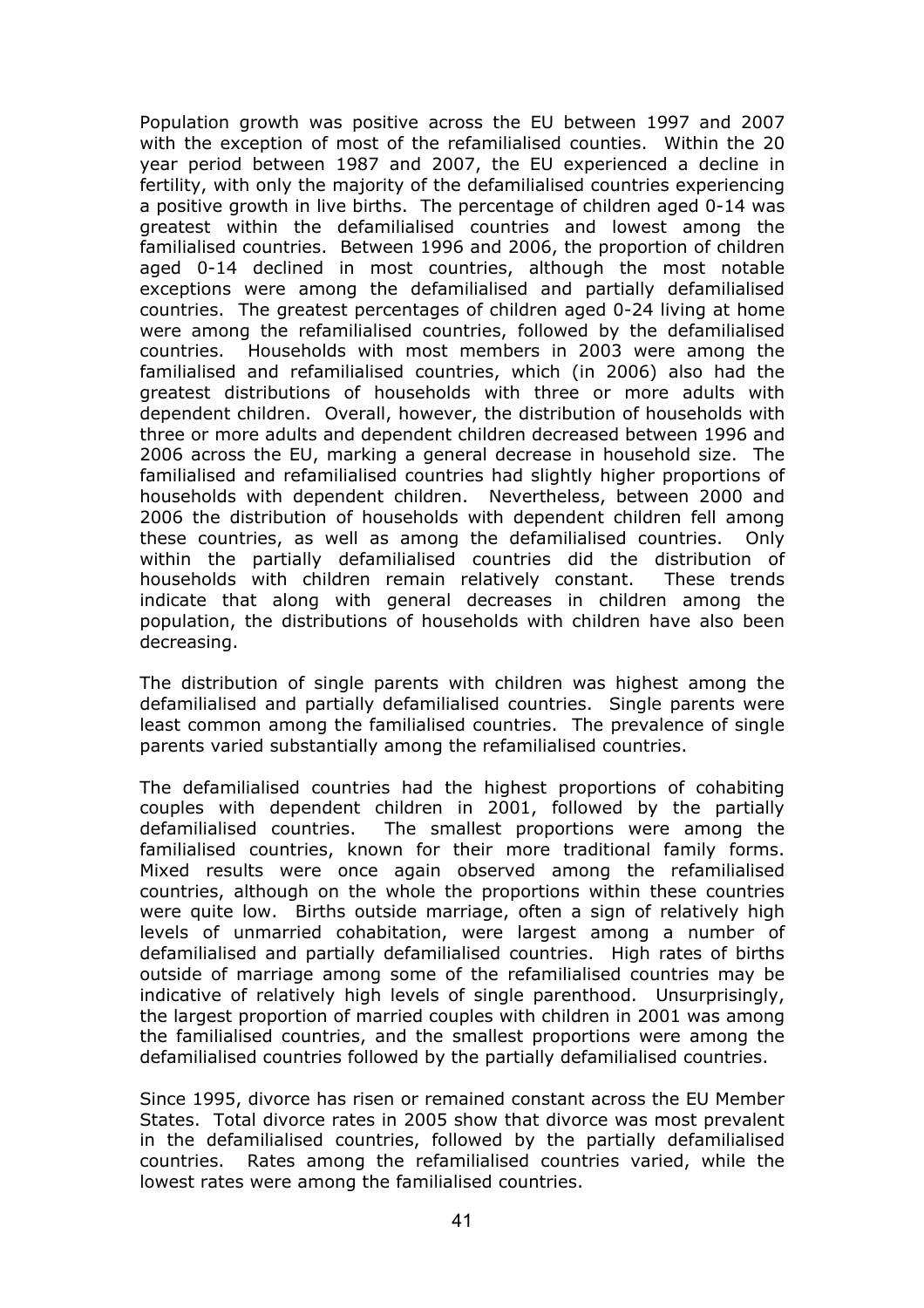The demographic indicators identified in this chapter demonstrate the diversity in patterns of family structure, formation and dissolution in different areas of the European Union. These variations highlight the importance of the need for a flexible policy response to protect the interests of children in new family forms, and the need for consistent, good quality data.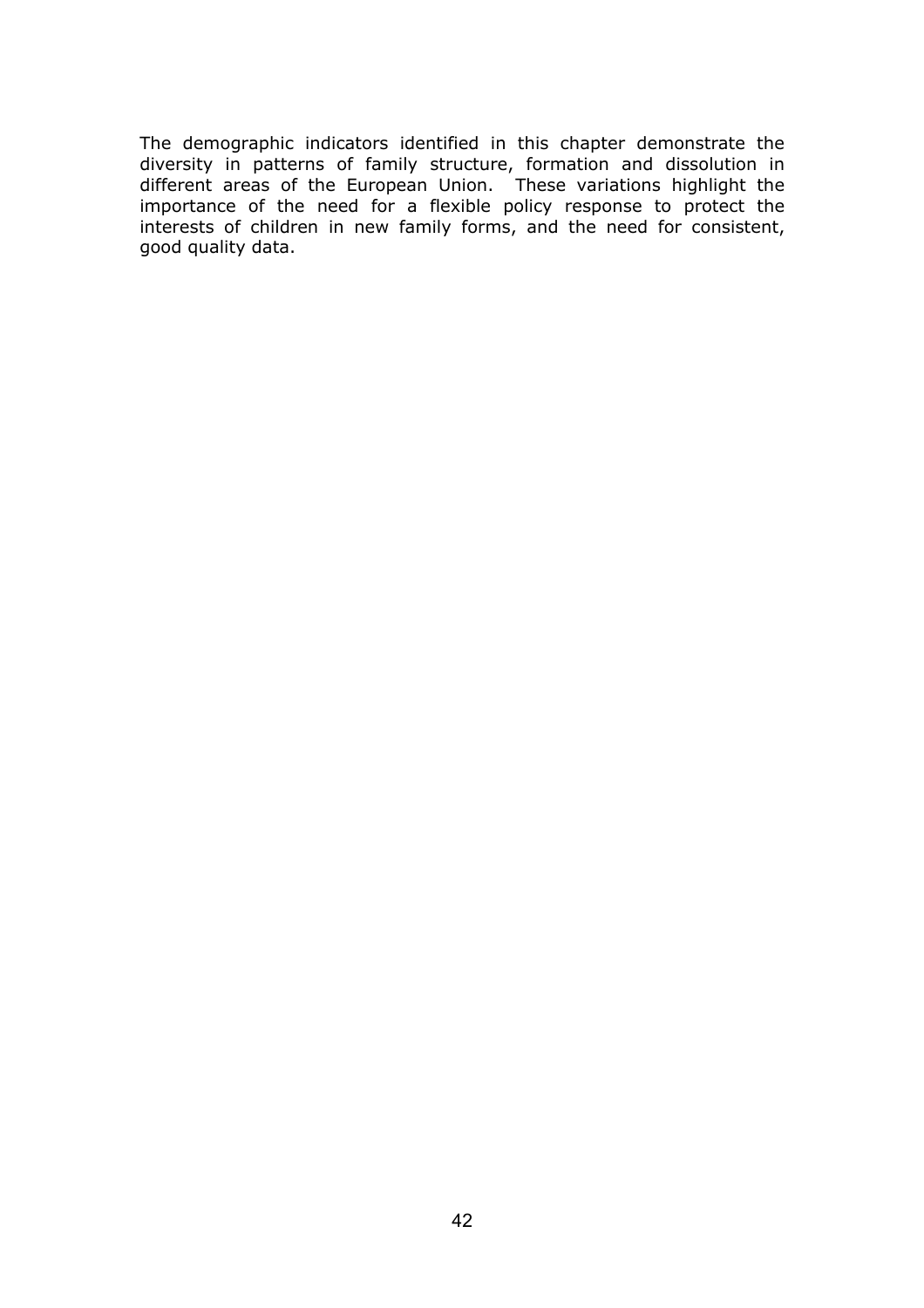# **3 Poverty and Social Exclusion among Children and Lone Parents**

# **3.1 Introduction**

Socio-economic changes in Europe over the second half of the 20<sup>th</sup> century have brought about new at-risk groups within society. Whereas in the past widows and orphans were considered the most in need of social protection from the state (Brodolini, 2007; EC, 2007:6), singleparent households and their children are now increasingly being recognized by governments as at-risk of poverty and social exclusion. The rise in single parent households is one of the most visible outcomes of changing patterns of family formation and dissolution across the European Union (EU) (Millar, 2004:79). The increased individualism widely associated with modernity (Giddens, 1994, cited in EC, 2006:86) is considered to be a contributing factor. This is evidenced by marriage and cohabiting relationships becoming less stable, births outside marriage becoming more common and less stigmatised, and the increased economic autonomy of women (EC, 2006:86) (see Chapter 2).

The rise in single parent households must be understood in the context of broader socio-economic developments. Changes in the labour market and the increasing independence of women precipitated the decline of the male breadwinner model of the post-war era. Based on the assumption of male economic activity outside the home and female responsibility for children and housework within the home, the male breadwinner ideal depended on full male employment and stable families (Lewis, 2006:5). These two tenets were jeopardised as women gained increasing autonomy and as *'the stable, typical, blue-collar, low-skilled and male jobs of the Fordist societies were replaced by more insecure, flexible, high-skilled and differentiated jobs, accessed by a growing proportion of married mothers'*  (European Commission, 2007:1).*<sup>17</sup>* Labour market changes meant that fewer families were able to depend on a sole income, giving rise to the dual earner model or the one-and-a-half earner model (Bradshaw and Hatland, 2006:3-4). The timing of these changes varied between countries, with the Nordic and the Central and Eastern European (CEE) countries experiencing a shift to the dual earner model first, followed by the UK and the rest of Western Europe (Brodolini, 2007:7). The evolution of the Southern European countries has followed a different path, as their economies were never fully Fordist and, arguably, their social policies never fully subscribed to the male breadwinner model (Brodolini, 2007:7).

 $\overline{a}$  $17$  Fordism refers to the system of mass production and consumption based on the development of assembly line production, characteristic of highly developed economies during the 1940s-1960s.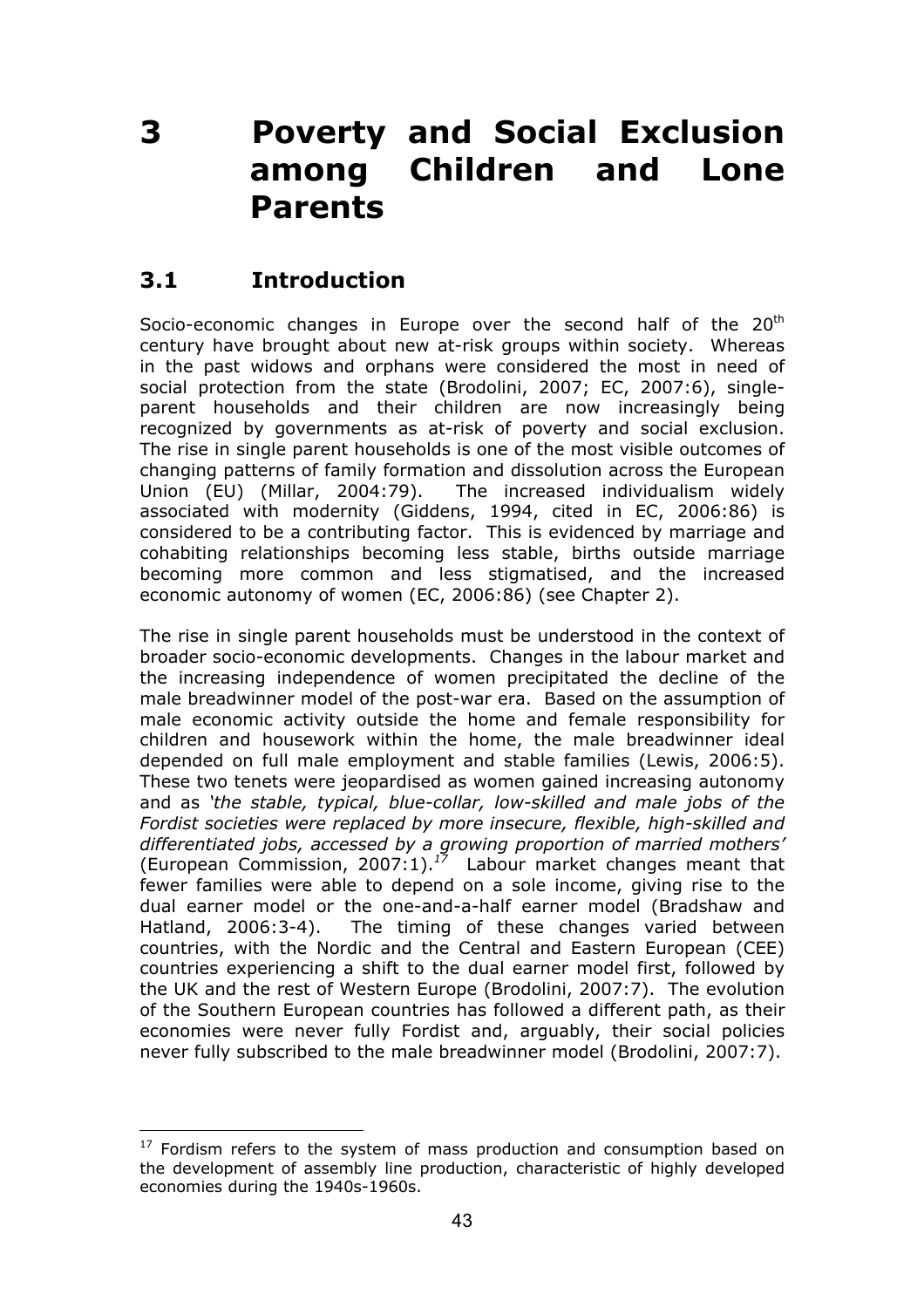Dual earning gave rise to an *'adult worker model'*, now promoted by most governments (Lewis, 2006). Lewis (2006:9) notes the considerable convergence across Europe in terms of governments' current encouragement of the adult worker model, promoted with the aim to stimulate non-inflationary economic growth, reduce poverty, further gender equality in the labour market and tackle the problem of deteriorating dependency ratios. However, as Skevik (2006:233) points out:

*'The dual breadwinner/dual carer model carries its own dangers though: like the male breadwinner model, this is premised on the assumption that families will have two parents who cooperate and share the day-to-day responsibilities. Women (and men) who struggle to form and maintain autonomous households do not have this support*.'

Faced with both earning and caring responsibilities, single parents face higher risks of poverty and unemployment, even in countries where lone parents are doing best in terms of poverty and employment rates (Skevik, 2006:233). There are variations in the adult worker model, with the Nordic countries following closer to a *'caregiver social wage model'* which supports mothers through social transfers and a *'parent-worker model'* which involves high rates of labour market participation with a high *'social wage'* (Lewis and Hobson, 1997:15-18, cited in EC, 2006:85).

This chapter examines the effects of family breakdown with regard to the poverty and social exclusion of single parent households and their children. These effects will be investigated among twelve EU Member States. The first part of this chapter reviews some definitional and measurement issues related to poverty and social exclusion. The second part examines various indicators of poverty and social exclusion, providing data for all twelve countries where possible and partial data where not. In the final section, examples are drawn from different policy responses in the case study countries. One final note should be made: As noted in chapter 2, family dissolution (that is, divorce and cohabitation breakdown) is only one route into single parenthood. Other paths include single, never married mothers and widowhood. Data used in this chapter do not distinguish between the various pathways into single parenthood, and for this reason the discussion is based on single parents as a whole.

# **3.2 Poverty and social exclusion: Some definitional and measurement issues**

Poverty, a highly contested notion (Barnes, 2004:3; Lister, 2004:3), is difficult to define. Traditionally, poverty is understood as a distributional issue: *'the lack of resources at the disposal of an individual or household – primarily the lack of income'* (Barnes, 2004:3). In comparing levels across the EU, poverty is defined in relation to the socio-economic context of each country. According to Townsend (1979) this *relative* approach to defining poverty means: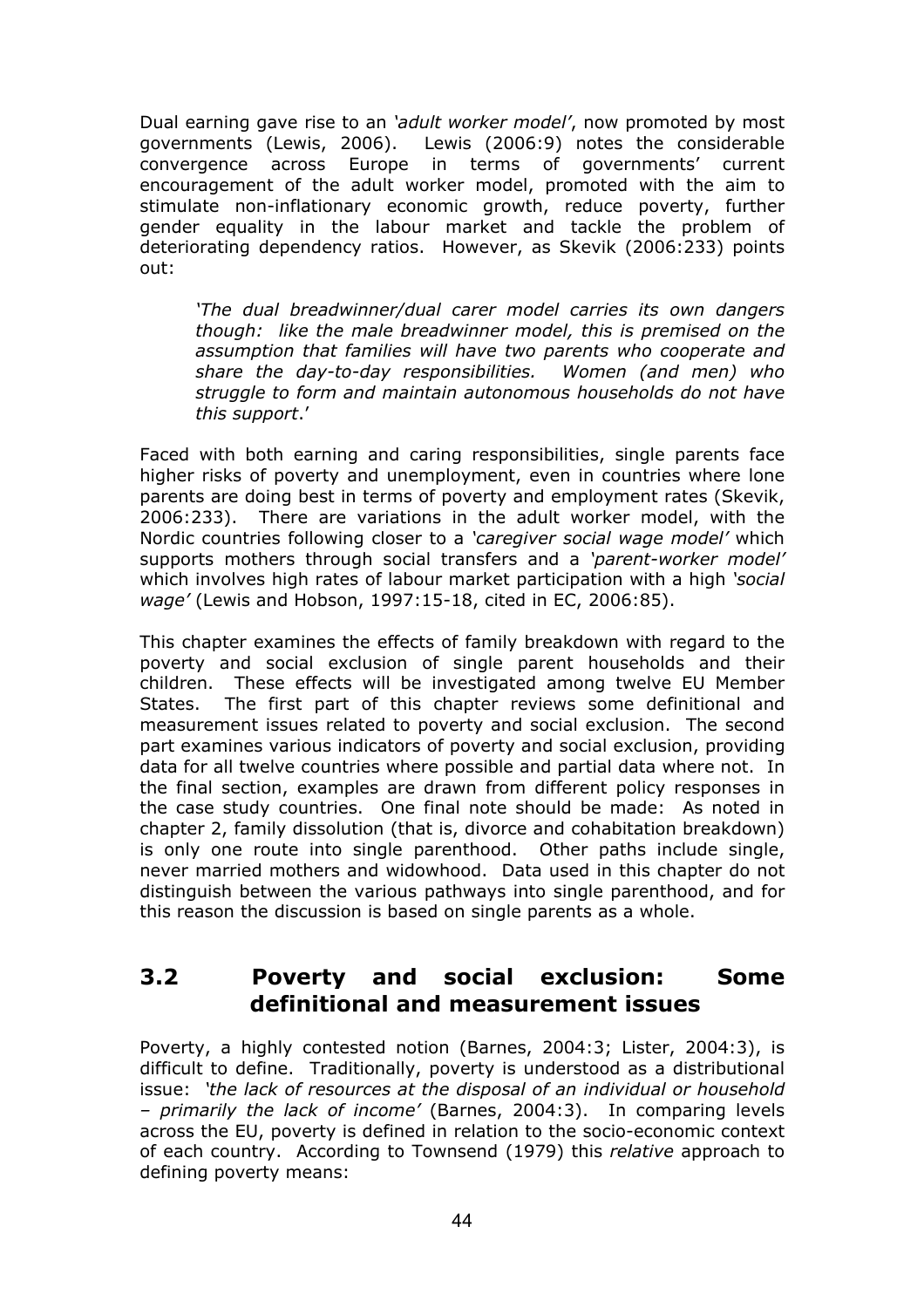*'Individuals, families and groups in the population can be said to be in poverty when they lack the resources to obtain the types of diet, participate in the activities and have the living conditions and amenities which are customary, or at least widely encouraged or approved, in the societies to which they belong. Their resources are so seriously below those commanded by the average individual or family that they are, in effect, excluded from ordinary living patterns and activities'* 

#### Townsend (1979:31)

Townsend's emphasis on the exclusionary effect of poverty highlights the non-material as well as the material manifestations of poverty. This has led to a view that *'poverty has to be understood not just as a disadvantaged and insecure economic condition but also a shameful and corrosive social relation'* (Lister, 2004:7). Therefore, poverty is not just a distributional issue but a relational one as well.

Social exclusion – a concept which has been influential in recent political discourse (Barnes, 2004:5) – recognizes the multi-dimentional and relational issues associated with poverty. Room identifies these as: *'inadequate social participation, lack of social integration and lack of power'* (Room, 1999:169). This approach introduces the social relations of power and control and the processes of marginalisation and exclusion which can cause multiple forms of disadvantage which may interact to create a cumulative impact (Williams and Pillinger,1996:9). The concept highlights social inequalities (along the lines of gender, race, ethnicity, sexuality, age and disability) and issues of autonomy and dependency (Barnes, 2004:5-6). This has led to the EU Observatory on Social Exclusion, for example, linking social inclusion and participation to political, civil and broader human rights (Lister, 2004:89).

Social inclusion policies have, however, tended to focus on social integration, primarily through access to paid work (Lister, 2004:79). The association of social inclusion with paid work is challenged on two main premises: first, because *'inclusion in the labour market through marginal, low paid, insecure jobs under poor working conditions does not constitute genuine poverty-free social exclusion'*; and second, because the focus on paid work tends to ignore the (gendered) unpaid work of reproduction and care, effectively devaluing and marginalizing these activities (Lister, 2004:79

A rounded measure of poverty should take account of both income and living standards (Lister, 2004:5). Income poverty is usually measured against a poverty standard, often referred to as the poverty line, which represents a threshold below which individuals are considered 'poor' (Lister, 2004:41). The EU agreed poverty threshold is set at 60 per cent of the national median equivalised household income, meaning that a household living on an income below this level is considered *'at-risk-ofpoverty'* (European Commission, 2008:12). Poverty standards such as this are criticized as being arbitrary (Bradshaw, 2005:4), however they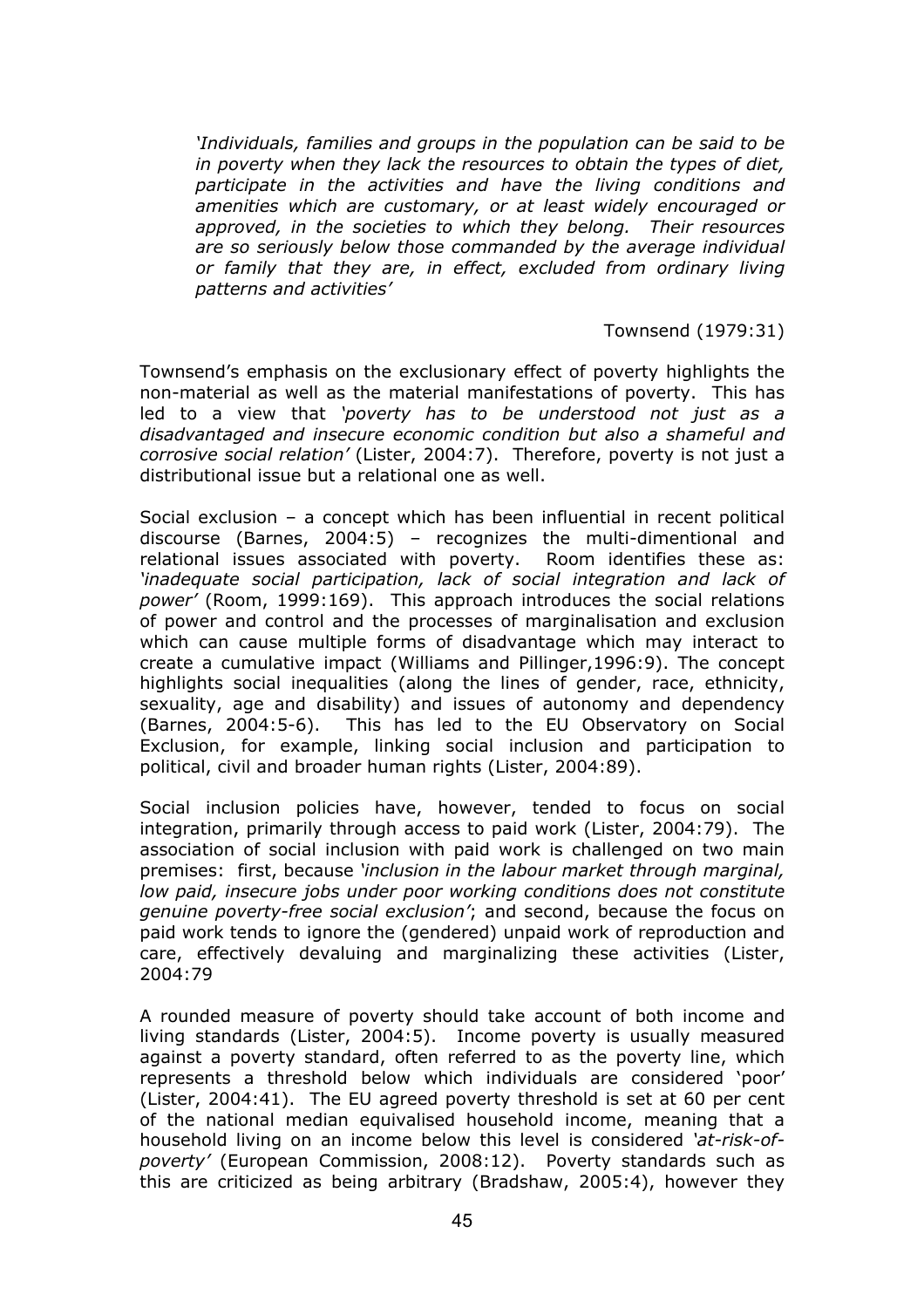are used for official poverty estimates due to their suitability for international comparisons (Lister, 2004:41). Poverty threshold measures provide an estimated head count of those living below the poverty line but do not give any indication of the severity of the poverty experienced. 'Poverty gap' measures, on the other hand, take account of the severity of poverty by measuring a person or household's distance from the poverty line, expressed as a percentage of the threshold. Poverty gap measures are important as *'policies that are successful in bringing those just below the poverty line up to it (thereby reducing the headcount) may not be the best way of helping those furthest below it (thereby closing the poverty gap)'* (Lister, 2004:42). Another important indicator is that of persistent poverty. Poverty is thought to be more damaging, particularly for children, if it persists (Ritakallio and Bradshaw, 2006:247). The longer a child remains in poverty the greater the impact on a child's life-chances. Eurostat (2008) defines at-persistent-risk-of-poverty as, *'The share of persons with an equivalised disposable income below the risk-of-poverty threshold in the current year and in at least two of the preceding three years'*.

One of the shortcomings of income based measures is that they do not reflect differences in living conditions. Evaluating living conditions can give a picture of the resources actually available to households living in poverty. Material deprivation measures are one way of evaluating the living conditions of households, and are based on the proportion of the population that are deprived from a range of goods and services that can be considered necessary to enjoy a decent standard of living in the national context (European Commission, 2008:51). Examples of such indicators include economic strain, enforced lack of durables and poor housing conditions (European Commission, 2008:51).

Despite a number of problems with available datasets on child poverty and deprivation (see Bradshaw, 2005:4), quantitative data are much more prevalent than qualitative. However, Lister (2004:38) stresses the importance of qualitative research, arguing that it *'can uncover meanings and provide insights into the experience of poverty that have implications for the development of policy'*. Qualitative studies shed light on what deprivation actually means for those experiencing it. The picture painted by qualitative studies generally consists of: *'constant restrictions; doing without; running out of money at the end of the week; limited choice; no room for spontaneity; [and] damaged relationships'* (Lister, 2004:54). Furthermore, qualitative studies lend themselves to participatory approaches based on *'the belief that people in poverty are themselves experts in poverty and that therefore, ideally, their views should be taken on board at all stages of the research process – as subjects and not just objects from whom information is extracted'* (Lister, 2004:47). Participatory approaches recognize the value of 'voice' and participation/consultation in the development of social policy.

Poverty estimates usually refer to individuals but are actually based on measures of household income rather than that of each individual within the family unit. The reason for this is based on the rationale that members of a household pool their resources and share living standards,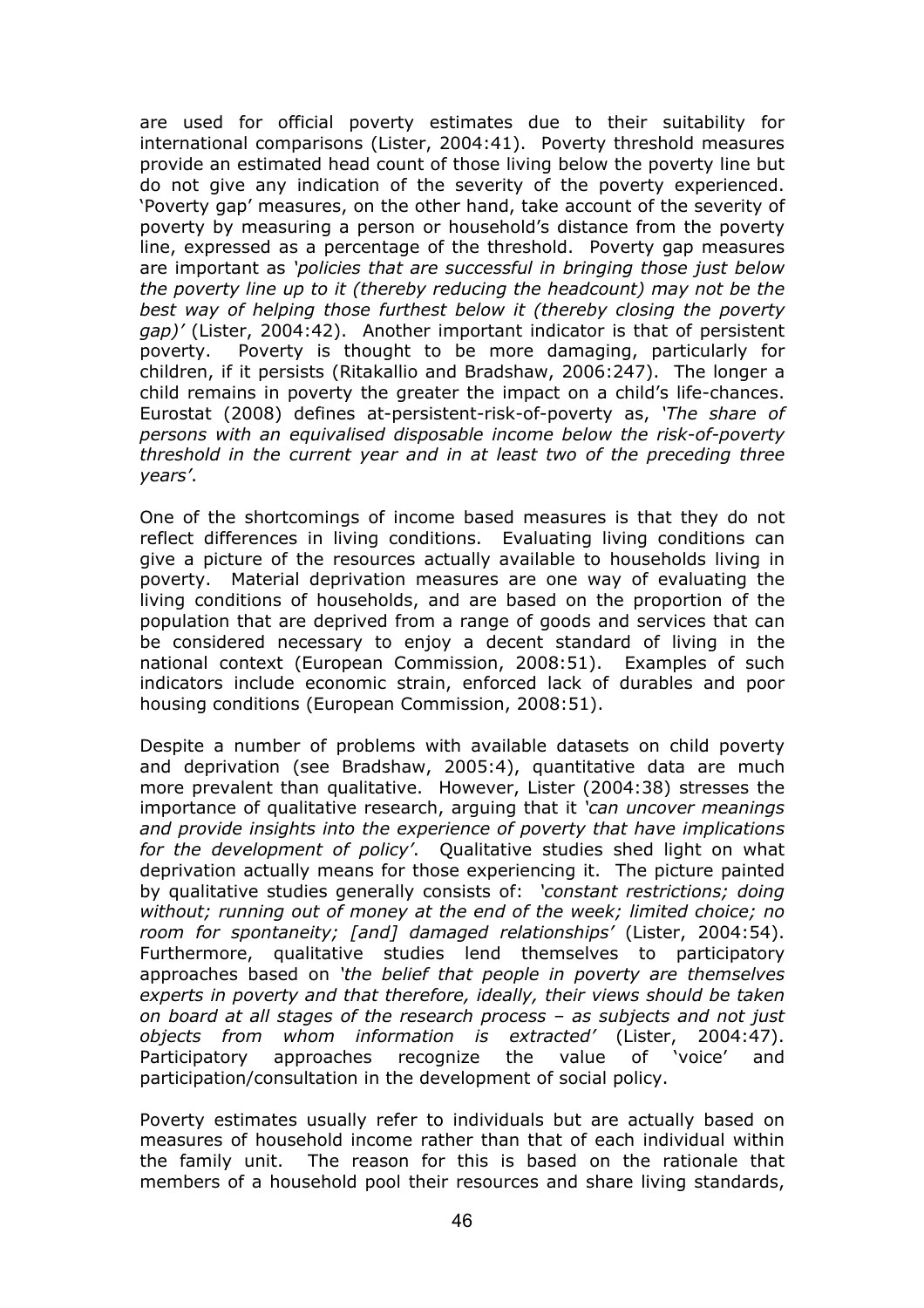at least to an extent (Lister, 2004:48). In order to compare households of different compositions and sizes, equivalence scales are used to take account of economies of scale and the differing needs of adults and children (European Commission, 2008:12; Lister, 2004:48). However, using measures based on household income ignores the distribution of resources among household members and can underestimate the poverty of women and children who are more likely to suffer from an unequal share of income within the family (Lister, 2004:48). This concern has led to a gendered and child-centred perspective which emphasises the experience of poverty by individuals rather than households (Lister, 2004:60). Brannen and O'Brien (1996), for example, argue for a research focus on *'children in families'* rather than on *'families with children'*.

# **3.3 Child poverty**

On average, the poverty rate of children (aged less than 18 years) exceeds that of the total EU population. In 2006, it was estimated that across the EU25 the poverty rate of children was 19 per cent, whereas the poverty risk for the population as a whole was 16 per cent (Figure 3.1 and Table 3.1). Only four of our case study countries had child poverty rates lower than those of the total population: defamilialised Denmark, Finland and France, and partially defamilialised Germany. All of the defamilialised and partially defamilialised countries had low child poverty risks, with 15 per cent or less of their child population living below the poverty line. The only exception was the UK which had one of the highest at-risk-of-poverty rates for children, with 24 per cent of children living below the poverty threshold. The highest rates were among the familialised and refamilialised countries, with roughly a quarter of all children at-risk-ofpoverty in Poland and Spain.

#### **Table 3.1: At-risk-of-poverty rate (60 per cent of median equivalised income after social transfers), children vs. total population, 2006**

| <b>Typology</b>         |                                                              |  |  |  |                                                           |  | R. |                                     |
|-------------------------|--------------------------------------------------------------|--|--|--|-----------------------------------------------------------|--|----|-------------------------------------|
|                         | eu25 dk fi   fr   se   de   nl   uk   gr   es   mt   cz   pl |  |  |  |                                                           |  |    |                                     |
| <b>Total population</b> |                                                              |  |  |  | 12   13   13   12   13   10   19   21   20   14   10   19 |  |    |                                     |
| Less than 18 years      | 19                                                           |  |  |  |                                                           |  |    | 10 10 14 15 12 14 24 23 24 19 16 26 |

Source: Eurostat 2008, Income and living conditions, 'At risk of poverty rates by age and gender', ilc\_li02.

Note: 2006 data for EU25 is a Eurostat estimate; 2006 Malta data is provisional.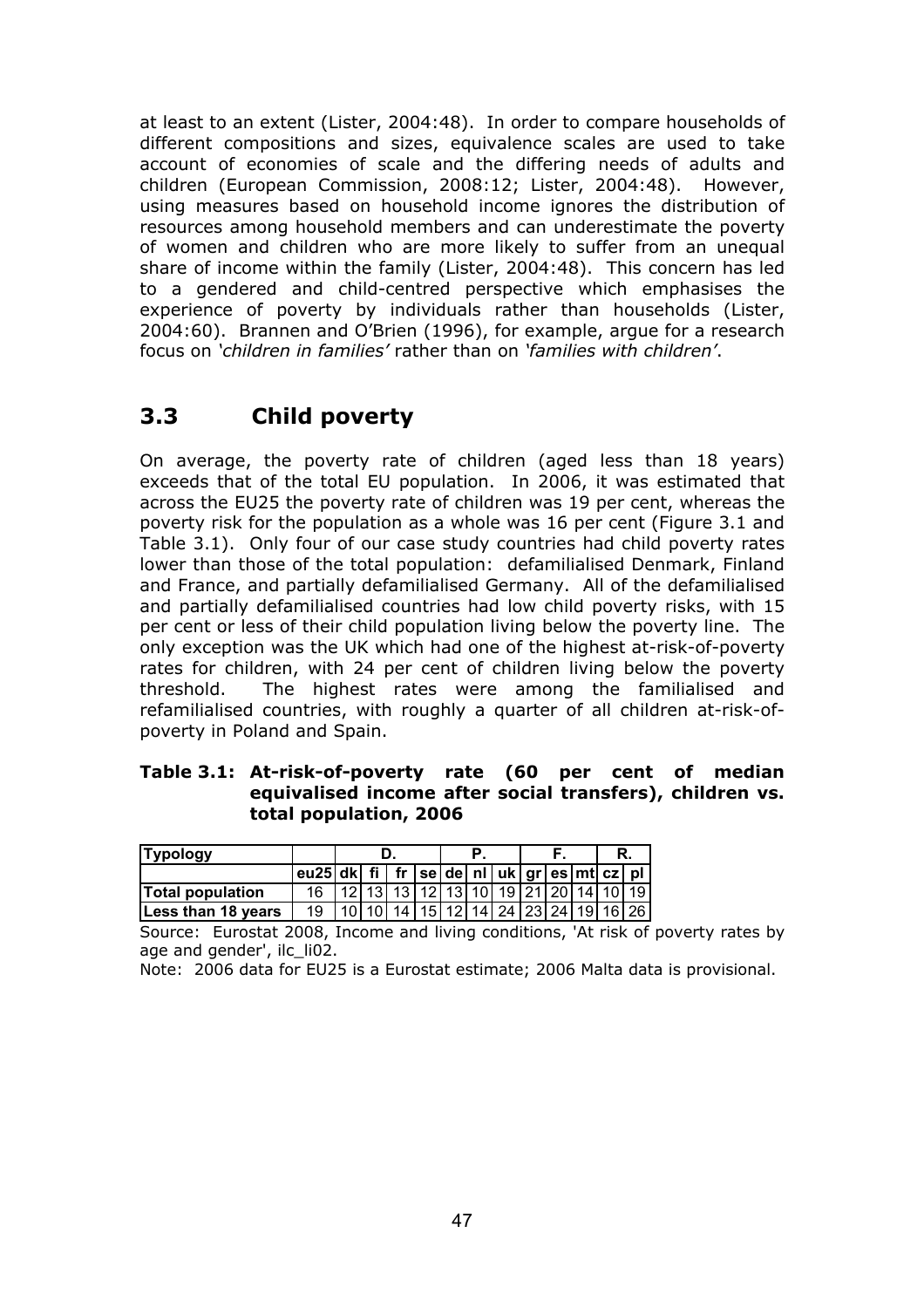**Figure 3.1: At-risk-of-poverty rate, persons less than 18 years of age, 2006** 



While the at-risk-of-poverty rate indicates the proportion of people living below the poverty line, it does not show how far they fall below the threshold. Poverty gap measures, on the other hand, give an indication of the depth of poverty of those living below the poverty line. In 2006, the relative at-risk-of-poverty gap for children in the EU25 was on average 23 per cent, compared to 22 per cent for the EU25 population in total (Figure 3.2 and Table 3.2). This suggests that in the EU poverty is slightly more severe for children than it is for the rest of the population. The countries which had poverty gap measures for children greater than those for the total population were Spain (familialised) and the refamilialised countries. The smallest at-risk-of-poverty gaps were among the defamilialised countries. The partially defamilialised countries also had poverty gaps below the EU25 average. The extent of poverty tended to be most severe for children living in familialised Spain and Greece, and refamilialised Poland, with measures ranging from 25-28 per cent.

Across the EU25, children (less than 16 years) are more at-persistentrisk-of-poverty than the total population. In 2000, it was estimated that 12 per cent of children in the EU25 were living below the poverty line and had been for at least two of the three preceding years, compared to nine per cent of the greater EU25 population (Table 3.3). For our case study countries in 2000 and 2001, only three had at-persistent-risk-of-poverty rates below those of the total population: Denmark, Finland, and Greece. Denmark and Finland (defamilialised) also had the lowest rates of persistent poverty for children (three per cent and four per cent respectively). The UK (partially defamilialised) had the highest rate of persistent poverty for children at 19 per cent, followed by Spain (familialised) at 16 per cent.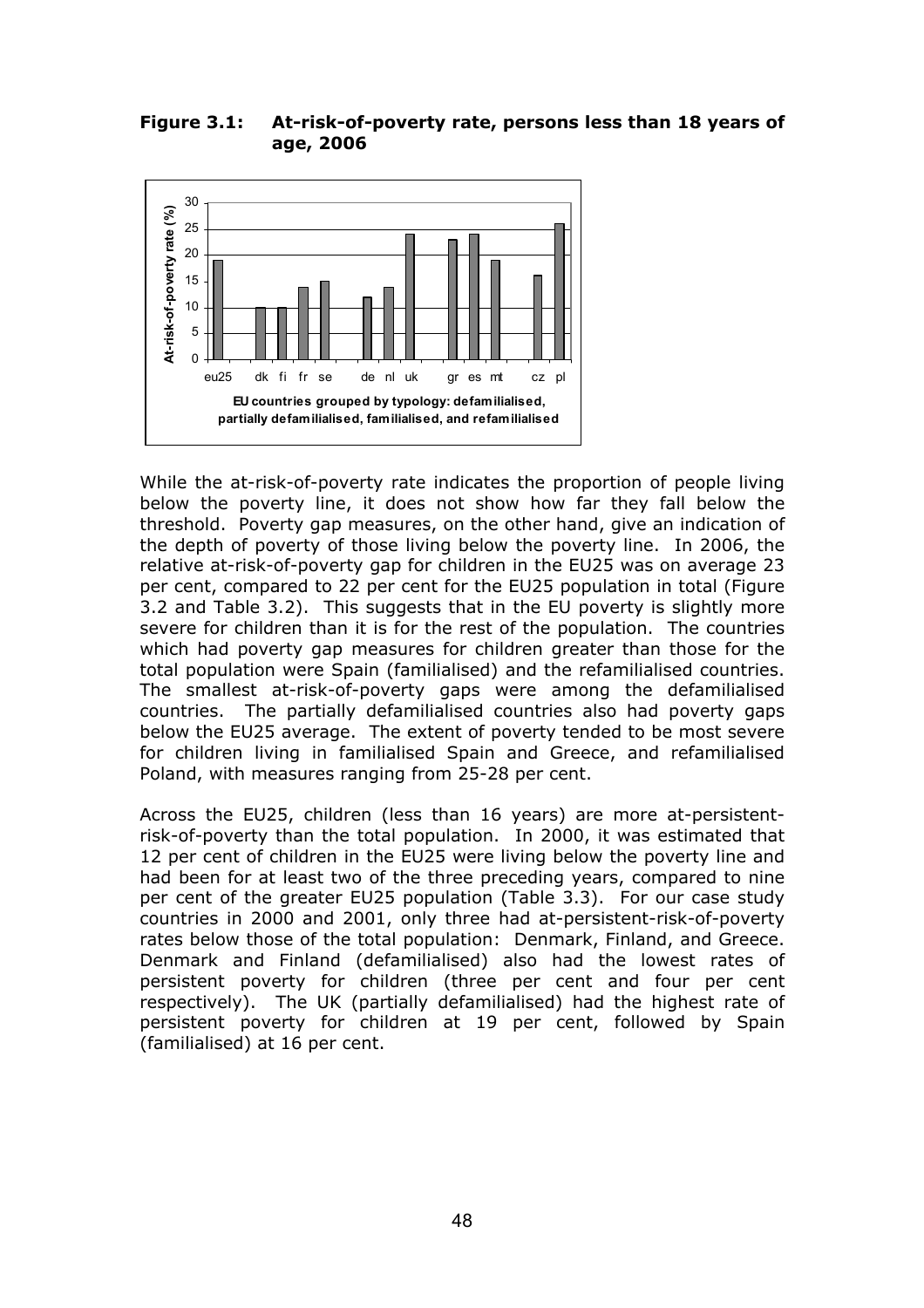**Table 3.2: Relative poverty gap (60 per cent of median equivalised income), children vs. total population, 2006** 

| <b>Typology</b>            |    | eu25 dk  fi   fr  se de  nl   uk  es  gr mt  cz  pl  <br>17 14 19 22 20 17 23 26 26 21 17 25 |  |  |  |  |  |                                     |  |  |  |  |
|----------------------------|----|----------------------------------------------------------------------------------------------|--|--|--|--|--|-------------------------------------|--|--|--|--|
|                            |    |                                                                                              |  |  |  |  |  |                                     |  |  |  |  |
| <b>Total population</b>    |    |                                                                                              |  |  |  |  |  |                                     |  |  |  |  |
| <b>ILess than 18 years</b> | 23 |                                                                                              |  |  |  |  |  | 15 10 15 21 18 17 21 28 25 19 18 27 |  |  |  |  |

Source: Eurostat 2008, Income and living conditions, 'Relative at-risk-of-poverty gaps', ilc\_li11.

Note: 2006 data for EU25 is a Eurostat estimate; 2006 data for Malta are provisional.

**Figure 3.2: Relative poverty gap, persons less than 18 years of age, 2006** 



**Table 3.3: At-persistent-risk-of-poverty rate (60 per cent of median equivalised income), children vs. total population, 2000/2001** 

| eu25 dk fi   fr de   nl   uk es   gr | <b>Typology</b>         |    |   |  |  |  |  |  |
|--------------------------------------|-------------------------|----|---|--|--|--|--|--|
|                                      |                         |    |   |  |  |  |  |  |
|                                      | <b>Total population</b> |    |   |  |  |  |  |  |
| 7111119116110                        | Less than 16 years      | 12 | Δ |  |  |  |  |  |

Source: Eurostat 2008, Income and living conditions, 'At-persistent-risk-ofpoverty rates by gender and age', ilc\_li21.

Note: All data is for 2001 except for eu25, FR, and UK for which that data is 2000. Data for eu25 is a Eurostat estimate, data for NL is provisional, and data for FI and UK have a break in series.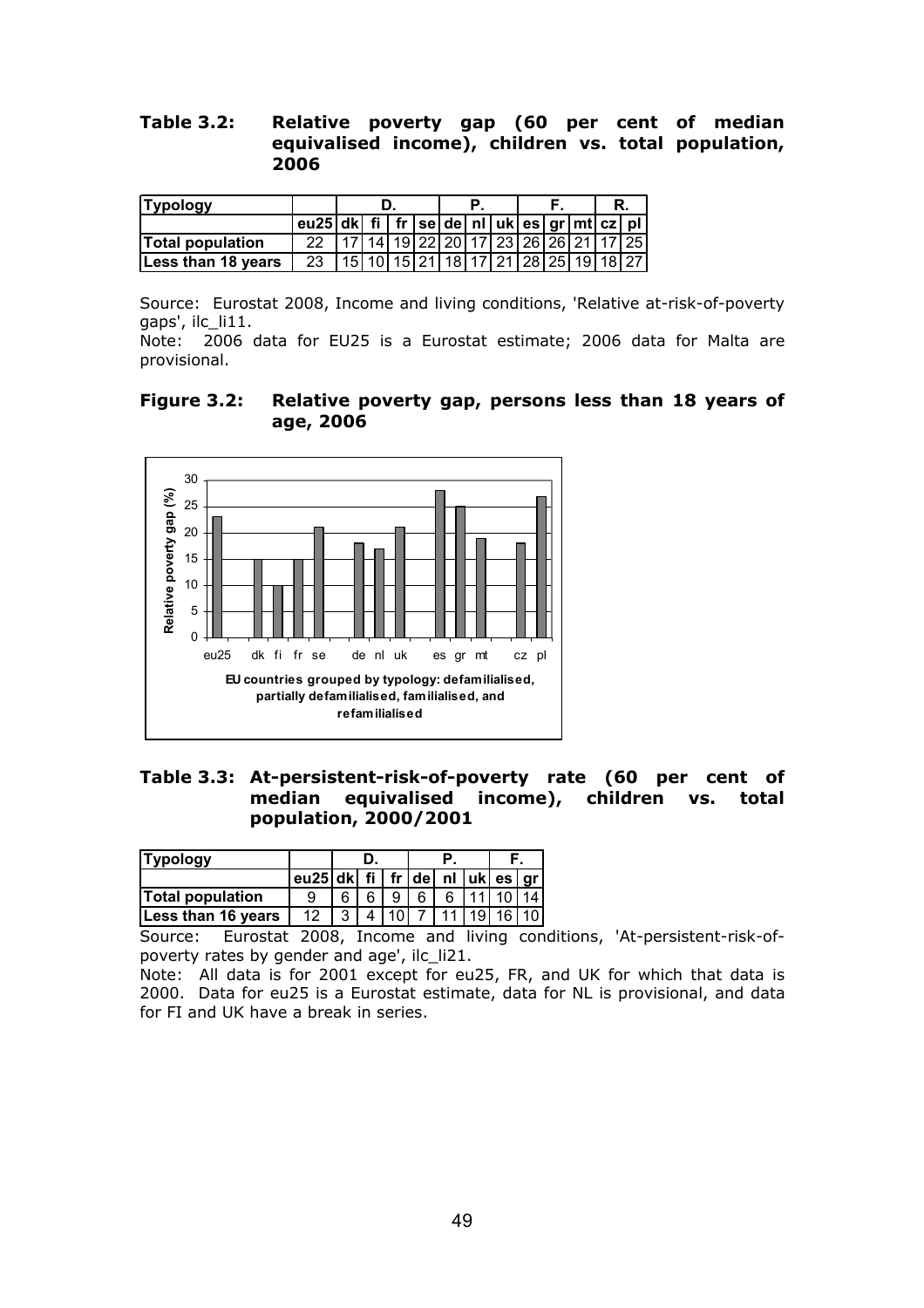# **3.4 Poverty among children and single parent households in twelve case study countries**

# **3.4.1 Definitional issues**

A single parent can be defined as a person living without a partner, who has the daily care responsibility for a dependent child (EC, 2006:85). However, a number of ambiguities within this definition make cross national comparison difficult. For example, the age at which a child ceases to be considered dependent varies across the EU, although 18 years of age is the most common threshold (EC, 2006:85) (see Chapter 2). Further ambiguities include: whether or not a non-resident parent is involved in supporting or caring for the child(ren); at what point a new partnership constitutes a transition from single parenthood to a couple; and the distinction between single parents who live in separate households and those who live with other family members (such as their own parents) in a complex household (EC, 2006:85). Moreover, datasets on single parents frequently treat single parenthood as a static category, as research undertaken is often cross-sectional rather than longitudinal. This obscures recognition that spending time as alone is part of a wider life course which changes as single parents repartner and as children grow up (Millar, 2004:79-80).

#### **3.4.2 Children of lone parents in lone parent households and complex households**

Based on data from the 2000/01 census round, on average 19 per cent of children in the EU were living with only one of their parents (Table 3.4 and Figure 3.3). Of our case study countries, only the refamilialised countries (Poland and the Czech Republic) and the UK (partially defamilialised) were above this average. Three countries had less than 15 per cent of children living with just one parent (Denmark, the Netherlands, and Greece), with the rest either at the EU average (Finland) or within a few percentage points below (France, Germany, Spain). Since the 1990/91 census round, the familialised countries (Greece and Spain) saw their share of children living with just one parent increase the most (by six percentage points), followed by the UK (by five percentage points).

Children who live with just one of their parents do not necessarily live in a single parent household. While some single parents do live on their own, others seek economic relief by living with other family members in complex (or multi-generational) households (EC, 2008:23). This can lead to an underestimation of the numbers of single parent families in data based on household structures as this kind of measurement does not take account of lone parent families nested in complex families (Brodolini, 2007:14). In 2005, households of this sort were most prevalent in the familialised and refamilialised countries where the distribution of children in complex households exceeded that of those in single parent households (Table 3.5). In these countries the distribution of children in single parent *households* was much less than the share of children living with only one parent. For example, in Poland 21 per cent of children were living with one parent (Table 3.4), but only five per cent were living in single parent households (Table 3.5). This trend was reversed in the defamilialised and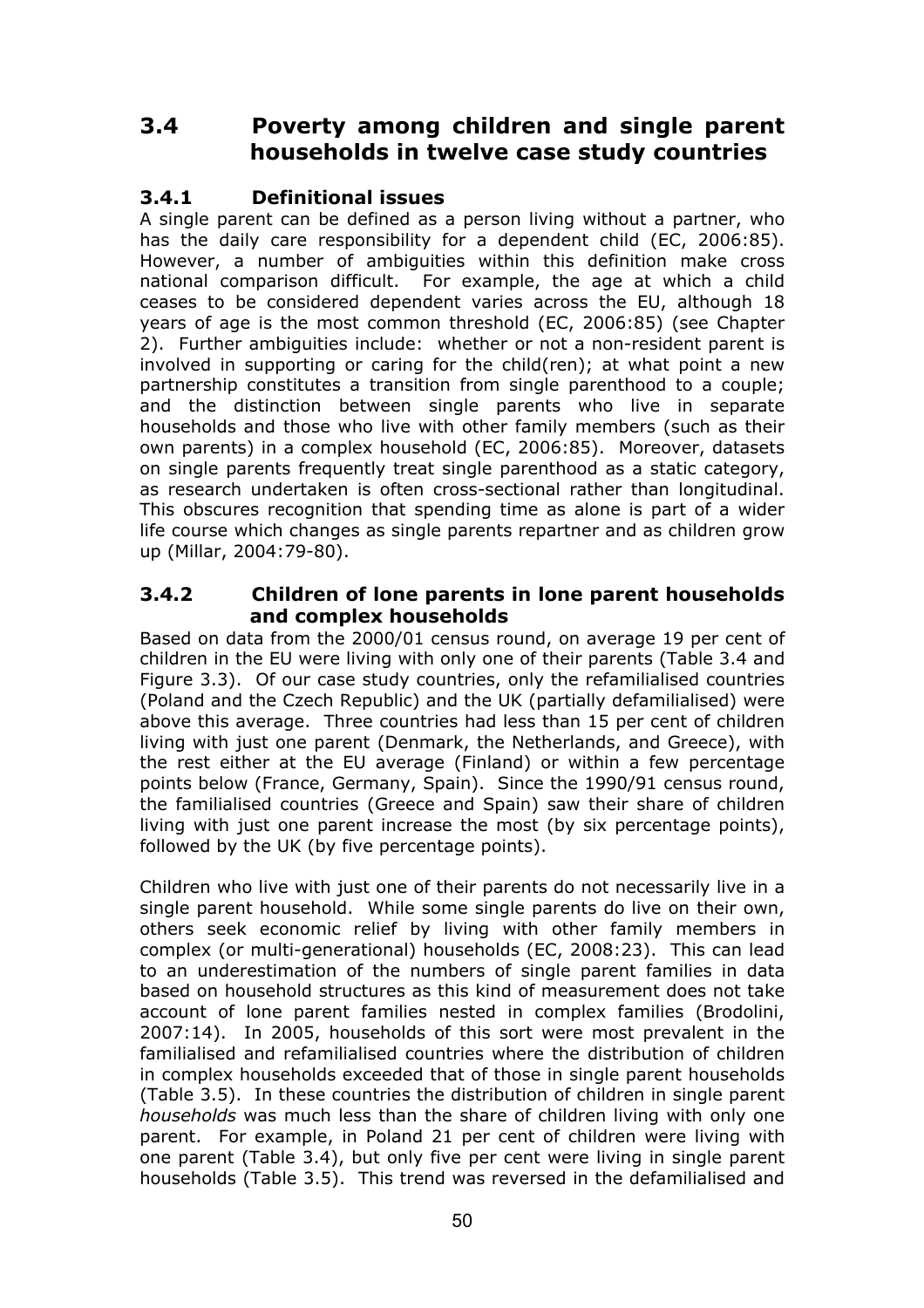partially defamilialised countries where the distribution of children in lone parent households matched the share of children living with only one of their parents more closely.

**Table 3.4: Share of children living with only one of their parents (percentage, 1990/91 and 2000/01)** 

| <b>Typology</b> |           |    |    |         |    |         |    |    |           | R. |    |  |
|-----------------|-----------|----|----|---------|----|---------|----|----|-----------|----|----|--|
| <b>ICensus</b>  | eu        | dk | fi | fr      | de | nl      | uk | gr | es        | СZ | υı |  |
| 1990/91         | $\bullet$ | 15 | 15 | 12<br>J | 5  | 12<br>J | 19 | 9  | $\Lambda$ |    |    |  |
| 000/01<br>l2(   | 19        | 5  | 19 |         | 6  | 12<br>N | つん | 15 |           | ີ  |    |  |

Source: Table modified from EC, 2008:23; Eurostat census – family nuclei database.

**Figure 3.3: Share of children living with only one of their parents (percentage, 2000/01)** 



**Table 3.5: Distribution of children in lone parent households and complex households (percentage), EU25, 2005** 

| <b>Typology</b> |  | eu25   dk   fi   fr   se   de   nl   uk   gr   es   mt   cz   pl  <br>  17   13   12   19   21   9   25   5   4 |  |  |  |  |                                           |  |  |
|-----------------|--|-----------------------------------------------------------------------------------------------------------------|--|--|--|--|-------------------------------------------|--|--|
|                 |  |                                                                                                                 |  |  |  |  |                                           |  |  |
| ILP HH          |  |                                                                                                                 |  |  |  |  | 61115                                     |  |  |
| <b>Cmplx HH</b> |  |                                                                                                                 |  |  |  |  | 5   4   5   5   7   8   17   18   12   28 |  |  |

Source: Table modified from EC, 2008:155; EU-SILC (2005) PDB Note: EU25 data is a Eurostat estimate; UK data are provisional

Considering the disproportionately high poverty rates of children living in single parent households within the familialised and refamilialised countries, it is not surprising that many single parents in familialised and refamilialised countries seek economic relief by living in complex households (Table 3.6 and Figure 3.4). The at-risk-of-poverty rates of these children range from 42-54 per cent, whereas in the defamilialised and partially defamilialised countries the range is from 20 per cent-38 per cent. What may explain this divide is greater state support for single parent households in the latter and lower levels of provision in the former. In the absence of state support that would enable single parents to live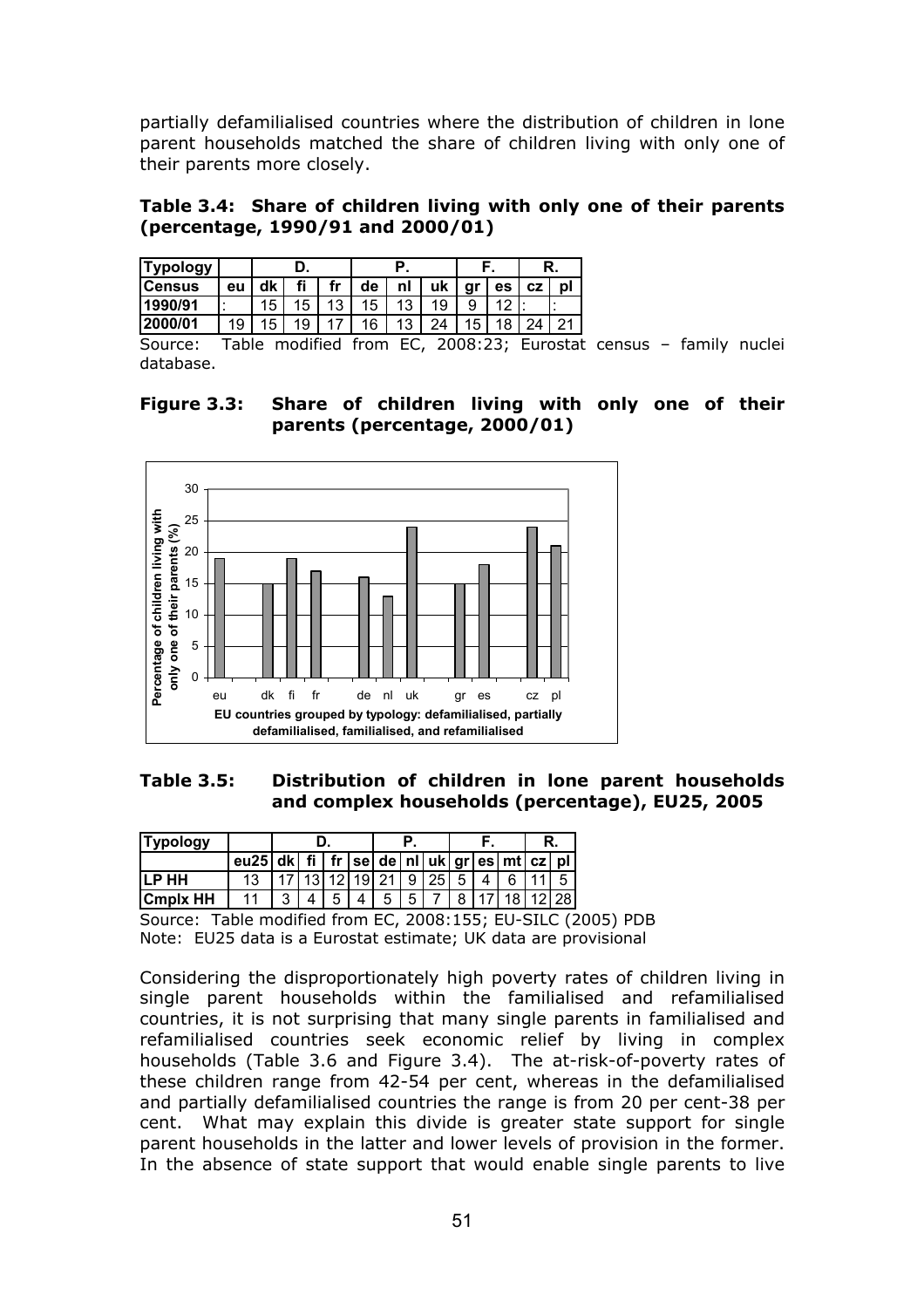independently, many must depend on their extended families for relief instead.

#### **Table 3.6: At-risk-of-poverty rates of children (percentage) in single parent households and complex households, EU25, 2005**

| <b>Typology</b>     |                                                                          |  |  |  |  |                                                           | R. |  |
|---------------------|--------------------------------------------------------------------------|--|--|--|--|-----------------------------------------------------------|----|--|
|                     | $\overline{eu25 dk fi }$ fr   se   de   nI   uk   gr   es   mt   cz   pI |  |  |  |  |                                                           |    |  |
| <b>All children</b> | 19                                                                       |  |  |  |  | 10 10 14 9 14 15 21 20 24 22 18 29                        |    |  |
| <b>ILP HH</b>       | 34                                                                       |  |  |  |  | 23   21   28   20   33   31   38   46   42   54   47   46 |    |  |
| <b>Cmplx HH</b>     |                                                                          |  |  |  |  | 10 13 18 23 7 9 15 32 23 13 16 26                         |    |  |

Source: Table modified from EC, 2008: 145; EU-SILC (2005) PDB Note: EU25 data is a Eurostat estimate; UK data is provisional

**Figure 3.4: At-risk-of-poverty rates of children (per cent) in lone parent households, EU25, 2005** 



#### **3.4.3 Poverty among single parent households**

The distribution of single parent households among the EU25 population was estimated to be 5 per cent in 2006 (Figure 3.5 and Table B.1, Annex B). However, among the at-risk-of-poverty population single parent households were more prevalent, representing nine per cent of this population. The distribution of single parent households was largest among the defamilialised and partially defamilialised countries, with these households representing 5-8 per cent of the population (with the exception of the Netherlands which had a distribution of four per cent). This distribution was smallest within the familialised countries (two per cent), followed by the refamilialised countries (3-4 per cent). In all of the countries the distribution of single parent households among the at-riskof-poverty population was greater than their distribution among the total population, suggesting that single parent households are overrepresented among the poor. The sole exception was Greece, for which the distribution was the same among both populations. There was a similar pattern for all households with dependent children: the distribution of these households was greater among the at-risk-of-poverty population than among the total population, which indicates the general vulnerability of households with children to poverty. The exceptions in this case were predominantly among the defamilialised countries. Within these countries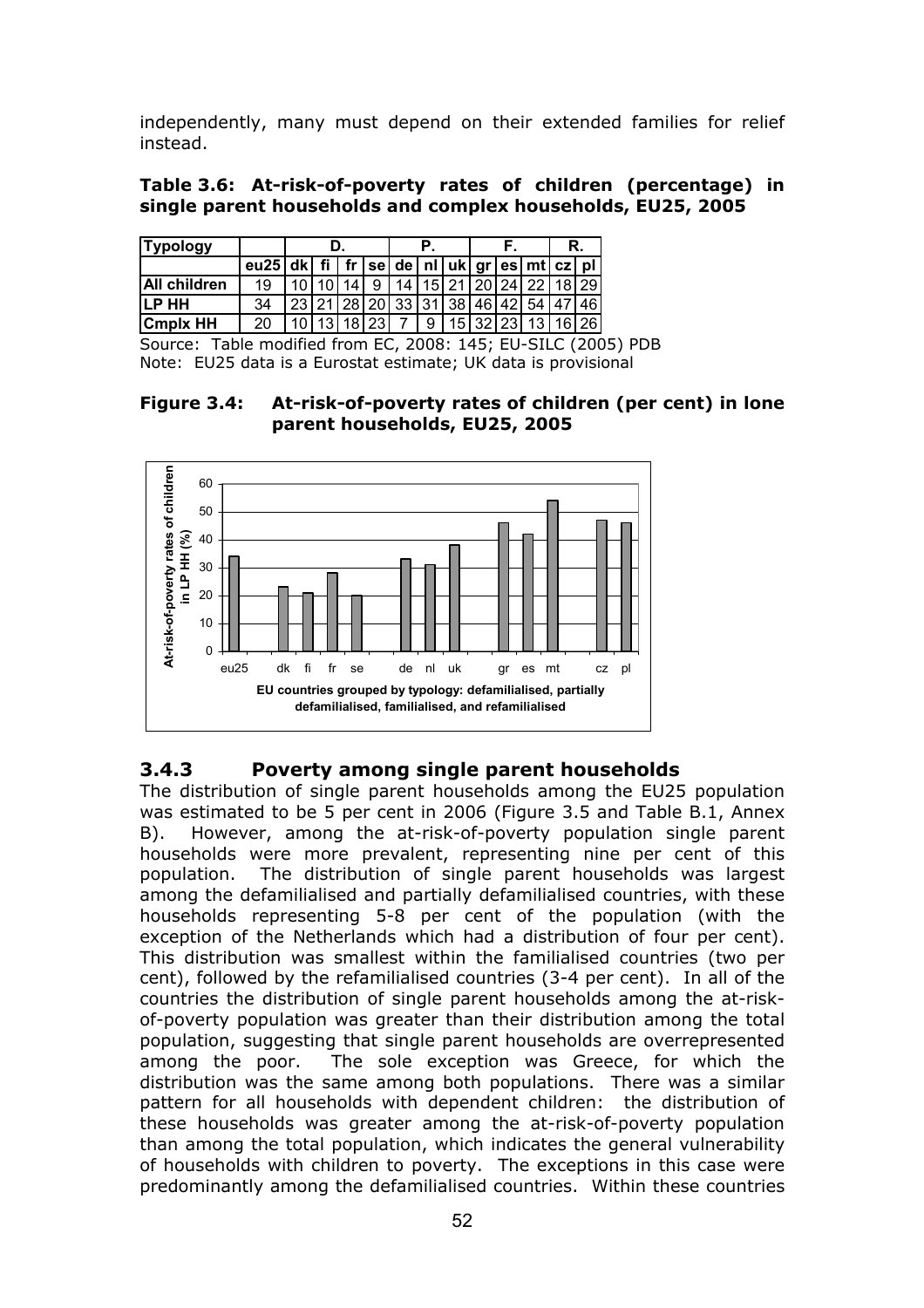(as well as in Germany), households with dependent children had a distribution smaller or equal to the distribution among the total population. This result can be expected considering the policy imperatives of the Scandinavian countries to support families with children. Nevertheless, supportive policies in these countries have not kept single parent households from being overrepresented among the poor.

#### **Figure 3.5: Distribution of single parents with dependent children among total population and at-risk-ofpoverty population, 2006**



**Figure 3.6: At-risk-of-poverty rate (60 per cent of median equivalised income after social transfers), lone parent households and households with dependent children, 2006** 



The vulnerability to poverty of single parent households is further demonstrated by at-risk-of-poverty rates for 2006. Thirty-two per cent of single parent households in the EU25 were living below the poverty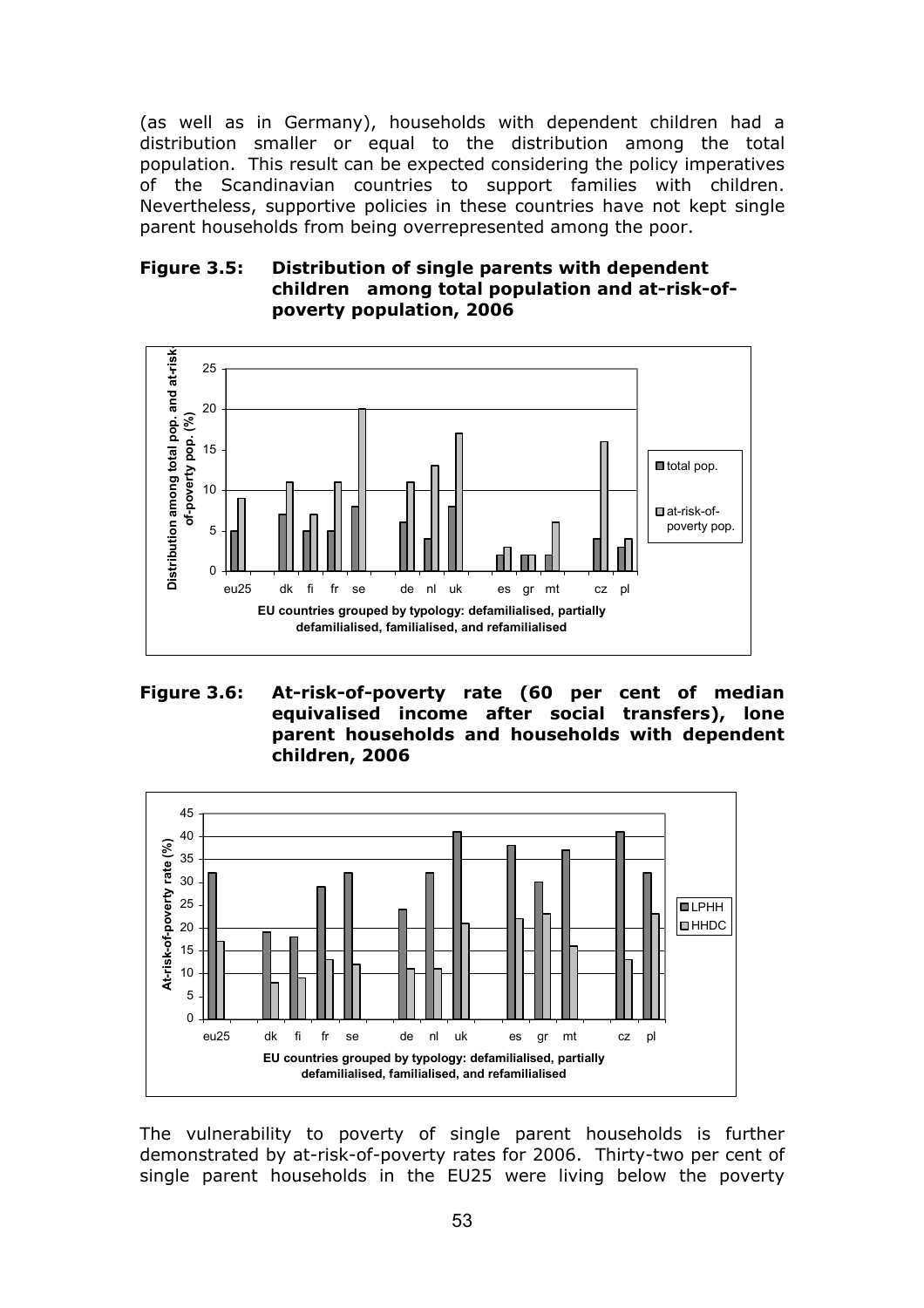threshold compared to 17 per cent of all households with dependent children (Figure 3.6 and Table A.2, Annex B). The lowest poverty risks were among the defamilialised countries which all had poverty rates at or below the EU25 average. The partially defamilialised countries were also at or below the average, with the exception of the UK which had 41 per cent of single parent households living below the poverty line. The only other country to have such a high poverty risk was the Czech Republic, which also had a rate of 41 per cent. The familialised and refamilialised countries generally had rates above the average with the exception of Poland, which was at the average, and Greece, which was just below the average (30 per cent).

Between 1996 and 2006, the at-risk-of-poverty rates generally decreased for both single parent households as well as all households with children. The EU15 poverty risk for single parent households dropped by 14 per cent, while those for all households with children decreased by six per cent (Figure 3.7 and Table B.2, Annex B). The main exception to this was Finland, whose poverty rates increased by 125 per cent for single parent families and 80 per cent for all households with children. However, this was an increase from a low base and in 2006 Finland still had the lowest poverty rate for single parent households and the second lowest (after Denmark) for all households with children. The familialised countries also experienced increases of between 11-19 per cent for single parent families, and of between 5-15 per cent for all households with children. The most significant decreases in the percentage of single parents below the poverty line was among the defamilialised Germany and UK, which experienced decreases of 53 per cent and 21 per cent respectively.

#### **Figure 3.7: Percentage rate of change in at-risk-of-poverty rates: single parent households and households with dependent children, 1996 and 2006**



Despite the general decreases in the ten year period between 1996 and 2006, in more recent years at-risk-of-poverty rates for single parent households have been going up in a number of countries. Between 2001 and 2006, the EU25 average for single parent families increased by seven per cent, while the average for all households with dependent children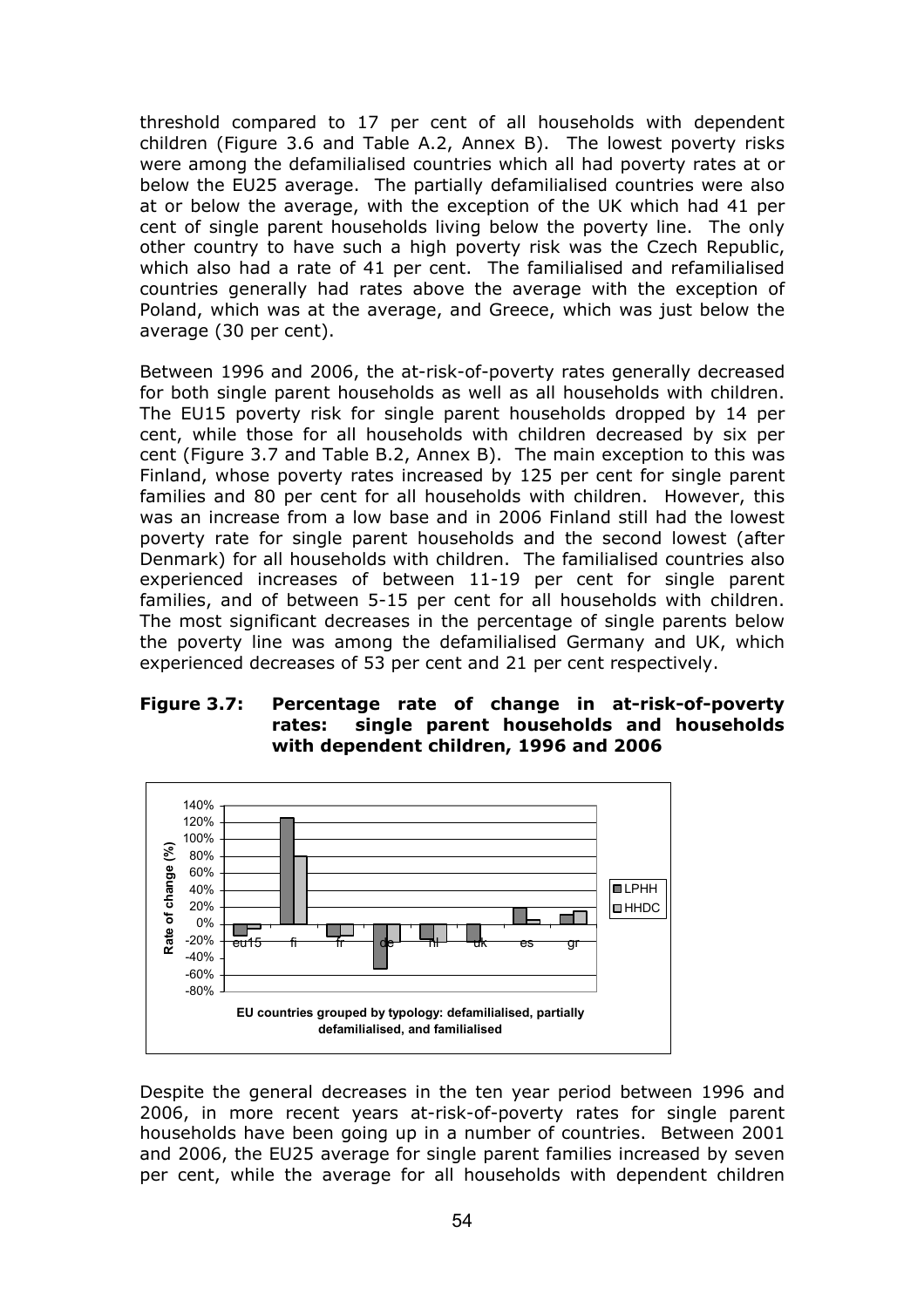decreased by six per cent (Figure 3.8 and Table B.2, Annex B). The Nordic countries, which in 2001 had poverty rates for single parents well below the EU25 average, all experienced increases in 2006. Denmark experienced a 58 per cent change (from 12 per cent to 19 per cent), Finland a 33 per cent change (from 17 per cent to 18 per cent) and Sweden a 71 per cent change (from 13 per cent to 32 per cent). Increases in the at-risk-of-poverty rates for single parent households were also experienced by the refamilialised Czech Republic and Poland, which recorded changes of 58 per cent and 45 per cent respectively. Both the partially defamilialised and the familialised countries experienced decreases in their poverty rates for single parent households.

#### **Figure 3.8: Percentage rate of change in at-risk-of-poverty rates: single parent households and households with dependent children, 2001 and 2006**



# **3.4.4 Labour market situation of lone parents**

The labour market situation of lone parents has a major impact on a single parent household's risk of poverty. Joblessness represents the main poverty risk for households with children, although in-work-poverty remains a significant cause of low income among families (EC, 2008:27), as single parents face particular difficulties in reconciling work and family life (EC, 2008:29). On average, 47.5 per cent of children living in a jobless household in 2006 were also living in a single parent household (EC, 2008:29). In the refamilialised Czech Republic and the partially defamilialised Germany, Netherlands and the UK half or more than half of children in a jobless household were living with a single parent. This rate was highest in the UK at 67 per cent.

The prevalence of joblessness among single parent families is a highly gendered phenomenon. Single parents are predominantly female, with single mothers representing nine out of 10 single parents in the EU (Table 3.7). Not only do mothers struggle to balance work and care responsibilities, but the wages they can command in the labour market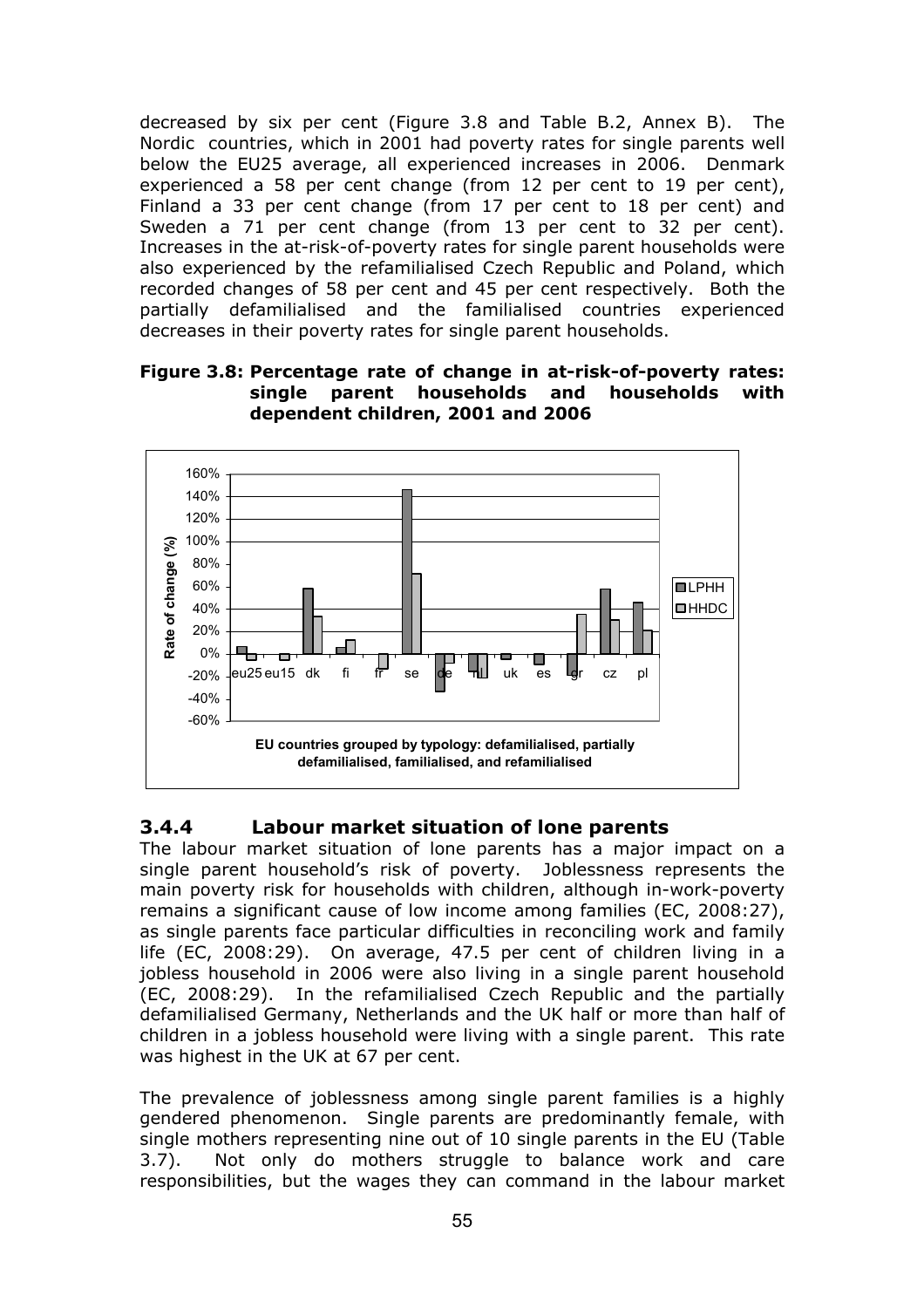are on average lower than those of men (EC, 2006:11). Therefore, single mothers are most likely to face difficulties in finding jobs that are sufficiently well paid and flexible to enable them give up welfare benefits, in countries where such benefits are available (Brodolini, 2007:31). In considering paid employment, single mothers must take into account the financial gains and losses that employment will pose to a family and the cost and availability of suitable childcare (Millar, 2004:86). A further consideration includes the extent to which employers will accommodate workers with children. Single fathers also face some of these issues. Although single fathers have higher employment rates than single mothers, they tend to have lower employment rates than other men (EC, 2006:11).

**Table 3.7: Percentage of single parents by sex, 2001** 

| Typology     |                                                   |                            |  |  |  |  |  |
|--------------|---------------------------------------------------|----------------------------|--|--|--|--|--|
|              | eu15   dk   fi   fr   se   de   nl   uk   es   gr |                            |  |  |  |  |  |
| <b>Males</b> |                                                   | $12$ 14 12 26 4 12 7 12    |  |  |  |  |  |
| Females      | 91                                                | 88 86 88 74 96 88 93 88 91 |  |  |  |  |  |

Source: Eurostat 2008, Income and living conditions, 'Percentage of lone parents by age and sex', ilc\_hlc\_hh07.

Notes: eu15 data is a Eurostat estimate.

#### **Table 3.8: Percentage of single parents aged 25-49 who are 'not working' by sex, 2001**

| <b>Typology</b> |                    |    |    |    |    |    |    |    |         |    |
|-----------------|--------------------|----|----|----|----|----|----|----|---------|----|
|                 | eu15               | dk | fi | fr | se | de | nl | uk | es      | gr |
| <b>Males</b>    | -S<br><sub>5</sub> |    |    |    | 19 |    |    |    |         |    |
| <b>IFemales</b> | 29<br>c            | 19 | 20 | 28 |    | 34 | 40 |    | $\circ$ |    |

Source: Eurostat 2008, Income and living conditions, 'Percentage of lone parents aged 25-49 who are 'working' or 'not working' by sex', ilc\_hlc\_wa01.

In 2001, it was estimated that 29 per cent of single mothers in the EU15 were 'not working' compared to five per cent of single fathers (Table 3.8). In Sweden this gap was much smaller, with 27 per cent of women and 19 per cent of men 'not working'. The partially defamilialised countries had the highest rates of women out of work, ranging from 34 per cent in Germany to 40 per cent in the Netherland and UK. The familialised countries had the lowest rates of single mothers out of work (18-19 per cent), which supports findings from the EC (2008a:28) report that earnings (as opposed to social transfers) played the biggest role in the incomes of poor families in Southern European countries, representing more that 70 per cent of these families' gross income. The defamilialised countries also had relatively low levels of single mothers 'not working' (19-28 per cent). Millar (2004:90) distinguishes between two groups of countries with relatively high levels of employment for single mothers with dependent children:

'On the one hand, there are those countries that actively support *employment for parents, and so high levels of employment represent responses to a more positive environment for working parents. On the other hand, there are those counties where the*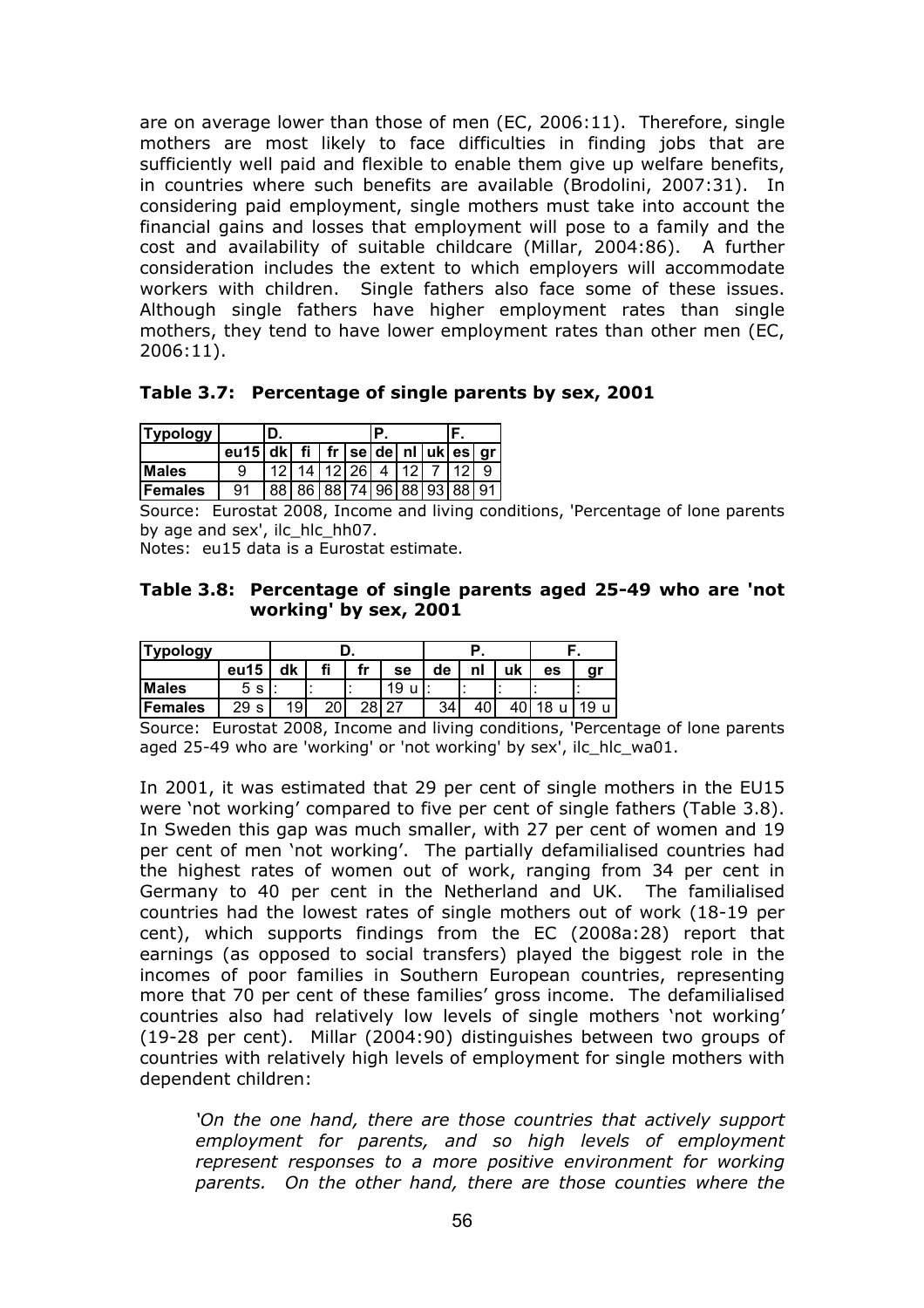*type and level of support offered to non-employed lone parents is very low and so there is more of a negative 'push' into work (rather than a positive pull).'* 

The lower rates of the defamilialised countries (particularly Denmark and Finland) are examples of the former category, while the familialised countries are examples of the latter.

Children living in single parent households are at a much lower risk of poverty if their parent works full-time, but the same is not the case for single parents who work part-time (EC, 2008:36). The risk of poverty for children of single parents where the parent is employed full-time is 15 per cent compared to 19 per cent for all children (EC, 2008:36). Among the defamilialised and partially defamilialised countries this risk is between 4- 14 per cent, but it is only among the defamilialised countries that the majority of single parents with dependent children work full-time (EC, 2008:36). Conversely, children whose single parent works part-time have a much higher risk of poverty - 30 per cent on average in the EU.

In-work-poverty is a considerable risk for single parent families and can be a consequence of low wages and/or part-time work, which is often poorly paid. Single parents must balance work and care responsibilities on only one income, and part-time work for some single parents is the only way of reconciling the two. Within the EU25, 17 per cent of working single parent households were at risk of poverty in 2006, compared to only 10 per cent of all households with dependent children (Table 3.9). These rates were lowest among the defamilialised countries (with the exception of Sweden), as well as within Malta and Poland. The partially defamilialised countries were either at or just above the EU25 average, while Sweden, Spain and the Czech Republic had the highest rates of inwork-poverty with 26 per cent, 23 per cent and 20 per cent respectively.

| <b>Tvpology</b> |                                            |   |  |  |  |  |  |                                                 |  |      |
|-----------------|--------------------------------------------|---|--|--|--|--|--|-------------------------------------------------|--|------|
|                 | $eu25$ dk fi fr se de nl uk es gr mt cz pl |   |  |  |  |  |  |                                                 |  |      |
| <b>ILPHH</b>    |                                            | 8 |  |  |  |  |  | 14   26   18   17   19   23   16   11   20   13 |  |      |
| <b>IHHDP</b>    |                                            |   |  |  |  |  |  | 5 6 10 14 17 7                                  |  | 5 16 |

**Table 3.9: In-work at-risk-of-poverty rates, 2006** 

Source: Eurostat 2008, Income and living conditions, 'In-work at-risk-of-poverty rates by household type', ilc iw02.

Note: eu25 data is a Eurostat estimate; MT data is provisional and single parent data is unreliable or uncertain; FI data is provisional.

# **3.4.5 Living conditions and material deprivation**

Material deprivation measures provide insight into the living conditions of those in poverty. They can cover economic strain, housing conditions and costs, and the enforced lack of important amenities and durables.

In 2001, single parent households living below the poverty line were more likely to experience a heavy financial burden due to housing costs than all households living in poverty. (Housing outcomes are discussed in Chapter 6)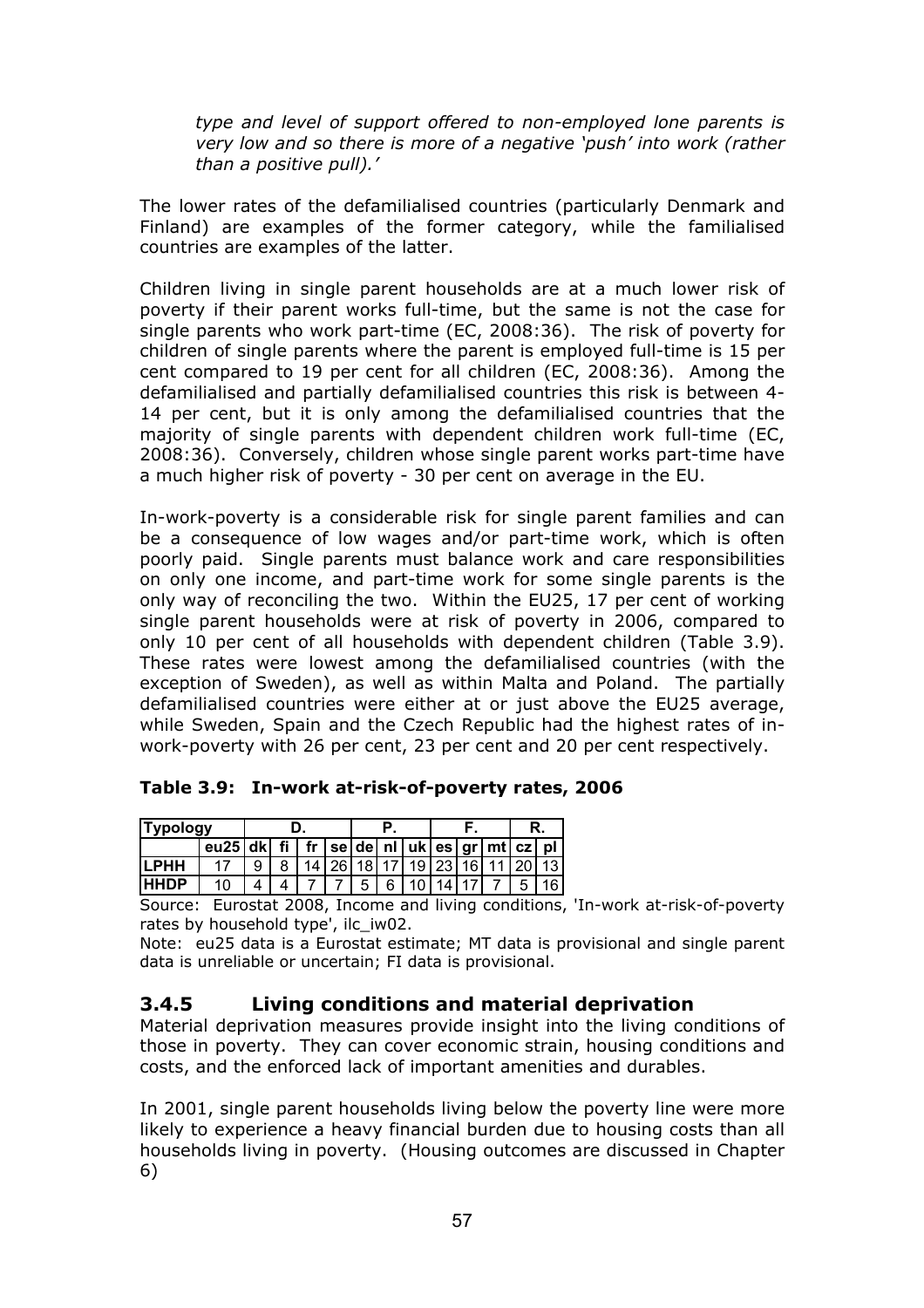Not only are households living below the poverty threshold at risk of having housing problems, they are also at risk of missing at least one of three basic amenities. These three basic amenities include: hot running water on the premises; bath or shower within the dwelling; and flush toilet within the home. However, in 2001 single parent households living in poverty were less likely to be missing at least one basic amenity than all poor households, 21.1 per cent and 28.9 per cent respectively (Table B.6, Annex B). Nevertheless, the rate for single parents, as well as for all poor households, increased significantly between 1995 and 2001: from nine per cent to 21.1 per cent, and from 10.5 per cent to 28.9 per cent, respectively. Only Denmark and Germany experienced a downward trend during this period for single parent households. All of the defamilialised and partially defamilialised countries were below the EU15 average in 2001, although much of these data is marked as uncertain or unreliable. On a more positive note, the number of single parent households without central heating in their home has decreased over ten percentage points since 1995. Only the Netherlands has experienced an increase, but this was from a low base and its overall levels in 2001 were still significantly below the EU15 average.

Households living below the poverty line are more likely than the rest of the population to be unable to afford certain commonplace durables. In 1998, single parents in the EU15 were 1-3 per cent more likely than other poor households to be unable to afford durables such as a video recorder, dishwasher, microwave, and they were over twice as likely not to be able to afford a car. However, while cross-country comparisons are difficult to make due to missing and unreliable data, the percentage of single parent households without the funds to buy a car compared to all poor households is nevertheless striking (67.3 per cent vs. 26.6 per cent). The lack of car ownership among single parents can contribute to the social exclusion of children, making it difficult for children to develop strong friendships with classmates living outside their neighbourhood and impede children's participation in out-of-school activities in cases where transport is necessary (Ridge, 2002).

### **3.4.6 Social protection expenditure**

The EC (2008a:38) report found that in terms of social expenditure and at-risk-of-poverty rates of children, those who spend most have the lowest poverty rates. Figure 3.9, shows that, in general, the defamilialised and partially defamilialised countries have high rates of social expenditure and low rates of child poverty while the reverse is true for the familialised and refamilialised countries. The exceptions to this include the UK (which had slightly above average social expenditure but above average child poverty rates) and the Czech Republic (which had below average social expenditure but below average child poverty rates).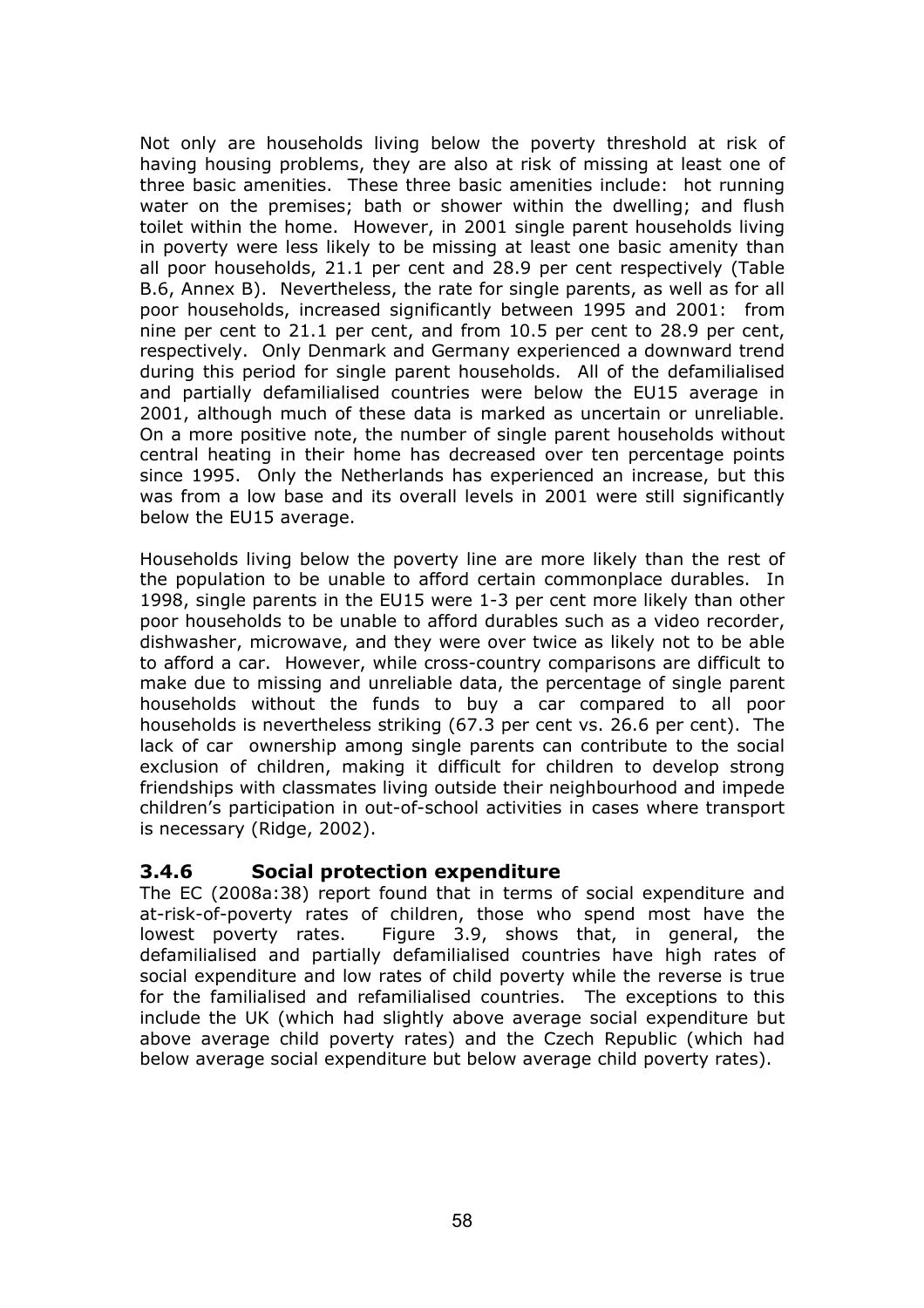



Source: EC, 2008:38; EU-SILC (2005)

# **3.5 Policy responses to poverty among children and single parents**

#### **3.5.1 Political priority**

In order to ensure the economic well-being and social inclusion of children, child poverty strategies need to address the particular vulnerability of children living in single parent families. The issue of child poverty and social exclusion has been a growing political concern across the majority of Member States (Frazer and Marlier, 2007:45). However, growing awareness of the issue in many countries has yet to be translated into coherent, mainstreamed and multi-dimensional strategies to alleviate the poverty and social exclusion of children and their parents (Frazer and Marlier, 2007:45). For some countries the well-being of children and families has been a long established priority, while for others it has been a more recent development. The Nordic countries are typical examples of the former group, as they have had long-standing inclusive policies directed at supporting all children and families, which have, in effect, resulted in generally low child poverty levels (Frazer and Marlier, 2007:45). In line with the defamilialisation typology, the Nordic countries have employed a combination of universal benefits, activated employment policies, and good childcare and service provision (EC, 2004:6). France, a defamilialised country, has also maintained below average child poverty rates for the EU with its generous and supportive state provision – both in transfers and in-kind provision – for families with children in general, and single parent families in particular.

While support for families with children has been a characteristic of the partially defamilialised Netherlands and Germany, a comprehensive policy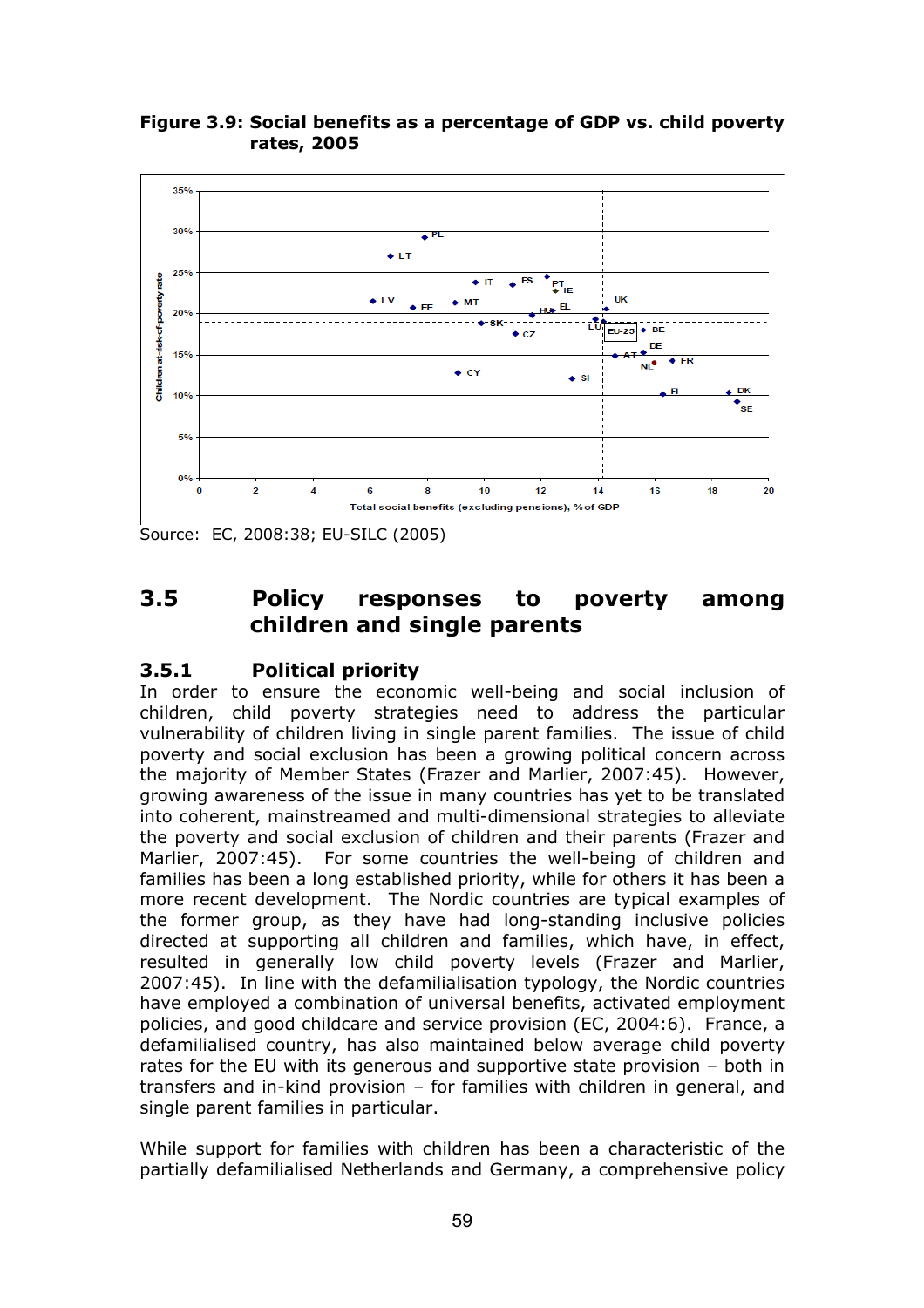framework for the explicit prioritisation of child poverty and social exclusion has been missing (Frazer and Marlier, 2007:45). Nevertheless, the partially defamilialised UK has given a high priority to tackling child poverty and social exclusion since its 1999 pledge to end child poverty by 2020 (Ridge, 2002:1). As a result, the UK has managed to reduce child poverty by nearly a quarter, just narrowly failing to meet its own target for 2004/5 (Bradshaw and Bennett, 2007:1).

The familialised and refamilialised countries – all of which have high levels of child poverty (Greece, Malta, Spain and Poland) or child poverty rates just below the EU average (Czech Republic) – have, in comparative terms, not given tackling child poverty as high a political priority (Frazer and Marlier, 2007:46). In Spain policies remain *'piecemeal and limited'*, while in Malta a plethora of initiatives and structures for the provision of different services exist although without a coherently delineated policy targeted at children (Frazer and Marlier, 2007:46). Neither Poland, the Czech Republic nor Greece has initiated a strategic approach to the issue.

The relative lack of political prioritisation in these five countries is consistent with the typology of family policies. As Brodolini (2007:59) notes, the Southern European countries lack both family policy measures and national social assistance networks of last resort. Thus, *'they lack any frame in which to locate measures for lone parents'* (Brodolini, 2007:59), let alone measures for children. As typified by familialised family policy, *'the family, in particular the extended family, has a central role in all areas of welfare self-production'* (Brodolini, 2007:59), including the protection of single parents. In the words of one Spanish national respondent, *'the family has been a second Ministry of Social Affairs: personal problems, work life or social issues, everything was resolved inside the family and by the family'* (Brodolini, 2007:62). Similarly, in the transition countries the decline of social services in the post-soviet era meant a revival of familial support networks (Brodolini, 2007:59).

# **3.5.2 'Work' and 'benefit' strategies**

OECD recommendations call for an appropriate balance between *'benefit strategies'*, which increase the adequacy of benefits for low-income families with children, and *'work strategies'*, which promote policies to increase employment among poor families (OECD, 2007:4). As an OECD (2007:4) working paper states:

*'The fact that all countries with very low child poverty rates … combine low levels of family joblessness and effective redistribution policies supports the view that successful anti-poverty strategies should seek a balanced approach combining improved benefits where necessary and improved incentives to work.'* 

Thus, policy responses need to include both work and benefit strategies, carefully tailored to the situation of each country.

### **3.5.3 Increasing income through employment**

In keeping with the 'adult worker' model, the general direction of single parent policies in EU member countries in recent years has been aimed at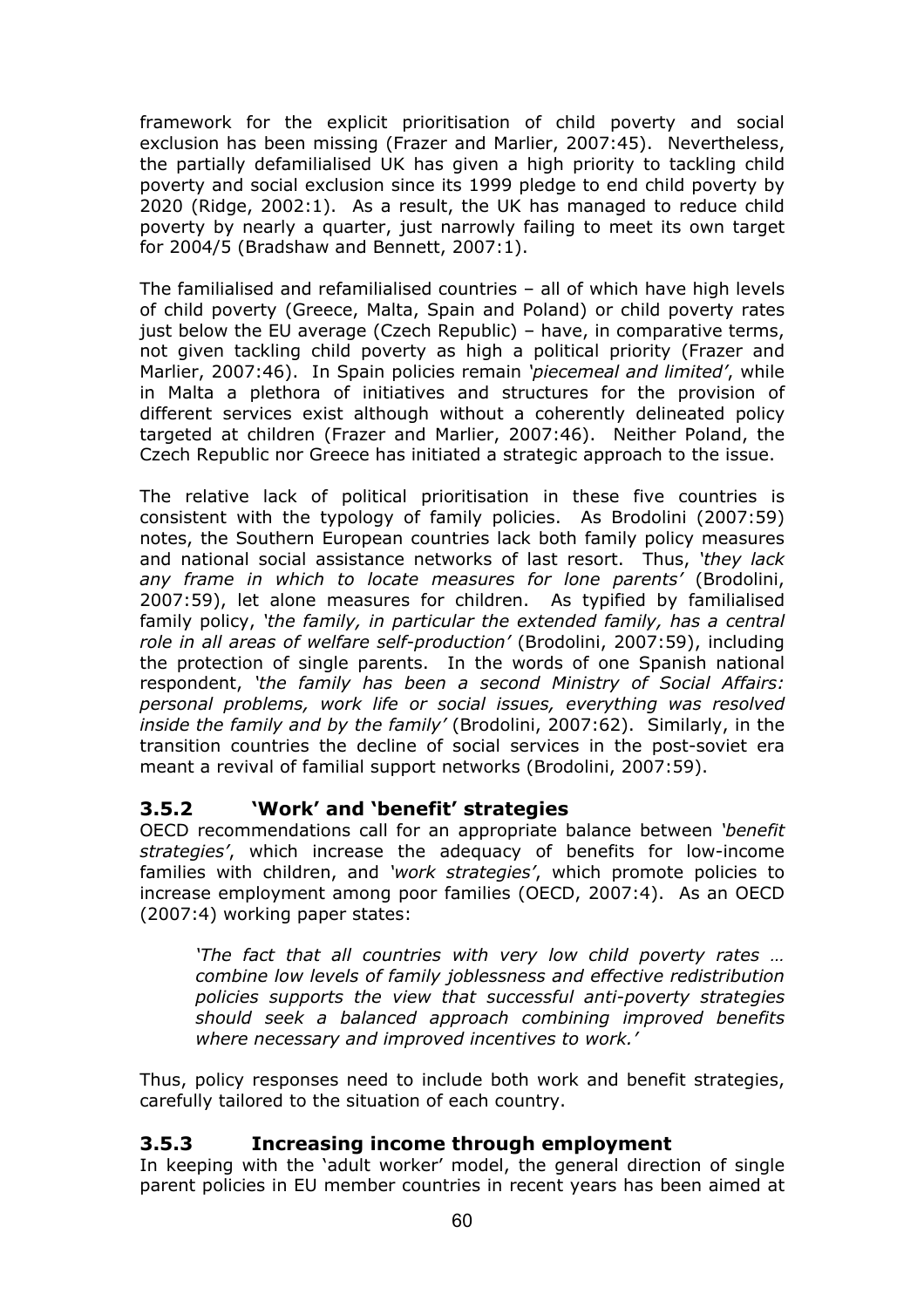promoting employment (EC, 2006:92). Increasing the income of single parents through employment requires action on two main fronts. The first entails increasing single parent access to employment, and the second involves making work pay, in other words, ensuring that income from work is sufficient (Frazer and Marlier, 2007:60). Hence reforms, most commonly among the defamilialised and partially defamilialised countries, have placed stricter job search requirements on single parents, usually accompanied by benefit modifications to 'make work pay' (EC, 2006:92). For instance, in Germany and the Netherlands single parents on social assistance now face greater pressure to take jobs (EC, 2006:92).

Brodolini (2007:75) notes, however, that the 'welfare-to-work' strategy has evolved in countries with low employment rates for single mothers, and thus does not fit the experience of the Mediterranean countries and the transition countries in which single mothers already work in a higher proportion compared to the activity rates of women in general. The report advises *that 'in none of these cases do the measures need to be framed in terms of a renewed "ethics of work" nor has the problem of welfare dependency ever arisen'* (Brodolini, 2007:75). Therefore, the main issue for the familialised and refamilialised countries is improved access for single mothers to higher quality jobs as well as measures for reconciling work and family life.

In order to provide single parents with better access to employment, measures to reconcile work and family life must be developed. In this area, not only is childcare seen as critical to raising the participation of lone parents (particularly single mothers) in employment, but good quality childcare is recognised as important in itself for its constructive role in the early development of children (Frazer and Marlier, 2007:68). In order to draw more single parents into the labour market, both the availability and cost-effectiveness of childcare need to be taken into consideration. In many countries the net childcare costs are high, and *'in several countries, tax burdens and the withdrawal of social benefits reduce gains from work to such an extent that even very limited childcare expenses can leave families with less money to spend than if they were to stay at home'*  (OECD, 2007:35). This means that along with the expansion of the availability of childcare, increased childcare support is required to improve affordability (OECD, 2007:31, 35).

While childcare services have expanded in some countries stimulated by the Barcelona target, only the defamilialised countries have reached the target of providing a childcare place for at least 33 per cent of children under the age of three (EC, 2006:94). In addition, Germany, the Netherlands and Spain joined the defamilialised countries in meeting (or scoring close to) the second Barcelona target: that at least 90 per cent of children aged between three years and the mandatory school age should have a childcare place (EC, 2006:94). Provision was lowest in Greece and Poland, and also in Spain and Malta where there were no public subsidies for childcare. In 2002, coverage of infants was low in Spain, with only 12.1 per cent of children aged three and under covered (EC, 2006:94).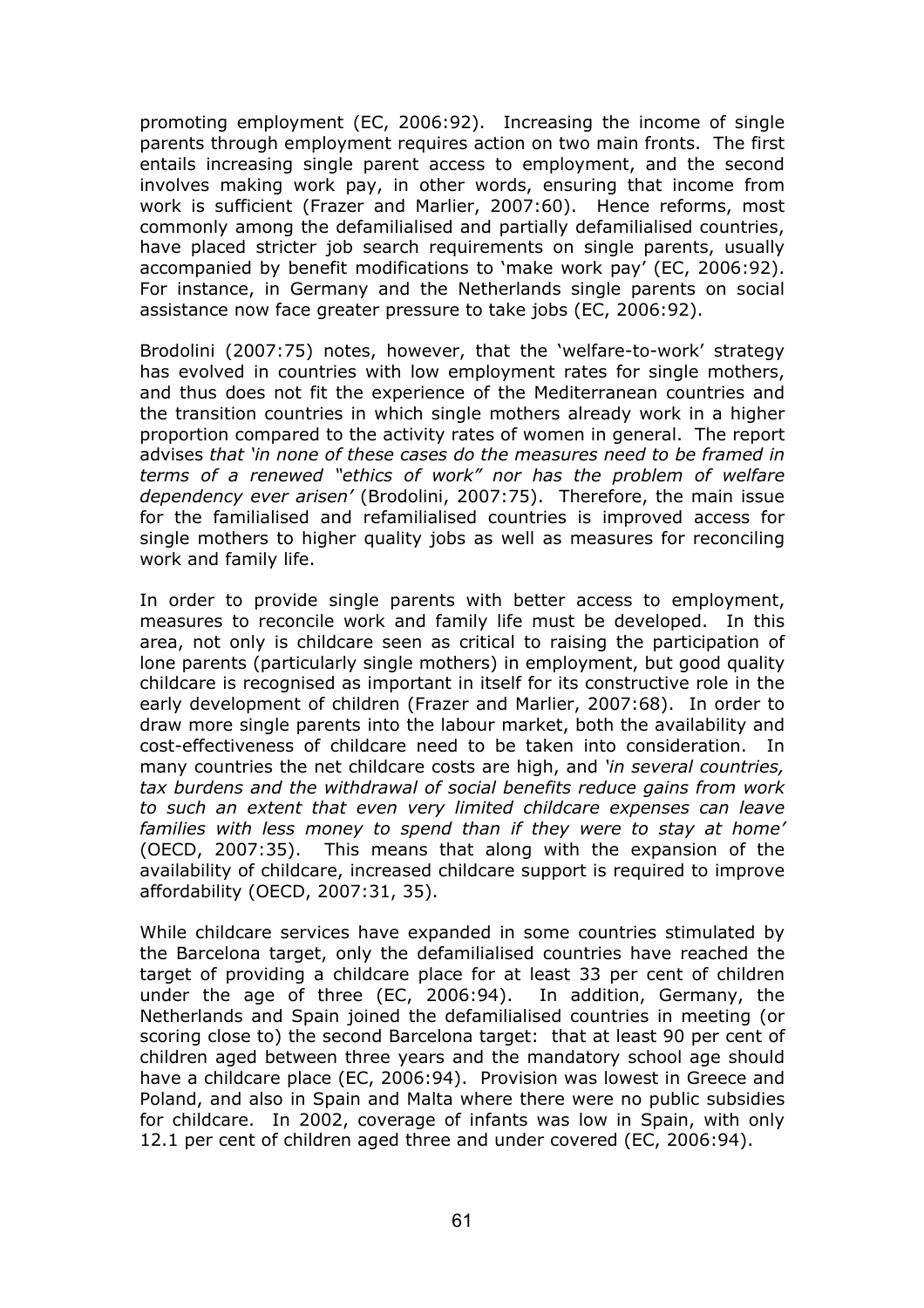Frazer and Marlier (2007:25-26) noted that the absence of sufficient affordable childcare was an important factor in the level of child poverty and social exclusion in Poland and Greece in particular. The limited availability of childcare in Poland had a strong negative influence on the employment possibilities for single mothers. In Greece, only employed women tended to have access to childcare, thereby increasing the difficulties for unemployed women to seek a job (Frazer and Marlier, 2007:26). It was highlighted that in Germany children from the lower social strata, especially those with a migration background, were few among day care attendees (Frazer and Marlier, 2007:26). Affordability was also cited as an issue in the UK, where childcare remained expensive despite recent increases to the childcare subsidy element of the Working Tax Credit (EC, 2006:94).

The defamilialised countries stand out as having a high level of coverage and affordability. Municipalities in Sweden have an obligation to provide a childcare place within three to four months of demand, regardless of the parent's employment status (EC, 2006:94). Finland has a similar policy, in addition to which if there is an urgent need for day care, for example if a job is offered at short notice, childcare must be provided within two weeks (SOCCARE, 2002:21). In Finland and Denmark, every child below school age has an individual right to day care (EC, 2008b:22). In France, 100 per cent of three to five year olds and as many as 35 per cent of two year olds were enrolled in a pre-school in 1998 (SOCCARE, 2002:31). The high employment rate of single parents in France appears to be related to the special provisions made for single mothers, who are given access to subsidised pre-elementary schooling, for children aged two years and above. In recent years, both Denmark and Sweden have reduced day care charges, which has improved the access of poorer families to childcare (Frazer and Marlier, 2007:68). Sweden, which provides a subsidised childcare system, introduced a maximum childcare fee in 2002, which reduced costs for almost all families (EC, 2006:94).

Developments among some of the partially defamilialised and refamilialised countries have been observed in recent years regarding the reconciliation of work and family life. In the UK, there has been a large expansion in childcare, nursery care and a special early childhood intervention programme, Sure Start. Germany, following a 'day-care summit', declared that by 2013 all children under three years of age will have a legal guarantee to a place in day care (Frazer and Marlier, 2007:68). Proposals in the Czech Republic and Poland have been less specific, although both have expressed a commitment to introduce measures to help families balance work and family life (Frazer and Marlier, 2007:60).

Flexible working hours have the potential to enable parents to balance employment and family responsibilities. *'Time flexibility'* refers to working arrangements other than the standard working week of Monday to Friday, 9 to 5. With the development of the 24/7 economy, working hours have become more flexible to the advantage of some and to the detriment of others (Letablier, 2006:202; Klammer, 2006:237). In terms of a work-life balance, flexibility can be 'good' or 'bad':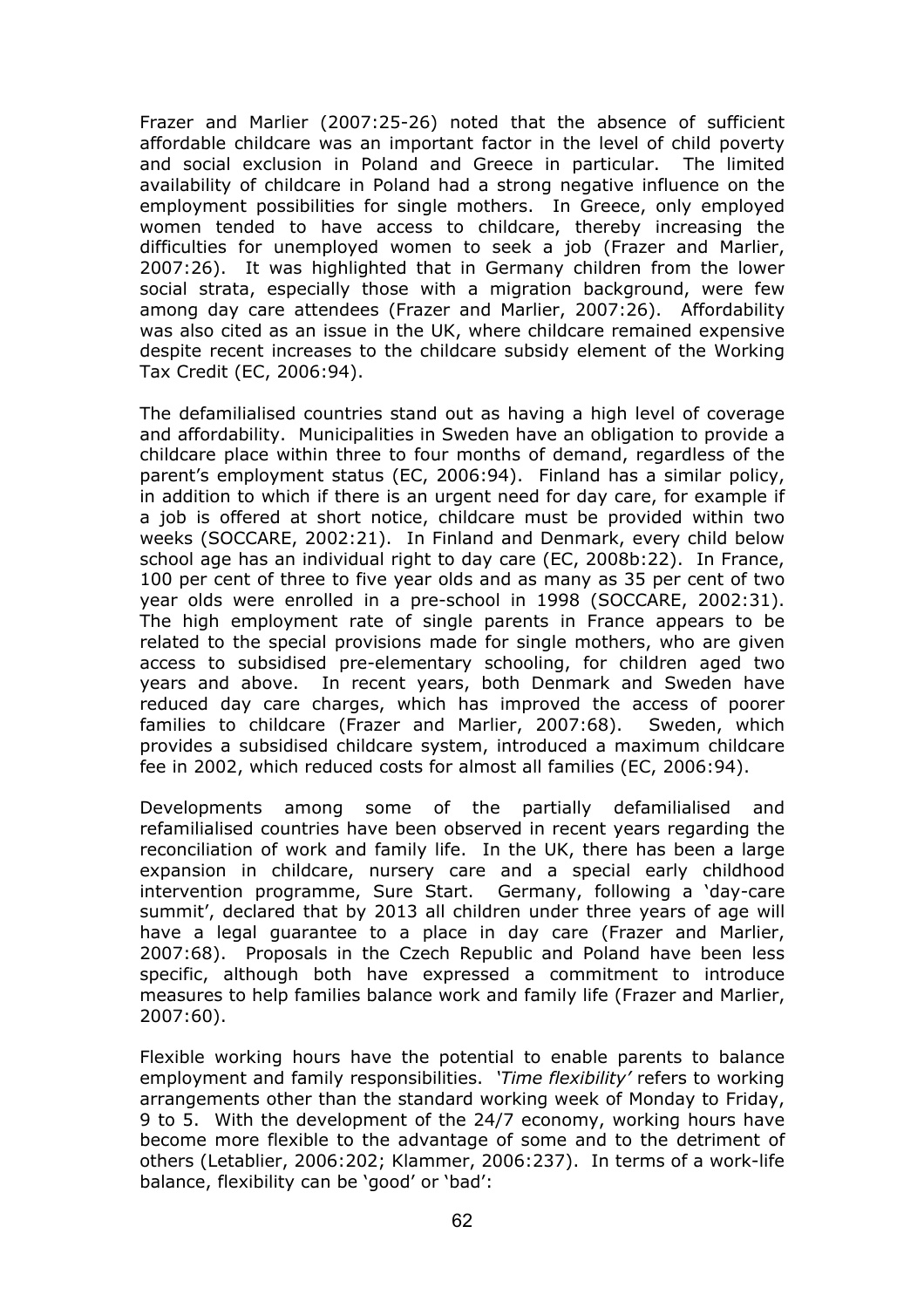*'Good flexibility' is when people have control over their working time schedules and is usually associated with a high level of job satisfaction. It is more often found among middle-class workers, many of whom have regular and secure jobs in the public sector. 'Bad flexibility' is associated with lack of control over hours, place of work and working conditions, low job satisfaction, as experienced by low-skilled workers in services, retail, hotels and catering.'* 

Letablier (2006:208)

In Germany, France and the UK women tend to be concentrated in these sectors and are therefore more exposed to bad flexibility than men (Letablier, 2006:208). Irregular working schedules and non-standard working hours create problems for parents, especially single parents, in combining their hours of work with their children's hours of care and school, homework and play (Letablier, 2006:206). Thus, for women working in low-qualified jobs, flexibility does not bring greater autonomy, but more constraints and pressures for mothers trying to organise childcare (Letablier, 2006:214). The increasing issue of atypical working hours has led countries such as France and Finland to develop flexible, ondemand childcare (for example, 24/7 childcare) (EC, 2008b:22). While certain initiatives – such as financial support for parents to employ a childminder in the home (France) or a commitment to provide *'wraparound cover'* childcare between 8am and 6pm for children of working parents (UK) – are welcome developments, the extent to which childcare should be adapted to the 24/7 economy is questionable (Perrons, 2006:259). Nights and weekends are important for child-parent relationships, and the 24/7 economy can pose a threat to family life and child well-being (Klammer 2006:237; Letablier, 2006:202). The need for stability and regular rhythms in family life is *'staunchly in opposition to the labour market ideal of the flexible worker'*, and the labour market norm can no longer be the *'(male) full-time worker without any obligations beyond work'* (Klammer, 2006:238). Klammer (2006:238- 239) contends, what is needed is a paradigm shift in companies, creating a situation in which each employee is automatically regarded as a potential caregiver with responsibilities outside work.

In addition to work-life reconciliation policies, specific measures aimed at increasing the access of parents to paid work are important. The UK's New Deal for Lone Parents (NDLP), introduced in 1998 to maximize employment among single parents, has resulted in some single parents entering employment that otherwise might not have done (Frazer and Marlier, 2007:61). However, Bradshaw and Bennett (2007:14) suggest that the NDLP *'may have creamed off lone parents most ready and willing to work, and getting others into work may prove much harder'*. Furthermore, the difficulty some single parents have in retaining their jobs has called into question problems related to childcare and the quality of work (EC, 2006:92). Nevertheless, single parent employment in the UK in 2007 was 57 per cent, up from 45 per cent in 1997 (Bradshaw and Bennett, 2007:14).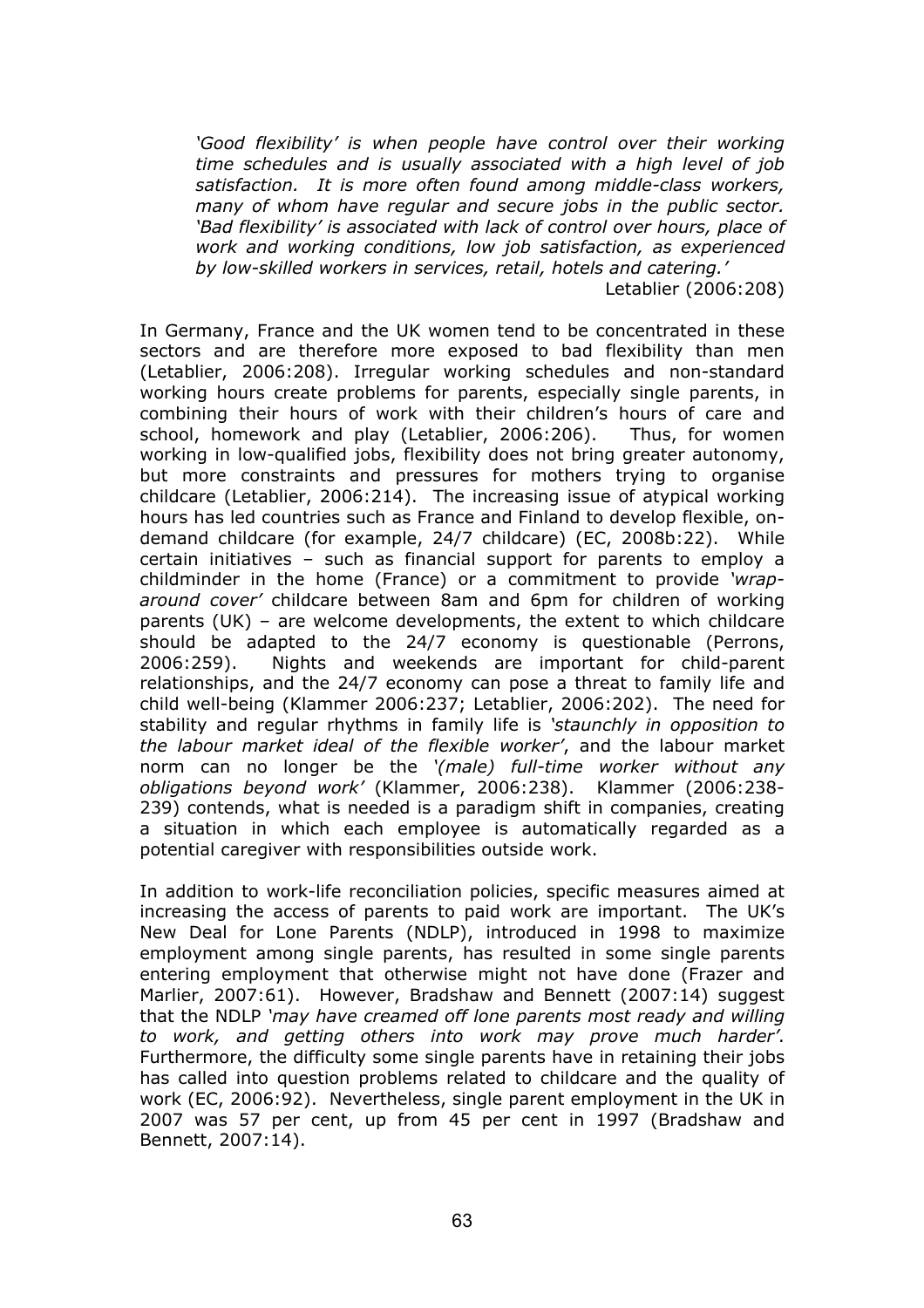Activation measures, such as training initiatives or programmes to reintegrate mothers into the labour market, are important means of providing single parents increased access to paid work. The NDLP introduced a *'care to learn'* scheme for teenage lone mothers, which resulted in an increase from 23.1 per cent in 1997 to 29.7 per cent of teenage mothers in education, employment, or training (EC, 2006:90). In Malta, single mothers and pregnant women between the ages of 13 and 18 have been included in small-scale projects encouraging employment and/or a return to education (EC, 2006:92).

Policies to increase the employment of single parents must be accompanied by measures to *'make work pay'*, as *'raising employment levels, without raising income does not reduce child poverty'* (EC, 2004:6). This can be done though income support for working families and minimum wage policies. Plans to increase the minimum wage have been expressed by Germany as well as the Czech Republic (Frazer and Marlier, 2007:61). The UK government has sought to improve in-work incomes by increasing the minimum wage faster than average earnings and by substantially increasing Child Benefit for the eldest eligible child (Frazer and Marlier, 2007:61). Nevertheless, despite the minimum wage and tax and benefit system, a single earner family must work 45 hours per week on the minimum wage in the UK if the household's net income is to reach the poverty threshold (Bradshaw and Bennett, 2007:16). For this reason, single parents remain particularly vulnerable to in-work poverty.

#### **3.5.4 Increasing income through benefits and social transfers**

As noted above, income from employment is not always sufficient to raise single parent households out of poverty. Redistribution, therefore, through benefits and tax credits, is a key feature of social policy. Both horizontal redistribution (from families without children to those with children) and vertical redistribution (from wealthier to poorer families) are important for alleviating the poverty of single parent families and children. There are a number of ways to redistribute income toward single parent families and children: through family benefits, out-of-work benefits, inwork income supplements, and non-cash benefits and services. Furthermore, the degree to which benefits are universal or targeted also impact on the effectiveness of social transfers in reducing poverty among single parent households.

Family benefits play an important role in supporting the income of families with children, and represent on average approximately half of cash social transfers to EU households (EC, 2008b:20). Two components of family benefit regimes that particularly impact on single parent families are child allowances, which vary depending on the age and number of children, and single parent supplements, which take account of the specific vulnerability of single parent families. Child benefits tend to be universal, with the exception of Spain, which does not provide specific benefits for children (EC, 2008:177; Frazer and Marlier, 2007:27). Spain has, however, recently reformed its system of tax concessions in order to give further support to families (EC, 2008:179). Family benefits tend not to be targeted at poor children, although among the countries that do so, are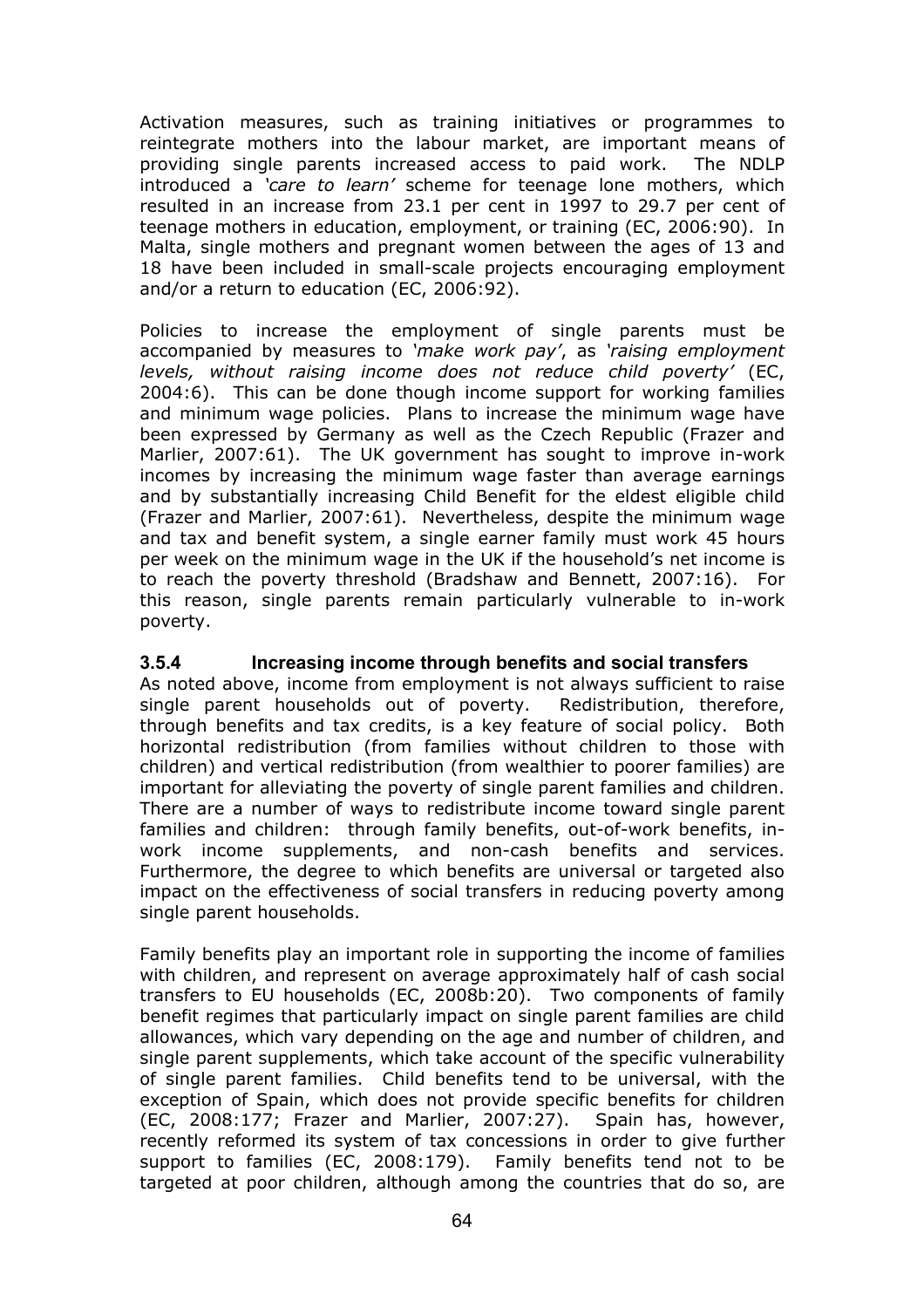those countries that significantly reduce poverty through family transfers (France, Germany and the Czech Republic), as well as countries where family benefits only have a limited impact on alleviating child poverty (Greece, Malta, and Poland) (EC, 2008:42). Poland, however, has recently committed itself to increasing the allowance for families in *'unfavourable circumstances'* by 50 per cent (Frazer and Marlier, 2007:63).

In most European countries single parent households receive specific financial transfers through either the tax or benefit system (EC, 2006:92). In Finland, Germany, and Denmark single parents receive extra support regardless of income. In Finland, family allowance is paid universally for all children under 17 years of age, and single parents get a monthly supplement for each child (SOCCARE, 2002:22). In other countries, single parents receive means-tested additional financial support. For example, *le Allocation de Soutien Familial* (ASF) in France is a meanstested support payment intended for those raising an orphaned child; however, it also extends to children of single parent families in cases where the absent parent does not pay alimony, or pays less than the amount of the ASF. Moreover, *le Allocation de Parent Isolé* (API) is a means-tested Lone Parent Allowance paid to those with a child below the age of three (SOCCARE, 2002:29).

Sweden differs from other countries in that special rights exist for the children, rather than the adult, in single parent households (EC, 2006:93). This entitlement for children who do not live with both parents has been in existence since the early 1930s. This approach has a particular advantage: *'Given that in some European countries lone parents are sometimes attacked as undeserving in public debate (for example in the United Kingdom and Ireland), a benefit entitlement instituted as a right of a child may prove more enduring'* (EC, 2006:93).

In addition to family benefits, income can be redistributed towards single parent families by: a) providing a minimum level of income for those without paid employment, such as through social assistance, unemployment benefits, and disability payments; and b) by supplementing the income of employed parents as a means to 'make work pay'. Both Greece and the UK supplement the incomes of single parents based on the employment status of the parent (EC, 2006:179). This type of approach reflects a welfare-to-work strategy. This contrasts with France's Lone Parent Allowance which is available for single parents regardless of their employment status.<sup>18</sup> Policy development in this area must pay sufficient attention to the balance between work incentives and adequate provision, and must ensure enabling services such as childcare are in place in order that workfare approaches are successful in reducing poverty.

 $\overline{a}$ This should not be taken to mean that, for instance, the UK does not pay child-related benefits regardless of employment status. The UK has a Child Tax Credit paid to the main carers of children with a low to modest income regardless of their employment status.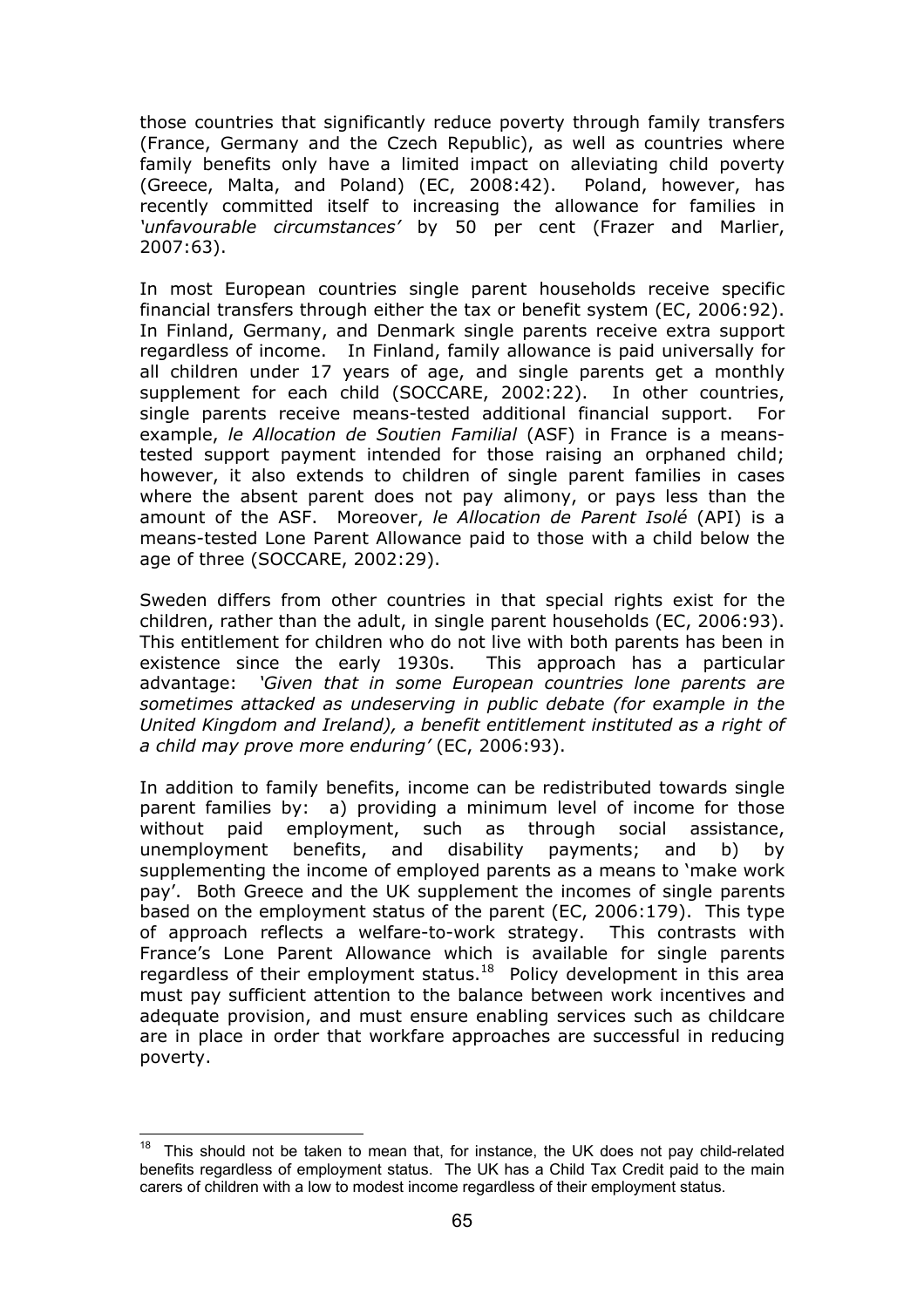A further area of concern is the high effective marginal tax rates that face low-paid workers as they make the transition from receipt of benefits into paid work (OECD, 2007:34). In most countries average effective tax rates on the low paid can be higher than on average earners or even the high paid, largely through the interaction of direct taxes with the withdrawal of benefits (OECD, 2007:34). Therefore, low effective tax burdens for low-wage earners could be of benefit to single parents seeking to move into paid work.

The well-being and social inclusion of single parents and children depends not only on income support but also on in-kind benefits. In this way, policies relating to childcare, housing, education, health, and the participation of children in social, cultural and recreational life are of great importance.

As noted by Frazer and Marlier (2007:73), *'a key element of the social inclusion and well-being of children is that they are given opportunities to participate in the normal social, recreational, sporting and cultural activities that their peers do'*. These strategies have been observed in a number of countries. French policy has prioritised the promotion of access to culture and sport in impoverished neighbourhoods, while the UK Department for Culture, Media and Sport has announced increased funding to improve the participation of disadvantaged children in sport, drama, and music after school as part of its plan for *'extended schools'* (EC, 2008b:30; Frazer and Marlier, 2007:73-74). The Czech Republic provides grants for free time activities, and the Netherlands's Ministry of Public Health, Welfare and Sports encourages equal opportunities for children from disadvantaged families to participate in meaningful activities (Frazer and Marlier, 2007:73-74).

While health and education outcomes are discussed in subsequent chapters, policy issues related to the social exclusion of children at school warrant a brief discussion in this chapter. Countries such as Poland and the UK have assisted schoolchildren from low income families by providing free school meals (Frazer and Marlier, 2007:64). Nutritionally, free school meals play an important role in the health and development of these children; although, some research has indicated that *'free school meals are often viewed as problematic and heavily stigmatised'* (Ridge, 2002:82). Ridge's (2002:82) qualitative research with children living in poverty in the UK suggests that *'the issue may not be the free school meal itself, as much as the process of qualification for it and delivery'*. She proposes that *'a universal system of tokens or swipe cards would ensure that all children collected their meals using the same currency, and that children receiving free school meals would be treated no differently to others'* (Ridge, 2002:148). Two other issues highlighted in Ridge's UK study were: first, children's social exclusion from school trips due to costs; and second, children's exclusion from their peers based on inadequate school clothing or uniforms (Ridge, 2002:147). In response to this latter, Ridge recommends the restoration of the uniform grant in the UK.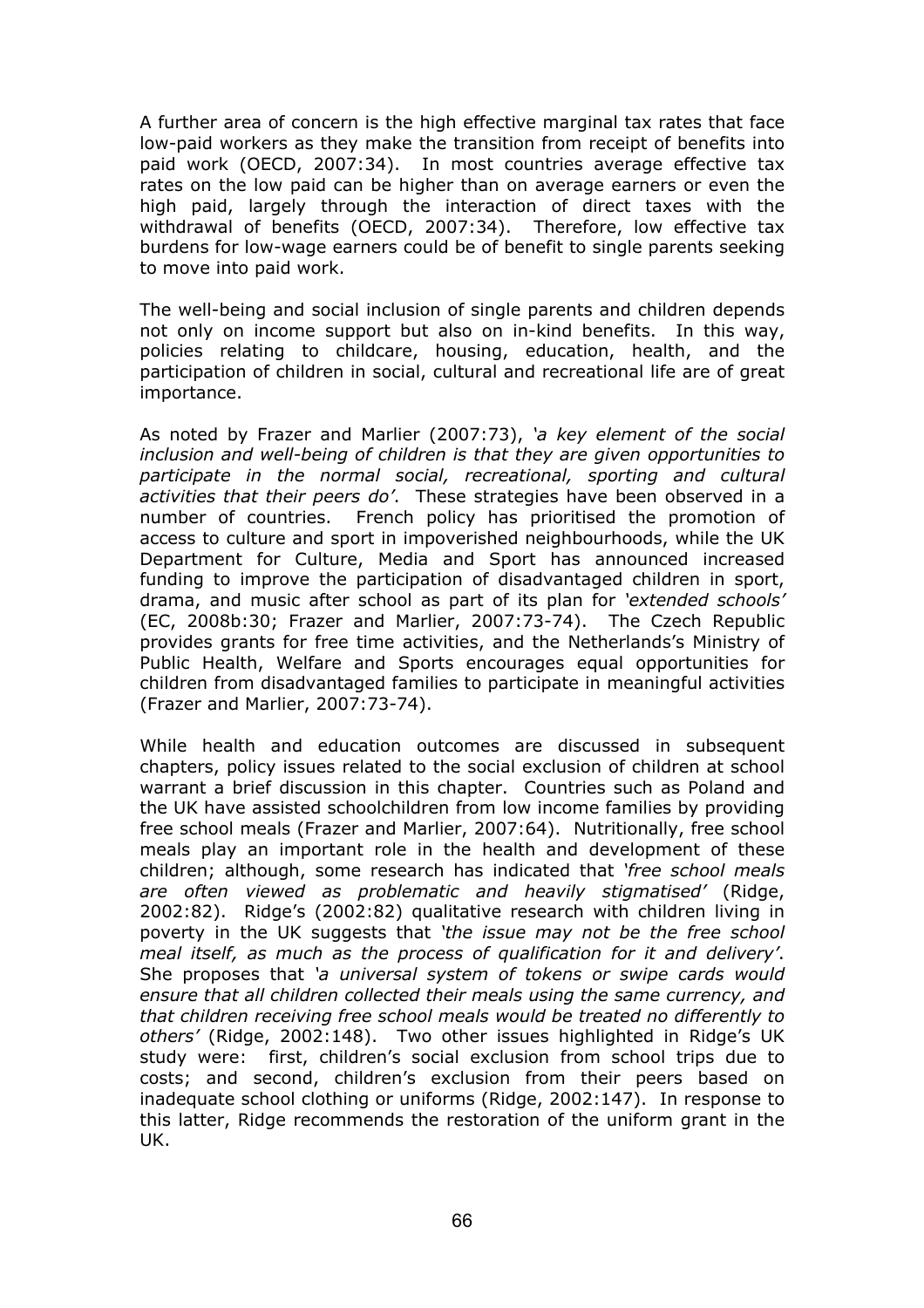Child maintenance from non-resident parents can also influence the financial situation of single parents. Arrangements for determining formal child maintenance obligations in cases where parents were unable to come to a private agreement vary between countries: courts have the main responsibility for determining child maintenance in France, Sweden, Germany and Spain; agencies were used in Denmark and the UK; and a combination of the two operate in Finland and the Netherlands (Brodolini, 2007:50; Skinner *et al.*, 2007:2). Brodolini (2007:51) observes that the defamilialised and partially defamilialised countries view the issue of unpaid alimony as *'a non-private, socially relevant one'*, while there is a less sensitive, and more legalistic attitude in the Southern countries. The report recommended the use of agencies as a *'friendlier alternative to courts'* in the hopes of reducing litigation between former couples (Brodolini, 2007:77). This could pave the way for convergence towards shared custody between parents, the prevalence of which within some countries<sup>19</sup> is estimated to be between 7-15 per cent (Skinner *et al.*, 2007:3).

A report on international child support policy (Skinner *et al.*, 2007:4) found that most of the countries<sup>20</sup> in the study had some agency involvement in the collection and forwarding of maintenance, and that some provided guaranteed maintenance schemes (Denmark, Finland, France, Germany, and Sweden). The main advantage of this latter provision was that it guaranteed a minimum amount of child maintenance regardless of the economic status of the liable parent. The main drawback, however, was that such schemes were costly to administer and only Finland and Denmark had recovery rates greater than 50 per cent (65 per cent and 88 per cent respectively). In terms of the effectiveness of child maintenance regimes, Denmark, Finland, and France were noted for their regularity of provision, while Denmark, Finland, Sweden, Germany and the Netherlands for ensuring the child's entitlement.

#### **3.5.5 The impact of social transfers**

The impact of social transfers can depend on the degree of universality or targeting of benefits. Countries with more generous systems (such as those among the defamilialised typology) provide most of their support through universal non-income related benefits, an approach that appears to be successful in supporting children and fighting child poverty (EC, 2008:184). The advantage of universal benefits is that they are nondiscriminatory and therefore less affected by low take-up. Nevertheless, in the context of strained public budgets means-tested benefits are an efficient way of targeting support to the most needy, but can be more expensive to administer than universal support. The success of meanstested benefits, however, depends on three things: coverage, adequacy, and take-up (Behrendt, 2000:37). Means-testing must target the appropriate population, be generous enough to alleviate poverty and must

 $\overline{a}$ 

 $19$  Data on the prevalence of shared custody was inconsistent and partial, and was based on what data could be found for Australia, Austria, Belgium, Canada, Denmark, Finland, France, Germany, the Netherlands, New Zealand, Norway, Sweden, the UK, and the USA.

<sup>&</sup>lt;sup>20</sup> Refer to above list of countries.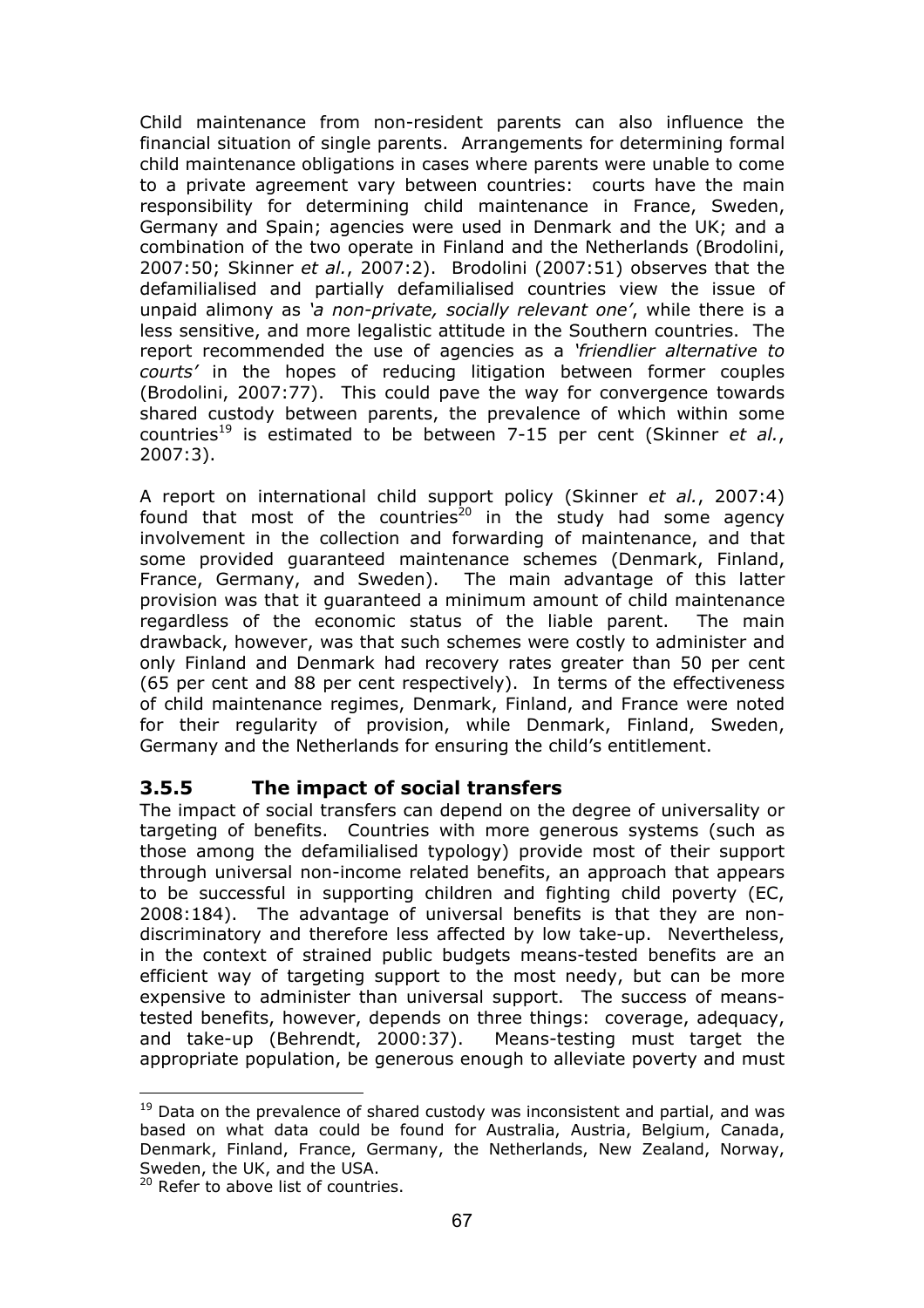provide for optimal take up. Addressing the last factor requires efforts to increase knowledge and access to benefits, as well as resourceful methods of reducing any stigma that may be attached to seeking benefits. Targeting must also be crafted carefully to avoid introducing adverse work incentives.

The UK has achieved relative success in its means-testing, with *'an astonishingly high degree of effectiveness, especially among the lower poverty brackets'* (Behrendt, 2000:36). Sweden's record is less clear, and Germany's is far less impressive (Behrendt, 2001:36). The transition from universal coverage to income testing in the Czech Republic and Poland between 1990 and 1993 was accompanied by a relative worsening of the income position of children (Forster and Toth, 2001:338). Poverty rates during this period doubled in the Czech Republic and nearly tripled in Poland (Forster and Toth, 2001:337). In more recent years, however, there have been attempts to relax means-testing and restore at least some of the universal qualities of family policies in these two countries (Forster and Toth, 2001:338).

Given the different policy norms and models of family forms and obligations, policy responses need to be dynamic and carefully tailored to the situation of each country. Nevertheless, the Brodolini study (2007:76) concludes:

*'Although a lone-parent-family policy begins with targeted and specific measures, it will then mature only if included in a broader, multifaceted framework of family support policies. The introduction of specific measures (or more favourable conditions) for lone-parent families should always be supported by a consistent framework of measures for all parents altogether.'* 

Not only does the *system* of transfers (that is, if they are universal or targeted) bear weight on the impact of social transfers, but so does the *type* of support. Whether income is redistributed through benefit regimes or the tax system can affect the outcome of poverty reduction measures. Tax concessions tend to assist better off families, and so shifting support from taxes to benefits would have the effect of redistributing income to the poorest children, especially if the benefits are means-tested (EC, 2008:45). However, *'tax concessions tend to involve less distortion in terms of work incentives and have fewer problems of non take-up*' (EC, 2008:45). (Although the take-up of Working Tax Credit in the UK, illustrates that low take-up remains a serious issue for tax administered schemes.) Furthermore, strong evidence that mothers are more likely to spend income on children's needs than fathers, suggests that, *'to the extent that child-contingent cash benefits are granted to mothers, they are, therefore, more likely to be spent for the well-being of children than tax concessions which simply reduce the tax of the income earner'* (EC, 2008:184).

There are, however, very wide discrepancies between countries in the overall impact of income transfers and tax policies (Frazer and Marlier, 2007:63). For example, while the UK has increased both its in-work and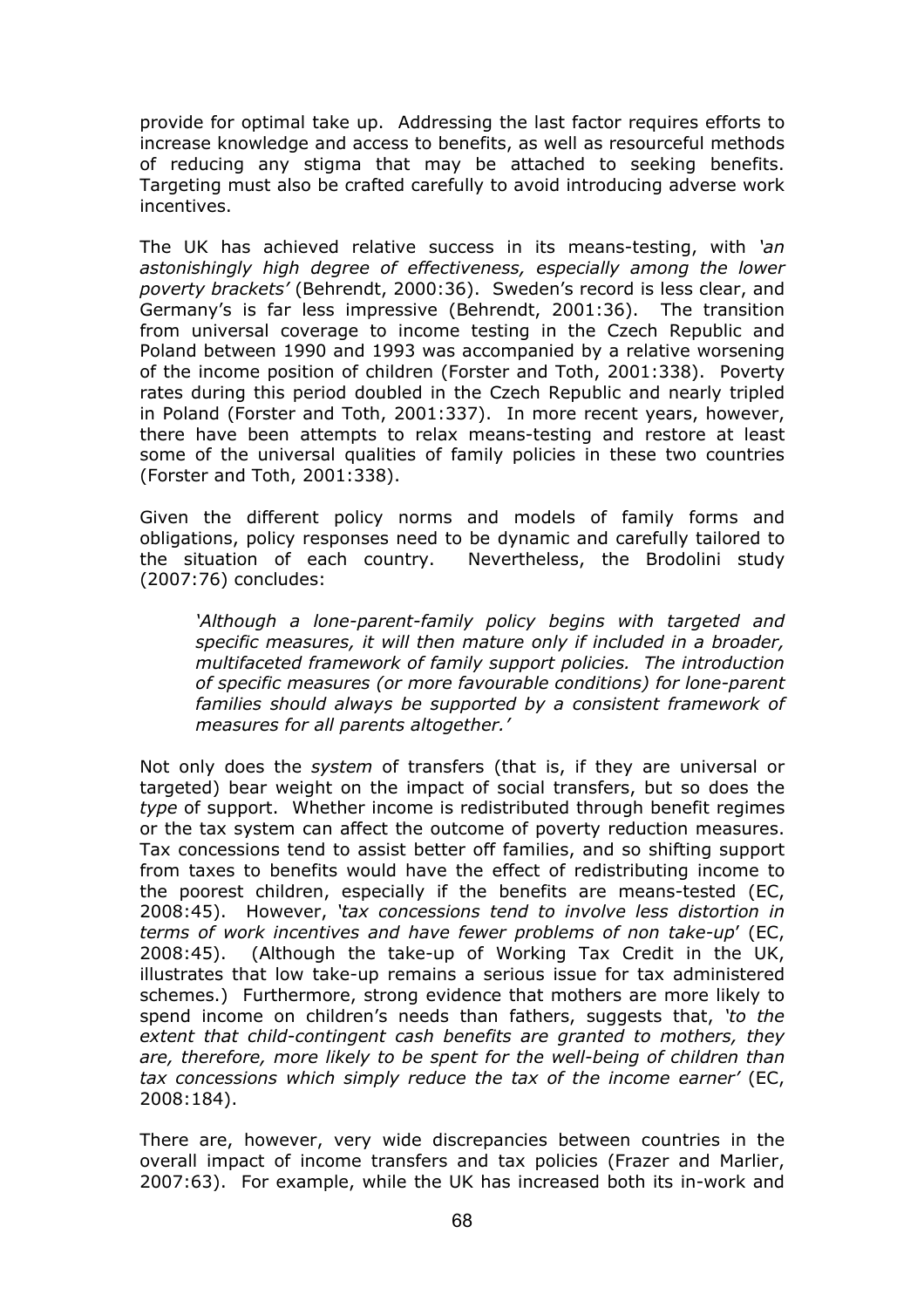out-of-work benefits, the Government has not met its own interim child poverty reduction targets:

*'It can be seen that the UK starts with a pre-transfer poverty rate only 19 per cent higher than Sweden; but after transfers, the child poverty rate in the UK is 50 per cent higher than in Sweden. Sweden makes more effort. It spends more in making that effort … and its level of inequality is lower'* 

Bradshaw and Bennett (2007:15)

So while the UK has experienced some success over the past ten years in reducing poverty, inequality has increased (TUC, 2008:1). Inequality, it can be argued, is as bad as poverty for children as it can have detrimental effects on their health, their education and their well-being (TUC, 2008:1). Therefore, while targeting support towards children and families (particularly single parent families) is a necessary feature of a poverty reduction scheme, it is not sufficient. What is required, therefore, is an overall system of redistribution which addresses underlying inequalities (Frazer and Marlier, 2007:63).

# **3.6 Conclusions**

In the context of family change in the EU, the particular vulnerability of single parents and their children must be mainstreamed into poverty reduction strategies and given sufficient political priority by Member State governments. Child-centred and gender sensitive approaches should be adopted that confront the overlapping and cross-cutting causes of poverty, emphasising the negative effects that poverty and social exclusion have on the current and future well-being of children and their families.

Without a child-centred approach to policymaking, children's interests and needs are easily subsumed by those of the family or the state. Despite the increasing attention of many governments to children's particular vulnerability to poverty, countries such as the UK have been criticized for taking a *'social investment'* approach to the issue (Lewis, 2006:17; Lister, 2006; Ridge, 2002:4). From this perspective, *'children are protected, educated and valued for what they will become: future citizens'* (Lewis, 2006:17). This future-oriented approach regards children as *'becomings'* rather than *'beings'*, and as *'children as adults in waiting'* to the detriment of the child qua child (Lister, 2006:321). As such, childhood is not valued in itself but is valued for its instrumental role in the development of children into productive adults. In this way, the emphasis is on *'achievement but not enjoyment; education and not play'* (Lister, 2006:321). Proponents of a child-centred perspective are interested in children's own accounts of their experiences of poverty and consider the policy implications for children's concern over stigma, *'fitting in'*, and bullying (see, for example, Ridge's (2002) child-centred study of poverty). Lewis (2006:16) proposes a rights-based, citizenship model that focuses on the individual child and his or her need for protection.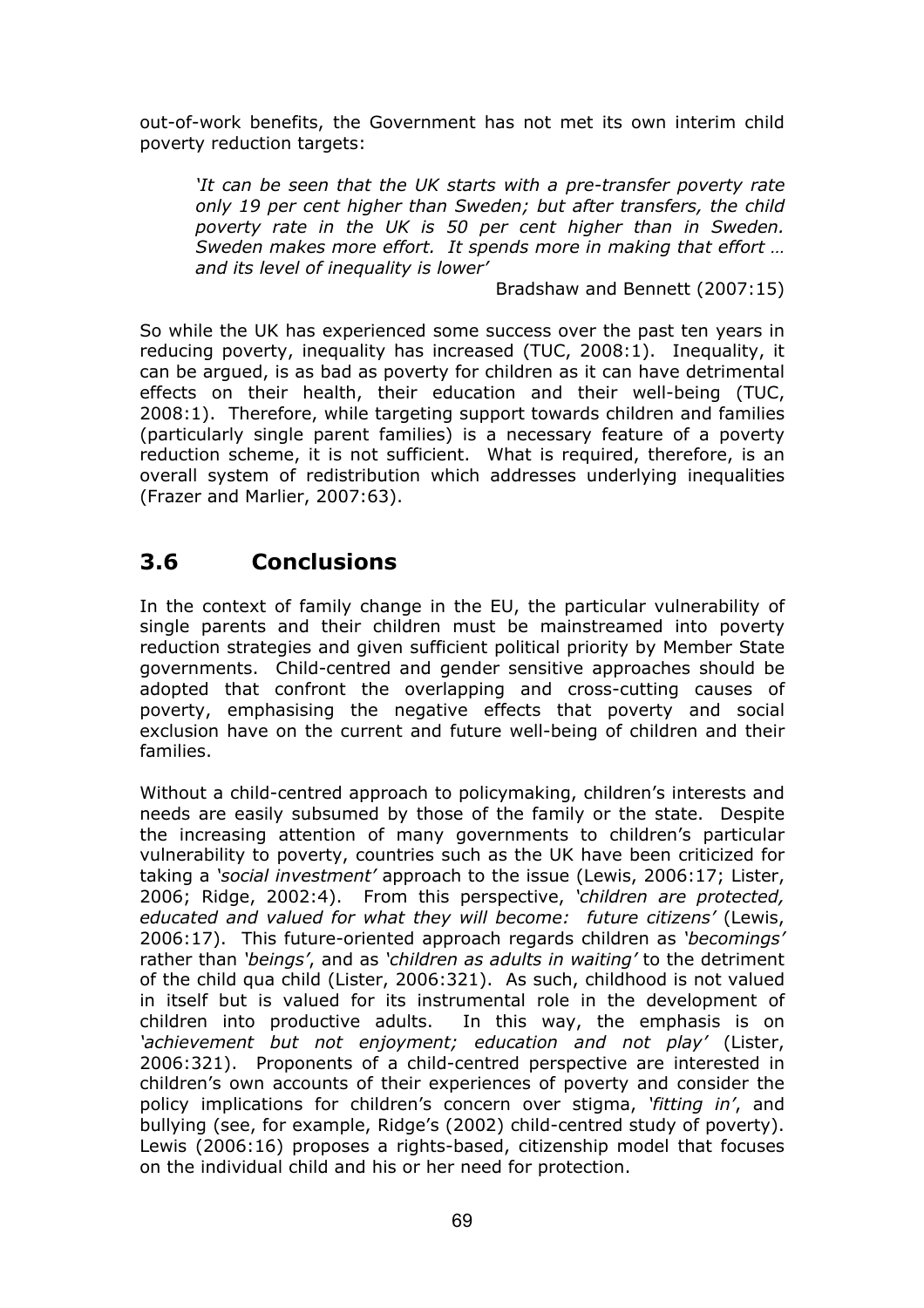The 'social investment state', as opposed to the traditional welfare state, focuses on *'investment in human capital wherever possible, rather than on direct provision of economic maintenance'* (Giddens, 1998:117). Therefore, in the process of governments' elevation of paid work as the primary obligation of citizenship, without adequate support single mothers and their children become particularly vulnerable to poverty as single mothers attempt to balance paid work with their care responsibilities (Lister, 2006:322-323). Lister (2006:315) criticizes Britain's New Labour child welfare policy for its lack of a gender analysis. She argues that *'one consequence is that children are de-coupled from their mothers so that it is no longer a case of "women and children first" but "children (not women) first"'* (Lister, 2006:315). She maintains that the well-being of children cannot be divorced from that of their mothers' and that the interrelationship between women's weak labour market position and child poverty must be recognized and prioritised in social policy (Lister, 2006:327). As children's material welfare depends disproportionately on the welfare of their mothers, tackling the well-documented feminisation of poverty (Lewis, 2006:7) is crucial for the success of child poverty strategies as well as being important in its own right (Lister, 2006:327). The challenge, therefore, is to develop child centred and gender-sensitive policies in order for children and their families – particularly single parent families – to thrive.

When discussing social exclusion it is important not to over-concentrate on poverty as the sole cause of individual marginalisation or the sole manifestation of deprivation. Sen (2000) has highlighted the need to focus on *'the multidimensionality of deprivation and its emphasis on the relational processes rather than the individual'* (cited in Munck, 2004:21). Although poverty is a key element of social exclusion discourse, it is important to recognise that the concept of 'deprivation' is much more complex than material or financial poverty. Indeed, this is one of main reasons why the language of 'social exclusion' became so popular within the European Union (Munck, 2004:22). Currently, the concept of social exclusion within the EU *'refers to the dynamic process of being shut out, fully or partially, from any social, economic, political or cultural systems which determine the social integration of a person in society'* (Walker and Walker, 1997:8). It is important to remember that social exclusion may be caused by other things other than poverty and the two terms are not synonymous.

Each country must also find the right balance between *'work-strategies'* and *'benefit-strategies'* so that not only joblessness among single parents decreases, but that in-work poverty falls also. Of course, in order to increase the access of single parents to employment attention must be paid to the reconciliation of work and family life. Furthermore, social policy should ensure that all children are protected from poverty, deprivation and disadvantage despite the employment status of their parent. This can be done, perhaps, through special rights and entitlements of a child. As Stein Ringen (1987:41) states: *'If poverty prevails, the welfare state is a failure'*. If such a statement is to be taken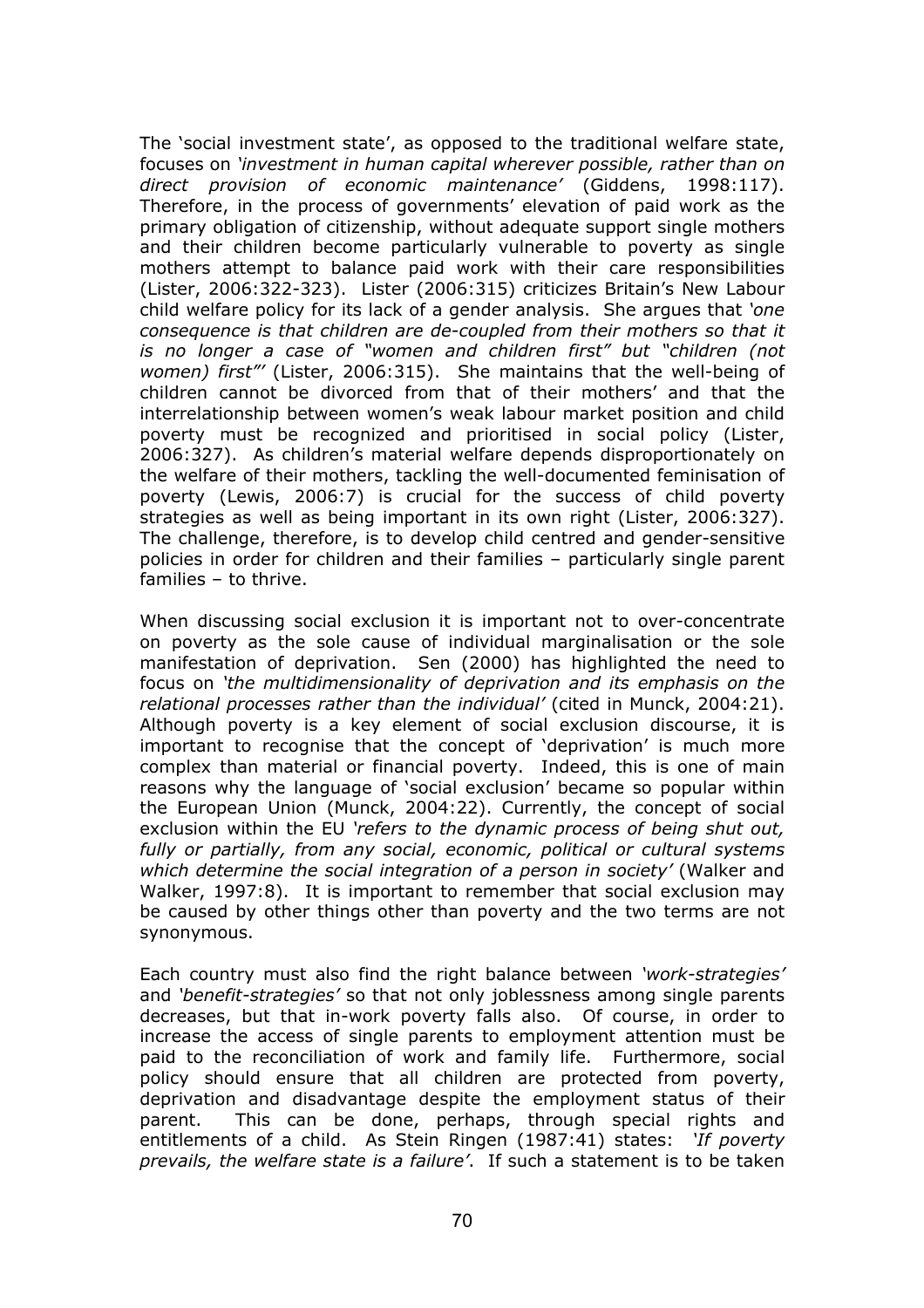seriously, the particular challenges facing single parent families must be given due priority in the social policies of European governments.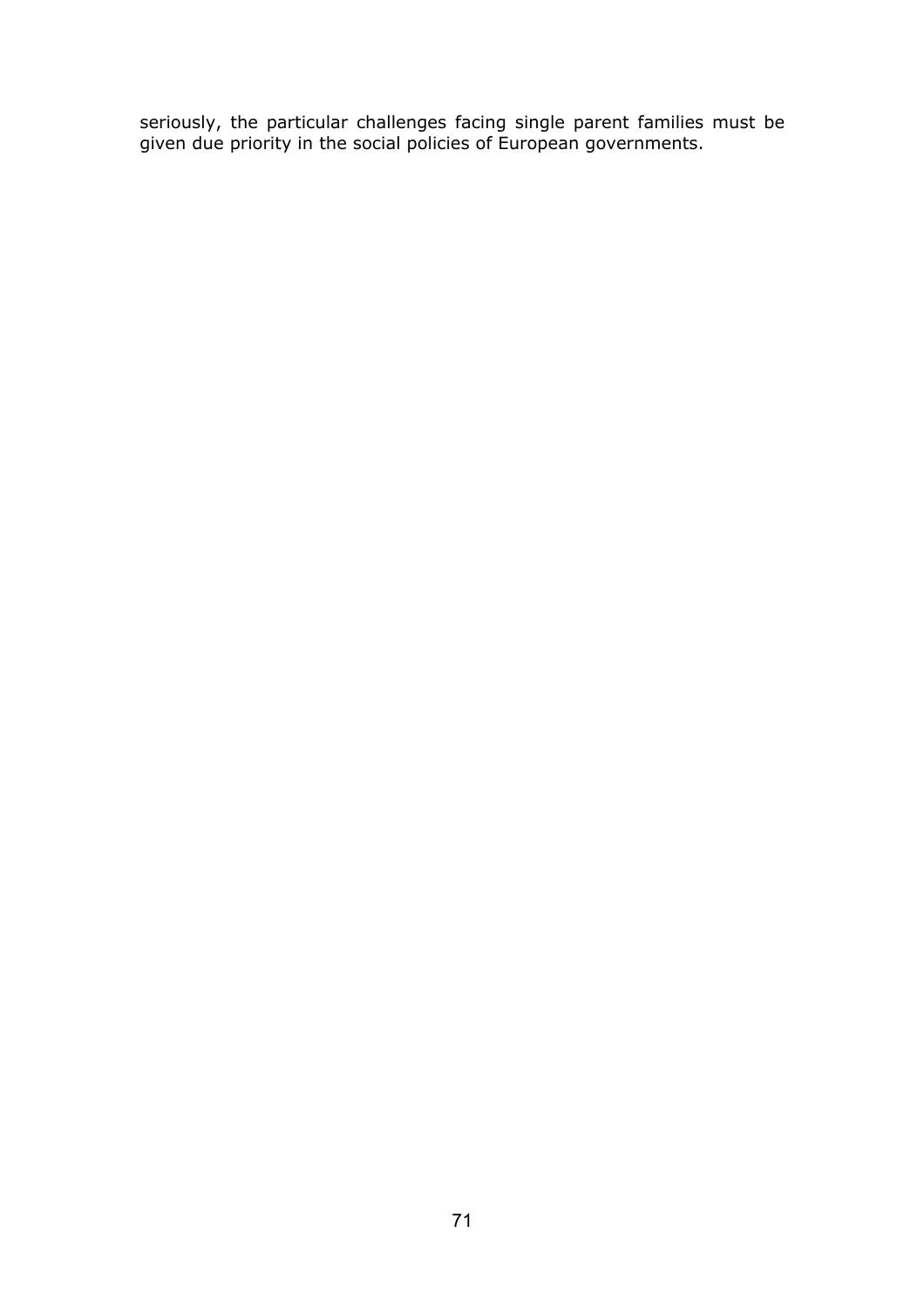# **4 Children's Educational Outcomes**

## **4.1 Introduction**

There is a considerable body of international evidence that children growing up in non-intact families have lower levels of educational achievement than those who live with both natural parents. The evidence however, is not entirely consistent and some findings have run counter to the prevailing view.

While some report an association between family disruption and lower educational achievement, the explanatory frameworks offered by researchers are varied. Some have questioned whether a causal link exists and have highlighted the problems of measuring unobserved variables that may have a stronger impact upon children's achievement than family structure itself. Others have concluded that family structure does exercise a real effect upon children's achievement and have looked for reasons within the family itself or, at a societal and international level, within the family policy environment. There is some evidence that socioeconomic status is important.

#### **4.1.1 The nature of the evidence**

The educational outcomes for children from non-intact families have been examined in studies which focus upon specific countries and in broader comparative studies. There is large body of US research evidence which lies outside the scope of the present review. It is important, however, to mention the influential meta-analysis of parental divorce and the wellbeing of children conducted by Amato and Keith (1991) which reviewed 98 studies, including some European research. An update of the analysis was undertaken a decade later, based upon 67 studies undertaken during the 1990's (Amato 2001). Both the original meta-analysis and the update find a significant negative effect of divorce upon a range of outcomes for children, including their educational achievement. Although it was hypothesised that the effects would be weaker in the update – for example, because of improved therapeutic interventions for children and more sophisticated research designs developed over the intervening period – this did not prove to be the case and indeed the effects appeared to be stronger in the later study.

The relevant body of European literature in the English language is much smaller than the US literature. Many studies of specific countries can be identified but these – insofar as they are presented in English – appear to be to be unevenly dispersed across the EU Member States and other European countries. For example, while the Netherlands, Nordic countries and the UK are quite well represented, the detailed situation in many countries is not covered. This highlights the importance of cross-national studies which take a broader sweep across European countries and help to define important policy questions for the EU.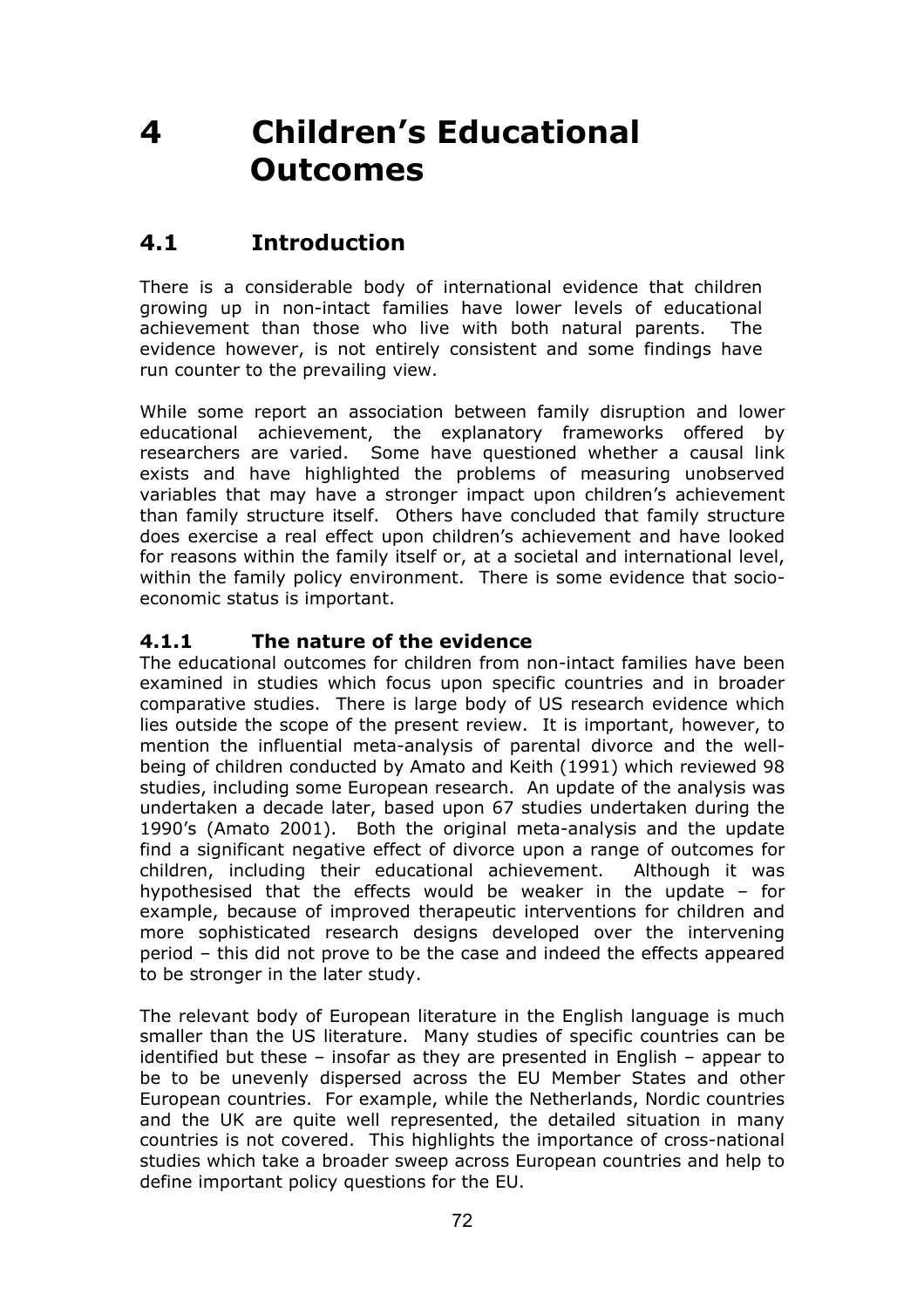## **4.2 Child outcomes: Specific country studies**

This section discusses the available evidence on child outcomes for the defamilialised and partially defamilialised typologies. Evidence about the educational achievement of children from non-intact families in these countries must be viewed against the complex and shifting reality of family life in modern Europe, as outlined in Chapter 2.

#### **4.2.1 Defamilialised countries: Sweden, Finland and France**

Swedish researchers have been able to use comprehensive national registers linked by unique personal identification numbers to conduct studies of entire populations. A study by Ringback *et al.* (2004) of almost 150,000 young people compared educational attainment at ages 24-25 of children of single parents and children from intact families. The study sought to identify those factors which might increase the risk of lowered educational achievement and to examine the influence of the life circumstances of non-custodial parents. The children of single parents were divided into three categories: children of widows/widowers; children of a single parent with a living non-custodial parent; and children of a single parent where the non-custodial parent had died.

Without controlling for background variables, it was found to be more common for children of single parents than those in two-parent families to have acquired only the nine years of compulsory Swedish education. In fact, the proportion was twice as high, except for the children of widows/widowers. The most disadvantaged group was children of a single parent where the custodial parent had died. This pattern of disadvantage persisted in post-school education. Once again, children of a single parent where the custodial parent had died fared worst.

When variables treated as `confounders' (parental age, socio-economic group and other parental characteristics) and `mediators' (social benefits, housing situation, number of children), $2^1$  were introduced into the model, the likelihood of finishing education after just nine years of schooling decreased for all groups of children of single parents, but remained statistically significant for children with a living non-custodial parent and those whose non-custodial parent had died. The chances of not achieving a post-school education also declined and remained significantly increased only for children whose non-custodial parent had died. Children in other types of single parent households also show increased odds, but only when the circumstances of both parents were taken into account.

 $\overline{a}$ 

 $21$  A mediator is a process or mediating variable that explains the link between an initial variable and an outcome; a confounder is an extraneous variable in a statistical model that correlates (positively or negatively) with both the initial variable and the independent variable. The analyses therefore need to control for these factors to avoid what is known as a type 1 error.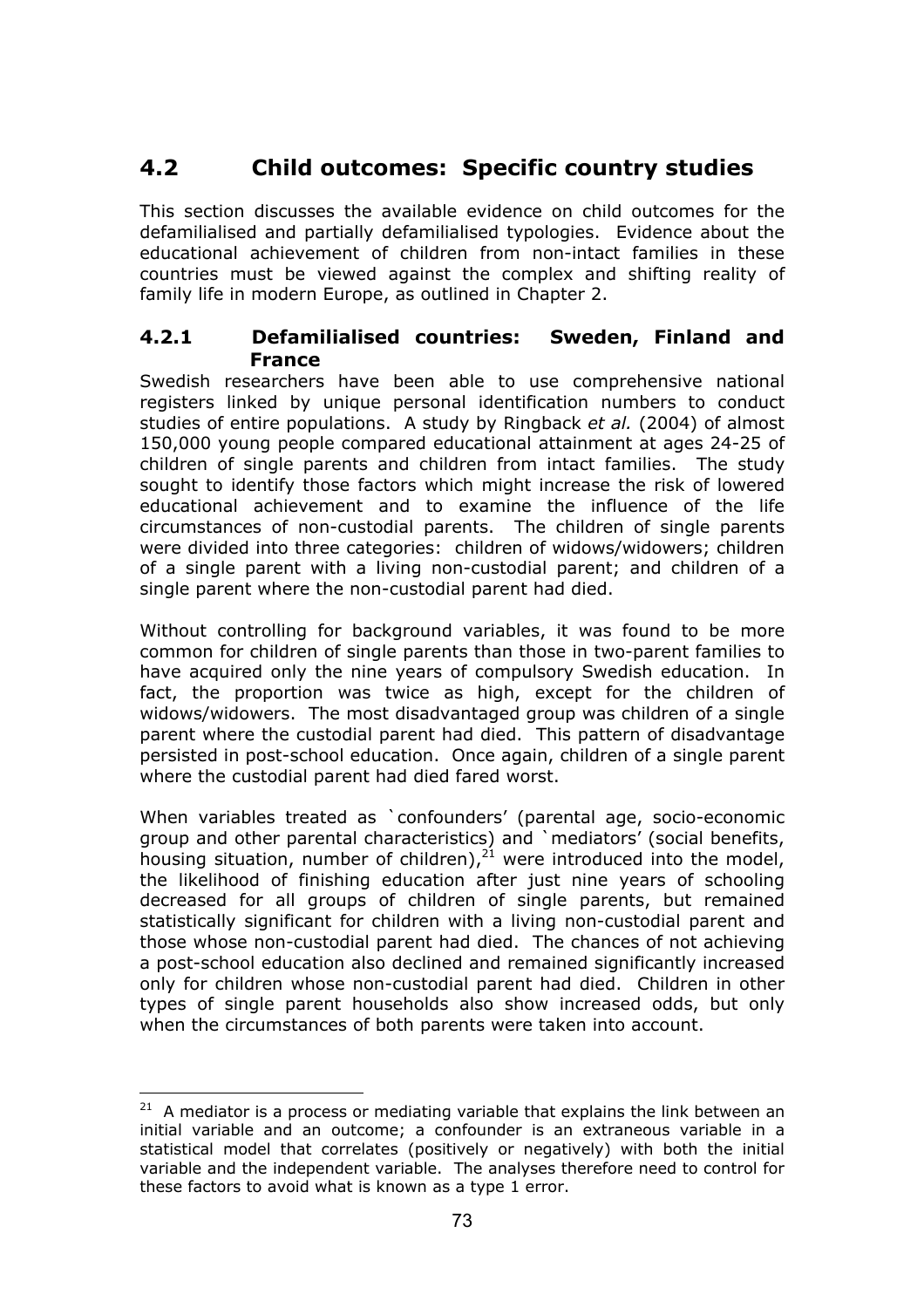The authors conclude that children who lived with a single parent for at least five years of their adolescence show lower educational achievement at ages 24-25 than children from two-parent families and that the main explanation appeared to lie in a lack of household resources, as indicated by receipt of social assistance and their housing situation. They also observe, however, that achievement varied according to the cause of single parenthood, with children of widowed parents having the best prospects. In general, the negative education outcomes associated with single parenting were greater for girls than for boys, and for children of highly educated parents compared to those with low levels of education.

These findings are in line with a previous study by Jonsson and Gahler (1997), which also used a large dataset, of around 120,000 cases. This was based upon a national random sample of ninth grade (mainly 16 year old) Swedish junior high school students, linked through a unique personal identifier to census information about the households in which they lived. The researchers were able to undertake both cross-sectional and longitudinal analyses, introducing a wide range of control variables including family structure, parents' education, housing situation, immigrant status and social class. Results from both types of analysis show that children who had experienced family dissolution or reconstitution experienced lower levels of educational attainment at age 16 than those from stable two-parent families. Even after controlling for socio-economic characteristics, the effects for children of single parents were substantially smaller, but still present.

The authors considered three possible explanations for the negative effect of single parenthood upon children's attainment: parental time constraints, downward social mobility and economic deprivation. They find little support for the time constraint hypothesis, as, for example, the children of widowed parents demonstrated higher levels of attainment than children of divorced parents, even though time constraints would appear to operate in both situations. Neither was economic deprivation particularly successful in explaining the results, mainly because income differences between different family types were relatively small, reflecting the generous levels of social welfare provision in Sweden. When, however, downward social mobility, measured by changes in household educational and occupational status, was introduced into the model, a strong effect was observed. In particular, the negative impact upon children was found to be greatest when the occupational and educational status of the custodial mother was lower than that of the absent father. While recognising the importance of hidden economic effects in changes of status, the authors nonetheless argued for the merits of distinguishing downward social mobility from other explanations, suggesting that loss of educational resources and sources of aspiration should be taken seriously in studies of family dissolution and educational attainment.

The evidence from Sweden does not, however, always point in the same direction. For example, a small study of 74 children of a one-year sample of parents divorcing through a district court (Wadsby and Svedin, 1996) discounted the effect of divorce upon their subsequent educational attainment. All the children were between 11 years and 17 years old at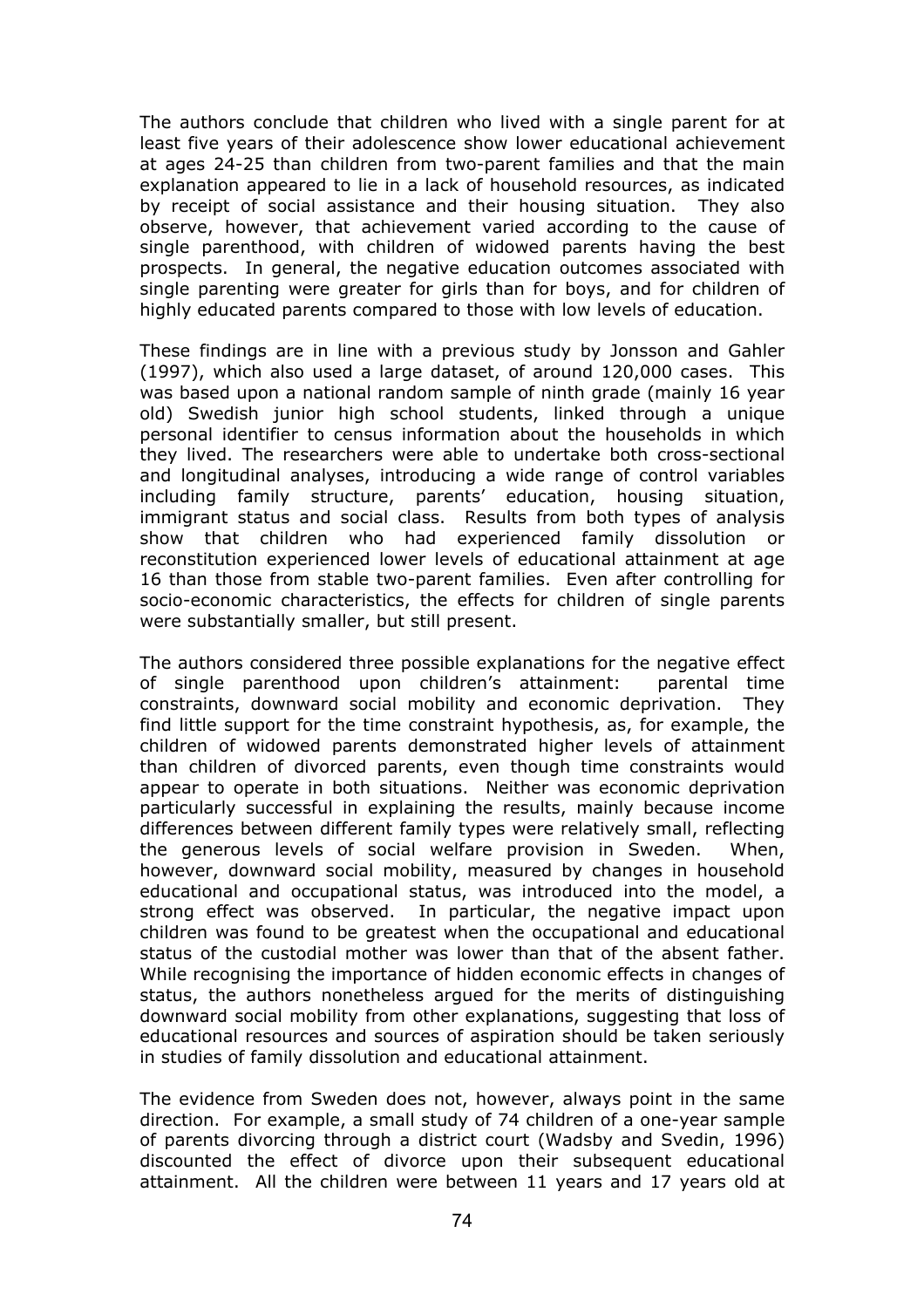the time of divorce and completed their nine-year compulsory education within one year before, to five years after, the divorce. Each child was matched with two classmates of the same sex, born closest in time and living with both biological parents.

Wadsby and Svedin (1996) show that the grade point averages of the children at 16 years from the study group and the control group were similar irrespective of the time elapsed since the divorce. In addition, the grades of children of professionals and higher manual workers were significantly higher than those of the children of manual workers in both groups, irrespective of family status.

Acknowledging that their findings on the effects of divorce differed from those produced by many studies outside Sweden, the authors suggest that the relatively generous level of financial support available to divorced parents in Sweden may mitigate the economic impact of separation, and also that a more accepting attitude towards single parenthood than in more traditional societies may exercise a protective effect. However, the Wadsby and Svedin (1996) findings may also be affected by the relatively small size of the sample used.

In their comparison of the link between childhood family structure, schooling and earnings in Sweden and the USA, Björklund *et al.* (2006) drew the Swedish data from a large national dataset comprising a random sample of 20 per cent of the individuals born in Sweden in 1964/65 (almost 36,000 cases). These individuals were matched to their full and half-siblings, and observed in bi-decennial censuses in 1965, 1970, 1975 and 1980. Educational and earnings outcomes were gathered for 1996. While many studies use one year `window' measurements as a proxy for family structure throughout childhood, this study sought to capture the dynamic nature of family formation and dissolution by constructing agespecific changes in family structure over an individual's entire childhood, up to age 16. When only family structure - with controls for age, sex, race and oversampled groups - was included in the model, nearly all nonintact family structure variables were negatively associated with years of schooling and annual earnings. However, when the sibling composition of the family and parents' education were included in the model, the effect of family structure became statistically insignificant, leading the authors to doubt a causal relationship between non-intact family structures and children's educational outcomes measured in years of schooling. At the same time, the number of full and half siblings and the time lived with them tended to be negatively related to educational achievement and earnings in adulthood. This effect was observed in both countries and was attributed by the authors to the reduction in resources – both time and money – available to be devoted to children in larger families.

Mixed conclusions were also drawn from an investigation of the educational achievement of more than 11,000 Finnish children (Riala *et al.*, 2003), with special reference to single parent families. This study formed part of the 1966 Northern Finland Birth Cohort Study, covering 96 per cent children born in during that year. Data on the cohort members' families and personal characteristics were gathered at various ages: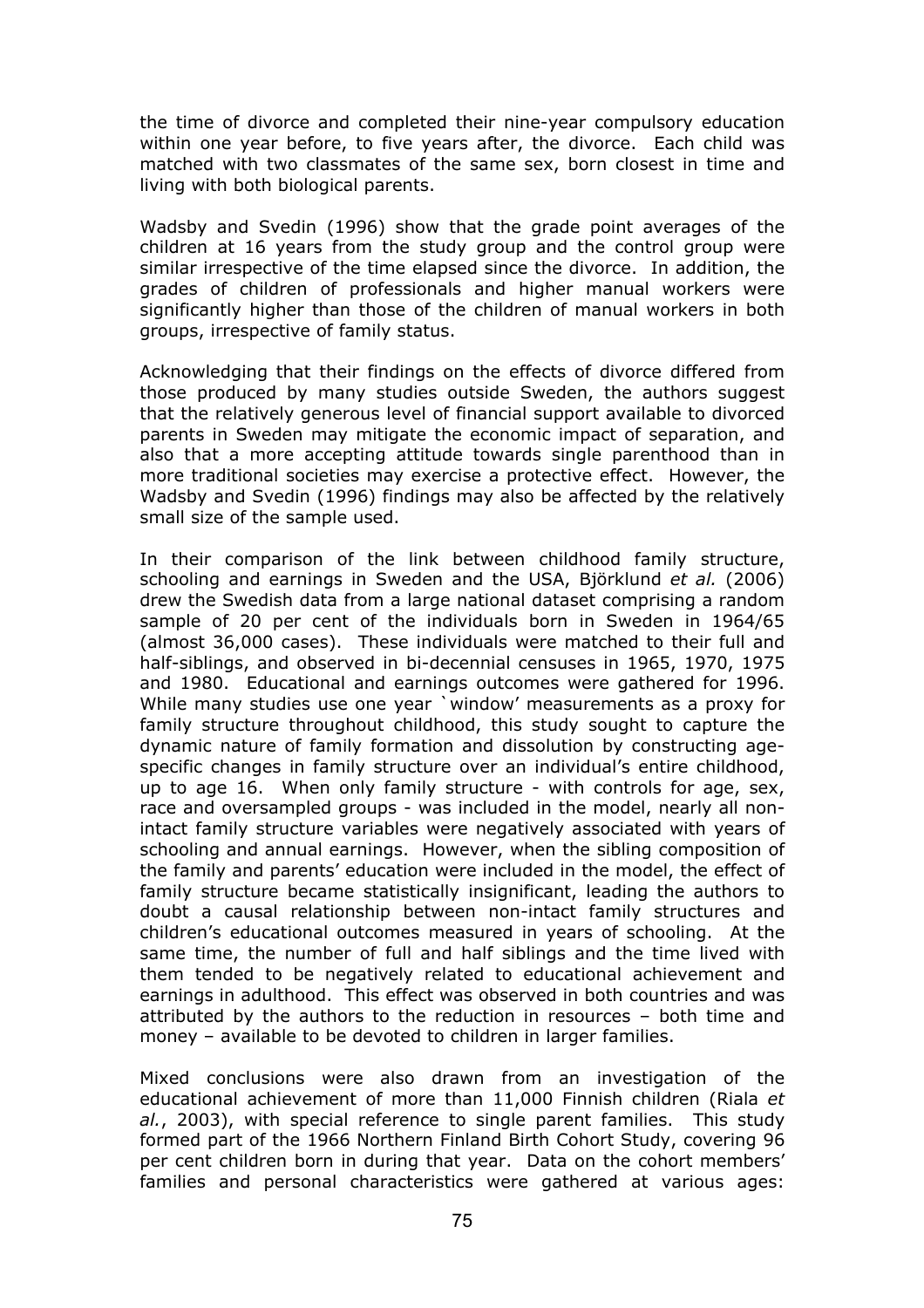during pregnancy, at birth in 1966 and at age one year, and then at follow-ups during the years 1980 and 1981. Family background was linked with school performance at 16 years and education attainment at 31 years. Single parent families were divided into four types: where the mother was single at the child's birth and was still single by the time the child was 14 years old; where the mother was single at birth but married before the child was14; where a parent (or both parents) had died before the child was 14; and where the parents were divorced or separated by the time the child was 14.

It was found that offspring from single parent families had lower mean scores for all school subjects at 16 years, and were subsequently less likely to enter and complete tertiary education. Parental death appeared to affect children less adversely than living in other types of single parent family. Also, girls from single parent families seemed more resilient than boys in terms of their educational performance, especially if their mother was well-educated.

The effect of living within a single parent family upon educational performance was, however, considerably reduced when other family background variables and child characteristics were introduced into the analysis, with a significant effect remaining only for children of divorced parents. Thus other family background factors, such as low maternal education and large family size, were generally more powerful predictors of educational achievement than family type. Because the study was epidemiologically oriented and based on registers, there was no contextual information about family function or parent-child relationships which could have shed light on the poorer outcomes for children of divorced parents. Given the generous social welfare payments and highquality universal education provided by the state in Finland, the authors considered it unlikely that diminished social or educational resources for any type of single parent family would have an effect on the outcomes for children. From the findings of other studies in this field, they suggest that children of divorced parents may be particularly likely to suffer a range of stressors before and after the divorce, including emotional upheaval, disturbed social relations and lack of parental control, which may adversely affect their academic self-concept and educational achievement.

Several studies have sought to measure the presence and impact of conflict. Piketty (2003), in his examination of the impact of divorce on school performance in France between 1968 and 2002, finds that children living with both parents in the years immediately prior to separation did as poorly in terms of school performance as those already living with just one parent. He concludes that parental conflict rather than separation *per se* produced negative outcomes.

#### **4.2.2 Partially defamilialised countries: Britain, Germany and the Netherlands**

Wadsworth *et al.* (1990) investigate a range of outcomes for a sample of 5,362 children from the National Survey of Health and Development, the first in a series of British post-war birth cohort studies that was stratified by social class. The analysis of data collected on 12 occasions during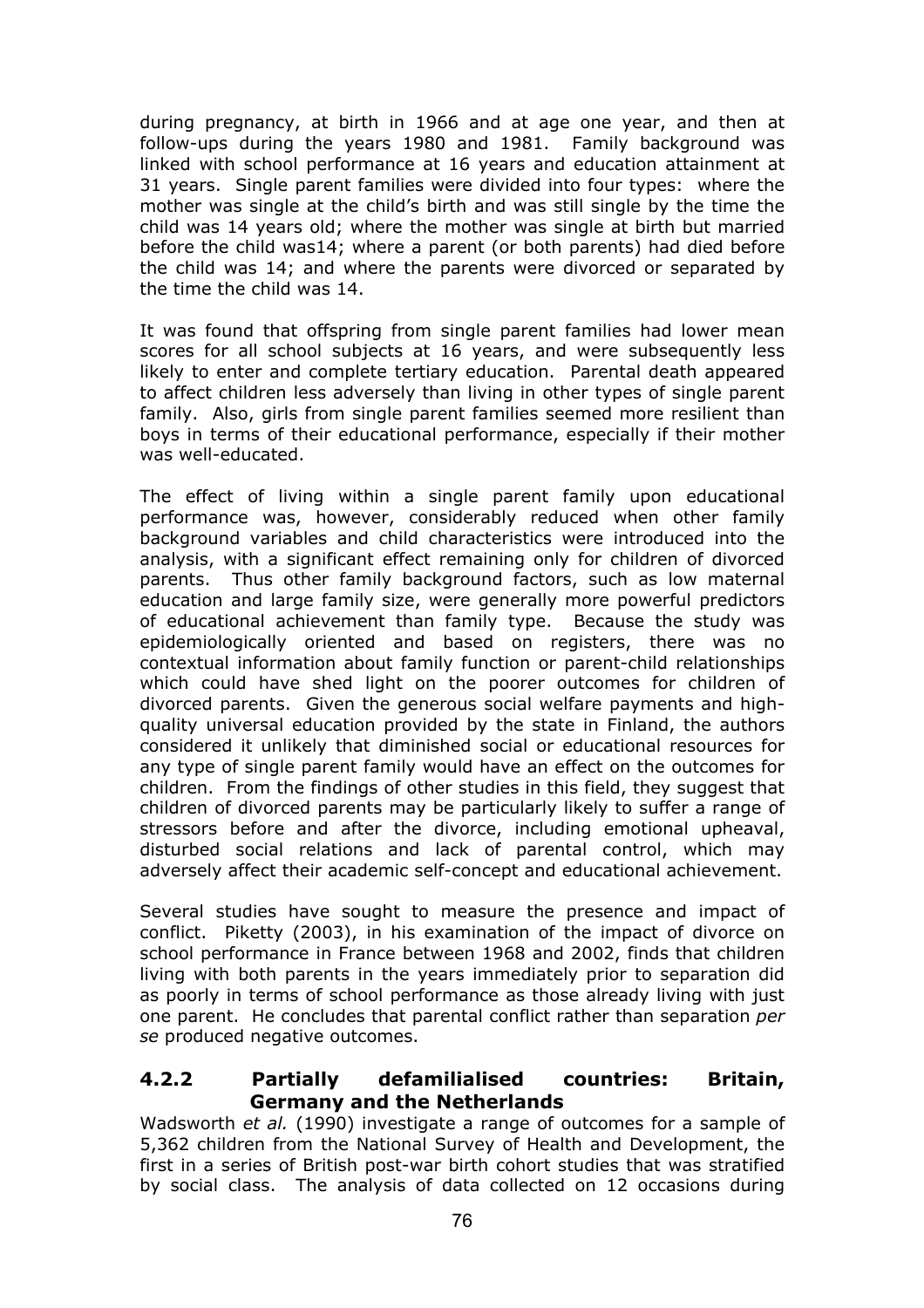childhood from mothers and teachers and from medical examinations and on 10 occasions in adulthood (up to age 36 in 1982) suggest that the experience of parental separation in childhood was associated with a number of negative outcomes in adolescence and adulthood for both males and females. These included lower levels of educational achievement up to university level, followed by lower earnings in their thirties. These effects were consistent in adulthood for both women and men. Educational attainment was recorded at three stages: up to and including `O' level (then the key public examination at 16 years); `A' level and equivalents; and University. The children were grouped into two social classes, manual and non-manual. At each point and for both social classes, the attainment of children who had experienced parental divorce fell below that of children who had not experienced divorce, and these differences were found to be statistically significant. In contrast, the attainment of children who had experienced the death of a parent was similar to those from intact families at all stages, except for university attainment, where the proportion of children of non-manual parents who had experienced the death of a parent fell below that of children who had experienced the divorce of a parent. The authors did not suggest a simple causal link between parental separation and negative outcomes for children in later life but argued that there was sufficient evidence of increased risk to merit improvements in the emotional care of children post-separation and policies to mitigate the economic and social hardships that separated families suffered.

Cherlin *et al.* (1991) in their analysis of data from the National Child Development Study (NCDS) – a longitudinal study of a national cohort of more than 17,000 children born in the same week in March 1958 – shifts attention from the aftermath of divorce to the conditions prevailing within families prior to divorce. In 1965, when the children were aged seven, the mothers of 14,746 children (85 per cent of the original cohort) were re-interviewed in order to assess the children's behavioural adjustment at home. Teachers provided information about the children's behaviour at school through a standardised questionnaire, and health visitors reported on the families' difficulties and their use of social welfare services. Information from physical examinations and the results of reading and mathematical tests were also collected. Except for the physical examinations, this process was repeated when the children were aged 11.

In order to evaluate the relative contributions of pre- and post-separation circumstances to children's adjustment at age 11, the researchers identify those children whose parents were in an intact first marriage when the children were seven and then divided them at age 11 into those whose parents had divorced or separated and those who parents had remained together.

They find that children whose parents had divorced or separated between age seven and age 11 demonstrated more behaviour problems at 11 as rated by parents and teachers, and scored lower than other children on mathematics and reading tests, even after controlling for social class and race. On average, the magnitude of the differences was modest, although significantly different from zero. However, when information about the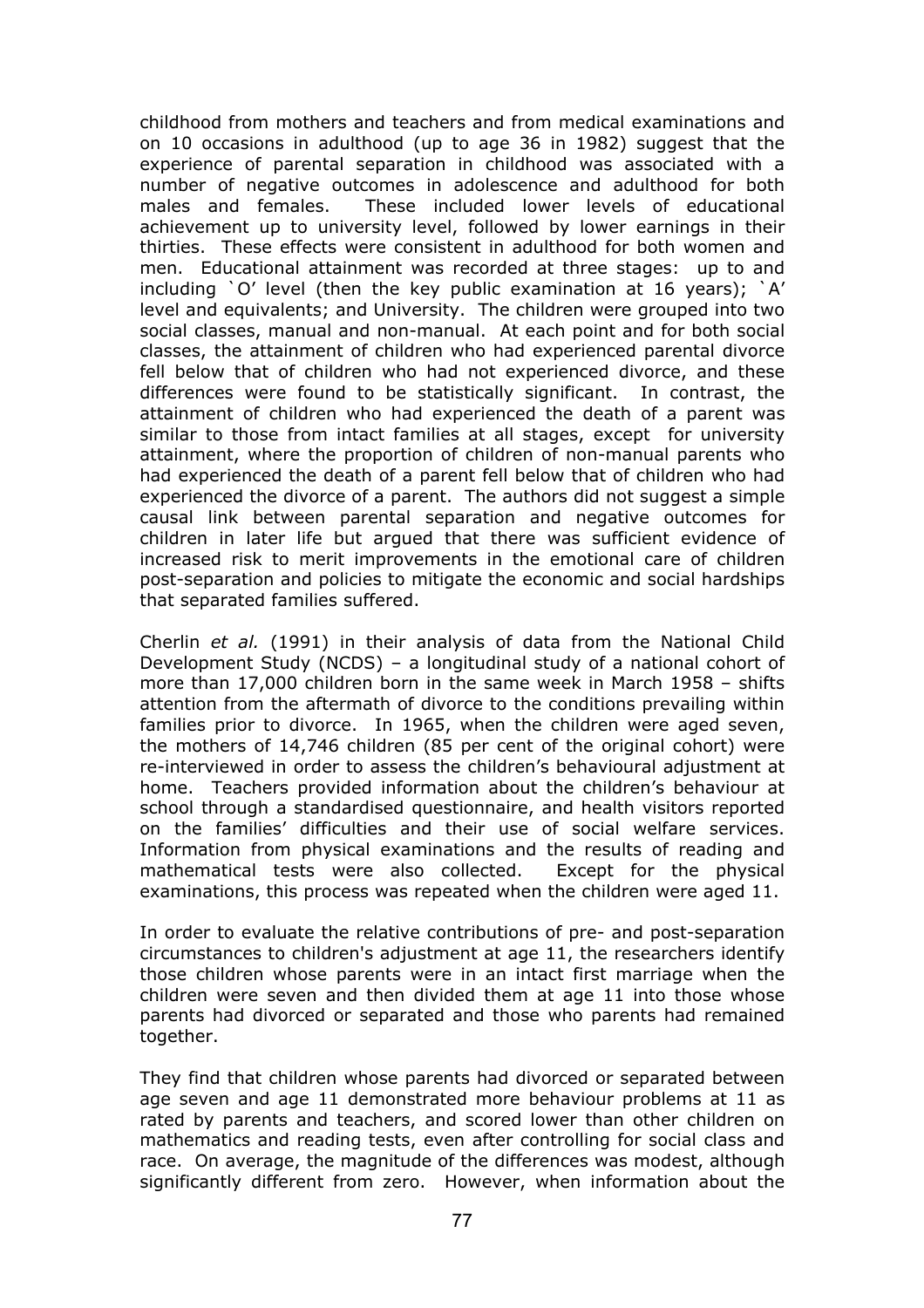children's health, achievement and behaviour prior to divorce was introduced into the analysis, the apparent effect of the divorce or separation for boys fell by about half to levels that were no longer significantly different from zero for both behavioural and educational outcomes. For girls, the decline was smaller and the effect upon mathematics and reading scores remained significantly different from zero. On the basis of these findings, strengthened by evidence from a comparable US longitudinal study, the research team concluded that much of the effect of divorce on children could be predicted by conditions that existed long before the divorce or separation occurred, and that these pre-divorce effects were stronger for boys than for girls. They further conclude that as much attention should be paid to the processes that occur in troubled, intact families as to the trauma that children suffer after their parents' divorce or separation.

Again using NCDS data but approaching the issue from a different angle, Flouri and Buchanan (2004) investigate the influence of early father involvement on children's later educational achievement, independently of early mother involvement and other influences. In all, 7,259 cohort members provided data on mother involvement at age seven, father involvement at age seven and school-leaving qualifications by age 20. Of these, 3,303 were used in the final analysis. Models were constructed to estimate the influence of various early predictors of educational attainment. The authors find that 52 per cent of educational attainment by age 20 could be explained by a combination of control variables (including gender, birth weight, and parental education), structural variables (structure of parental family, number of siblings and number of family moves) and 'internal' variables (general ability, mental health, and academic motivation). When early father involvement was introduced into the model, the amount of variance in attainment explained increased by only four per cent but the change was statistically significant. Similarly, when early mother involvement was separately introduced into the model, the amount of variance in attainment explained increased by five per cent and again the change was statistically significant.

The authors find that while mothers' early involvement was important for children's educational outcomes, early father involvement at age seven independently and significantly predicted children's educational achievement by age 20, that this effect was equally strong for girls as for boys, and that it was not diminished for children growing up in non-intact families. The implication is that the early disruption of the father-child bond following family dissolution, and where the father does not remain involved, will have a negative impact upon the child's subsequent level of educational attainment and that this persists into adulthood.

More recent findings from a study based upon a selection of young adults from successive waves of the British Household Panel Survey 1991-1995, (Ermisch and Francesconi, 2000) conclude that living in a single parent family was associated with disadvantageous outcomes for most young people. Two samples of young people were used for the analysis: an individual' sample of 764 individuals and a `sibling' sample of 411 individuals who could be matched to at least one sibling over the same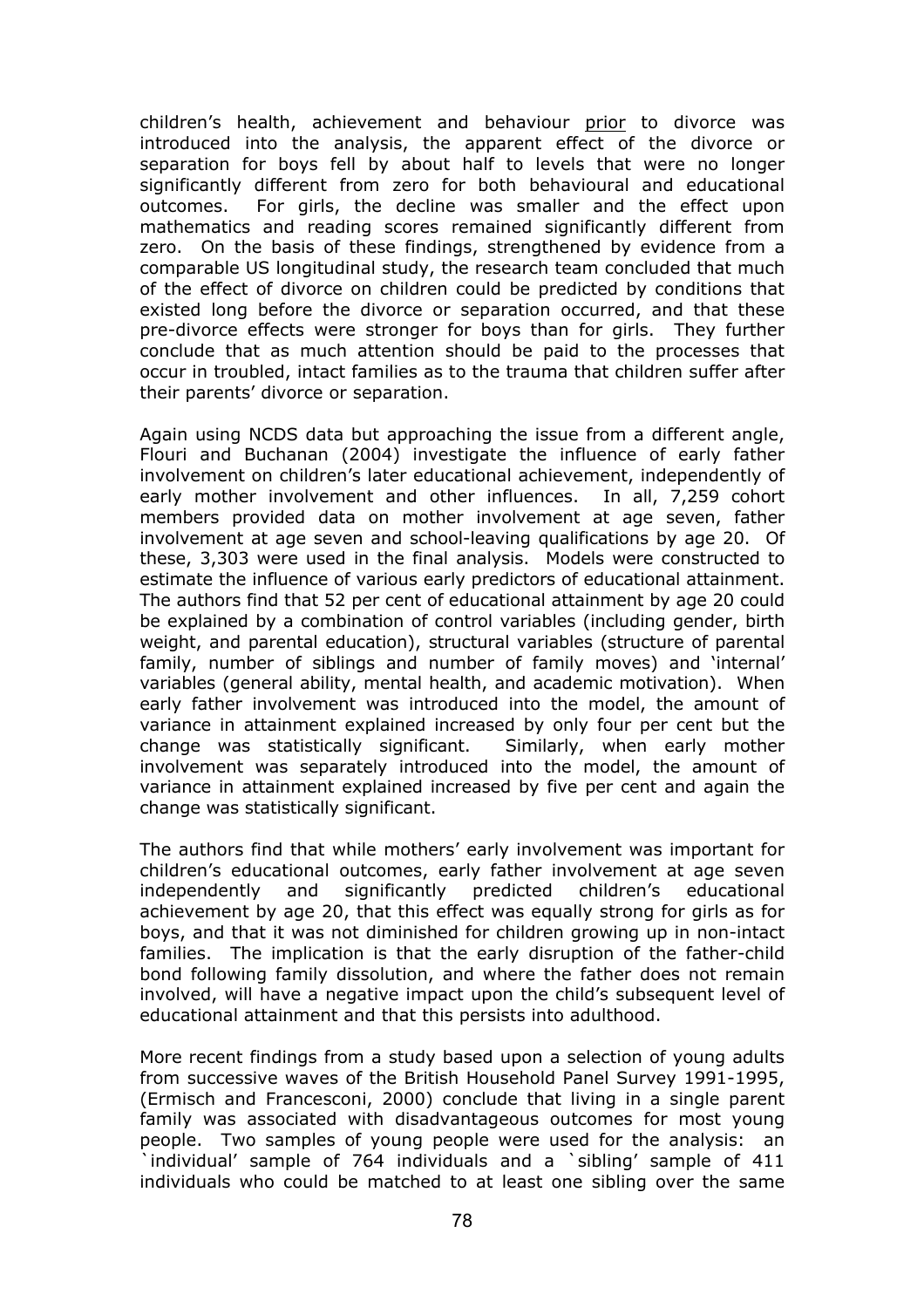period. Information about siblings allowed the researchers to control for unobserved effects that would be shared by children belonging to the same family.

With regard to educational attainment, they found that the probability of obtaining an A level (UK pre university examination usually taken at age 17/18) or higher qualification was significantly reduced by 13.7 per cent for the individual sample and by 14.6 per cent for the sibling sample when the young person had spent time with a single mother during childhood. Moreover, they found that family disruption in early childhood up to the age of six years (or being born outside a live-in partnership) had the most pronounced impact on later educational achievement. As a possible explanation for this latter finding, the authors proposed that family disruption was likely to have a particularly powerful impact upon the child's cognitive, cultural and social development at this early stage.

A study by Winkelmann (2005) incorporated the perspective of young people themselves by including subjective measures of well-being in the analysis of outcomes for 640 children from intact and non-intact families in Germany. The study used data from the German Socio-Economic Panel, an annual household survey which has been supplemented since 2000 by a youth questionnaire. While children from non-intact families were significantly more likely to place themselves at the lower end of a subiective scale of well-being (that is, with score of less than five on a one to 10 scale), this family structure effect became insignificance when controls for income and other aspects of material well-being were introduced. Specifically in relation to educational outcomes, while children from non-intact families were 20 per cent less likely than those from twoparent families to attend a Gymnasium (the most demanding tier of secondary education), parental education – particularly the mother's education – was a stronger determinant of a child's educational pathway. Winkelmann (2005) argued against a simple causal link between nonintact family structures, subjective well-being and educational attainment, drawing attention to structural inequalities within the German educational system (such as reduced access to schools in rural areas) which can influence educational outcomes independently of the ability and motivation of the child.

Voegeli and Willenbacher (1993) focus on single mothers in the former Federal Republic of Germany. Given that the German census and household data used for this study related to the early 1960s, the detailed findings have limited contemporary relevance. It is perhaps sufficient to note that the children of single mothers who were employed did better in terms of their take-up of secondary education than those with mothers who were unemployed or dependent on maintenance. Single children from single parent families were as likely as children from two-parent families to enrol for secondary education, and indeed more likely in the case of girls; however, levels of enrolment fell when the single parent family contained two or more children. The authors conclude that this reflected inadequate support (in terms of child care, job security and flexible conditions) for single parents wishing to combine work with bringing up more than one child. In other words, the extra pressures on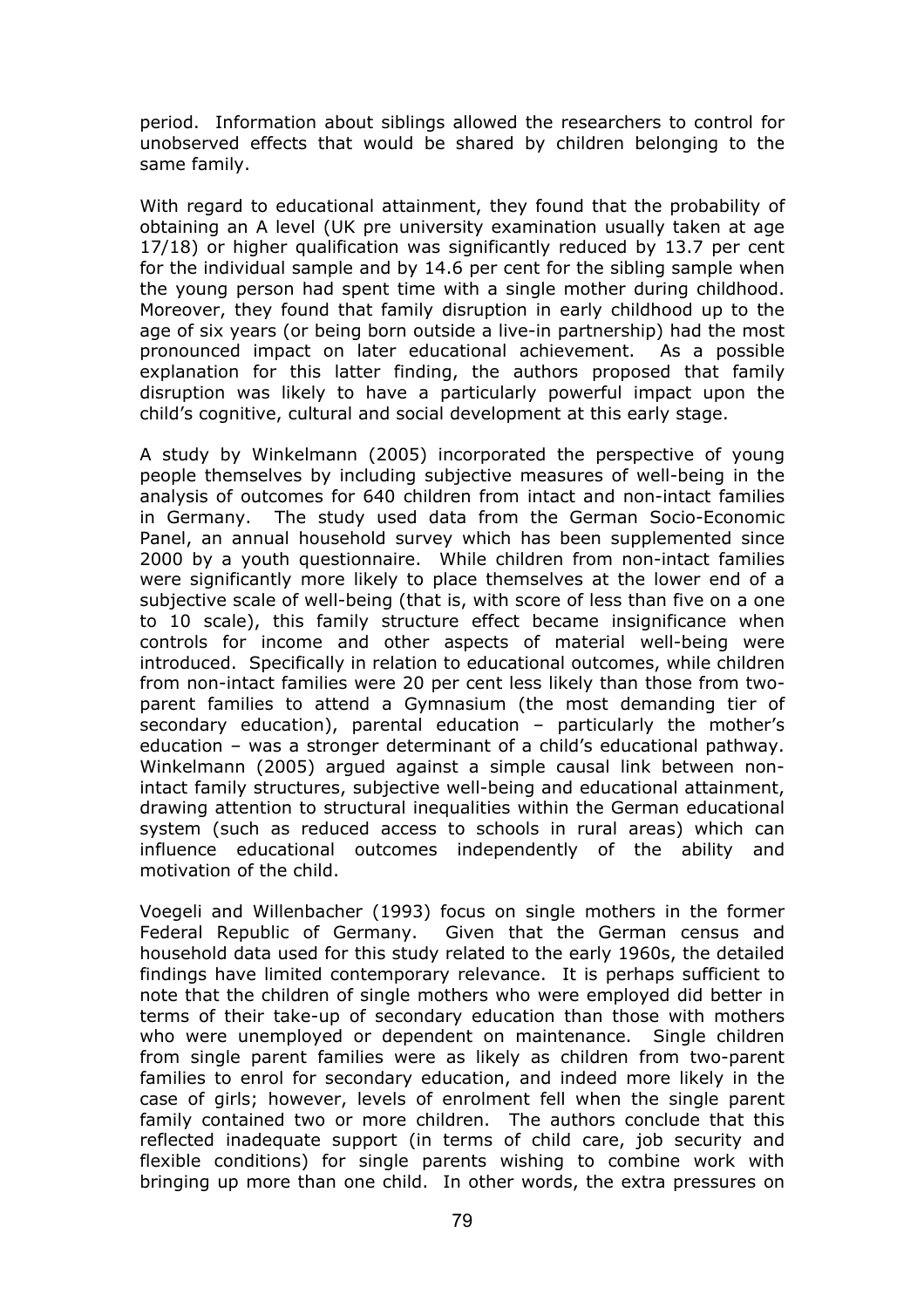the resources and time of single parents represented by additional children required compensatory social and employment provision.

In the Netherlands, research by Dronkers (1994) considered the effect of different forms of single parenthood (including reconstituted families with step-parents) on the educational performance of a national cohort of more than 15,500 children entering secondary school in 1989 using a national dataset for educational attainment. He finds that children living with single parents had lower levels of educational achievement than children living with their natural parents, and that this effect remained after controlling for background variables. Moreover, the negative outcomes for children of single mother families increased in the 1980's compared to the outcomes for children in all single parent families in the 1970s.

Borgers *et al.* (1996) report data from a 1990 survey by the Dutch Institute for Budget Research of more than 11,000 pupils from all levels of primary and secondary schools. More than 10,000 children were living with both natural parents. The remainder were divided into various family types: mother-headed families where the father had died and fatherheaded families where the mother had died; mother-headed families caused by divorce and father-headed families caused by divorce; step families caused by divorce and stepfamilies caused by the death of one of the original parents. Instead of using educational attainment as the principal outcome measure, the authors used 11 different indicators from the survey analysis to give a more global measure of pupils' well-being. These include two education-related indicators: pupils' self-assessment of their educational success and school truancy. Controls for various demographic variables relating to both parents and children were used.

Significant positive effects were found in relation to seven of the indicators for mother-headed families caused by divorce, including those relating to truancy and self-reported educational success. Three significant effects were identified for mother-headed families caused by death, one of which included school truancy. The education-related indicators were insignificant for stepfamilies caused by either divorce or death. School truancy was significant for father-headed families caused by death. The authors noted that the size of the significant effects related to family form was always small, usually less than one per cent, whereas the control variables explained between two per cent and 19 per cent of variations in well-being. However, when the sample was re-weighted so that the numbers of children in intact families was equal to those in non-intact families, stronger effects were observed in relation to non-intact family types.

The authors conclude that living in single parent families or stepfamilies caused by death had fewer negative consequences for children than living in single parent families caused by divorce. This was notwithstanding the absence of effects for father-headed families following divorce, which the authors explained in terms of the positive selection of the relatively small number of fathers who take on the principal caring role. In general, the results of this study give support to the weak social position of the mother as the most likely explanation for the negative effects of living in a single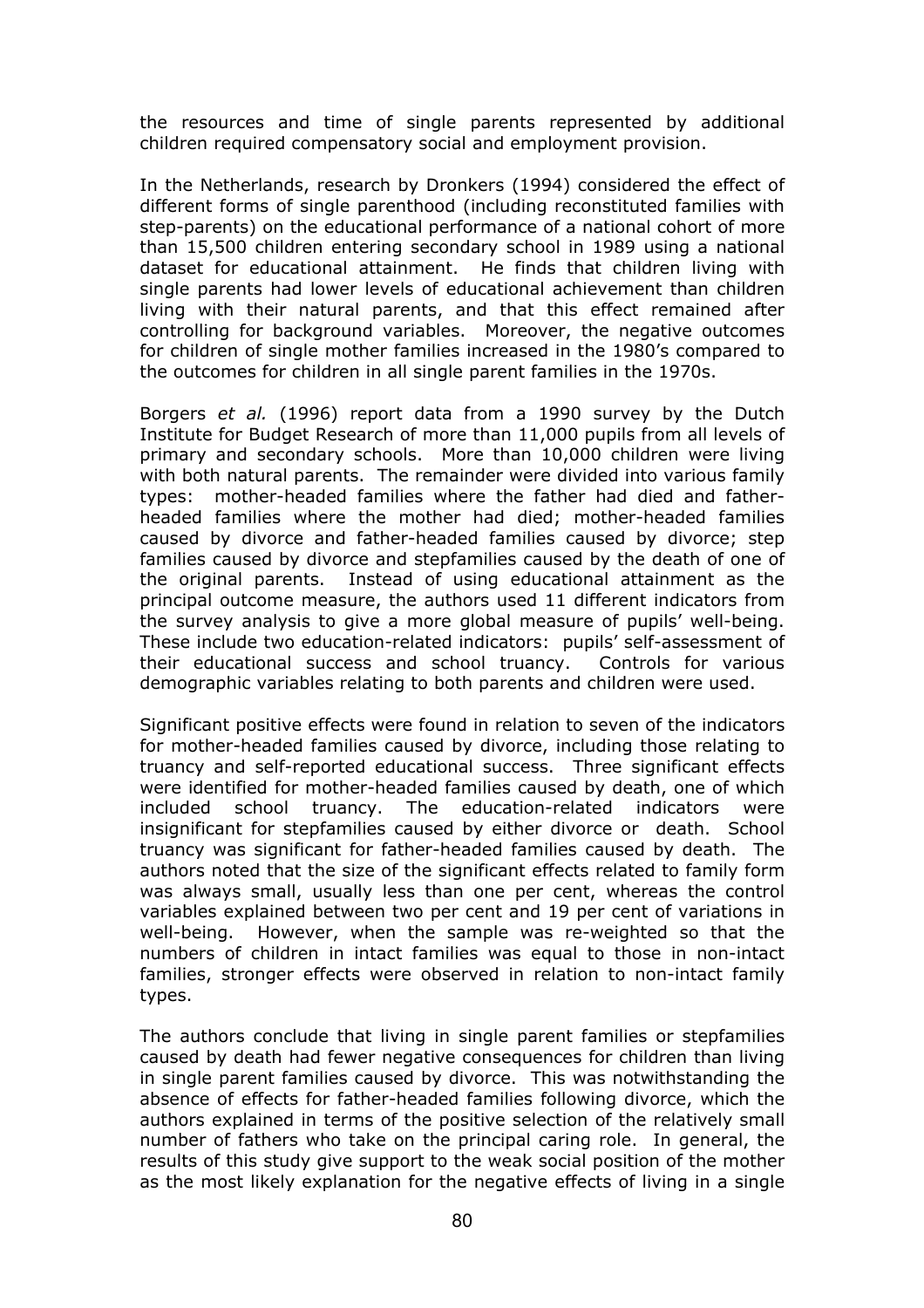parent family. At the same time, these negative effects were not neutralised if the mother had a high educational level, and not diminished if she had a low educational level.

The analysis of family type and its effect on children's well-being was taken forward by Dronkers (1999) through introducing parental conflict into models. He uses data from almost 10,000 questionnaires completed by young people aged 14 years and over who took part in a national survey in the Netherlands in 1994. On the basis of earlier research, the author constructs a number of hypotheses about the presence or absence of parental conflict in different family structures on nine indicators of children's well-being, including school failure and truancy. Although this study did not independently measure the young people's educational achievement and the indicators were based on self-reported information, the findings suggest that the severity of conflict between parents had an important impact upon children's well-being. So where serious parental conflict was not a factor in either family type, children in single parent families who had significant contact with the separated parent after divorce had lower well-being scores than those in two-parent families. Where serious conflict had been present, however, children from single parent families scored better than children from two-parent families. Dronkers (1999) also finds that the persistence of parental conflict after divorce was linked to negative outcomes for children over both the short and longer term.

The suggestion that the presence of parental conflict is a powerful explanatory factor irrespective of family structure receives support from a three-year UK longitudinal study of 230 children aged 11-13 drawn exclusively from two-parent families (Harold *et al.*, 2007). Parental conflict was linked to a subsequent lowering of children's educational attainment and, interestingly, the mechanism through which this operated was the children's attribution of self-blame for their parents' difficulties rather than negative parenting arising out of marital conflict.

It is important to reiterate that the research evidence discussed in this section has been drawn from western European and Nordic countries, and that there are obvious dangers in generalising key findings to other parts of Europe.

### **4.3 Child Outcomes: Cross-country studies**

A key methodological problem for comparative studies is to identify a measure of educational achievement that is consistent across countries. The Third International Mathematics and Science Study (TIMSS), a comparative survey of attainment using a standardised mathematics and science test for children aged nine, 13 and in their last year of secondary school from 50 countries in 1995, provides researchers with a useful vehicle.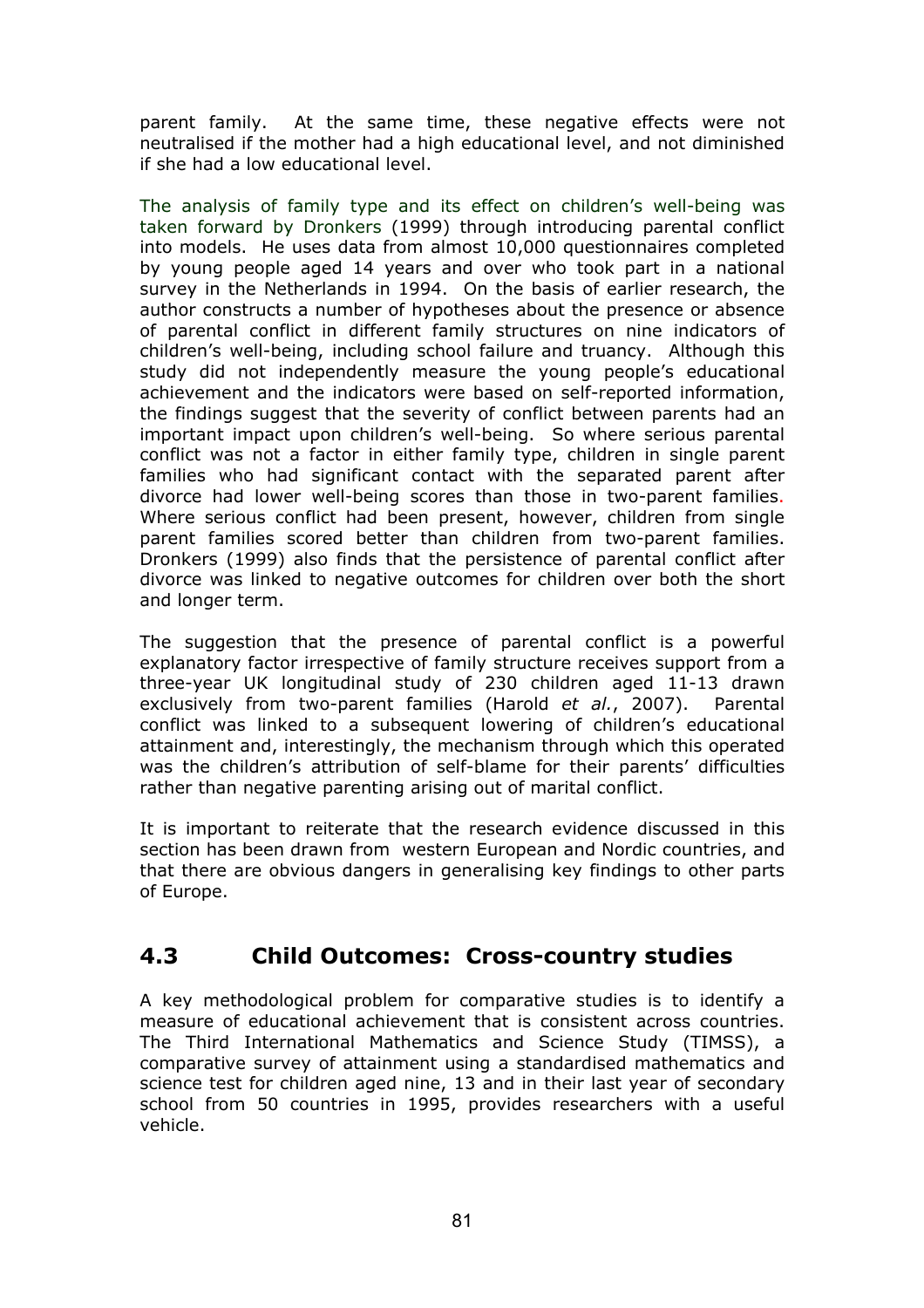TIMSS provides the educational performance data for an investigation by Pong *et al.* (2003) of the difference in mathematics and science achievement between younger children (third and fourth graders – or around nine years old) living with a single parent and those living with two-parents in 11 industrialised nations, including seven European countries (featuring England, Scotland (both UK) and the Netherlands from our case study countries). They find that single parenthood was significantly and negatively associated with lower mathematics and science achievement. With only two exceptions (Austria and Iceland), an achievement gap between children in single parent families and in twoparent families was found in every country as well as in the 11 countries combined.

The authors estimate the size of effect of single parenthood in countries by constructing two models: the first incorporating dummy family structure variables and control variables for age, gender, immigration status and grade level; the second incorporating family resource variables for which the number of books, the number of possessions and household size were taken as proxy measures. Among the European countries included, the effect size<sup>22</sup> for achievement in mathematics under the first model was greatest for Norway (.24) and England (.23) and weakest for Austria (.03) and Iceland (.01) while for science achievement, the effect size was greatest for England (.22) and Scotland (.21) and, once again, weakest for Austria (.04) and Iceland (.01). Under the second model, the effect size of single parenthood was smaller overall and weakest for Iceland, Ireland and Austria. A significant negative effect was nonetheless sustained for all countries other than for Austria and Iceland; and for Ireland in relation to mathematical achievement and Norway in relation to science achievement.

These findings are interpreted by the authors in relation to the family policies adopted by each of the countries studied. In terms of Hantrais' typology, the EU countries included in the study (Austria, the Netherlands, England and Scotland) all fell into the partially defamilialised category and the findings may not therefore apply to other European family policy environments.

The analysis took into account several policies that support family income and parental time inputs, including the existence of a family or child allowance, universal child benefits to single parents, benefits in tax and social security to single parents, family transfer per child, social expenditure per gross domestic product and parental leave policies. All family policy variables except for maternity leave duration were found to be significant and positive for both mathematical and science achievement. The strongest effects were found in relation to family and child allowances, leading the authors to suggest that the absence of an achievement gap for either science or mathematics for Austria reflected the relatively generous level of universal allowances in that country. In brief, it was found that countries (such as Austria) with the most generous

 $\overline{a}$ 

 $22$  The effect size is the actual coefficient as a proportion of the standard deviation of the test score being analysed.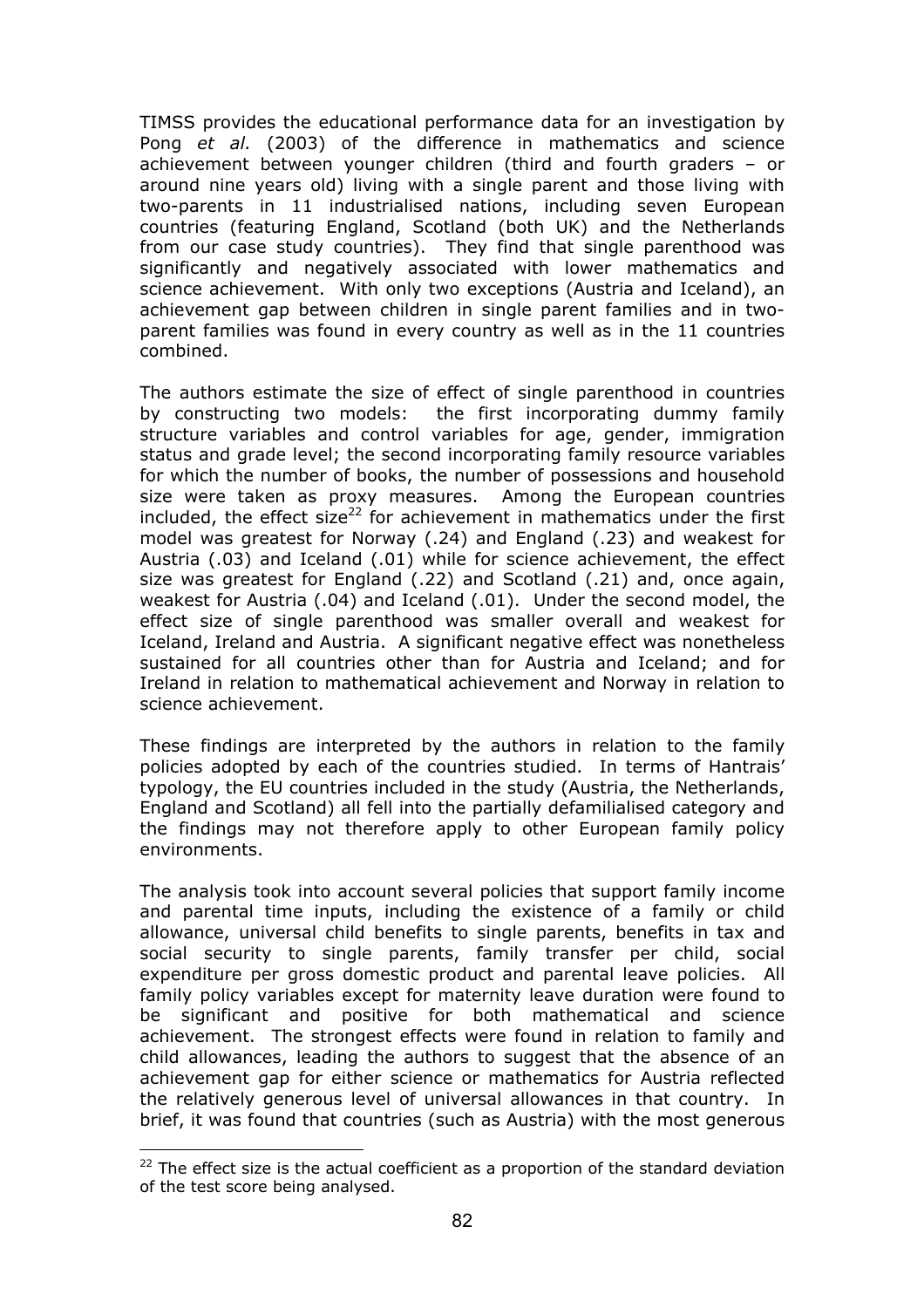family welfare policies show smaller or no achievement gaps by family structure. In conclusion, they argue that the apparently detrimental effects of growing up with a single parent could be partially offset by supportive family policies, particularly economic assistance to single parent households.

Woessmann (2004) also used TIMSS performance data, plus background questionnaires completed by participants, to estimate the effect of parental education and other measures of family background on children's test scores in the US and 15 European countries, including Denmark, England and Scotland (both UK), France, Germany, Greece, Netherlands, Spain and Sweden. The impact of family background on children's performance was strong in all countries. In relation to family structure, it was found that in no country did children living with both parents perform significantly worse than those living with one parent, and that they performed statistically significantly better in the US and eight Western European school systems. Only in Norway was the difference in test-score points (18.7) stronger than in the US (15.5), and the next largest effects were in Ireland (14.4), Greece (13.9) and Germany (9.4). The other countries with statistically significant effects for this measure were Switzerland (8.3), France (7.8), Scotland (7.2) and Sweden (5.2).

The TIMSS was once again the principal data source for a comparative study (Schiller *et al.* 2002 ) of almost 220,000 middle school students (modal age 13 years) from 34 countries, including Germany, France, Netherlands, Scotland, Denmark and Sweden, with an average of nearly 6,500 students per country. The analysis explored variations in the relationship between mathematical achievement and two aspects of the adolescents' social background: parents' education and family structure. It also considers whether these variations were associated with different levels of economic development between countries, as measured by Gross Domestic Product (GDP). The results show that both aspects of social background exercised a significant effect upon the students' performance. For each additional level of education their parents obtained, the children scored an average of 7.3 percentage points higher on the test (about 28.8 per cent of a year's gain), while those living with both parents scored an average of 5.7 percentage points more than those living in non-traditional families.

When these variations were related to GDP, parents' higher educational attainment had a consistently positive effect on children's mathematics test scores, however, the positive effect of living within an intact family varied between countries, and was significantly higher in countries with the strongest economies. The authors suggest that greater economic development tends to marginalise families in society, increasing the influence of intangible social resources in educational stratification. They argue that the greater relative advantage of living with two-parents in the countries with greater GDP shows the increased importance of parents' strategic investments of time and attention in supporting children's academic success and that additional pressures on the time and energies of single and remarried parents may cause these resources to be particularly lacking in non-traditional families. They also point out that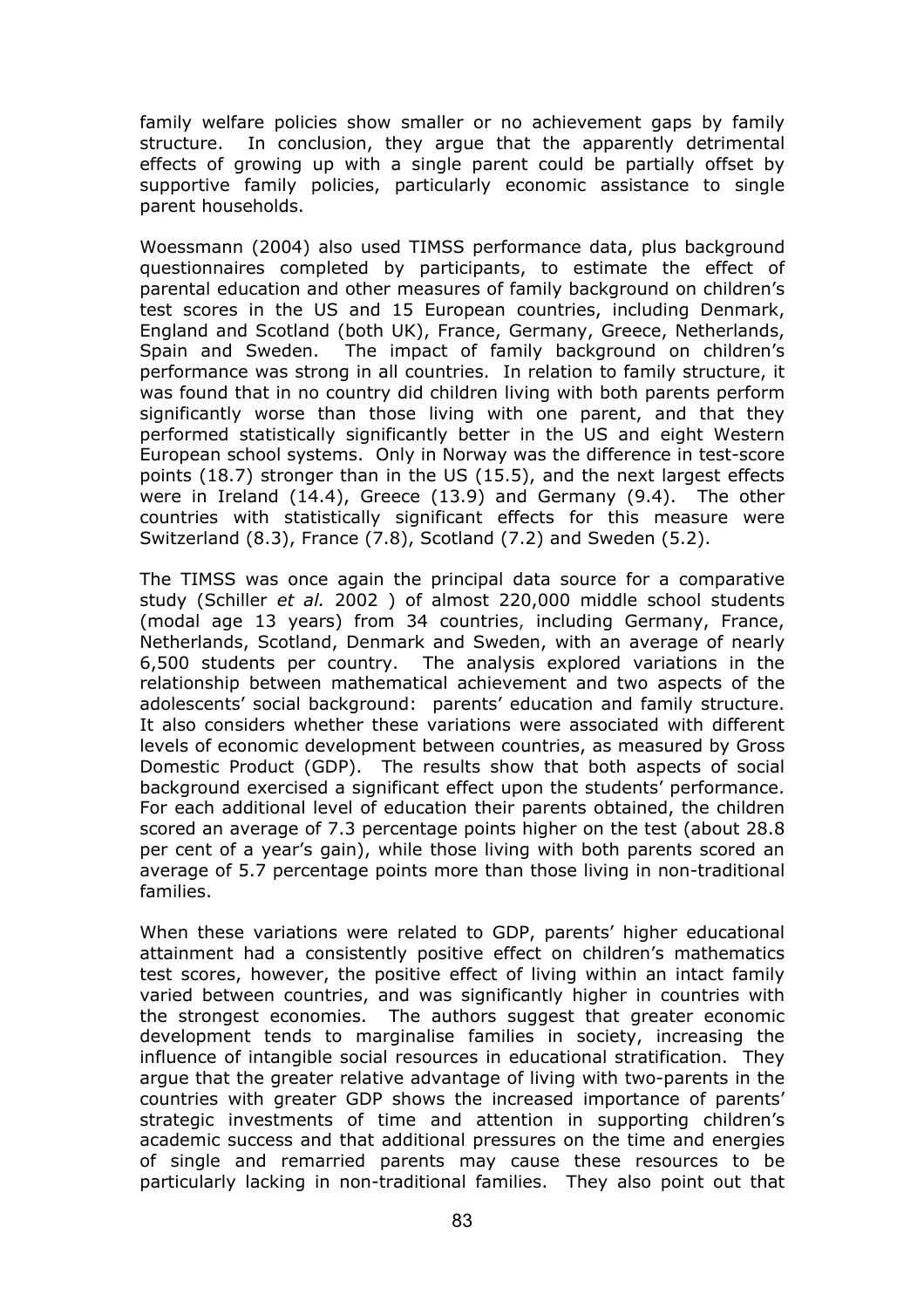industrialised societies tend to have more geographically mobile families and smaller families, thus reducing the availability of social supports and other intangible resources through extended family or community networks.

The primary focus of a study of 14 European countries by Hampden-Thompson and Pong (2005) was to consider the possible effect of national family policy environments in mediating the impact of family structure on academic achievement.<sup>23</sup> TIMSS was used to provide academic TIMSS was used to provide academic performance data for almost 70,000 children of around nine years old. The stated advantages of surveying this younger age group were that they were still at school in most parts of the world and also that the curriculum for this level tended to be less differentiated.

Their study relates the findings on family structure and mathematics and science achievement to differences in family policy environments. The authors used Esping-Andersen's (1990) classification of welfare regimes to underpin their analysis. This classification identifies three distinctive welfare regimes according to the ways in which welfare production is allocated between the state, markets and households:

- a social democratic regime, characteristic of Scandinavian/Nordic countries, with generous safety nets, a strong commitment to the principles of universalism and egalitarianism, and a central role for the state in policy-making;
- a liberal regime, whose guiding principles are based on the free market economy and where social benefits tend to be low, means-tested and carry a social stigma (typified by the UK); and
- a conservative regime falling somewhere between the previous two – in which the actions of the state are directed towards supporting traditional institutions like the family, and where strong family ties rather than state intervention are seen as the first line of support for individuals' welfare. Under this latter regime, the state tends to intervene only when family support has failed.

For the purposes of their study, the authors sub-divided the conservative regime into continental conservative and Southern Mediterranean. They argued that while both sub-types were heavily influenced by Roman Catholicism, they were differentiated by the more developed social safety nets in continental conservative regimes, compared to an extreme reliance on the family, church and charitable institutions and meagre family benefits in Southern Mediterranean conservative regimes. Accordingly, the countries in the study were grouped by regime as follows:

 $\overline{a}$ 

<sup>&</sup>lt;sup>23</sup> Among our selected case study countries for this review, Great Britain, Scotland (separately), the Netherlands, Greece and the Czech Republic were included in this study.The remaining countries were: Austria, Cyprus, Hungary, Iceland, Ireland, Latvia, Norway, Portugal and Slovenia.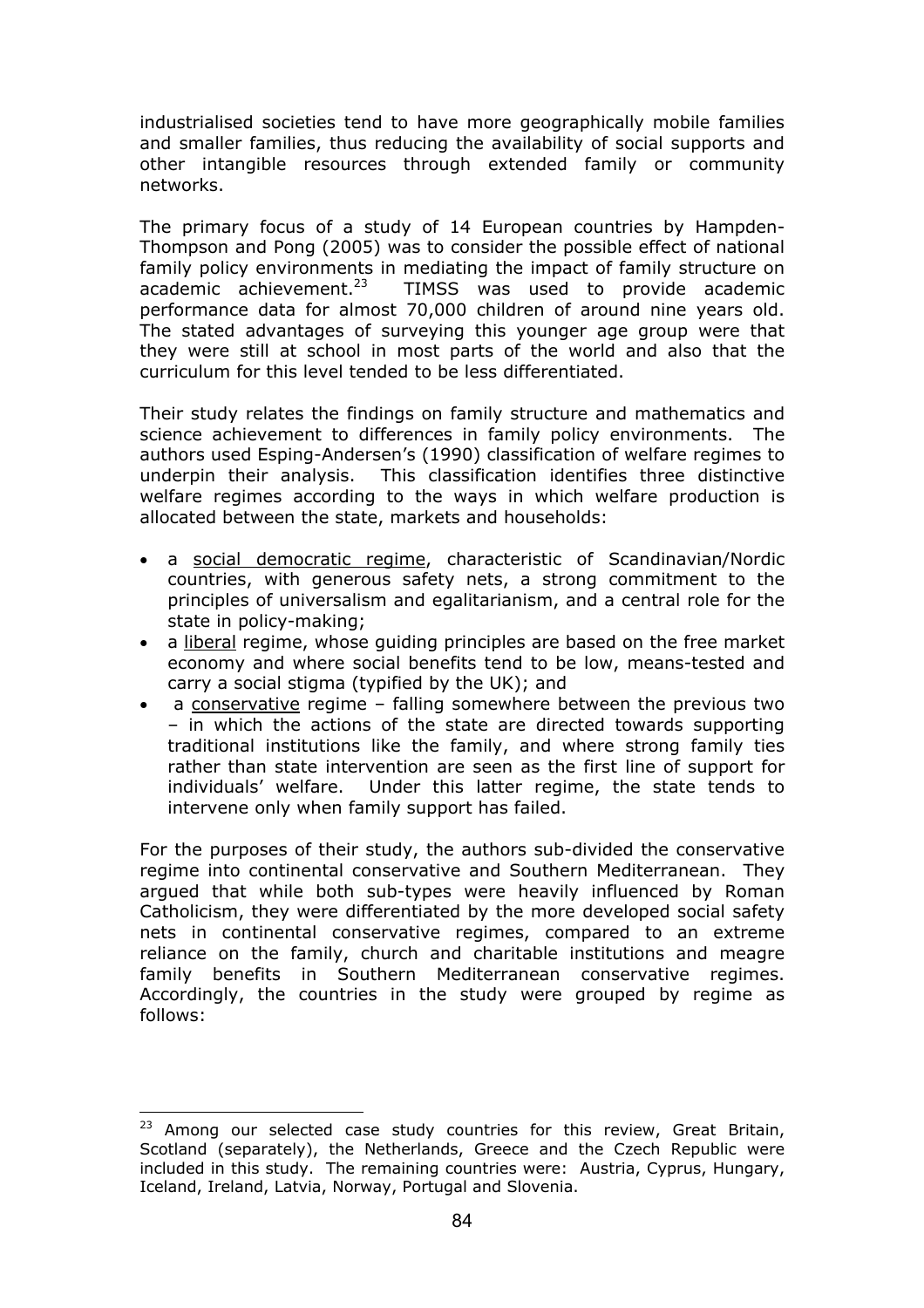| <b>Liberal</b>                       | <b>Social</b><br><b>Democratic</b>      | <b>Continental</b><br><b>Conservative</b>                     | <b>Southern</b><br><b>Mediterranean</b><br><b>Conservative</b> |
|--------------------------------------|-----------------------------------------|---------------------------------------------------------------|----------------------------------------------------------------|
| Great Britain<br>Ireland<br>Scotland | Iceland<br><b>Netherlands</b><br>Norway | Austria<br>Czech<br>Republic<br>Hungary<br>Latvia<br>Slovenia | Cyprus<br>Greece<br>Portugal                                   |

There are similarities between these regime categories and Hantrais' (2004:200) typology of family policy environments: the liberal regime broadly corresponds to the partially defamilialised group; the social democratic regime to the defamilialised; the continental conservative to the refamilialised and the southern Mediterranean to the familialised. However, there are some notable differences with regard to specific countries in that Hantrais places Austria and the Netherlands in the partially defamilialised group.

The study was informed by the hypothesis that family policy environments moderate the relationship between single parenthood and children's educational achievement by changing the resources - both money and time - available within these families. It was anticipated that children of single parents in liberal regimes would fare less well than those living within both social democratic regimes and the two types of conservative regime. The hypothesis was underpinned by a recognition of the high level of state support to single parent families in social democratic regimes and the social support available to these families through nonstate institutions and networks in conservative regimes. Both were considered to provide single parent families with better social capital than liberal regimes which tend to rely on market solutions to the problem of providing family support.

The study finds that living within a single parent family had a negative effect upon children's academic achievement and that this effect remained largely the same after controlling for family resources and other variables. However, the effect varied significantly between countries. For science scores, the negative effect of living within a single parent family was larger in Great Britain than any other country while, for mathematics, the largest effects were found in Great Britain/Scotland, Ireland, Norway and the Netherlands. In general, negative effects were smallest in the Mediterranean conservative countries (including Greece) and the continental conservative countries (including the Czech Republic)*.* 

Moreover, the performance gap between children from single parent and two-parent families was significantly larger in countries with liberal regimes than in those with the other three types of regime. The gap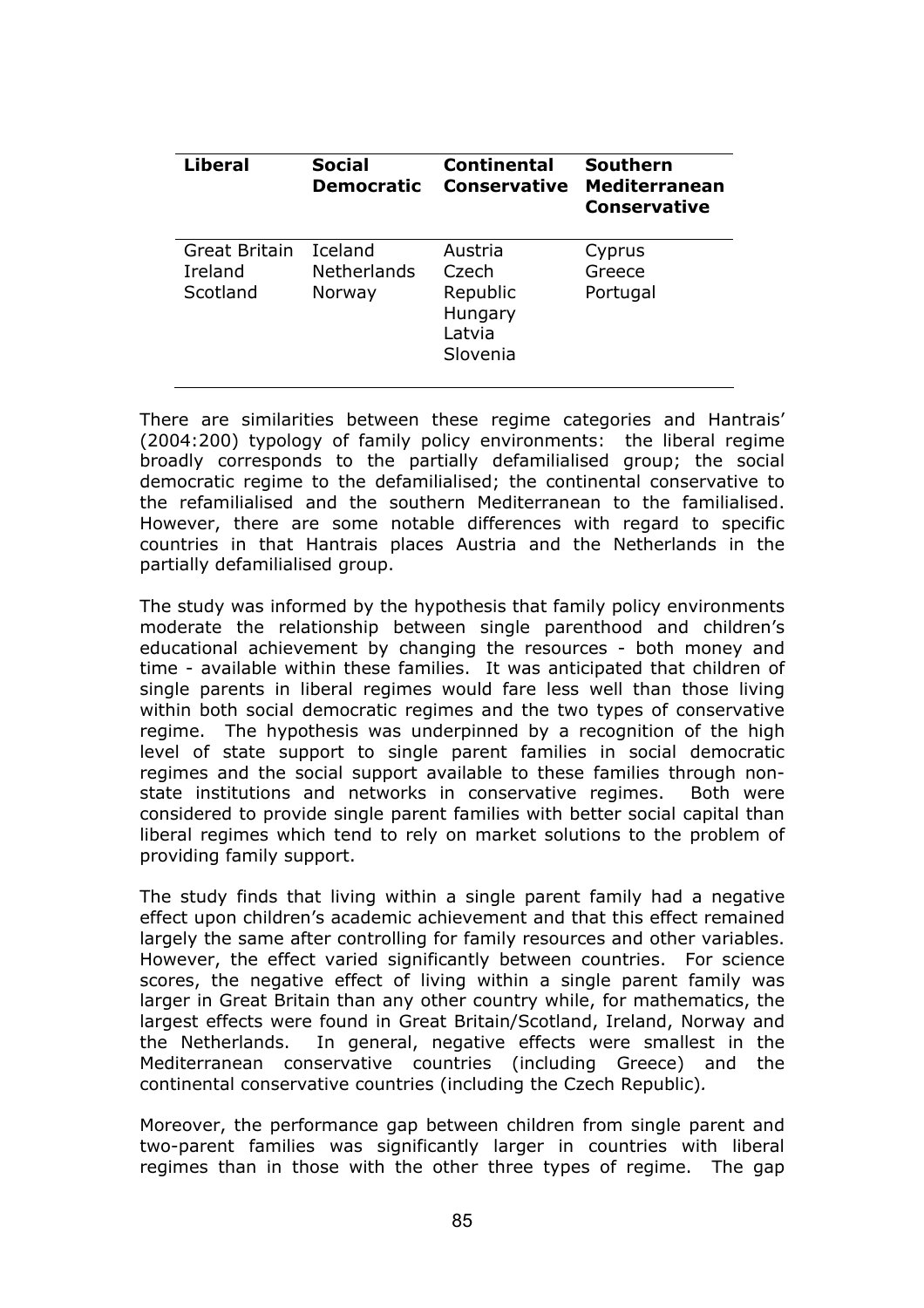between liberal and conservative regime countries was not affected by the introduction of additional student-level variables (family resources and control variables such as age, gender and location). These additional variables did, however, affect the achievement gap by family structure between liberal and social democratic regimes. When they were excluded no difference was found between the two types but once they were introduced into the analysis, the achievement gap became significantly larger in the former.

The authors conclude that neo-liberal family policies had a negative effect upon the academic performance of children from single parent families. These policies were said to be relatively weak in terms of the financial supports provided and ineffective in moving single parents out of poverty. They were also relatively unsuccessful in resolving work-family conflicts because over-reliance on expensive market solutions for childcare and restricted provision for parental leave.

Perhaps the most surprising finding was that both the continental conservative countries and the Southern Mediterranean conservative countries demonstrated smaller achievement gaps by family type than the social democratic countries, despite having weaker family policies. The authors are unclear about the reasons for this. However, they speculate that the cultural and political emphasis upon the family unit within countries with either type of conservative regime has enabled families – and, in southern Mediterranean conservative countries, informal community institutions - to provide the caring support that single parent families need, both financially and in resolving the work/family conflict. This chimes with the finding by Chambaz (2001), noted in Chapter 2, that a large proportion of single parent families in Southern European countries were included in other households. Yet Hampden-Thompson and Pong (2005) suggest that the family policies and financial safety nets in countries with social democratic regimes have promoted defamilialisation within households while simultaneously increasing the resources available to single parent families through state support and access to the workplace. A likely consequence is that inputs of time into childrearing by single parents are reduced. An important question left unanswered by this analysis is the extent to which the greater integration of families into extended households and community institutions in countries with conservative regimes is a consequence of forced dependence resulting from inadequate social safety nets and is therefore indicative of high levels of concealed poverty.

Bradshaw *et al.* (2007) consider child well-being at the European level. They analyse data already available for the (then) EU25, including both time series data and comparative surveys of children and young people, and compare the performance of the member states in relation to eight `clusters'. One of these clusters covers education, with educational attainment as a key domain. Measures of educational achievement were derived from data on reading, mathematics and scientific literacy from the OECD PISA 2003 survey. From our case studies, Malta did not appear in this ranking because it is not part of PISA. The index scores ranged from +3.0 to -2.0 with Finland (more than 2.0) outperforming all other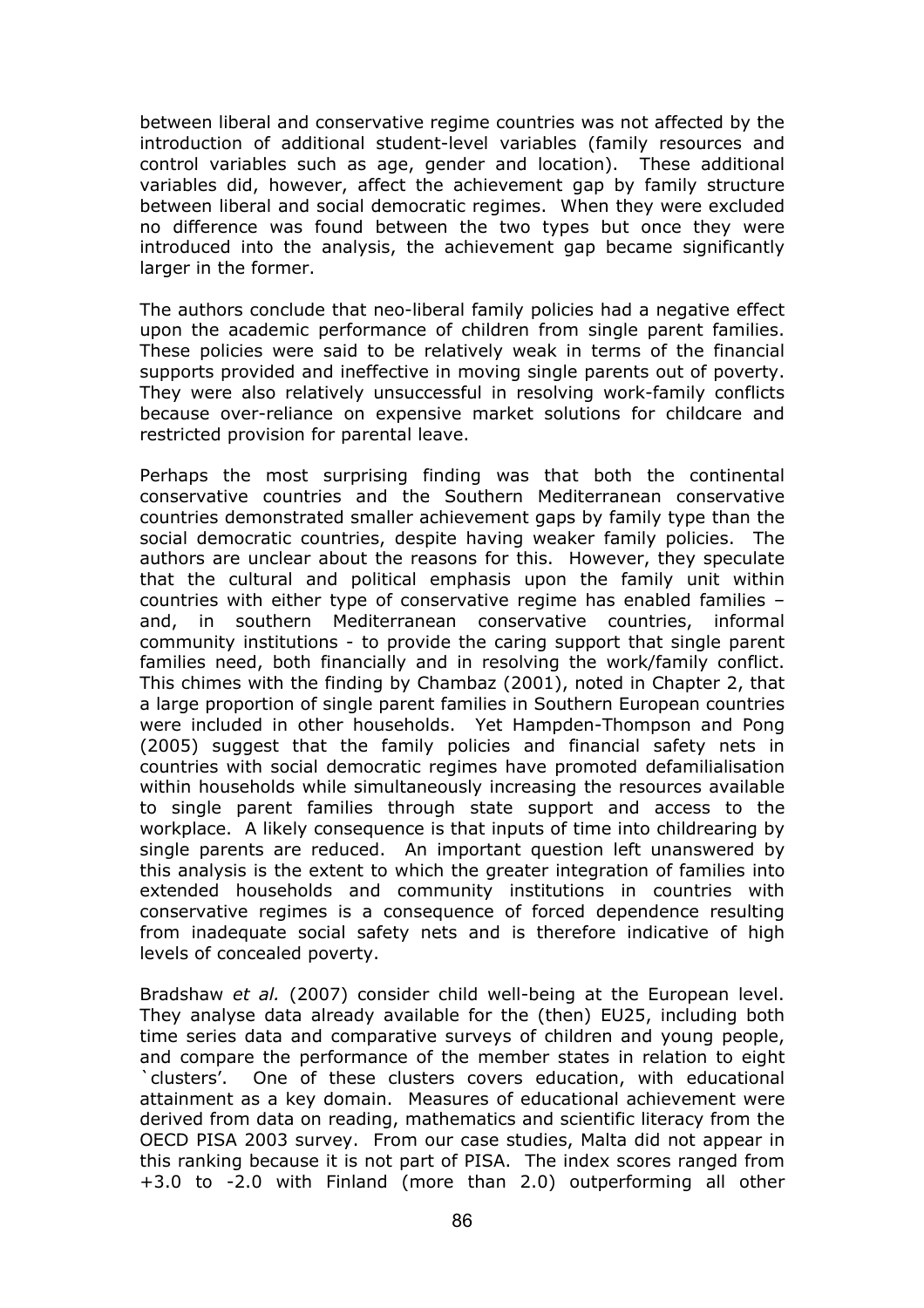countries by a considerable margin, followed from our case studies by the Netherlands (more than 1.0), UK,<sup>24</sup> Sweden, Czech Republic, France and Germany (between 0 and 1.0). Case study countries with negative scores were, in descending rank, Poland, Denmark and Spain (between 0 and - 1.0) and Greece (between -1.0 and -2.0). Greece was the lowest ranking of the 20 countries for which data were available.

Reviewing these findings against the Hantrais typology, there appears to be less clustering by family policy type. Finland, a defamilialised country is the clear leader but other countries achieving positive scores are a mixture of all four types: defamilialised (Sweden), partially defamilialised (UK, Germany and Netherlands), familialised (France) and refamilialised (Czech Republic). At the negative end of the scale, two familialised countries (Spain and Greece) have the lowest scores, but defamilialised Denmark and refamilialised Poland also feature.

Another 'cluster' focused on family cluster. $25$  When the two domains of interest here are superimposed, it is clear that there is no simple correspondence between scores for family structure and for children's educational attainment. Thus Greece, with the second highest score for intact family structure, has the lowest score for educational attainment. In contrast, the UK does relatively well in terms of educational attainment, while having the most fragmented families. This does not undermine the findings of other comparative studies that, *within* countries*,* children from non-intact families are likely to be disadvantaged educationally*.*

A recent meta-analysis of international economic, social and educational data by Esping-Andersen (2008) finds that countries vary enormously in the polarisation of the educational achievements of adolescents. Reviewing International Standard Classification of Education (ISCED) data from the OECD and PISA mathematical data for seven European countries (all case study countries) plus the US, he finds that Finland (a defamilialised country) was the least polarised European country in terms of the skill dispersion of 15 year old students, while also demonstrating the highest levels of overall attainment. The mean performance score of students in Finland from the 2000 PISA study was 547, with just seven per cent falling under the PISA minimum, which indicates a degree of cognitive dysfunction. The proportion of young adults aged 20-24 with no more than compulsory education was eight per cent. At the other end of the scale, Spain (a familialised country) was the most polarised, demonstrating the lowest mean PISA test scores (487) and the largest proportion of students under the PISA minimum (19 per cent) plus the highest proportion of young adults with no more than compulsory education (31 per cent). In between were the Netherlands, Germany and the UK (partially defamilialised) and Sweden and Denmark (defamilialised). The mean PISA score for Netherlands students was actually higher than that of their peers in Finland (552) but the proportions failing to reach the PISA minimum (10 per cent) and of young

 $\overline{a}$ 

 $24$  Although the UK data was considered to be unreliable because of low response rates.

<sup>25</sup> Bradshaw *et al.* (2007) findings on family structure are presented in Chapter 2.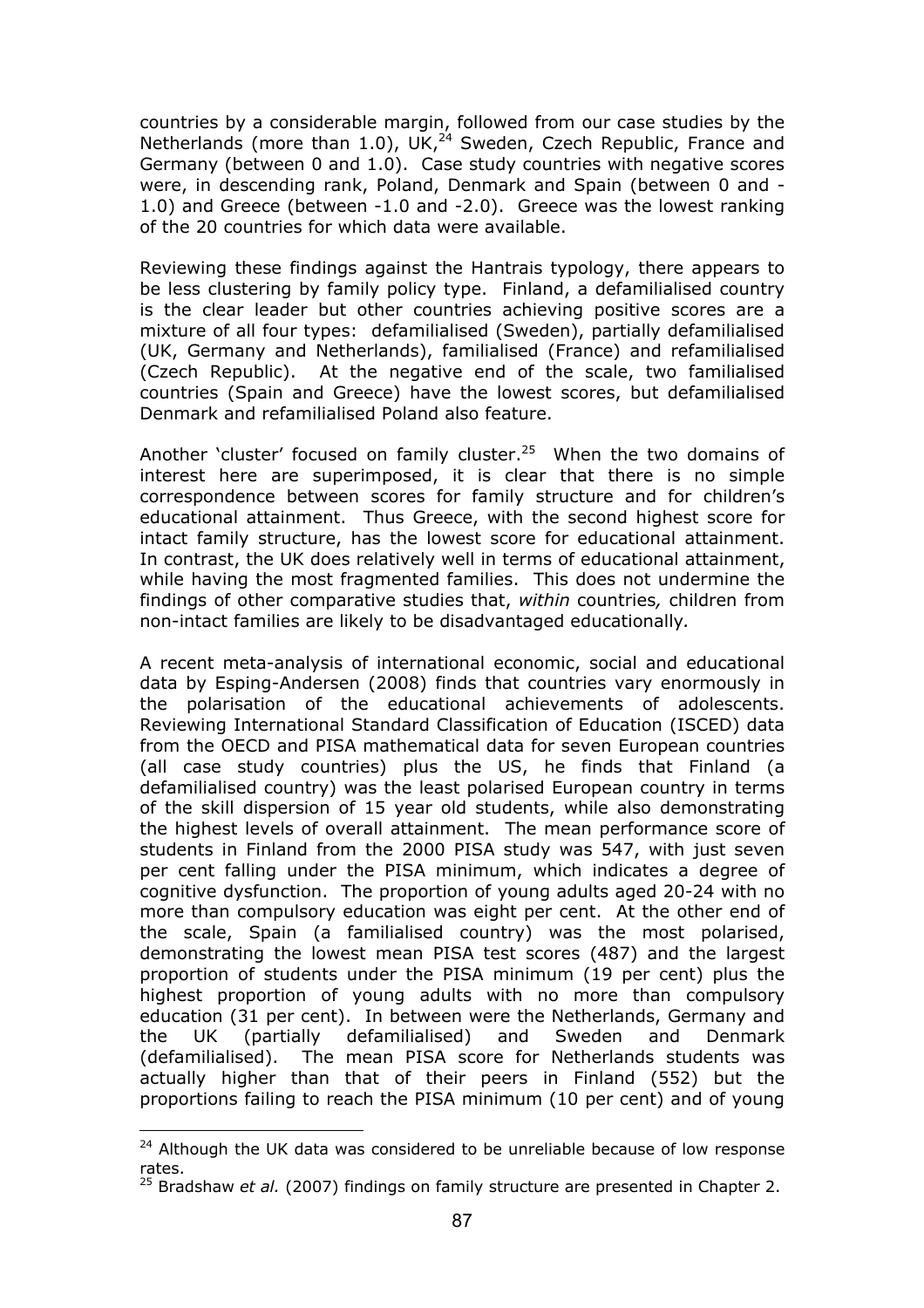adults with no more than compulsory education (22 per cent) were higher, indicating a greater degree of polarisation. The mean PISA scores and the percentages failing to reach the PISA minimum in the remaining countries were Germany (527 and 21 per cent), Denmark (521 and 15 per cent), Sweden (518 and 10 per cent) and the UK (511 and 13 per cent

The author identifies a number of structural trends that served to increase polarisation in the skill profile of young adults, including growing income inequality which makes parents' capacity to invest in their children's education more unequal. Demographic changes – particularly greater family instability due to increasing single parenthood and immigration – were seen to be another driver of unequal educational outcomes. Although poverty was strongly associated with poor educational outcomes and was particularly prevalent in single mother families, single mother poverty rates also varied considerably; for example, they were high in the US (almost 50 per cent) and much lower in Nordic countries (10-13 per cent). Indeed, the link between growing up in single parent families and low educational attainment was highlighted by the OECD PISA surveys (2000, 2003) which:

*'Show that children growing up in lone parent households perform relatively lower than children from other families. This is mostly true in Belgium, Denmark, Ireland, the Netherlands and Sweden while in a number of countries their performance is not significantly different from pupils growing up in other families.'* 

EC (2008: 58)

Nonetheless, Esping-Andersen (2008) identifies welfare redistribution strategies as having an important effect in reducing poverty among all families with children, with particularly powerful impacts in Sweden (reducing poverty by 13 per cent) and France (a reduction of 20 per cent).

Although these comparative studies show a high level of agreement regarding the negative association between non-intact family structures and children's educational achievement, the studies are few in number and are perhaps over-reliant upon a rather narrow measure of educational achievement, namely children's performance in standardised mathematical and science tests.

# **4.4 Conclusions**

This Chapter has considered single-country and comparative studies which address the nature of the relationship between family structure and educational achievement. The single country studies are drawn only from defamilialised and partially defamilialised countries, and caution must therefore be exercised in generalising their findings to societies with very different policy environments. The comparative cross-national studies included in this review introduce evidence from a broader sweep of countries but are generally reliant on quite a limited measure of educational achievement.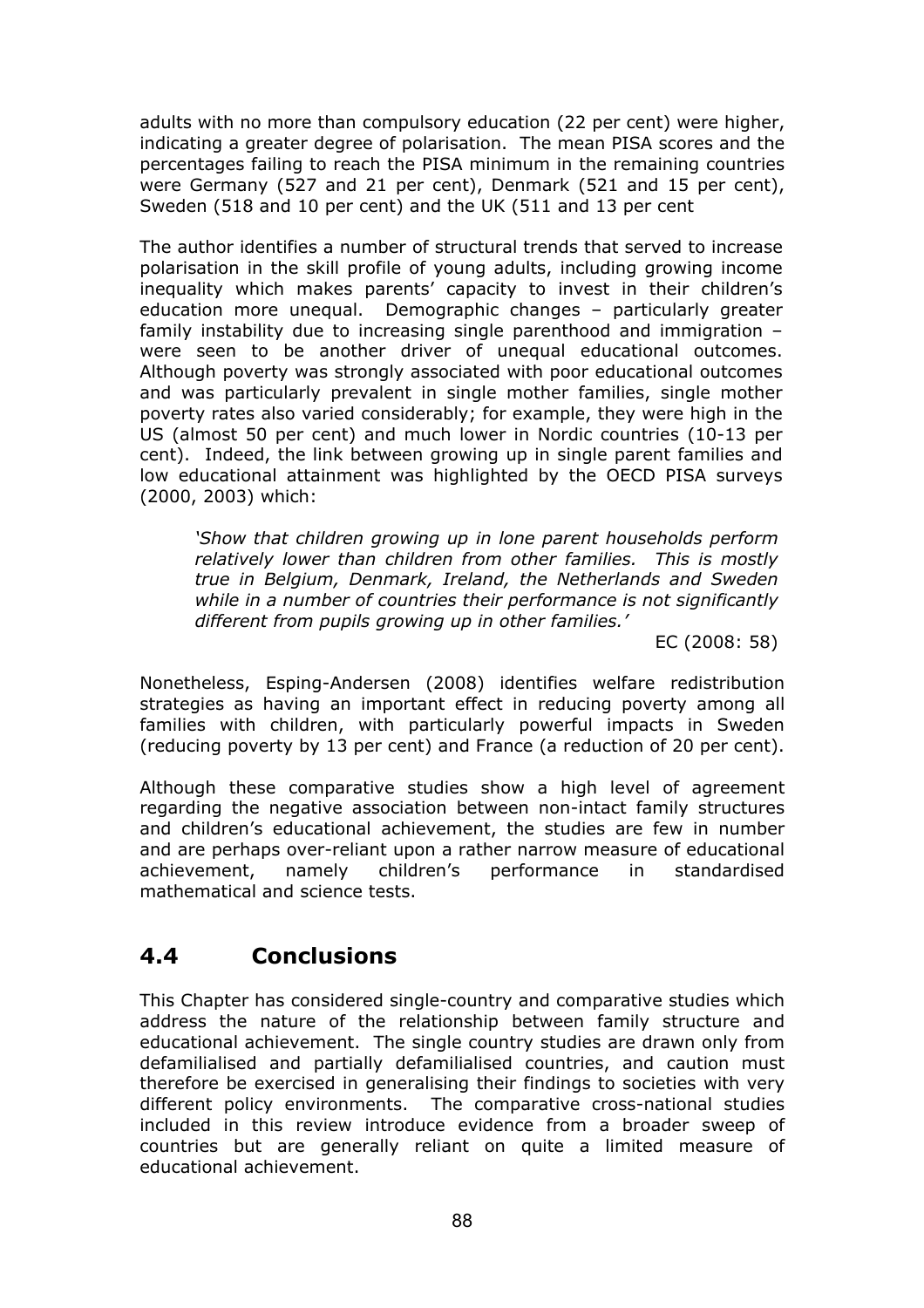Although the findings of some studies provide counterexamples, the general thrust of the evidence reviewed here supports a negative association between non-intact family structures and children's educational achievement. Recent studies on child poverty and the dynamics of single parenthood (EC, 2007; 2008) indicate that there is a noticeable correlation between growing up in a single parent family and the socio-economic, labour and educational prospects of children. Educational outcomes are of particular concern as they are now recognised as crucial to the future life-prospects of children and young people. As the EC 2008 report on child poverty observed:

*'Young people who leave school too early and with only lower secondary education are at a disadvantage on the labour market. Their personal and social development is in danger of being curtailed and they are at greater risk of poverty and social exclusion that other young people who continue their education and training.'* 

EC (2008: 57)

Interpreting this association, however, is a challenging and contentious task. This partly reflects the methodological difficulties of separating the effects of family structure from other powerful influences (such as low income, poor housing tenure and low parental education) that tend to be felt disproportionately by single parent families. Many studies have employed sophisticated statistical designs in order to tease out different effects but there are acknowledged difficulties in measuring background factors, such as parental mental health, upon outcomes for children.

Typically, the more complex the analysis, in terms of the multiplicity of variables introduced, the smaller the effect of family structure on educational achievement. In some studies this effect disappears altogether, although, in others, significant effects remain. Does family breakdown *per se* exercises an independent effect upon the achievements of children? Perhaps the most policy-relevant message from this review is that children from non-intact families are more likely than those living with both their parents to be exposed to risks which represent barriers to achievement. These risks may occur within the heart of the family -for example, when adults' parenting skills are affected by stress and anxiety and in the family's socio-economic environment - for example, when low income and poor access to employment opportunities restrict choices and resources.

The review has offered some insights into the extent to which outcomes for children in different countries are mediated by specific family policy environments, which offer varying degrees of support and protection to non-intact families. There is a reasonably convincing body of evidence that redistributive welfare strategies, generous childcare support and equal access to the labour market that are characteristic of defamilialised countries produce better educational outcomes for children than the mix of private and social welfare solutions promoted in partially defamilialised societies. The detailed situation in the familialised countries of Southern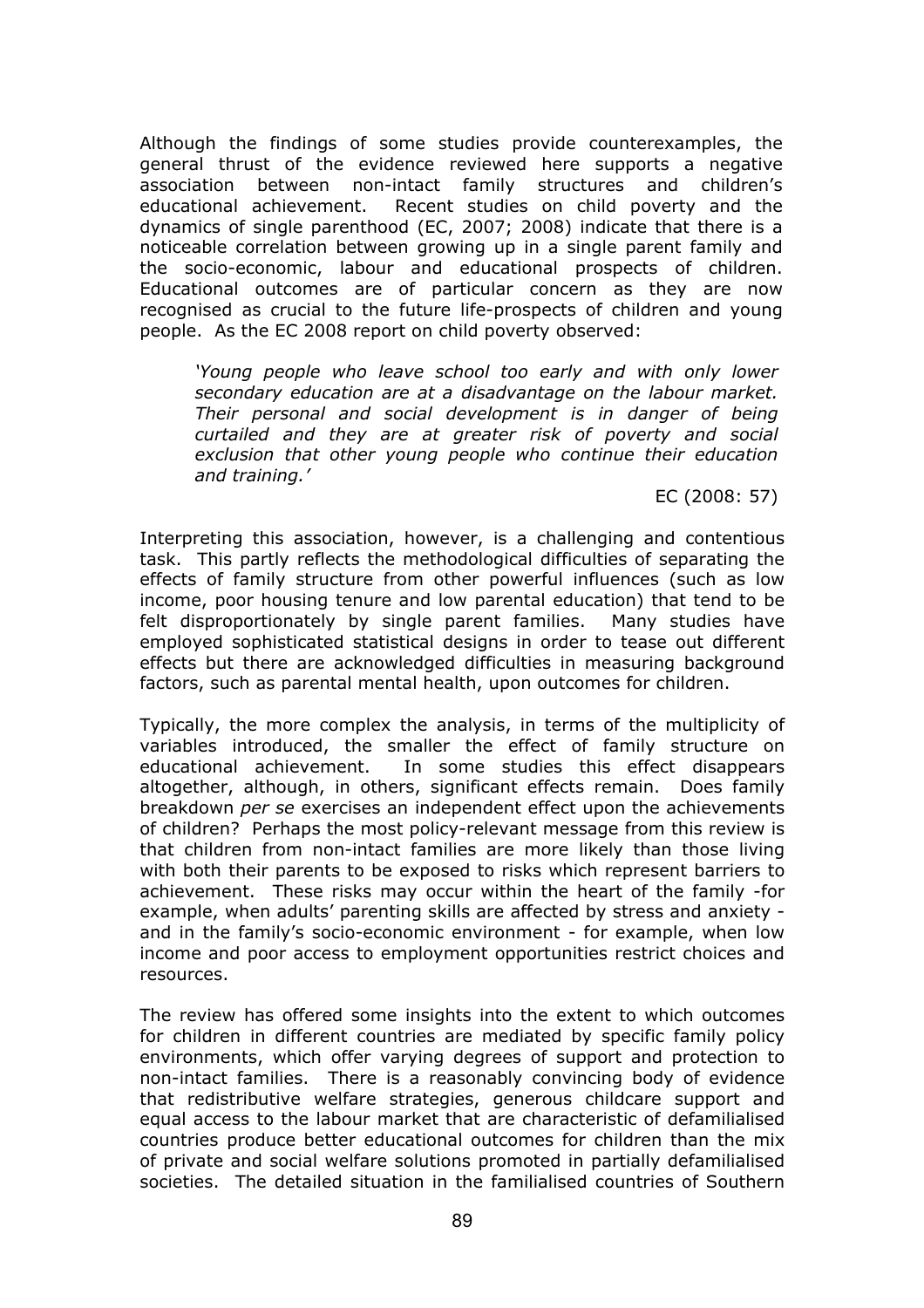Europe and the refamilialised countries of Central Europe remains poorly delineated, however; and there is clearly a need for focused research to redress this imbalance. While there are some indications that family and community networks in the familialised countries provide a degree of protection from the social and economic disadvantages single parent families might otherwise face, it is likely that in many cases reliance on family and social networks increases financial hardship in already poor families and creates a more restrictive environment in which the choices available to single parents are influenced by conservative social norms. While the achievement gap between children from intact and non-intact families in these societies has been found to be relatively small, there is also evidence – at least for the Southern European countries - that the overall level of educational achievement is low and that there is greater divergence between the highest and lowest achieving children, irrespective of family structure, than in the defamilialised and partially defamilialised countries of Western and Northern Europe.

There also seems to be a lack of European research on educational outcomes for children when families are reconstituted through the remarriage or re-partnering of parents. Findings from the US literature have indicated that outcomes for step-children are similar to those for children from single parent families (Mclanahan and Sandefur, 1994) and, moreover, that children in stable *`blended'* families containing both stepchildren and half-siblings born into the new partnership have substantially lower levels of achievement than those living with both their birth parents (Ginther and Pollack, 2004). Given the increasingly complex family structures in many European countries, this would appear to be an important area for further enquiry.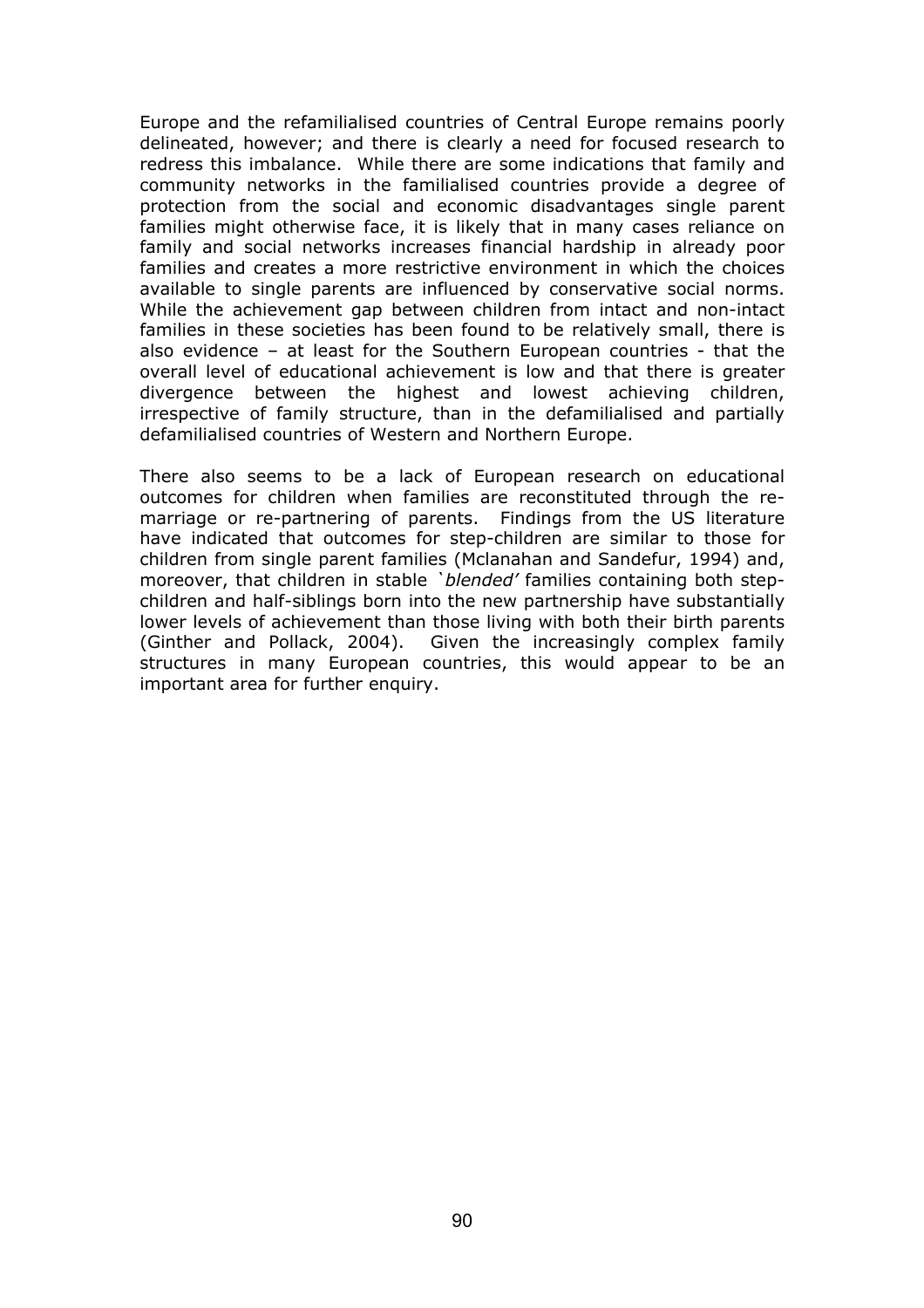# **5 Health and Well-being Outcomes**

# **5.1 Introduction**

Exploring and interpreting the associations between family breakdown and health outcomes for children in European Union (EU) countries is a complex task, not least because of the extraordinarily wide range of conditions, behaviours and events that may be construed as outcomes. Moreover, an individual's health and well-being may be scrutinised at many different phases of life, from infancy through to mature adulthood. In order to accommodate both the range and the depth of the subject matter, this literature review is broadly structured according to life stages. Evidence relating to each stage is then considered.

Ideally this chapter would review evidence from all the family policy environments denoted by our typology, however, in practice the research evidence is skewed towards the Nordic countries and the UK where largescale prospective studies and representative datasets have provided a rich source of material. Some comparative, cross-national studies have also been identified covering a broader range of countries. Accordingly, many of the observations and findings from the studies discussed below may be specific to defamilialised and partially-defamilialised countries and may not necessarily apply to societies with familialised and refamilialised family policy environments.

A shortcoming common to many of the studies discussed below is that they do not distinguish between the routes into single parenthood. So while they may, for instance, compare one parent families with twoparent families and report a significant effect by family type, they rarely say whether the effect holds for single parent families created by family breakdown and/or those arising from non-marital births or the death of a partner. As a consequence, even when an adverse health outcome for children of single mothers is found, it does not necessarily follow that the health outcome can simply be attributed to family breakdown.

# **5.2 Pre-term births and death in infancy**

The relationship between socio-demographic factors and adverse outcomes in infancy, notably pre-term birth, perinatal mortality and Sudden Infant Death Syndrome, is the focus of the studies reviewed in this section.

A comparative study by Zeitlin *et al.* (2002) investigates the impact of marital status on pre-term birth in European countries where extramarital births were more or less common. Citing earlier research findings that the marital status of the mother had been identified as a risk factor for pre-term birth, the authors consider whether society's acceptance of extra-marital child bearing might mediate the association between being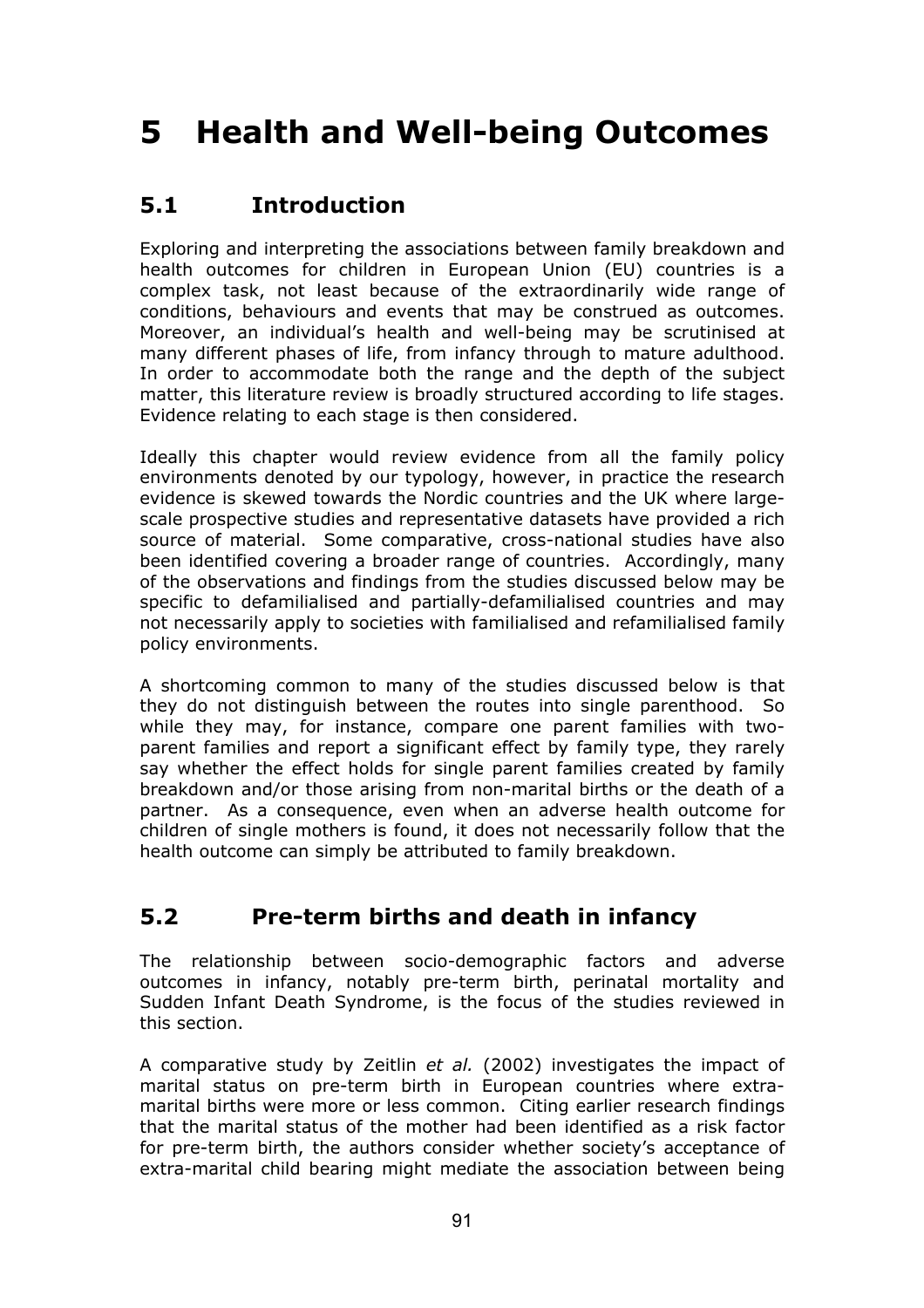unmarried and birth outcome. The study draws on data from the European Programme of Population Risks and Pregnancy Outcomes (EUROPOP), a collaborative European initiative carried out between 1994 and 1997 to study the risk factors for pre-term birth, using a case-control design. The sample included data from the Czech Republic, Finland, France, Germany, Greece, Hungary, Ireland, Italy, the Netherlands, Poland, Romania, Russia, Scotland, Slovenia, Spain and Sweden. Cases included all singleton live pre-term and still-births delivered in participating maternity hospitals during the study period, with controls randomly selected from singleton births. Information about the mother, her pregnancy and the newborn child was collected using the same questionnaire in all countries and was supplemented with details from her medical records. The total sample comprised 5,456 cases and 8,234 controls.

The countries are divided into two groups according to the proportion of births to married mothers in the control population, validated with information from EUROSTAT. This proportion varied in the sample from 96.8 per cent in Greece to 58.4 per cent in Sweden. Percentages for other countries in our case study group were: Czech Republic, 85.5 per cent; Finland, 65.8 per cent; France, 66.4 per cent; Germany, 74.8 per cent; Netherlands 68.7 per cent; Poland, 88.7 per cent; Scotland, 62.5 per cent; and Spain, 90.3 per cent. Eighty per cent of births to married mothers is selected as the threshold between low and high values. Thus the familialised countries from our case study group (Greece and Spain) and the refamilialised countries (Czech Republic and Poland) were above the threshold, while the defamilialised countries (Finland, France and Sweden) and partially defamilialised (Scotland, Netherlands and Germany) fell below it.

In the overall sample, there was a significantly elevated risk of a pre-term birth associated both with cohabitation (an odds ratio of 1.2) and single motherhood (an odds ratio of 1.3). The risk was particularly marked in those (familialised and refamilialised) countries where births to unmarried mothers were less common.<sup>26</sup> In contrast, in (defamilialised and partially defamilialised) countries where non-marital births were more common, the risk to both cohabiting and single mothers was insignificant. These results are unchanged in analyses which exclude countries close to the threshold.

For moderate pre-term births (that is, 33-36 weeks' gestation), the data support the hypothesis that the association between pre-term birth is mediated by marital patterns within the general population. Elevated risks for both single and cohabiting women in this sub-group are confined to countries where extra-marital births were less common. However, the risk of pre-term birth before 33 weeks was greater for single and cohabiting mothers in both groups of countries. The authors argue for further research to understand the financial and emotional stressors associated with being an unmarried mother in different societies, with

 $\overline{a}$ 

 $26$  An odds ratio of 1.69 for cohabitating women and of 1.61 for single women.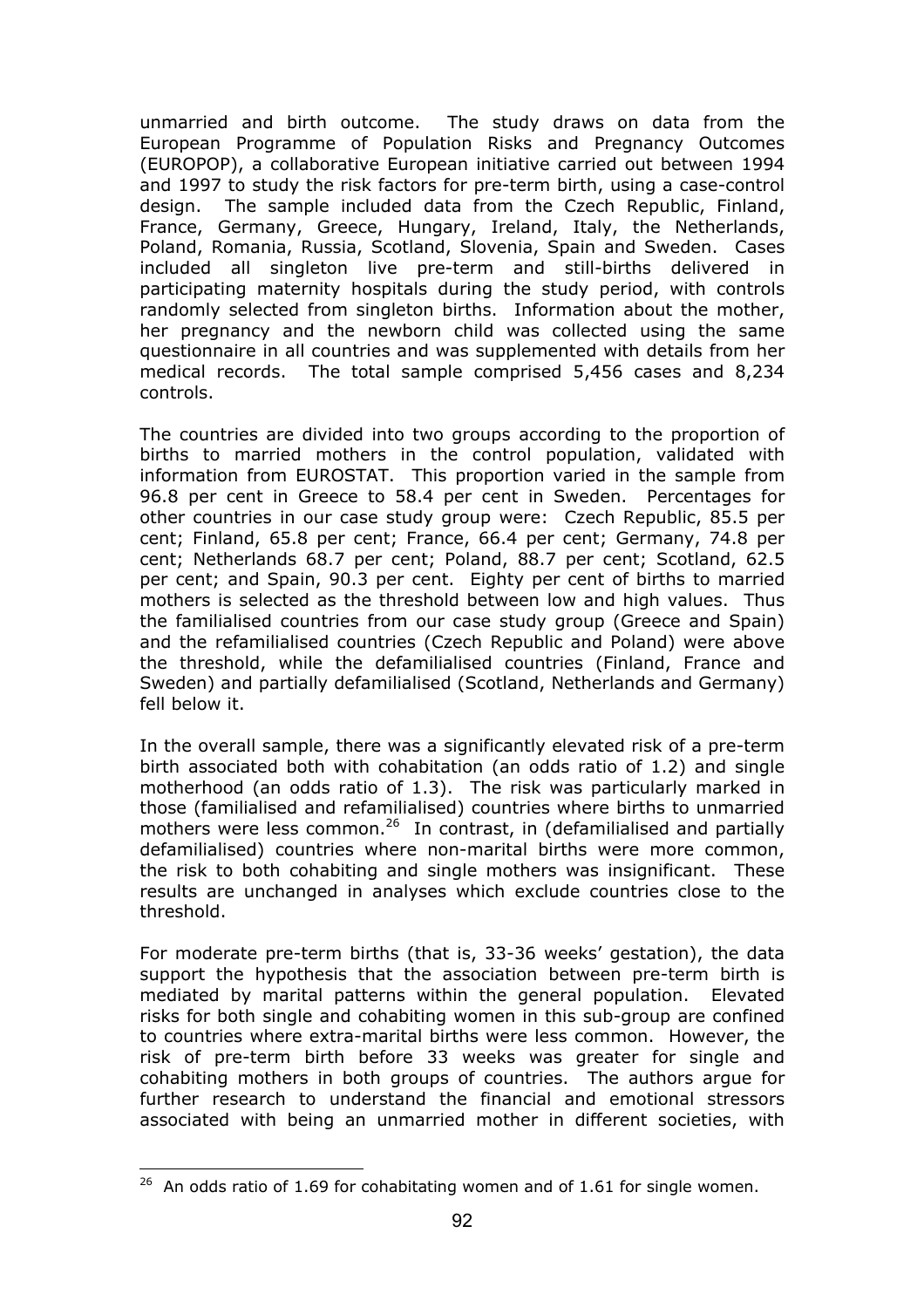attention to community-level factors, such as health care and social support programmes.

Forssas *et al.* (1999) investigate the maternal risk factors associated with perinatal deaths in Finland (a defamilialised country). This involves an analysis of all data from the Medical Birth Register on all newborns (199,291) in Finland between 1991 and 1993. From the total number of births, there were 1,461 perinatal deaths. The purpose of the study was to identify maternal risk factors and to establish how much of the excess mortality could be explained by low birth weight. Eight maternal characteristics were considered: age, previous births, socio-economic status, marital status (married, cohabiting or single), smoking habit, earlier stillbirth, insulin-dependent diabetes mellitus and IVF pregnancy. The results show that previous stillbirth, higher maternal age and maternal diabetes were associated with greatly increased perinatal mortality risks. The risk was also increased for women with lower socioeconomic status, those who smoked, single mothers and those giving birth for the first time. While infants' low birthweight explained 100 per cent of the excess perinatal mortality associated with IVF and smoking during pregnancy, it bore a variable relationship to other maternal characteristics. For single mothers, low birthweight explained only 50 per cent of excess mortality, leading the authors to conclude that perinatal mortality for this group must be mediated by other factors, although they did not speculate what those factors might be.

Following a sharp increase in Sudden Infant Death Syndrome (SIDS) in the Nordic countries in the 1980's, a joint Nordic SIDS study was initiated. While subsequent advice about sleeping positions dramatically decreased the incidence of infant death, particularly in Norway, concern remained about social factors that were known to be associated with the syndrome but which were poorly understood. Daltveit *et al.* (1998) conducted a study to explore these factors by means of a case control study in Sweden, Norway and Denmark. Parents of 244 SIDS infants and 869 control infants, matched on gender, age at death and place at birth, completed a questionnaire. The socio-demographic variables used in the analysis include maternal age, birth order, marital status, parental educational level, parental employment status and housing conditions. In addition, two modifiable risk factors – sleeping and maternal smoking – were included. Univariate analysis shows single motherhood to be associated with an increased risk of SIDS, as were high birth order, young maternal age, low parental education and high parental unemployment. The risk was also high if the parent had no contact with family or friends. However, in a multivariate analysis where maternal smoking was also included, only paternal unemployment, young maternal age and birth order remained significantly associated with SIDS. Although housing conditions were not associated with SIDS, the risk was higher if the parents had lived in their present home for a relatively short time.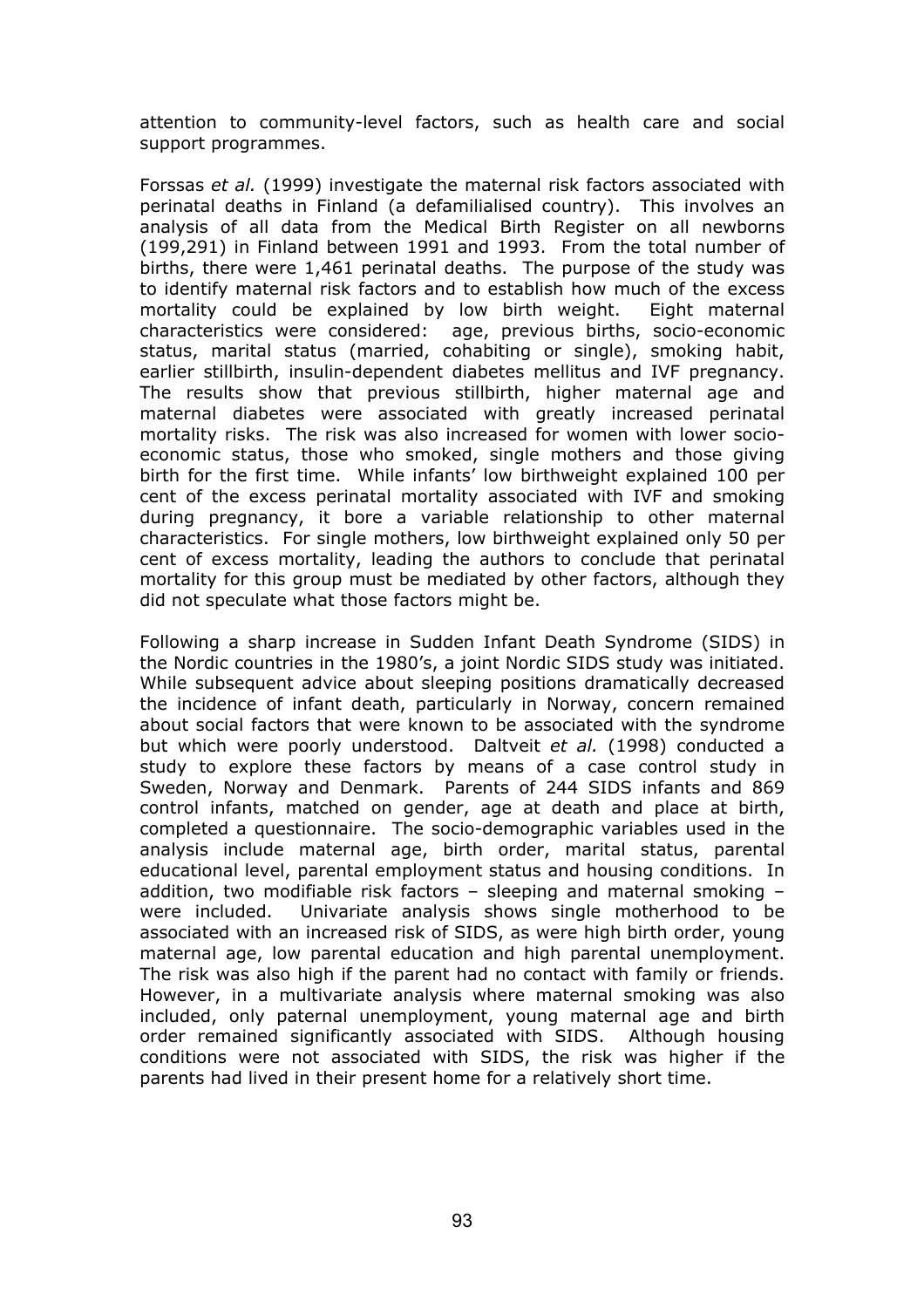### **5.3 Morbidity, injury and death in childhood and adolescence**

A Swedish study by Ringbäck-Weitoft *et al.* (2003) investigates differences in mortality, severe morbidity and injury among children from one parent families compared to those living with both parents. They analyse overall and cause-specific mortality from 1991-1998 and risk of hospital admission during the same period for almost a million children, of whom 65,085 were children of single parents and 921,257 lived with twoparents. Using the unique national registration number allocated to all Swedish citizens, the researchers are able to link data from the 1990 census and a number of other national data sources. The children were aged between six and 18 years at the beginning of the follow-up in 1991, and by the end of the follow-up in 1998, the youngest child was 14 years old and the oldest 26 years. Thus the outcomes encompass mainly childhood and adolescence but shade into young adulthood.

The researchers found marked differences in the socio-economic circumstances of the two groups: single parents generally had a lower employment status, were considerably more likely to be reliant on social benefits and to rent rather than own their homes; and were at a substantially higher risk of admission to hospital for psychiatric illness or addiction to alcohol.

The findings of this study show an increased risk of psychiatric disease, suicide or suicide attempt, injury and addiction in children in single-parent households compared with those in two-parent households. Boys in single-parent families had higher risks than girls of both psychiatric and drug-related illnesses, and they also had a raised risk of all-cause mortality. Much of the raised risk for children from single parent families could be accounted for by socio-economic circumstances, the main explanation for increased risk being lack of household resources as indicated by receipt of social benefits and housing situation. However, significant risks remained unaccounted for even when the model was fully adjusted for a range of socio-economic and demographic circumstances. Specifically, children in single-parent households had increased risks compared with those in two-parent households of psychiatric illness in childhood, suicide attempt, and both alcohol and drug-related illnesses. The authors noted that although the socio-economic situation of single parents in Sweden was relatively favourable, social policies did not recognise the special situation of the single parent as the only breadwinner and carer and that this may have resulted in insufficient support for single parents in meeting the challenge of combining family life and working life.

Commenting on this study, Whitehead and Holland (2003), suggest that the findings left major questions unanswered about the causal pathways that lead to higher risks for single parents and their children. They also questioned whether causal pathways would be the same in all countries. In comparison to single parents in Britain, they noted that single parents in Sweden are afforded a high level of protection from poverty and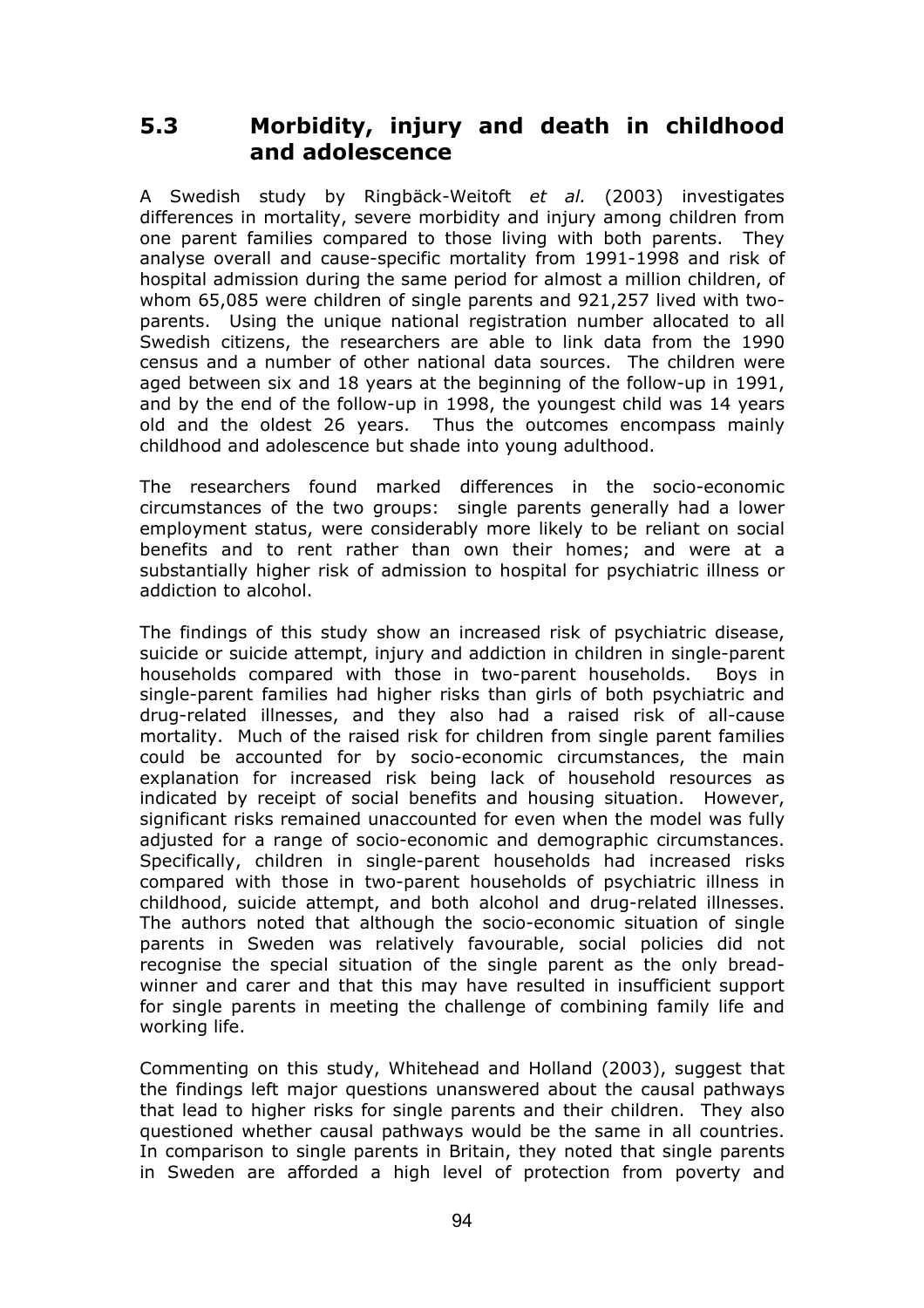unemployment by the generous universal social welfare system. This in turn was likely to shield them from the stress, anxiety and social isolation which might otherwise adversely affect the parental role. They conclude that the health inequalities between children from single parent and twoparent families in Sweden remained largely unexplained. However, they highlight that the meaning of what is measured will differ in important ways between societies. For example, while receipt of welfare benefits may be taken as a marker of poverty, it is likely to have very different connotations in a country such as Sweden (a defamilialised country) with strong social safety nets, compared to countries with less comprehensive social supports. Similarly, housing tenure as an indicator of socioeconomic status may not be a consistent indicator between countries.

Within the different social and political context of the UK – a partially defamilialised country - B, Cooper *et al.* (1998) also considers the social patterning of health inequalities among children. Noting the conflicting results from earlier research, which had examined associations between health outcomes and traditional measures of social class, the authors predict that in the aftermath of societal changes in Britain in the 1980s, measures of material and social disadvantage would be more accurate indicators of health inequalities than social class. The study uses data from three years of the British General Household Survey (GHS) from 1992/93 to 1994/95, providing a sample of over 16,500 children aged 0- 16 years. Morbidity was measured the presence of a limiting longstanding illness as identified by the person assuming most responsibility for the child. The findings demonstrate that family structure, employment status and receipt of benefit are more closely associated with health differentials than parental social class. However, the outcomes for children with single parents were mediated by the economic and employment status of the parents. Thus the health status of children of working single parents was not significantly different from that of children of intact families where both parents worked. At the same time, non-employment among single parents was associated with higher levels of limiting longstanding illness and, where basic social benefits were received, significantly higher levels of chronic illness in their children compared to children from two-parent families without any benefit entitlement. Given that the health of children in two-parent families was also adversely affected by parental income or unemployment, the general conclusion reached by the authors is that it was not family structure *per se* that resulted in health inequalities for children but poor economic status.

While acknowledging the weight of evidence in the literature for an association between single parent households and a range of adverse health, educational and behavioural outcomes for children, Spencer (2005) hypothesises that the increased risk could be explained by material disadvantage. Using data from the third wave (2001) of the Families and Children Study, a British panel survey, he is able to extract outcome information for 15,636 children aged 0-18 years belonging to 8,541 households. The selected health outcomes are parent-reported health (fair/poor versus good/very good) and longstanding illness or disability. Single parenthood at the time of the survey is the principal explanatory variable of interest, and single parenthood for at least a year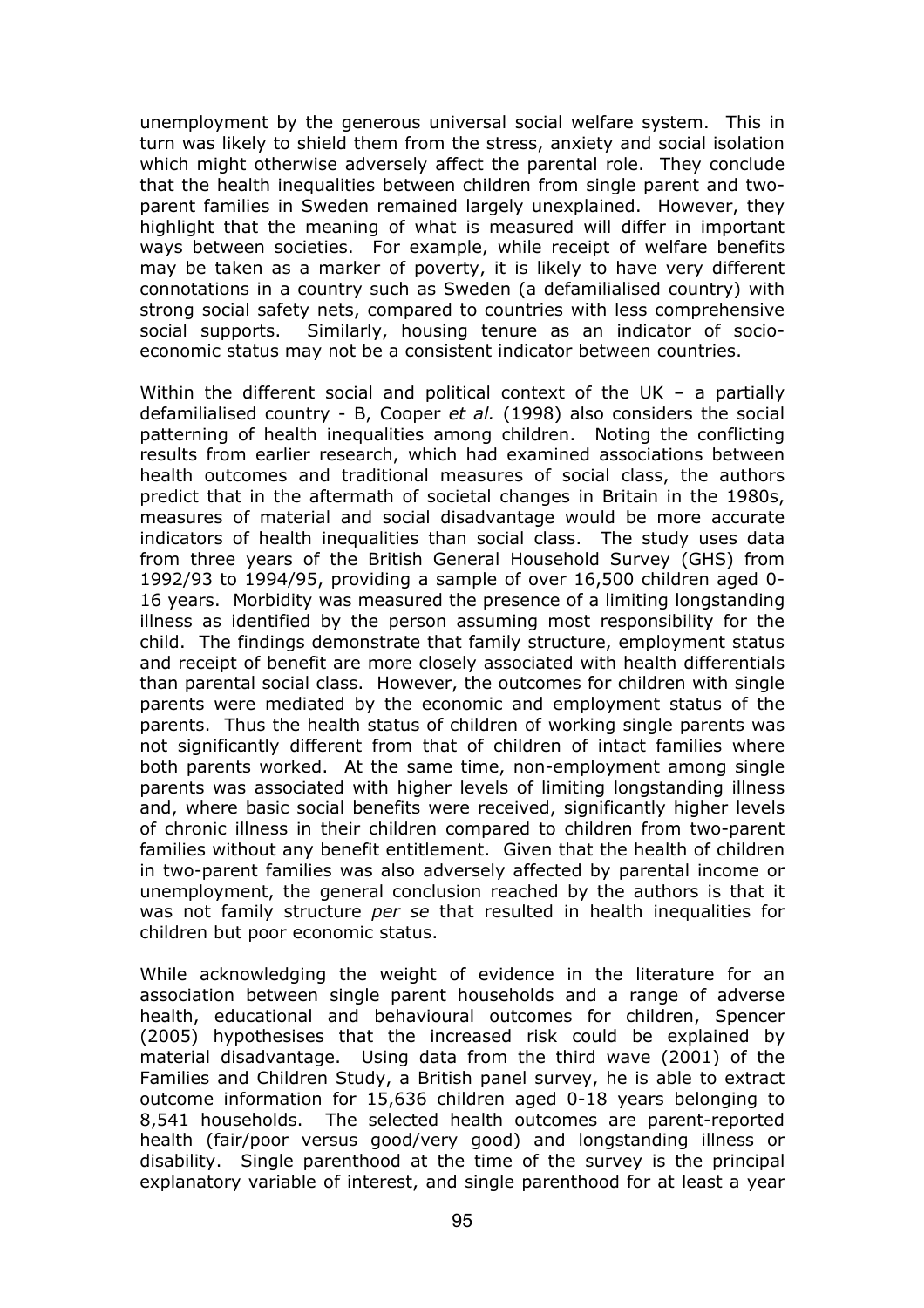the secondary explanatory variable. The analysis also controls for a variety of variables: household demographics, measures of household material disadvantage, socio-economic circumstances and household tenure. The results show that both boys and girls in single parent households had increased risk of all adverse outcomes (that is, health, behavioural and educational) when controlling for the age of the child alone and for age plus household demographics (age of the main carer, number of dependent children and the child's rank in the household). However, the increased risk is eliminated for all outcomes except parentreported health of girls following the addition of housing tenure, household hardship index and an interaction term for hardship and single parenthood. There is some evidence that a combination of single parenthood and material hardship generated more risk of adverse outcomes than either of these variables alone. Similar results were obtained when the effect of single parenthood for at least one year was entered into the model: this was associated with increased risks to both boys and girls that, once again, were eliminated when measures of material disadvantage were added. The findings broadly confirm the author's hypothesis that the negative outcomes, including health outcomes, for children from single parent families can be explained by the material disadvantages commonly experienced by these families.

Another UK study, by Fleming and Charlton (1998), sought to identify differences in morbidity in children presenting to general practitioners from households with one adult compared to households with two adults. Data collected from a national study of morbidity in general practice are used. The study involved general practitioners and practice nurses from 60 practices entering their assessment of problems presenting in each face-to-face encounter during the year ending August 1992. The total study population of nearly half a million was representative of the national census population. It included 93,356 children from birth to 15 years, of whom 10,983 (11.8 per cent) were living in households with more than one adult. While rates of consulting for any illness were slightly higher in one-adult rather than two-adult households, rates of consulting for accidents were considerably higher: for boys under one year they were 50 per cent higher and for girls 35 per cent higher. Young children (four years and younger) were less likely to present for immunisation than those from two-adult households, and they were a third more likely than children from two-adult households to be visited at home (this might be explained by the lack of a car  $-$  see chapter 2). The authors conclude that single-adult households are an appropriate indicator of deprivation, and argue that children from these households require specific targeting by general practitioners and other primary care professionals for accident prevention and immunisation uptake.

A Report Card issued by the Unicef Innocenti Centre (2001) shows that there is also considerable variation in the prevalence of injury between countries, which is equally poorly understood. The report provides a league table of child deaths by injury in the 26 richest OECD countries. It shows dramatic variations between countries in child death rates per 100,000 children over a twelve month period, ranging from 5.2 for Sweden to 25.6 for Korea. The rates per 100,000 children for other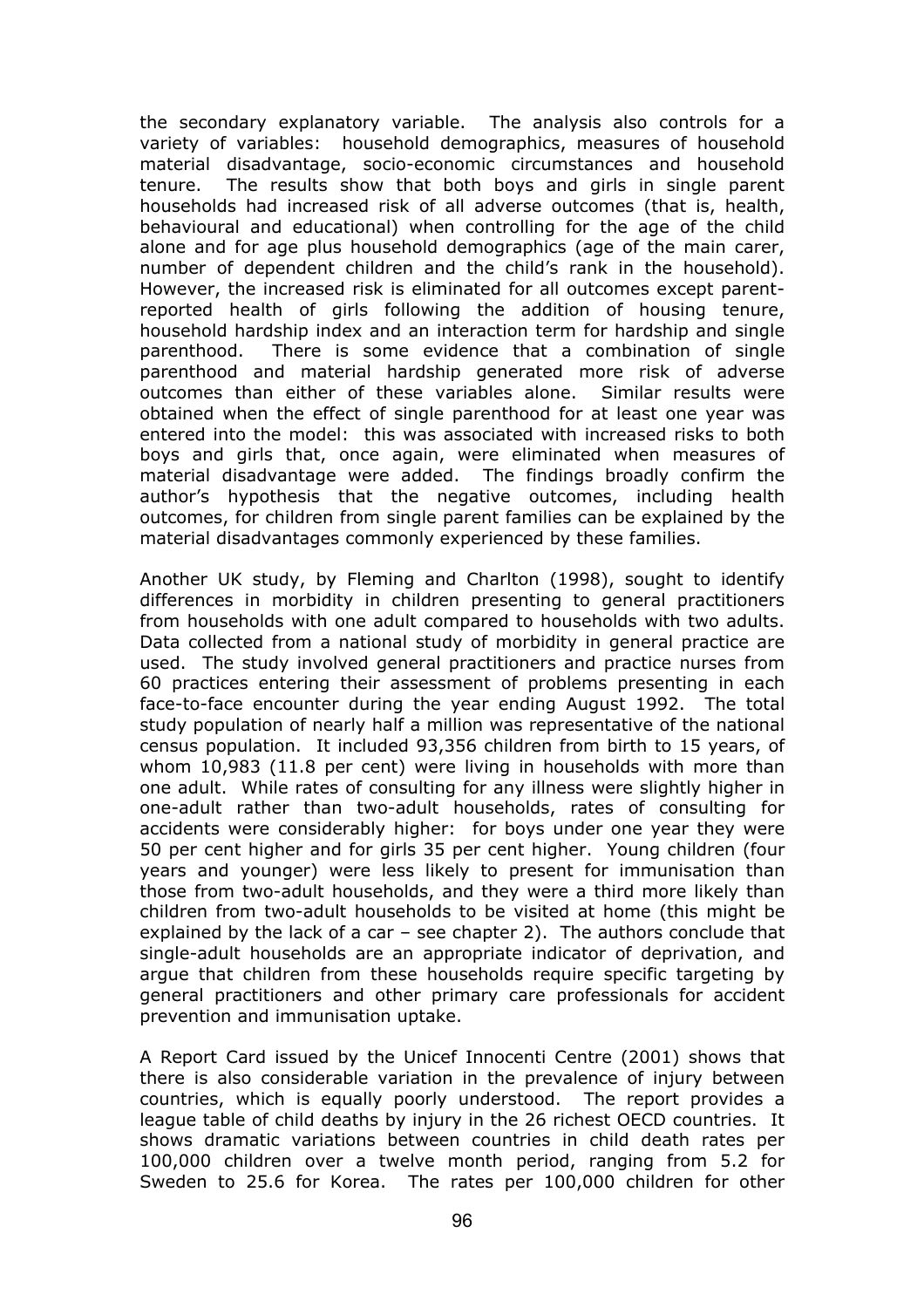countries within our case study group were: UK, 6.1; Netherlands, 6.6; Greece, 7.8; Denmark and Spain, 8.1; Finland, 8.2; Germany, 8.3; France, 9.1; and the Czech Republic, 12.0. The authors note that whatever the proximate cause of death or injury, the risk to children was strongly associated with social and demographic factors, including poverty, single parenthood, low maternal education and parental alcohol or drug abuse. They also acknowledge, however, that the detailed data needed to disaggregate these factors and estimate their relative influence are lacking for most countries and that this was a generally underdeveloped area of research. More refined and accurate data about the socio-economic circumstances associated with child injury and death would, in their view, assist the formulation of preventative strategies directed towards families and communities where the risks are known to be higher.

The UK provides a detailed investigation of the relationship between family structure and child injury. A review of available data on the accident risks to children of single parents was undertaken by Roberts and Bless (1995). While highlighting the substantially higher rates of injury to children of single parents – estimated at twice the rate for children of twoparent families in the UK – the authors argue that this increased risk could be explained by poverty, poor housing and social isolation. They point out the consistently strong association in epidemiological research between child injury and poverty, and maintain that the low level of social security benefits and limited access to paid employment for most single parents placed them below the poverty threshold. Their low incomes in turn exposed them to unsatisfactory housing in dangerous environments, both of which pose injury risks to children. They note, for example, that residential fires were the second leading cause of death to children in the UK and that the risks were greatest in older houses, rented accommodation, mobile homes and homes without telephones or smoke detectors. Finally, the authors identify social support as an important factor in the prevention of child injury, both through providing parents with resources and knowledge and in protecting them against depression. The social isolation faced by many single mothers is seen to multiply the disadvantages of poverty and poor housing and further increase the risk of accidents and injuries to children. The principal remedy proposed by the authors is affordable day care which would simultaneously provide a safe environment for children and ease access into paid work for mothers, enabling them to improve their incomes and their housing. Upgrading the housing stock and providing social support for single mothers are also identified as critical strategies for safeguarding children.

Another group of studies has examined associations between family structure and specific disease patterns in children. An example is a study by Hägglöf *et al.* (1991) which considers whether psychosocial stress presented a risk factor for Type 1 diabetes in children. This study forms part of the Swedish childhood diabetes study - a national case referent study. All recent onset child patients aged 0-14 years over one year were invited to participate. Two referent subjects matched for age, sex and geographical distribution were selected for each patient using the official Swedish population register. In all, 338 patients and 528 referent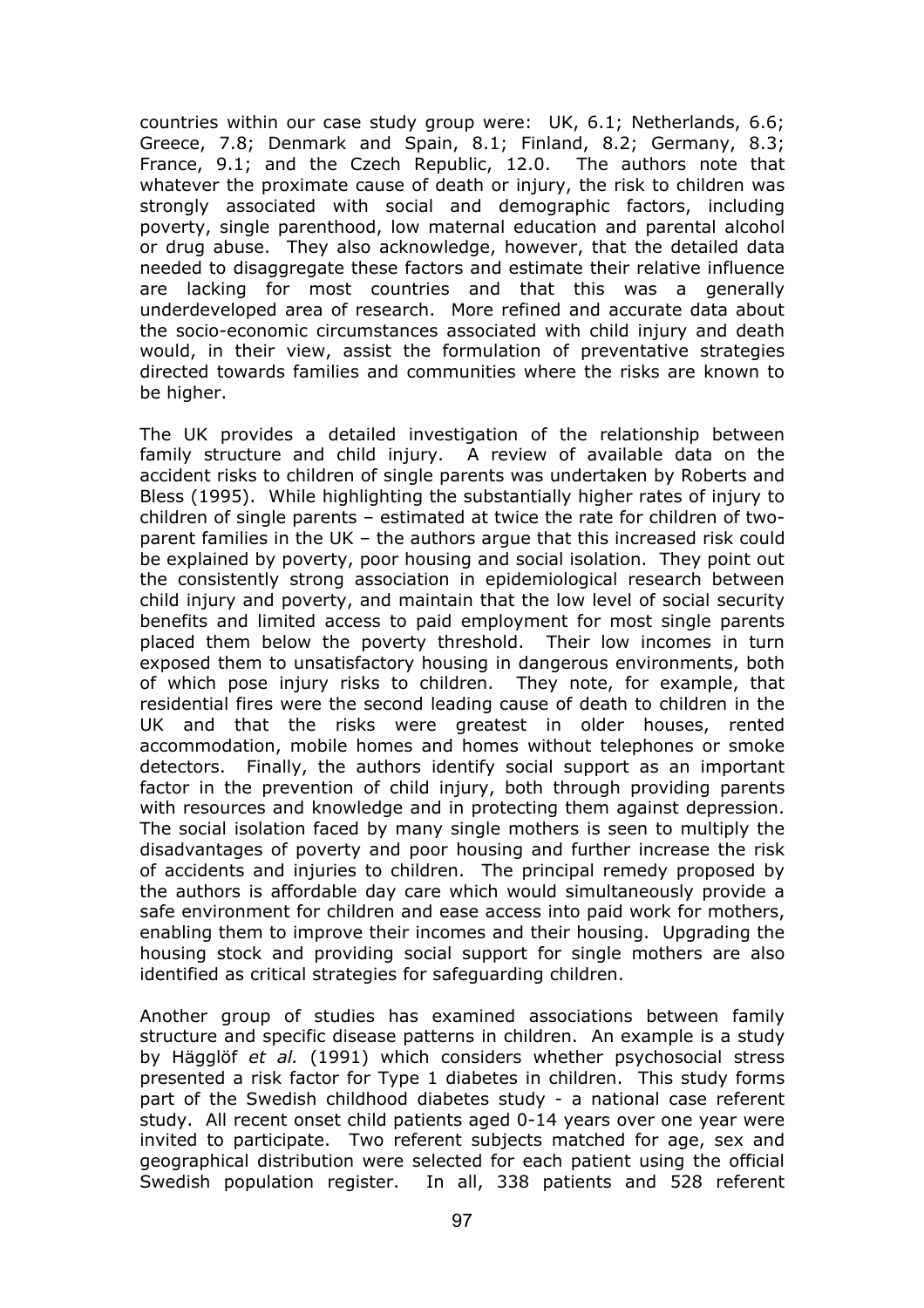subjects took part. Family characteristics such as the marital status of parents, parental age, number of siblings and proportion of immigrants were similar for both the diabetic patients and the children in the referent group. Questionnaires were distributed to the families of the diabetes patients and the families of the referent subjects approximately four weeks after the diagnosis of Type 1 diabetes, with the purpose of recording significant life events over the year prior to diagnosis. An inventory of 45 possible life events was incorporated into the questionnaire. These included parental divorce and separation, the remarriage of a parent and the death of a parent or a close member of the family. Three different methods were used to analyse the life events qualitatively. First, a life change values index already established for this questionnaire provided a rating of the severity of the life events. Second, each family evaluated how upsetting a life event had been to the child on a self-esteem scale. Third, losses within the family are analysed separately since these had been indicated in previous research as being associated in both adults and children with the onset of diabetes. All analyses are performed separately for children aged 0-4 years, 5-9 years and 10-14 years.

The results show no difference in the number of life events between the families of the diabetic children and the referent families, with a mean of 1.9 events per family. Neither are there any significant differences when the results are analysed by age group. In the group as a whole, the number of severe life events as rated by the families themselves tended to be higher for the diabetic children but the difference is not statistically significant. However, the impact of life events relating to losses within the family differed according to age group. The chances that such events comprise a risk factor for Type 1 diabetes are significantly higher among children aged 5-9 years and remain significant when standardised for possibly confounding factors such as age, sex, maternal education and whether Type 1 diabetes was present among first degree relatives. The authors suggest that this age group might be especially vulnerable to stressful life events due to the discrepancy between cognitive skills and emotional development; alternatively, they speculate that the occurrence of significant events, such as parental divorce, might be more frequent in this age group.

The relationship between single parenthood and outcomes for children with cystic fibrosis, a severe and life-threatening long-term illness, is the focus of a study conducted by a hospital research team in Northern Ireland (part of the UK) (Macpherson *et al.*, 1998). Seventy-five children aged between eight months and six years are identified from the patient register of a regional cystic fibrosis centre, of which 20 are from single parent families and 55 from two-parent families. An interview schedule was devised for the mothers in order to probe family circumstances, including number of siblings, financial and employment situation, receipt of benefits, smoking and housing. All participating mothers were also asked to complete the General Health Questionnaire (GHQ), which is widely used to detect psychiatric disorders. In addition, the child's age and genetic history was recorded from the patient register, and the pattern of hospital admissions over the previous year was recorded, along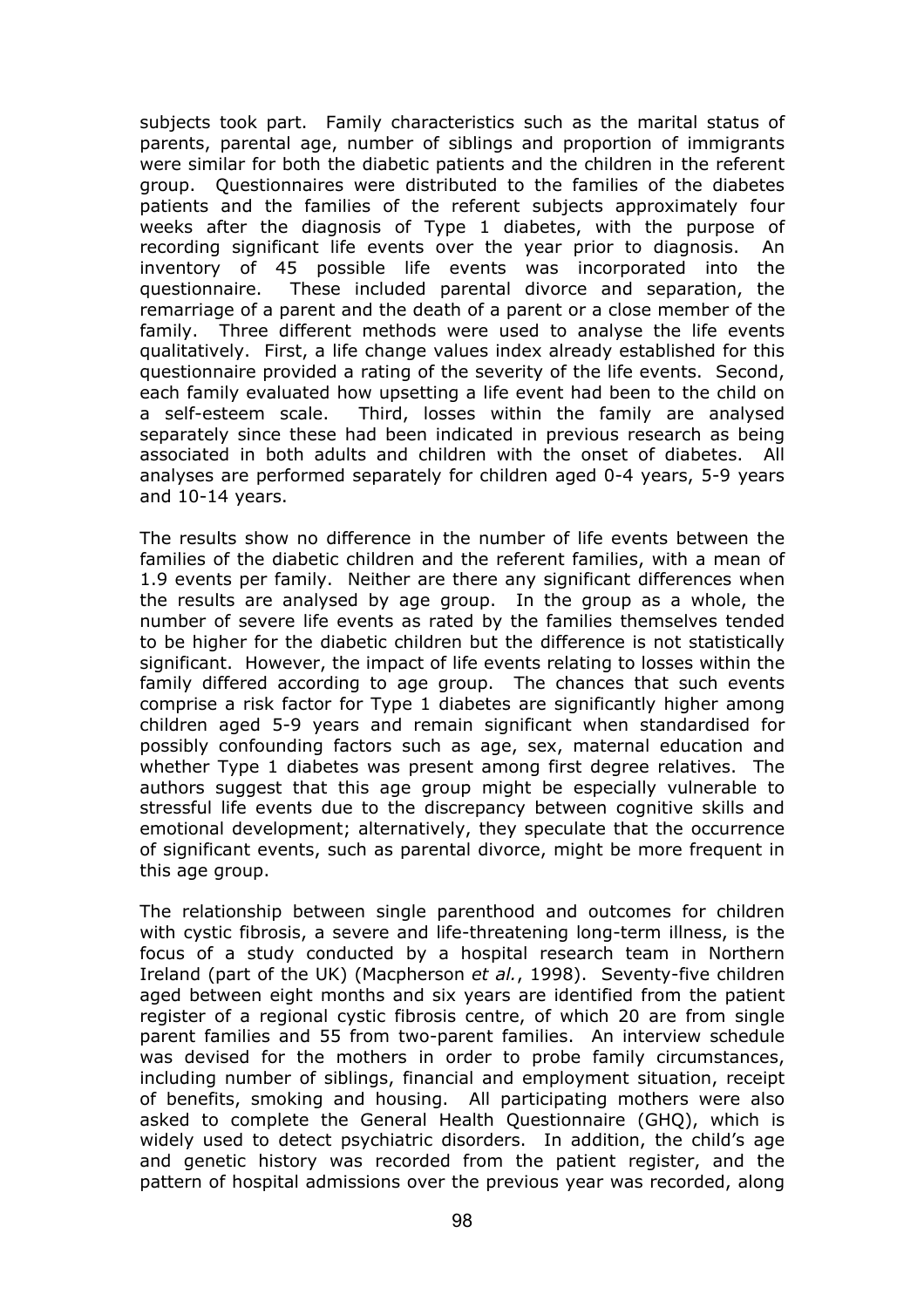with the most recent Schwachman score (a clinical score widely used to assess the status of patients with cystic fibrosis).

Analysis of the outcomes for children show that those younger than six years with single mothers and teenage mothers had markedly increased morbidity. This was reflected in higher rates of hospital admissions, more days in hospital per year and a significantly lower mean Schwachman score than for children from older two-parent families. The authors suggest that these results could be indicative of lower compliance with prophylactic and preventative regimes, which in turn were likely to reflect a lack of support for single and teenage mothers in managing the increased burden of care. They conclude that young cystic fibrosis children with single or teenage mothers have significantly worse clinical progress than those from intact families and that this population required extra clinical vigilance and social support.

## **5.4 Behavioural and emotional problems in childhood**

While the studies discussed in the previous section are mainly concerned with physical health outcomes, a large body of research has been devoted to identifying the factors associated with behavioural and emotional problems in childhood.

A study undertaken by Harland et al (2002) in the Netherlands, a partially defamilialised country, sought to determine whether children's demographic characteristics (sex, age, ethnicity and degree of urbanisation), family characteristics (family structure, employment status of the parent(s), educational level, and number of siblings living in the family at the time of the study), and stressful life events were associated with an increased risk of behavioural and/or emotional problems. With regard to life events, it focused on parental divorce or separation and unemployment, because these were observed frequently and had been found in previous research to have significant consequences. A particular concern of the study is to assess whether the impact of divorce and separation changed over time, and special attention is paid to risks to children who had recently experienced parental separation/divorce or unemployment compared to those with longstanding experience of this problem.

The Child Behaviour Checklist (CBCL), a well-established and validated instrument for identifying problems in children's behaviour from the parents' viewpoint, was completed by a national sample of 4,480 parents of school-aged children (4-15 years) who were also interviewed about their demographic and family characteristics and about the child's recent life events. Child health care professionals provided additional background information. The data were collected in a standardised way during routine health assessments. Results show that family characteristics and recent life events were more strongly associated with children's risks of behavioural and emotional problems as measured by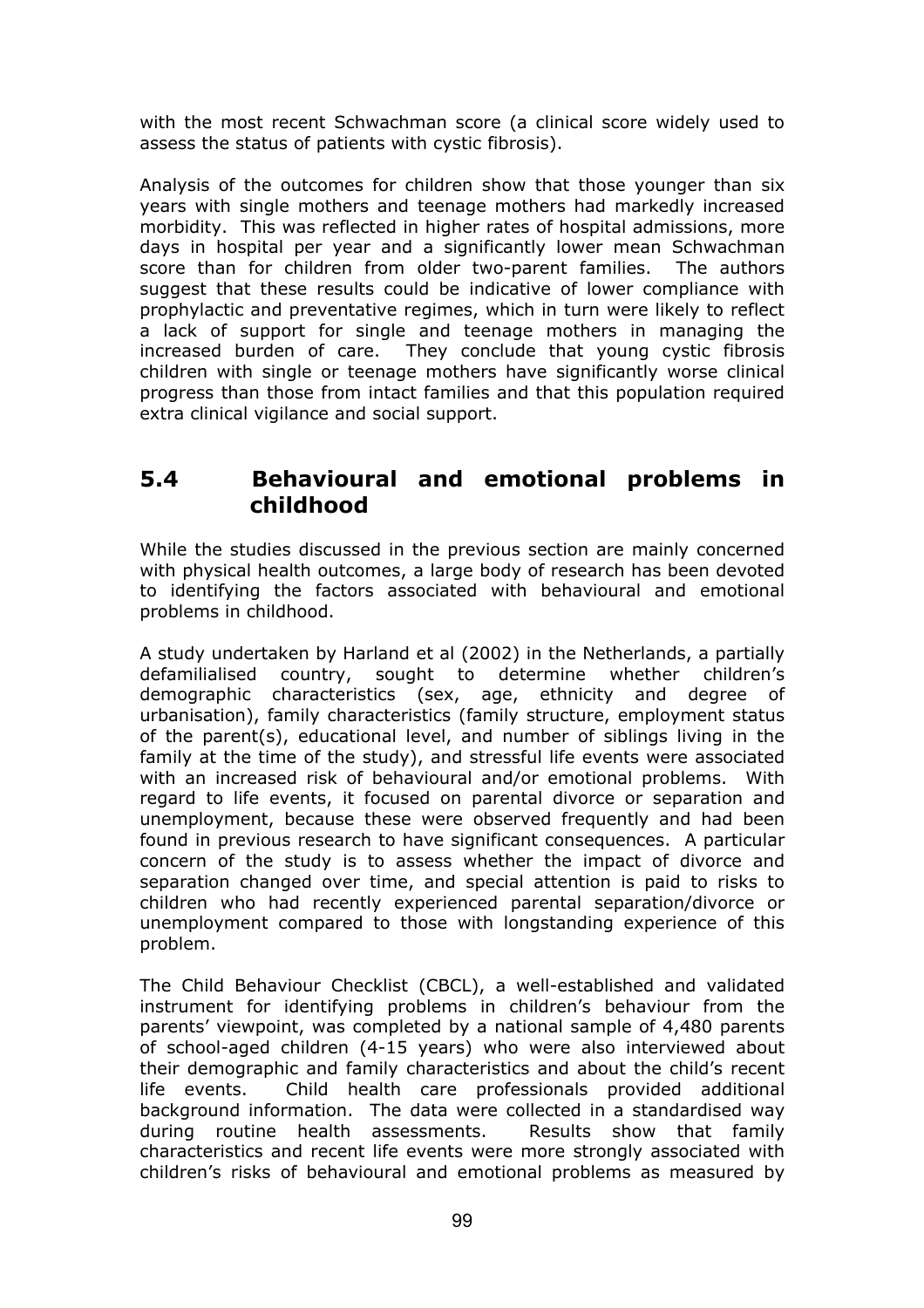the CBCL than other demographic characteristics. Overall, the likelihood of having a clinical CBCL problem tended to be higher for children experiencing divorce or separation than it was for those encountering unemployment. Moreover, children tend to recover over time - although not completely - from the damaging emotional effects of divorce. On the whole, the observed effects are moderate. The authors do not propose a causal link between life events and emotional problems but rather seek to identify high risk groups of children. They feel that the results do not justify screening for children who had experienced stressful life events but nonetheless indicate that child health professionals should be alert if a child's history contained such events.

McMunn *et al.* (2001) sought to unravel the complex relationship between family structure, child and adolescent well-being, socio-economic status and parental mental health. They use data from the Health Survey for England, a large, annual nationally representative survey. The 1997 edition of the survey focused on the health of young people and was the first to use the Strengths and Difficulties Questionnaire (SDQ), an instrument for screening children for psychological morbidity. Sampling yielded 5,705 children aged 4-15 years whose parents completed the SDQ. Key questions for the study are whether children from two-parent and single parent families differ in terms of their emotional and behavioural symptoms, and, if so, whether this relationship persists once socio-economic circumstances and parental mental health are taken into account.

Compared to children from two-parent families, children of never-married single mothers were three times more likely to have a high SDQ score, indicating psychiatric disorders. Those with previously married single mothers or from reconstituted families were twice as likely to have a high score. Children in single father families were not significantly more likely to have a high SDQ score. Girls were less likely than boys, and 13-15 year olds were less likely than four to six year olds to have a high score. When various indicators of socio-economic status were taken into account (receipt of benefits, social class of head of household and housing tenure), the effect of single mother households (both never married and previously married) on child psychological status disappeared. However, children of reconstituted families were 60 per cent more likely to have a high SDQ score even when socio-economic status was taken into account.

Information about maternal factors and mother's education, working status and psychological well-being was available only for a sub sample of 1,426 children. While these maternal factors, along with family structure and socio-economic status, were all associated with high SDQ scores for children, they were also strongly associated with one another so that, for example, mothers with no educational qualifications were the most likely to be single parents while the opposite was true for those with degrees or higher education. The authors conclude that it was not single motherhood *per se* that was detrimental to children's psychological well-being but rather the poverty and low maternal educational attainment that are characteristic of many single mothers. However, these factors were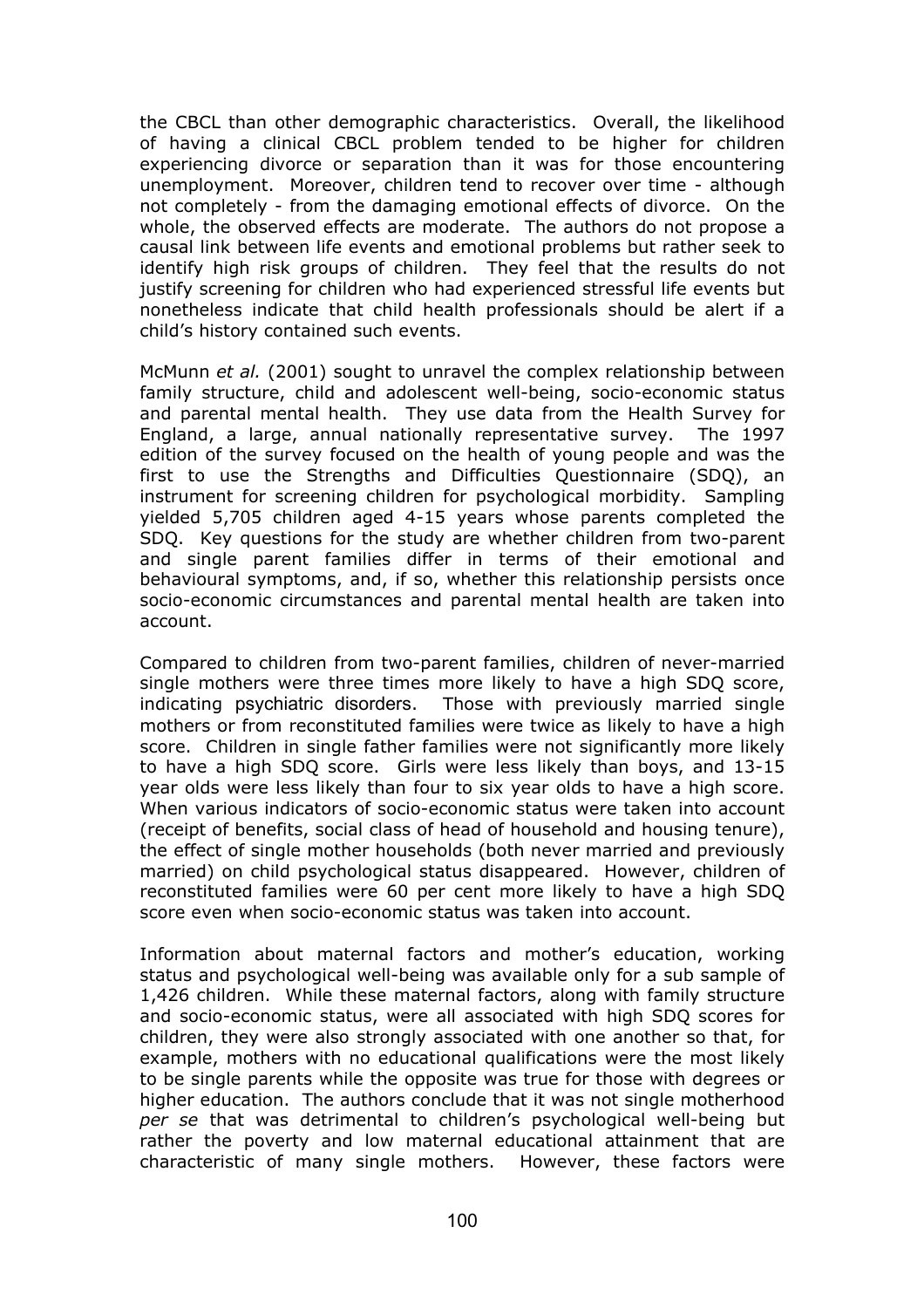unable to explain the enhanced psychological risk for children from reconstituted families.

Wadsby and Svedin (1993) undertook a two-year follow-up study of Swedish children whose parents had recently divorced. The base population for the study was drawn from all Swedish couples with children under 18 years who applied for and completed a divorce at a single district court over a twelve month period ending in June 1988. One hundred and thirteen children aged 3-18 years from 78 families were included in the original study group, and 300 children from intact families were used as a reference group for mental health assessment. An assessment of the children was made within eight weeks after parents' formal application for divorce. This examined the presence of behavioural disturbances and symptoms of poor mental health among children of divorced parents as compared with children from intact homes, examined age and gender differences, and studied the children's reactions to the information about their parents' divorce. A semi-structured behaviour and symptom interview was undertaken with the parents, supplemented with open questions and information about any contacts with the Child and Adolescent Psychiatric Service before and at the time of divorce. This early assessment had shown that behavioural problems and symptoms of poor mental health were not more common among the children of divorced parents than among the children from intact families, and there were no age or sex differences. The purpose of the follow-up study was to re-examine the children's mental health, with the specific aim of determining whether their symptom scores had changed.

Ninety-seven of the original children were re-examined: 44 boys and 53 girls. A reference group was once again used, comprising 232 children from intact families randomly selected from the general population. The interview used as part of the original assessment was repeated and was supplemented by parent and teacher questionnaires designed to discriminate between children who showed disorder and those who did not. Subsequent contacts with the child psychiatric service were also noted. Boys of divorced families were found to have a significantly higher symptom score at the follow up.

Differences related to age were seen only between the children who were younger than five years at the time of the original study and subsequently were between five and seven years of age at the follow-up. These children were significantly more symptom- loaded at the follow-up, with the boys once again accounting for the increased score. In spite of the increased total score, there was no significant increase in the percentage of children with behavioural issues at the follow-up (16 per cent) compared with the original study (13 per cent) and no more than for children from intact homes (16 per cent). Of the 27 per cent of children who demonstrated a higher symptom score at the follow-up, psychiatric contact for one or both parents and parental alcohol abuse appeared to be contributory factors, while the experience of a particularly traumatic divorce was associated with a symptom score outside the range of normal behaviour displayed by 16 per cent of children.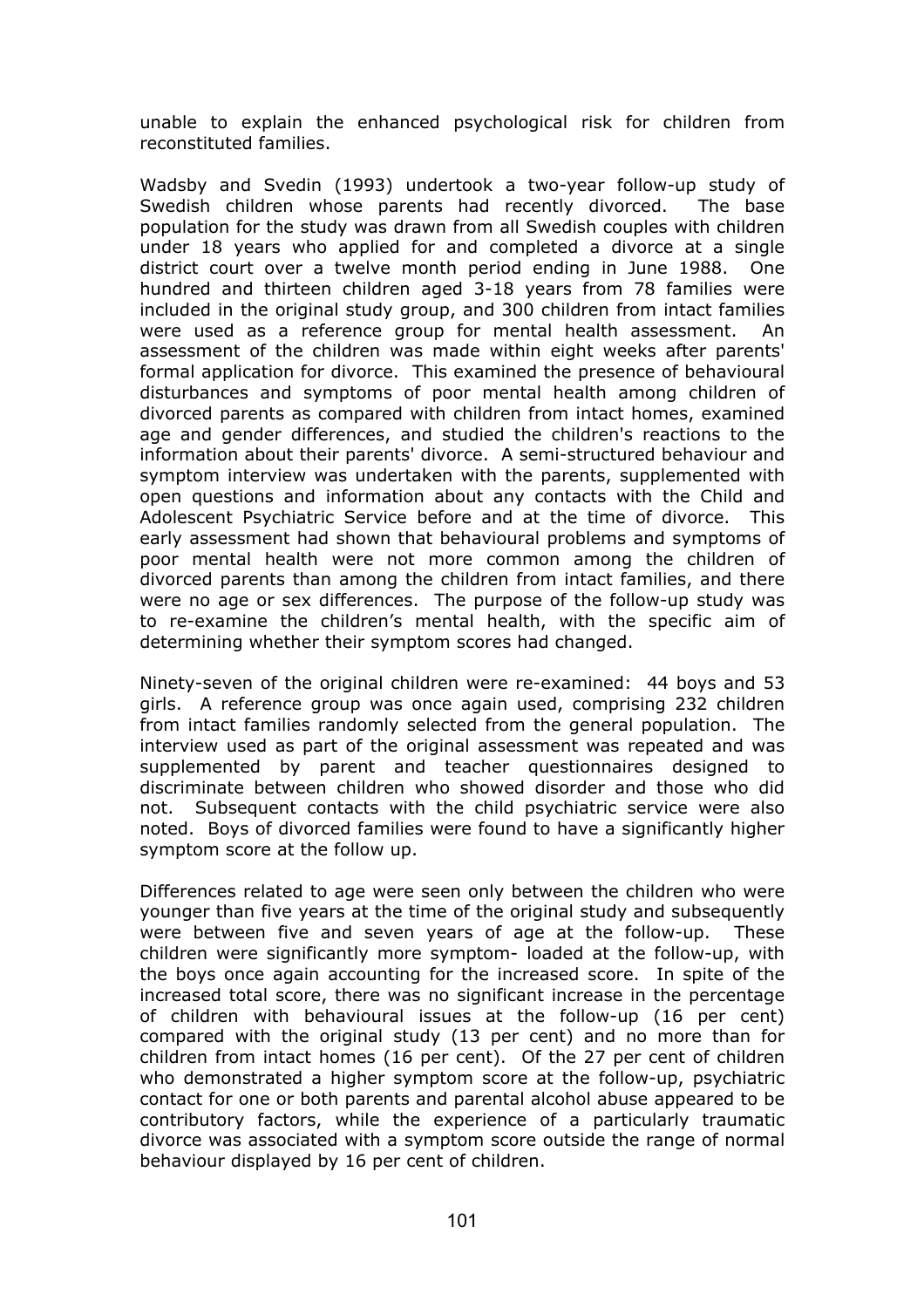Franz *et al.* (2003) note the lack of methodologically sound studies of health and social outcomes for single mothers and their children in Germany. They also observe a lack of targeted support programmes for this group and designed a large epidemiological study in order to improve information and facilitate the development and planning of specific interventions. A school eligibility test carried out for the entire cohort of children aged 5-7 years in Dusseldorf during 1999 allowed the screening of all accompanying adults, from whom a study group of 531 single mothers (who were either living alone or with a new partner but unmarried) and a control group of 278 married mothers were drawn. The authors analyse outcomes for the mothers themselves and for their children. Child outcomes are measured in terms of levels of problem behaviour as measured by the CBCL, which was completed by the mothers. This has nine sub-scales which were aggregated to give a total score for behavioural problems. The authors find that children's problem behaviour is elevated among the single mother group compared to the control group. However, significantly higher means for CBCL subscales (thought disorder, social problems, delinquent behaviour, other problems, mixed problems, externalizing) and CBCL total score were found only in boys of single mothers.

Within the distribution of CBCL total scores for boys a larger subgroup of higher troubled children among single mothers is observed. Younger single mothers considered their sons to show more difficult behaviour than older single mothers. Girls of single mothers also show higher CBCL mean values but do not differ significantly from those belonging to two-parent families. Children of full-time employed single mothers show a CBCL mean total score of 23.27 compared to a CBCL total of 12.82 for children of full-time employed mothers of the control group. The study also finds an elevated prevalence of psychological distress among single mothers compared to the control group and a highly significant correlation between the level of distress of the single mother and the children's CBCL total score. The authors argue for preventative interventions and community support structures for single parent families to be targeted at the points of highest need, along with increased financial benefits. In order to use existing resources efficiently, they feel that priority should be given to young single mothers who have an insufficient income or low educational or professional grades, as well as those who do not have additional personal support for their child.

## **5.5 Adjustment in adolescence and young adulthood**

Some studies discussed above include findings on health outcomes through childhood and into adolescence and young adulthood. The studies described in this Section focus more closely on these latter developmental stages and consider whether outcomes for young people in terms of psychological functioning and life transitions differ according to parental family structures.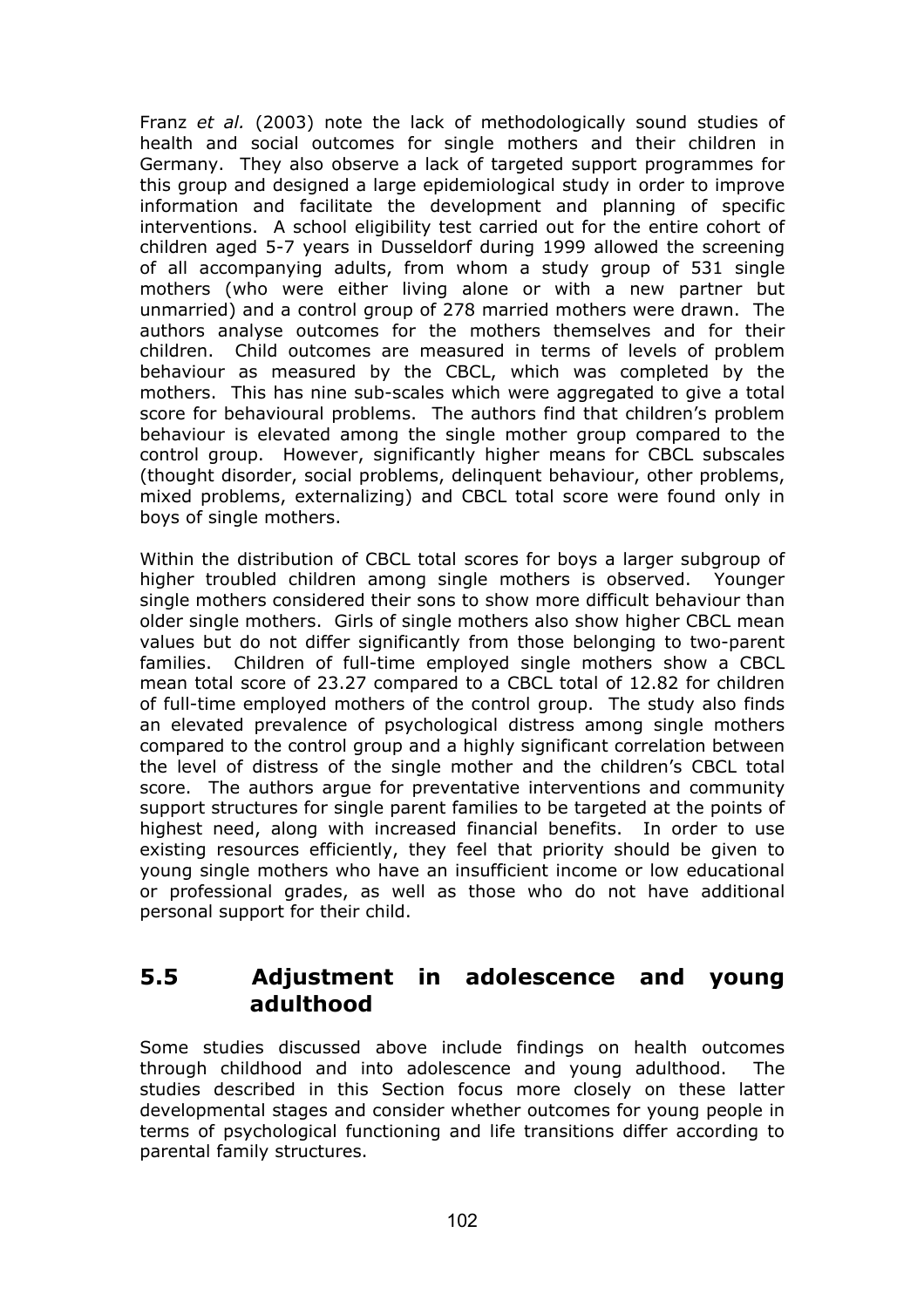Chase-Lansdale *et al.* (1995) use the NCDS to explore the psychological functioning of young adults from divorced families. As noted in Chapter 3, the NCDS is a survey of all children born in the UK during a single week in March 1958. The study uses data gathered at birth and subsequently at ages seven, 11, 16 and 23 years. The 17,414 individuals in the original cohort were reduced by sample attrition to 12,537 at age 23. The authors select a longitudinal sub-sample for this investigation of 10,353 individuals whose parents had remained married until age seven and had subsequently divorced. Three specific questions were posed:

(1) Does divorce during childhood have long-term consequences on adult mental health, and are there gender differences?

(2) Do subsequent life events or developmental capacities counteract negative effects of divorce?

(3) When child and family characteristics prior to divorce are taken into account, is the relationship between the divorce itself and adult mental health weakened?

Mental health outcomes were measured by means of the Malaise Inventory, an instrument designed to sample a broad range of adult emotional disorders.

The results indicate that divorce had negative long-term consequences for both young men and women's emotional and psychological adjustment at age 23, which were associated with a moderate percentage increase in the average score of the Malaise Inventory. In relative terms, divorce was associated with a substantial 39 per cent increase in the risk of psychopathology. While describing an effect of this magnitude as *`important and worrisome'*, the authors also pointed out that this was a relative effect and that, in absolute terms, it remained the case that 82 per cent of young women and 94 per cent of young men whose parents had divorced fell below the clinical threshold, suggesting that in the vast majority of cases there is substantial recovery following divorce.

The timing of divorce was also considered (that is, between ages seven and 11, or between ages 11-16) and there were indications that later divorce was more harmful to children's subsequent adjustment. The authors offer two main interpretations for this finding. The first is that divorce during adolescence may be particularly disturbing. This is a time of major developmental transformations and life choices involving the renegotiation of autonomy and connectedness with the family, the development of a sex-role identity, intimate relationships with others and, in the UK, required an early career choice and decisions on whether to leave school at age 16. The second is that the closer proximity of the divorce to young adulthood created a greater likelihood of continuity between adverse reactions in the aftermath of divorce and maladjustment in the early adult years.

Moreover, children with fewer emotional problems at age seven were more adversely affected by divorce, as measured by magnitude of change in Malaise Inventory Scores, even though they ultimately demonstrated a lower level of mental health problems in adulthood. The authors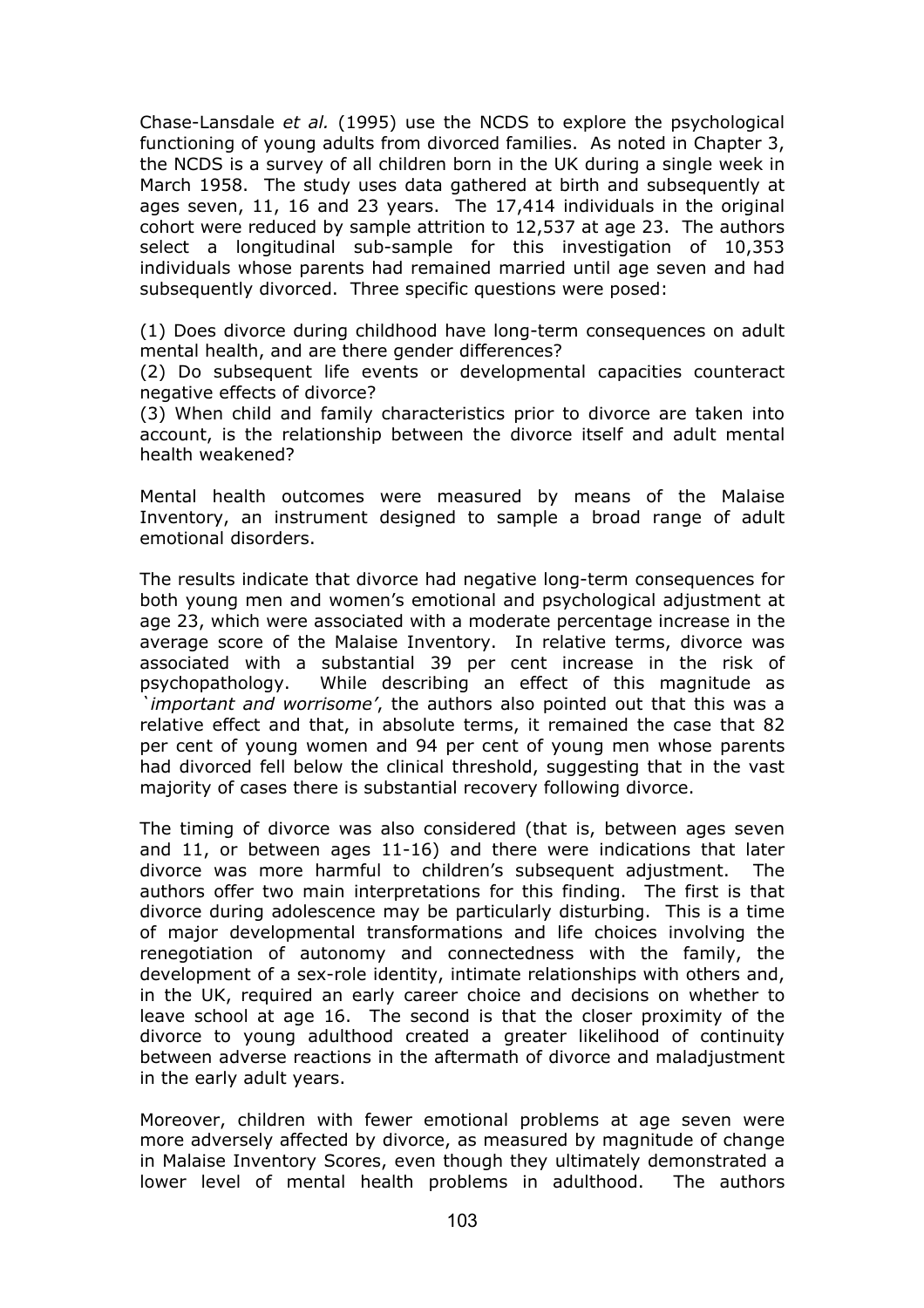speculate that divorce may have been experienced as more of a shock by the well-adjusted children and that the emotional problems of the poorly adjusted children may have reflected dysfunction in their families which was ameliorated through divorce. The study was also able to investigate the question of whether long-term negative outcomes for children following divorce reflected prior problems in the child or family rather than the divorce itself. It finds that the long-term negative effects on adult mental health at age 23 were linked to the divorce since they were not reduced when problematic child and family factors at age seven (that is, before the divorce) were taken into account.

Similar questions about long-term outcomes for young people were addressed by a study undertaken in the Netherlands, another partially defamilialised country. Spruijt and de Goede (1996) compare a series of outcomes indicative of health and well-being for adolescents and young adults from four family types: stable intact families, conflict intact families, single parent families and stepfamilies. Data are used from the Utrecht Study of Adolescent Development, a longitudinal study with a national panel design. The sample comprised 3,393 young people aged between 12 and 24 years. The young people and one of their parents were interviewed. Children from single parent families and stepfamilies had, on average, experienced their parents' divorce or separation ten years before the data were gathered, while the formation of new stepfamilies had taken place on average eight years before, leading the authors to observe that outcomes could be seen as long-term. Family income and the sex, age and educational level of the young person were controlled for in the analysis.

The authors hypothesise that the young people's general physical and psychological well-being and their feelings of well-being in a relationship would be negatively related to the amount of structural change they had experienced within their parental family. Standardised scales are used to measure physical and mental health and psychological distress. In addition, the young people were asked whether they had considered suicide during the previous 12 months. In order to ascertain their feelings of well-being in a relationship, they were questioned about significant events and decisions in their emotional lives.

Findings relating to physical health show that young people from intact families are the 'most healthy', followed by those from stepfamilies, conflict families and, finally, single parent families. Those from single parent families also score lowest on the measures of psychological wellbeing, and those from intact families once again scored highest. However, those from stepfamilies scored higher on these measures than young people from single parent families and conflictual families. When asked about their own emotional relationships, young people from single parent families and stepfamilies had more experience of emotional upsets and the breaking up relationships, although the difference was significant only for those from single parent families. After controlling for family income, sex and educational level, these reported relationships between family structure and outcomes remain significant. While children from single parent families show the lowest levels of well-being in all respects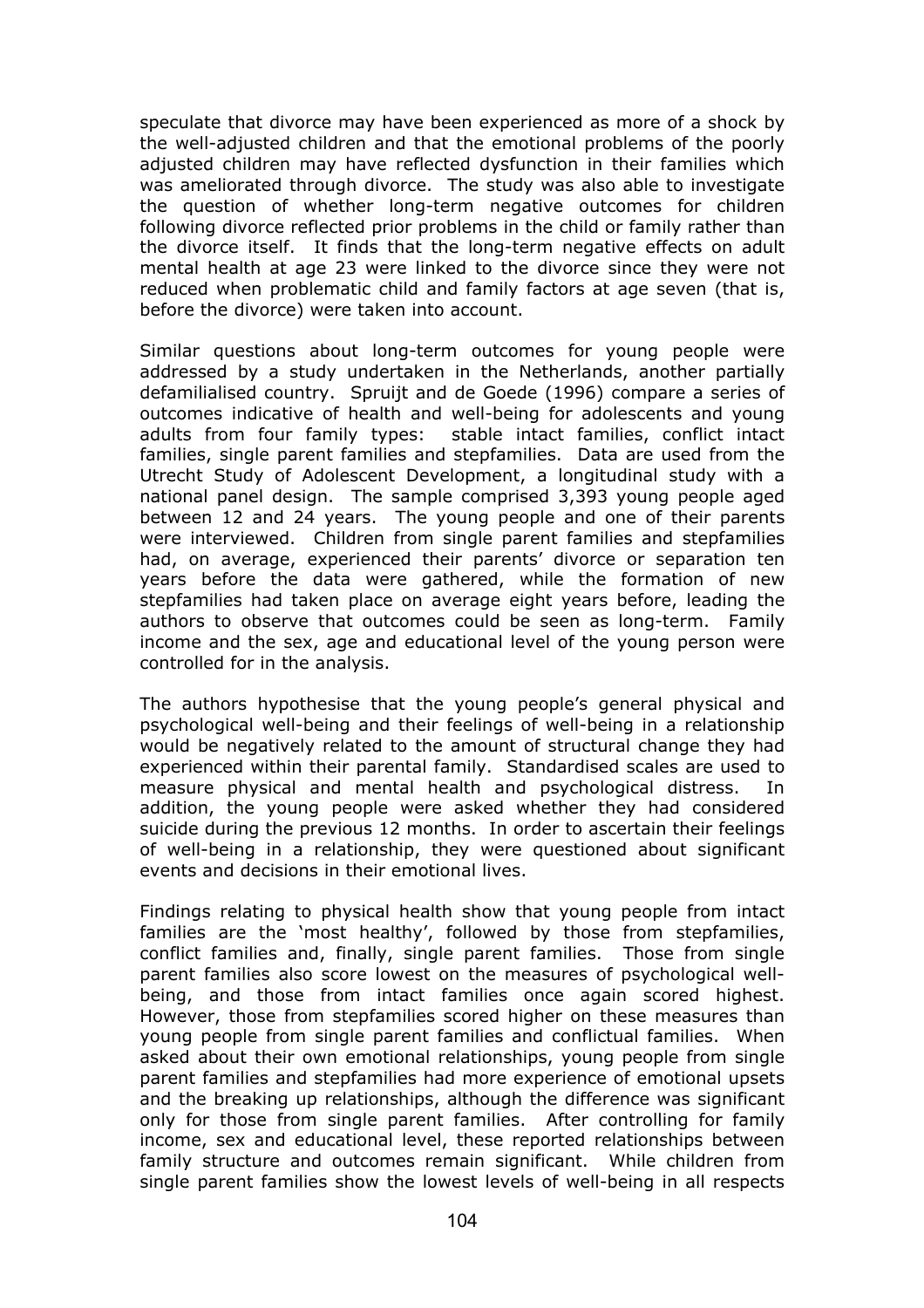and those from intact families the highest, children from stepfamilies occupy an intermediate position, thus refuting the hypothesis that those who had experienced most structural change within their families would experience the lowest levels of well-being.

A small study in Sweden (Samuelsson, 1995) compared the social networks of children aged 9-16 years from single parent families who were patients at a child and adolescent psychiatric clinic with a control group of children of single parents who had not attended the clinic. Both parent and child were asked to complete several standardised self-report questionnaires. The children's questionnaires measured the strength of their social interactions, their sense of being valued and esteemed by others and the extent to which they felt lonely and lacked companionship. They also drew network maps to indicate the people important to them in each area of their lives. The parents completed a screening instrument for behavioural disturbances in children, the same social interaction schedule and their own network maps.

A key finding with regard to the differences between the patient group and the control group was that the former experienced greater feelings of loneliness, were more dissatisfied with their networks, had fewer friends at school, and were less close to the parent with access rights, to school friends and to female relatives. They also reported more conflict between people in their networks. The author estimate that 20 per cent of behavioural disturbances in the clinical group could be explained by the children's social networks.

# **5.6 Vulnerability in adulthood**

As the subjects of prospective birth cohort studies in Finland and the UK have matured into adulthood, researchers have taken the opportunity to explore associations between childhood factors, including family breakdown, and long-term outcomes in adulthood. While the prospective studies in these two countries have dominated this area of research, research based upon retrospective reporting of childhood experiences in Sweden and the UK have also been undertaken.

Rodgers (1994, cited by Wadsworth and Kuh, 1997) examines adult mental health using the Present State Examination (PSE) at age 36 years and the Psychiatric Symptom Frequency Scale (PSF) at 43 years. This shows that experience of parental divorce or separation between 0-15 years was a risk for a high score of psychiatric symptoms at age 43 among those women who were themselves single, divorced or remarried. No effect for men was observed. It was concluded that vulnerability in later life as experienced by single mothers, those married more than once or those never married by age 43 years added significantly to the childhood experience of divorce and separation to increase the risk of psychiatric problems in later life.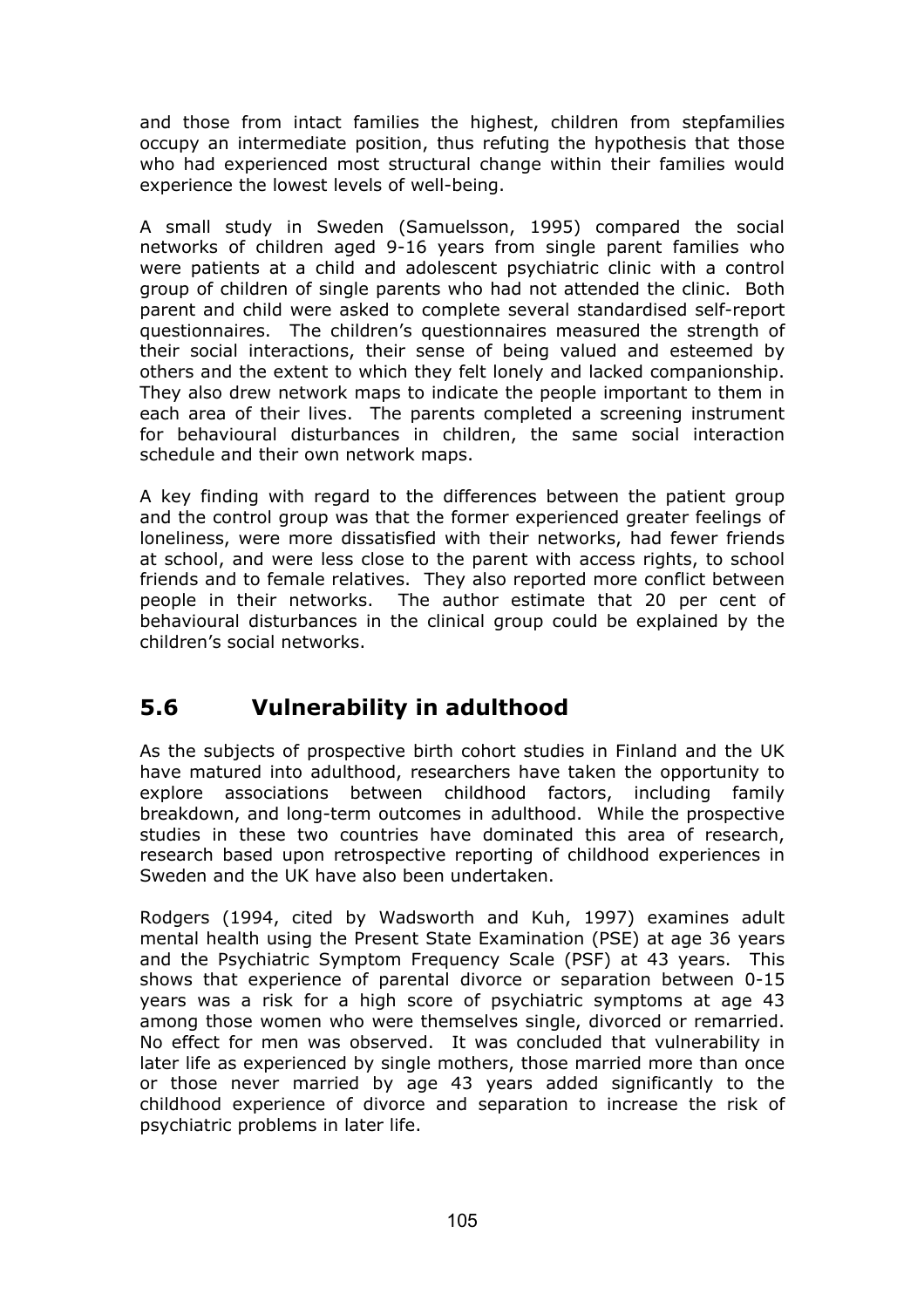In a later study Rodgers (1996) retrospectively collected information about the quality of parent-child relationships using a standardised instrument (the Parker Parental Bonding Instrument, PBI) to assess the quality of parent-child relationships. While the validity of the responses could not be checked directly, those who had experienced parental separation or divorce in childhood showed significantly lower maternal and paternal care scores and significantly higher paternal control scores in comparison to others. PBI scores show a low but significant correlations with adult affective symptoms assessed using the PSE at 36 years and the PSF at 43 years. Indeed, combined care and control scores show an effect on symptoms that was as great or greater than other factors of known importance, such as parental separation or divorce, leading to the conclusion that `interpersonal competence' (the ability to interactive effectively with others) was important in the continuity between childhood relationships with parents and adult mental health.

The second post-war British birth cohort study, the NCDS, has been used to examine associations between childhood patterns and a range of longterm outcomes. For example, Kiernan (1996) uses data from the study up to age 33 to examine whether outcomes in adulthood for children from single parent families differ according to whether or not the mother had worked during the child's teenage years. By this stage, attrition had reduced the original study population from 17,414 at birth to just under 11,500 at age 33. The outcomes examined covered the children's own partnership and parenting experiences in adulthood, including the timing and context of first birth and partnership breakdown.

The major differences in family formation experiences in adulthood were between women from intact families and those from single parent families (with higher rates of teenage motherhood, early cohabitation, partnership dissolution and single parenthood for the latter, although the author does not report the extent to which these are statistically significant). There were some observable differences between outcomes for women from single parent families where the mother was employed and those with non-working single mothers, with higher proportions of the latter having a teenage pregnancy or a child outside marriage. However, only with respect to the risk of teenage pregnancy were these differences statistically significant. One conclusion from the study was that having a working single mother reduced the likelihood of teenage pregnancy, which the author suggests may reflect the higher aspirations of girls who have an economically active mother as a role model. While men and women from disrupted families were more likely to have experienced partnership dissolution than those from intact families, this propensity did not differ according to whether or not the mother was employed. Also, women from the two sub-groups of single parent families (mother employed and not employed) had a similar propensity to become single parents themselves.

Hope *et al.* (1998) also uses data from the NCDS up to age 33 in order to investigate the association between parental separation and alcohol consumption and problem drinking in adulthood. The study was based on a sample of just under 10,000 subjects, with similar numbers of males and females. Analyses were conducted for those who experienced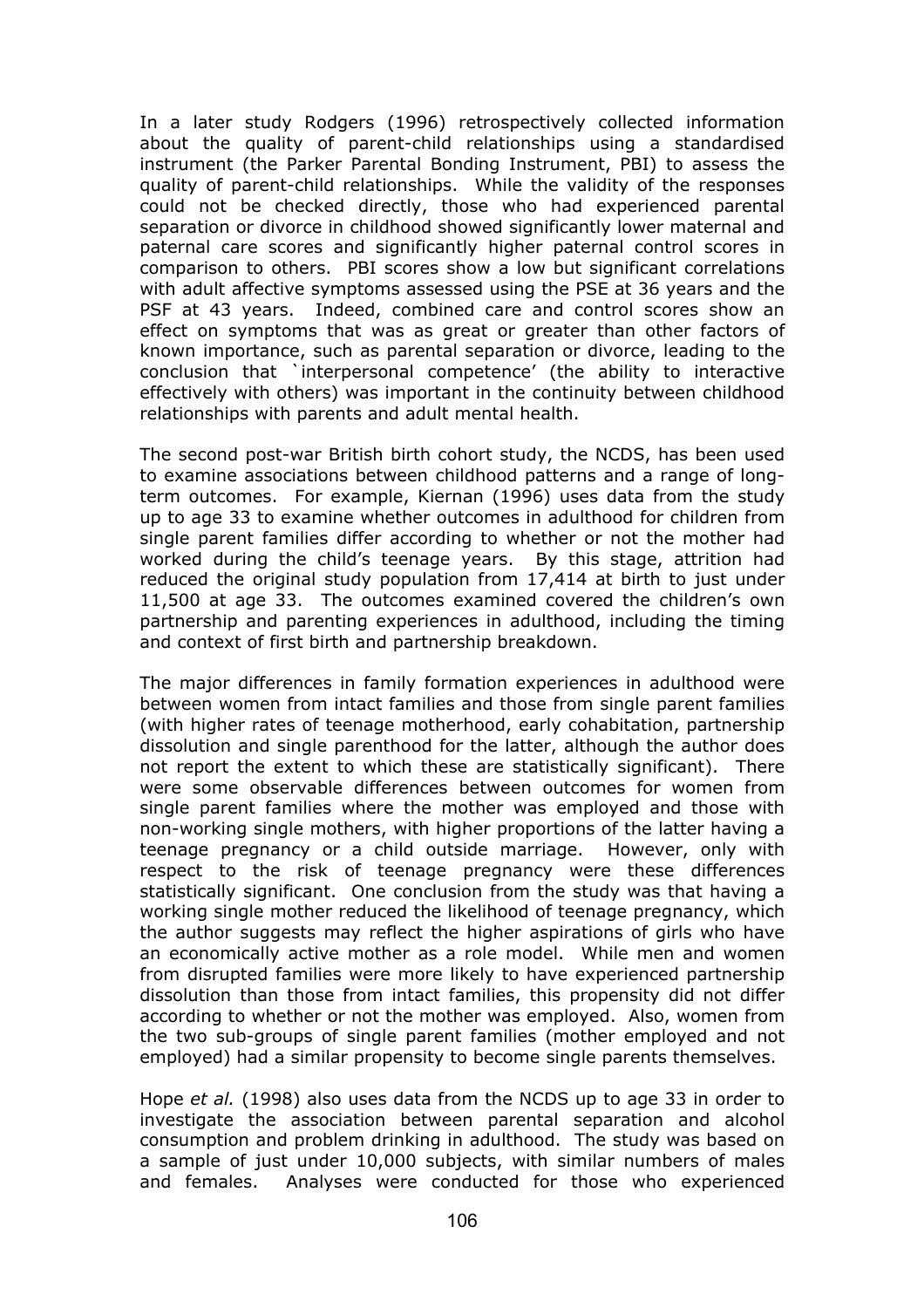parental divorce in childhood (up to age 16), those who experienced parental death in childhood and those whose parents divorced at a later time (between the ages of 17 and 33). At ages 23 and 33, respondents estimated their weekly consumption of alcoholic beverages, and this was quantified in terms of units of alcohol. The age 33 questionnaire included the four-item CAGE measure, designed to identify problem drinkers, which had been used in a number of clinical settings.<sup>27</sup> At age 23, the relationship between alcohol consumption and parental divorce was weak and inconsistent but stronger effects emerged at age 33 when higher levels of alcohol consumption, heavy drinking and problem drinking (with odds ratios between 1.29 and 1.90) were found for those who had experienced parental divorce in childhood, but not for those who had experienced parental death or later divorce. These findings were not substantially changed when socio-economic circumstances or marital status at age 33 were taken into account. The authors suggest that the emergence of risk between the ages of 23 and 33 suggested a latency effect with regard to parental separation, although occurring later than for other outcomes, such as anxiety, depression and under-achievement.

In the different context of defamilialised Finland, Sauvola *et al.* (2001) used data from the Northern Finland 1966 Birth Cohort Project, which is linked to the national death register, to study the relationship between family background and offspring mortality. As reported earlier, the original birth cohort comprised more than 12,000 individuals, representing 96 per cent of children born in Finland during 1966. This study is based upon the 11,017 individuals from the cohort who were alive and living in Finland at age 16 years. Information about death and causes of death among individuals in this sample between ages 16 and 28 was collected in a follow up study. The analysis compared mortality outcomes for children from two-parent and single parent families. Given that mental illness is a well-known risk factor for premature death, the analysis took into account validated psychiatric diagnoses for the young people. Controls for social class bias are also used.

Of the sample, 117 individuals died during the follow-up period, with the mortality rate for males three times that of females. The vast majority of deaths (79 per cent) were from unnatural causes: suicides, accidents and homicides. After adjusting for confounding variables, it was found that the risk of deaths for males from single parent families was significantly greater than for those from two-parent families. The adjusted mortality ratio varied from an odds ratio of 1.4 to 2.5 depending on the cause of death. Of all the deceased males, 32 per cent came from a single parent background, compared to 18 per cent who were alive. This difference was statistically significant. The highest risk increase associated with coming from a single parent background was in the level of suicides: 40 per cent of males who committed suicide were from a single parent background and this increased risk (an odds ratio of 2.5) remained significant after adjusting for validated psychiatric diagnosis. No significantly higher risk of mortality was observed for females from a single parent family. The

 $\overline{a}$ 

 $27$  CAGE is an acronym for: Cutting down, Annoyance by criticism, Guilty feeling, and Eye-openers.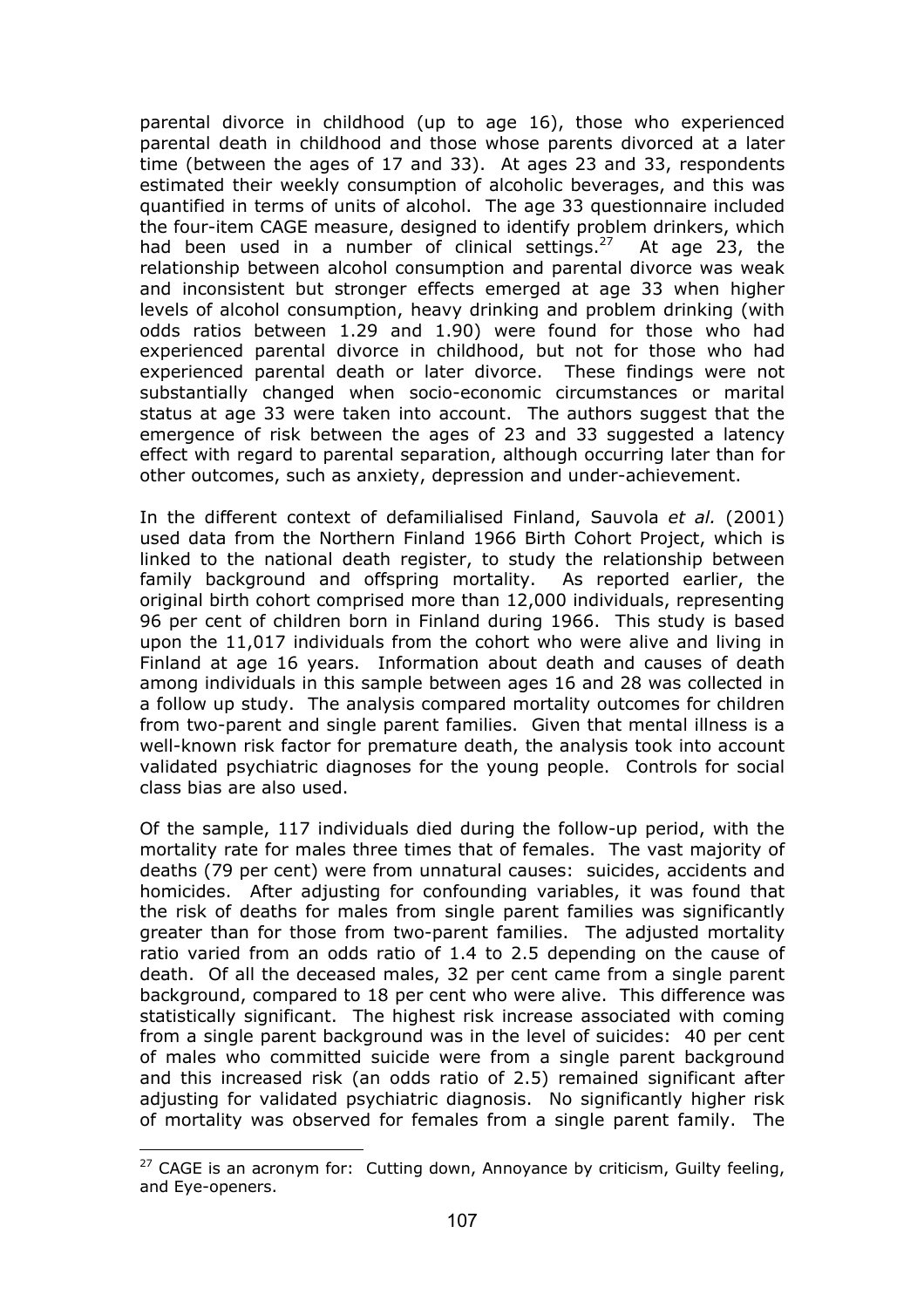authors argue for further research to explore the specific social, psychological and biological factors which influence risk of mortality among males from single parent families, and also to determine whether there is a link between mortality and timing of parental separation. They also urge mental health professionals to take more account of the need for preventative mental health care for children of single parent families, particularly boys.

Mäkikyrö *et al.* (1998) hypothesise, on the basis of reports in the literature, that children of single parents would be at increased risk of developing a psychiatric disorder in adulthood. Their own investigation seeks to analyse the association between family type and subsequent hospital-treated mental disorders among persons aged 16-28 years. This study once again used data from the North Finland Birth Cohort Project. All cohort members were identified who appeared in the Finnish Hospital Discharge Register until the end of 1994 for any psychiatric disorder and for psychotic disorders before or after the age of 16. If an individual had more than one hospitalisation, the most severe diagnosis over the period was selected. One-parent families were deemed to be of four types: where the mother was unmarried at the child's birth and remained so until s/he was 14 years old; where the mother was unmarried at the child's birth but subsequently married before the child was 14 years old; the mother, father or both had died before the child was 14 years old; and the parents were married when the child was born but divorced before the child was 14 years old. Several confounding variables were considered in the analysis: place of residence, social class, maternal age, maternal parity at the time of birth and the number of children in the family in 1980.

The incidence of treated psychiatric disorder in the whole cohort up to age 28 was 4.7 per cent for males and 2.3 per cent for females. The rates being 4.1 per cent and two per cent for males and females respectively in two-parent families and 7.2 per cent and 3.6 per cent in single parent families. The difference between the single and two-parent families is significant for both males and females. However, the incidence of schizophrenia, schizophrenia spectrum disorders and other psychoses, anxiety and other non-psychotic disorders, and female alcoholism do not vary significantly between the family types. The main differences are in a higher proportion of males with personality disorder and alcoholism from single parent families and of individuals of both sexes with depressive disorders. The findings indicate that there is an association between some single parent family types and specific disorders. Thus, parental divorce was associated with personality disorders, alcoholism and (more weakly) anxiety disorder, while parental death was associated with depression. While noting that the absolute risk to children of single parents in Finland remains small, with 94.6 per cent having no hospital-treated psychiatric disorder, the authors note that the three-to-five fold relative increase in risk is nonetheless remarkable in psychiatric research. They are not able to draw conclusions about causal links from the data but speculate that adverse events associated with single parenthood (such as parental conflict, bereavement, loss of material and psychological support) might play a role.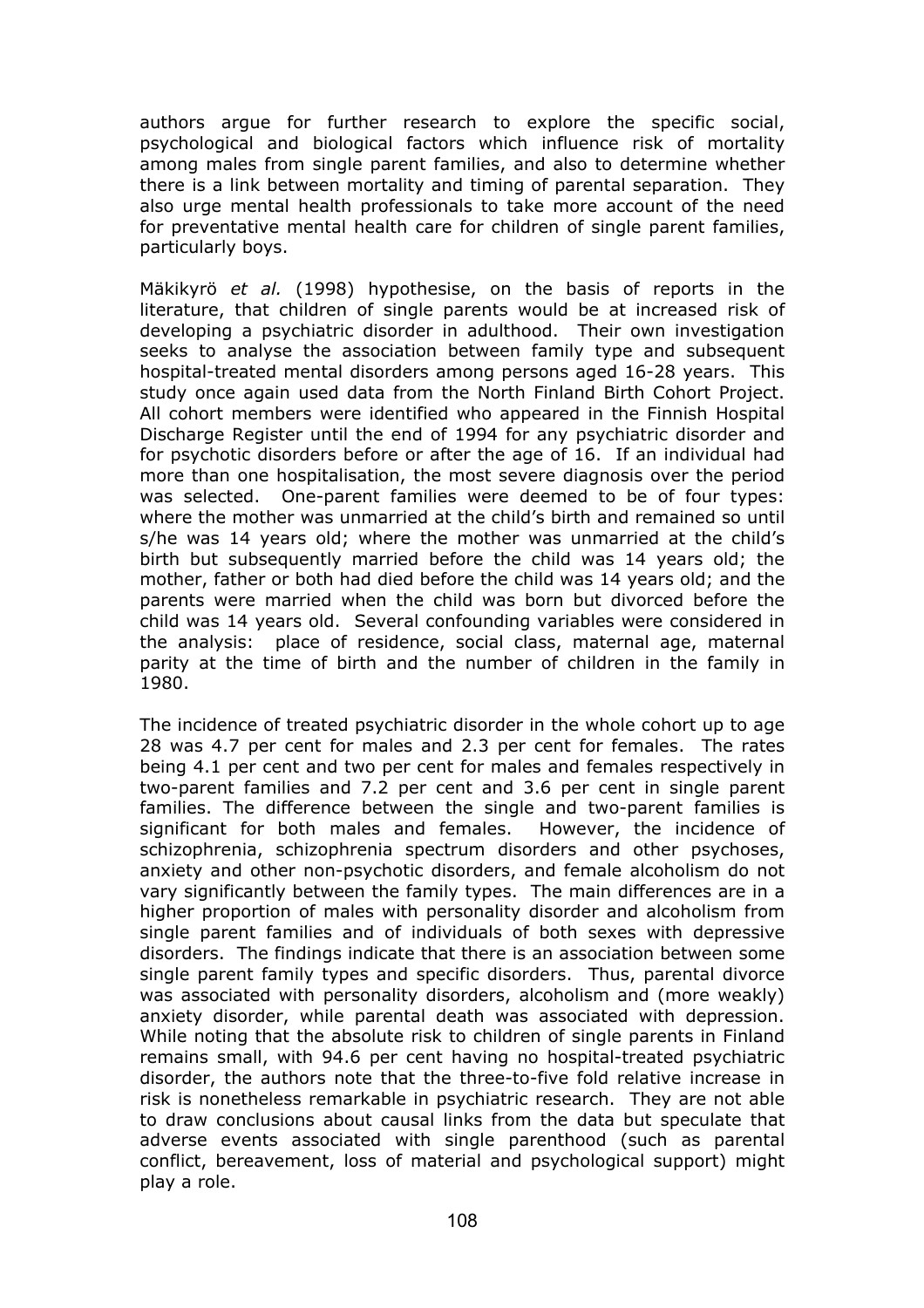More recently, a psychiatric field study was undertaken as part of the 31 year follow-up survey for the North Finland Birth Cohort Project (Kantorjävi *et al*., 2008). From nearly 1,600 individuals, those with a personality disorder were identified by means of standardised screening and interviewing methods. All hospital treatment episodes for study members between 1982-1997 (ages 16-31 years) are also identified from the Finnish Hospital Discharge Register, and patient records for public outpatient care over the same period are analysed. One hundred and ten members of the cohort had at least one personality disorder. Family background information for the cohort members had been gathered at birth and at age 14. The variables used in this study included gender, social class and parental mental illness.

The main findings of the study are that a single-parent family type at birth and being an only child are both significantly associated with personality disorders in adulthood. Being born into a single parent family predicted any personality disorder, and cluster B personality disorders (antisocial, borderline, histrionic, narcissistic) in adulthood. Also, single parenthood throughout childhood was associated especially with cluster B personality disorders. Being an only child position was a risk for any personality disorder, particularly cluster A personality disorders (paranoid, schizoid, schizotypal). These associations remained significant after adjusting for parental social class and parental psychiatric disorder. The authors speculate that living in single parent families presents many problems which could influence a child's psychic development, such as moves to a new house or school, loss of friends and changes in patterns of contact. They recommend further studies to explore the psychosocial aspects of family environment that may promote vulnerability to personality disorders in adulthood. They also believe that their findings had implications for clinical practice by highlighting that the assessment of family structure is an important part of psychiatric history taking.

Using a different methodology, Lundberg (1993) seeks to explore the relationship between indicators of social and economic problems in childhood and illness and mortality in adulthood among a representative sample of 4216 Swedish citizens born between 1906 and 1951. They were interviewed in 1968 about their childhood living conditions and reinterviewed 13 years later in 1981. A follow-up of mortality for 1981- 1984 was also included. The panel data about these individuals were drawn from the Swedish Level of Living Surveys. Four different illness variables were included: all physical illnesses, aches and pains in back and joints, circulatory illness and mental illness. Four indicators of adverse childhood conditions were introduced, two relating to economic circumstances (economic hardship and a large family defined as four or more children) and two reflecting social conditions (broken family and conflict in the family). The study found that adverse conditions in childhood, between birth and age 16, had a negative effect on health in adulthood and that this remained after controlling for age, sex, and class or origin. Indicators of social problems emerged as more powerful predictors of adult health than economic conditions. Coming from a broken family and experiencing family conflict were important, but the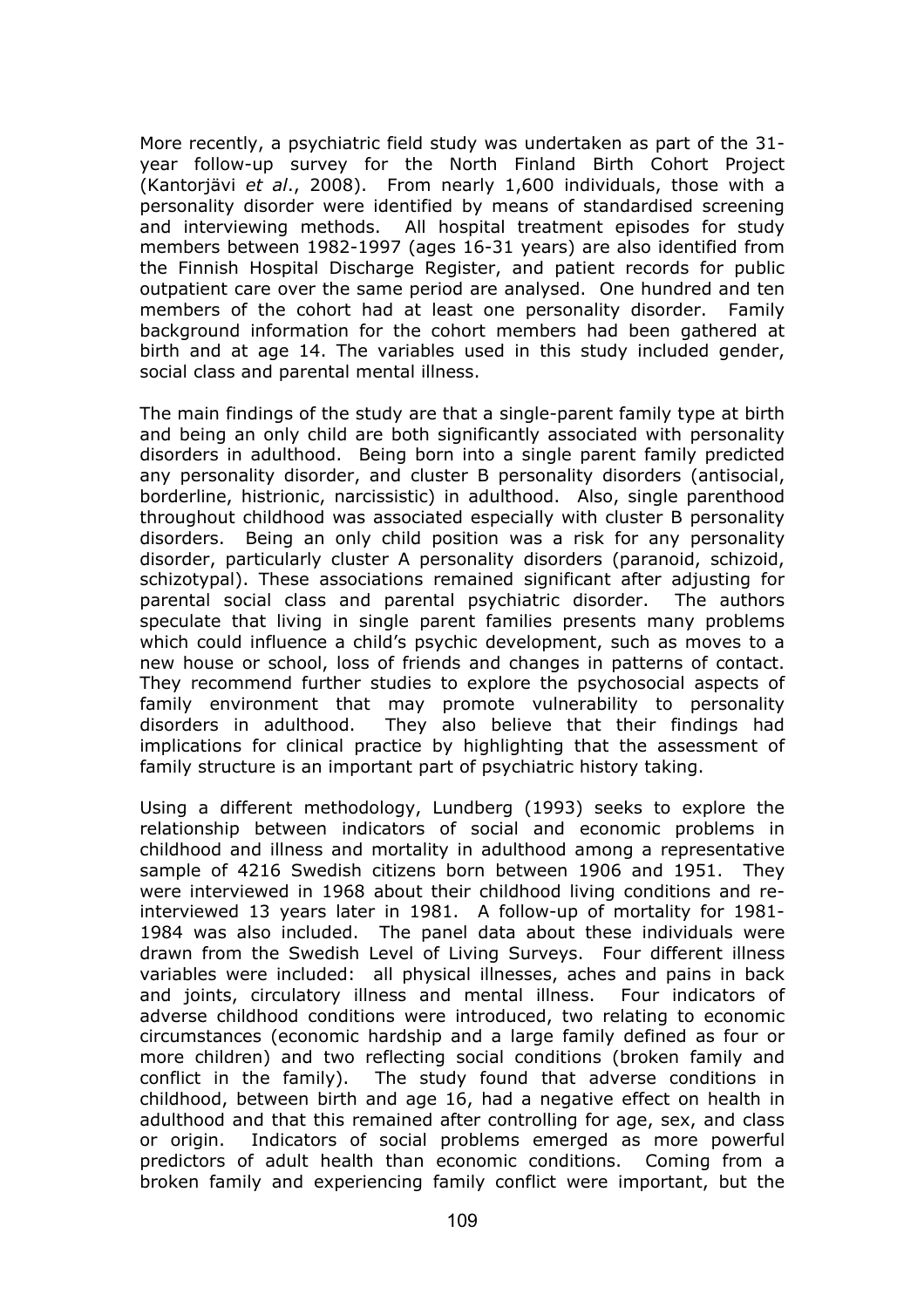latter had a stronger effect. These results held true when controlling for mental illness in 1968. Two possible explanations for the findings are considered. The first is the *'biological imprint hypothesis'* which suggests that the organism is changed by factors in childhood, such as poor nutrition, which have an impact on subsequent health. The second is the *'unhealthy life career hypothesis'* which sees childhood and adult ill-health as connected by a chain of unhealthy living conditions which may lead to illness or premature death in adulthood. The author believes that the results of the study support of the latter hypothesis.

The significance of family conflict in childhood is also highlighted by Gahler (1998), who analyses data relating to a sample of 4,831 adults aged 18- 75 years from the 1991 Swedish Level of Living Survey, with the purpose of determining the long-term impact of parental divorce or separation on individuals' long-term psychological well-being. The dependent variable is self-reported psychological well-being using six different indicators: general tiredness, insomnia, nervous trouble, depression, mental illness and over-exertion. The main independent variable is family type in childhood (divided into intact families and families dissolved by divorce or separation). A second family variable relating to reported family conflict during childhood is also used. Nine other variables were controlled for, including economic hardship, parental social class, parental education and size of family. Although a preliminary analysis shows an increased risk of low psychological well-being among children of divorced or separated families, this is not statistically significant and the effect disappears when controls for socio-economic situation during childhood are introduced, leading the author to conclude that parental divorce or separation *per se* do not have negative long-term effects upon the individual's psychological well-being. This result applies to both males and females. The decisive factor in long-term well-being is experience of family conflict during childhood. However, this effect was greatest for children from intact families, who reported the lowest level of psychological well-being when conflict had been present, followed by those from divorced or separated families who had also experienced conflict.

# **5.7 Conclusions**

This Chapter discusses findings on the association between family structure and health outcomes for children at several life stages between infancy and adulthood. Most of the evidence is from the UK and the Nordic countries, although studies based on data from France, Netherlands and Germany have also been discussed. A small number of comparative studies has shed light on relative outcomes in familialised and refamilialised countries in Central and Southern Europe although these countries are under-represented in studies in the English language.

Each study requires careful reading as the findings are generally subtle, complex and influenced by the research design. For single parenthood in particular, the association with material deprivation, poor housing and low levels of parental educational achievement is very strong. In many of the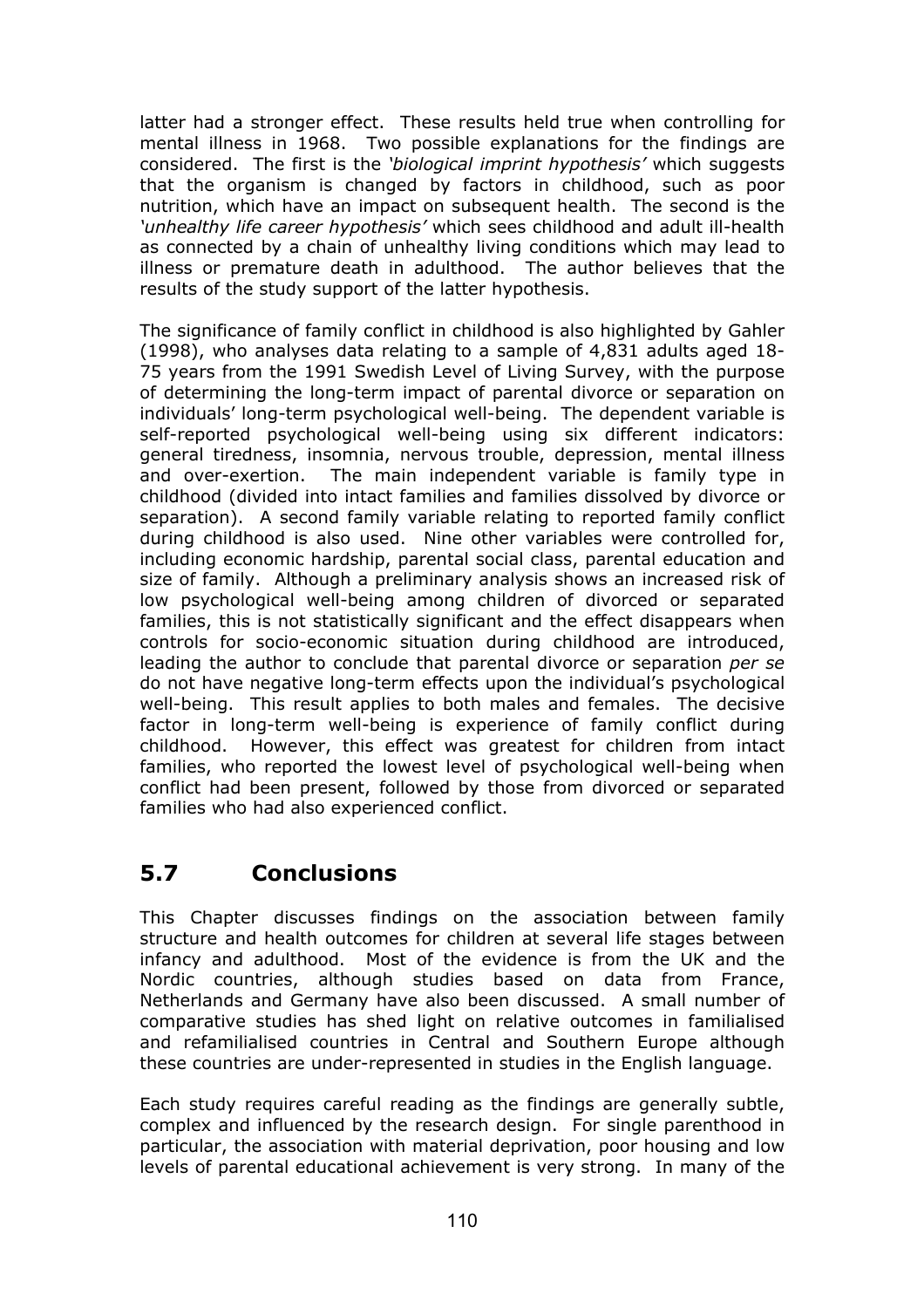studies reviewed here, a clear relationship between single parenthood and negative health outcomes for children is revealed in a preliminary analysis, only to diminish or disappear when other factors are introduced. There are also examples, however, of health disadvantages accruing to children from non-intact families even after a range of demographic and socio-economic variables have been taken into account. Even so these negative associations are often for sub-groups, such as for younger children (aged under six), teenagers, and boys, and the effects can be long term. The causal pathways that link family structure to health outcomes have yet to be precisely delineated. It is also important to recognise that any negative effects of family breakdown are relative rather than absolute and that the considerable majority of children will be unaffected.

The complexity of the relationship between the variables also makes it difficult to identify policy recommendations. Nonetheless, policy analysts have proposed a range of measures including:

- Provision of affordable child/day care in order provide a safe environment for children and help parents into paid work, which in turn may enable them to improve their earnings and hence their children's health and well-being.
- A related proposal upgrading the housing stock is seen as a route to improving children's health.
- Providing social support for single mothers, in particular for agencies to be sensitive to (sub-) groups that are most likely to be at risk of poor health outcomes as a consequence of family breakdown.
- Increased financial welfare benefits (particularly in countries where benefits are low)..

Underpinning a number of these proposals is the recognition that simply promoting employment for single parents is not on its own an adequate policy response.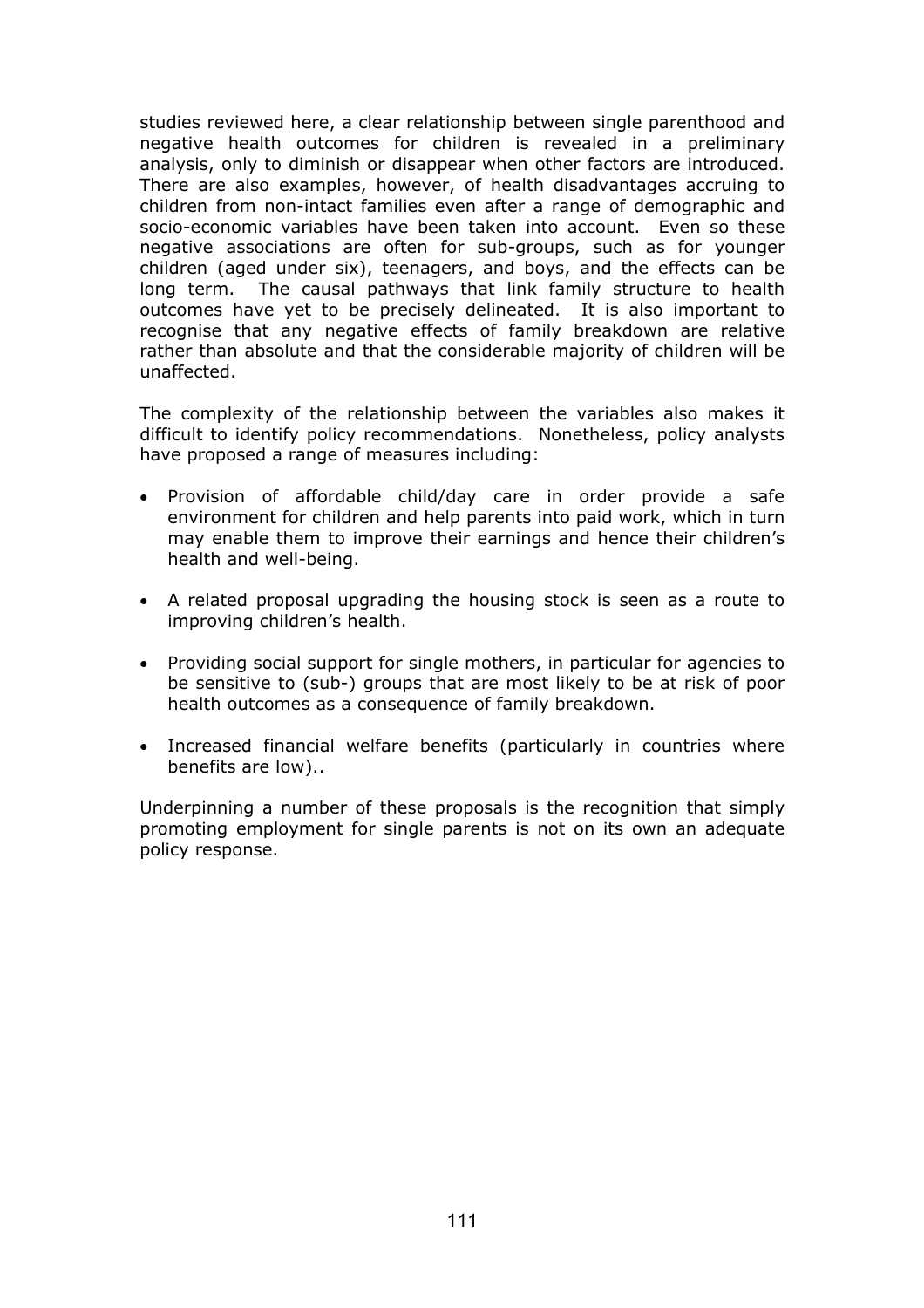# **6 Housing Outcomes**

# **6.1 Introduction**

This chapter examines the relationship between family breakdown and housing across the twelve EU Member States within the context of housing policies and current housing trends. The first part of the chapter discusses definitional and research issues. The second part develops the findings of the first section by examining the impact housing changes due to family breakdown can have on children. This includes the impact family breakdown can have both on the living arrangements and housing standards of children, on their future attitudes to housing and – in the case of marital breakdown - on their relationship with resident and nonresident parents. The final section looks at how housing issues arising from family breakdown fit into the different family policy typologies outlined by Hantrais (2004) (see Chapter 2) and what improvements (if any) could potentially be made.

First, however, it is necessary to look at the relationship between family and housing generally. The purpose of this is to demonstrate the influence family and familial situations can have not only on the housing circumstances of children but also on the future housing careers and approaches of young people.

It is important to note the nature of contemporary notions of 'family breakdown'. In Europe today children are more likely to lose a parent through the breakdown of the parental relationship than by death, and geographical moves are often a consequence of this as families re-form and relocate (Hawthorne *et al.*, 2003). For this reason, this chapter will focus on marital dissolution or relationship breakdown as indicative of family breakdown rather than loss of a family member through death or other means.

# **6.2 Housing and the EU**

Housing is now recognised as one of the key dimensions of stratification in modern day Europe (Kendig, 1990; Dewilde, 2008) and as having a significant influence on individual health, well-being and life-chances. There is a long-standing recognition that good housing is necessary for social cohesion (Maclennan *et al.*, 1996) and that poor housing situations can impinge on the health and education of children (see Chapters 5 and 6). Though specific housing needs have been included in EU initiatives for example, the provision of social housing under the European Liaison Committee for Social Housing – housing policies remain within the remit of national governments and so there is no over-arching EU housing policy. However, recent publications such as the European Charter on Housing adopted by the Urban-Housing Intergroup on 26 April 2006 (Hutchinson report) and the European Parliament Resolution on housing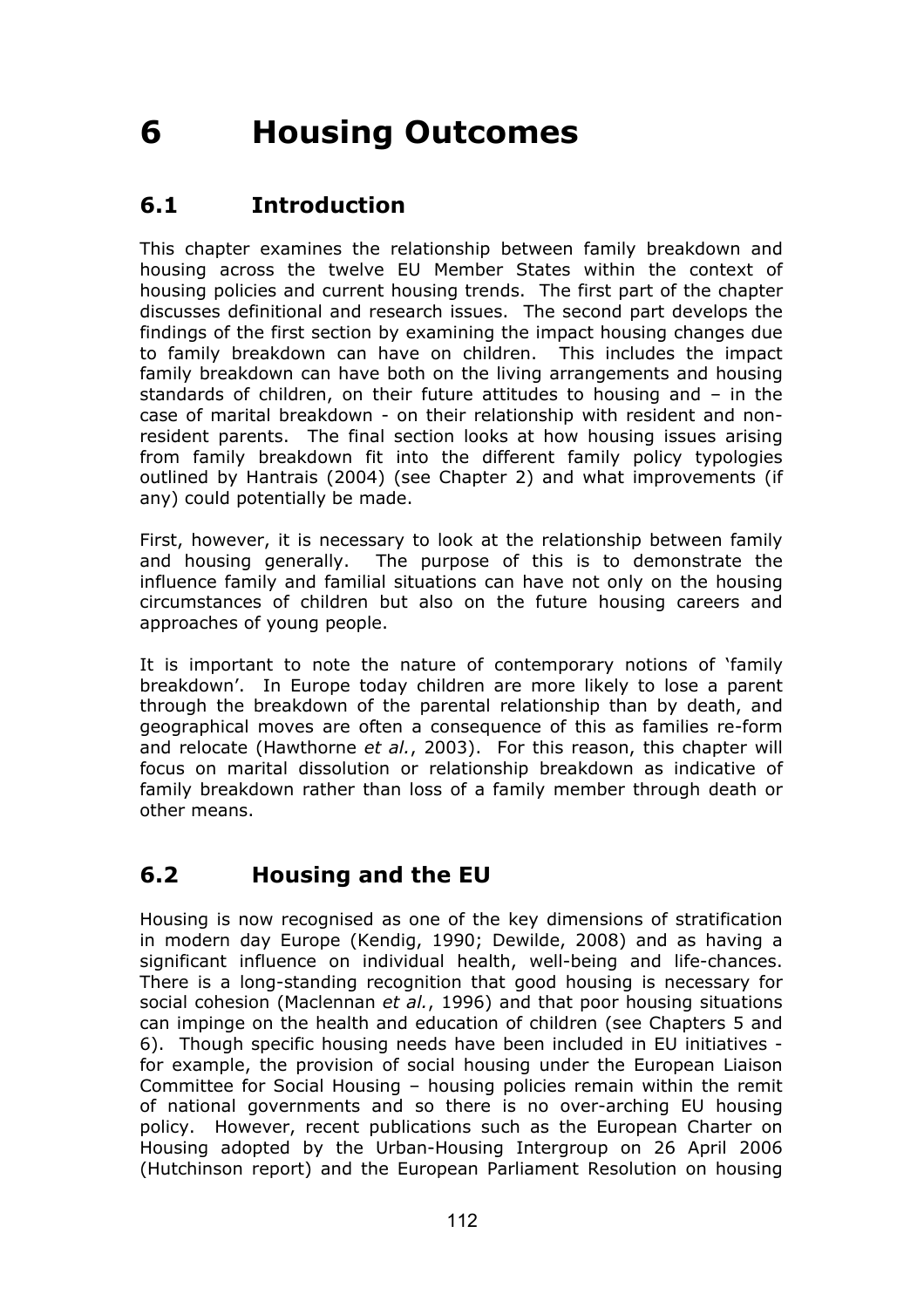and regional policy on 10 May 2007 have underlined the negative social effects of poor housing and called for the EU to adopt a European Declaration on housing (European Parliament, 2007) to address the housing needs and problems of all EU citizens.

Prior to EU expansion in 2004, Maclennan *et al* (1996) identified four common housing-related strands across the EU15 (Maclennan *et al*, 1996):

- The Netherlands, Sweden and the UK are characterised by a large degree of state intervention. These countries have the largest social rented sectors in the EU and their governments spend more than three per cent of Gross Domestic Product (GDP) on housing policies.
- In Austria, Denmark, France and Germany there has been less market displacement and large private rental sectors have been retained. Public expenditure on housing policy typically lies in the range of one to two per cent of GDP.
- Ireland, Italy, Belgium, Finland and Luxembourg form a disparate group, but all have large owner occupier sectors and relatively small social rented sectors. Government expenditure on housing is usually around one per cent of GDP.
- Portugal, Spain and Greece have particularly large owner occupied sectors, minimal social rented sectors and (until recently) declining low quality private rental sectors. Government expenditure on housing policy is less than one per cent of GDP.

More recent analyses such as the Housing Statistics in the European Union 2005/06 report (see Federcasa, 2006) outline the diversity of housing policy approaches across current EU Member States. On the whole, EU Member States' housing initiatives are concerned with five key goals:

- the provision of affordable housing for people and families, particularly young and vulnerable people;
- maintaining a flexible, balanced range of tenure options which can meet their populations' housing needs;
- increasing the available good quality housing stock;
- ensuring that people and families have a choice regarding their living arrangements; and
- the promotion of owner-occupation or 'stable' tenancy arrangements.

Housing problems associated with family breakdown are an area of concern for policy makers as family breakdown is believed to worsen the housing situations and living conditions of families and children (Dewilde, 2008; Feijten, 2005). As Murphy (1990: 41) comments, *'in the housing game of snakes and ladders, marital or family breakdown is a snake.'* Family breakdown can make long-term tenures such as owner-occupation financially unsustainable and restrict the housing options of children and their parents. On the other hand, growing up in poorer housing or having difficulty financially sustaining a particular housing tenure is of course not only and not always a consequence of family breakdown. Market forces, limitations in tenure availability and social attitudes may also play a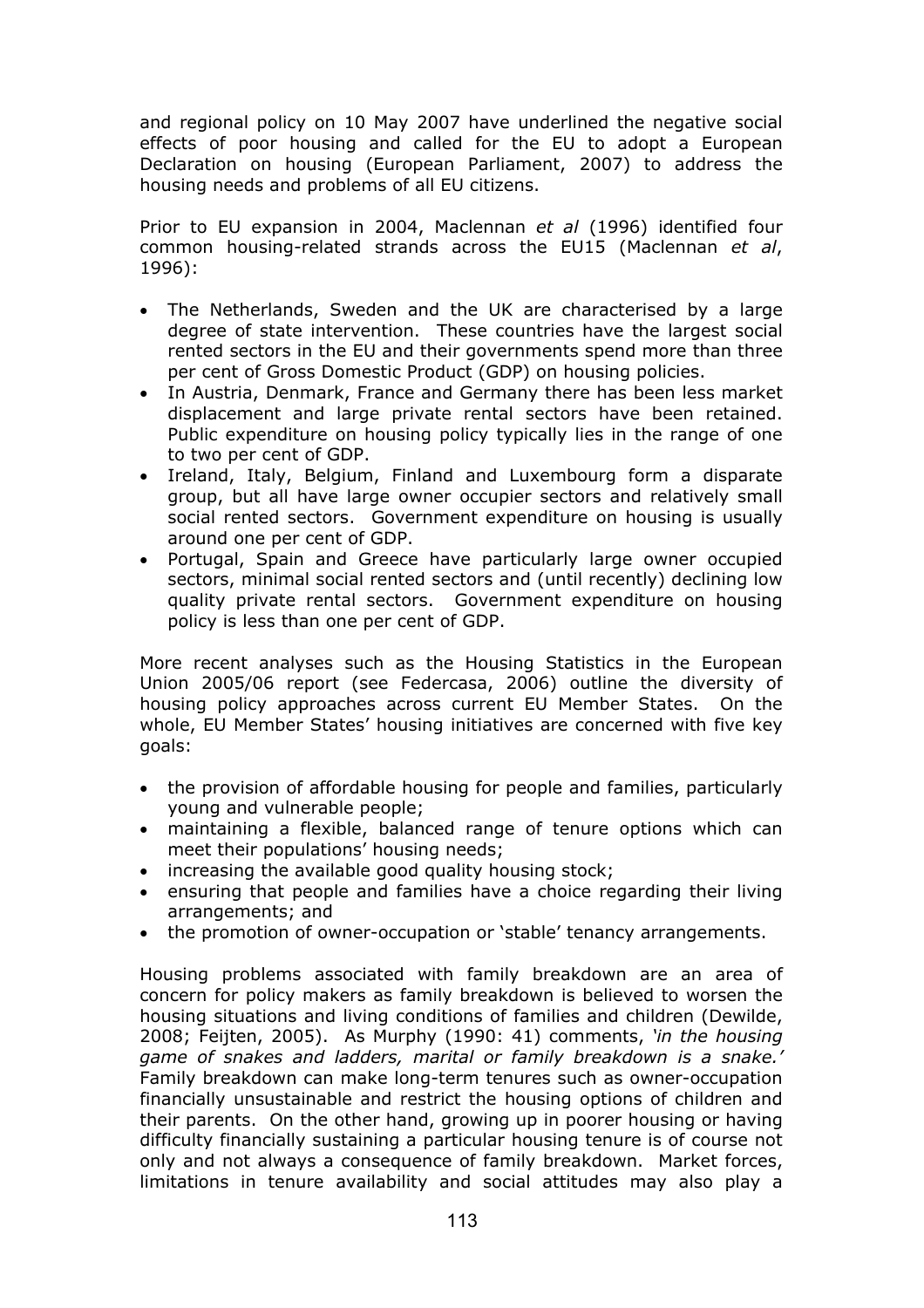significant role. For example, moving into poorer housing after family breakdown, and the associated problems this causes for children's wellbeing, is linked to imbalances in the quality of the housing stock when one form of housing consumption has been favoured at the *'expense'* of other types of tenure (Dewilde, 2008:809; and see Gurney, 1999).

Notwithstanding this, family breakdown does have an affect on families' housing options if only because it leads to an increase in the number of households as individuals leave the family home and this can limit the availability of appropriate housing if the number of dwellings does not increase at the same rate. This can in turn restrict the housing options for recently divided families as it limits the number of affordable, good quality homes available to them.

# **6.3 Family and housing**

Konig (1976), Segalen (1981) and Forrest and Murie (1995) emphasise the importance of family networks in contemporary society. Rossi (1955) argues that household events are linked to housing events (see Smits and Mulder, 2008) and increasingly analysts have taken a form of *'whole family approach'* to the study of housing. Not only does the family bear the responsibility for obtaining housing for its members (Hill, 1971, cited in Morris and Winter, 1978) but recent country-specific investigations into the dynamics of family life suggest that housing often provides the main part of a family's resource wealth. For example, Bonvalet's evaluation of family wealth in France estimates that around 53 per cent of the average French family's resource and economic wealth lay in housing capital (Bonvalet, 1995; and see Forrest and Murie, 1995). This is also true for other EU Member States, such as the UK, where home ownership, at least until recent events in the finance markets, was increasingly seen as a form of wealth accumulation (Forrest and Murie, 1995) and Greece where housing is the main source of *'resource wealth'* for the *'income poor'* (Forrest and Murie, 1995). Recent studies of housing in the UK also demonstrate how the relationship between young people and their families can play a substantial role in their housing career pathways (Green *et al.*, 2008).

Housing is considered to encompass a bundle of characteristics that are integral to family well-being (Bratt, 2002). These include safety, stability, access to necessary resources and decent living conditions. For instance, Bratt (2002) views social success, health and well-being of families as facilitated by decent living conditions. Poor housing can contribute to problems such as social exclusion and is closely associated with limitations in the economic and educational prospects of children and young people. This is discussed further below.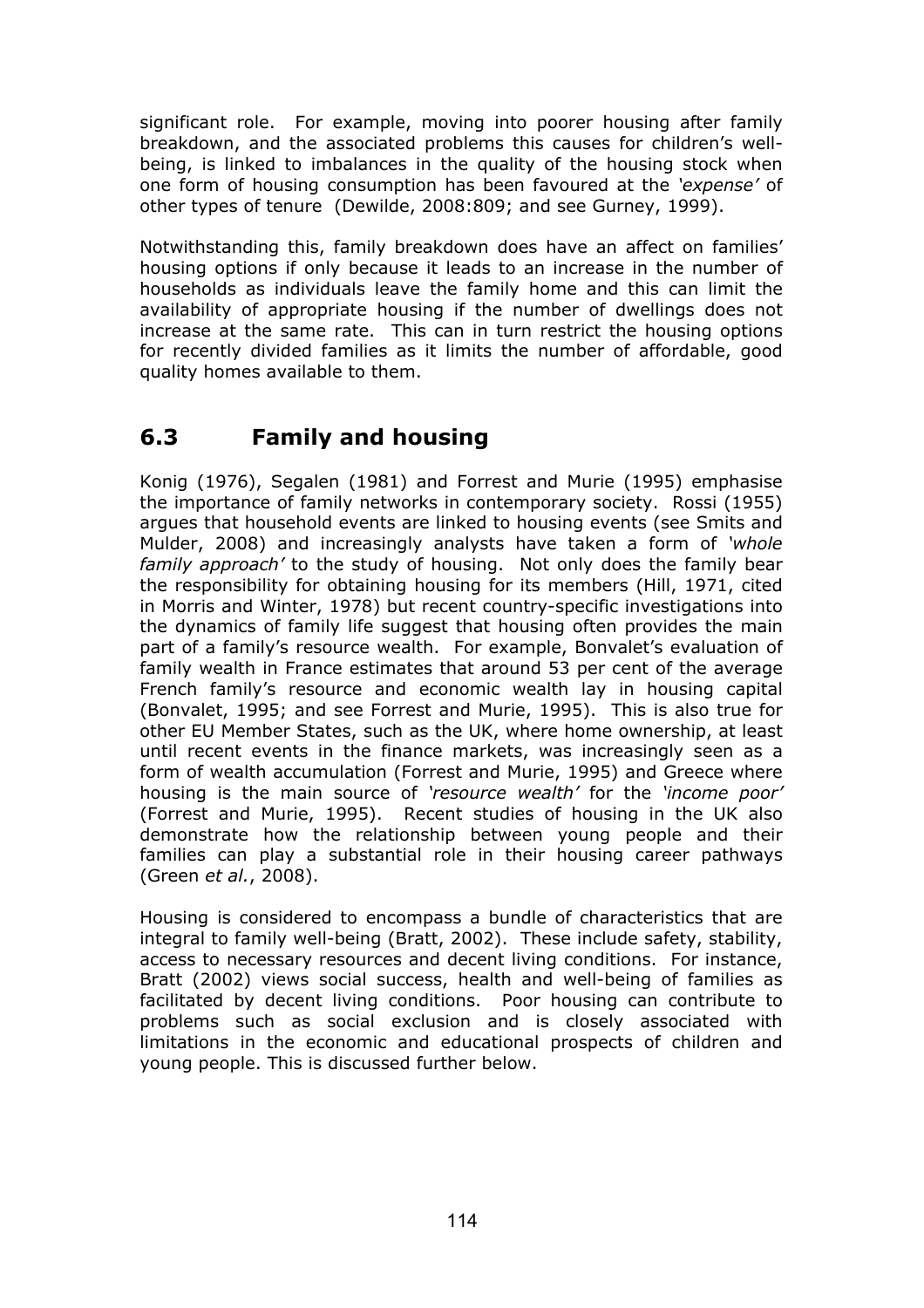## **6.4 Research on housing outcomes**

Given the complexities of the European housing market, a number of issues arise regarding existing definitions and level of disaggregation employed by analysts.

Measuring households and measuring families are two very different processes and statistical analyses reflect this. For example, although analyses of two-home situations based on the *Enquête sur les resources et les conditions de vie* – the French edition of the EU Survey on Income and Living conditions (see, for example, Eurostat, 2007) – suggest that data regarding multi-residence may be indicative of children of separated parents sharing their time between both parents' homes, this evidence may be subject to omissions (Toulemon, 2008). Toulemon's study highlights that although multi-residence is linked to specific family situations – and changes therein – some of these situations are temporary or ambiguous. Fundamentally, this could imply that while twohome situations could be indicative of family breakdown or separation, they could equally be indicative of situations such as where young people (for example, university students) are registered both as having '*left the nest'* and as living in the parental home, or what has been called Living Apart Together (LAT) where some couples live in different houses but are still together (Billari *et al.*, 2007; Levin, 2004). In addition, using measurements of households as indicative of family dynamics (that is, whether separated or together) is imprecise post-family breakdown as couples occasionally continue to reside in the same house after the relationship has ended either for financial reasons or to be nearer their children (Gram-Hanssen and Bech-Danielsen, 2008) - or the marital home may still be used as a primary address during the transition to different accommodation (Feijten, 2005).

Moreover, housing policy does not discuss 'families' but 'households'. Although housing policy does mention the needs of certain types of family nuclei, for example, single parent families are dealt with in housing commentaries and analyses, as it stands, official Member States' policies focus on meeting the housing needs of households, regardless of their specific characteristics.

The complexity of housing pathways and the impact that problems, such as disparities within housing provision or restricted tenure options, can have on the housing situations of parents and children after family breakdown are important. Furthermore, some housing theorists argue that there is a close link between features of a housing system and societal characteristics (Somerville, 2005). For example, Lauster (2005) locates the decline in 'family household formation' in Sweden and the relative rise in non family or single-person households in the changing social attitudes of young people entering the housing market,. While Dewilde (2008) sees growing up in poorer quality housing as a consequence of family breakdown. However, identifying a drop in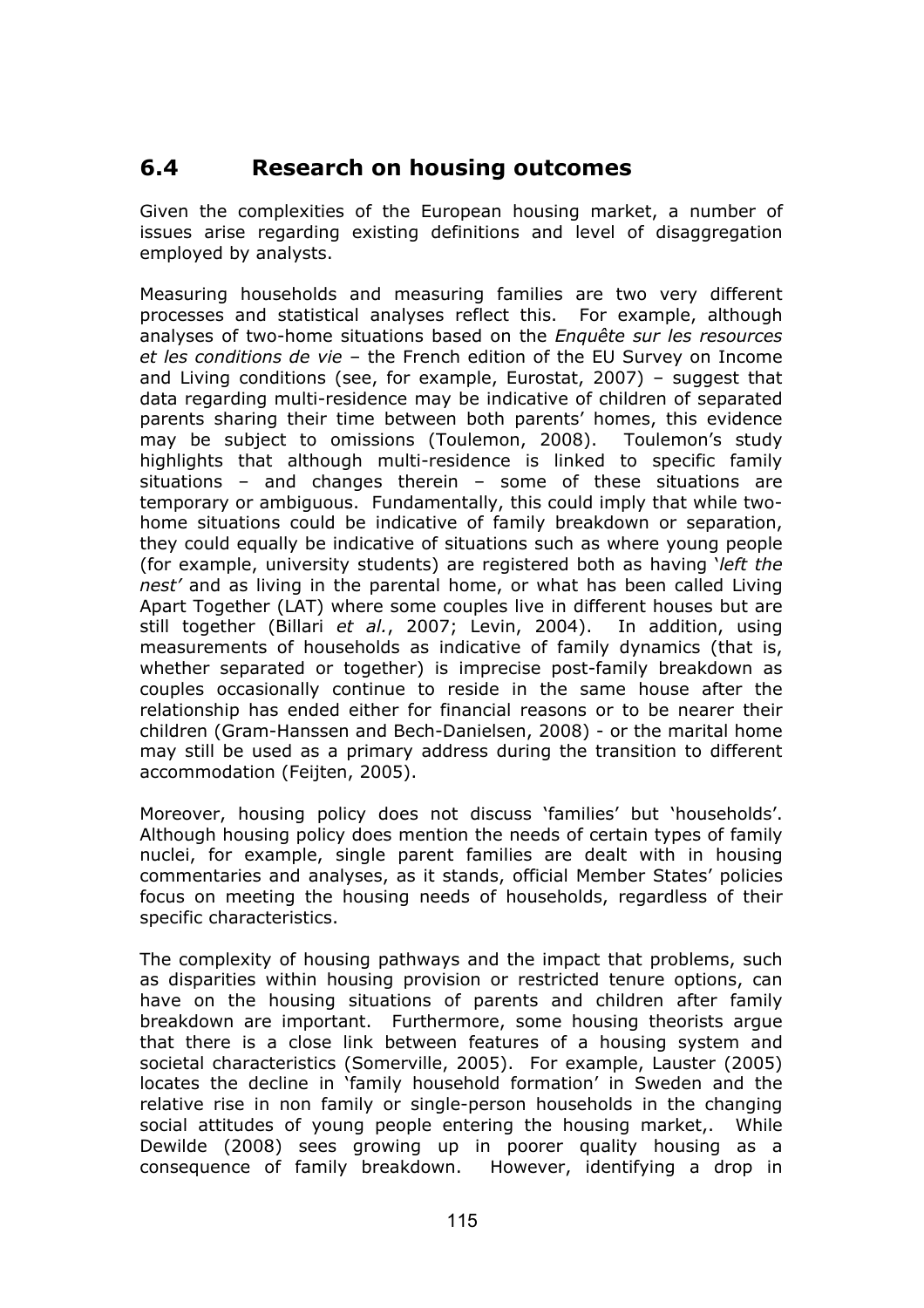housing quality as implicit in the process of family breakdown fails to pay sufficient attention to the wide range of supplementary factors that may also influence the relationship between family breakdown and housing situations. As Somerville (2000; 2005) argues:

'*[S]uch relationships are inevitable historically and geographically specific, and are mediated by many important economic, social and cultural variables, such as housing form (e.g. houses or flats), housing affordability (relative costs of renting and buying), housing location (e.g. inner city or suburbs), and cultural bias (e.g. towards owner-occupation). The relationship itself may even be accidental rather than causal.'* 

Somerville (2005: 88).

## **6.5 Family breakdown, children and housing and living arrangements**

Separating may entail new housing needs and relocation. Separating may mean that some have to find new housing that meets the needs of the new situation and that others will stay in the matrimonial home (Gram-Hassen and Bech-Danielsen, 2008: 507). From a housing perspective, family breakdown influences children and families in three main ways – economically, practically and emotionally.

## **6.5.1 Economic effects**

One of the main economic effects of family breakdown is a loss in income entering the home which can significantly alter the standard of living post-family breakdown. Housing costs are a significant issue for European households and are one of the primary financial burdens for families in many EU countries, particularly Southern EU Member States. Changes in household income due to family breakdown could exacerbate this problem. In Spain and Greece for example, housing is cited as a financial burden by 83.6 and 67.1 per cent of households respectively (Eurostat, 2008). Housing costs are also a major concern in countries where owner-occupation is the preferred tenure. For instance, in Ireland, where an estimated 82 per cent of households are owner-occupiers (Housing Statistics in EU, 2004), only 38.2 per cent of households say that housing costs are not a financial burden (Eurostat, 2008) compared with 48.4 per cent who regard housing as a financial burden and 13.4 per cent who regard it as a *heavy* financial burden (*ibid*). Tables 6.1 to 6.3 show that households' perception of housing costs as a financial burden increased during the late-1990s. These data are only available between 1994 and 2001 and therefore do not include more recent accession states such as Malta and the Czech Republic of our case study countries. Despite this, they give a good indication of how European households view housing costs. Considered in the light of Hantrais' typology, the figures also indicate that countries in the defamilialised category are significantly less likely to perceive housing costs as a financial burden. For example while 64.1 per cent of Denmark's households (defamilialised)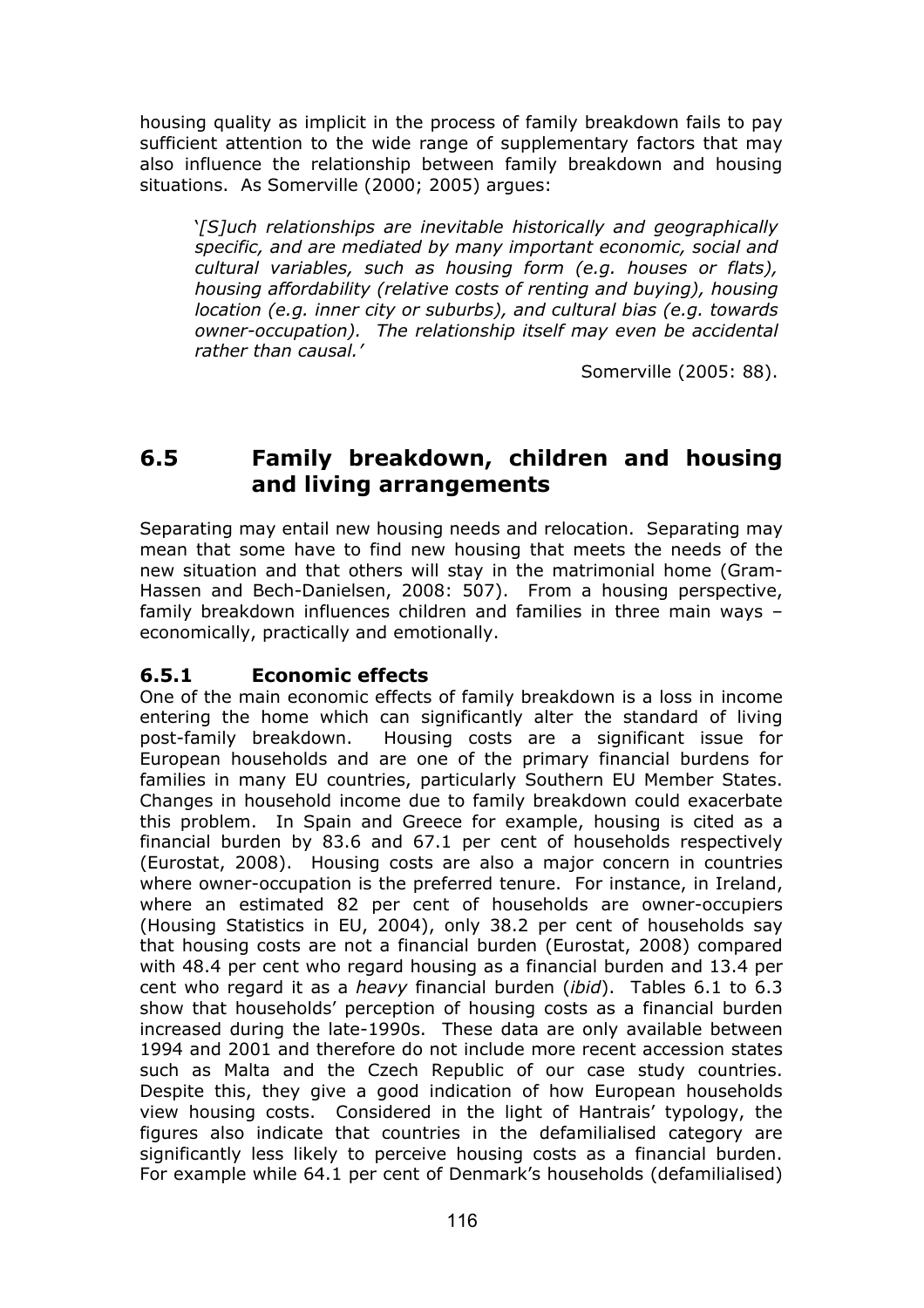do not perceive housing costs as a financial burden, only 16.5 per cent of Spanish households (familialised) feel the same way.

## **6.5.2 Practical effects**

Although also dependent on a range of factors such as availability and affordability, family breakdown can restrict the housing choices or pathways of both children and families. This could influence the future housing careers of young people, their attitudes to housing and the age at which children leave home (Iacovou, 2001). Analyses of tenure choices indicate that family breakdown can play an important role in the movement of families between tenures (Feijten, 2005), in particular it is one of the primary causes of moves from owner-occupation into the public and private rented sectors (Murphy, 1990; Bonvalet and Lelievre, 1991, 1997; Helderman, 2007; Dewilde, 2008). Helderman's (2007:244) study of the Netherlands found that moves for union dissolution reasons lead considerably more often to moves to rented homes than moves for other motives. This is due to a combination of reduced income, diminished household size and, in some cases, the need to move quickly due to domestic violence or intense household conflict.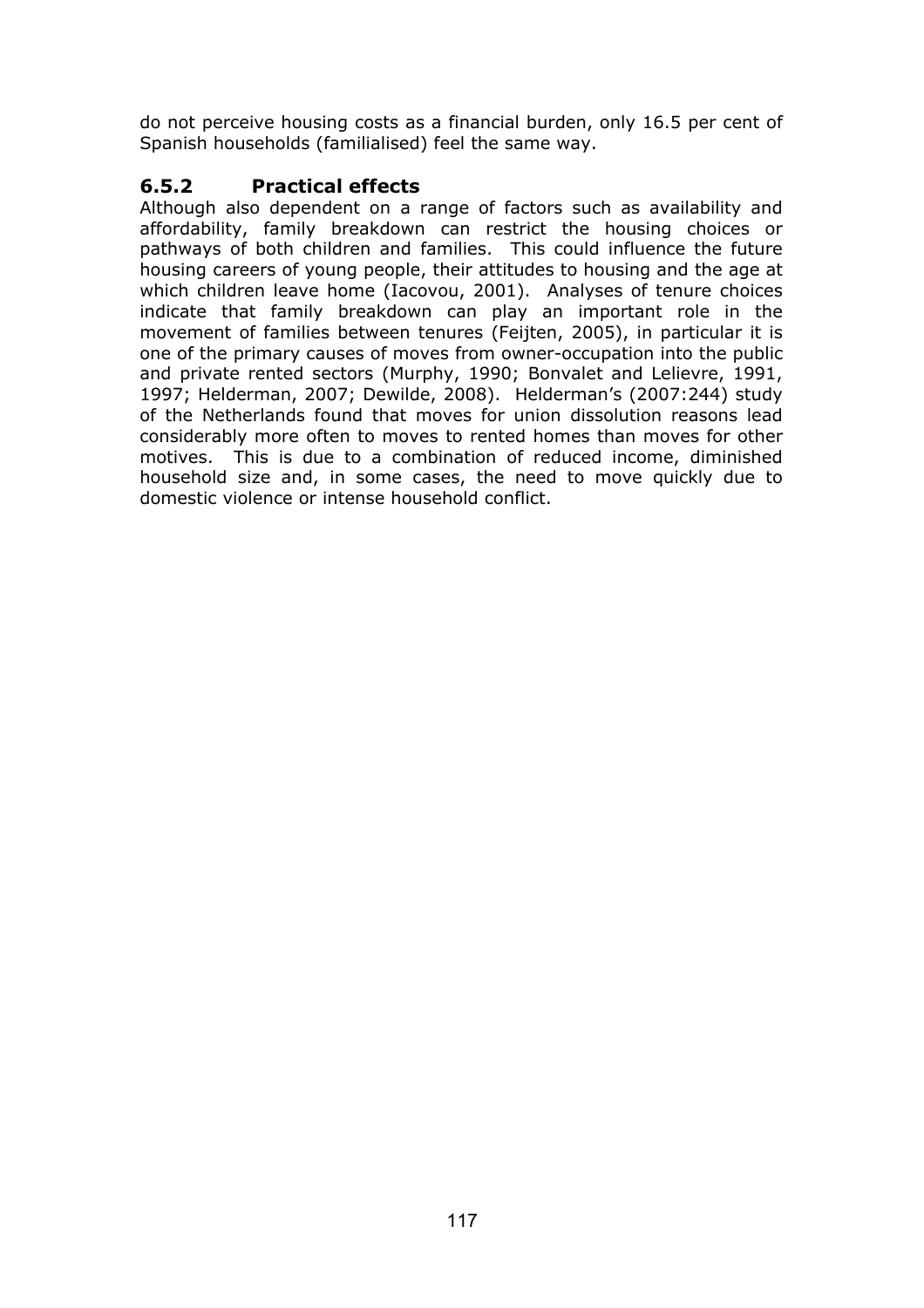|                    | 1994                     | 1995                     | 1996 | 1997 | 1998 | 1999 | 2000 | 2001 |
|--------------------|--------------------------|--------------------------|------|------|------|------|------|------|
| <b>Denmark</b>     | 68.2                     | 69.9                     | 68.2 | 67.7 | 67.6 | 67.6 | 63.6 | 64.1 |
| <b>Finland</b>     | $\overline{\phantom{a}}$ | $\overline{\phantom{a}}$ | 47.7 | 49.2 | 53.9 | 53.3 | 54.2 | 55.7 |
| <b>France</b>      | 50.8                     | 52.1                     | 50.3 | 54   | 51.4 | 51.8 | 54.3 | 57.5 |
| <b>Netherlands</b> | 68.6                     | 69.2                     | 68.7 | 70.9 | 74.1 | 76.3 | 77   | 76.2 |
| Germany            | 42.5                     | 42.3                     | 42.8 | 40.2 | 41.8 | 41.9 | 41.6 | 41   |
| <b>Ireland</b>     | 27.7                     | 27                       | 26.6 | 28.6 | 33.4 | 34.7 | 36.9 | 38.2 |
| <b>UK</b>          | 90.4                     | 91.6                     | 92.9 | 92.8 | 93.5 | 94.4 | 93.7 | 95.1 |
| <b>Spain</b>       | 13.6                     | 14.3                     | 14.5 | 15.1 | 14   | 16.4 | 18.5 | 16.5 |
| <b>Greece</b>      | 36.1                     | 44.7                     | 45   | 45.7 | 35.5 | 40.5 | 41.1 | 34   |

Table 6.1: Share of households with **no financial burden due to housing costs (percentage)** 

Source: Eurostat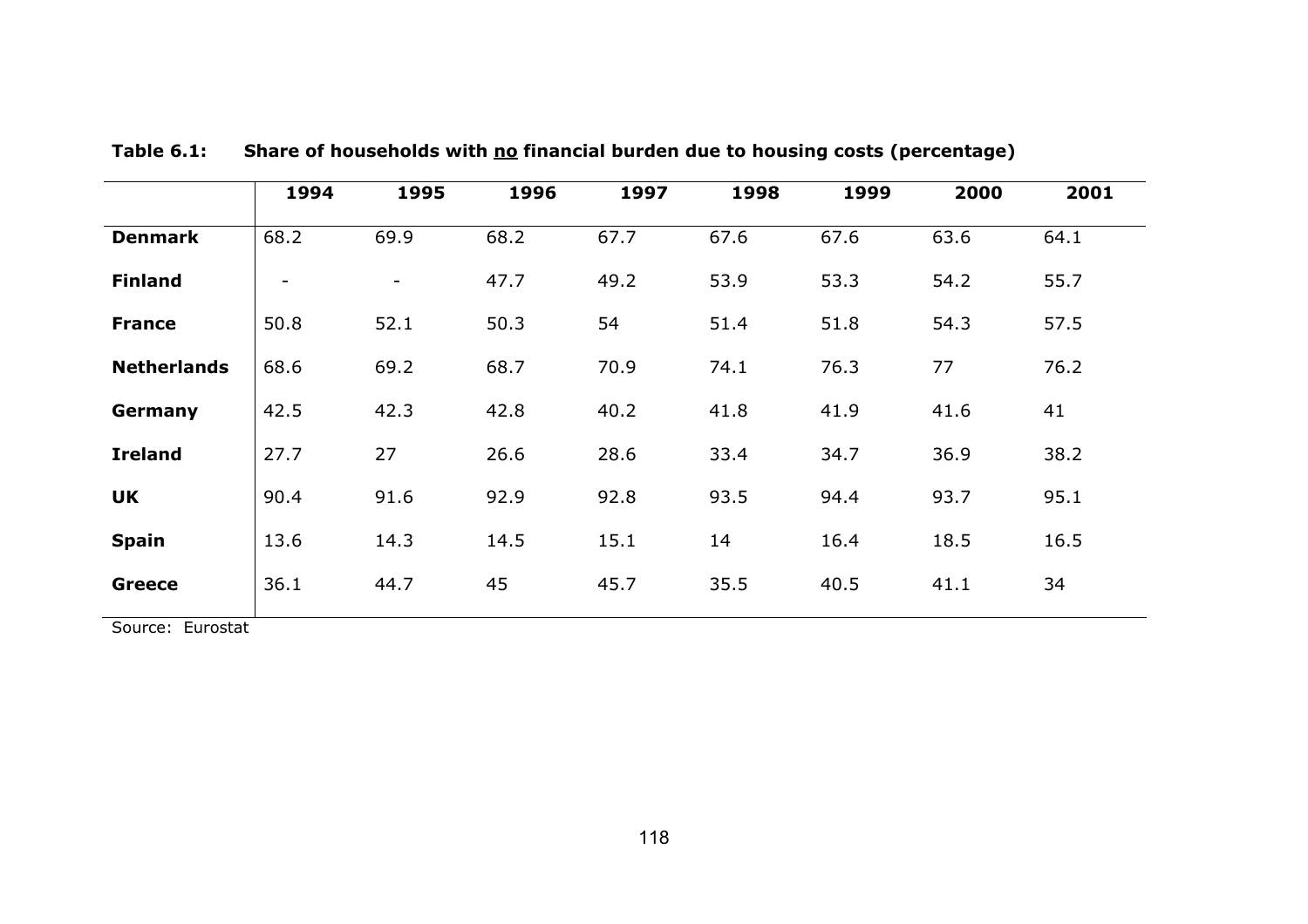|                    | 1994                     | 1995                     | 1996 | 1997                     | 1998                     | 1999                     | 2000                     | 2001   |
|--------------------|--------------------------|--------------------------|------|--------------------------|--------------------------|--------------------------|--------------------------|--------|
| <b>Denmark</b>     | 24                       | 23.9                     | 24.6 | 26.3                     | 26.1                     | 26                       | 29                       | 28.5   |
| <b>Finland</b>     | $\overline{\phantom{a}}$ | $\overline{\phantom{a}}$ | 35.7 | 35.1                     | 33                       | 35.8                     | 35.4                     | 33     |
| <b>France</b>      | 30.7                     | 30.1                     | 31.1 | 28.5                     | 30.8                     | 29.9                     | 29.4                     | 27.9   |
| <b>Netherlands</b> | 26.5                     | 25.6                     | 26   | 24.2                     | 22.7                     | 20.1                     | 19.9                     | 20.7   |
| Germany            | 43.3                     | 42.1                     | 42.2 | 44.7                     | 43                       | 43.5                     | 42.7                     | 44.7   |
| <b>Ireland</b>     | 47.4                     | 51.5                     | 51.4 | 53.5                     | 51.4                     | 49.1                     | 49                       | 48.4   |
| <b>UK</b>          | $\overline{\phantom{a}}$ | 41.4                     | 40   | $\overline{\phantom{a}}$ | $\overline{\phantom{0}}$ | $\overline{\phantom{a}}$ | $\overline{\phantom{a}}$ | $\sim$ |
| <b>Spain</b>       | 48.5                     | 49.3                     | 52.8 | 53.4                     | 56.6                     | 57.1                     | 56.4                     | 57.4   |
| <b>Greece</b>      | 32.9                     | 30.7                     | 31.8 | 34.2                     | 41.8                     | 39.3                     | 41.8                     | 47.7   |

**Table 6.2 Share of households with financial burden due to housing costs (percentage)** 

*Source: Eurostat*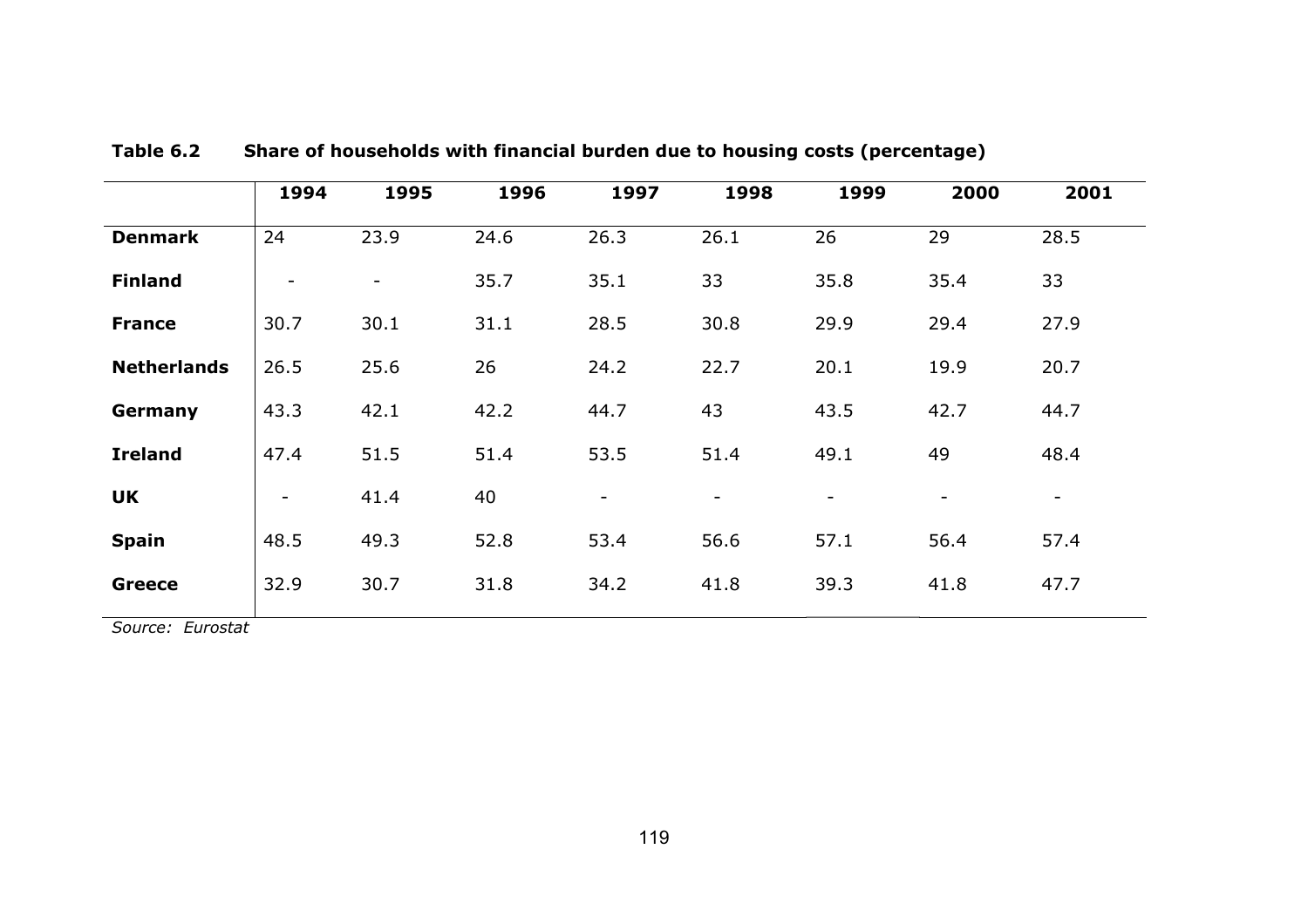|                    | 1994                     | 1995           | 1996 | 1997 | 1998 | 1999 | 2000 | 2001 |
|--------------------|--------------------------|----------------|------|------|------|------|------|------|
| <b>Denmark</b>     | 7.8                      | 6.3            | 7.3  | 6    | 6.3  | 6.4  | 7.4  | 7.4  |
| <b>Finland</b>     | $\overline{\phantom{a}}$ | $\blacksquare$ | 16.6 | 15.8 | 13.1 | 10.9 | 10.4 | 11.3 |
| <b>France</b>      | 18.5                     | 17.8           | 18.6 | 17.5 | 17.7 | 18.3 | 16.3 | 14.6 |
| <b>Netherlands</b> | 4.9                      | 5.1            | 5.4  | 5    | 3.2  | 3.6  | 3    | 3.1  |
| Germany            | 14.2                     | 15.6           | 15   | 15.1 | 15.3 | 14.6 | 15.7 | 14.2 |
| <b>Ireland</b>     | 24.8                     | 21.4           | 22   | 17.9 | 15.2 | 16.2 | 14.1 | 13.4 |
| <b>UK</b>          | 9.6                      | 8.4            | 7.1  | 7.2  | 6.5  | 5.6  | 6.3  | 4.9  |
| <b>Spain</b>       | 37.9                     | 36.4           | 32.7 | 31.5 | 29.4 | 26.5 | 25.1 | 26.2 |
| <b>Greece</b>      | 31                       | 24.6           | 23.2 | 20.2 | 22.8 | 20.1 | 17   | 18.4 |

**Table 6.3: Share of households with heavy financial burden due to housing costs (percentage)** 

*Source: Eurostat*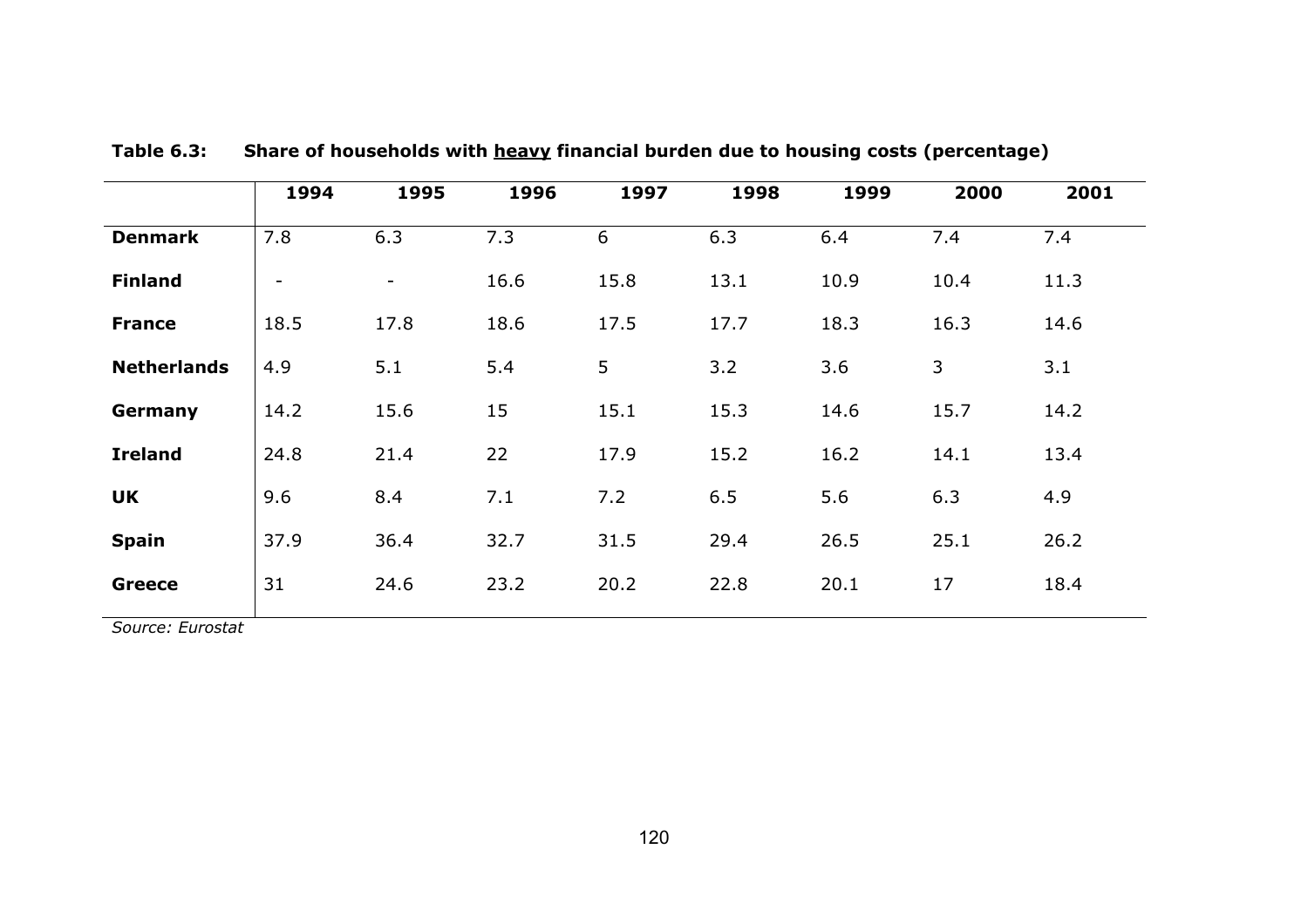The financial strain of housing costs is most likely to become unmanageable post-family breakdown for the less well-off. Research suggests that the housing options of low-income individuals after marital dissolution or family breakdown are much more limited than the options of middle- or high-income individuals. People with low incomes are significantly more likely to *'sofa-surf'* with relatives and friends or return to the parental home (Dewilde, 2008; Sullivan, 1986) (a situation also known as 'hidden homelessness'). Shortfalls in household income after family breakdown may force families in to poor quality or inappropriate housing. Currently, 'poor quality' is defined by the EC (2007) as a dwelling for one or more persons which lacks basic amenities such as toilets, baths/showers and central heating - though it is questionable whether this definition is sufficient for families with children. In addition to standard housing requirements, children and young people have specific resource requirements such as access to schools and day care facilities and safe areas to play. Without access to these resources, not only the educational prospects but the life prospects of children could be severely restricted often leaving them social excluded and isolated (see Chapters 3 and 4).

As the European Parliament Directorate General for Research noted in 1996, housing policy needs to work in tandem with policies targeting health and education (Maclennan *et al*., 1996) and research suggests that both stepfamilies and single parent families tend to live in areas with fewer community resources, including schools with higher drop-out rates (Rodger and Pryor, 1998; Wade and Smart, 2002; Weithoft, Hjern and Rosen, 2004).

Although it is important not to treat the consequences of growing up in a single parent family as synonymous with the consequences of family breakdown findings such as these help to underline the important role family characteristics and living arrangements can play in the development and long-term prospects of children.

Access to appropriate short-term supported housing after family breakdown is important to separated families. Research suggests that in the immediate aftermath of family breakdown, many parents and children return to the parental home or stay with relatives or friends (Dewilde, 2008), sometimes for considerable periods of time. Without proper immediate and long-term support, this can push families with acute resource problems after family breakdown into a cycle of unstable, temporary housing situations. Previous research has found that, particularly among women, family breakdown is closely connected with homelessness and marital breakdown is a key stage on the *'Homelessness Journeys'* framework produced by Reeve *et al.* (2006) for the UK charity CRISIS. Based on empirical evidence, this framework illustrates how homelessness or 'hidden homelessness' among mothers and their children was often prolonged by lack of immediate, 'emergency' housing options after the family unit had broken down. Overall, a significant consequence of family breakdown for children is an increased likelihood of growing up in families with lower incomes and poorer housing or of entering into a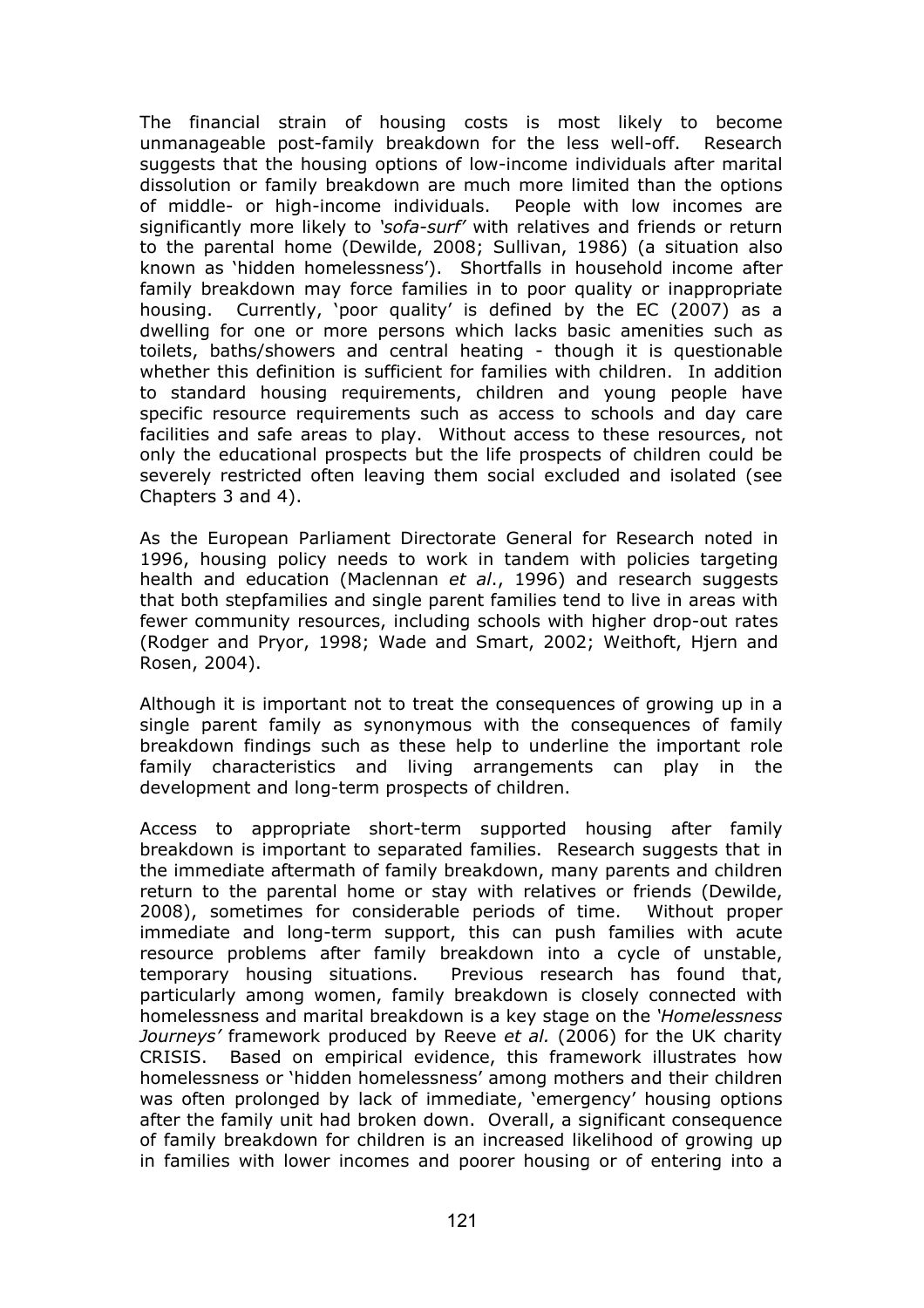cycle of homelessness or 'hidden homelessness', especially in families headed by single mothers (Rodgers and Pryor, 1998; Reeve *et al.*, 2006).

These UK findings are similar to the results of studies into the affect of marital dissolution in the Netherlands where one of the most likely destinations for people who had to move out of the marital home due to family breakdown was staying with family or friends (Feijten, 2005; Gram-Hanssen and Bech-Danielsen, 2008). Family breakdown can often force people to change their housing situation immediately, notwithstanding the costs or benefits of their housing choice. One study of previously cohabitating separated couples in Denmark (Gram-Hanssen and Bech-Danielsen, 2008) found that there was a tendency to move into a series of temporary, poorer quality housing situations in the aftermath of family breakdown due to the interface of a decline in resources and the immediate need for new accommodation with market forces, national housing policies and trends. The authors suggest that one way of preventing parents and children from entering into this cycle of poor living arrangements could be to increase expenditure on social or public housing, particularly short-term supported housing.

Coupled with alterations to living standards and resources, family breakdown could exert an influence over the long-term housing attitudes of children and families. As has been already noted, the circumstances within the parental home can shape children and young people's views on housing career moves, such as the decision to leave the parental home (De Jong Gierveld et al, 1991; Goldscheider and DaVanzo, 1989; Goldscheider and Goldscheider, 1998; Murphy and Wang, 1998; Billari and Liefbroder, 2007), and preference of housing tenure. The effects of changes in family living situations - now most commonly caused by family breakdown through marital dissolution or parental separation – can have negative consequences for some children well beyond the time of change, with these sometimes persisting into adulthood (Hawthorne *et al.*, 2003). Research shows (Kiernan, 1992; Cherlin *et al*., 1995) that young people who have experienced family breakdown tend to leave the parental home earlier than other young people. For example, Kiernan (1992) uses the UK National Child Development Study data up to age 23 to compare patterns of leaving home, partnership formation and childbearing in early adulthood. The results show that young women who had experienced the breakdown of their parents' marriage and who were living with a single parent or step-parent at age 16 are significantly more likely to have left home by age 18 than their peers from intact families. This association is not altered by the introduction of background controls (social class at birth and non-verbal ability score at age 11). They were also more likely to have left because of family friction, although this effect was reduced by background controls, remaining significant only for women from stepfamilies and for the very small number who had lived with a widowed single father. Other key findings in relation to young women were that they were more likely to have formed a partnership in their teens, to have had a child before the age of 20 and/or to have had an extra-marital birth. For example, the odds of cohabitation in the teenage years were three times as high for this group as for girls from intact families. These associations are not altered by the introduction of background controls.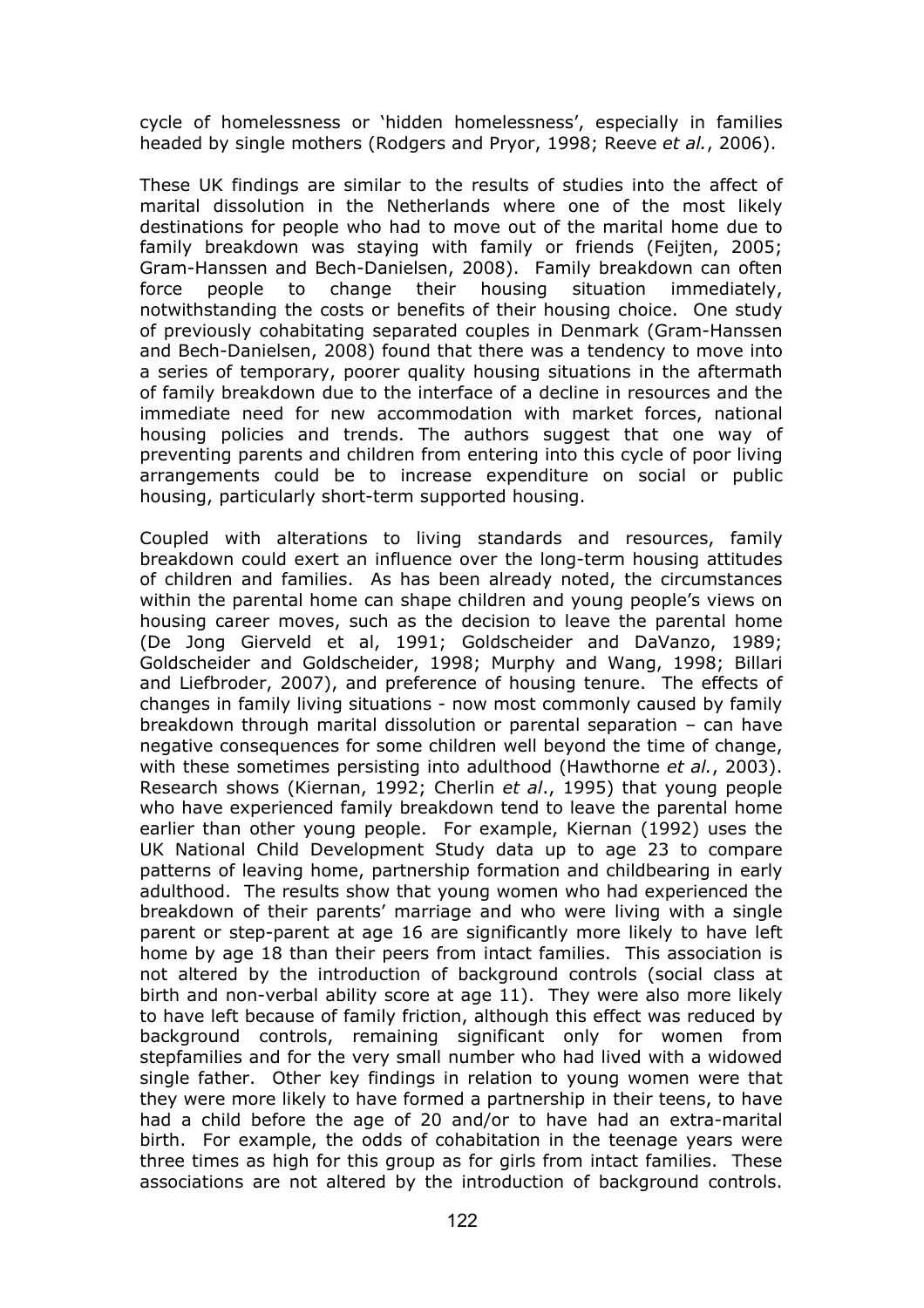In contrast, those who were living in a one-parent family following the death of a parent differed little from their peers from two-parent families.

Some differences were observed in the transitional behaviour of young men. For example, while those who had lived in stepfamilies were more likely to have left home by age 18 than those from intact families, sons of single mothers did not show this propensity and were indeed no more likely to have left home at this age than those living with both natural parents. Family friction was an important factor leading to early home leaving for boys from stepfamilies and single father families, with odds of between three and six times higher than those from intact families. The relationship between family disruption in childhood and adolescence and their own experiences of partnership and family formation were weaker for men but still important. As for women, there was no significant association between having lost a parent through death and youthful partnership formation. However, there was a strong association for those who had experienced the breakdown of their parents' marriage, with an increased risk for young men from stepfamilies of forming partnerships in their teens and becoming fathers before the age of 20.

Cherlin *et al.* (1995) also uses NCDS data up to age 23 to explore demographic outcomes for young adults in the UK, comparing individuals who had experienced parental divorce with those who had grown up with two parents. The authors are particularly concerned to determine whether different outcomes were directly related to divorce or whether they reflected problems that had arisen in the family prior to divorce, and/or characteristics of the child or family. The prospective design of the NCDS enabled them to control for pre-disruption characteristics and to examine in some detail the magnitude of the effect of divorce. They also examine the long-term effects of a child's degree of emotional problems at age seven on his or her demographic outcomes in young adulthood and briefly discussed two extensions of these analyses: cohabitation and nonmarital childbearing considered as joint outcomes, and the effects of the timing of the parental divorce. The survey design provided a great deal of information about the children at age seven, enabling the authors to assemble a range of emotional, cognitive and socio-economic indicators. Two indicators of marital disruption were used: whether the child had experienced parental divorce/separation between the ages of seven and 16 years (175 boys and 208 girls in the age seven subsample experienced these events and were interviewed at age 23); and, second, whether a parent died during this period (182 boys and 185 girls were included).

The findings show that parental divorce did not make a young person significantly less likely to marry by age 23 or to have a child by that age; in other words, it did not appear to undermine individuals' desire to enter into long-term commitments. At the same time, however, parental divorce did seem more likely to stimulate a pattern of behaviour characterised by early home leaving due to conflict with parents and stepparents. For both women and men, the odds of leaving home because of friction versus not leaving home were five times greater for those whose parents divorced. In comparison, a parental divorce increased, by about half, the odds of leaving home for other reasons (such as getting married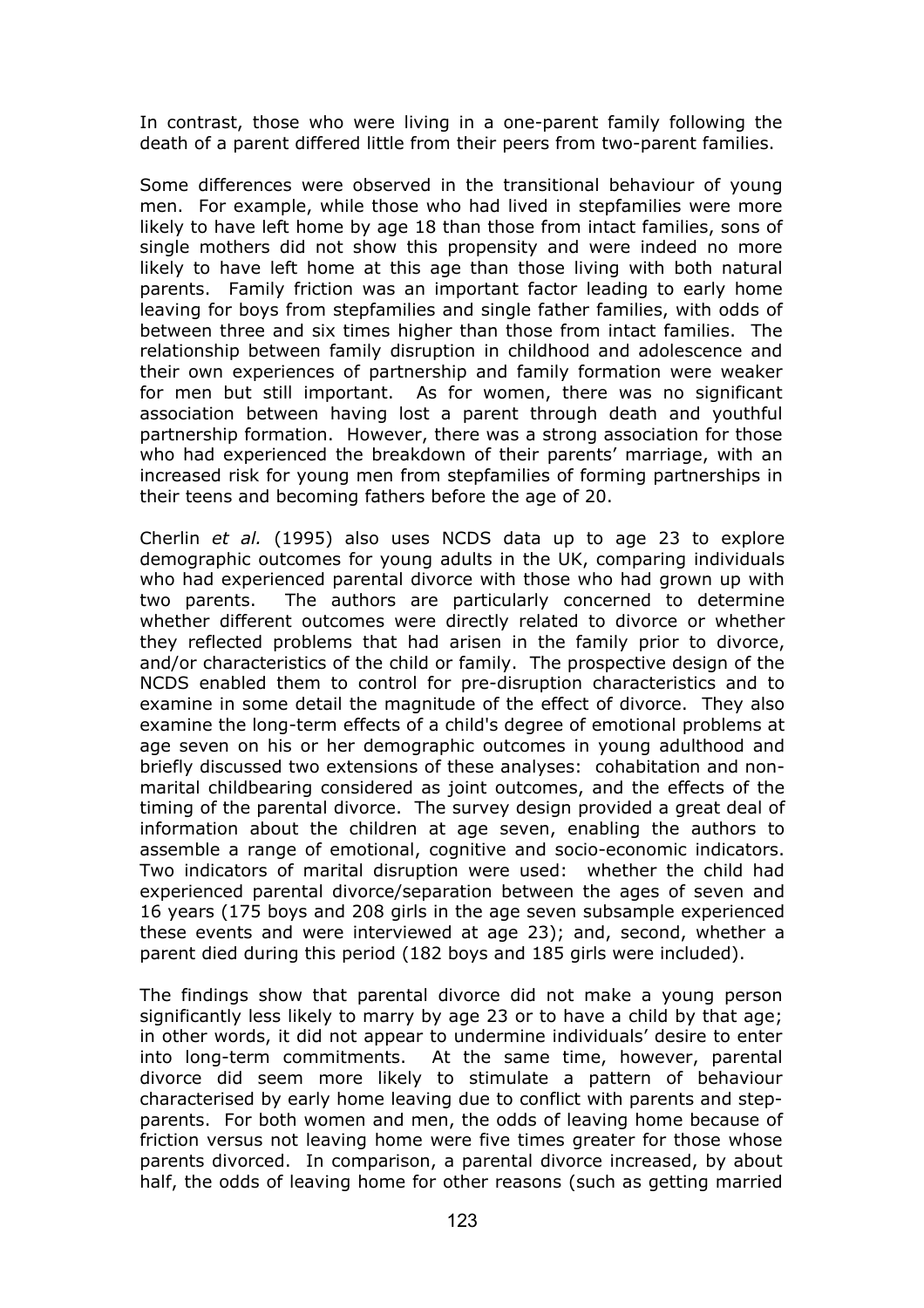or taking a job) versus not leaving home. Leaving home because of friction was in turn associated with earlier sexual activity outside marriage, leading in this cohort to a greater likelihood of premarital birth and cohabitation by age 23. Parental death, in contrast, had a substantially weaker effect on leaving home because of familial friction, on premarital cohabitation, and on premarital birth.

The authors also find that the introduction of pre-disruption characteristics into the analysis (behaviour problems, achievement levels, and family difficulties that were already present at age seven) does not significantly weaken the long-term effects of divorce on demographic behaviour at age 23. This finding conflicted with the results of an earlier study based on the same cohort between the ages of seven and 11 which had indicated a reduction in adverse effects over that interval (Cherlin *et al.* 1991), leading the authors of this later investigation to speculate that divorce may have different consequences during middle childhood and early adolescence than during young adulthood.

## **6.5.3 Emotional effects**

Housing arrangements following family breakdown can impact on children's emotional relationship with their parents. This includes the emotional effects of changes in living arrangements and alterations in the relationship between parents and children, specifically with regard to issues of custody, access and the departure of one or both parents from the family home. In their review of UK interventions and policies supporting children of divorcing parents, Hawthorne *et al.* (2003) found that the change in housing situations and the movement out of the family home could have a negative effect on children's well-being and their interactions with their parents.

Managing alterations in living arrangements is important for deflecting some of the emotional problems that family breakdown can cause for children. One of the key findings of Hawthorne *et al.*'s (2003) study is that there was a noticeable link between the amount that everyday family life changed after family breakdown and the intensity of the negative emotional effects of family breakdown for children. In saying this, the report also went to some lengths to stress that changes in living arrangements did not always damage the emotional well-being of the child. Overall the research finds that, while changes in living arrangements after family breakdown may not be a direct cause of childhood trauma, without taking the views and emotional needs of children into account, these changes could have harmful repercussions for childhood well-being. Investigations into children's perspectives of family breakdown due to marital dissolution indicate that the event can cause distress, sadness, anger and self-blame among some young people (Dunn et al, 2001; Mitchell, 1985; Pritchard, 1998; Hawthorne *et al.*, 2003), feelings which can be compounded by the loss of day-to-day contact with non-resident parents. In a cohort of children in the UK who had experienced parental separation and family breakdown, those children who retained good contact with both parents felt they had coped well, in comparison with those who did not (Walczak and Burns, 1984). The UKbased Avon Longitudinal Study of Parents and Children also found that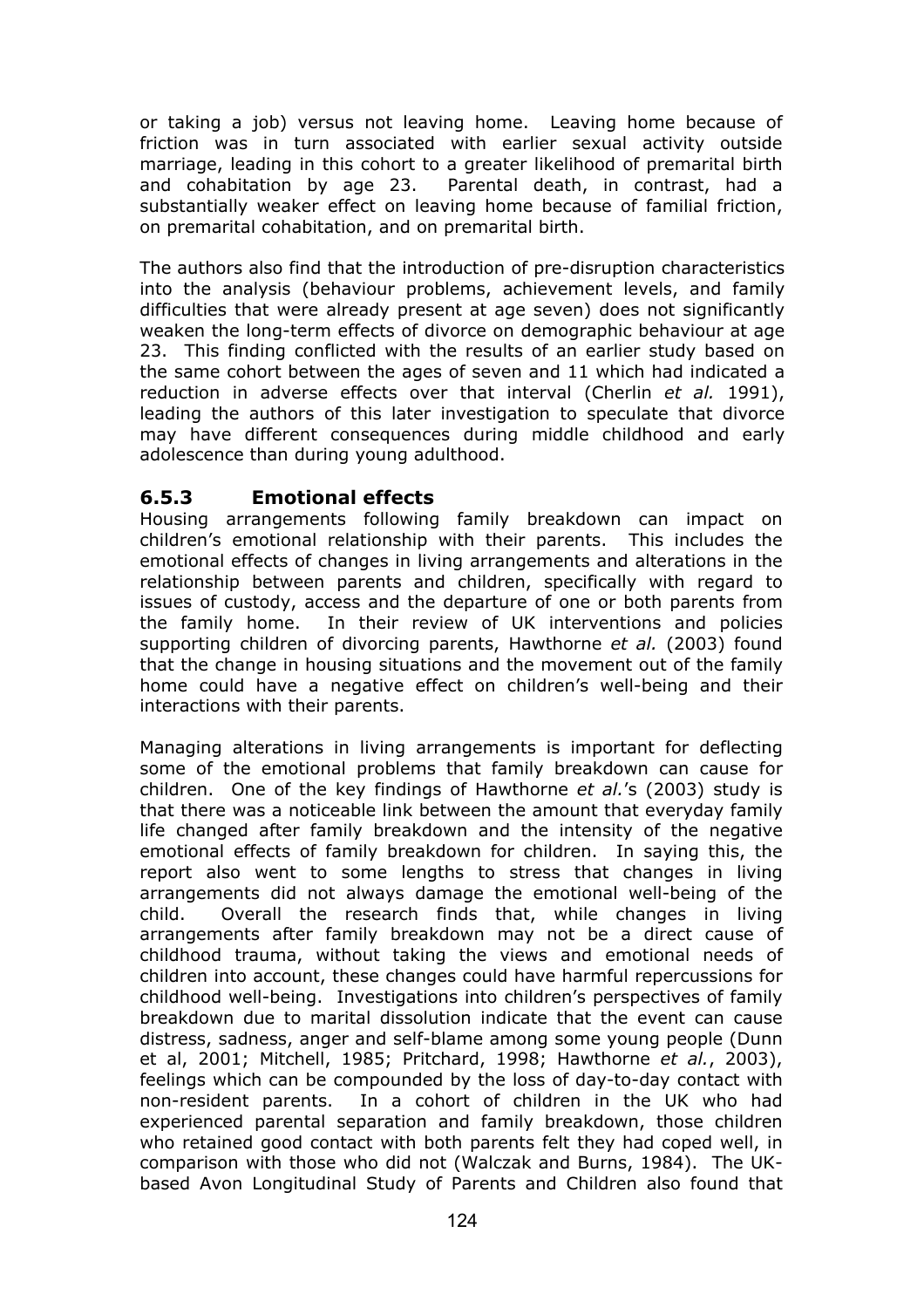children either expressed positive or no negative feelings towards *'dual citizenship'* or spending equal amounts of time with both parents (Hawthorne *et al.*, 2003).

However, research has also highlighted that this relationship was equally influenced by the amount or level of conflict between parents (either before or after family breakdown) and the effects of changes in the level of contact, particularly between fathers and children. Again, the effect of changing housing situations, parental contact and children's well-being is a complex one. While fathers' involvement is linked to positive outcomes the actual amounts of time spent with each parent seem not to be so important as the quality of the relationship (Amato and Gilbreth, 1999; Hawthorne *et al*., 2003). This could suggest that divided living arrangements between parents may not always be an accurate indicator of *'positive'* parent-child relations. In other words, in terms of children's emotional well-being after marital dissolution or family breakdown, changes in living arrangements or contact do not necessarily have a negative effect if the changeover is properly managed and mediated.

Similar conclusions were reached by a study of the well-being of children in Dutch secondary schools (Dronkers, 1999). An empirical study comparing the well-being of Dutch youth with a sample of over 9,000 secondary school pupils<sup>28</sup> found that conflict between parents had a significantly greater impact on children's well-being than residential contact with parents. In fact, the research suggests that the well-being of pupils living in single-mother families is higher than that of pupils living in two-parent families with a high level of parental conflict (Dronkers, 1999: 195). Like the Hawthorne *et al.* (2003) study, Dronkers' analysis underlines that although contact with the departed parent (usually the father) was important for children's well-being, the amount of contact had less of an impact than the degree of conflict between parents.

This report suggests that a potential way of preventing some of the more extreme negative emotional effects of a change in living circumstances would be to involve children and young people in the process of negotiating new living arrangements. In saying this, the study stresses that, as yet, no evidence has been found that suggests allowing children the *final* say on their post-family breakdown living arrangements is more beneficial to their emotional well-being than allowing them make some input. However, overall the findings of this study appear to indicate that, in order to off-set some of the more serious emotional damage enforced changes in children's living arrangements due to marital or family breakdown can cause, the transition needs to be properly managed and mediated. To this end, it is important that parental conflict is kept to a minimum and that the views of children involved are taken into consideration.

 $\overline{a}$ 

<sup>28</sup> This sample excluded children under 14 as the researchers *'were not sure pupils of that young age would underestimate the degree of parental conflict (there are indications that these pupils underestimate parental conflicts)'*  (Dronkers, 1999: 200)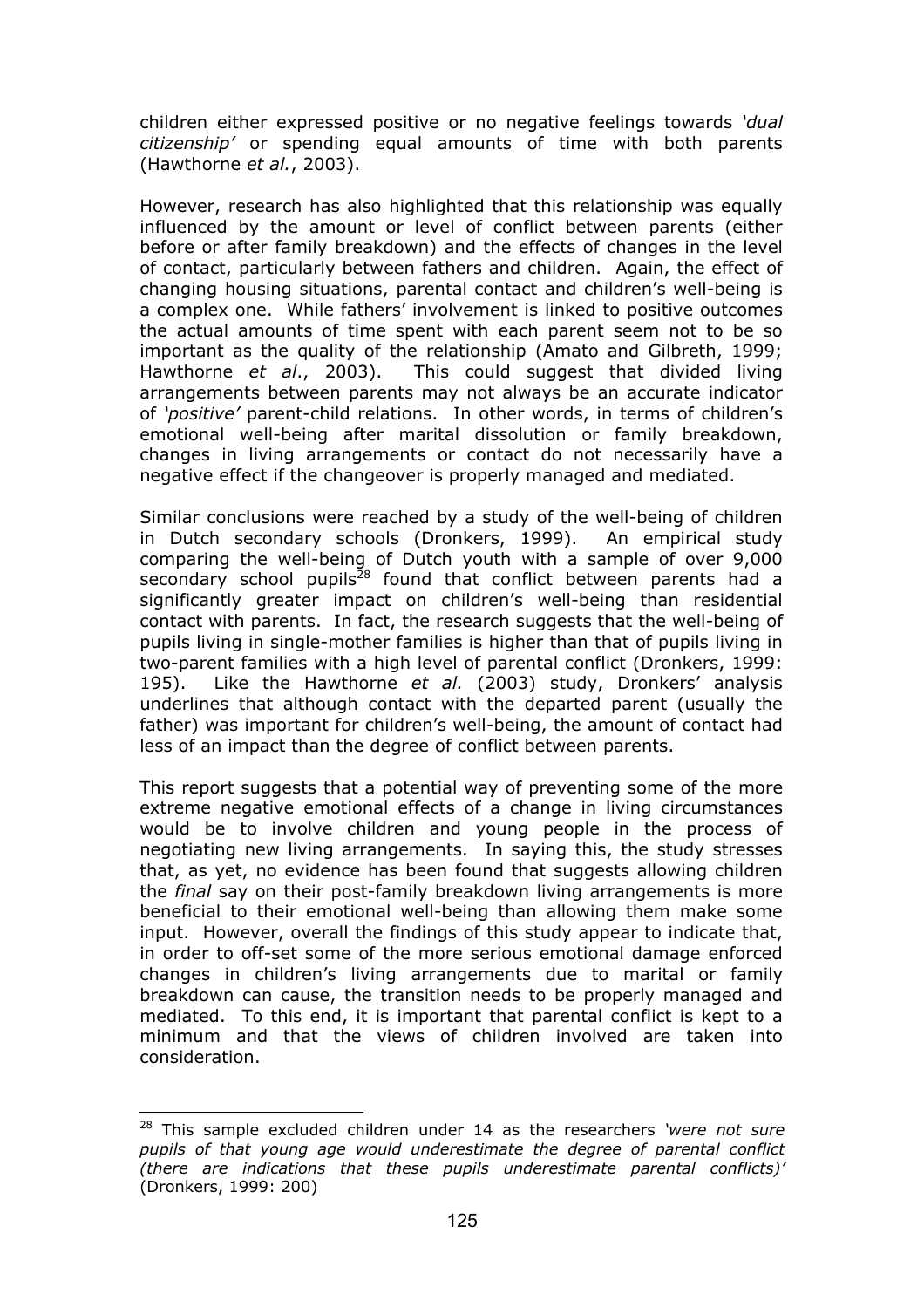The impact of changes in the living arrangements of parents – that is, from residential to non-residential – have on children also needs to be taken into account when negotiating the living arrangements and housing situations of children post-family breakdown. Loss of contact or decline in the quality of contact with non-residential parents can have significant effect on children's emotional reactions to family breakdown or union dissolution. Evidence from Hawthorne *et al.*'s study (2003) implies that children who experience marital breakdown often demonstrate a sense of *'losing a parent'* and this can magnify the emotional stress union dissolution places on them. In spite of this, the study also went to some lengths to highlight that parental residency in the family home was not as important as the quality of the contact time between parents and children – residential or non-residential. Again, this suggests that managing the transition from one set of living arrangements to another during family breakdown effectively is essential to mitigate the more extreme negative consequences for children.

## **6.6 Family breakdown, housing and family policy**

This section examines the types of housing issues present within the EU Member States selected for this evaluation and identifies potential policy changes to alleviate some of the housing problems faced by children after family breakdown.

As the 1996 report (Maclennan *et al.*, 1996) notes, Member States' approaches to housing policy differ sharply. For example, while Hungary lists support for young families with children to buy their own homes, the Netherlands provides no housing aid to families (Norris and Shiels, 2004). These differences are also reflected in Member States' attitudes to housing provision and stock. While some EU Member States such as Greece, Spain and Malta are explicit in their support for homeownership over other tenures, others such as Finland state the aim of housing policy is to:

'*Ensure a socially and regionally balanced and stable housing market, to eliminate homelessness, to improve the quality of housing, to ensure that housing is available at reasonable cost and to make it easier for people and families to find housing that corresponds to their current housing needs.'* 

(cited in Federcasa, 2006: 98)

The Finnish government's approach mirrors that of countries such as Ireland whose housing policy statement outlines that:

*'The aim is to enable all households to have available an affordable dwelling of good quality suited to their needs, in a good environment and, as far as possible, at the tenure of their choice.'*  Federcasa (2006: 98)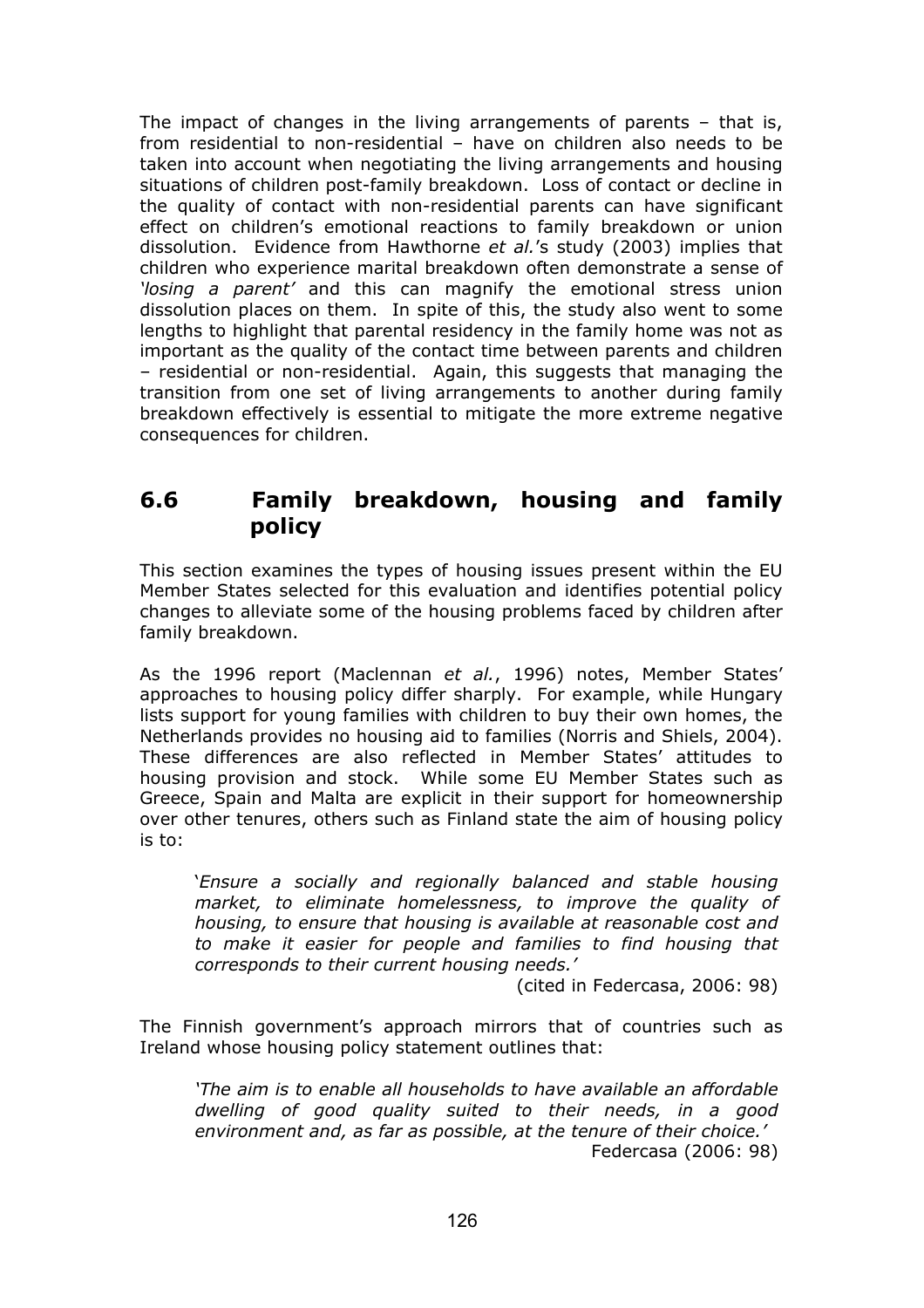Housing policies have a considerable impact on the lives of children and families who have experienced family breakdown. Having a needs-based system and a universal housing quality standard could prevent some of the more extreme consequences of family breakdown for the living conditions and housing prospects of parents and children. As French housing policy states:

*Housing policy [in France] is predicted on the assumption, in order for each person to be housed according to his/her wishes, action must be taken on each link in the housing chain.'* 

Federcasa (2006: 98)

| Hantrais'<br><b>Typology</b> | <b>Countries</b>   | Owner-<br>occupation | <b>Rented</b> | <b>Other</b><br>(including<br>$CO-$<br>operatives) |
|------------------------------|--------------------|----------------------|---------------|----------------------------------------------------|
| <b>Defamilialised</b>        | <b>Denmark</b>     | 53                   | 40            | 7                                                  |
|                              | Finland            | 63                   | 34            | 3                                                  |
|                              | Sweden             | 46                   | 39            | 15                                                 |
|                              | France             | 56                   | 38            | 6                                                  |
| <b>Partially</b>             | <b>Netherlands</b> | 55                   | 45            | 0                                                  |
| defamilialised               | Germany            | 45                   | 55            | 0                                                  |
|                              | Ireland            | 82                   | 18            | n/a                                                |
|                              | UK                 | 69                   | 31            | 0                                                  |
| <b>Familialised</b>          | Spain              | 82                   | 11            | 7                                                  |
|                              | Malta              | 70                   | 26            | 4                                                  |
| <b>Refamilialised</b>        | Czech<br>Republic* | 47                   | 29            | 24                                                 |

#### **Table 6.4 Occupied dwelling stock by tenure (percentage), 2003**

Source: Housing Statistics in the EU, 2004 Notes: \* 2000 data – 2003 figures not available

One way of ensuring that this aim is achieved, and that already disadvantaged parents and children who experience family breakdown do not fall into a similar cycle of poor living arrangements, could be to increase public expenditure on social or public housing, particularly shortterm supported housing (Reeve *et al.*, 2006; Gram-Hanssen and Bech-Danielsen, 2008).

In this important respect Member States' policies appear to follow similar lines to Hantrais' model with countries in the defamilialised and partially defamilialised categories having higher rates of public expenditure on social housing provision than countries in the familialised and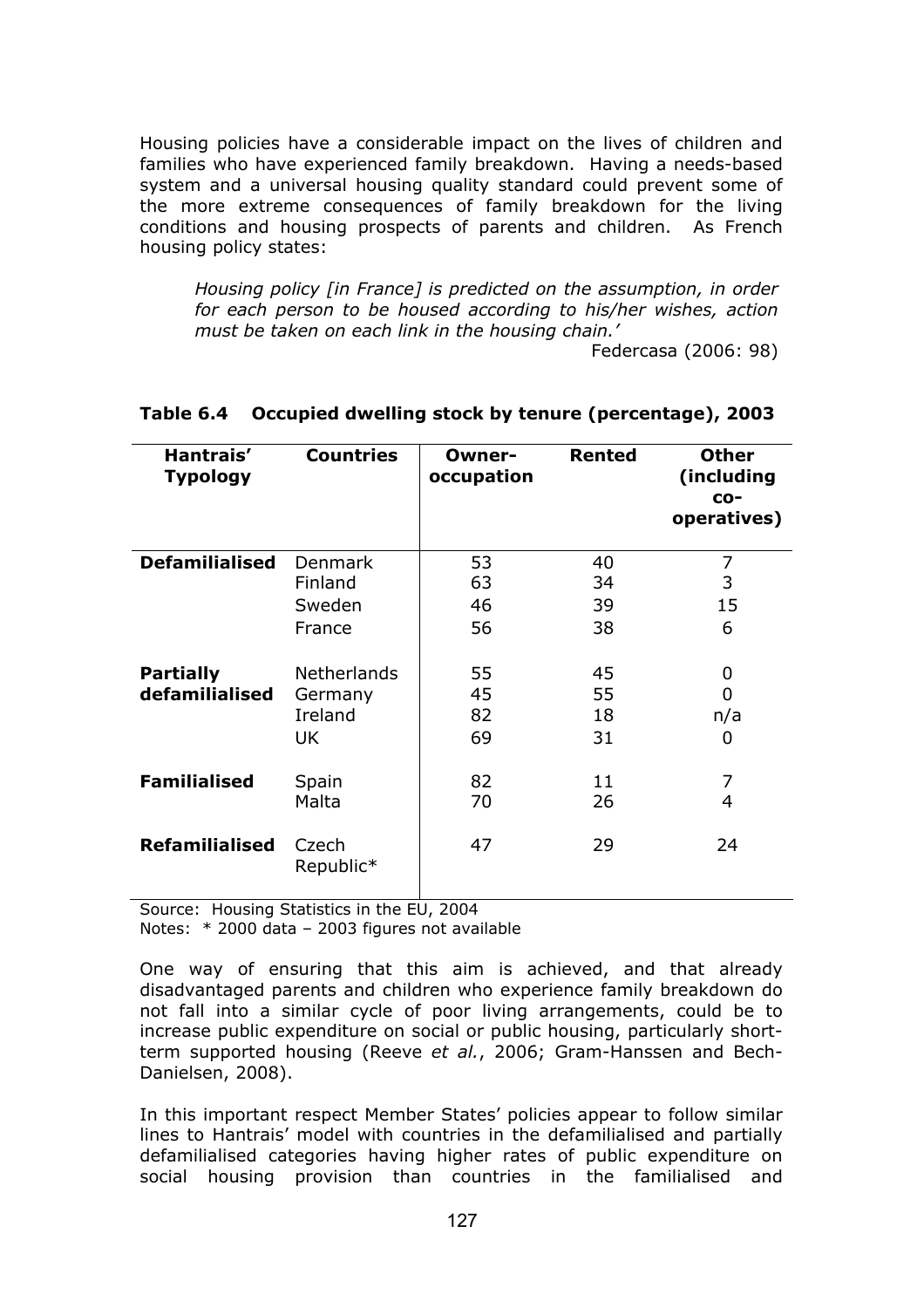refamilialised categories. For example, in France and Finland (defamilialised) where there are explicit, institutionalised and government funded family policies, over four per cent of state budget expenditure is directed towards subsidising social housing whereas in countries such as Greece and Malta (familialised) where family policy is less developed and coordinated, total public expenditure on subsidising social housing amounts to less than 0.02 per cent. The exceptions are the Czech Republic and Spain but this could partly be due to the high proportion of the population who view housing costs as burdensome (Table 6.5 and Figures 6.1 to 6.4).

As Figures 6.1 to 6.4 demonstrate, public housing subsidies as a percentage of total public expenditure, state budget expenditure and GDP vary widely across the selected twelve Member States ranging from zero per cent of both state budget expenditure and GDP in Malta to 4.45 per cent of state budget expenditure and 1.63 per cent of GDP in France (Federcasa, 2006). The level, or low level, of public expenditure on social housing is particularly an issue in countries where housing costs are a specific concern for their populations. This includes Spain, where less than one per cent of GDP is spent on social housing (Federcasa, 2006) despite 26.4 per cent of the population viewing housing costs as a heavy financial burden (Eurostat, 2007). In the light of both the European Parliament's 1996 suggestions for improvements in EU Member States' housing policies and the need for affordable housing post-family breakdown, these figures could imply that future EU policy initiatives need to focus on increasing social housing investment.

There is a close relationship between the housing policy in the twelve selected countries and their housing tenure. Indeed many housing policies explicitly refer to the importance of ensuring the availability of a tenure-balanced, good quality housing stock. As was noted earlier in this chapter, some of the housing problems experienced by children and parents post-family breakdown relate to the stress of moving from one tenure to another. A country which promotes one type of tenure – for example owner-occupation - at the expense of others (Gurney, 1999) could limit the housing options of these families and push them in to much poorer living conditions. An effective way of preventing this would be to maintain a balanced, flexible stock of good quality housing. An example of this is the housing policy of Sweden:

*'The objective of housing policy is to give everyone the opportunity to live in good housing at reasonable cost and in stimulating a secure environment within sustainable frameworks. The housing environment and built environment must help ensure equal and dignified living conditions and must, in particular, promote good conditions for children and young people. Planning, construction and management must be based on ecologically, economically and socially sustainable development.'* 

Federcasa (2006: 99)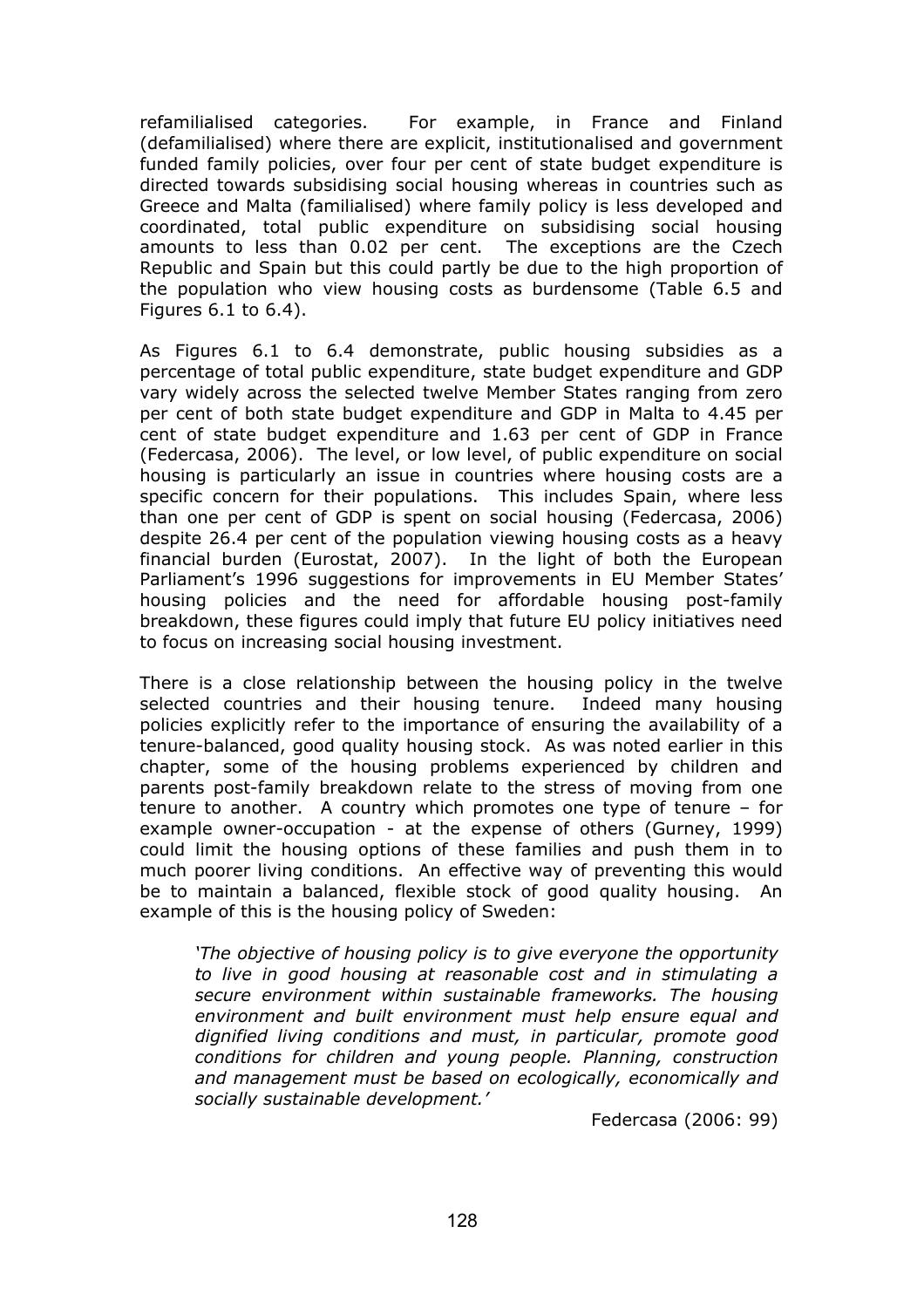| <b>Hantrais</b><br>category        | Country                                        | <b>Total public</b><br>expenditure | <b>State budget</b><br>expenditure | <b>GDP</b>                   |
|------------------------------------|------------------------------------------------|------------------------------------|------------------------------------|------------------------------|
| <b>Defamilialised</b>              | <b>Denmark</b><br>Finland<br>Sweden<br>France  | 1.90<br>2.10<br>1.18<br>n/a        | 3.40<br>4.30<br>2.20<br>4.45       | 1.00<br>1.00<br>0.64<br>1.63 |
| <b>Partially</b><br>defamilialised | <b>Netherlands</b><br>Germany<br>Ireland<br>UK | n/a<br>0.59<br>0.20<br>n/a         | 3.00<br>2.41<br>0.22<br>n/a        | 0.60<br>0.28<br>0.10<br>n/a  |
| <b>Familialised</b>                | Greece<br>Spain<br>Malta                       | 0.01<br>n/a<br>0.01                | 0.01<br>2.83<br>0.00               | 0.01<br>0.81<br>0.00         |
| <b>Refamilialised</b>              | Czech Republic                                 | 1.90                               | 2.80                               | 0.90                         |

#### **Table 6.5: Public housing subsidies expenditure (percentage)**

Source: Housing Statistics in the EU 2004/05, Federcasa, 2006; Ministries Responsible for Housing

Notes: Data from 2003 is used for Denmark; data are not available for the UK; and only total public expenditure data are presented for Germany.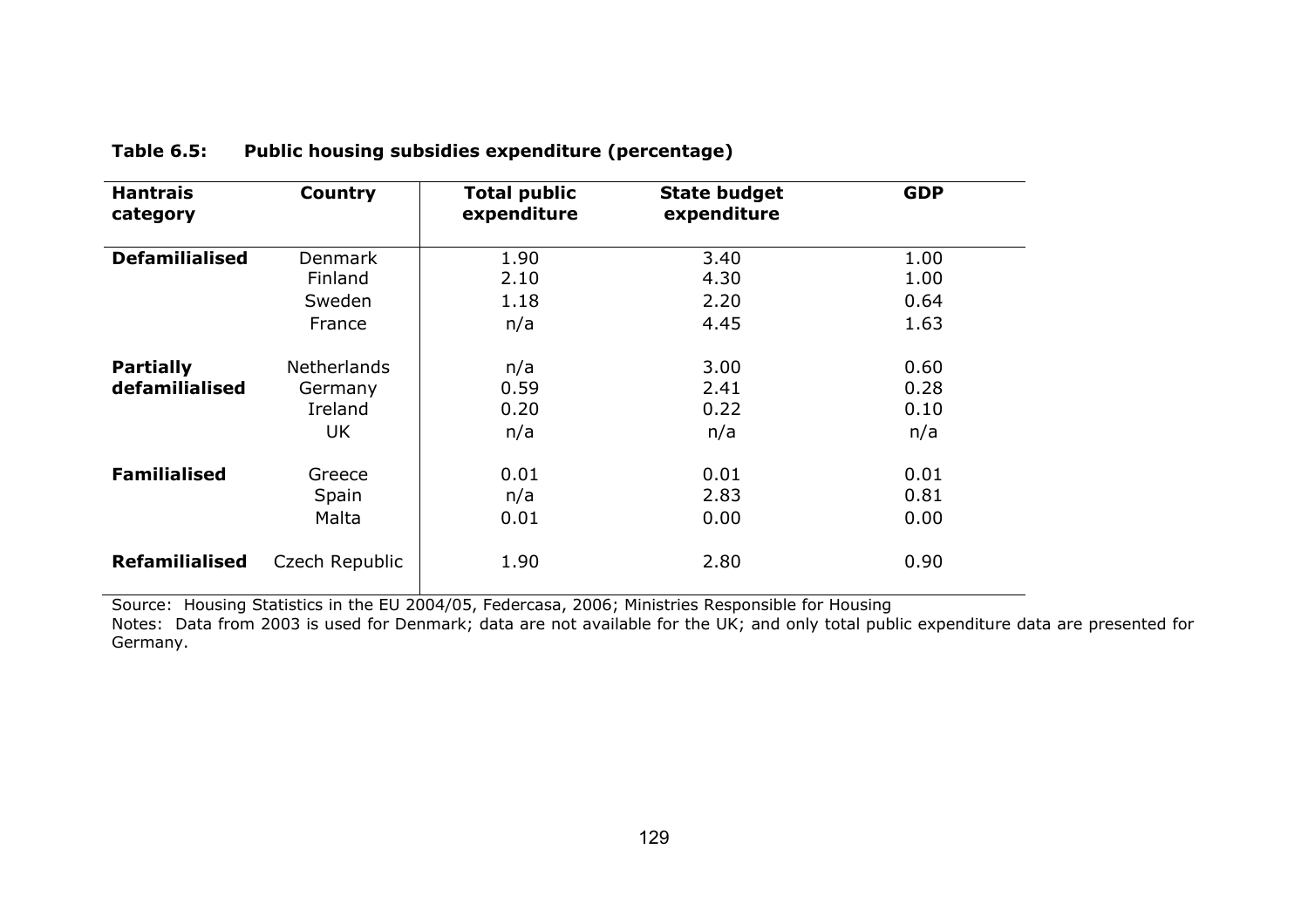

### **Figure 6.1: Public housing subsidies expenditure - Defamilialised countries (percentage)**

Source: Housing Statistics in the EU 2004/05, Federcasa, 2006; Ministries Responsible for Housing

#### **Figure 6.2: Public housing subsidies expenditure - Partially defamilialised countries (percentage)**



Source: Housing Statistics in the EU 2004/05, Federcasa, 2006; Ministries Responsible for Housing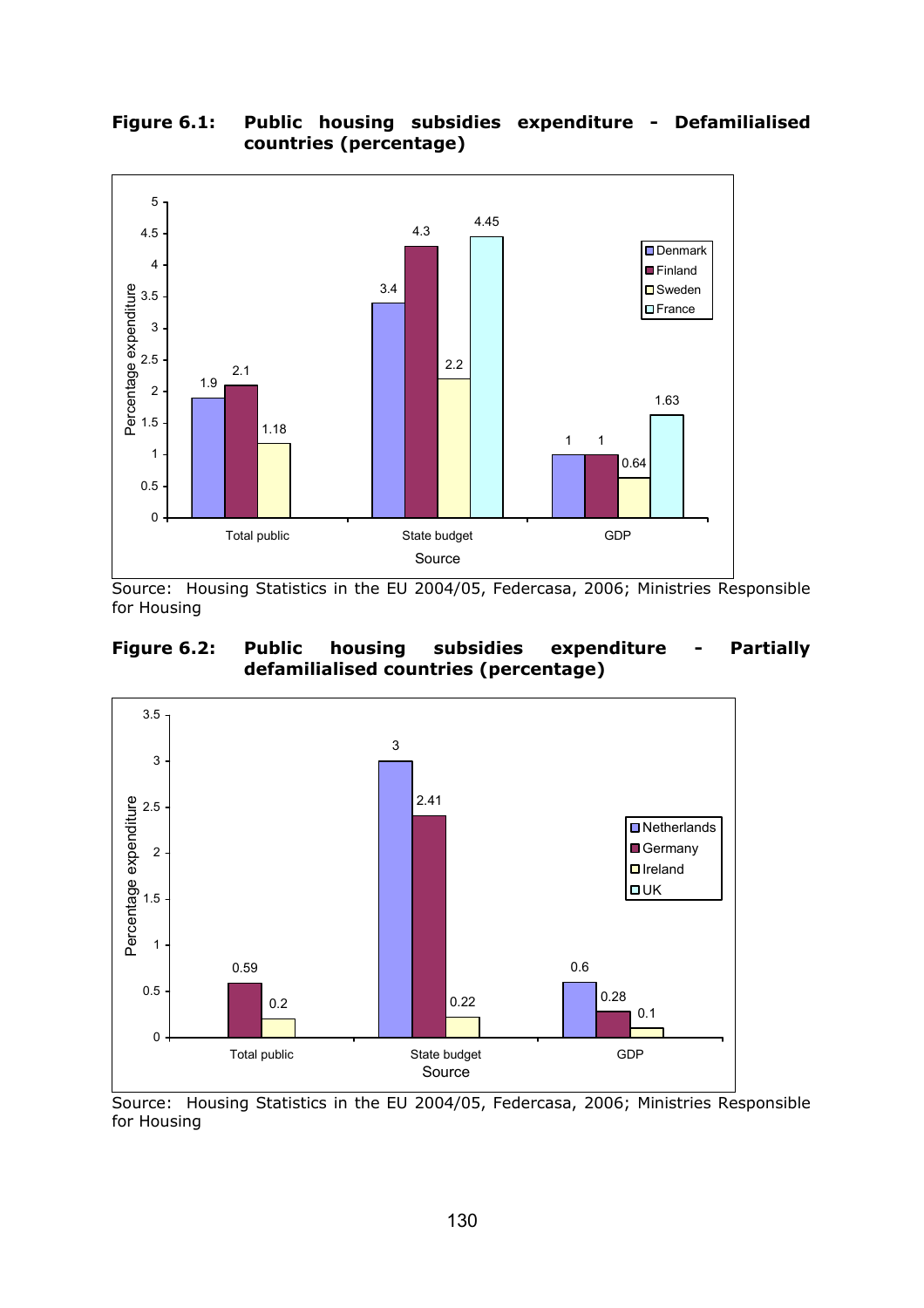#### **Figure 6.3: Public housing subsidies expenditure - Familialised countries (percentage)**



Source: Housing Statistics in the EU 2004/05, Federcasa, 2006; Ministries Responsible for Housing

### **Figure 6.4: Public housing subsidies expenditure - Refamilialised countries (percentage)**



Source: Housing Statistics in the EU 2004/05, Federcasa, 2006; Ministries Responsible for Housing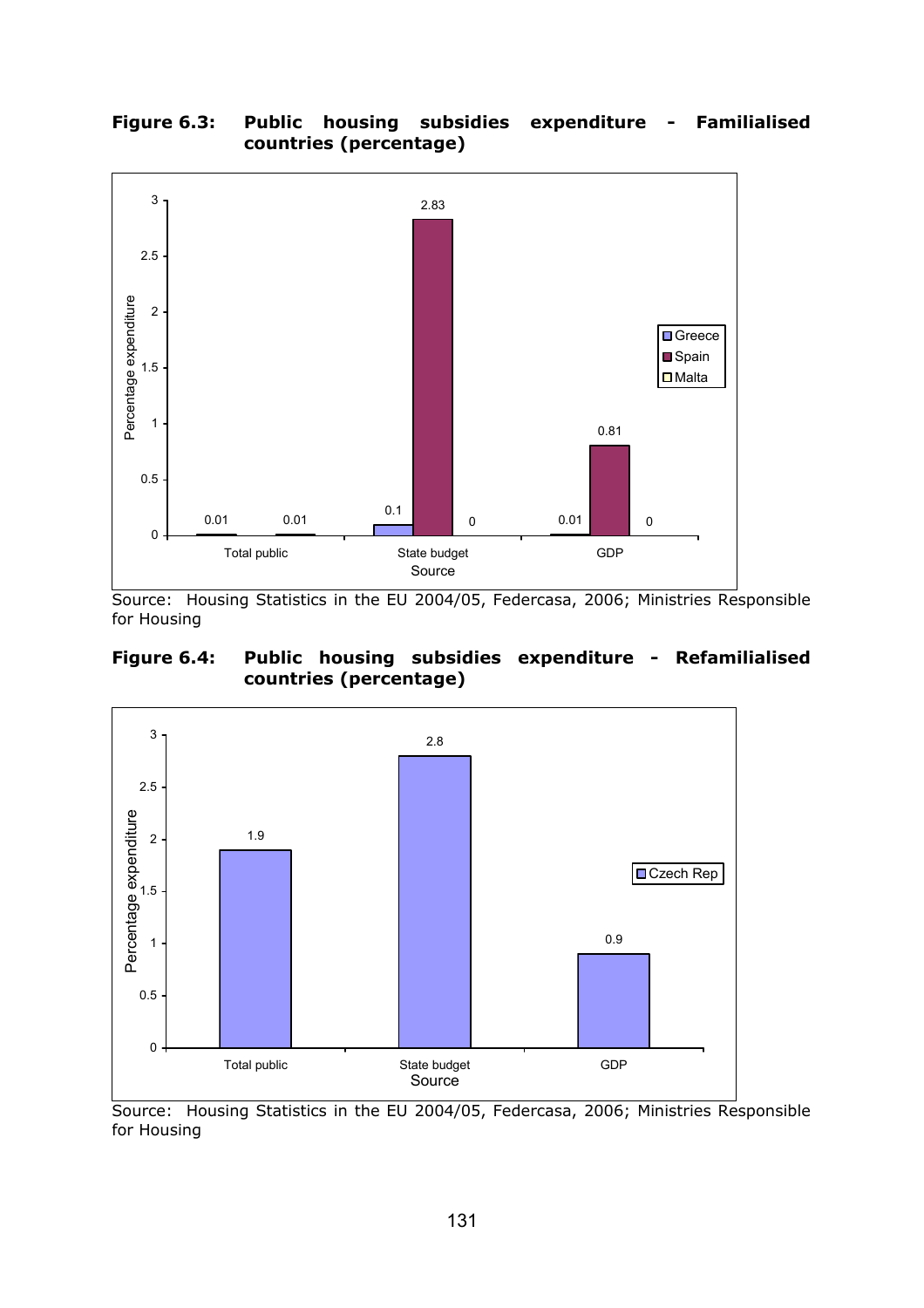# **6.7 Conclusions**

The issues covered in this chapter suggest that family breakdown and dissolution can have substantial, long-lasting repercussions for the housing situations and living arrangements of children and young people. A drop in household income, market pressures and the lack of affordable housing can push post-breakdown households into poor quality or inappropriate housing. Without proper mediation, these changes in living arrangements can compound the emotional stress family breakdown can have on children and young people. Overall, in order to mitigate the damaging effect of family breakdown on the housing situations of children, it is important that EU Member States ensure that their housing policies are able to provide support for these families at every stage of their transition in living arrangements. In particular, Member State's policies needs to address the housing needs of these families both in terms of welfare resources and services, and affordable, good-quality tenure choices.

In addition, this review suggests that there is scope for countries to better align their family and housing policies as greater progress in tackling poor child outcomes is likely to be achieved if housing policy is more closely integrated with family policy.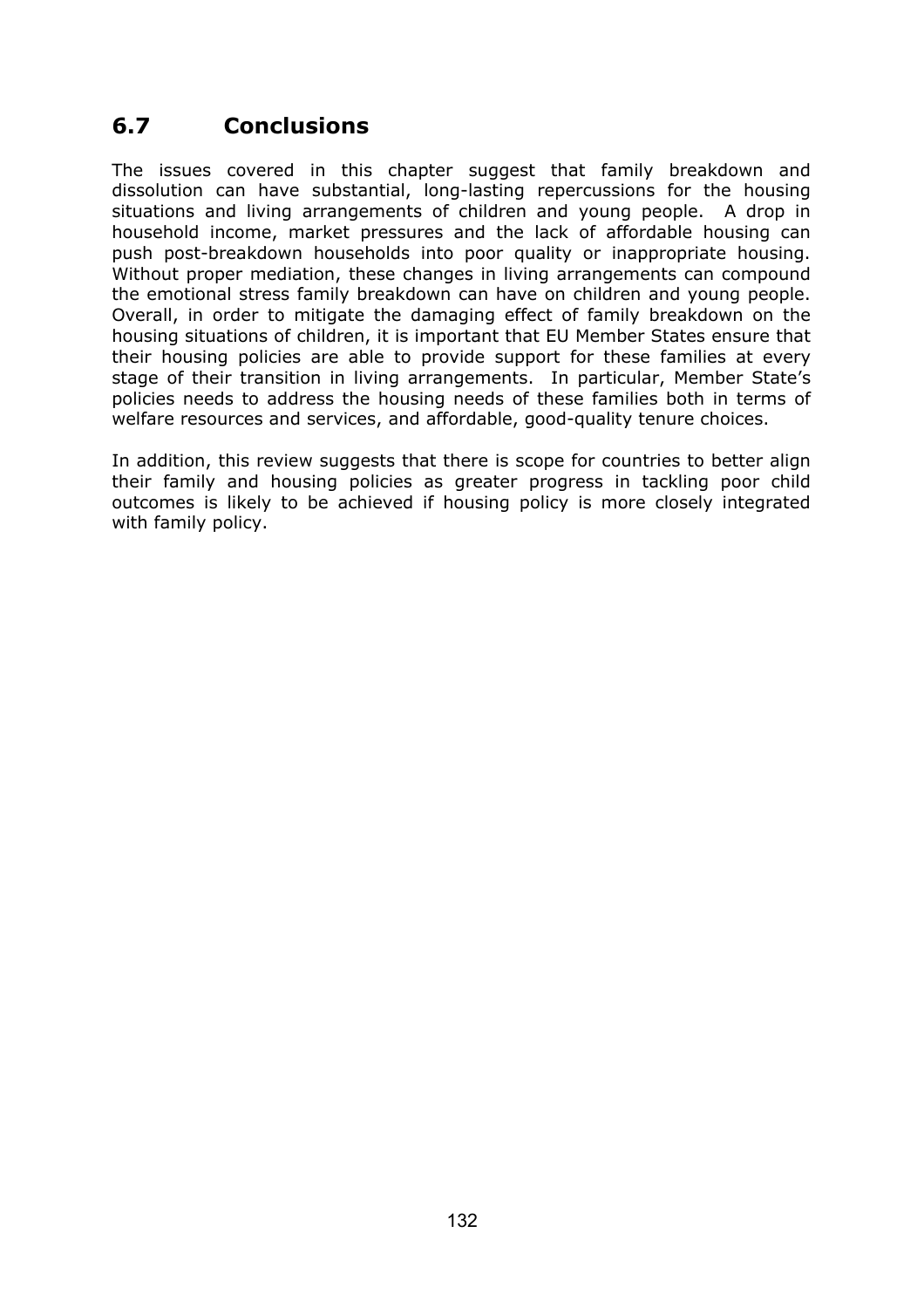# **7 Conclusions**

# **7.1 Demographic change**

This study has discussed literature published in the English language on the impact of family breakdown on outcomes for children's poverty and social exclusion, education, health and housing. Hantrais' (2004) typology of family policy provides a conceptual framework for the review.

Chapter 2 shows that the European Union (EU) has undergone substantial changes in regards to family structure, formation and dissolution and fertility rates. The chapter highlights the well documented decline in marriage in most EU countries, with the EU15 experiencing a fall in the average number of marriages per 1,000 population by nearly 34 per cent between 1960 and 2000 (Hantrais, 2004:51). In the defamilialised and partially defamilialised countries cohabitation has replaced marriage as the marker of first partnership (Kiernan, 1999). As a result the proportion of births outside marriage across Europe has been rising steeply since 1980 (Hantrais, 2004:56). Total divorce rates either increased or remained the same across Europe with nearly one divorce for every marriage in 2005 and 2006. More divorce leads to more repartnering which in turn can lead to more complex family living arrangements.

These changes have been taking place alongside other profound social changes across EU Member States which include changes to the gender balance of work and the decline of the male breadwinner model, increasingly 'flexible' labour markets, ageing populations consequent upon improved healthcare and living standards, and declining fertility in many countries. These demographic trends are in turn causing further social and economic changes, for example, longer life expectancy and population ageing may provoke changes in attitudes towards multigenerational living, and destabilise the contract between generations. All these changes impact on the well-being of children.

### **7.1.1 Impact of demographic change on outcomes for children**

Chapter 3 shows that households with children are generally at greater risk of poverty than the population as a whole. In 2000, it was estimated that 12 per cent of children in the EU25 were living below the poverty line and had been for at least two of the three preceding years, compared to nine per cent of the overall EU25 population. Only four of the case study countries had child poverty rates lower than those of the total population: defamilialised Denmark, Finland and France; and partially defamilialised Germany. Denmark and Finland also had the lowest rates of persistent poverty for children. All of the defamilialised and partially defamilialised countries had low child poverty risks, with 15 per cent or less of its child population living below the poverty line. The only exception was the UK (partially defamilialised) which had one of the highest atrisk-of-poverty rates for children, with 24 per cent of children living below the poverty threshold; and the highest rate of persistent poverty for children at 19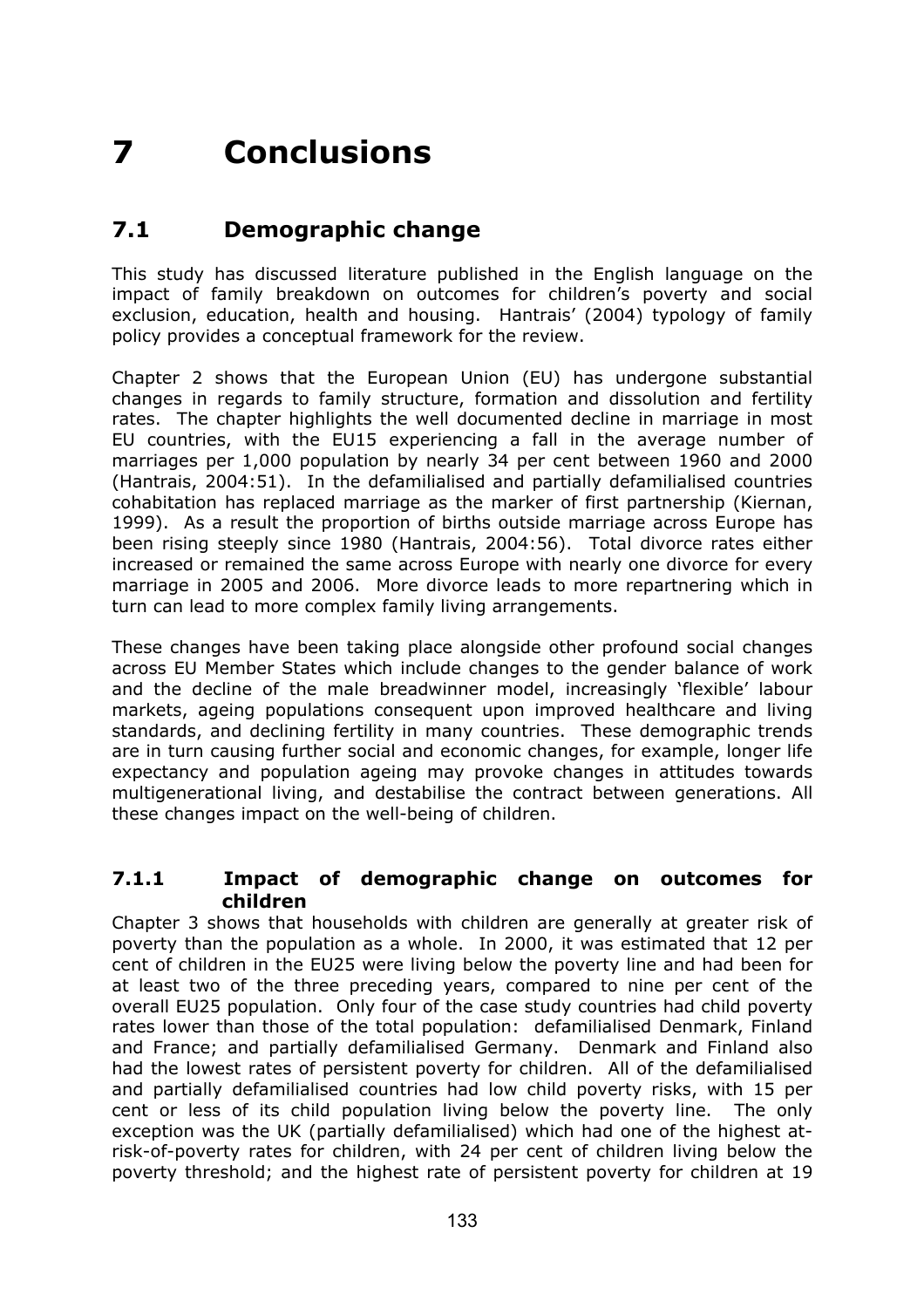per cent. Alongside the UK, the highest rates were among the familialised and refamilialised countries, with roughly a quarter of all children at-risk-of-poverty in Poland and Spain.

Chapters 3 – 6 show that children in single parent families and in stepfamilies tend to shave poorer outcomes with higher poverty rates, poorer health and housing and educational outcomes than those growing up with both biological parents. The vulnerability to poverty of single parent households is demonstrated by at-risk-of-poverty rates for 2006. Thirty-two per cent of single parent households in the EU25 were living below the poverty threshold compared to 17 per cent of all households with dependent children. The lowest poverty risks were among the defamilialised countries which all had poverty rates at or below the EU25 average. The partially defamilialised countries were also at or below the average, with the exception of the UK which had 41 per cent of single parent households living below the poverty line. The only other country to have such a high poverty risk was the Czech Republic, which also had a rate of 41 per cent. The familialised and refamilialised countries generally had rates above the average with the exception of Poland, which was at the average, and Greece, which was just below the average (30 per cent).

The study shows that increased risks of poverty among children in single parent families is reinforced by disadvantage at school and poorer health and housing outcomes. Chapter 4 shows that, while findings are sensitive to methodology (see section 7.1.2 below) children from non-intact families are more likely than those living with both their parents to be exposed to risks which represent barriers to educational achievement. These risks are associated with restricted access to resources and opportunities caused by low income and poor access to employment which may be compounded by stress and anxiety or by working arrangements that fail to take account of the additional need for flexibility when supporting and raising children alone. Educational outcomes are of particular concern as they are crucial to the future life-prospects of children and young people.

Chapter 5 shows a relationship between single parenthood and negative health outcomes for children although, once again, these findings are sensitive to methodology. Nevertheless, there is evidence of health disadvantages for children from non-intact families, although any negative effects of family breakdown on children's health are relative rather than absolute and that a large majority of children will be unaffected.

Chapter 6 suggests that family breakdown can have substantial, long-lasting adverse repercussions for the housing situations and living arrangements of children of single parent families. A fall in household income, market pressures and the lack of affordable housing can push post-breakdown households into poor quality or inappropriate housing. Without effective mediation, these changes in living arrangements can compound the emotional stress family breakdown can have on children and young people.

The demographic indicators highlighted in Chapter 2 demonstrate, on the one hand, the diversity in patterns of family structure, formation and dissolution in the different EU member countries, and on the other that family forms are changing across the whole of Europe; family breakdown is increasing across the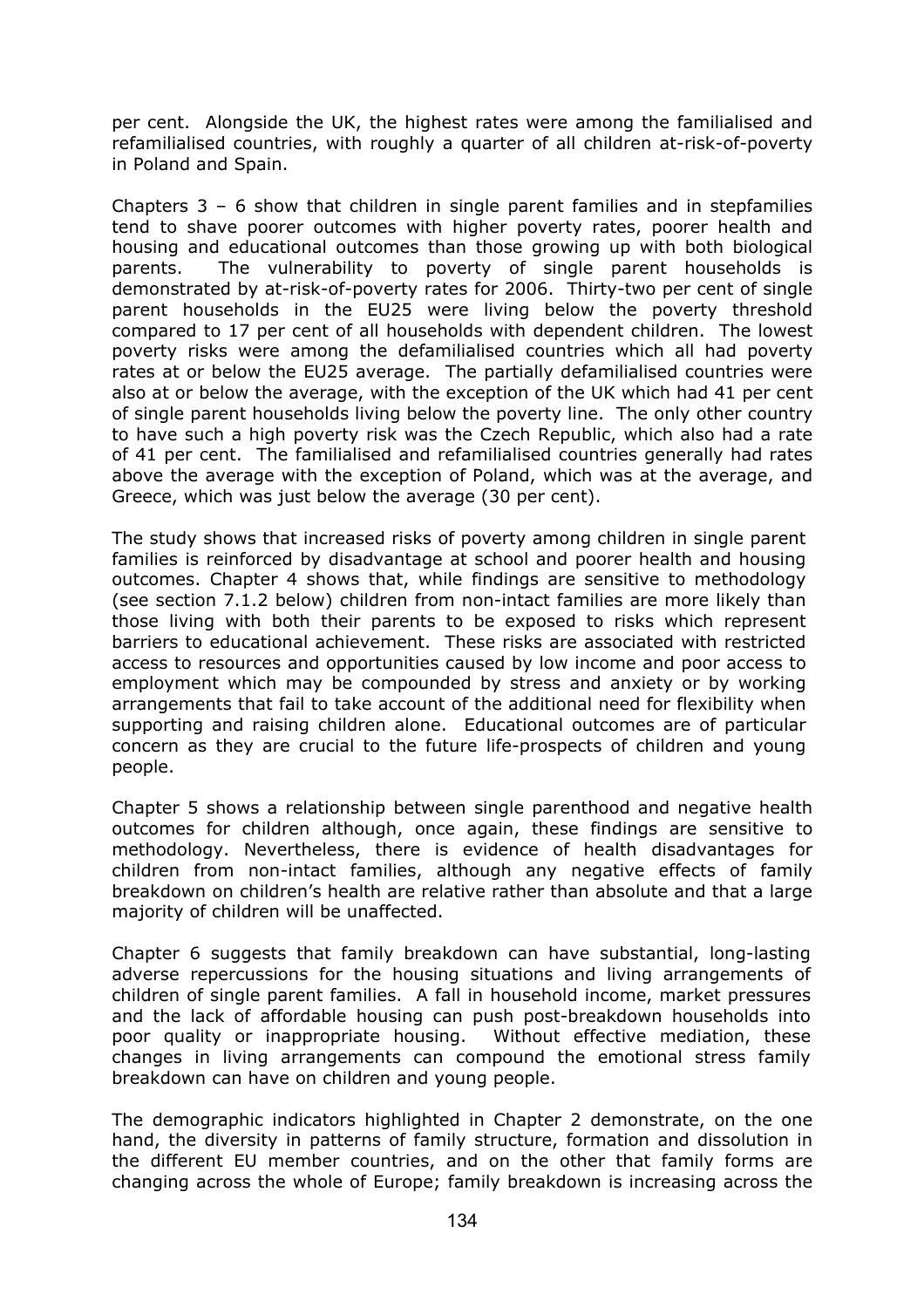EU with the largest increases in divorce being reported in the refamilialised and familialised countries: Poland, Slovakia and Spain reported increases of 200 per cent and Cyprus 100 per cent. Thus while divorce rates were still small in these countries, the prevalence of divorce was increasing rapidly. As divorce becomes more common in the familialised and refamilialised countries more (re-) marriages involve divorced persons, with a consequent increase in stepfamilies (Hantrais, 2004:61). At the same time, the distribution of households with three or more adults and dependent children decreased between 1996 and 2006, marking a general decrease in household size across the EU. While these trends are more advanced in the defamilialised and partially defamilialised countries the evidence suggests that the familialised countries are on a similar course, and while this trend has reversed in the refamilialised countries as the social mechanisms of the Communist era have ben dismantled and replaced by market oriented approaches this may be the result of specific and perhaps relatively short term historical factors.

These variations highlight the importance of the need for a flexible policy response to protect the interests of children in new family forms. The outcome measures reported in chapters  $3 - 6$  suggest that the policies in place in the defamilialised countries are already well- adjusted to meeting the needs of these 'new' family forms and highlight the importance, if reduction of child poverty and equal opportunities for children from all types of families is the aim of policy makers, of putting in place in countries across the EU a policy framework that provides single parents with a 'work life' balance, decent family income, and support services delivered by professionals and agencies sensitive to the risk of poorer outcomes for children due to family breakdown.

# **7.1.2 Research issues and gaps**

The review of the literature on education and health highlights that the findings are sensitive to the methodology employed. For example, the more complex the analysis of data, in terms of the multiplicity of variables introduced, the smaller the effect of family structure on educational achievement. In some studies this effect disappears altogether, although, in others, significant effects remain. This raises important questions about causation and whether family breakdown per se exercises an independent effect upon the achievements of children? Similarly, while a relationship between single parenthood and negative health outcomes for children may be revealed in a preliminary analysis, it may diminish or even disappear when other factors are introduced.

There are gaps in the evidence base, at least for publications in English. For example, there is a lack of European research on educational outcomes for children when families are reconstituted through the re-marriage or repartnering of the parents. Findings from the US literature have indicated that outcomes for step-children are similar to those for children from single parent families (Mclanahan and Sandefur, 1994) and, moreover, that children in stable `blended' families containing both step-children and half-siblings born into the new partnership have substantially lower levels of achievement than those living with both their birth parents (Ginther and Pollack, 2004). Given the increasingly complex family structures in many European countries, this would appear to be an important area for further enquiry.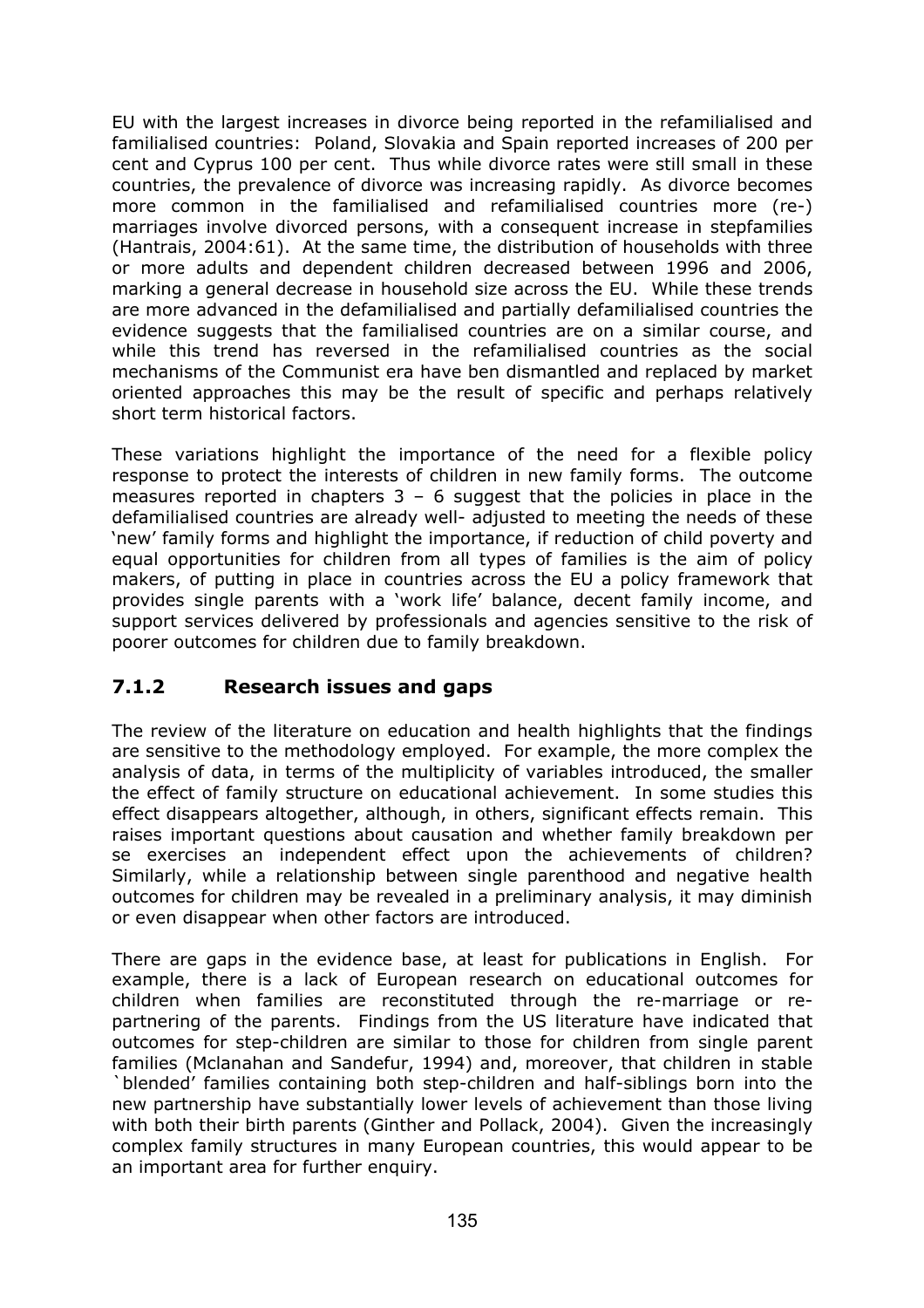Overall, further research into different experiences of single parenthood is needed for a more complete understanding of the effects of family breakdown.

# **7.2 Explanatory frameworks**

While the general thrust of the literature – both specific country and comparative – is that family breakdown is associated with poorer outcomes for children, there is debate about the nature of this link. Aspects of this debate have been touched upon in previous chapters. Some researchers have argued that the link has been overstated and that background features of family life, which often go unmeasured, may exercise a greater influence on children's outcomes than family structure *per se*. Others believe that there are specific risk factors associated with growing up within a non-intact family which exercise a real effect upon outcomes. There is a third type of explanatory framework – perhaps better described as a different level of explanation - which considers the extent to which differing family policy environments across countries mediate the link between family structure and outcomes for children. This links to a broader social policy question about the impact of *family* policy in equalising opportunities for children, both within and between EU member countries.

From a public policy perspective these 'theoretical' concerns are paramount. For instance, if family breakdown leads to children moving into poor quality accommodation, this in turn may adversely affect their health outcomes. The challenge for the policymaker is whether they should intervene to tackle family breakdown, poor quality housing or both. It may however, be that the appropriate role of public policy is to meet the needs of families arising from social changes that are taking place not only across Europe but in many other parts of the world too, rather than seek to hold back change, which may result in policies that fail to match the needs of, and provide opportunities for, children in 'new' family forms.

### **7.2.1 The effect of family structure may be illusory**

Determining how family structure affects the well-being of children, including their educational achievement, is fraught with difficulty because of the complexity of variables that might combine to produce the examined effect. It has been noted above that the apparent effects of family structure have in several studies been substantially reduced or have even disappeared when variables such as parental education and number of siblings have been introduced (Ringback *et al.*, 2004). While research designs may try to maximise the number of family characteristics that are controlled for in order to isolate the effects of family structure, some may remain inaccessible to scrutiny. Sandefur and Wells (1999), for example, noted that issues such as conflict, alcoholism and mental health are difficult to measure and that most studies fail to control for their effects. Their response in their own investigation of family structure and educational achievement was to control for family background effects by including data from pairs of siblings. The results revealed smaller effects of family structure than if the unmeasured background effects had not been taken into account, but the effects were nonetheless found to be statistically significant.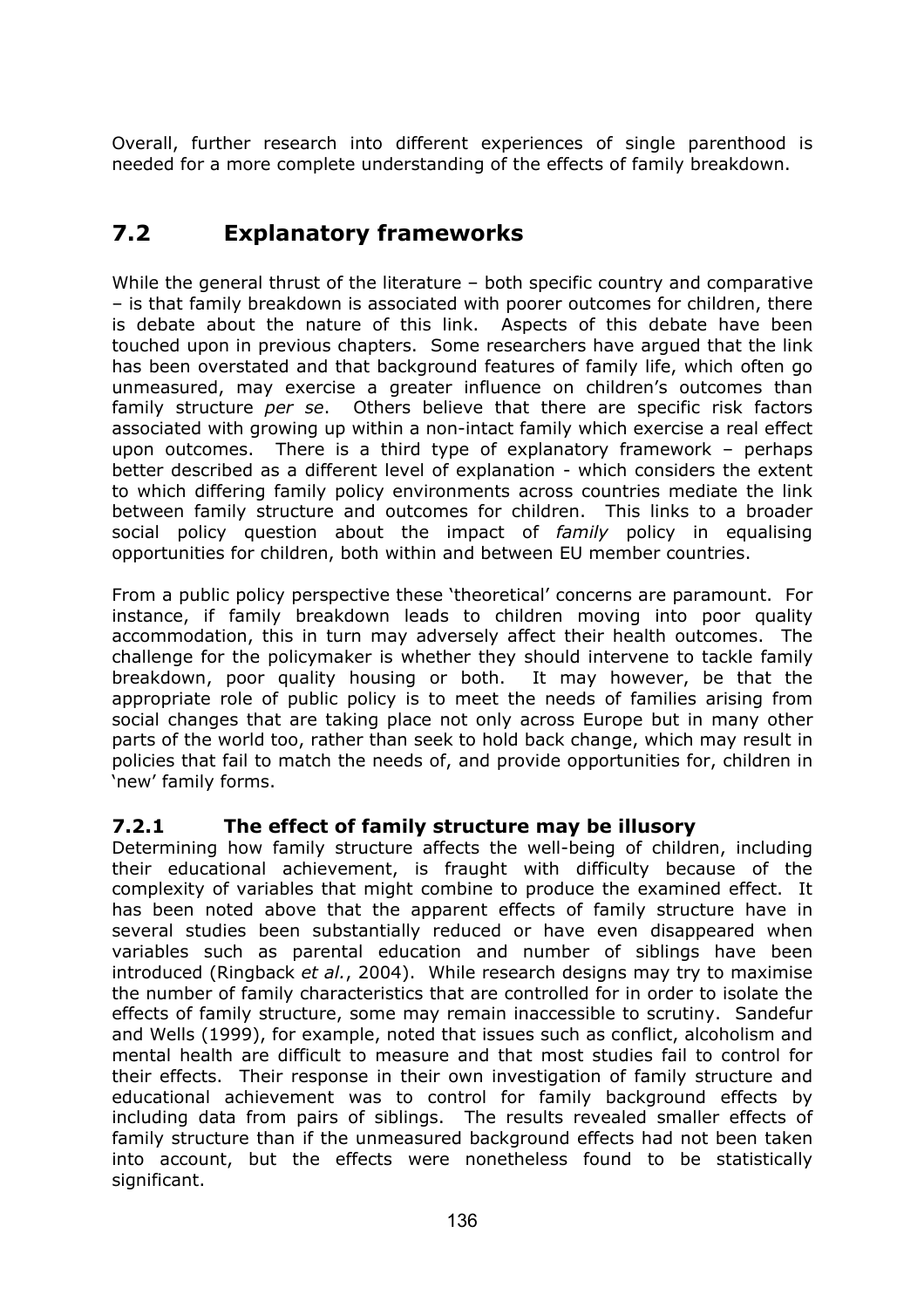Ermisch (2003) is concerned that the frequently reported association between family structure and children's achievements might be spurious because of the presence of some unmeasured, `true' causal factor in the backgrounds of children growing up in single parent families. He notes, for example, previous research findings which highlighted the importance of genetic factors in divorce, suggesting that one half of the variance in latent divorce risk may be attributed to parents' genetic inheritance, mediated by inherited personality characteristics. If families are not randomly allocated into different family types but instead are differentiated by embedded but often unmeasured characteristics, then the validity of comparisons of outcomes for children is undermined. In order to help overcome this problem, Ermisch (2003) also advocated the introduction of sibling comparisons, on the assumption that estimates that related differences in achievements between siblings to differences in their family structure experience would measure the causal impact of childhood family structure on educational achievement levels.

The argument that there are embedded differences between different family types would appear to draw support from the frequently-reported finding that the children of widowed parents do not demonstrate the same negative outcomes in terms of educational achievement as children from other single parent family structures despite apparently similar pressures on resources and time. Evidence from the US to this effect (Biblarz and Gottainer, 2000) has been mirrored in various European studies, including those by Jonsson and Gahler (1997), Riala *et. al.* (2003) and Ringback *et al.* (2004), suggesting that better outcomes for this group may apply in very different social and cultural contexts.

# **7.2.2 Risk factors within non-intact families**

Another body of opinion proposes that family structure has a real effect on children's outcomes independently of significant background variables, such as parental conflict or mental health conditions. Those who take this view do not necessarily believe that single parent families are intrinsically different from intact families, rather, that the former are exposed to more risk factors that may compromise the well-being of their children. The literature includes references to the following heightened risk factors for children of single parent families;

- Reduced economic circumstances. A sharp decline in the income available to single parent families following separation has been identified as a risk factor. For example, Ermisch (2003) suggested that expenditure on children is typically lower after dissolution and that this will involve a reduced investment in the children's human capital, subsequently reflected in lower educational achievement. Ringback *et al.* (2004), as noted above, attributed negative educational outcomes to a lack of household resources, as indicated by social assistance payments and housing situation.
- Downward social mobility. Adverse changes in social status following the transition from two-parent to one-parent family structures have been identified as a risk factor. For example, Jonsson and Gahler (1997) found that downward social mobility among single parent families was a more important causal factor in relation to children's educational outcomes than absolute economic deprivation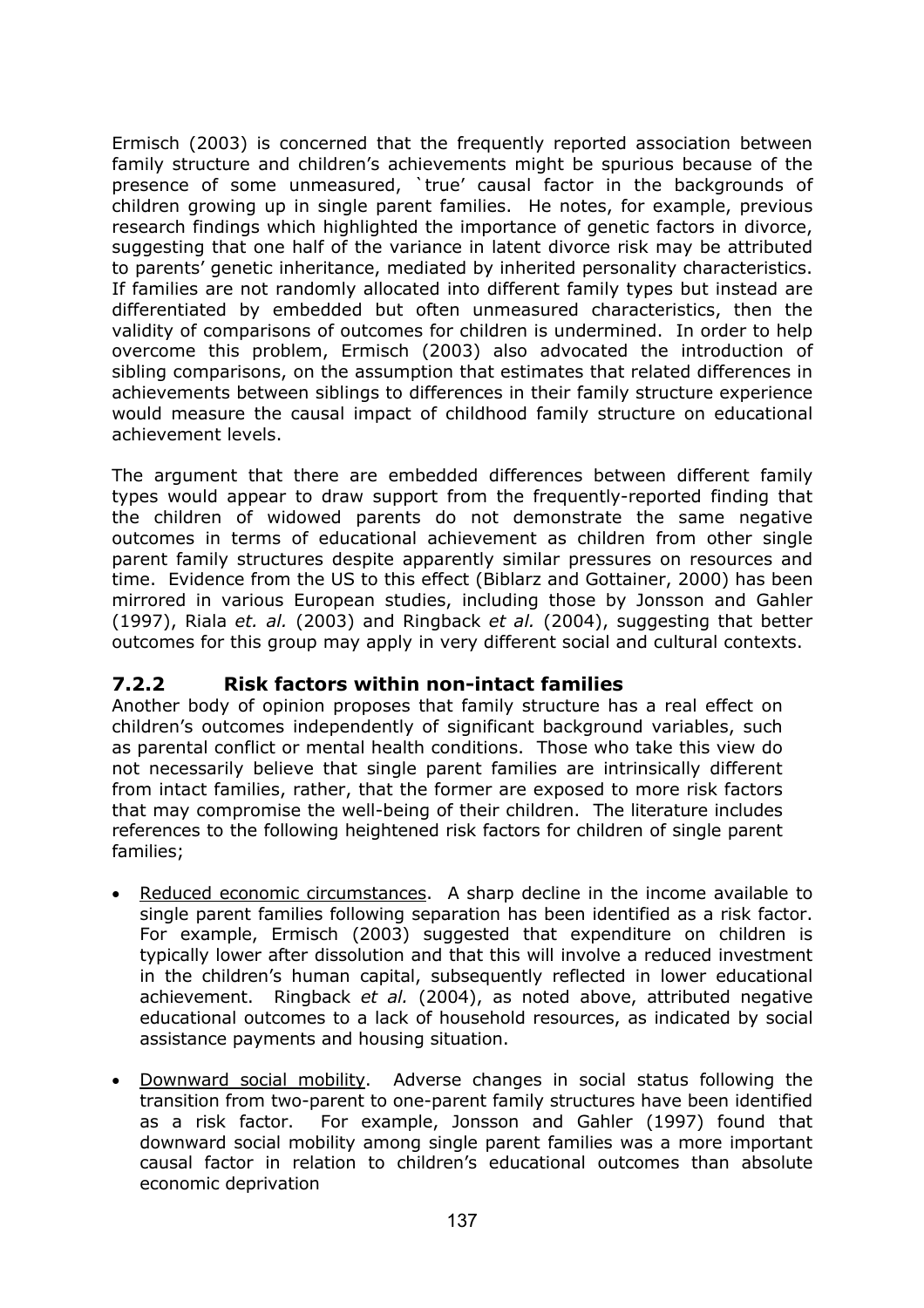Parental time constraints. It has been suggested that stress, reduced circumstances and pressure to work have limited the time that single parents are able to devote to their children's development, with adverse consequences for their outcomes.

- Reduced access to the labour market for single mothers. Several studies for example, Esping-Andersen (2008), Voegeli and Willenbacher (1993) – have found that access to employment for single mothers improved the life chances of their children. Where access is restricted through discrimination or lack of flexibility, or where the mother is poorly qualified, children's outcomes may be reduced. The demands of employment will, however, increase the pressures on parental time, indicating a need for employment practices that recognise the need for single parents in particular to be able to harmonise their working hours with their children's nursery and school routines and allow mothers time with their children.
- Continuing parental conflict. The harmful effect of parental conflict leading up to divorce, with short and long-term consequences for children's educational and health outcomes has been documented in several studies – for example, Pitketty (2003) and Dronkers (1999). Where parental conflict persists postdivorce, it seems likely that this effect will be heightened (see Dronkers, 1999).

Individual studies have emphasised different risks and there appears to be little consensus about which are the most critical. In any case, it is likely that single parent families will vary in their exposure to risk, with some benefiting from protective factors, such as maternal education and higher household incomes (Riala *et al.*, 2003), while others are affected by an adverse combination of circumstances. This highlights the challenge inherent in family policy of developing a programme of support which responds flexibly and effectively to the particular vulnerabilities of single parent families. In terms of service delivery, it implies a need for more personalised services, tailored to the needs of individual parents.

# **7.2.3 The role of family policy**

Whatever the precise nature of the association between growing up in a nonintact family and poorer outcomes, the fact that such an association has been repeatedly demonstrated has significant implications for public policy, raising questions about how the family might best be supported in order to promote children's development. In the context of the European Union, there is an important issue about the extent to which children's well-being is converging across the Member States. Micklewright and Stewart (1999) argued that convergence has too often been measured by a handful of macro-economic indicators and that information about quality of life has been neglected. They pleaded for better and more consistent monitoring of child welfare across Europe so that disparities between levels of well-being of children in different countries might become more visible and be seen as a priority for political action.

In this context, national family policy may be considered an important intervening variable and several studies have focused on the extent to which it explains observed differences between countries in the levels of well-being and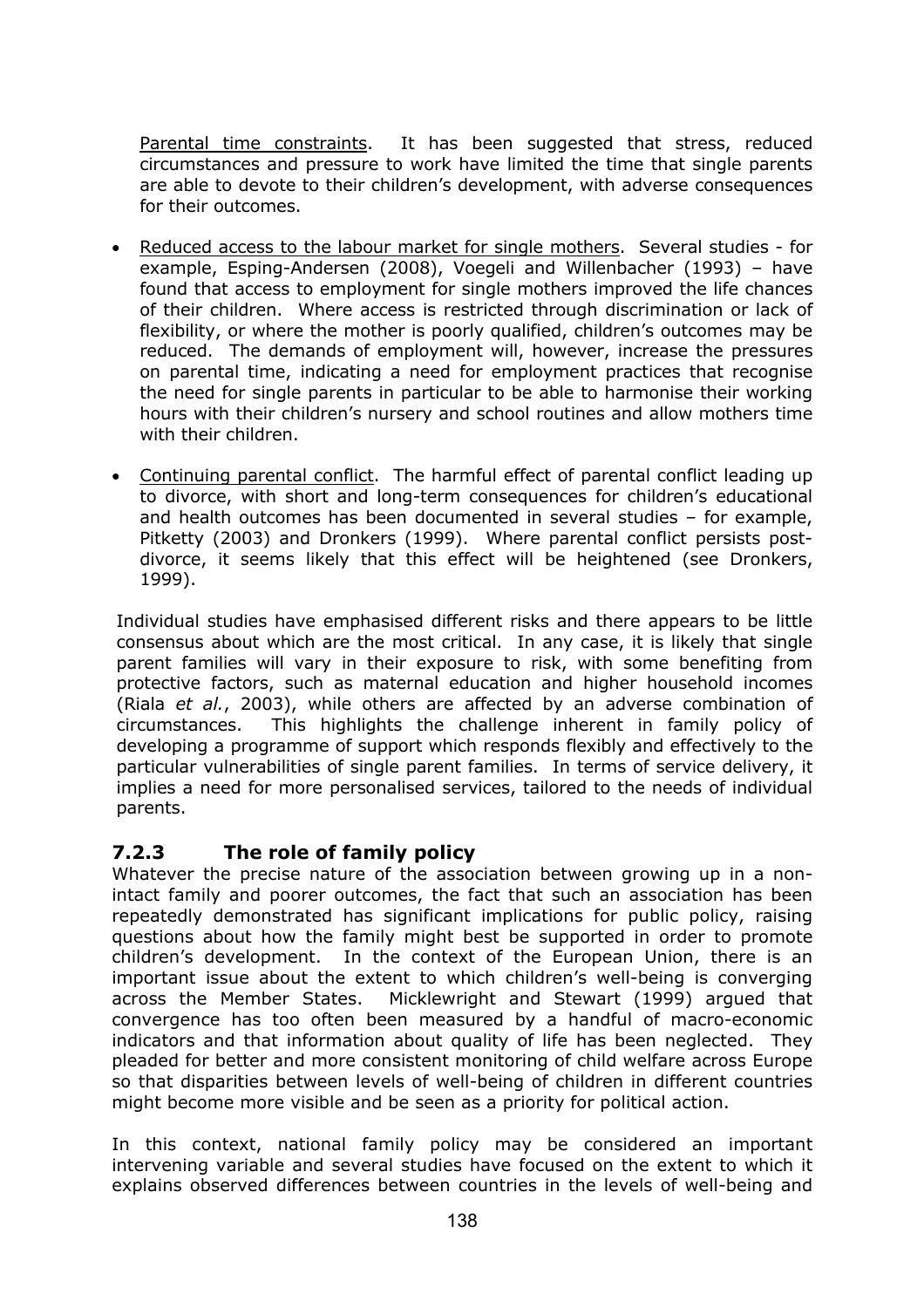success achieved by children from non-intact families. Hantrais (2004) notes that family policies differ substantially from country to country, creating a variety of legal statuses and social settings for children from one-parent families. The efficiency and effectiveness of these policies are particularly difficult to assess, since outcomes may be intended or unintended, wanted or unwanted, direct or indirect, short or long term. Nonetheless, these policies generate rights to public and private transfer payments, and give access to the labour market, the educational system, childcare and other supports for parenthood. Countries have developed varying policies that suite their economic, legal, and social contexts.

Voegeli and Willenbacher (1993) introduced the notion of the *`social placement'* of children – created by the conditions of children's personal development and their protection from deficits arising from their upbringing – and argue that while this is closely bound up with resources within the family and the mother's aspirations for her child, it is also decisively linked to the `welfare mix' - the blend of market, state and household resources and the possibilities for independent action that these contain. They hypothesised that if single mothers were enabled effectively to combine childrearing with labour market participation, this would exert a positive influence upon the social placement of their children. Conversely, they anticipated that downward mobility for the children of single parents would occur where deficits in the social and cultural infrastructure partially excluded single parents from the resources necessary for the effective social placement of their children.

They also argue that family policy should include forms of social security payments which encourage the integration of single mothers into the labour market, an infrastructure which helps mothers to combine work and childcare, properly enforced child support payments, and equal access to the educational system for all children. This broadly conforms to the defamilialised family policy environments characteristic of Denmark, Finland, France and Sweden among our case study countries.

A related idea is that policy should be 'child-centred'. How this notion is translated into national policies would vary across the typology. Nevertheless, it provides a benchmark to assess not only family policy but also social security and labour market policies. Countries could be encouraged, as part of their policymaking process, to formally assess the 'child centeredness' of social and economic policies.

# **7.3 Paid work is not sufficient by itself**

It is difficult to understand changing family forms and structure without examining changes in the relationship between changing family life and paid work. Chapter 3 shows that the prevalence of joblessness among single parent families is a highly gendered phenomenon. Single parents are predominantly female, with single mothers representing nine out of 10 single parents in the EU (see Table 1.7). Not only do mothers struggle to balance work and care responsibilities, but the wages they can command in the labour market are on average lower than those of men (EC, 2006: 11). Therefore, single mothers are most likely to face difficulties in finding jobs that are satisfactory enough for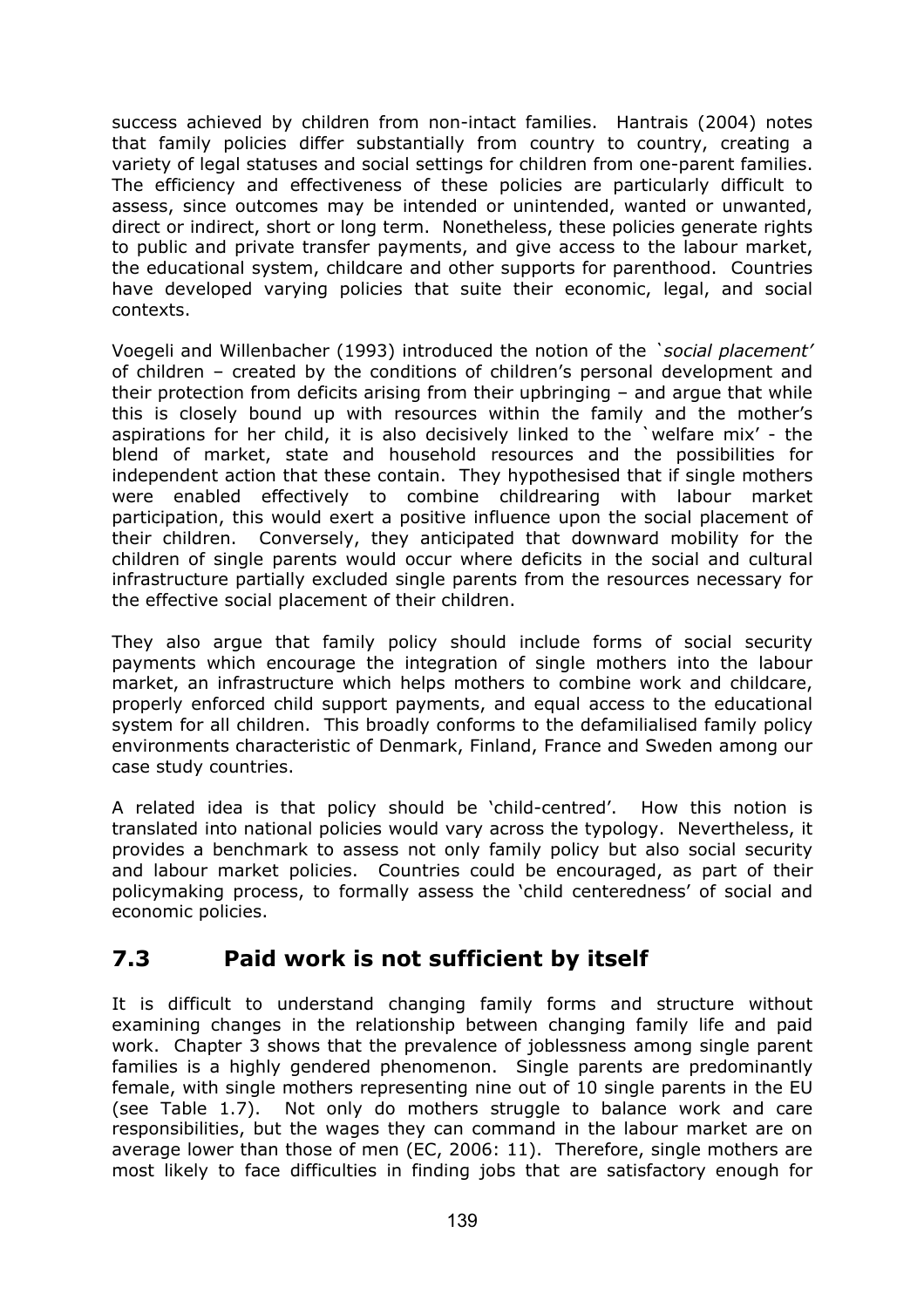them to give up welfare benefits, in countries where such benefits are available (Brodolini, 2007: 31). A further consideration is the extent to which employers will accommodate workers with children. Single fathers also face some of these issues. Although single fathers have higher employment rates than single mothers, they tend to have lower employment rates than other men (EC, 2006:11).

As an OECD (2007:4) working paper observes:

*'The fact that all countries with very low child poverty rates … combine low levels of family joblessness and effective redistribution policies supports the view that successful anti-poverty strategies should seek a balanced approach combining improved benefits where necessary and improved incentives to work.'* 

While targeting support towards children and families (particularly single parent families) is a necessary feature of a poverty reduction scheme, it is not sufficient. What is required is an overall policy approach which addresses underlying inequalities (Frazer and Marlier, 2007:63).

Gender equality is at the heart of child centred policies. Women are discriminated to a greater or lesser extent in almost all aspects of their lives across the EU member countries with lower average wages and salaries and career opportunities restricted by inappropriate working arrangements. The findings from this review suggest that those countries that have policies to support greater gender equality also provide better outcomes for children, including children from single parent families. However, even in some of the defamilialised countries outcomes for children from single parent families, although better than in the other groupings, are not as good as for children in those countries overall which suggested that there is room in these countries for further measures to improve the opportunities and outcomes for children who live in single parent families.

The review has offered some insights into the extent to which outcomes for children in different countries are mediated by specific family policy environments, which offer varying degrees of support and protection to different types of families. The complexity of the relationship between the variables makes it difficult to identify policy recommendations. Nonetheless, analysts have proposed a range of measures including:

- Provision of affordable child/day care in order provide a safe environment for children and help parents into paid work, which in turn would enable them to improve their earnings and hence their children's health and well-being.
- A related proposal is that EU Member States ensure that their housing policies are able to provide support for these families experiencing family breakdown at every stage of their transition in living arrangements. In particular, Member State's policies needs to address the housing needs of these families both in terms of welfare resources and services, and affordable, good-quality tenure choices. In some instances it may entail upgrading the housing stock (not least as a route to improving children's health).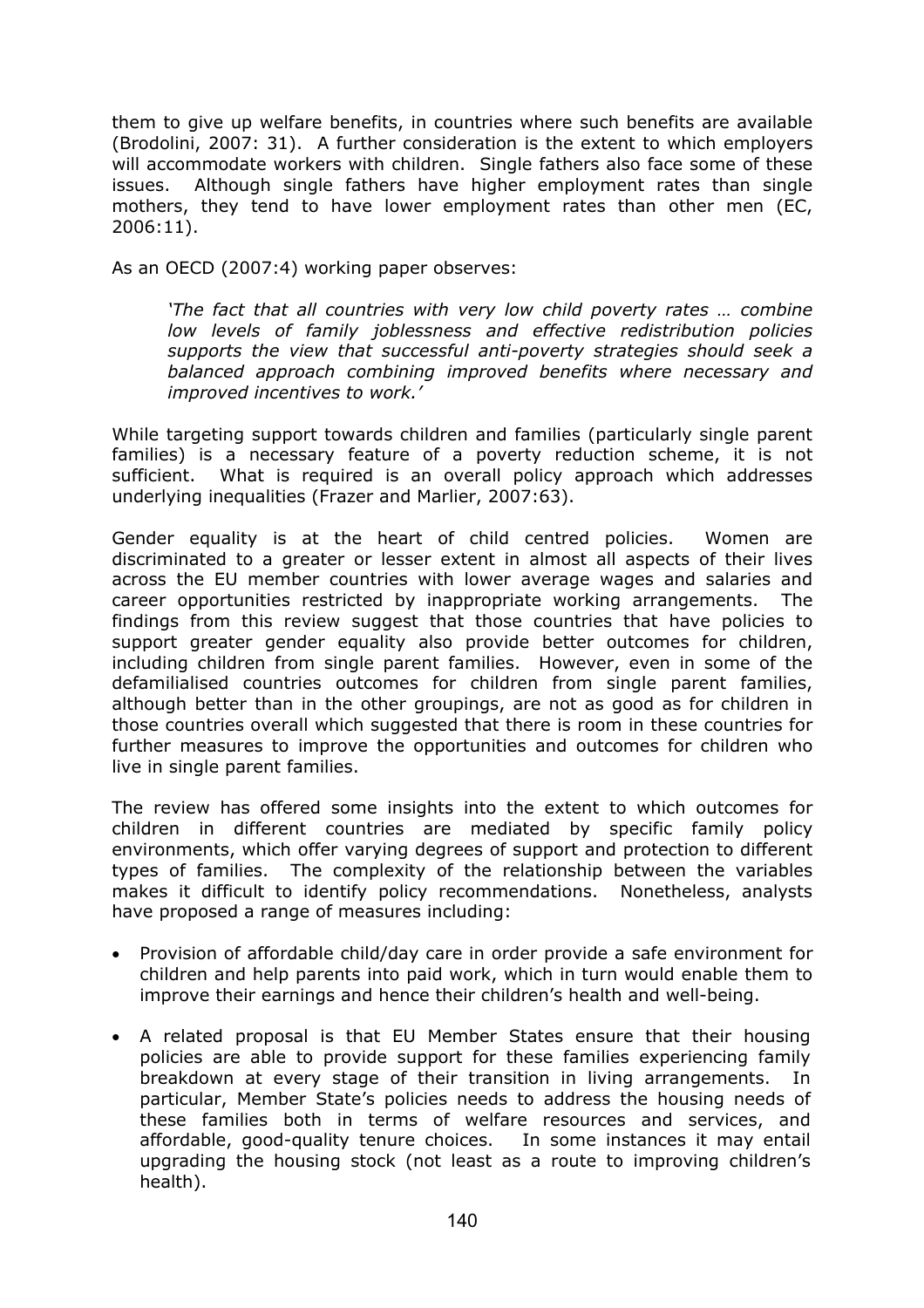- Providing appropriate social support for single mothers, in particular for frontline staff and professionals in relevant agencies to be sensitive to (sub-) groups that are most likely to be at risk of poor outcomes as a consequence of family breakdown.
- Increased financial welfare benefits, in particular in those countries that provide inadequate benefits and educational opportunities especially for young single mothers with poor educational attainment. There is a reasonably convincing body of evidence that the redistributive welfare strategies, generous childcare support and equal access to the labour market produce better outcomes for children. While there are some indications that family and community networks in familialised and refamilialised countries provide a degree of protection from economic stress it is equally possible that they put additional financial pressure on to already poor families and create an environment in which the choices available to single parents are dictated by conservative social norms.

Underpinning a number of these proposals is the recognition that simply promoting employment for single parents is not on its own an adequate policy response. Welfare to work policies that are not supported by policies to guarantee job security, 'family friendly' working arrangements and decent wages on which to raise children and opportunities for skill enhancement and career development run the risk of coercing women in to poorly paid work that is damaging to both their own and their children's welfare.

Findings from the review suggest that the defamilialised approach on balance provides best outcomes for children in general including children who have been affected by family breakdown. Although, to be effective policy can not be 'parachuted in' but must take account of both opportunities and constraints within national policy environments there are nevertheless opportunities within the EU for policy learning for countries to improve the outcomes for children affected by family breakdown.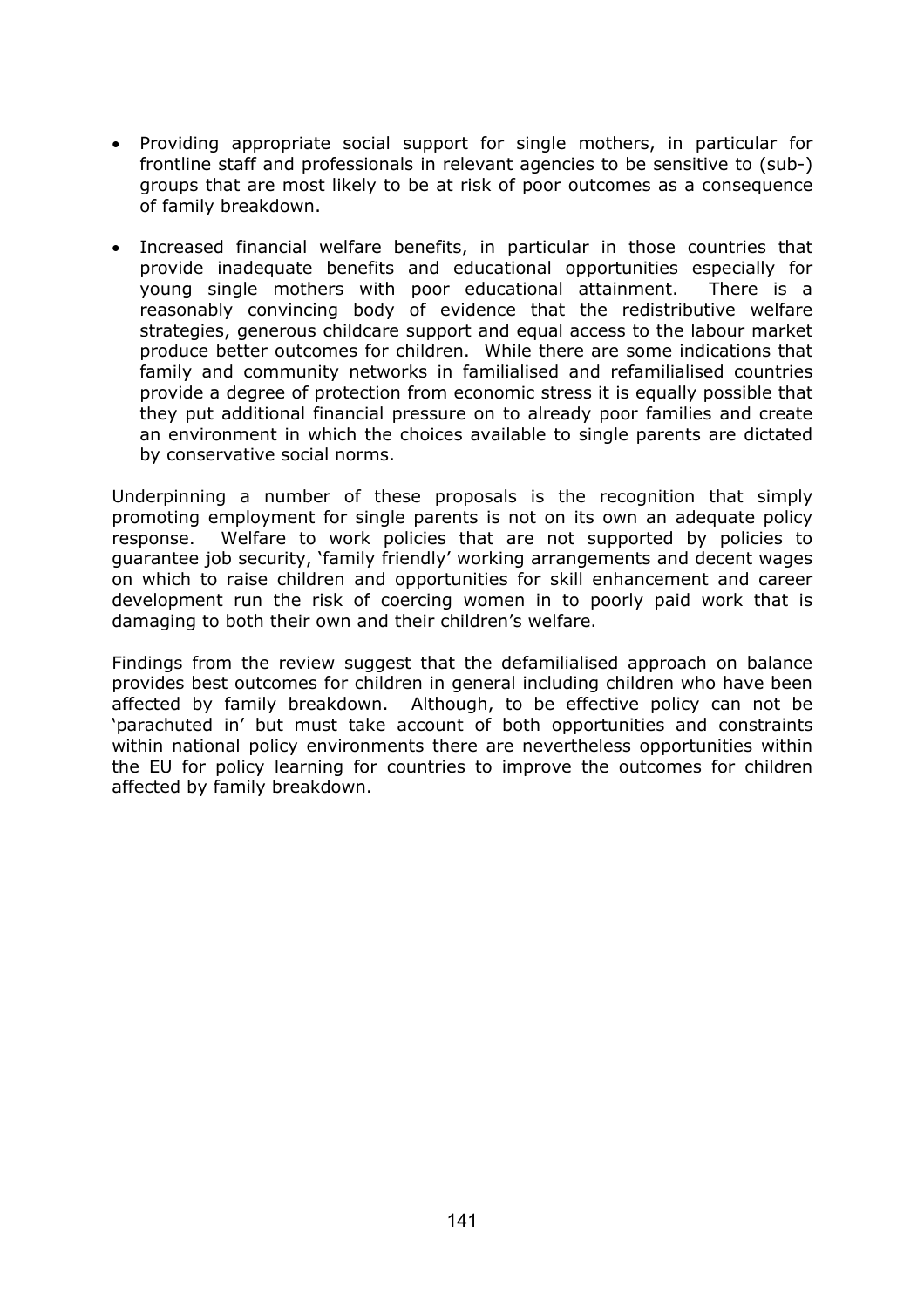# **Annex A Chapter 2 Tables**

# **Eurostat Notes:**

- : Not available
- b Break in series
- e Estimated value
- i See explanatory text
- p Provisional value
- s Eurostat estimate
- u Unreliable or uncertain data

### **Eurostat country abbreviations:**

- be Belgium
- bg Bulgaria
- cz Czech Republic
- dk Denmark
- de Germany
- ee Estonia
- ie Ireland
- gr Greece
- es Spain
- fr France
- it Italy
- cy Cyprus
- lv Latvia
- lt Lithuania
- lu Luxembourg
- hu Hungary
- mt Malta
- nl Netherlands
- at Austria
- pl Poland
- pt Portugal
- ro Romania
- si Slovenia
- sk Slovakia
- fi Finland
- se Sweden
- uk United Kingdom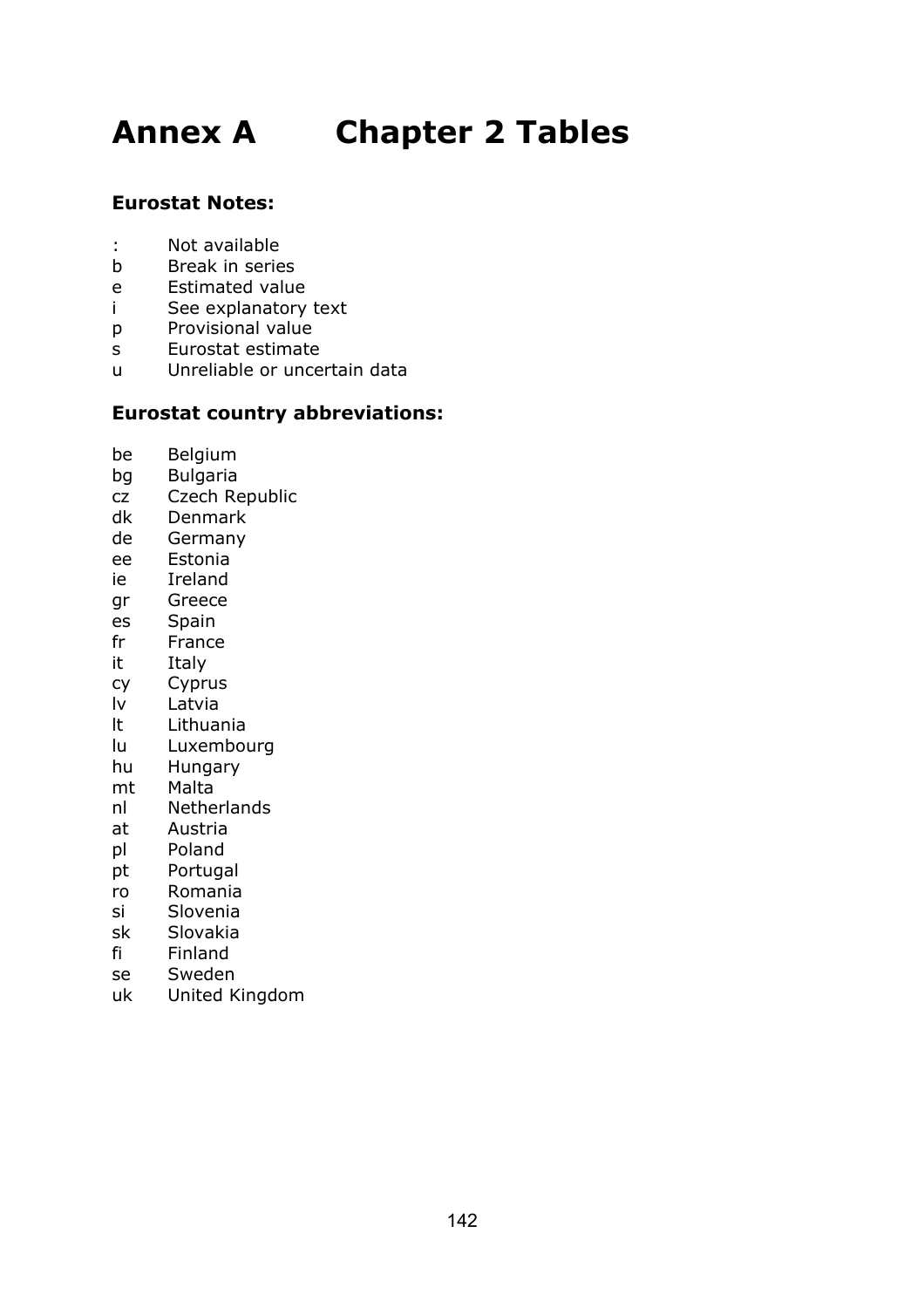|                       |                           |             |                                     |              | <b>Percentage</b> | Percentage  |
|-----------------------|---------------------------|-------------|-------------------------------------|--------------|-------------------|-------------|
|                       |                           |             |                                     |              | rate of           | rate of     |
|                       |                           | Population, | Population,                         | Population,  | change,           | change,     |
| <b>Typology</b>       |                           | 1987        | 1997                                | 2007         | 1987 & 2007       | 1997 & 2007 |
| <b>Defamilialised</b> | <b>Denmark</b>            | 5,124,794   | 5,275,121                           | 5,444,242    | 6.2%              | 3.2%        |
|                       | <b>Finland</b>            | 4,925,644   | 5,132,320                           | 5,276,955    | 7.1%              | 2.8%        |
|                       | <b>Sweden</b>             | 8,381,519   | 8,844,499                           | 9,113,257    | 8.7%              | 3.0%        |
|                       | <b>France</b>             |             | 59,726,386                          | 63,392,140 : |                   | 6.1%        |
|                       | Luxembourg                | 369,500     | 416,850                             | 476,187      | 28.9%             | 14.2%       |
|                       | <b>Belgium</b>            | 9,864,751   | 10,170,226                          | 10,584,534   | 7.3%              | 4.1%        |
| <b>Partially</b>      |                           |             |                                     |              |                   |             |
| <b>Defamilialised</b> | <b>Austria</b>            | 7,572,852   | 7,964,966                           | 8,298,923    | 9.6%              | 4.2%        |
|                       | Germany                   | 77,780,338  | 82,012,162                          | 82,314,906   | 5.8%              | 0.4%        |
|                       | <b>Netherlands</b>        | 14,615,125  | 15,567,107                          | 16,357,992   | 11.9%             | 5.1%        |
|                       | Ireland                   | 3,545,263   | 3,654,955                           | 4,312,526    | 21.6%             | 18.0%       |
|                       | $\overline{\mathsf{UK}}$  | 56,743,897  | 58,239,312                          | 60,816,701   | 7.2%              | 4.4%        |
| Familialised          | <b>Italy</b>              | 56,594,487  | 56,876,364                          | 59, 131, 287 | 4.5%              | 4.0%        |
|                       | Portugal                  | 10,034,846  | 10,072,542                          | 10,599,095   | 5.6%              | 5.2%        |
|                       | <b>Spain</b>              | 38,586,591  | 39,525,438                          | 44,474,631   | 15.3%             | 12.5%       |
|                       | Greece                    | 9,985,326   | 10,744,649                          | 11,171,740   | 11.9%             | 4.0%        |
|                       | <b>Cyprus</b>             | 550,888     | 666,313                             | 778,684      | 41.4%             | 16.9%       |
|                       | <b>Malta</b>              | 343,334     | 373,958                             | 407,810      | 18.8%             | 9.1%        |
| Refamilialised        | <b>Bulgaria</b>           | 8,966,462   | 8,340,936                           | 7,679,290    | $-14.4%$          | $-7.9%$     |
|                       | <b>Czech Rep.</b>         | 10,344,119  | 10,309,137                          | 10,287,189   | $-0.6%$           | $-0.2%$     |
|                       | <b>Estonia</b>            | 1,546,304   | 1,405,996                           | 1,342,409    | $-13.2%$          | $-4.5%$     |
|                       | Latvia                    | 2,612,068   | 2,444,912                           | 2,281,305    | $-12.7%$          | $-6.7%$     |
|                       | Lithuania                 | 3,597,439   | 3,588,013                           | 3,384,879    | $-5.9%$           | $-5.7%$     |
|                       | Hungary                   | 10,621,121  | 10,301,247                          | 10,066,158   | $-5.2%$           | $-2.3%$     |
|                       | Poland                    | 37,571,771  | 38,639,341                          | 38,125,479   | 1.5%              | $-1.3%$     |
|                       | Romania                   | 22,895,058  | 22,581,862                          | 21,565,119   | $-5.8%$           | $-4.5%$     |
|                       | Slovenia                  | 1,985,486   | 1,986,989                           | 2,010,377    | 1.3%              | 1.2%        |
|                       | Slovakia                  | 5,208,708   | 5,378,932                           | 5,393,637    | 3.6%              | 0.3%        |
|                       | <b>EU27</b>               |             | 466,049,471 478,630,165 495,087,452 |              | 6.2%              | 3.4%        |
| Base:<br>N1.1.025     | Population<br><b>FUDZ</b> |             |                                     |              |                   |             |

**Table A.1: Population, by country, on January 1, 1987, 1997 and 2007** 

Number: EU27

Source: Eurostat 2008, Population and Social Conditions, 'Population on 1. January', demo\_gind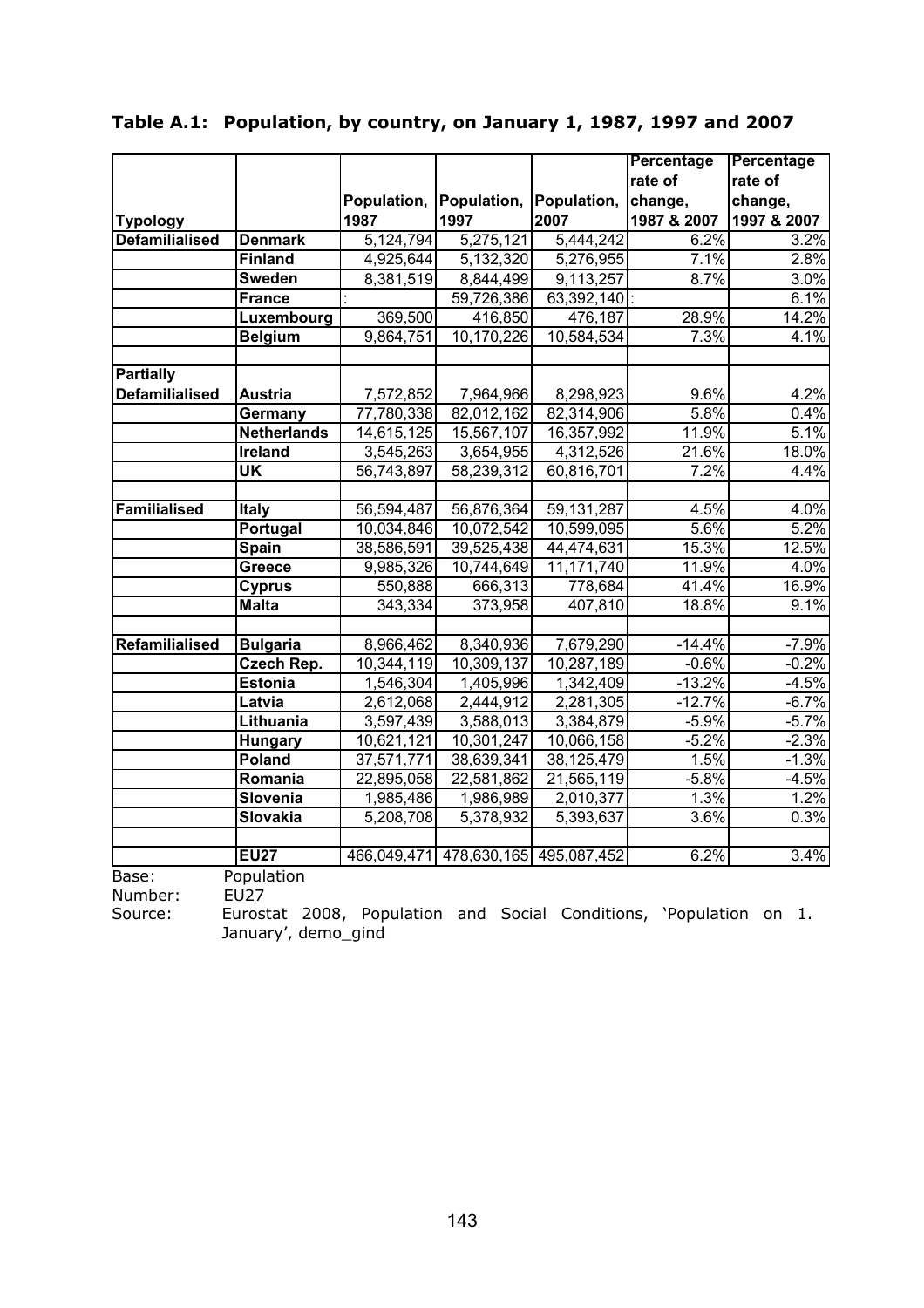|                       |                    |                  |                  |                  |                  | Difference in Difference in |
|-----------------------|--------------------|------------------|------------------|------------------|------------------|-----------------------------|
|                       |                    |                  |                  |                  | percentage       | percentage                  |
|                       |                    |                  |                  |                  | share, 1987      | share, 1997                 |
| <b>Typology</b>       |                    | (%) 1987         | (%) 1997         | $(\%) 2007$      | & 2007           | & 2007                      |
| <b>Defamilialised</b> | <b>Denmark</b>     | 1.1              | 1.1              | 1.1              | 0.0              | 0.0                         |
|                       | <b>Finland</b>     | 1.1              | 1.1              | 1.1              | 0.0              | 0.0                         |
|                       | <b>Sweden</b>      | 1.8              | 1.8              | 1.8              | 0.0              | $\overline{0.0}$            |
|                       | <b>France</b>      | 11.9             | 12.1             | 12.8             | 0.9              | 0.7                         |
|                       | Luxembourg         | 0.1              | 0.1              | 0.1              | 0.0              | 0.0                         |
|                       | <b>Belgium</b>     | 2.1              | 2.1              | 2.1              | 0.0              | $\overline{0.0}$            |
|                       |                    |                  |                  |                  |                  |                             |
| <b>Partially</b>      |                    |                  |                  |                  |                  |                             |
| <b>Defamilialised</b> | <b>Austria</b>     | 1.6              | 1.7              | 1.7              | 0.1              | $0.0\,$                     |
|                       | Germany            | 16.7             | 17.1             | 16.6             | $-0.1$           | $-0.5$                      |
|                       | <b>Netherlands</b> | $\overline{3.1}$ | 3.3              | 3.3              | 0.2              | 0.1                         |
|                       | Ireland            | 0.8              | 0.8              | 0.9              | 0.1              | 0.1                         |
|                       | <b>UK</b>          | 12.2             | 12.2             | 12.3             | 0.1              | $\overline{0.1}$            |
| Familialised          | Italy              | 12.1             | 11.9             | 11.9             | $-0.2$           | 0.1                         |
|                       | Portugal           | 2.2              | 2.1              | 2.1              | 0.0              | 0.0                         |
|                       | <b>Spain</b>       | $\overline{8.3}$ | 8.3              | 9.0              | $\overline{0.7}$ | 0.7                         |
|                       | <b>Greece</b>      | 2.1              | 2.2              | 2.3              | 0.1              | 0.0                         |
|                       | <b>Cyprus</b>      | 0.1              | 0.1              | 0.2              | 0.0              | 0.0                         |
|                       | <b>Malta</b>       | $\overline{0.1}$ | $\overline{0.1}$ | $\overline{0.1}$ | 0.0              | $\overline{0.0}$            |
|                       |                    |                  |                  |                  |                  |                             |
| Refamilialised        | <b>Bulgaria</b>    | 1.9              | 1.7              | 1.6              | $-0.4$           | $-0.2$                      |
|                       | Czech Rep.         | 2.2              | $\overline{2.2}$ | $\overline{2.1}$ | $-0.1$           | $-0.1$                      |
|                       | <b>Estonia</b>     | $\overline{0.3}$ | $\overline{0.3}$ | 0.3              | $-0.1$           | 0.0                         |
|                       | Latvia             | 0.6              | 0.5              | 0.5              | $-0.1$           | $-0.1$                      |
|                       | Lithuania          | $\overline{0.8}$ | $\overline{0.8}$ | 0.7              | $-0.1$           | $-0.1$                      |
|                       | <b>Hungary</b>     | 2.3              | 2.2              | $\overline{2.0}$ | $-0.2$           | $-0.1$                      |
|                       | Poland             | 8.1              | 8.1              | $\overline{7.7}$ | $-0.4$           | $-0.4$                      |
|                       | Romania            | 4.9              | 4.7              | 4.4              | $-0.6$           | $-0.4$                      |
|                       | Slovenia           | 0.4              | 0.4              | $0.\overline{4}$ | 0.0              | 0.0                         |
|                       | Slovakia           | 1.1              | $1.\overline{1}$ | 1.1              | 0.0              | 0.0                         |
|                       |                    |                  |                  |                  |                  |                             |
|                       | <b>EU27</b>        | 100              | 100              | 100              |                  |                             |

#### **Table A.2: Population, by country, as a percentage of EU27 population, 1987, 1997 and 2007**

EU27 population<br>EU27 Base:<br>Number:<br>Source:

Eurostat 2008, Population and Social Conditions, 'Population as a Percentage of EU27 Population', demo\_gind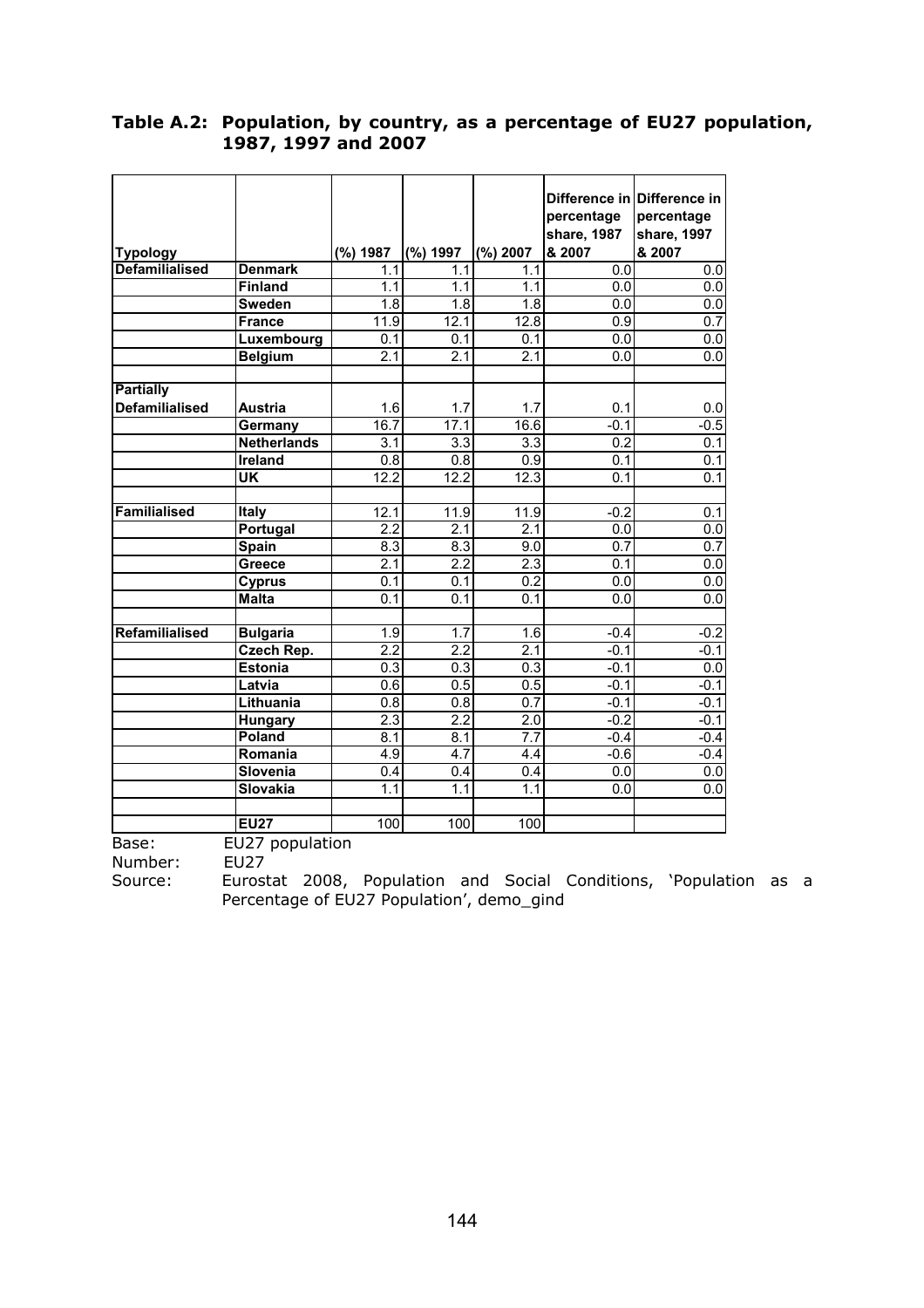|                       |                                   |         |                               |                      | Percentage   | Percentage   |
|-----------------------|-----------------------------------|---------|-------------------------------|----------------------|--------------|--------------|
|                       |                                   | Live    | Live                          | Live                 | rate of      | rate of      |
|                       |                                   | births, | births,                       | births,              | change, 1987 | change, 1997 |
| <b>Typology</b>       |                                   | 1987    | 1997                          | 2007                 | & 2007       | & 2007       |
| <b>Defamilialised</b> | <b>Denmark</b>                    | 56,221  | 67,648                        | 64,082               | 14.0%        | $-5.3%$      |
|                       | <b>Finland</b>                    | 59,827  | 59,329                        | 58,729               | $-1.8%$      | $-1.0%$      |
|                       | <b>Sweden</b>                     | 104,699 | 90,502                        | $\overline{107,}421$ | 2.6%         | 18.7%        |
|                       | France                            |         | 758,114                       | $816,500$ :          |              | 7.7%         |
|                       | Luxembourg                        | 4,238   | 5,503                         | 5,477                | 29.2%        | $-0.5%$      |
|                       | <b>Belgium</b>                    | 117,334 | 116,213                       | 120,663              | 2.8%         | 3.8%         |
| <b>Partially</b>      |                                   |         |                               |                      |              |              |
| <b>Defamilialised</b> | <b>Austria</b>                    | 86,503  | 84,045                        | 76,250               | $-11.9%$     | $-9.3%$      |
|                       | Germany                           | 867,969 | 812,173                       | 682,700              | $-21.3%$     | $-15.9%$     |
|                       | <b>Netherlands</b>                | 186,667 | 192,443                       | 180,882              | $-3.1%$      | $-6.0%$      |
|                       | <b>Ireland</b>                    | 58,433  | 52,775                        | 70,623               | 20.9%        | 33.8%        |
|                       | $\overline{\mathsf{U}\mathsf{K}}$ | 775,405 | 726,622                       | 770,651              | $-0.6%$      | 6.1%         |
|                       |                                   |         |                               |                      |              |              |
| <b>Familialised</b>   | Italy                             | 551,539 | $\overline{534,}461$          | 563,236              | 2.1%         | 5.4%         |
|                       | Portugal                          | 123,179 | 113,047                       | 102,492              | $-16.8%$     | $-9.3%$      |
|                       | <b>Spain</b>                      | 426,782 | 369,035                       | 488,335              | 14.4%        | 32.3%        |
|                       | Greece                            | 106,401 | 102,038                       | 110,048              | 3.4%         | 7.9%         |
|                       | <b>Cyprus</b>                     | 10,337  | 9,275                         | 8,529                | $-17.5%$     | $-8.0\%$     |
|                       | <b>Malta</b>                      | 5,314   | 4,848                         | 3,871                | $-27.2%$     | $-20.2%$     |
|                       |                                   |         |                               |                      |              |              |
| Refamilialised        | <b>Bulgaria</b>                   | 116,672 | 64,125                        | 75,349               | $-35.4%$     | 17.5%        |
|                       | <b>Czech Rep.</b>                 | 130,921 | 90,657                        | 114,632              | $-12.4%$     | 26.4%        |
|                       | <b>Estonia</b>                    | 25,086  | 12,577                        | 15,775               | $-37.1%$     | 25.4%        |
|                       | Latvia                            | 42,135  | 18,830                        | 23,273               | $-44.8%$     | 23.6%        |
|                       | Lithuania                         | 59,360  | 37,812                        | 32,346               | $-45.5%$     | $-14.5%$     |
|                       | <b>Hungary</b>                    | 125,840 | 100,350                       | 97,600               | $-22.4%$     | $-2.7%$      |
|                       | Poland                            | 607,790 | 412,635                       | 387,873              | $-36.2%$     | $-6.0%$      |
|                       | Romania                           | 383,199 | 236,891                       | 214,728              | $-44.0%$     | $-9.4%$      |
|                       | Slovenia                          | 25,592  | 18,165                        | 19,636               | $-23.3%$     | 8.1%         |
|                       | Slovakia                          | 84,006  | 59,111                        | 54,424               | $-35.2%$     | $-7.9%$      |
|                       | <b>EU27</b>                       |         | 5,909,277 5,117,878 5,266,125 |                      | $-10.9%$     | 2.9%         |
| Base:                 | Live Births                       |         |                               |                      |              |              |
|                       |                                   |         |                               |                      |              |              |

# **Table A.3: Total live births, by country, 1987, 1997 and 2007**

Number: EU27<br>Source: Eurost Eurostat 2008, Population and Social Conditions, 'Live Births', demo\_gind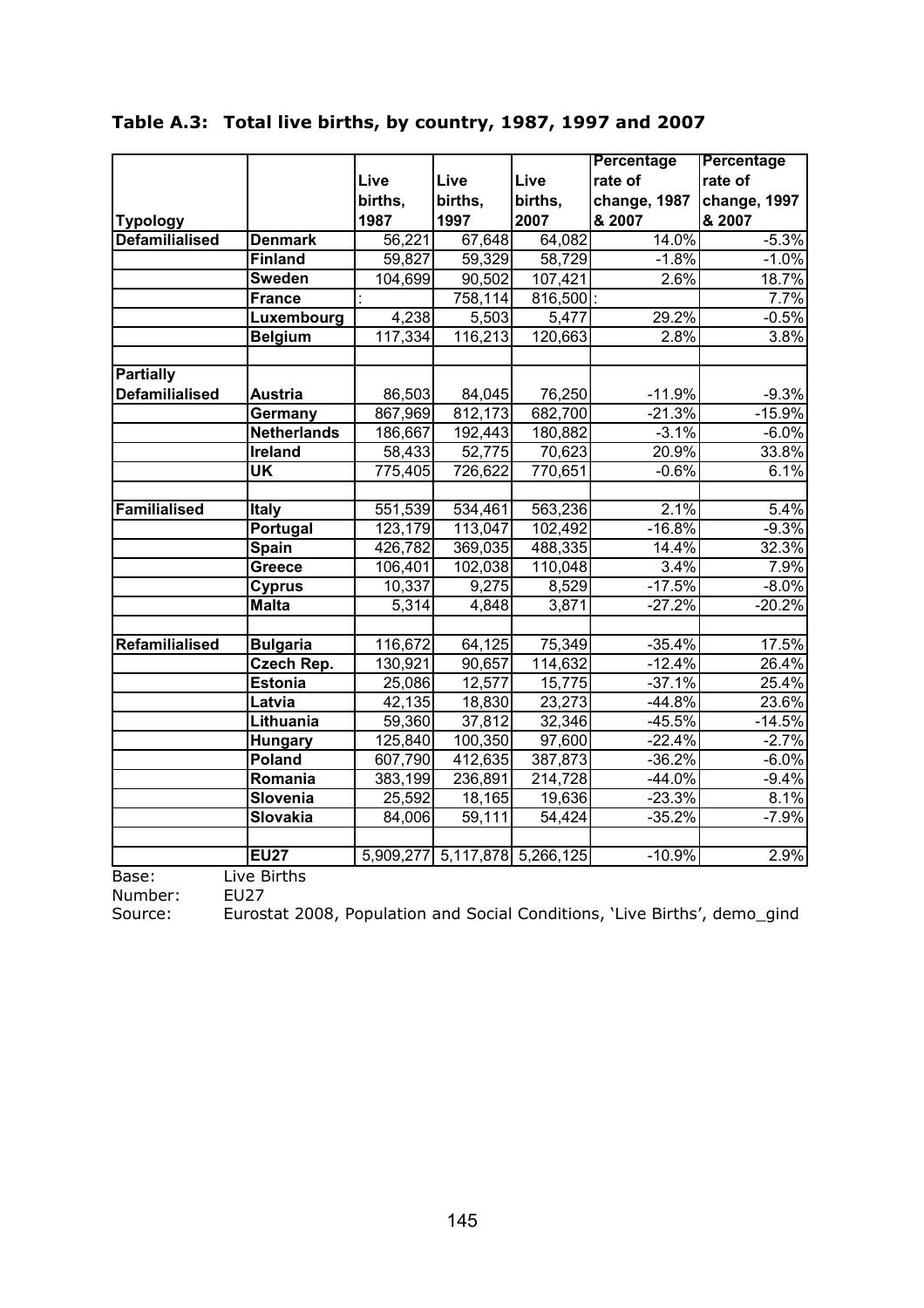|                                   |                           | 1996                                   |                                  |                                                          |                                          | 2006                             |                                                           |                                                          |                                   |
|-----------------------------------|---------------------------|----------------------------------------|----------------------------------|----------------------------------------------------------|------------------------------------------|----------------------------------|-----------------------------------------------------------|----------------------------------------------------------|-----------------------------------|
| <b>Typology</b><br>Defamilialised | Country<br><b>Denmark</b> | <b>Persons</b><br>aged 0-14<br>928,314 | Total<br>population<br>5,263,074 | <b>Proportion of</b><br>population<br>aged 0-14<br>17.6% | <b>Persons</b><br>aged 0-14<br>1,015,017 | Total<br>population<br>5,437,272 | Proportion of rate of<br>population<br>aged 0-14<br>18.7% | Percentage<br>change, 1996 difference,<br>& 2006<br>9.3% | Percentage<br>1996 & 2006<br>1.0% |
|                                   | <b>Finland</b>            | 970,169                                | 5,124,573                        | 18.9%                                                    | 904,043                                  | 5,266,268                        | 17.2%                                                     | $-6.8%$                                                  | $-1.8%$                           |
|                                   | Sweden                    | 1,663,395                              | 8,840,998                        | 18.8%                                                    | 1,555,182                                | 9,080,505                        | 17.1%                                                     | $-6.5%$                                                  | $-1.7%$                           |
|                                   | <b>Belgium</b>            | 1,814,112                              | 10,156,637                       | 17.9%                                                    | 1,796,916                                | 10,547,958                       | 17.0%                                                     | $-0.9%$                                                  | $-0.8%$                           |
|                                   | Luxembourg                | 76,756                                 | 414,225                          | 18.5%                                                    | 86,892                                   | 472,637                          | 18.4%                                                     | 13.2%                                                    | $-0.1%$                           |
|                                   | France                    | 11,648,626                             | 59,624,342                       | 19.5%                                                    | 11,738,421                               | 63, 195, 457                     | 18.6%                                                     | 0.8%                                                     | $-1.0%$                           |
|                                   |                           |                                        | <b>Group Avg</b>                 | 19.1%                                                    |                                          | <b>Group Avg</b>                 | 18.2%                                                     | $0.0\%$                                                  | $-0.9%$                           |
| <b>Partially</b>                  | Germany                   | 13,212,867                             | 81,914,831                       | 16.1%                                                    | 11,545,619                               | 82,376,451                       | 14.0%                                                     | $-12.6%$                                                 | $-2.1%$                           |
| <b>Defamilialised</b>             | Austria                   | 1,410,822                              | 7,959,017                        | 17.7%                                                    | 1,303,701                                | 8,282,424                        | 15.7%                                                     | $-7.6%$                                                  | $-2.0%$                           |
|                                   | UK                        | 11,287,462                             | 58,166,950                       | 19.4%                                                    | 10,737,520                               | 60,622,964                       | 17.7%                                                     | $-4.9%$                                                  | $-1.7%$                           |
|                                   | <b>Netherlands</b>        | 2,854,587                              | 15,530,498                       | 18.4%                                                    | $\overline{2,971,600}$                   | 16,346,101                       | 18.2%                                                     | 4.1%                                                     | $-0.2%$                           |
|                                   | Ireland                   | 856,718                                | 3,637,510                        | 23.6%                                                    | 869,767                                  | 4,261,827                        | 20.4%                                                     | 1.5%                                                     | $-3.1%$                           |
|                                   |                           |                                        | <b>Group Avg</b>                 | 17.7%                                                    |                                          | <b>Group Avg</b>                 | 16.0%                                                     | $-7.4%$                                                  | $-1.8%$                           |
| Familialised                      | Italy                     | 8,284,616                              | 56,860,281                       | 14.6%                                                    | 8,303,032                                | 58,941,499                       | 14.1%                                                     | 0.2%                                                     | $-0.5%$                           |
|                                   | Greece                    | 1,817,594                              | 10,709,173                       | 17.0%                                                    | 1,595,018                                | 11,148,460                       | 14.3%                                                     | $-12.2%$                                                 | $-2.7%$                           |
|                                   | Spain                     | 6,371,182                              | 39,478,186                       | 16.1%                                                    | 6,400,112                                | 44,116,441                       | 14.5%                                                     | 0.5%                                                     | $-1.6%$                           |
|                                   | Portugal                  | 1,741,108                              | 10,057,861                       | 17.3%                                                    | 1,640,935                                | 10,584,344                       | 15.5%                                                     | $-5.8%$                                                  | $-1.8%$                           |
|                                   | Cyprus                    | 161,714                                | 661,323                          | 24.5%                                                    | 140,469                                  | 772,549                          | 18.2%                                                     | $-13.1%$                                                 | $-6.3%$                           |
|                                   | <b>Malta</b>              | 80.070                                 | 372,687                          | 21.5%                                                    | 68,983                                   | 406,408                          | 17.0%                                                     | $-13.8%$                                                 | $-4.5%$                           |
|                                   |                           |                                        | <b>Group Avg</b>                 | 15.6%                                                    |                                          | <b>Group Avg</b>                 | 14.4%                                                     | $-1.7%$                                                  | $-1.2%$                           |
| Refamilialised                    | Latvia                    | 497,446                                | 2,457,222                        | 20.2%                                                    | 323,506                                  | 2,287,948                        | 14.1%                                                     | $-35.0%$                                                 | $-6.1%$                           |
|                                   | Lithuania                 | 774,583                                | 3,601,613                        | 21.5%                                                    | 549,259                                  | 3,394,082                        | 16.2%                                                     | $-29.1%$                                                 | $-5.3%$                           |
|                                   | <b>Bulgaria</b>           | 1.459.437                              | 8.362.826                        | 17.5%                                                    | 1,039,484                                | 7,699,020                        | 13.5%                                                     | $-28.8%$                                                 | $-3.9%$                           |
|                                   | Hungary                   | 1,841,606                              | 10,311,238                       | 17.9%                                                    | 1,541,549                                | 10,071,370                       | 15.3%                                                     | $-16.3%$                                                 | $-2.6%$                           |
|                                   | Estonia                   | 286,631                                | 1,415,594                        | 20.2%                                                    | 201,087                                  | 1,343,547                        | 15.0%                                                     | $-29.8%$                                                 | $-5.3%$                           |
|                                   | Romania                   | 4,504,304                              | 22,619,004                       | 19.9%                                                    | 3,339,093                                | 21,587,666                       | 15.5%                                                     | $-25.9%$                                                 | $-4.4%$                           |
|                                   | Czech Rep.                | 1,867,970                              | 10,315,241                       | 18.1%                                                    | 1.490.423                                | 10,269,134                       | 14.5%                                                     | $-20.2%$                                                 | $-3.6%$                           |
|                                   | Slovakia                  | 1,180,093                              | 5,373,361                        | 22.0%                                                    | 882,466                                  | 5,391,409                        | 16.4%                                                     | $-25.2%$                                                 | $-5.6%$                           |
|                                   | Poland                    | 8,562,112                              | 38,624,370                       | 22.2%                                                    | 6,105,768                                | 38, 141, 267                     | 16.0%                                                     | $-28.7%$                                                 | $-6.2%$                           |
|                                   | Slovenia                  | 354,433                                | 1,988,628                        | 17.8%                                                    | 282,151                                  | 2,006,868                        | 14.1%                                                     | $-20.4%$                                                 | $-3.8%$                           |
|                                   |                           |                                        | <b>Group Avg</b>                 | 20.3%                                                    |                                          | <b>Group Avg</b>                 | 15.4%                                                     | $-26.1%$                                                 | $-4.9%$                           |
| <b>EU</b>                         |                           |                                        | 86,508,727 479,841,263           | 18.0%                                                    | 78,428,013                               | 494,051,876                      | 15.9%                                                     | $-9.3%$                                                  | $-2.2%$                           |
| $D_{2001}$                        | Total Dopulation          |                                        |                                  |                                                          |                                          |                                  |                                                           |                                                          |                                   |

#### **Table A.4: Persons aged 0-14, average population by county, 1996 and 2006**

Base: Total Population

Number: **EU27** 

Source: Eurostat 2008, 'Average population by sex and five-year age groups', demo\_ppavg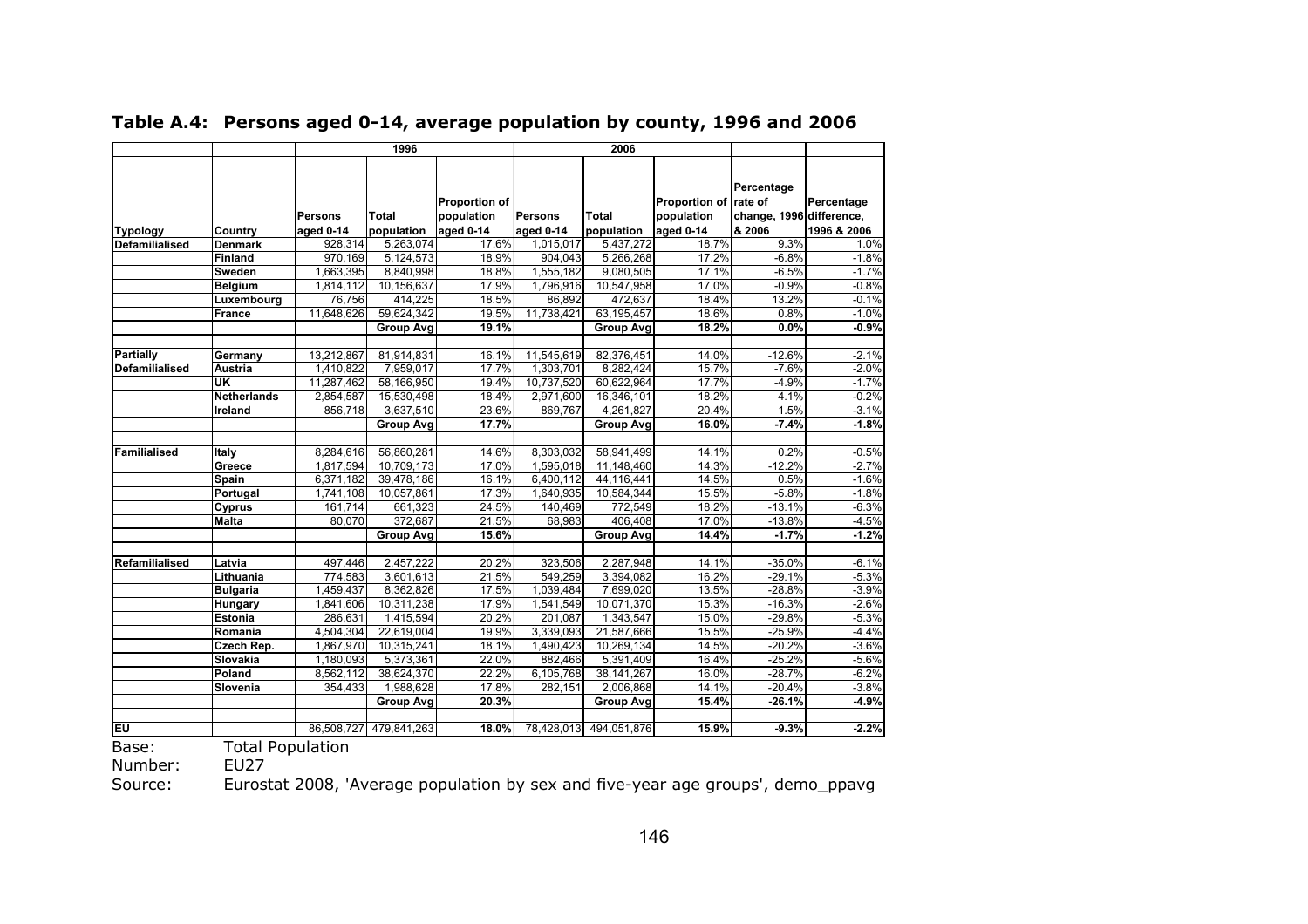|                     |                    |             |                               |                     |                     |                  | <b>Total persons</b><br>living as | <b>Total persons</b><br>living as | <b>Total</b>     | Percentage of total                       | Percentage of total<br>household |
|---------------------|--------------------|-------------|-------------------------------|---------------------|---------------------|------------------|-----------------------------------|-----------------------------------|------------------|-------------------------------------------|----------------------------------|
|                     |                    |             | <b>Between</b>                | <b>Between</b>      | Between Between     |                  | children in                       | children in                       | population       | household population population living as |                                  |
|                     |                    | Less than l | <b>5 and 9</b>                | 10 and 14           | 15 and 19           | <b>20 and 24</b> | parental home                     | parental home                     | living in        | living as children in                     | children in parental             |
| Typology            |                    | 5 years     | vears                         | vears               | vears               | vears            | $(0-24)$                          | (all ages)                        | households       | parental home (0-24)                      | home (all ages)                  |
|                     |                    |             |                               |                     |                     |                  |                                   |                                   |                  |                                           |                                  |
| Defamilialised      | <b>Denmark</b>     | 335,385     | 344,621                       | 303,437             | 243,004             | 85,322           | 1,311,769                         | 1,311,769                         | 5,349,212        | 24.5%                                     | 24.5%                            |
|                     | <b>Finland</b>     | 288,780     | 322,684                       | 313,878             | 292,926             | 109,485          | 1,327,753                         | 1,437,863                         | 5,181,115        | 25.6%                                     | 27.8%                            |
|                     | <b>Belgium</b>     | 548,734     | 583,982                       | 606,660             | 569,753<br>22.522   | 429,032          | 2,738,161                         | 3,118,762                         | 10,296,350       | 26.6%                                     | 30.3%                            |
|                     | Luxembourg         | 26,796      | 26,998                        | 25,254              |                     | 16,487           | 118,057                           | 134,826                           | 439,539          | 26.9%                                     | 30.7%                            |
|                     | <b>France</b>      | 3,514,141   | 3,631,924                     |                     | 3,768,456 3,506,070 | 1,838,918        | 16,259,509                        | 17,844,369                        | 58,513,700       | 27.8%                                     | 30.5%                            |
|                     |                    |             |                               |                     |                     |                  |                                   |                                   | <b>Group Avg</b> | 27.3%                                     | 29.9%                            |
|                     |                    |             |                               |                     |                     |                  |                                   |                                   |                  |                                           |                                  |
| Partially           | Germany            |             | 3,842,400 3,948,100 4,641,300 |                     | 4,275,300           | 2,443,700        | 19,150,800                        | 21,008,100                        | 82,276,900       | 23.3%                                     | 25.5%                            |
| Defamilialised      | <b>Austria</b>     | 405.606     | 463,797                       | 466.114             | 450,456             | 285.892          | 2.071.865                         | 2,424,805                         | 8,032,926        | 25.8%                                     | 30.2%                            |
|                     | UK                 |             | 3,450,745 3,694,035           | 3,794,485           | 3,096,371           | 1,538,984        | 15,574,620                        | 17.277.931                        | 58.789.200       | 26.5%                                     | 29.4%                            |
|                     | <b>Netherlands</b> | 992,860     | 988,338                       | 969,873             | 836,728             | 478,845          | 4,266,644                         | 4,577,631                         | 15,985,538       | 26.7%                                     | 28.6%                            |
|                     | Ireland            | 250.735     | 251,477                       | 275.072             | 285.729             | 202.350          | 1,265,363                         | 1,470,819                         | 3.851.905        | 32.9%                                     | 38.2%                            |
|                     |                    |             |                               |                     |                     |                  |                                   |                                   | <b>Group Avg</b> | 25.1%                                     | 27.7%                            |
|                     |                    |             |                               |                     |                     |                  |                                   |                                   |                  |                                           |                                  |
| <b>Familialised</b> | Italy              |             | 2,596,799 2,660,222           | 2,784,313           | 2.890.053           | 2.886.230        | 13,817,617                        | 18,633,027                        | 56.995.744       | 24.2%                                     | 32.7%                            |
|                     | Greece             | 475,609     | 498,471                       | 538,284             | 571,956             | 506,587          | 2,590,907                         | 3,314,411                         | 10,628,113       | 24.4%                                     | 31.2%                            |
|                     | Spain              | 1,862,086   | ,852,876                      | 2,042,073           | 2,308,526           | 2,555,146        | 10,620,707                        | 14,072,750                        | 40,847,371       | 26.0%                                     | 34.5%                            |
|                     | Portugal           | 530.612     | 525,613                       | 563.582             | 640.476             | 557.186          | 2,817,469                         | 3,395,799                         | 10.356.117       | 27.2%                                     | 32.8%                            |
|                     | Cyprus             | 42,509      | 51,610                        | 52,907              | 52,158              | 34,570           | 233,754                           | 260,015                           | 689.565          | 33.9%                                     | 37.7%                            |
|                     |                    |             |                               |                     |                     |                  |                                   |                                   | <b>Group Avg</b> | 25.2%                                     | 33.2%                            |
|                     |                    |             |                               |                     |                     |                  |                                   |                                   |                  |                                           |                                  |
| Refamilialised      | Latvia             | 59,865      | 99,863                        | 141,608             | 130,339             | 85,451           | 517,126                           | 672,173                           | 2,377,383        | 21.8%                                     | 28.3%                            |
|                     | Lithuania          | 175,682     | 222,395                       | 263,351             | 157,532             | $\Omega$         | 818,960                           | 818,960                           | 3,483,972        | 23.5%                                     | 23.5%                            |
|                     | <b>Bulgaria</b>    | 311.727     | 372.086                       | 484.529             | 443.170             | 315.358          | 1.926.870                         | 2.234.217                         | 7.904.094        | 24.4%                                     | 28.3%                            |
|                     | Hungary            | 481,510     | 569,897                       | 599,954             | 548.094             | 484,110          | 2,683,565                         | 3,212,458                         | 10,198,315       | 26.3%                                     | 31.5%                            |
|                     | Estonia            | 59,049      | 76,520                        | 102,667             | 84,404              | 40,190           | 362,830                           | 410.721                           | 1,370,052        | 26.5%                                     | 30.0%                            |
|                     | Romania            | 1,063,028   | 1,100,150                     | 1,494,247           | 1,395,441           | 997,995          | 6,050,861                         | 7,014,576                         | 21,680,974       | 27.9%                                     | 32.4%                            |
|                     | Czech Rep.         | 440.172     | 557,840                       | 641,521             | 649,857             | 570,445          | 2,859,835                         | 3,328,709                         | 10,230,060       | 28.0%                                     | 32.5%                            |
|                     | Slovakia           | 254,113     | 319,956                       | 384,292             | 412,234             | 322,279          | 1,692,874                         | 1,982,284                         | 5,379,455        | 31.5%                                     | 36.8%                            |
|                     | Poland             | 1,848,310   |                               | 2,244,649 2,713,843 | 3,077,542           | 2,180,000        | 12,064,344                        | 14,244,969                        | 38,230,080       | 31.6%                                     | 37.3%                            |
|                     | Slovenia           |             |                               |                     | 126,719             | 125,283          |                                   | 695.426                           | 1.964.036        | N/A                                       | 35.4%                            |
|                     |                    |             |                               |                     |                     |                  |                                   |                                   | <b>Group Avg</b> | 28.7%                                     | 33.7%                            |
|                     |                    |             |                               |                     |                     |                  |                                   |                                   |                  |                                           |                                  |
|                     |                    |             |                               |                     |                     |                  |                                   |                                   | EU Avg           | 26.3%                                     | 30.8%                            |

**Table A.5: Persons living as children in parental home, 2001** 

Base: Households

Number: 25 EU countries (Sweden and Malta data not available)<br>Source: Eurostat 2008, 'Population by sex, age and type of hous

Eurostat 2008, 'Population by sex, age and type of household and household status', cens\_nhtype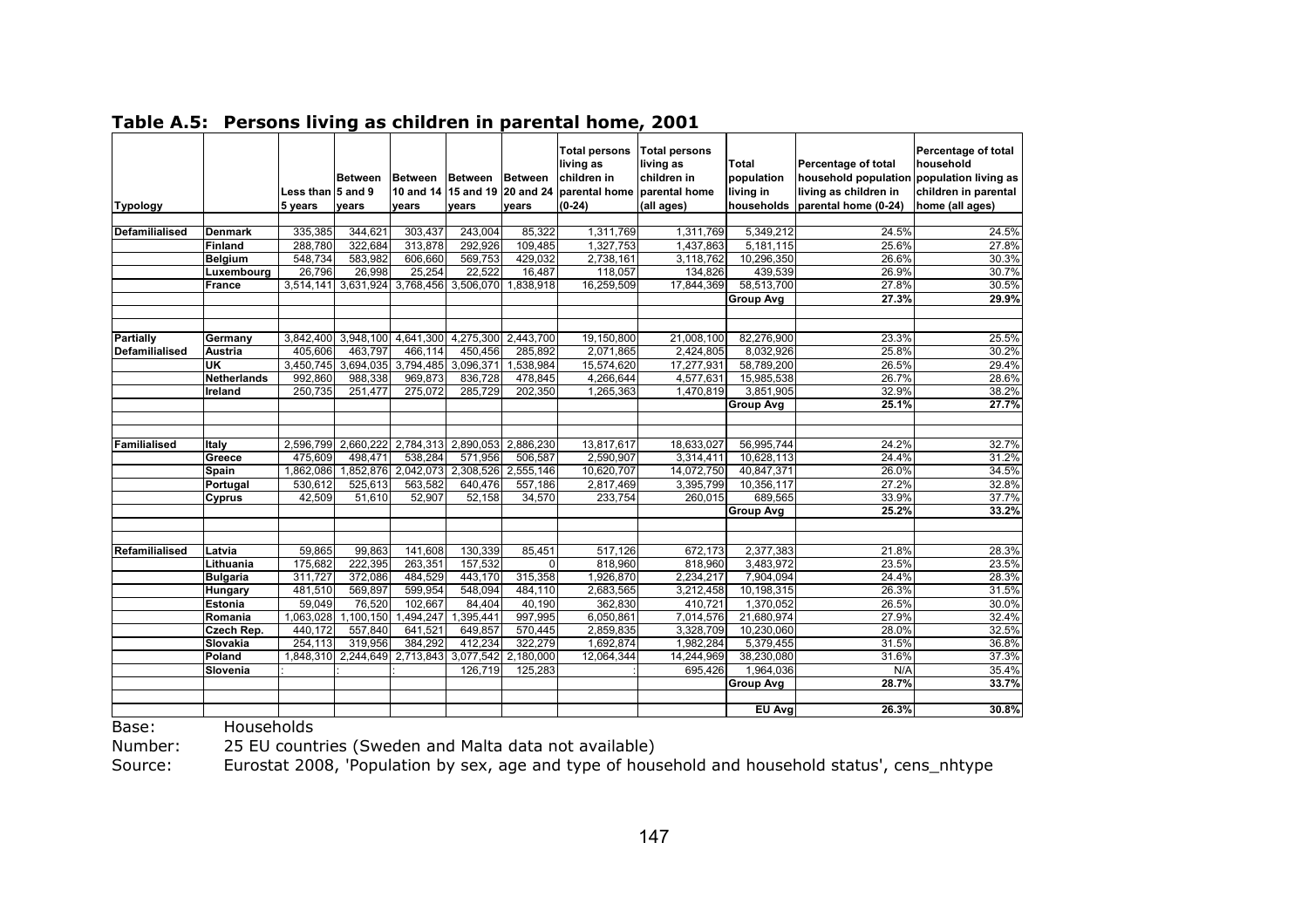|                       |                    |        |            | <b>Percentage</b> |
|-----------------------|--------------------|--------|------------|-------------------|
|                       |                    |        |            | rate of           |
| <b>Typology</b>       |                    | 1997   |            | 2001 change       |
| <b>Defamilialised</b> | Luxembourg         | 159    | 172        | 8.2%              |
|                       | <b>France</b>      | 23728  | 24523      | 3.4%              |
|                       | <b>Belgium</b>     | 4147   | 4278       | 3.2%              |
|                       | <b>Denmark</b>     | 2407   | 2456       | 2.0%              |
|                       | <b>Finland</b>     | 2326   | 2382       | 2.4%              |
|                       | <b>Sweden</b>      | 4567   | 4576       | 0.2%              |
|                       |                    |        | Group Avg. | 2.8%              |
|                       |                    |        |            |                   |
| <b>Partially</b>      | Ireland            | 1192   | 1291       | 8.3%              |
| <b>Defamilialised</b> | <b>Austria</b>     | 3174   | 3300       | 4.0%              |
|                       | <b>Netherlands</b> | 6638   | 6889       | 3.8%              |
|                       | <b>UK</b>          | 24700  | 25564      | 3.5%              |
|                       | Germany            | 36787  | 37711      | 2.5%              |
|                       |                    |        | Group Avg. | 3.1%              |
|                       |                    |        |            |                   |
| <b>Familialised</b>   | <b>Spain</b>       | 12368  | 13281      | 7.4%              |
|                       | Greece             | 3875   | 3993       | 3.0%              |
|                       | <b>Italy</b>       | 21451  | 21967      | 2.4%              |
|                       | Portugal           | 3310   | 3391       | 2.4%              |
|                       |                    |        | Group Avg. | 4.0%              |
|                       |                    |        |            |                   |
|                       | <b>EU15</b>        | 150829 | 155773     | 3.3%              |

#### **Table A.6: Percentage change in the number of private households (000s), 1997 and 2001**

Base: Private Households

Number: EU15

Source: Eurostat 2008, Population and Social Conditions, 'Number of private households (in 000s)', ilc\_hlc\_hh01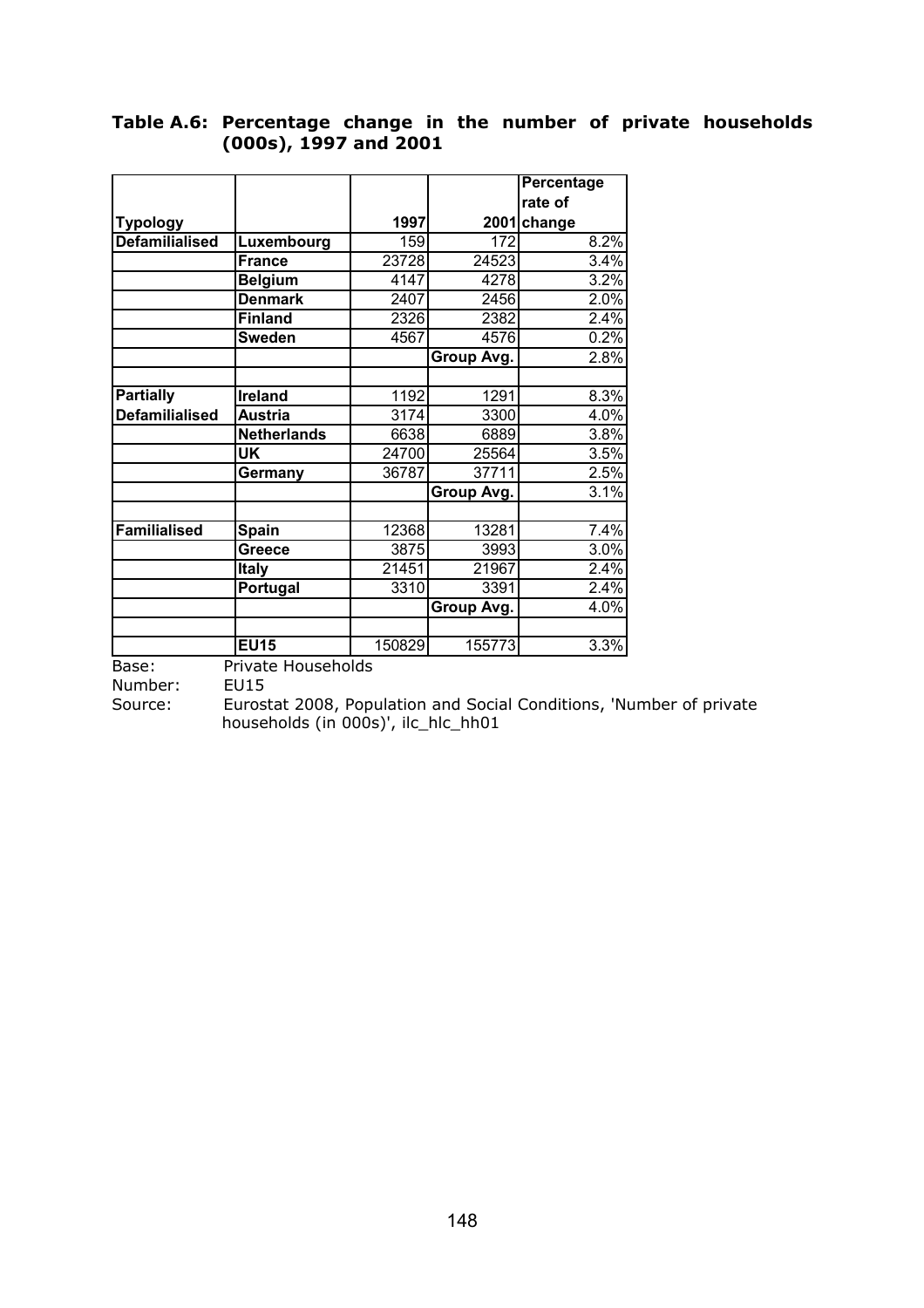| <b>Typology</b>       |                    | 1993             |                  |                  |                  |                  |                  |                  | 1994   1995   1996   1997   1998   1999   2000   2001 |                   | 2002             | 2003             |
|-----------------------|--------------------|------------------|------------------|------------------|------------------|------------------|------------------|------------------|-------------------------------------------------------|-------------------|------------------|------------------|
|                       |                    |                  |                  |                  |                  |                  |                  |                  |                                                       |                   |                  |                  |
| <b>Defamilialised</b> | <b>Denmark</b>     | : u              | : u              | : u              | : u              | : u              |                  |                  |                                                       |                   |                  | $\overline{2.2}$ |
|                       | <b>Finland</b>     |                  |                  | : u              | : u              | : น              | : u              | : u              |                                                       |                   |                  | 2.2              |
|                       | <b>Sweden</b>      |                  |                  | $\cup$           | : u              | : u              |                  |                  |                                                       |                   |                  |                  |
|                       | <b>France</b>      | 2.5              | $2.\overline{5}$ | 2.5              | $\overline{2.4}$ | 2.4              | $\overline{2.4}$ | $\overline{2.4}$ | $\overline{2.4}$                                      | 2.4               | 2.4              | $\overline{2.4}$ |
|                       | Luxembourg         | $\overline{2.7}$ | $\overline{2.7}$ | 2.9              | 2.5              | $\overline{2.6}$ | 2.7              | 2.7              | $\overline{2.6}$                                      | $\overline{2.5}$  | 2.5              | 2.5              |
|                       | <b>Belgium</b>     | 2.5              | 2.5              | 2.5              | 2.5              | 2.5              | 2.5              | 2.4              | 2.4                                                   | 2.4               | $\overline{2.5}$ | $\overline{2.5}$ |
|                       |                    |                  |                  |                  |                  |                  |                  |                  |                                                       | Group Avg. 2003   |                  | $\overline{2.4}$ |
|                       |                    |                  |                  |                  |                  |                  |                  |                  |                                                       |                   |                  |                  |
| <b>Partially</b>      | <b>Austria</b>     |                  |                  | 2.5              | 2.5              | 2.5              | 2.5              | 2.5              | 2.4                                                   | $\overline{2.4}$  | 2.4              | 2.4              |
| <b>Defamilialised</b> | Germany            | 2.3              | $\overline{2.2}$ | 2.2              | 2.2              | $\overline{2.2}$ | 2.2              | 2.2              | 2.2                                                   | 2.2               | $\overline{2.2}$ | 2.1              |
|                       | <b>Netherlands</b> | 2.4              | 2.3              | $\overline{2.4}$ | $\overline{2.4}$ | 2.3              | 2.3              | 2.3              | 2.3                                                   | 2.3               | $\overline{2.3}$ | 2.3              |
|                       | <b>Ireland</b>     | $\overline{3.2}$ | 3.1              | 3.1              | 3.1              | دن               |                  |                  |                                                       |                   |                  |                  |
|                       | UK                 | $\overline{2.4}$ | 2.4              | 2.4              | 2.4              | $\overline{2.4}$ | $\overline{2.4}$ | 2.4              | 2.4                                                   | 2.4               | $\overline{2.3}$ | 2.3              |
|                       |                    |                  |                  |                  |                  |                  |                  |                  |                                                       | Group Avg. 2003   |                  | 2.3              |
|                       |                    |                  |                  |                  |                  |                  |                  |                  |                                                       |                   |                  |                  |
| Familialised          | <b>Italy</b>       | 2.8              | 2.7              | 2.7              | 2.7              | 2.7              | 2.7              | 2.7              | 2.6                                                   | 2.6               | 2.6              | 2.6              |
|                       | Portugal           | $\overline{3.1}$ | 3                | 3                | $\overline{2.9}$ | 2.9              | 2.9              | $\overline{2.9}$ | $\overline{2.9}$                                      | $\overline{2.9}$  | 2.9              | 2.8              |
|                       | <b>Spain</b>       | $\overline{3.3}$ | $\overline{3.3}$ | $\overline{3.2}$ | $\overline{3.2}$ | $\overline{3.2}$ | 3.1              | $\overline{3.1}$ | 3                                                     | 3                 | 3                | 2.9              |
|                       | Greece             | 2.8              | 2.8              | 2.7              | 2.7              | 2.6              | 2.7              | 2.7              | 2.7                                                   | 2.6               | $\overline{2.6}$ | 2.6              |
|                       | Cyprus             |                  |                  |                  |                  |                  |                  | $\overline{3}$   | 3                                                     | $\overline{3}$    | 3                | 3.0              |
|                       |                    |                  |                  |                  |                  |                  |                  |                  |                                                       | Group Avg. 2003   |                  | 2.8              |
| Refamilialised        | <b>Bulgaria</b>    |                  |                  |                  |                  |                  |                  |                  |                                                       | $\overline{2.8}$  | $\overline{2.8}$ | $\overline{2.7}$ |
|                       | Czech Rep.         |                  |                  |                  |                  | 2.7              | $\overline{2.7}$ | $\overline{2.7}$ | $\overline{2.7}$                                      | 2.6               | 2.6              | 2.5              |
|                       | <b>Estonia</b>     |                  |                  |                  |                  | $\overline{2}$   | $\overline{2.6}$ | 2.6              | 2.6                                                   | $\overline{2.6}$  | 2.7              | 2.6              |
|                       | Latvia             |                  |                  |                  |                  |                  |                  |                  |                                                       | 2.4               | $\overline{2.8}$ | 2.8              |
|                       | Lithuania          |                  |                  |                  |                  |                  |                  |                  |                                                       |                   | $\overline{3}$   | 2.9              |
|                       | Hungary            |                  |                  |                  | $\overline{3.4}$ | 3.4              |                  |                  | 2.7                                                   | 2.6               | $\overline{2.6}$ | $\overline{2.6}$ |
|                       | <b>Malta</b>       |                  |                  |                  |                  |                  |                  |                  | $\overline{3.1}$                                      | $\overline{3.1}$  | $\overline{3.1}$ | $\overline{3.0}$ |
|                       | Poland             |                  |                  |                  |                  | 2.5              |                  |                  |                                                       | $\overline{3.1}$  | $\overline{3.1}$ | 3.1              |
|                       | Romania            |                  |                  |                  |                  | 3                | $\overline{3}$   | $\overline{3}$   | 2.9                                                   | $\overline{3}$    | 2.9              | 2.8              |
|                       | Slovenia           |                  |                  |                  | $\overline{2.9}$ | 2.9              |                  |                  | 2.7                                                   | 2.6               | $\overline{2.6}$ | 2.6              |
|                       | <b>Slovakia</b>    |                  |                  |                  |                  |                  | $\overline{3.1}$ | 3.1              | 3.2                                                   | $\overline{3.2}$  | $\overline{3.1}$ | 3.1              |
|                       |                    |                  |                  |                  |                  |                  |                  |                  |                                                       | Group Avg. 2003   |                  | $\overline{2.8}$ |
|                       |                    |                  |                  |                  |                  |                  |                  |                  |                                                       |                   |                  |                  |
|                       | <b>EU25</b>        |                  |                  |                  |                  |                  |                  |                  |                                                       | 2.5 e 2.4 e 2.4 e |                  | 2.4e             |

#### **Table A.7: Average number of persons per private household, 1993- 2003**

Base: Private Household<br>Number: EU25

Number:<br>Source:

Eurostat 2008, General and Regional Statistics, 'Average number of persons per private household', CDB10000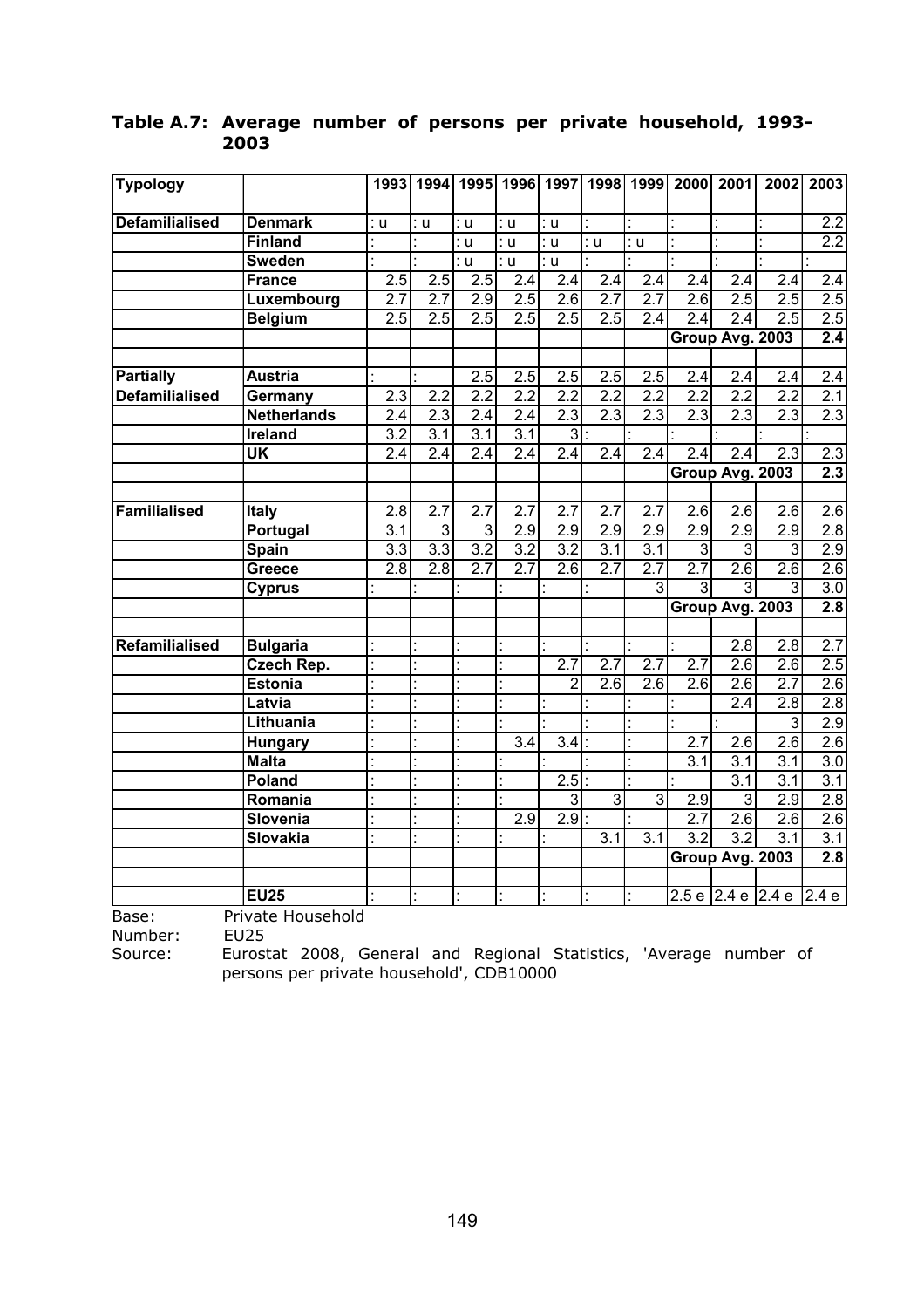|                       |                          |                 |                 |                 |                 |                                 |                   |      |    | Notes     |              |
|-----------------------|--------------------------|-----------------|-----------------|-----------------|-----------------|---------------------------------|-------------------|------|----|-----------|--------------|
|                       |                          |                 |                 |                 |                 | <b>Percentage</b>               | <b>Percentage</b> |      |    |           |              |
|                       |                          |                 |                 |                 |                 | Difference,                     | Difference,       |      |    |           |              |
| <b>Typology</b>       |                          |                 |                 |                 |                 | 1996 2000 2001 2006 1996 & 2006 | 2000 & 2006       | 1996 |    | 2000 2001 | 2006         |
|                       |                          |                 |                 |                 |                 |                                 |                   |      |    |           |              |
| <b>Defamilialised</b> | <b>Denmark</b>           |                 |                 |                 | 48              |                                 |                   |      |    |           |              |
|                       | <b>Finland</b>           | $\overline{52}$ | 50              | 50              | $\overline{48}$ | -4                              | $-2$              |      |    | bi        |              |
|                       | <b>Sweden</b>            |                 |                 |                 | $\overline{52}$ |                                 |                   |      |    |           |              |
|                       | <b>France</b>            | 58              | 57              | 55              | 54              | $-4$                            | $-3$              |      |    | bi        |              |
|                       | Luxembourg               | $\overline{57}$ | 46              | $\overline{47}$ | $\overline{57}$ | $\overline{0}$                  | $\overline{11}$   |      |    |           |              |
|                       | <b>Belgium</b>           | 56              | $\overline{56}$ | $\overline{55}$ | $\overline{51}$ | $-5$                            | $-5$              |      |    |           |              |
|                       |                          |                 |                 |                 |                 |                                 |                   |      |    |           |              |
| <b>Partially</b>      |                          |                 |                 |                 |                 |                                 |                   |      |    |           |              |
| <b>Defamilialised</b> | <b>Austria</b>           | 54              | 53              | 53              | 50              | -4                              | $-3$              |      |    |           |              |
|                       | Germany                  | 46              | 46              |                 | 46              | $\mathbf 0$                     | 0                 |      |    |           |              |
|                       | <b>Netherlands</b>       | 49              | 50              | 50              | 51              | $\overline{2}$                  | 1                 |      | bi |           |              |
|                       | <b>Ireland</b>           | 69              | 65              | $\overline{68}$ | 63              | $-\overline{6}$                 | $-2$              |      |    |           |              |
|                       | $\overline{\mathsf{UK}}$ | 50              | 48              | 48              | 48              | $-2$                            | 0                 |      |    | bi        |              |
|                       |                          |                 |                 |                 |                 |                                 |                   |      |    |           |              |
| <b>Familialised</b>   | <b>Italy</b>             | 55              | $\overline{53}$ | 52              | 50              | $-5$                            | $-3$              |      |    |           |              |
|                       | Portugal                 | 64              | 62              | 61              | 57              | $-7$                            | $-5$              |      |    |           | p            |
|                       | Spain                    | 64              | 59              | $\overline{57}$ | $\overline{52}$ | $-12$                           | $-7$              |      |    |           |              |
|                       | Greece                   | $\overline{56}$ | $\overline{54}$ | $\overline{53}$ | 49              | $-7$                            | $-5$              |      |    |           |              |
|                       | <b>Cyprus</b>            |                 |                 |                 | 64              |                                 |                   |      |    |           |              |
|                       | <b>Malta</b>             |                 |                 |                 | $\overline{57}$ |                                 |                   |      |    |           | p            |
|                       |                          |                 |                 |                 |                 |                                 |                   |      |    |           |              |
| Refamilialised        | Czech Rep.               |                 |                 | 55              | $\overline{52}$ |                                 |                   |      |    |           |              |
|                       | <b>Estonia</b>           |                 | 57              | $\overline{57}$ | $\overline{56}$ |                                 | $-1$              |      |    |           |              |
|                       | Latvia                   |                 | 57              |                 | 58              |                                 | 1                 |      |    |           |              |
|                       | Lithuania                |                 | 64              | 63              | 62              |                                 | $-2$              |      |    |           |              |
|                       | <b>Hungary</b>           |                 | 58              | 60              | 56              |                                 | $-2$              |      |    |           |              |
|                       | Poland                   |                 | 70              | 70              | 62              |                                 | $-8$              |      |    |           |              |
|                       | Romania                  |                 | 66              | 66              |                 |                                 |                   |      |    |           |              |
|                       | Slovenia                 |                 | 63              | 62              | $\overline{58}$ |                                 | $-5$              |      |    |           |              |
|                       | Slovakia                 |                 |                 |                 | 61              |                                 |                   |      |    |           |              |
|                       |                          |                 |                 |                 |                 |                                 |                   |      |    |           |              |
|                       | <b>EU25</b>              |                 |                 | 55              | 52              |                                 |                   |      |    | is        | S            |
|                       | <b>EU15</b>              | 54              | 52              | $\overline{53}$ | $\overline{50}$ | $-4$                            | $-2$ s            |      | S  | is        | $\mathbf{s}$ |

#### **Table A.8: Distribution among total population: households with dependent children**

Base: Total Population

Number: EU25 (plus Romania)<br>Source: Eurostat 2008, Popula

Eurostat 2008, Population and Social Conditions, 'Distribution of population by household types', ilc\_ov19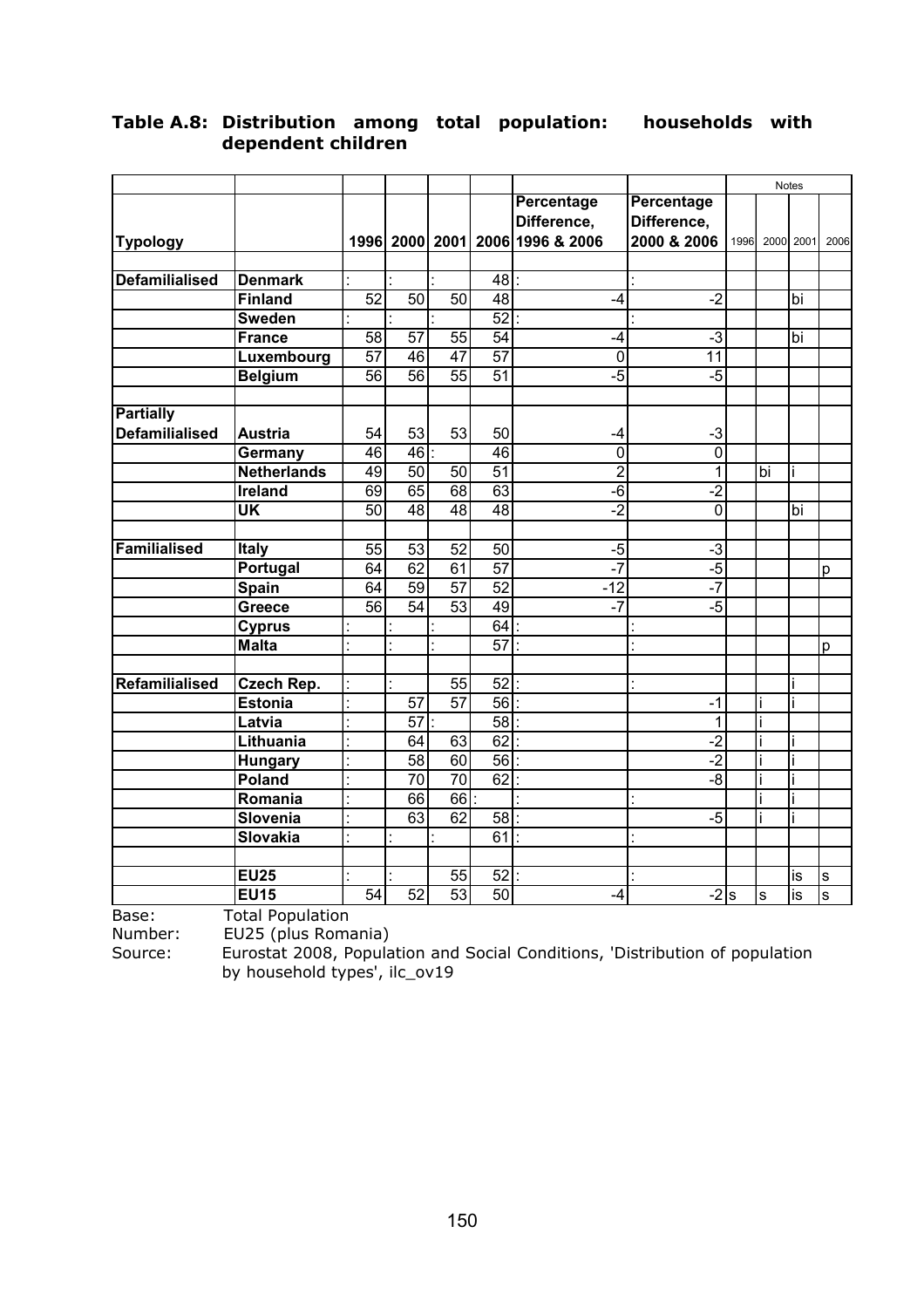|                       |                          |                   |                        |                   |                |                        |                |                      |                      |                       |              |                      |                | Total # of           |  |
|-----------------------|--------------------------|-------------------|------------------------|-------------------|----------------|------------------------|----------------|----------------------|----------------------|-----------------------|--------------|----------------------|----------------|----------------------|--|
|                       |                          |                   |                        |                   |                |                        |                |                      |                      |                       |              |                      |                | households           |  |
|                       |                          |                   |                        | Single            |                |                        |                |                      |                      |                       |              |                      |                | (with no other       |  |
|                       |                          | Single            |                        | mother            |                | Single                 |                |                      |                      |                       |              | <b>Two adults</b>    |                | person outside       |  |
|                       |                          |                   | father with Proportion | with              | Proportion     | parent with Proportion |                | <b>Married</b>       | Proportion           | Cohabiting Proportion |              | with                 | Proportion     | the family           |  |
| <b>Typology</b>       |                          | children          | of total               | children          | of total       | children               | of total       | couple               | of total             | couple                | of total     | children             | of total       | nucleus)             |  |
| <b>Defamilialised</b> | <b>Denmark</b>           | 13,566            | 1.0%                   | 92.847            | 6.8%           | 106,413                | 7.8%           | 975,336              | 71.4%                | 284,780               | 20.8%        | 1,260,116            | 92.2%          | 1,366,529            |  |
|                       | Finland                  | 26,338            | 2.0%                   | 147,986           | 11.2%          | 174,324                | 13.2%          | 901,556              | 68.4%                | 242,703               | 18.4%        | 1,144,259            | 86.8%          | 1,318,583            |  |
|                       | <b>France</b>            | 238,180           | 1.6%                   | 1,515,395         | 10.0%          | 1,753,575              | 11.6%          | 13,406,747           | 88.4%                |                       |              | 13,406,747           | 88.4%          | 15,160,322           |  |
|                       |                          | <b>Group Avg</b>  | 1.6%                   |                   | 9.8%           |                        | 11.4%          |                      | 85.6%                |                       | 3.0%         |                      | 88.6%          |                      |  |
|                       |                          |                   |                        |                   |                |                        |                |                      | Avg not incl. France |                       | 19.6%        |                      |                |                      |  |
| <b>Partially</b>      |                          |                   |                        |                   |                |                        |                |                      |                      |                       |              |                      |                |                      |  |
| Defamilialised        | <b>Netherlands</b>       | 58,872            | 1.3%                   | 323,470           | 7.3%           | 382,342                | 8.7%           | 3,361,352            | 76.2%                | 666,470               | 15.1%        | 4,027,822            | 91.3%          | 4,410,164            |  |
|                       | Germany                  | 341.800           | 1.5%                   | 1,868,000         | 8.1%           | 2.209.800              |                | 9.6% 18,741,500      | 81.1%                | 2.104.400             | 9.1%         | 20,845,900           | 90.2%          | 23,103,500           |  |
|                       | UK                       | 318,883           | 2.1%                   | 2,071,703         | 13.4%          | 2,390,586              | 15.4%          | 11,067,096           | 71.5%                | 2,019,090             | 13.0%        | 13,086,186           | 84.6%          | 15,476,772           |  |
|                       |                          | <b>Group Avg</b>  | 1.7%                   |                   | 9.9%           |                        | 11.6%          |                      | 77.2%                |                       | 11.1%        |                      | 88.3%          |                      |  |
|                       |                          |                   |                        |                   |                |                        |                |                      |                      |                       |              |                      |                |                      |  |
|                       | Italy                    | 322,185           | 2.1%                   | 1,593,829         | 10.5%          | 1,916,014              | 12.7%          | 12,714,261           | 84.1%                | 488,920               | 3.2%         | 13,203,181           | 87.3%          | 15,119,195           |  |
| Familialised          | Portugal                 | 41,998            | 1.5%                   | 268,942           | 9.7%           | 310,940                | 11.2%          | 2,307,929            | 82.8%                | 167,452               | 6.0%         | 2,475,381            | 88.8%          | 2,786,321            |  |
|                       | Greece                   | 43,617            | 1.8%                   | 238,849           | 9.7%           | 282,466                | 11.5%          | 2,105,532            | 85.9%                | 63,930                | 2.6%         | 2,169,462            | 88.5%          | 2,451,928            |  |
|                       | <b>Spain</b>             | 209,023           | 2.3%                   | 938,719           | 10.3%          | 1,147,742              | 12.5%          | 7,559,180            | 82.6%                | 440,123               | 4.8%         | 7,999,303            | 87.5%          | 9,147,045            |  |
|                       | <b>Cyprus</b>            | 1,386             | 0.8%                   | 10,272            | 6.2%           | 11,658                 | 7.0%           | 151,276              | 91.5%                | 2,478                 | 1.5%         | 153,754              | 93.0%          | 165,412              |  |
|                       |                          | <b>Group Avg</b>  | 2.1%                   |                   | 10.3%          |                        | 12.4%          |                      | 83.7%                |                       | 3.9%         |                      | 87.6%          |                      |  |
|                       |                          |                   |                        |                   |                |                        |                |                      |                      |                       |              |                      |                |                      |  |
| Refamilialised        | <b>Bulgaria</b>          | 33,141            | 1.9%                   | 157,466           | 9.2%           | 190,607                | 11.1%          | 1,423,356            | 83.1%                | 99,367                | 5.8%         | 1,522,723            | 88.9%          | 1,713,330            |  |
|                       | Czech Rep.               | 82,651            | 3.0%                   | 461,534           | 16.6%          | 544,185                | 19.5%          | 2,119,818            | 76.1%                | 120,522               | 4.3%         | 2,240,340            | 80.5%          | 2,784,525            |  |
|                       | Estonia                  | 5,969             | 1.8%                   | 71,182            | 21.3%          | 77,151                 | 23.0%          | 202,171              | 60.4%                | 55,410                | 16.6%        | 257,581              | 77.0%          | 334,732              |  |
|                       | Lithuania                | 13,902            | 1.6%                   | 142,441           | 16.8%          | 156,343                | 18.5%          | 641,608              | 75.8%                | 48,184                | 5.7%         | 689,792              | 81.5%          | 846,135              |  |
|                       | <b>Hungary</b><br>Poland | 51,278            | 2.0%                   | 365,208           | 14.0%<br>16.9% | 416,486                | 15.9%<br>19.0% | 1,949,926            | 74.6%<br>79.0%       | 247,715               | 9.5%         | 2,197,641            | 84.1%<br>81.0% | 2,614,127            |  |
|                       |                          | 209,105           | 2.2%                   | ,609,098          |                | 1,818,203              |                | 7,547,580            |                      | 182,110               | 1.9%         | 7,729,690            |                | 9,547,893            |  |
|                       | Romania<br>Slovenia      | 111,305<br>11,836 | 2.0%<br>2.4%           | 624,508<br>76,883 | 11.2%<br>15.6% | 735,813<br>88,719      | 13.2%<br>18.0% | 4,510,994<br>368,059 | 80.7%<br>74.6%       | 344,383<br>36,888     | 6.2%<br>7.5% | 4,855,377<br>404,947 | 86.8%<br>82.0% | 5,591,190<br>493,666 |  |
|                       | Slovakia                 | 20,512            | 2.1%                   | 132,874           | 13.4%          | 153,386                | 15.4%          | 818,813              | 82.4%                | 21,708                | 2.2%         | 840,521              | 84.6%          | 993,907              |  |
|                       |                          | <b>Group Avg</b>  | 2.2%                   |                   | 14.6%          |                        | 16.8%          |                      | 78.6%                |                       | 4.6%         |                      | 83.2%          |                      |  |
|                       |                          |                   |                        |                   |                |                        |                |                      |                      |                       |              |                      |                |                      |  |
|                       | EU                       |                   | 1.9%                   |                   | 11.0%          |                        | 12.9%          |                      | 80.5%                |                       | 6.6%         |                      | 87.1%          |                      |  |
|                       |                          |                   |                        |                   |                |                        |                |                      | Avg not incl. France |                       | 7.6%         |                      |                |                      |  |
|                       | EU (minus                |                   |                        |                   |                |                        |                |                      |                      |                       |              |                      |                |                      |  |
|                       | Bulgaria)                |                   | 1.9%                   |                   | 11.0%          |                        | 12.9%          |                      | 80.4%                |                       | 6.6%         |                      | 87.1%          |                      |  |
|                       |                          |                   |                        |                   |                |                        |                |                      | Avg not incl. France |                       | 7.6%         |                      |                |                      |  |

**Table A.9: Households (with no other person outside the family nucleus) which have resident children less than 25 years, 2001** 

\* Numbers for Germany are slightly off

Base: Households (with no other person out of family nucleus) which have children under 25 years

Number: 20 EU countries (no data for Sweden, Luxembourg, Belgium, Austria, Ireland, Malta, and Latvia)

Source: Eurostat 2008, Population and Social Conditions, 'Family nuclei by type, number of resident children in the family, current economic activity of parents and presence of other persons in the household', cens\_nhmb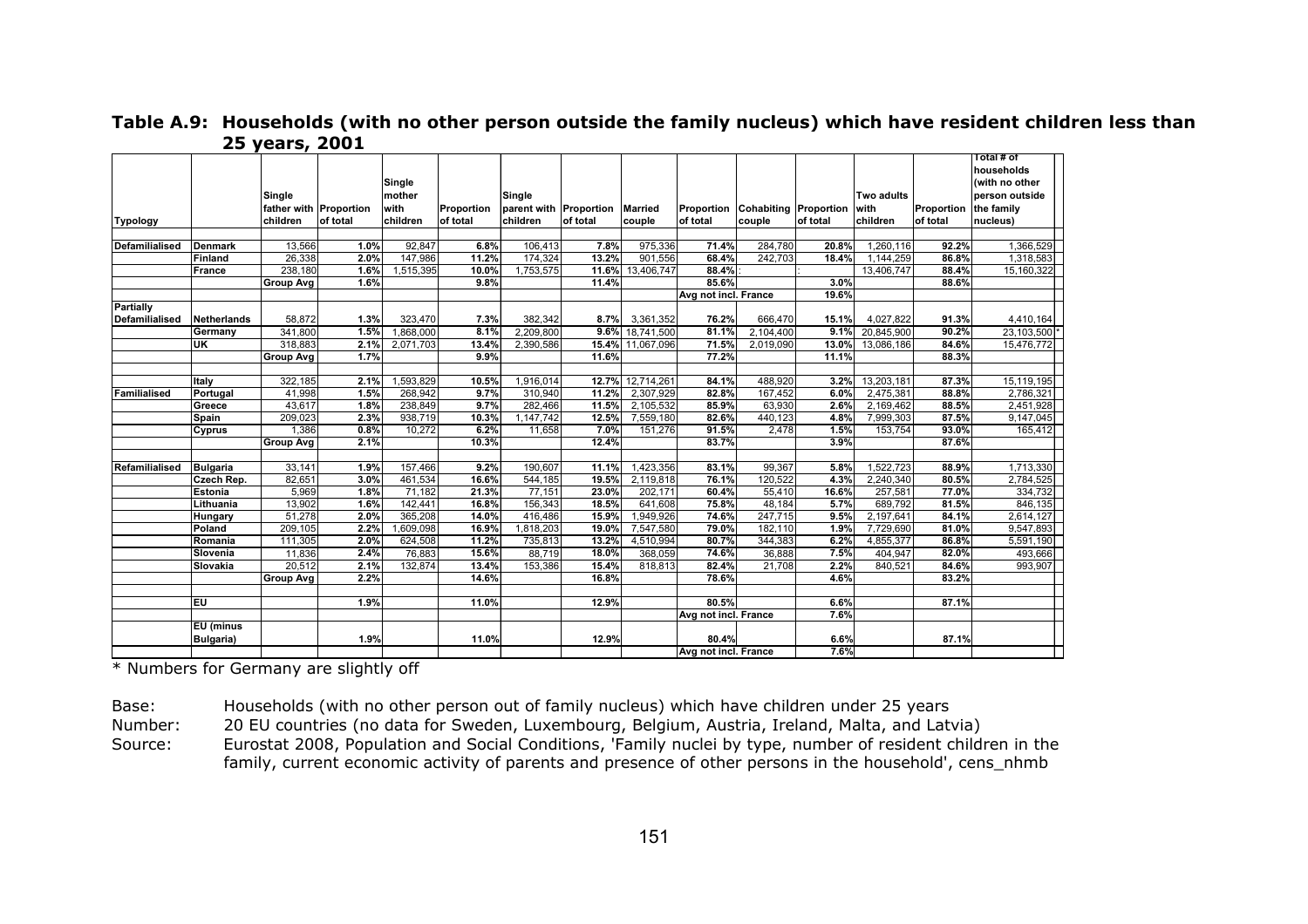|                       |                    |                   |                        | Single                   |                      |                      |                      |                             |                |                       |               |                       |                |                       |  |
|-----------------------|--------------------|-------------------|------------------------|--------------------------|----------------------|----------------------|----------------------|-----------------------------|----------------|-----------------------|---------------|-----------------------|----------------|-----------------------|--|
|                       |                    | Single            |                        | mother                   |                      | Single               |                      |                             |                |                       |               | <b>Two adults</b>     |                |                       |  |
|                       |                    |                   | father with Proportion | with                     | <b>Proportion of</b> | parent with          | Proportion           | <b>Married</b>              | Proportion     | Cohabiting Proportion |               | with                  | Proportion     | <b>Total private</b>  |  |
| <b>Typology</b>       |                    | children          | of total               | children                 | total                | children             | of total             | couple                      | of total       | couple                | of total      | children              | of total       | households            |  |
|                       |                    |                   |                        |                          |                      |                      |                      |                             |                |                       |               |                       |                |                       |  |
| <b>Defamilialised</b> | <b>Denmark</b>     | 16,333            | 1.1%                   | 104,731.0                | 7.3%                 | 121,064              | 8.4%                 | 1,028,370                   | 71.4%          | 290,999               | 20.2%         | 1,319,369             | 91.6%          | 1,440,433             |  |
|                       | <b>Finland</b>     | 28,931            | 2.1%                   | 159,432.0                | 11.4%                | 188,363              | 13.4%                | 950,887                     | 67.8%          | 262,713               | 18.7%         | 1,213,600             | 86.6%          | 1,401,963             |  |
|                       | <b>France</b>      | 292,698           | 1.8%                   | 1,691,901.0              | 10.5%                | 1,984,599            |                      | 12.3% 14,112,183            | 87.7%          |                       |               | 14, 112, 183          | 87.7%          | 16,096,782i           |  |
|                       |                    | <b>Group Avg</b>  | 1.8%                   |                          | 10.3%                |                      | 12.1%                |                             | 85.0%          |                       | 2.9%          |                       | 87.9%          |                       |  |
|                       |                    |                   |                        |                          |                      |                      | Avg not incl. France |                             | 69.6%          |                       | 19.5%         |                       |                |                       |  |
| <b>Partially</b>      |                    |                   |                        |                          |                      |                      |                      |                             |                |                       |               |                       |                |                       |  |
| <b>Defamilialised</b> | <b>Netherlands</b> | 61,326            | 1.4%                   | 334,990.0                | 7.4%                 | 396,316              | 8.8%                 | 3,441,857                   | 76.3%          | 673,960               | 14.9%         | 4,115,817             | 91.2%          | 4,512,133 i           |  |
|                       | <b>Austria</b>     | 51,140            | 2.3%                   | 300,732.0                | 13.6%                | 351.872              | 15.9%                | 1.630.914                   | 73.9%          | 223,365               | 10.1%         | 1.854.279             | 84.1%          | 2,206,151             |  |
|                       | Germany            | 373,300           | 1.6%                   | 1,982,000.0              | 8.3%                 | 2,355,300            | 9.8%                 | 19,357,700                  | 80.9%          | 2,153,300             | 9.0%          | 21,511,000            | 89.9%          | 23,915,800 iu         |  |
|                       | Ireland<br>UK      | 23,499<br>370,860 | 2.5%<br>2.2%           | 130,364.0<br>2,343,719.0 | 14.1%<br>14.2%       | 153,863<br>2,714,579 | 16.6%                | 692,985<br>16.4% 11,641,000 | 75.0%<br>70.4% | 77,616<br>2,191,170   | 8.4%<br>13.2% | 770,601<br>13,832,170 | 83.4%<br>83.6% | 924,464<br>16,546,749 |  |
|                       |                    |                   |                        |                          |                      |                      | 12.4%                |                             | 76.4%          |                       | 11.1%         |                       | 87.5%          |                       |  |
|                       |                    | <b>Group Avg</b>  | 1.8%                   |                          | 10.6%                |                      |                      |                             |                |                       |               |                       |                |                       |  |
| Familialised          | Italy              | 362,582           | 2.2%                   | 1,738,417.0              | 10.8%                | 2,100,999            | 13.0%                | 13,519,122                  | 83.8%          | 510,247               | 3.2%          | 14,029,369            | 87.0%          | 16,130,368            |  |
|                       | Portugal           | 49,263            | 1.6%                   | 317,526.0                | 10.3%                | 366,789              | 11.9%                | 2,517,039                   | 82.0%          | 185,917               | 6.1%          | 2,702,956             | 88.1%          | 3,069,745             |  |
|                       | Greece             | 58,692            | 2.0%                   | 292,485.0                | 10.1%                | 351,177              | 12.1%                | 2,477,566                   | 85.3%          | 76,123                | 2.6%          | 2,553,689             | 87.9%          | 2,904,866             |  |
|                       | Spain              | 322,160           | 2.9%                   | 1,329,960.0              | 11.9%                | 1,652,120            | 14.8%                | 8,947,032                   | 80.1%          | 563,785               | 5.1%          | 9,510,817             | 85.2%          | 11,162,937            |  |
|                       | <b>Cyprus</b>      | 1,709             | 0.9%                   | 12,315.0                 | 6.5%                 | 14,024               | 7.4%                 | 173,316                     | 91.3%          | 2,573                 | 1.4%          | 175,889               | 92.6%          | 189,913               |  |
|                       |                    | <b>Group Avg</b>  | 2.4%                   |                          | 11.0%                |                      | 13.4%                |                             | 82.6%          |                       | 4.0%          |                       | 86.6%          |                       |  |
|                       |                    |                   |                        |                          |                      |                      |                      |                             |                |                       |               |                       |                |                       |  |
| Refamilialised        | Czech Rep.         | 88,579            | 3.0%                   | 487,842.0                | 16.8%                | 576,421              | 19.8%                | 2,208,323                   | 75.9%          | 125,269               | 4.3%          | 2,333,592             | 80.2%          | 2,910,013             |  |
|                       | <b>Estonia</b>     | 9,077             | 2.4%                   | 85,500.0                 | 22.5%                | 94,577               | 24.9%                | 223,792                     | 59.0%          | 61,223                | 16.1%         | 285,015               | 75.1%          | 379,592               |  |
|                       | Latvia             | 20,817            | 3.3%                   | 181,518.0                | 29.1%                | 202,335              | 32.4%                | 388,609                     | 62.2%          | 33,361                | 5.3%          | 421,970               | 67.6%          | 624,305               |  |
|                       | Lithuania          | 18,305            | 1.9%                   | 187,817.0                | 19.0%                | 206,122              | 20.9%                | 725,303                     | 73.5%          | 55,253                | 5.6%          | 780,556               | 79.1%          | 986,678               |  |
|                       | Hungary            | 58,428            | 2.0%                   | 413,473.0                | 14.4%                | 471,901              | 16.5%                | 2,125,152                   | 74.1%          | 271,641               | 9.5%          | 2,396,793             | 83.5%          | 2,868,694             |  |
|                       | Poland             | 231,808           | 2.2%                   | 1,798,331.0              | 17.2%                | 2,030,139            | 19.4%                | 8,230,097                   | 78.7%          | 197,381               | 1.9%          | 8,427,478             | 80.6%          | 10,457,617            |  |
|                       | Romania            | 132,878           | 2.1%                   | 723,686.0                | 11.4%                | 856,564              | 13.4%                | 5,098,869                   | 80.1%          | 414,061               | 6.5%          | 5,512,930             | 86.6%          | 6,369,494             |  |
|                       | Slovenia           | 14,610            | 2.6%                   | 89,682.0                 | 16.1%                | 104,292              | 18.8%                | 409,561                     | 73.7%          | 42,092                | 7.6%          | 451,653               | 81.2%          | 555,945               |  |
|                       | Slovakia           | 32,375            | 2.3%                   | 213,983.0                | 15.1%                | 246,358              | 17.4%                | 1,137,557                   | 80.4%          | 30,466                | 2.2%          | 1,168,023             | 82.6%          | 1,414,381             |  |
|                       |                    | <b>Group Avg</b>  | 2.3%                   |                          | 15.7%                |                      | 18.0%                |                             | 77.3%          |                       | 4.6%          |                       | 82.0%          |                       |  |
|                       |                    |                   |                        |                          |                      |                      |                      |                             |                |                       |               |                       |                |                       |  |
|                       | EU                 |                   | 2.1%                   |                          | 11.7%                |                      | 13.8%                |                             | 79.5%          |                       | 6.6%          |                       | 86.2%          |                       |  |
|                       |                    |                   |                        |                          |                      |                      | Avg not incl. France |                             | 78.3%          |                       | 7.6%          |                       |                |                       |  |
|                       | EU (minus          |                   |                        |                          |                      |                      |                      |                             |                |                       |               |                       |                |                       |  |
|                       | Austria,           |                   |                        |                          |                      |                      |                      |                             |                |                       |               |                       |                |                       |  |
|                       | Ireland, and       |                   |                        |                          |                      |                      |                      |                             |                |                       |               |                       |                |                       |  |
|                       | Latvia)            |                   | 2.0%                   |                          | 11.6%                |                      | 13.6%                |                             | 79.7%          |                       | 6.6%          |                       | 86.3%          |                       |  |
|                       |                    |                   |                        |                          |                      |                      | Avg not incl. France |                             | 78.5%          |                       | 7.6%          |                       |                |                       |  |

#### **Table A.10: Single parents and adults in couples with children under age 25 in private households, 2001**

Base: Total Private Households with Resident Children Under 25 Years

Number: 22 EU countries (no data for Sweden, Luxembourg, Belgium, Bulgaria and Malta)

Source: Eurostat 2008, Population and Social Conditions, 'Family nuclei by type, number of resident children in the family, current economic activity of parents and presence of other persons in the household', cens\_nhmb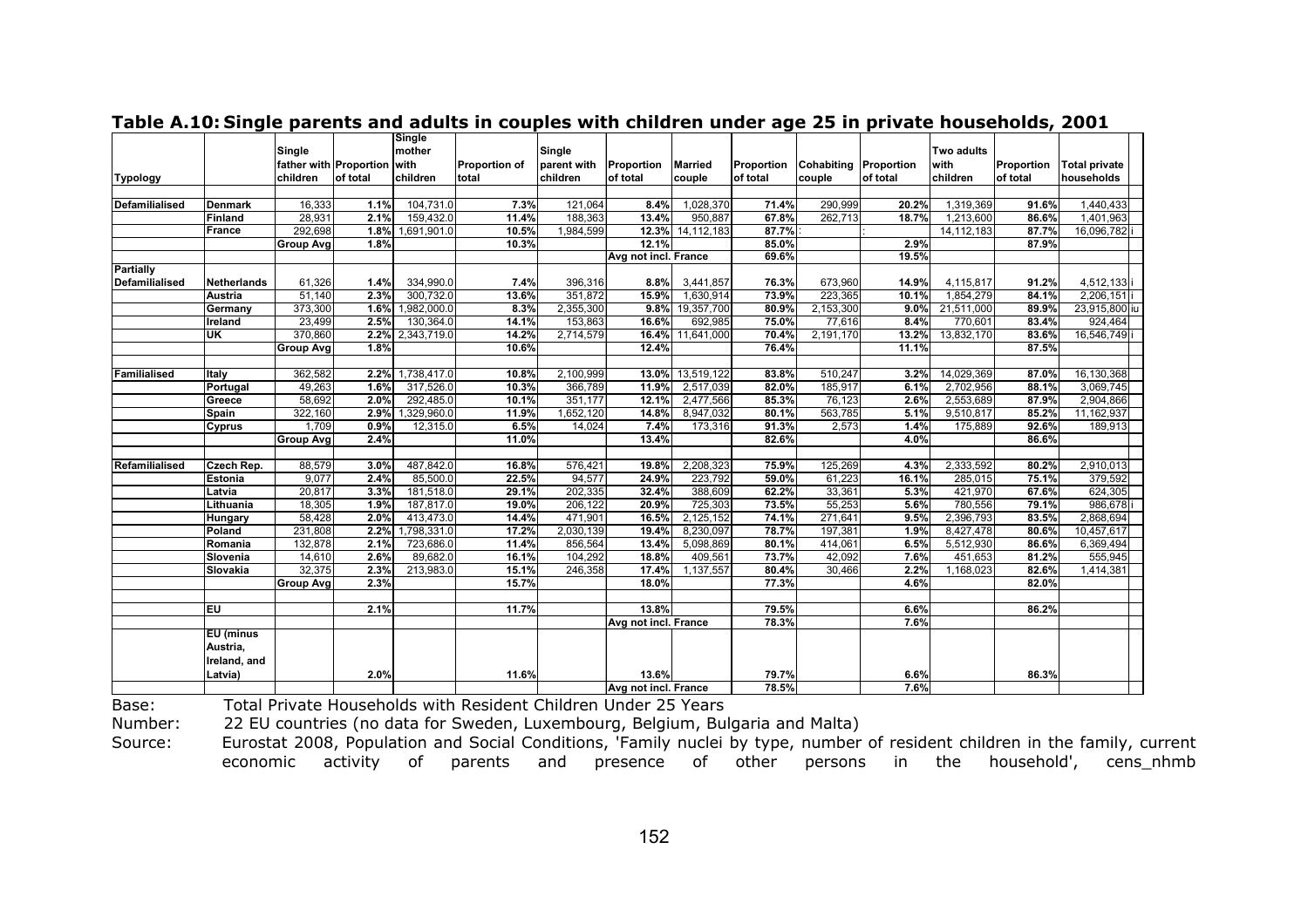|                       |                    |                |                 |                         |                 |                                 |                |      |    | Notes     |      |
|-----------------------|--------------------|----------------|-----------------|-------------------------|-----------------|---------------------------------|----------------|------|----|-----------|------|
|                       |                    |                |                 |                         |                 | Percentage                      | Percentage     |      |    |           |      |
|                       |                    |                |                 |                         |                 | difference,                     | difference,    |      |    |           |      |
| <b>Typology</b>       |                    |                |                 |                         |                 | 1996 2000 2001 2006 1996 & 2006 | 2000 & 2006    | 1996 |    | 2000 2001 | 2006 |
|                       |                    |                |                 |                         |                 |                                 |                |      |    |           |      |
| <b>Defamilialised</b> | <b>Denmark</b>     |                |                 |                         | 7               |                                 |                |      |    |           |      |
|                       | <b>Finland</b>     | $\overline{6}$ | 3               | $\overline{6}$          | $\overline{5}$  | $-1$                            | $\overline{c}$ |      |    | bi        |      |
|                       | <b>Sweden</b>      |                |                 |                         | $\overline{8}$  |                                 |                |      |    |           |      |
|                       | <b>France</b>      | 4              | $\overline{3}$  | 5                       | $\overline{5}$  | 1                               | $\overline{2}$ |      |    | bi        |      |
|                       | Luxembourg         | $\overline{2}$ | $\overline{2}$  | $\overline{1}$          | $\overline{4}$  | $\overline{2}$                  | $\overline{2}$ |      |    |           |      |
|                       | <b>Belgium</b>     | 4              | 4               | $\overline{3}$          | $\overline{6}$  | $\overline{2}$                  | $\overline{2}$ |      |    |           |      |
|                       |                    |                |                 |                         |                 |                                 |                |      |    |           |      |
| <b>Partially</b>      |                    |                |                 |                         |                 |                                 |                |      |    |           |      |
| <b>Defamilialised</b> | <b>Austria</b>     | 3              | $\mathsf 3$     | 3                       | 4               | 1                               | 1              |      |    |           |      |
|                       | Germany            | $\overline{3}$ | $\overline{2}$  |                         | $\overline{6}$  | 3                               | 4              |      |    |           |      |
|                       | <b>Netherlands</b> | $\overline{3}$ | $\overline{4}$  | $\overline{4}$          | 4               | 1                               | 0              |      | bi | j         |      |
|                       | <b>Ireland</b>     | $\overline{3}$ | $\overline{3}$  | 3                       | $\overline{8}$  | 5                               | 5              |      |    |           |      |
|                       | UK                 | 4              | $\overline{6}$  | 7                       | $\overline{8}$  | 4                               | $\overline{2}$ |      |    | bi        |      |
|                       |                    |                |                 |                         |                 |                                 |                |      |    |           |      |
| <b>Familialised</b>   | Italy              | 1              | 1               | 1                       | 3               | $\overline{2}$                  | $\overline{2}$ |      |    |           |      |
|                       | Portugal           | $\overline{2}$ | $\overline{2}$  | $\overline{2}$          | $\overline{3}$  | 1                               | 1              |      |    |           | p    |
|                       | Spain              | 1              | $\mathbf{1}$    | 1                       | $\overline{2}$  | 1                               | 1              |      |    |           |      |
|                       | Greece             | $\overline{2}$ | 1               | 1                       | $\overline{2}$  | 0                               | 1              |      |    |           |      |
|                       | <b>Cyprus</b>      |                |                 |                         | $\overline{2}$  |                                 |                |      |    |           |      |
|                       | <b>Malta</b>       |                |                 |                         | $\overline{2}$  |                                 |                |      |    |           | p    |
| Refamilialised        | Czech Rep.         |                |                 | $\overline{5}$          | $\vert 4 \vert$ |                                 |                |      |    |           |      |
|                       | <b>Estonia</b>     |                | 7               | $\overline{7}$          | 7               |                                 | 0              |      |    |           |      |
|                       | Latvia             |                | $6 \overline{}$ |                         | $\overline{5}$  |                                 | $-1$           |      |    |           |      |
|                       | Lithuania          |                | 7               | $\overline{6}$          | 6               |                                 | $-1$           |      |    |           |      |
|                       | Hungary            |                | $\overline{5}$  | $\overline{4}$          | $\overline{5}$  |                                 | 0              |      |    |           |      |
|                       | Poland             |                | $\overline{4}$  | $\overline{4}$          | $\overline{3}$  |                                 | $-1$           |      |    |           |      |
|                       | Romania            |                | $\overline{3}$  | $\overline{3}$          |                 |                                 |                |      |    |           |      |
|                       | Slovenia           |                | $\overline{3}$  | $\overline{3}$          | $\overline{3}$  |                                 | $\overline{0}$ |      |    |           |      |
|                       | <b>Slovakia</b>    |                |                 |                         | $\overline{3}$  |                                 |                |      |    |           |      |
|                       |                    |                |                 |                         |                 |                                 |                |      |    |           |      |
|                       | <b>EU25</b>        |                |                 | $\overline{\mathbf{4}}$ | 5 <sub>l</sub>  |                                 |                |      |    | is        | S    |
|                       | <b>EU15</b>        | 3              | $\overline{3}$  | $\overline{4}$          | $\overline{5}$  | $\overline{c}$                  | 2s             |      | ls | is        | ø    |

#### **Table A.11: Distribution among total population: single parent with dependent children (percentage)**

Base: Total Population<br>Number: EU25 (plus Roma

Number: EU25 (plus Romania)<br>Source: Eurostat 2008, Por

Eurostat 2008, Population and Social Conditions, 'Distribution of population by household types', ilc\_ov19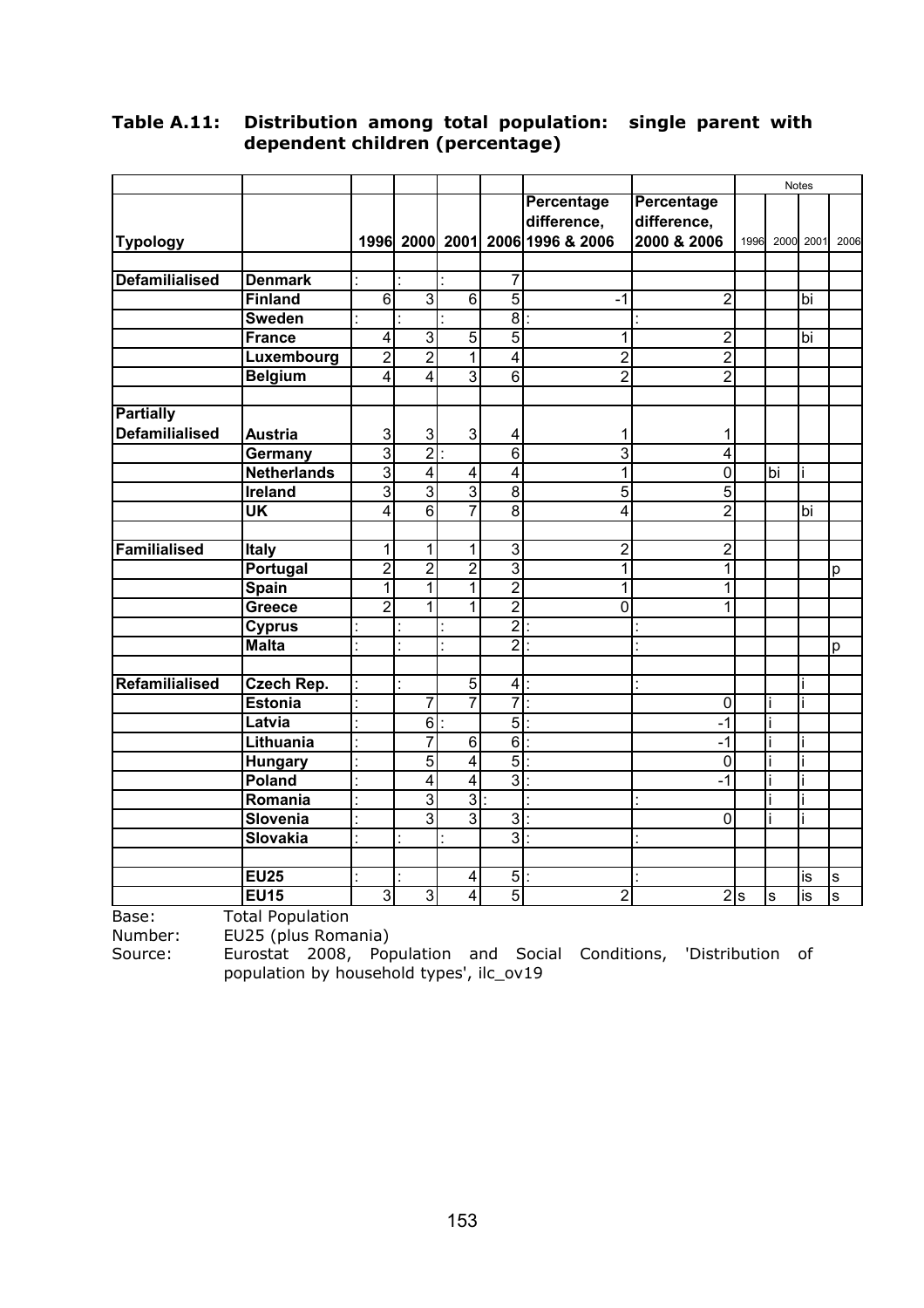| Table A.12: | Live births outside marriage, 1996 & 2006 |  |  |
|-------------|-------------------------------------------|--|--|
|-------------|-------------------------------------------|--|--|

|                       |                    |                                  | 1996              |          |                           | 2006              |          |                       |                           |
|-----------------------|--------------------|----------------------------------|-------------------|----------|---------------------------|-------------------|----------|-----------------------|---------------------------|
|                       |                    | Live<br><b>births</b><br>outside | <b>Total live</b> |          | Live<br>births<br>outside | <b>Total live</b> |          | Percentage<br>rate of | Percentage<br>difference, |
| <b>Typology</b>       | Country            | marriage                         | births            | 1996 (%) | marriage                  | births            | 2006 (%) | change                | 1996 & 2006               |
| <b>Defamilialised</b> | <b>Denmark</b>     | 31,302                           | 67,638            | 46.3%    | 30,126                    | 64,984            | 46.4%    | $-3.8%$               | 0.1%                      |
|                       | <b>Finland</b>     | 21,484                           | 60,723            | 35.4%    | 23,858                    | 58,840            | 40.5%    | 11.1%                 | 5.2%                      |
|                       | <b>Sweden</b>      | 51,348                           | 95,297            | 53.9%    | 58,749                    | 105,913           | 55.5%    | 14.4%                 | 1.6%                      |
|                       | <b>France</b>      |                                  |                   |          | 419,192                   | 830,288           | 50.5%    |                       |                           |
|                       | Luxembourg         | 851                              | 5,689             | 15.0%    | 1,589                     | 5,514             | 28.8%    | 86.7%                 | 13.9%                     |
|                       | <b>Belgium</b>     | 22,185                           | 116,442           | 19.1%    |                           | 121,382           |          |                       |                           |
|                       |                    |                                  |                   |          |                           |                   |          |                       |                           |
| <b>Partially</b>      | <b>Austria</b>     | 24,880                           | 88,809            | 28.0%    | 28,956                    | 77,914            | 37.2%    | 16.4%                 | 9.1%                      |
| <b>Defamilialised</b> | Germany            | 135,700                          | 796,013           | 17.0%    | 201,519                   | 672,724           | 30.0%    | 48.5%                 | 12.9%                     |
|                       | <b>Netherlands</b> | 32,192                           | 189,521           | 17.0%    | 68,575                    | 185,057           | 37.1%    | 113.0%                | 20.1%                     |
|                       | Ireland            | 12,797                           | 50,655            | 25.3%    | 21,295                    | 64,237            | 33.2%    | 66.4%                 | 7.9%                      |
|                       | UK                 | 260,369                          | 732,863           | 35.5%    | 326,792                   | 748,563           | 43.7%    | 25.5%                 | 8.1%                      |
|                       |                    |                                  |                   |          |                           |                   |          |                       |                           |
| Familialised          | <b>Italy</b>       | 43,758                           | 528,103           | 8.3%     |                           |                   |          |                       |                           |
|                       | Portugal           | 20,597                           | 110,363           | 18.7%    | 33,332                    | 105,449           | 31.6%    | 61.8%                 | 12.9%                     |
|                       | Spain              | 42,352                           | 362,626           | 11.7%    | 137,041                   | 482,957           | 28.4%    | 223.6%                | 16.7%                     |
|                       | Greece             | 3,290                            | 100,718           | 3.3%     | 5,914                     | 112,042           | 5.3%     | 79.8%                 | 2.0%                      |
|                       | <b>Cyprus</b>      | 144                              | 9,638             | 1.5%     | 489                       | 8,731             | 5.6%     | 239.6%                | 4.1%                      |
|                       | <b>Malta</b>       | 135                              | 5,038             | 2.7%     | 866                       | 3,885             | 22.3%    | 541.5%                | 19.6%                     |
|                       |                    |                                  |                   |          |                           |                   |          |                       |                           |
| Refamilialised        | <b>Bulgaria</b>    | 20,284                           | 72,188            | 28.1%    | 37,572                    | 73,978            | 50.8%    | 85.2%                 | 22.7%                     |
|                       | Czech Rep.         | 15,288                           | 90,446            | 16.9%    | 35,259                    | 105.831           | 33.3%    | 130.6%                | 16.4%                     |
|                       | <b>Estonia</b>     | 6,370                            | 13,242            | 48.1%    | 8,665                     | 14,877            | 58.2%    | 36.0%                 | 10.1%                     |
|                       | Latvia             | 6,540                            | 19,782            | 33.1%    | 9,654                     | 22,264            | 43.4%    | 47.6%                 | 10.3%                     |
|                       | Lithuania          | 5,589                            | 39,066            | 14.3%    | 9,266                     | 31,265            | 29.6%    | 65.8%                 | 15.3%                     |
|                       | <b>Hungary</b>     | 23,813                           | 105,272           | 22.6%    | 35,547                    | 99,871            | 35.6%    | 49.3%                 | 13.0%                     |
|                       | Poland             | 43,548                           | 428,203           | 10.2%    | 70,688                    | 374,244           | 18.9%    | 62.3%                 | 8.7%                      |
|                       | Romania            | 47,919                           | 231,348           | 20.7%    | 63,594                    | 219,483           | 29.0%    | 32.7%                 | 8.3%                      |
|                       | Slovenia           | 5,984                            | 18,788            | 31.9%    | 8,943                     | 18,932            | 47.2%    | 49.4%                 | 15.4%                     |
|                       | Slovakia           | 8,430                            | 60,123            | 14.0%    | 14,820                    | 53,904            | 27.5%    | 75.8%                 | 13.5%                     |
|                       |                    |                                  |                   |          |                           |                   |          |                       |                           |
|                       | <b>EU27</b>        | 1,172,663                        | 5,132,932         | 22.8%    |                           |                   |          |                       |                           |

Base: Total Live Births<br>Number: EU27

Number:

Source: Eurostat 2008, Population and Social Conditions, 'Live births by marital status and mother's age at last birthday', demo\_fagec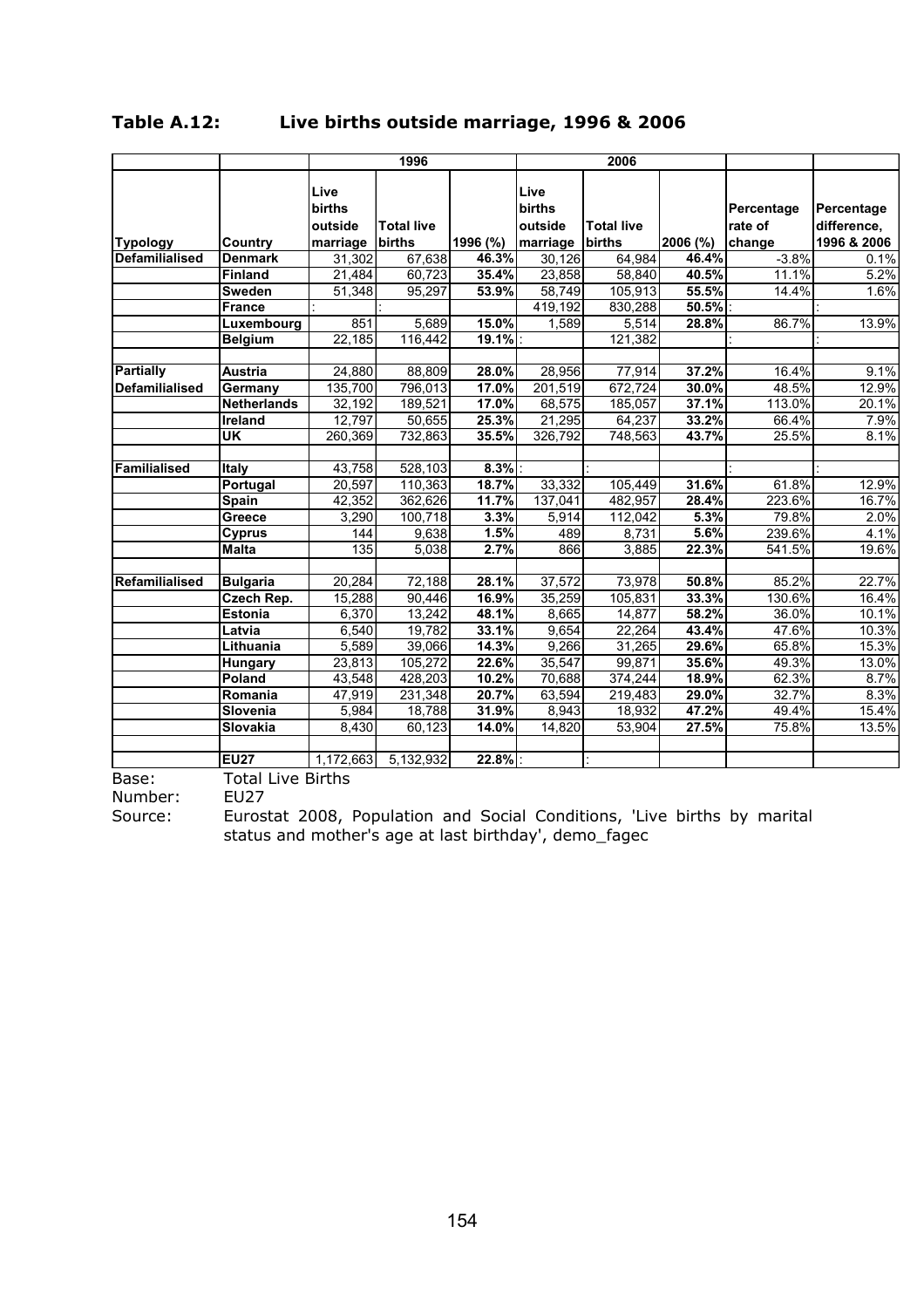|                       |                    |                                      | 1996                        |       |                                      | 2006                        |       |                                 |                                          |
|-----------------------|--------------------|--------------------------------------|-----------------------------|-------|--------------------------------------|-----------------------------|-------|---------------------------------|------------------------------------------|
| <b>Typology</b>       |                    | Live<br>births<br>inside<br>marriage | <b>Total live</b><br>births | $\%$  | Live<br>births<br>inside<br>warriage | <b>Total live</b><br>births | $\%$  | Percentage<br>rate of<br>change | Percentage<br>difference,<br>1996 & 2006 |
| <b>Defamilialised</b> | <b>Denmark</b>     | 36,336                               | 67,638                      | 53.7% | 34,858                               | 64,984                      | 53.6% | $-4.1%$                         | $-0.1%$                                  |
|                       | Finland            | 39,239                               | 60,723                      | 64.6% | 34,982                               | 58,840                      | 59.5% | $-10.8%$                        | $-5.2%$                                  |
|                       | <b>Sweden</b>      | 43,949                               | 95,297                      | 46.1% | 47,164                               | 105,913                     | 44.5% | 7.3%                            | $-1.6%$                                  |
|                       | <b>France</b>      |                                      |                             |       | 411,096                              | 830,288                     | 49.5% |                                 |                                          |
|                       | Luxembourg         | 4,838                                | 5,689                       | 85.0% | 3,925                                | 5,514                       | 71.2% | $-18.9%$                        | $-13.9%$                                 |
|                       | Belgium            | 94,257                               | 116,442                     | 80.9% |                                      | 121,382                     |       |                                 |                                          |
|                       |                    |                                      |                             |       |                                      |                             |       |                                 |                                          |
| <b>Partially</b>      | Austria            | 63,929                               | 88,809                      | 72.0% | 48,958                               | 77,914                      | 62.8% | $-23.4%$                        | $-9.1%$                                  |
| <b>Defamilialised</b> | Germany            | 660,313                              | 796,013                     | 83.0% | 471,205                              | 672,724                     | 70.0% | $-28.6%$                        | $-12.9%$                                 |
|                       | <b>Netherlands</b> | 157,329                              | 189,521                     | 83.0% | 116,482                              | 185,057                     | 62.9% | $-26.0%$                        | $-20.1%$                                 |
|                       | Ireland            | 37,858                               | 50,655                      | 74.7% | 42,942                               | 64,237                      | 66.8% | 13.4%                           | $-7.9%$                                  |
|                       | UK                 | 472,494                              | 732,863                     | 64.5% | 421,771                              | 748,563                     | 56.3% | $-10.7%$                        | $-8.1%$                                  |
|                       |                    |                                      |                             |       |                                      |                             |       |                                 |                                          |
| <b>Familialised</b>   | Italy              | 484,345                              | 528,103                     | 91.7% |                                      |                             |       |                                 |                                          |
|                       | Portugal           | 89,763                               | 110,363                     | 81.3% | 72,117                               | 105,449                     | 68.4% | $-19.7%$                        | $-12.9%$                                 |
|                       | Spain              | 320,274                              | 362,626                     | 88.3% | 345,916                              | 482,957                     | 71.6% | 8.0%                            | $-16.7%$                                 |
|                       | Greece             | 97,428                               | 100,718                     | 96.7% | 106,128                              | 112,042                     | 94.7% | 8.9%                            | $-2.0%$                                  |
|                       | <b>Cyprus</b>      | 9,494                                | 9,638                       | 98.5% | 8,242                                | 8,731                       | 94.4% | $-13.2%$                        | $-4.1%$                                  |
|                       | <b>Malta</b>       | 4,903                                | 5,038                       | 97.3% | 3,019                                | 3,885                       | 77.7% | $-38.4%$                        | $-19.6%$                                 |
|                       |                    |                                      |                             |       |                                      |                             |       |                                 |                                          |
| Refamilialised        | <b>Bulgaria</b>    | 51,904                               | 72,188                      | 71.9% | 36,406                               | 73,978                      | 49.2% | $-29.9%$                        | $-22.7%$                                 |
|                       | <b>Czech Rep.</b>  | 75,158                               | 90,446                      | 83.1% | 70,572                               | 105,831                     | 66.7% | $-6.1%$                         | $-16.4%$                                 |
|                       | Estonia            | 6,872                                | 13,242                      | 51.9% | 6,212                                | 14,877                      | 41.8% | $-9.6%$                         | $-10.1%$                                 |
|                       | Latvia             | 13,242                               | 19,782                      | 66.9% | 12,610                               | 22,264                      | 56.6% | $-4.8%$                         | $-10.3%$                                 |
|                       | Lithuania          | 33,477                               | 39,066                      | 85.7% | 21,999                               | 31,265                      | 70.4% | $-34.3%$                        | $-15.3%$                                 |
|                       | <b>Hungary</b>     | 81,459                               | 105,272                     | 77.4% | 64,324                               | 99,871                      | 64.4% | $-21.0%$                        | $-13.0%$                                 |
|                       | Poland             | 384,655                              | 428,203                     | 89.8% | 303,556                              | 374,244                     | 81.1% | $-21.1%$                        | $-8.7%$                                  |
|                       | Romania            | 183,429                              | 231,348                     | 79.3% | 155,889                              | 219,483                     | 71.0% | $-15.0%$                        | $-8.3%$                                  |
|                       | Slovenia           | 12,804                               | 18,788                      | 68.1% | 9,989                                | 18,932                      | 52.8% | $-22.0%$                        | $-15.4%$                                 |
|                       | Slovakia           | 51,693                               | 60,123                      | 86.0% | 39,084                               | 53,904                      | 72.5% | $-24.4%$                        | $-13.5%$                                 |
|                       |                    |                                      |                             |       |                                      |                             |       |                                 |                                          |
|                       | <b>EU27</b>        |                                      | 3,960,266 5,132,932         | 77.2% |                                      |                             |       |                                 |                                          |

## **Table A13: Live births within marriage, 1996 and 2006**

Base: Total Live Births<br>Number: EU27

Number:<br>Source:

Source: Eurostat 2008, Population and Social Conditions, 'Live births by marital status and mother's age at last birthday', demo\_fagec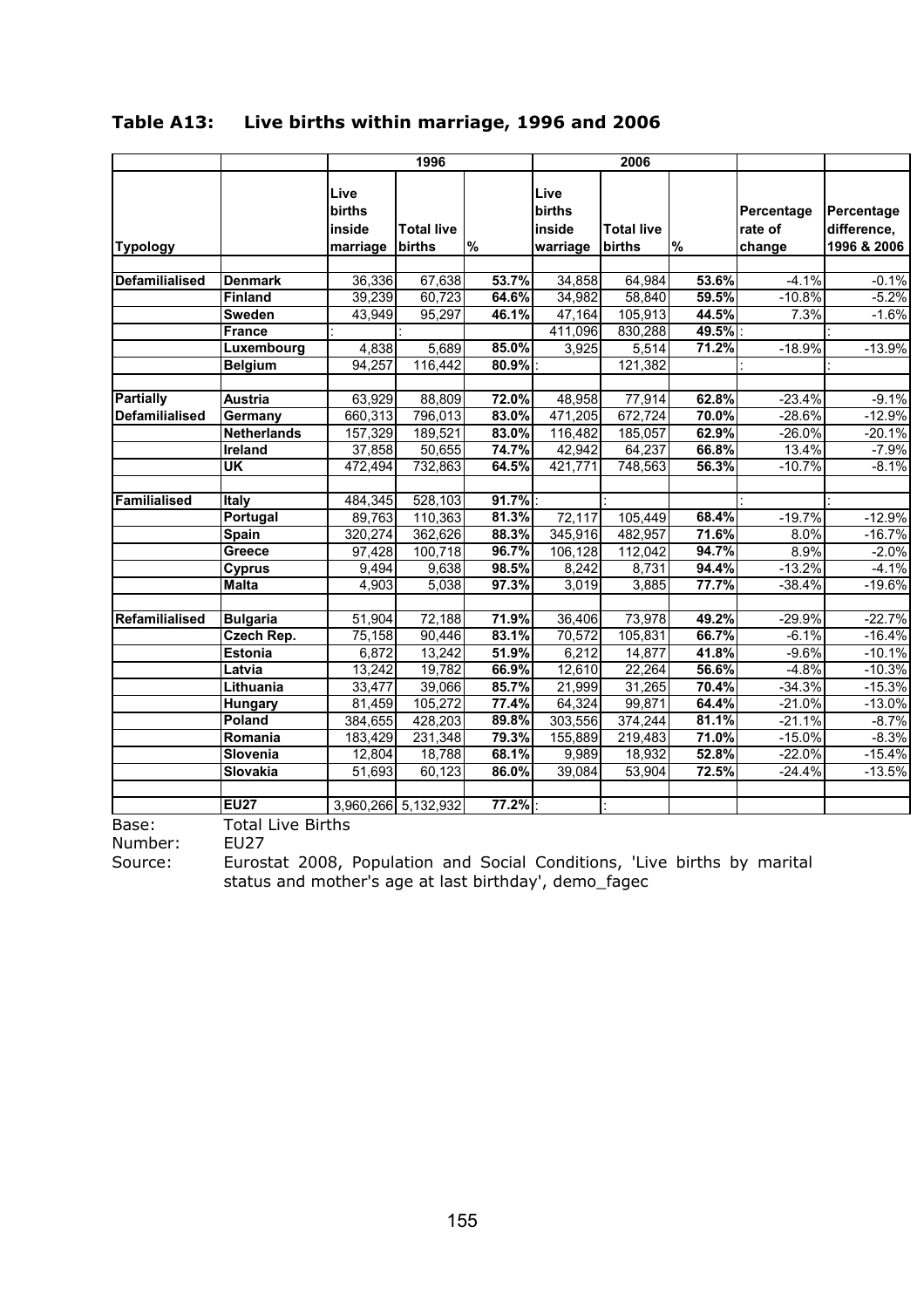**Table A.14: Percentage of women from the entire birth cohort (1952- 1959) who had experienced a second union formation by age 35 when the woman already had her own pre-union children** 

| <b>Typology</b>       |                 | $\%$ |
|-----------------------|-----------------|------|
|                       |                 |      |
| <b>Defamilialised</b> | <b>Finland</b>  | 7.6  |
|                       | <b>Sweden</b>   | 11.4 |
|                       | <b>Belgium</b>  | 4.2  |
|                       | <b>France</b>   | 7.3  |
|                       |                 |      |
|                       | Austria         | 7.8  |
| <b>Partially</b>      | West            |      |
| <b>Defamilialised</b> | Germany         | 6.1  |
|                       |                 |      |
| <b>Familialised</b>   | <b>Italy</b>    | 1.1  |
|                       | <b>Spain</b>    | 2.4  |
|                       |                 |      |
| <b>Refamilialised</b> | Latvia          | 16.8 |
|                       | Lithuania       | 7.0  |
|                       | <b>Hungary</b>  | 9.8  |
|                       | <b>Estonia</b>  | 19.5 |
|                       | <b>Czech</b>    |      |
|                       | <b>Republic</b> | 12.6 |
|                       | <b>Poland</b>   | 2.6  |
|                       | <b>Slovenia</b> | 5.1  |
|                       | East            |      |
|                       | Germany         | 12.1 |

Adapted from: Prskawetz *et al.*, 2003:132.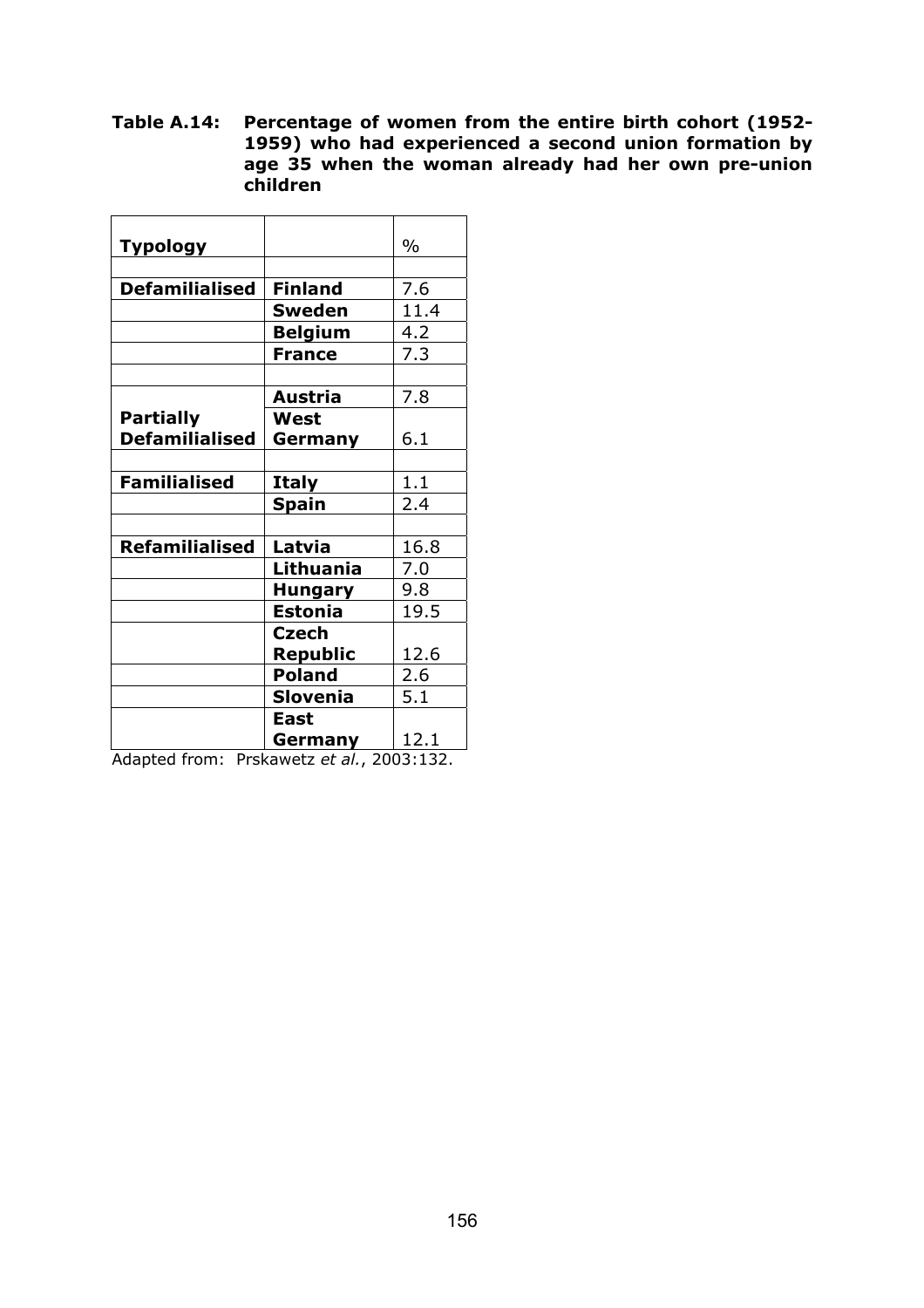#### **Table A.15: Distribution among total population: three or more adults with dependent children**

|                       |                          | 1996              | 2001                         | 2006            |                  |                |         | <b>Notes</b> |
|-----------------------|--------------------------|-------------------|------------------------------|-----------------|------------------|----------------|---------|--------------|
|                       |                          | <b>Households</b> | <b>Households Households</b> |                 |                  |                |         |              |
|                       |                          | with 3 or         | with 3 or                    | with 3 or       |                  |                |         |              |
|                       |                          | more adults       | more adults                  | more adults     |                  |                |         |              |
|                       |                          | with              | with                         | with            | Percentage       | Percentage     |         |              |
|                       |                          | dependent         | dependent                    | dependent       | difference,      | difference,    |         |              |
| <b>Typology</b>       |                          | children (%)      | children (%)                 | children (%)    | 1996 & 2006      | 2001 & 2006    | 2001    | 2006         |
|                       |                          |                   |                              |                 |                  |                |         |              |
| <b>Defamilialised</b> | <b>Denmark</b>           |                   |                              | $\overline{2}$  |                  |                |         |              |
|                       | <b>Finland</b>           | 5                 | $\overline{2}$               | 3               | $-2$             |                | 1 bi    |              |
|                       | <b>Sweden</b>            |                   |                              | $\overline{4}$  |                  |                |         |              |
|                       | <b>France</b>            | $\overline{9}$    | $\overline{7}$               | $\overline{4}$  | لم.<br>ا         |                | $-3$ bi |              |
|                       | Luxembourg               | 15                | 12                           | 8               | $-7$             | $-4$           |         |              |
|                       | <b>Belgium</b>           | $\overline{9}$    | $\overline{9}$               | 7               | $-2$             | $-2$           |         |              |
|                       |                          |                   |                              |                 |                  |                |         |              |
| <b>Partially</b>      |                          |                   |                              |                 |                  |                |         |              |
| <b>Defamilialised</b> | Austria                  | 20                | 21                           | 12              | -8               | $-9$           |         |              |
|                       | <b>Germany (includir</b> | $\overline{11}$   |                              | 6               | $-5$             |                |         |              |
|                       | <b>Netherlands</b>       | 7                 | 10                           | $\overline{5}$  | $-2$             | -5             |         |              |
|                       | <b>Ireland</b>           | $\overline{24}$   | 28                           | 17              | $-7$             | $-11$          |         |              |
|                       | <b>United Kingdom</b>    | 10                | $\overline{8}$               | 7               | $-3$             | $-1$           |         |              |
|                       |                          |                   |                              |                 |                  |                |         |              |
| <b>Familialised</b>   | <b>Italy</b>             | 18                | $\overline{17}$              | $\overline{11}$ | $-7$             | $-6$           |         |              |
|                       | Portugal                 | $\overline{25}$   | $\overline{27}$              | $\overline{17}$ | $-8$             | $-10$          |         | D            |
|                       | Spain                    | $\overline{27}$   | $\overline{27}$              | 14              | $\overline{-13}$ | $-13$          |         |              |
|                       | Greece                   | 17                | 15                           | 10              | $-7$             | $-5$           |         |              |
|                       | <b>Cyprus</b>            |                   |                              | 16              |                  |                |         |              |
|                       | <b>Malta</b>             |                   |                              | 18              |                  |                |         | p            |
|                       |                          |                   |                              |                 |                  |                |         |              |
| Refamilialised        | <b>Czech Republic</b>    |                   | $\overline{12}$              | 11              |                  | $-1$           |         |              |
|                       | <b>Estonia</b>           |                   | 11                           | $\overline{14}$ |                  | 3              |         |              |
|                       | Latvia                   |                   |                              | $\overline{21}$ |                  |                |         |              |
|                       | Lithuania                |                   | 15                           | 16              |                  | $\overline{1}$ |         |              |
|                       | <b>Hungary</b>           |                   | 16                           | 15              |                  | $-1$           |         |              |
|                       | Poland                   |                   | $\overline{24}$              | 25              |                  | $\mathbf{1}$   |         |              |
|                       | Romania                  |                   | $\overline{24}$              |                 |                  |                |         |              |
|                       | Slovenia                 |                   | $\overline{22}$              | 19              |                  | د.<br>ا        |         |              |
|                       | <b>Slovakia</b>          |                   |                              | 24              |                  |                |         |              |
|                       |                          |                   |                              |                 |                  |                |         |              |
|                       | <b>EU25</b>              |                   | $\overline{15}$              | 10              |                  | $-5$ is        |         | s            |

Base: Total Population

Number: EU25 (plus Romania)

Source: Eurostat 2008, Population and Social Conditions, 'Distribution of population by household types', ilc\_ov19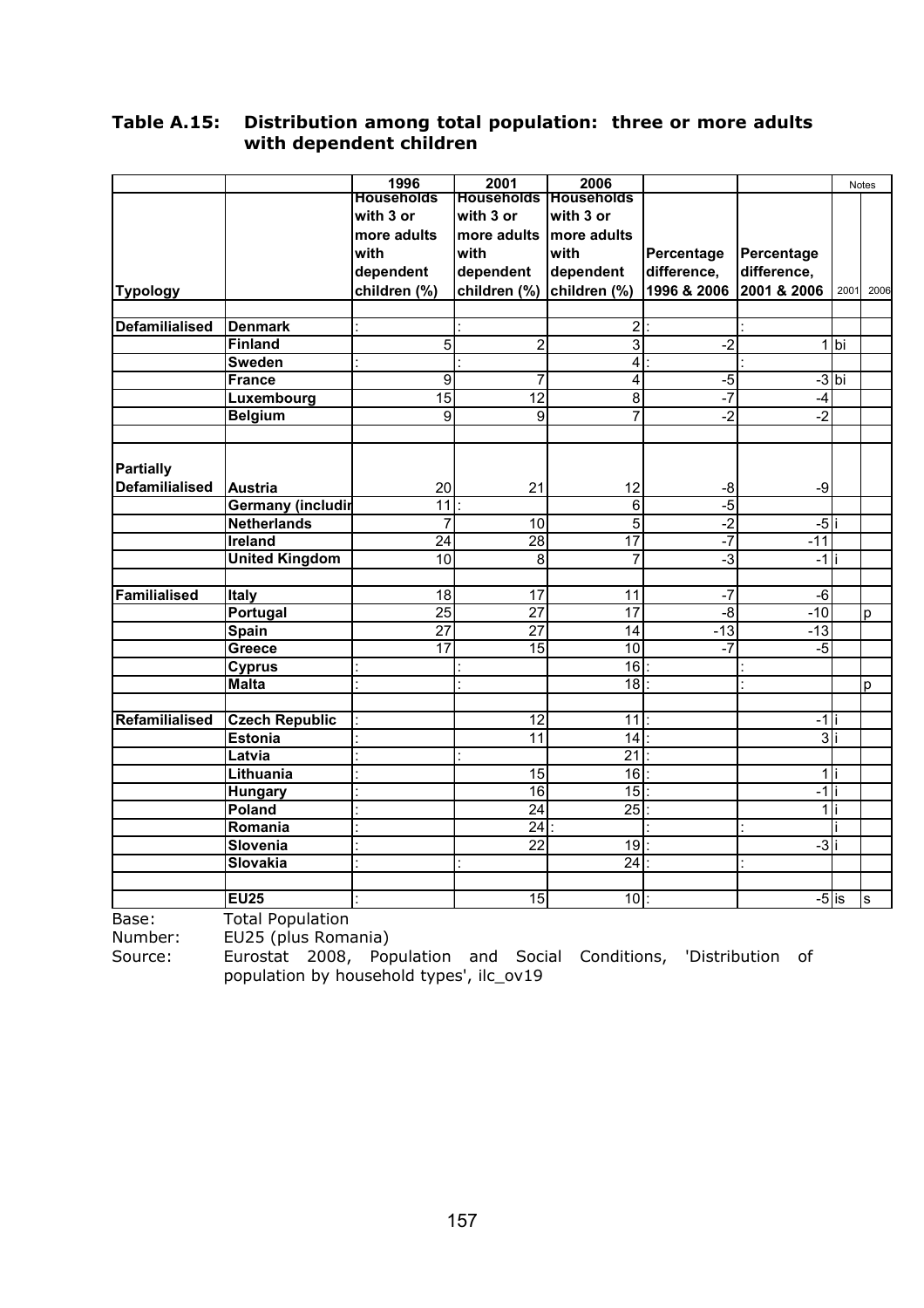| <b>Denmark</b><br><b>Finland</b><br><b>Sweden</b><br><b>France</b><br>Luxembourg | 0.2<br>0.1                                                                                                                                 | 0.3              |                  | 1965 1970 1975 1980 |                  | 1985 1990 1995 2000 2003 2004 2005 2006 2005 |                  |                  |                  |                  |                  |                  | change,<br>1995&                              |
|----------------------------------------------------------------------------------|--------------------------------------------------------------------------------------------------------------------------------------------|------------------|------------------|---------------------|------------------|----------------------------------------------|------------------|------------------|------------------|------------------|------------------|------------------|-----------------------------------------------|
|                                                                                  |                                                                                                                                            |                  |                  |                     |                  |                                              |                  |                  |                  |                  |                  |                  |                                               |
|                                                                                  |                                                                                                                                            |                  |                  |                     |                  |                                              |                  |                  |                  |                  |                  |                  |                                               |
|                                                                                  |                                                                                                                                            |                  |                  |                     |                  |                                              |                  |                  |                  |                  |                  |                  |                                               |
|                                                                                  |                                                                                                                                            |                  |                  |                     |                  |                                              |                  |                  |                  |                  |                  |                  |                                               |
|                                                                                  |                                                                                                                                            |                  | 0.4              | 0.4                 | 0.5              | 0.4                                          | 0.4              | 0.4              | 0.5              | 0.5              | 0.5              |                  | 25%                                           |
|                                                                                  |                                                                                                                                            | 0.2              | 0.3              | 0.3                 | $\overline{0.3}$ | 0.4                                          | 0.5              | 0.5              | 0.5              | 0.5              | 0.5              | 0.5              | 0%                                            |
|                                                                                  |                                                                                                                                            | 0.2              | 0.5              | 0.4                 | 0.5              | 0.4                                          | 0.5              | 0.5              | 0.5              | 0.5              | 0.5              | 0.5              | 0%                                            |
|                                                                                  |                                                                                                                                            |                  |                  |                     |                  |                                              |                  |                  |                  |                  |                  |                  |                                               |
|                                                                                  | 0.1                                                                                                                                        | $0.\overline{1}$ | 0.1              | 0.3                 | 0.3              | 0.4                                          | 0.3              | 0.5              | 0.5              | 0.5              | 0.5              | 0.5              | 67%                                           |
| <b>Belgium</b>                                                                   |                                                                                                                                            | 0.1              | 0.2              | 0.2                 | $\overline{0.3}$ | 0.3                                          | 0.5              | 0.4              | 0.5              |                  |                  |                  |                                               |
|                                                                                  |                                                                                                                                            |                  |                  |                     |                  |                                              |                  |                  |                  |                  |                  |                  |                                               |
|                                                                                  |                                                                                                                                            |                  |                  |                     |                  |                                              |                  |                  |                  |                  |                  |                  |                                               |
| Austria                                                                          | 0.1                                                                                                                                        | 0.2              | 0.2              | 0.3                 | 0.3              | 0.3                                          | 0.4              | 0.4              | 0.4              | 0.5              | 0.5              | 0.5              | 25%                                           |
| Germany                                                                          | 0.1                                                                                                                                        | $\overline{0.2}$ | $\overline{0.3}$ | 0.3                 | 0.3              | 0.3                                          | $\overline{0.3}$ | 0.4              | 0.5              | 0.5              | 0.4              | 0.4              | 33%                                           |
| <b>Netherlands</b>                                                               |                                                                                                                                            | 0.1              | 0.2              | 0.2                 | 0.3              | $\overline{0.3}$                             | 0.4              | 0.4              | 0.3              | 0.3              | 0.4              | 0.4              | $0\%$                                         |
| <b>Ireland</b>                                                                   | $\mathbf 0$                                                                                                                                | $\overline{0}$   | 0                | $\mathbf{0}$        | 0                | $\mathbf{0}$                                 | 0                |                  |                  |                  |                  |                  |                                               |
|                                                                                  | 0.1                                                                                                                                        | $\overline{0.2}$ | $\overline{0.3}$ | $\overline{0.3}$    | 0.4              | 0.4                                          | 0.4              |                  | 0.5              | 0.5              | 0.4              |                  | 0%                                            |
|                                                                                  |                                                                                                                                            |                  |                  |                     |                  |                                              |                  |                  |                  |                  |                  |                  |                                               |
|                                                                                  | 0                                                                                                                                          | $\overline{0}$   | 0                | $\pmb{0}$           | $\overline{0}$   | 0.1                                          | 0.1              |                  |                  | 0.1              | 0.1              |                  | $0\%$                                         |
|                                                                                  | 0                                                                                                                                          | $\overline{0}$   | $\overline{0}$   | 0.1                 | 0.1              | 0.1                                          | 0.2              | 0.3              | $\overline{0.3}$ | 0.3              | 0.3              | 0.3              | 50%                                           |
|                                                                                  | $\mathbf{0}$                                                                                                                               | $\overline{0}$   | $\overline{0}$   | 0                   | 0.1              | 0.1                                          | $\overline{0.1}$ | $\overline{0.2}$ | $\overline{0.2}$ | $\overline{0.2}$ | $\overline{0.3}$ |                  | 200%                                          |
|                                                                                  |                                                                                                                                            | 0.1              | $\overline{0.1}$ | 0.1                 | 0.1              | 0.1                                          | $\overline{0.2}$ | 0.2              |                  |                  |                  |                  |                                               |
|                                                                                  |                                                                                                                                            |                  |                  |                     |                  |                                              | 0.1              | 0.2              | $\overline{0.2}$ | $\overline{0.2}$ | 0.2              | 0.2              | 100%                                          |
|                                                                                  |                                                                                                                                            |                  |                  |                     |                  |                                              |                  |                  |                  |                  |                  |                  |                                               |
|                                                                                  |                                                                                                                                            |                  |                  |                     |                  |                                              |                  |                  |                  |                  |                  |                  |                                               |
|                                                                                  |                                                                                                                                            |                  |                  |                     |                  |                                              | 0.2              | 0.2              | 0.3              | 0.3              | 0.3              | 0.3              | 50%                                           |
|                                                                                  |                                                                                                                                            |                  |                  |                     |                  |                                              | 0.4              |                  |                  | 0.5              | 0.5              | 0.5              | 25%                                           |
|                                                                                  |                                                                                                                                            |                  |                  |                     |                  |                                              | 0.7              | $\overline{0.5}$ | 0.5              | 0.5              |                  | 0.5              |                                               |
|                                                                                  |                                                                                                                                            |                  |                  |                     |                  |                                              | 0.3              | 0.3              | 0.3              | 0.4              | 0.4              | 0.5              | 33%                                           |
|                                                                                  |                                                                                                                                            |                  |                  |                     |                  |                                              | 0.3              | 0.4              | 0.4              | 0.4              | 0.5              | 0.5              | 67%                                           |
|                                                                                  |                                                                                                                                            |                  |                  |                     |                  |                                              | 0.3              | 0.4              | 0.4              | 0.4              | 0.4              | 0.4              | 33%                                           |
|                                                                                  |                                                                                                                                            |                  |                  |                     |                  |                                              | 0.1              | $\overline{0.2}$ | $\overline{0.2}$ | $\overline{0.2}$ | $\overline{0.3}$ | $\overline{0.3}$ | 200%                                          |
|                                                                                  |                                                                                                                                            |                  |                  |                     |                  |                                              | 0.2              | 0.2              | 0.2              | 0.2              | $\overline{0.2}$ | 0.2              | 0%                                            |
|                                                                                  |                                                                                                                                            |                  |                  |                     |                  |                                              |                  |                  |                  |                  |                  |                  | 200%                                          |
| Slovenia                                                                         |                                                                                                                                            |                  |                  |                     |                  |                                              |                  |                  |                  |                  |                  |                  |                                               |
|                                                                                  | Portugal<br>Greece<br><b>Cyprus</b><br><b>Bulgaria</b><br>Czech Rep.<br><b>Estonia</b><br>Lithuania<br><b>Hungary</b><br>Poland<br>Romania |                  |                  |                     |                  |                                              |                  |                  |                  | 0.4              |                  |                  | 0.1<br>0.1<br>0.2<br>0.2<br>0.2<br>0.3<br>0.2 |

# **Table A.16: Total divorce rate**

Number: EU27

Source: Eurostat 2008, General and Regional Statistics, 'Total Divorce Rate', cab11152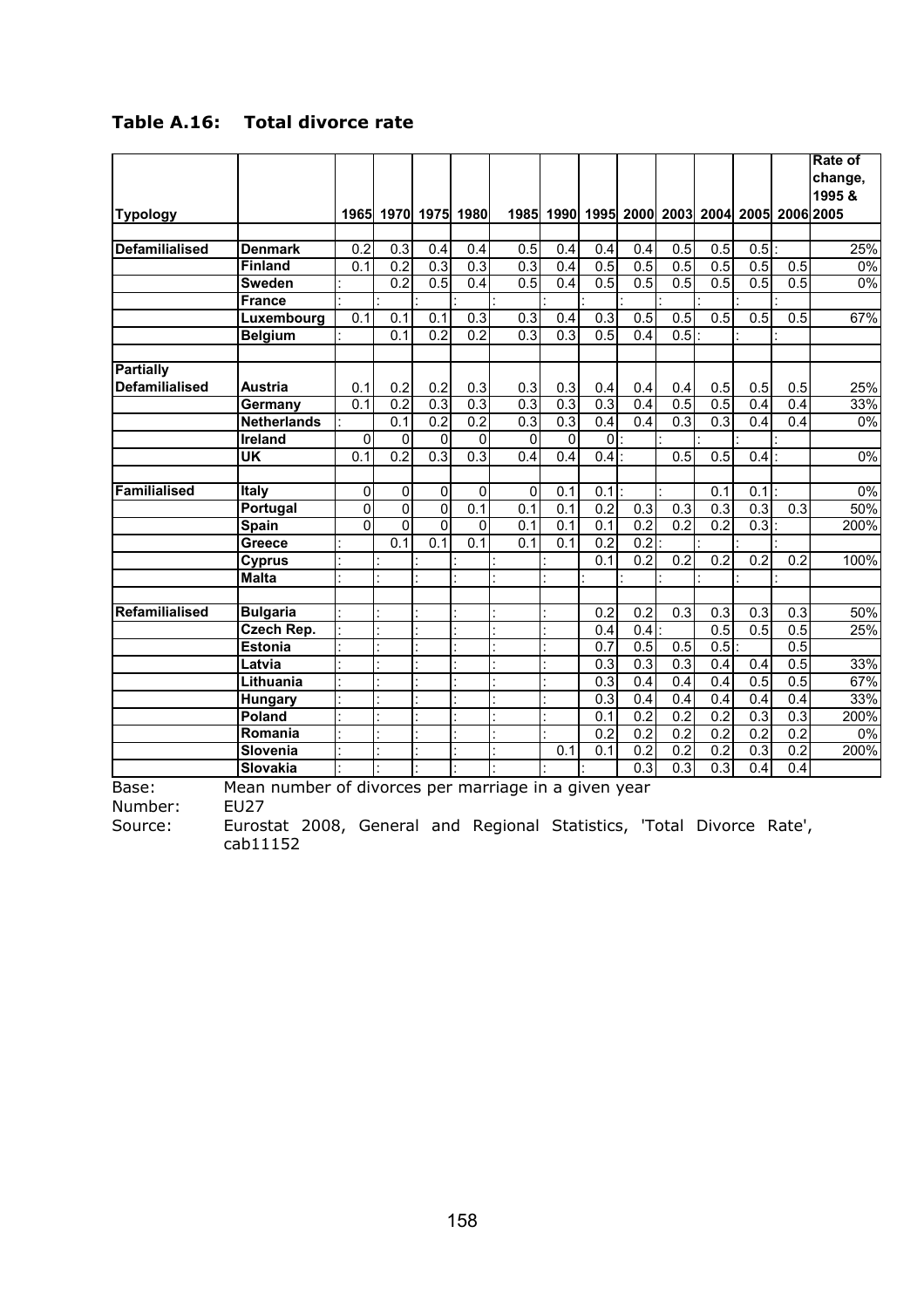| <b>Typology</b>       |                    |                  |                  |                  |                  |                  |         |         |         |                    |              |
|-----------------------|--------------------|------------------|------------------|------------------|------------------|------------------|---------|---------|---------|--------------------|--------------|
|                       |                    |                  |                  |                  |                  |                  | change, | change, | change, | change,            |              |
|                       |                    |                  |                  |                  |                  |                  | 1985&   | 1985&   | 1995 &  | 2005 &             | <b>Notes</b> |
|                       |                    | 1985             | 1995             | 2005             | 2006             | 2007             | 2005    | 1995    | 2005    | 2006               | 2007         |
|                       |                    |                  |                  |                  |                  |                  |         |         |         |                    |              |
| Defamilialised        | <b>Denmark</b>     | 2.8              | 2.5              | 2.8              | 2.6              | 2.6              | 0%      | $-11%$  | 12%     | $-7%$              |              |
|                       | <b>Finland</b>     | 1.8              | $\overline{2.7}$ | $\overline{2.6}$ | 2.5              | 2.5              | 44%     | 50%     | $-4%$   | $-4%$              |              |
|                       | Sweden             | $\overline{2.4}$ | 2.6              | $\overline{2.2}$ | $\overline{2.2}$ | 2.3              | $-8%$   | 8%      | $-15%$  | 0%                 |              |
|                       | <b>France</b>      |                  | 2.1              | 2.5              | $\overline{2.2}$ |                  |         |         | 19%     | $-12%$             |              |
|                       | Luxembourg         | 1.8              | 1.8              | 2.3              | 2.5              | 2.3              | 28%     | 0%      | 28%     | 9%                 |              |
|                       | <b>Belgium</b>     | 1.9              | 3.5              | 2.9              | 2.8              | 2.9              | 53%     | 84%     | $-17%$  | $-3%p$             |              |
|                       |                    |                  |                  |                  |                  |                  |         |         |         |                    |              |
| Partially             |                    |                  |                  |                  |                  |                  |         |         |         |                    |              |
| <b>Defamilialised</b> | Austria            | 2.0              | 2.3              | 2.4              | 2.5              | 2.4              | 20%     | 15%     | 4%      | 4% p               |              |
|                       | Germany            | 2.3              | 2.1              | 2.4              | 2.3              |                  | 4%      | $-9%$   | 14%     | $-4%$              |              |
|                       | <b>Netherlands</b> | 2.3              | $\overline{2.2}$ | $\overline{2.0}$ | 1.9              | 2.0              | $-13%$  | $-4%$   | $-9%$   | $-5%$              |              |
|                       | Ireland            |                  | 0.0              | 0.8              |                  |                  |         |         |         |                    |              |
|                       | UK                 | 2.8              | 2.9              | 2.6              |                  |                  | $-7%$   | 4%      | $-10%$  |                    |              |
|                       |                    |                  |                  |                  |                  |                  |         |         |         |                    |              |
| <b>Familialised</b>   | Italy              | 0.3              | 0.5              | 0.8:             |                  | 0.8              | 167%    | 67%     | 60%     |                    | p            |
|                       | Portugal           | 0.9              | 1.2              | 2.2              | 2.3              | 2.4              | 144%    | 33%     | 83%     | 5%                 |              |
|                       | Spain              | 0.5              | 0.8              | 1.7              |                  |                  | 240%    | 60%     | 113%    |                    |              |
|                       | Greece             | 0.8              | 1.0              | $\overline{1.2}$ | 1.3              | 1.2              | 50%     | 25%     | 20%     | 8%p                |              |
|                       | Cyprus             | 0.5              | 1.2              | 2.0              | 2.3              | 2.1              | 300%    | 140%    | 67%     | 15% p              |              |
|                       | <b>Malta</b>       | 0.0              | 0.0              | 0.0              |                  |                  |         |         |         |                    |              |
|                       |                    |                  |                  |                  |                  |                  |         |         |         |                    |              |
| <b>Refamilialised</b> | <b>Bulgaria</b>    | 1.6              | 1.3              | 1.9              | 1.9              | 2.1              | 19%     | $-19%$  | 46%     | 0%                 |              |
|                       | Czech Rep.         | 2.9              | $\overline{3.0}$ | $\overline{3.1}$ | $\overline{3.1}$ | $\overline{3.0}$ | 7%      | 3%      | 3%      | $0\%$              |              |
|                       | <b>Estonia</b>     | 4.0              | 5.2              | 3.0              | $\overline{2.8}$ | 2.8              | $-25%$  | 30%     | $-42%$  | $-7%$              |              |
|                       | Latvia             | 4.5              | 3.1              | 2.8              | 3.2              | 3.3              | $-38%$  | $-31%$  | $-10%$  | 14%                |              |
|                       | Lithuania          | 3.2              | 2.8              | 3.3              | 3.3              | 3.4              | 3%      | $-13%$  | 18%     | 0%                 |              |
|                       | Hungary            | $\overline{2.8}$ | $\overline{2.4}$ | 2.5              | 2.5              | 2.5              | $-11%$  | $-14%$  | 4%      | $0\%$ p            |              |
|                       | Poland             | 1.3              | 1.0              | $\overline{1.8}$ | 1.9              | 1.7              | 38%     | $-23%$  | 80%     | 6%                 |              |
|                       | Romania            | 1.4              | 1.6              | 1.5              | 1.5              | 1.7              | 7%      | 14%     | $-6%$   | $0\%$ <sub>p</sub> |              |
|                       | Slovenia           | 1.3              | 0.8              | 1.3              | 1.2              | 1.4              | 0%      | $-38%$  | 63%     | $-8%$ p            |              |
|                       | Slovakia           | 1.5              | $\overline{1.7}$ | 2.1              | $\overline{2.4}$ | 2.3              | 40%     | 13%     | 24%     | 14%                |              |
|                       |                    |                  |                  |                  |                  |                  |         |         |         |                    |              |
|                       | <b>EU27</b>        | 1.7              | 1.8              | 2.0:             |                  |                  | 18%     | 6%      | 11%     |                    |              |
|                       | EU25<br>F1127      | 1.8              | $\overline{1.8}$ | 2.1              |                  |                  | 17%     | 0%      | 17%     |                    |              |

# **Table A.17: Crude divorce rate**

Number: EU27

Source: Eurostat 2008, Population and Social Conditions, 'Divorce Indicators', demo\_ndivind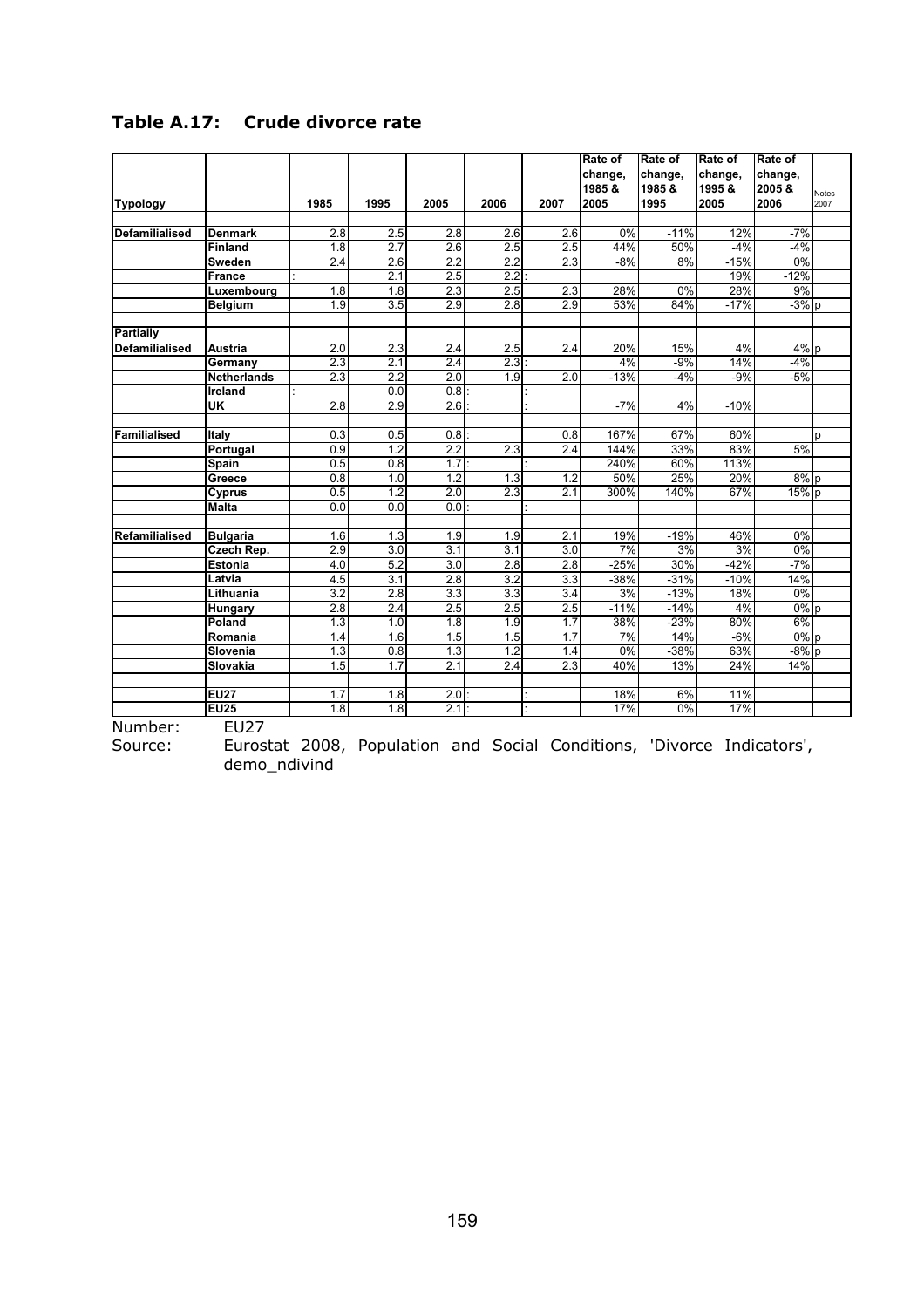|                       |                    |      |                   |      |                   |      |      |          |                                                                  |                   |                   |                   |      | <b>Rate of</b> |
|-----------------------|--------------------|------|-------------------|------|-------------------|------|------|----------|------------------------------------------------------------------|-------------------|-------------------|-------------------|------|----------------|
|                       |                    |      |                   |      |                   |      |      |          |                                                                  |                   |                   |                   |      | change,        |
|                       |                    |      |                   |      |                   |      |      |          |                                                                  |                   |                   |                   |      | 1995 &         |
| <b>Typology</b>       |                    |      |                   |      |                   |      |      |          | 1965 1970 1975 1980 1985 1990 1995 2000 2003 2004 2005 2006 2005 |                   |                   |                   |      |                |
|                       |                    |      |                   |      |                   |      |      |          |                                                                  |                   |                   |                   |      |                |
| <b>Defamilialised</b> | <b>Denmark</b>     | 11.2 | 11.2              | 11.1 | 10.4              | 11.2 | 11.4 | 11.4     | 11.5                                                             | 11.1              | 11.2              | $11.4$ :          |      | $0\%$          |
|                       | <b>Finland</b>     | 11.1 | 11.1              | 11.6 | 11.6              | 12.4 | 12.4 | 12.5     | 12.7                                                             | 12.5              | 12.5              | 12.6              | 12.6 | 1%             |
|                       | <b>Sweden</b>      |      | 12.4              | 12.6 | 11.2              | 11.8 | 12.0 | 11.8     | 11.7                                                             | 11.9              | 11.8              | 11.9              | 11.6 | 1%             |
|                       | <b>France</b>      |      |                   |      |                   |      |      |          |                                                                  |                   |                   |                   |      |                |
|                       | Luxembourg         | 10.5 | 13.1              | 10.5 | $\overline{1}1.4$ | 11.5 | 13.1 | 12.5     | 11.5                                                             | 12.9              | 12.8              | 13.3              | 13.3 | 6%             |
|                       | <b>Belgium</b>     |      | 13.1              | 13.3 | 12.6              | 13.6 | 13.9 | 13.3     | 13.1                                                             | 13.0              |                   |                   |      |                |
|                       |                    |      |                   |      |                   |      |      |          |                                                                  |                   |                   |                   |      |                |
| <b>Partially</b>      |                    |      |                   |      |                   |      |      |          |                                                                  |                   |                   |                   |      |                |
| <b>Defamilialised</b> | <b>Austria</b>     | 8.6  | 8.5               | 8.4  | 9.2               | 9.8  | 10.0 | 10.7     | 11.1                                                             | 11.2              | 10.8              | 10.7              | 10.6 | 0%             |
|                       | Germany            | 9.0  | $\overline{9}$ .1 | 9.1  | 10.0              | 10.3 | 11.4 | 11.7     | 12.3                                                             | 12.4              | 12.6              | 12.7              | 12.8 | 9%             |
|                       | <b>Netherlands</b> | 8.5  | 13.6              | 14.4 | 11.5              | 12.1 | 11.8 | 11.5     | 12.2                                                             | 13.0              | 13.0              | 13.0              | 13.2 | 13%            |
|                       | Ireland            |      |                   |      |                   |      |      |          |                                                                  |                   |                   |                   |      |                |
|                       | UK                 | 12.7 | 12.3              | 13.0 | 12.5              | 11.1 | 11.6 | $11.2$ : |                                                                  | 12.9              | 13.1              | $13.3$ :          |      | 19%            |
|                       |                    |      |                   |      |                   |      |      |          |                                                                  |                   |                   |                   |      |                |
| <b>Familialised</b>   | Italy              |      |                   | 24.2 | 17.1              | 16.9 | 15.5 | 15.8:    |                                                                  |                   | 16.7              | 16.8              |      | 6%             |
|                       | Portugal           | 18.0 | 15.2              | 17.4 | 13.9              | 14.3 | 14.2 | 13.5     | 13.3                                                             | 12.8              | 12.7              | 12.7              | 12.9 | $-6%$          |
|                       | <b>Spain</b>       |      |                   |      |                   | 15.4 | 14.8 | 16.1     | 14.7                                                             | 14.6              | 14.8              | 13.9:             |      | $-14%$         |
|                       | Greece             |      | 14.4              | 11.5 | 14.7              | 12.8 | 12.1 | 11.1     | 12.4                                                             |                   |                   |                   |      |                |
|                       | <b>Cyprus</b>      |      |                   |      |                   |      |      | 11.4     | 12.0                                                             | 11.9              | 12.5              | 11.9              | 11.6 | 4%             |
|                       | <b>Malta</b>       |      |                   |      |                   |      |      |          |                                                                  |                   |                   |                   |      |                |
|                       |                    |      |                   |      |                   |      |      |          |                                                                  |                   |                   |                   |      |                |
| <b>Refamilialised</b> | <b>Bulgaria</b>    |      |                   |      |                   |      |      | 9.0      | 10.2                                                             | 10.9              | 12.3              | 12.3              | 12.2 | 37%            |
|                       | Czech Rep.         |      |                   |      |                   |      |      | 10.7     | 11.2                                                             |                   | 12.0              | 12.3              | 12.1 | 15%            |
|                       | <b>Estonia</b>     |      |                   |      |                   |      |      | 10.1     | 9.8                                                              | 10.9              | 10.5              |                   | 10.6 |                |
|                       | Latvia             |      |                   |      |                   |      |      | 9.9      | 10.4                                                             | 10.4              | 10.5              | 10.5              | 10.9 | 6%             |
|                       | Lithuania          |      |                   |      |                   |      |      | 11.0     | 11.4                                                             | $\overline{11}.3$ | $\overline{11.6}$ | $\overline{11.6}$ | 11.7 | 5%             |
|                       | <b>Hungary</b>     |      |                   |      |                   |      |      | 10.8     | 11.0                                                             | 11.6              | 11.7              | 11.8              | 11.9 | 9%             |
|                       | Poland             |      |                   |      |                   |      |      | 12.5     | 11.4                                                             | 12.7              | 12.9              | 13.3              | 13.2 | 6%             |
|                       | Romania            |      |                   |      |                   |      |      | 9.1      | 9.9                                                              | 11.0              | 10.6              | 11.1              | 11.3 | 22%            |
|                       | Slovenia           |      |                   |      |                   |      | 10.4 | 12.2     | 12.6                                                             | 13.6              | 13.4              | 13.6              | 13.7 | 11%            |
|                       | <b>Slovakia</b>    |      |                   |      |                   |      |      |          | 11.8                                                             | 12.7              | 12.8              | 13.0              | 13.3 |                |

## **Table A.18: Mean duration of marriage at divorce (years)**

Number: EU27<br>Source: Eurost

Source: Eurostat 2008, General and Regional Statistics, 'Mean duration of marriage at divorce (years)', cab11280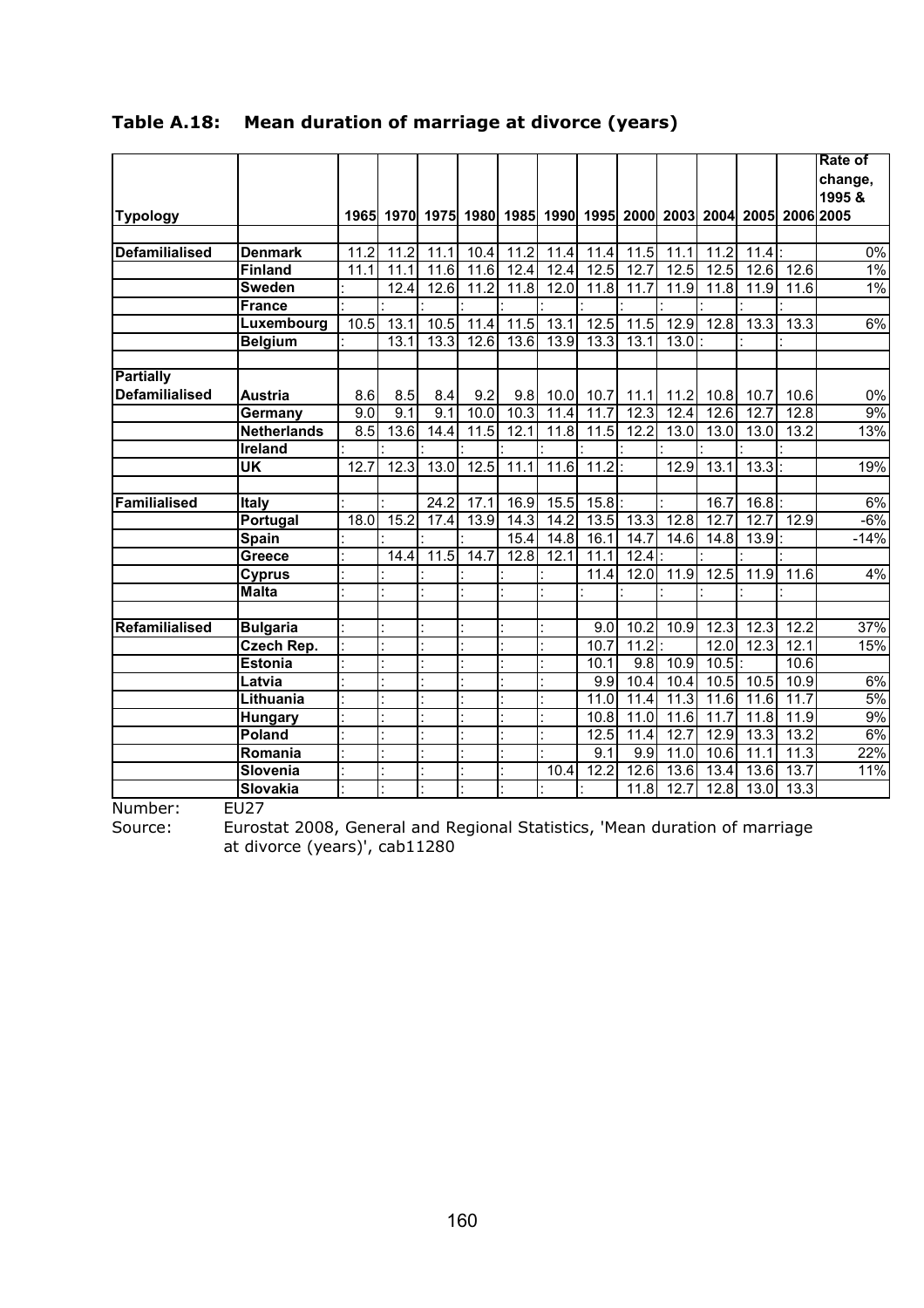|                       |                 | <b>Males</b>      |            |                           |           |                            |       | <b>Females</b>                       |  |                   |             |                    |           |                            |             |                                       |
|-----------------------|-----------------|-------------------|------------|---------------------------|-----------|----------------------------|-------|--------------------------------------|--|-------------------|-------------|--------------------|-----------|----------------------------|-------------|---------------------------------------|
| <b>Typology</b>       |                 | Single<br>persons | %          | <b>Widowed</b><br>persons | %         | <b>Divorced</b><br>persons | $\%$  | Total of<br>the<br>marital<br>status |  | Single<br>persons | %           | Widowed<br>persons | <b>%</b>  | <b>Divorced</b><br>persons | ℅           | Total of<br>Ithe<br>marital<br>status |
|                       |                 |                   |            |                           |           |                            |       |                                      |  |                   |             |                    |           |                            |             |                                       |
| <b>Defamilialised</b> | <b>IDenmark</b> | 26785             | 73.5%      | 660                       | 1.8%      | 8085                       | 22.2% | 36452                                |  | 26384             | 72.4%       | 708                | 1.9%      | 7697                       | 21.1%       | 36452                                 |
|                       | Finland         | 20993             | 74.3%      | 324                       | 1.1%      | 5787                       | 20.5% | 28236                                |  | 21630             | 76.6%       | 428                | 1.5%      |                            | 6178 21.9%  | 28236                                 |
|                       | <b>Sweden</b>   | 32836             | 72.1%      | 441                       | 1.0%      | 7994                       | 17.5% | 45551                                |  | 35512             | 78.0%       | 388                | 0.9%      | 9651                       | 21.2%       | 45551                                 |
|                       | France          | 217865            | 79.5%      | 4097                      | 1.5%      | 52122                      | 19.0% | 274084                               |  | 221032            | 80.6%       | 4268               | 1.6%      |                            | 48784 17.8% | 274084                                |
|                       | Luxembourg      | 1430              | 73.4%      | 25                        | 1.3%      | 493                        | 25.3% | 1948                                 |  | 1474              | 75.7%       | 15                 | 0.8%      | 459                        | 23.6%       | 1948                                  |
|                       | <b>Belgium</b>  |                   |            |                           |           |                            |       |                                      |  |                   |             |                    |           |                            |             |                                       |
| Partially             |                 |                   |            |                           |           |                            |       |                                      |  |                   |             |                    |           |                            |             |                                       |
| <b>Defamilialised</b> | Austria         | 27121             | 73.5%      |                           | 515 1.4%  | 9287                       | 25.2% | 36923                                |  |                   | 27466 74.4% | 332                | 0.9%      |                            | 9125 24.7%  | 36923                                 |
|                       | Germany         | 274022            | 73.3%      |                           | 7018 1.9% | 92641                      | 24.8% | 373681                               |  | 273222            | 73.1%       |                    | 4330 1.2% | 96129                      | 25.7%       | 373681                                |
|                       | Netherlands     |                   |            |                           |           |                            |       |                                      |  |                   |             |                    |           |                            |             |                                       |
|                       | Ireland         |                   |            |                           |           |                            |       |                                      |  |                   |             |                    |           |                            |             |                                       |
|                       | <b>UK</b>       |                   |            |                           |           |                            |       |                                      |  |                   |             |                    |           |                            |             |                                       |
|                       |                 |                   |            |                           |           |                            |       |                                      |  |                   |             |                    |           |                            |             |                                       |
| Familialised          | Italy           |                   |            |                           |           |                            |       |                                      |  |                   |             |                    |           |                            |             |                                       |
|                       | Portugal        | 40541             | 84.7%      | 675                       | 1.4%      | 6641                       | 13.9% | 47857                                |  |                   | 41799 87.3% | 456                | 1.0%      | 5602                       | 11.7%       | 47857                                 |
|                       | <b>Spain</b>    | 181875            | 89.4%      | 1864                      | 0.9%      | 19714                      | 9.7%  | 203453                               |  | 184267            | 90.6%       | 1116               | 0.5%      | 18070                      | 8.9%        | 203453                                |
|                       | Greece          | 50272             | 87.0%      | 597                       | 1.0%      | 6933                       | 12.0% | 57802                                |  | 50945             | 88.1%       | 408                | 0.7%      | 6449                       | 11.2%       | 57802                                 |
|                       | <b>Cyprus</b>   | 4297              | 81.8%      | 97                        | 1.8%      | 819                        | 15.6% | 5252                                 |  | 4402              | 83.8%       | 69                 | 1.3%      |                            | 746 14.2%   | 5252                                  |
|                       | <b>Malta</b>    |                   | 2329 91.8% |                           | 0.3%      | 30                         | 1.2%  | 2536                                 |  |                   | 2324 91.6%  | 11                 | 0.4%      | 51                         | 2.0%        | 2536                                  |
| Refamilialised        | <b>Bulgaria</b> | 28359             | 86.5%      | 279                       | 0.9%      | 3739                       | 11.4% | 32773                                |  | 28730             | 87.7%       | 313                | 1.0%      | 3633                       | 11.1%       | 32773                                 |
|                       | Czech Rep.      | 39149             | 74.1%      | 551                       | 1.0%      | 13160                      | 24.9% | 52860                                |  | 39569             | 74.9%       | 637                | 1.2%      | 12654                      | 23.9%       | 52860                                 |
|                       | <b>Estonia</b>  | 4843              | 69.6%      | 129                       | 1.9%      | 1982                       | 28.5% | 6954                                 |  | 4979              | 71.6%       | 187                | 2.7%      | 1788                       | 25.7%       | 6954                                  |
|                       | Latvia          | 10496             | 71.8%      | 326                       | 2.2%      | 3794                       | 26.0% | 14616                                |  | 10692             | 73.2%       | 487                | 3.3%      | 3437                       | 23.5%       | 14616                                 |
|                       | Lithuania       | 16278             | 76.6%      | 340                       | 1.6%      | 4628                       | 21.8% | 21246                                |  | 16641             | 78.3%       | 502                | 2.4%      | 4103                       | 19.3%       | 21246                                 |
|                       | <b>Hungary</b>  | 34684             | 98.9%      | 570                       | 1.6%      | 9274                       | 26.5% | 35058                                |  | 35058             | 78.7%       | 599                | 1.3%      | 8871                       | 19.9%       | 44528                                 |
|                       | Poland          | 202442            | 89.5%      | 3932                      | 1.7%      | 19807                      | 8.8%  | 226181                               |  | 204241            | 90.3%       | 4289               | 1.9%      | 17651                      | 7.8%        | 226181                                |
|                       | Romania         | 123635            | 84.3%      | 1949                      | 1.3%      | 21053                      | 14.4% | 146637                               |  | 124680            | 85.0%       | 2537               | 1.7%      | 19420                      | 13.2%       | 146637                                |
|                       | Slovenia        | 5684              | 89.3%      | 92                        | 1.4%      | 592                        | 9.3%  | 6368                                 |  |                   | 5799 91.1%  | 68                 | 1.1%      | 501                        | 7.9%        | 6368                                  |
|                       | Slovakia        | 22106             | 85.2%      | 199                       | 0.8%      | 3634                       | 14.0% | 25939                                |  | 22694             | 87.5%       | 146                | 0.6%      | 3099                       | 11.9%       | 25939                                 |

#### **Table A.19: Marriages by previous marital status and sex, 2006**

Base: Total Marriages by Sex

Number: **EU27** 

Source: Eurostat 2008, Population and Social Conditions, 'Marriages by previous marital status and sex', demo\_nmsta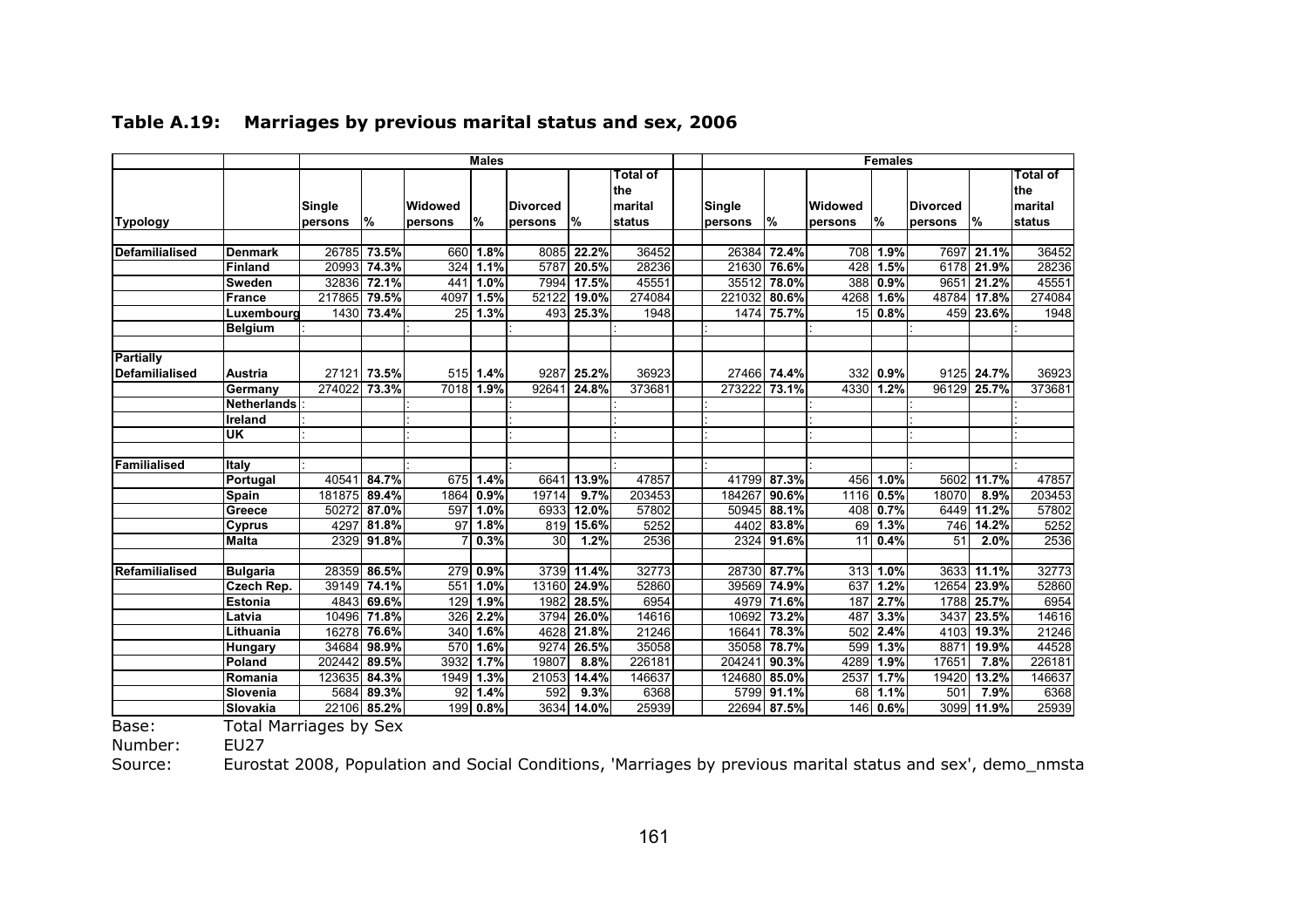| Country                     | Population          | Number in<br>institutions | Rate<br>per 10,000* |
|-----------------------------|---------------------|---------------------------|---------------------|
|                             |                     |                           |                     |
| Belgium <sup>2</sup>        | 383,639             | 2,1647                    | (56)                |
| Latvia                      | 71,250 <sup>5</sup> | 395                       | 55                  |
| Bulgaria                    | 245,7045            | 1,238                     | 50                  |
| Lithuania                   | 100,268             | 458                       | 46                  |
| Hungary                     | 174,8934            | 773                       | 44                  |
| Romania                     | 877,772             | 2,915                     | 33                  |
| Slovak Republic             | 160,186             | 502                       | 31                  |
| Finland                     | 168,370             | $466^{\circ}$             | (28)                |
| Malta                       | 16,485              | 44                        | 27                  |
| Estonia                     | 37,953              | 100                       | 26                  |
| Spain                       | 1,064,764           | $2,471$ <sup>8</sup>      | (23)                |
| Netherlands                 | 818,713             | 1,284                     | 16                  |
| France                      | 2,294,439           | 2,98010                   | (13)                |
| Luxembourg                  | 16,992 <sup>5</sup> | 20                        | 12                  |
| Sweden                      | 278,4005            | $213^9$                   | (8)                 |
| Germany                     | 2,232,569           | 1,495                     | 7                   |
| Ireland                     | 166,208             | $95^{\circ}$              | (6)                 |
| Cyprus                      | 33,339              | 15 <sup>8</sup>           | (4)                 |
| Austria <sup>1</sup>        | 107,7094            | 376                       | 3                   |
| Turkey                      | 4,388,000           | 850                       | $\overline{2}$      |
| Italy                       | 1,614,667           | $310^{11}$                | (2)                 |
| Norway                      | 172,877             | 17 <sup>9</sup>           | $($ < 1)            |
| United Kingdom <sup>3</sup> | 2,037,463           | $65^{\circ}$              | $($ < 1 $)$         |
| Iceland                     | 12,412              | $\boldsymbol{0}$          | $\boldsymbol{0}$    |
| Slovenia                    | 53,736              | $\boldsymbol{0}$          | 0                   |

#### **Table A.20: Population, number and proportion (rate per 10,000) of children under three years in institutional care in 2003**

\* Figures in brackets should be treated with caution – these figures have either been based on estimates from samples of children over the age of five years or include children who may be in institutional care with a parent, for less than three months, or in a facility with less than 11 children.

Source: Chou and Browne, 2008: 43. Refer to original source for information on notes on data.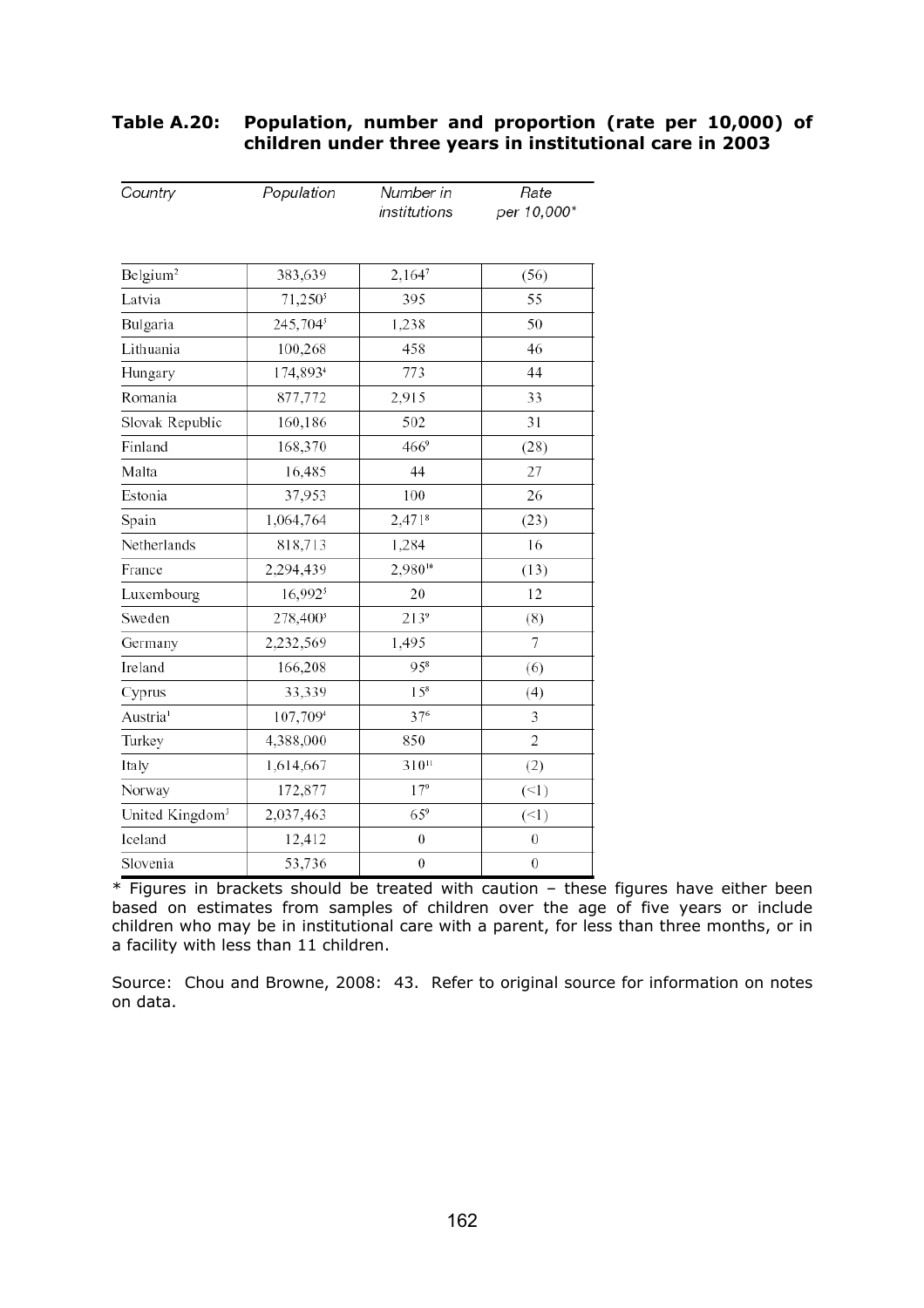# **Annex B Chapter 3 Tables**

# **Eurostat Notes:**

- : Not available
- b Break in series
- e Estimated value
- i See explanatory text
- p Provisional value
- s Eurostat estimate
- u Unreliable or uncertain data

### **Eurostat country abbreviations:**

- be Belgium
- bg Bulgaria
- cz Czech Republic
- dk Denmark
- de Germany
- ee Estonia
- ie Ireland
- gr Greece
- es Spain
- fr France
- it Italy
- cy Cyprus
- lv Latvia
- lt Lithuania
- lu Luxembourg
- hu Hungary
- mt Malta
- nl Netherlands
- at Austria
- pl Poland
- pt Portugal
- ro Romania
- si Slovenia
- sk Slovakia
- fi Finland
- se Sweden
- uk United Kingdom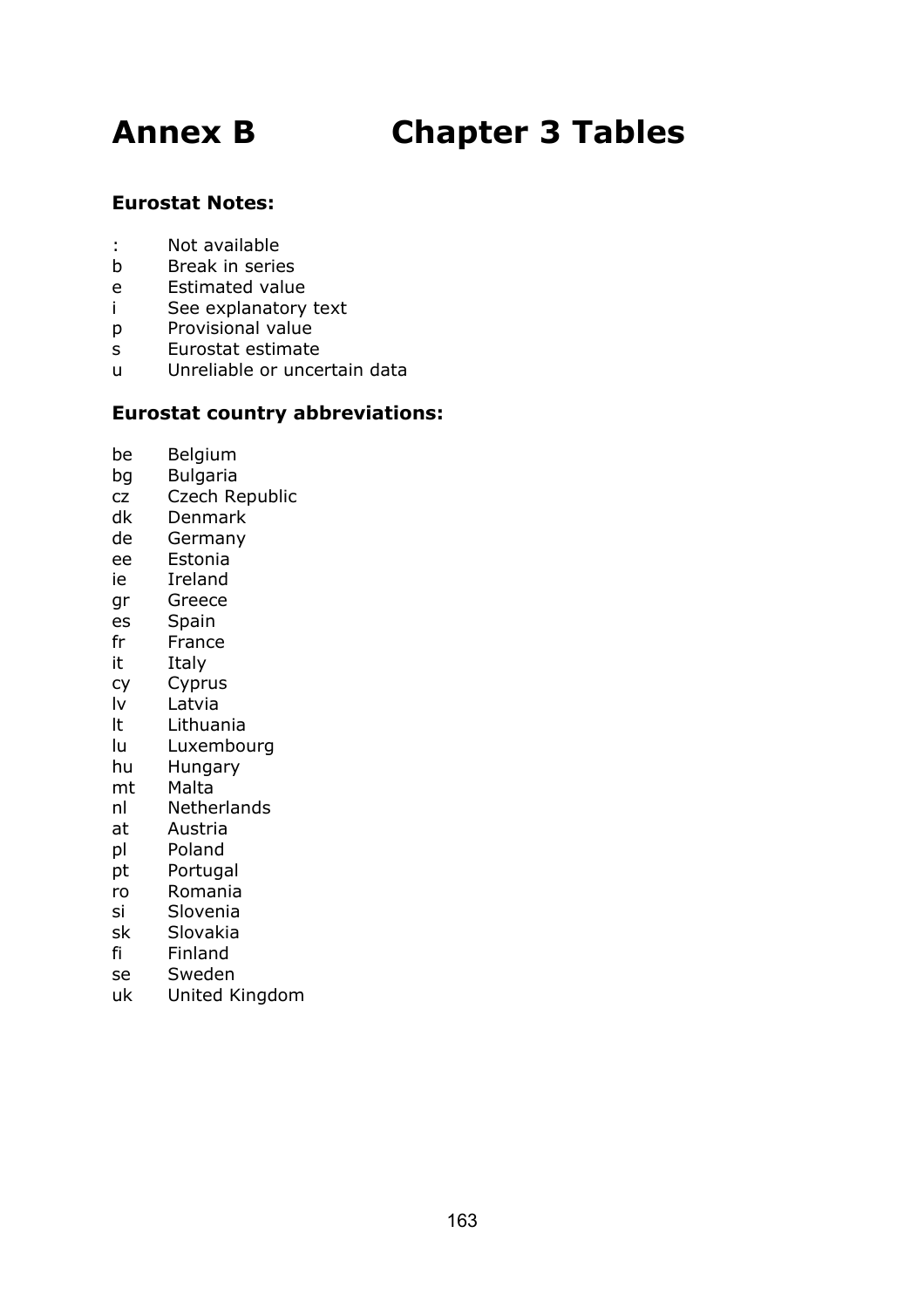#### **Table B.1: Distribution of single parents with dependent children and households with dependent children among total population and at-risk-of-poverty population, 2006**

|           | <b>Distribution among:</b> | LPHH                    | <b>HHDC</b> |
|-----------|----------------------------|-------------------------|-------------|
| eu25      | total pop.                 | 5                       | 52          |
|           | at-risk-of-poverty pop.    | 9                       | 55          |
| dk        | total pop.                 | 7                       | 48          |
|           | at-risk-of-poverty pop.    | 11                      | 34          |
| fi        | total pop.                 | 5                       | 48          |
|           | at-risk-of-poverty pop.    | 7                       | 33          |
| fr        | total pop.                 | $\overline{5}$          | 54          |
|           | at-risk-of-poverty pop.    | 11                      | 54          |
| se        | total pop.                 | 8                       | 52          |
|           | at-risk-of-poverty pop.    | 20                      | 51          |
| de        | total pop.                 | 6                       | 46          |
|           | at-risk-of-poverty pop.    | 11                      | 40          |
| nl        | total pop.                 | 4                       | 51          |
|           | at-risk-of-poverty pop.    | 13                      | 58          |
| uk        | total pop.                 | 8                       | 48          |
|           | at-risk-of-poverty pop.    | 17                      | 52          |
| es        | total pop.                 | $\overline{2}$          | 52          |
|           | at-risk-of-poverty pop.    | 3                       | 56          |
| gr        | total pop.                 | $\overline{2}$          | 49          |
|           | at-risk-of-poverty pop.    | $\overline{2}$          | 54          |
| mt        | total pop.                 | $\overline{2}$          | 57          |
|           | at-risk-of-poverty pop.    | 6                       | 62          |
| <b>CZ</b> | total pop.                 | $\overline{\mathbf{4}}$ | 52          |
|           | at-risk-of-poverty pop.    | 16                      | 70          |
| pl        | total pop.                 | 3                       | 62          |
|           | at-risk-of-poverty pop.    | 4                       | 76          |

Source: Eurostat 2008, Income and living conditions, 'Distribution of population by household types', ilc\_ov19

Note: 2006 data for eu25 is a Eurostat estimate; 2006 MT data is provisional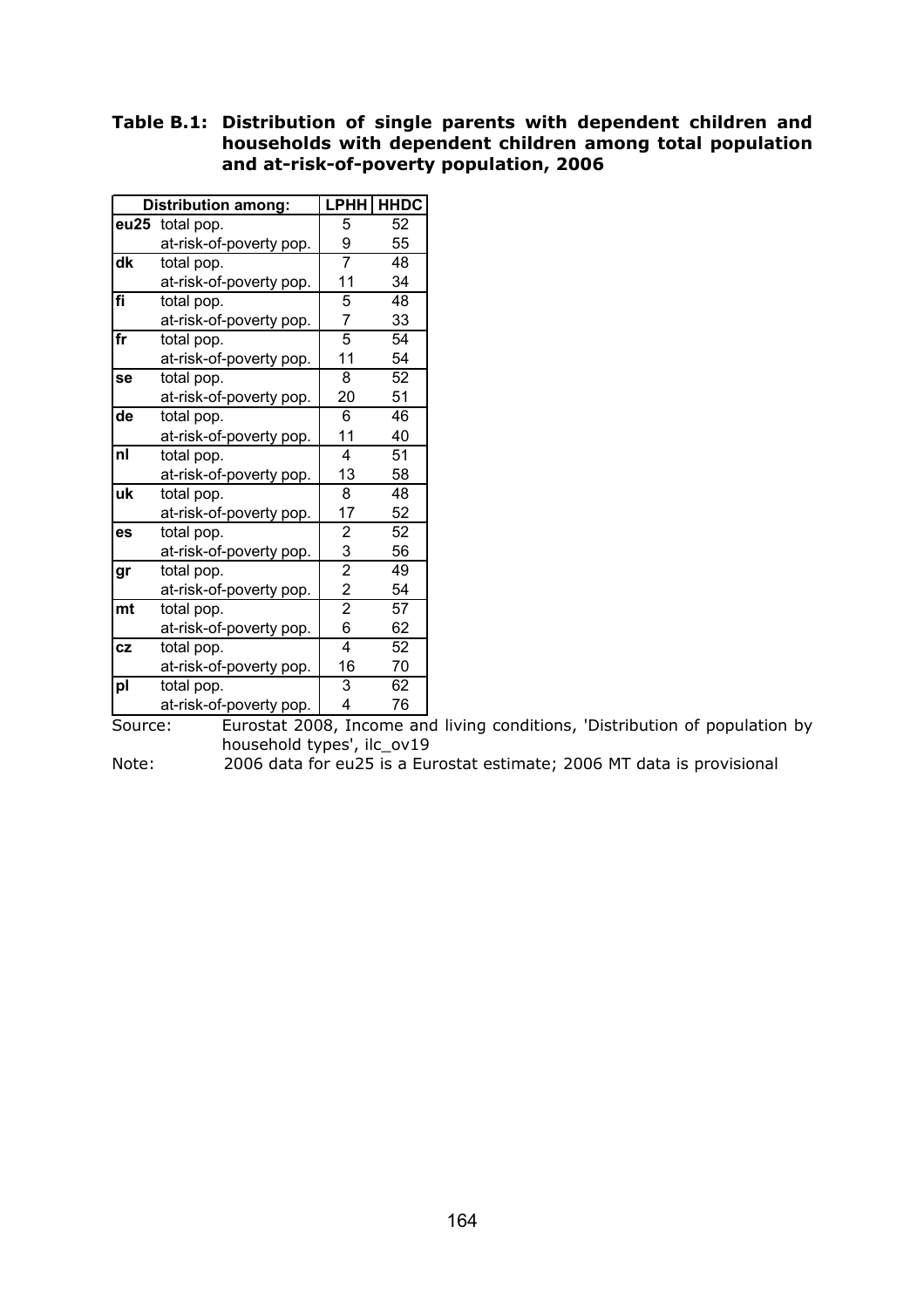|                  |           |                 |                 |             |                  |                 |                 |             |             | Rate of change |             |
|------------------|-----------|-----------------|-----------------|-------------|------------------|-----------------|-----------------|-------------|-------------|----------------|-------------|
|                  |           | 1996            |                 |             | 2001             |                 | 2006            |             | 1996 & 2006 | 2001           | & 2006      |
| <b>Typology</b>  | Geo       | <b>LPHH</b>     | <b>HHDC</b>     | <b>LPHH</b> | <b>HHDC</b>      | <b>LPHH</b>     | <b>HHDC</b>     | <b>LPHH</b> | <b>HHDC</b> | <b>LPHH</b>    | <b>HHDC</b> |
|                  | eu25      |                 |                 | 30          | 18               | 32 <sub>s</sub> | 17 <sub>s</sub> |             |             | 7%             | $-6%$       |
|                  | eu15      | 37 <sub>s</sub> | 18 <sub>s</sub> | 32          | 18               | 32s             | 17 <sub>s</sub> | $-14%$      | $-6%$       | 0%             | $-6%$       |
| Defam.           | dk        |                 |                 | 12 i        | 6i               | 19              | 8               |             |             | 58%            | 33%         |
|                  | fi        | 8               | 5               | 17 bi       | 8 bi             | 18              | 9               | 125%        | 80%         | 6%             | 13%         |
|                  | fr        | 34              | 15              | 29 bi       | 15 <sub>bi</sub> | 29              | 13              | $-15%$      | $-13%$      | 0%             | $-13%$      |
|                  | se        |                 |                 | 13i         | 7 i              | 32              | 12              |             |             | 146%           | 71%         |
| <b>Partially</b> | de        | 51              | 14              | 36          | 12               | 24              | 11              | $-53%$      | $-21%$      | $-33%$         | $-8%$       |
| defam.           | nl        | 39              | 14              | 38 ip       | $14$ ip          | 32              | 11              | $-18%$      | $-21%$      | $-16%$         | $-21%$      |
|                  | uk        | 52              | 21              | 43 bi       | $21$ bi          | 41              | 21              | $-21%$      | 0%          | $-5%$          | 0%          |
| Famil.           | es        | 32              | 21              | 42          | 22               | 38              | 22              | 19%         | 5%          | $-10%$         | 0%          |
|                  | <u>gr</u> | 27              | 20              | 37          | 17               | 30              | 23              | 11%         | 15%         | $-19%$         | 35%         |
|                  | mt        |                 |                 |             |                  | 37 p            | 16 p            |             |             |                |             |
| Refam.           | <b>CZ</b> |                 |                 | 26 i        | 10 i             | 41              | 13              |             |             | 58%            | 30%         |
|                  | pl        |                 |                 | 22 i        | 19 i             | 32              | 23              |             |             | 45%            | 21%         |

**Table B.2: At-risk-of-poverty rate (cut-off point: 60 per cent of median equivalised income after social transfers), single parent households vs. households with dependent children, 1996, 2001, and 2006** 

Source: Eurostat 2008, Income and living conditions, 'At-risk-of-poverty rate, by household type', ilc\_sis1a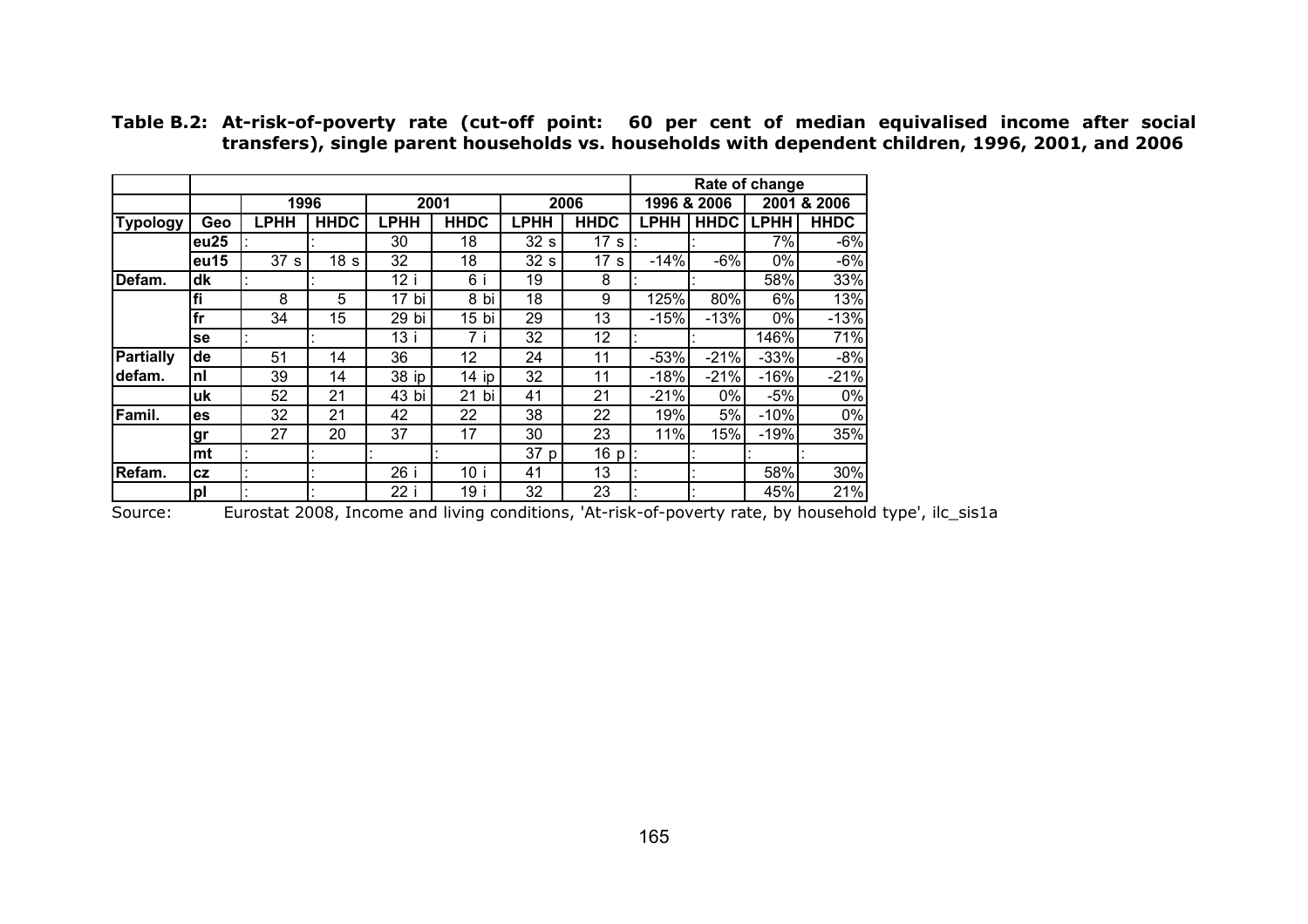**Table B.3: Percentage of households below the poverty threshold with heavy financial burden due to housing costs (total households vs. single parents with dependent children), 1995 and 2001** 

| <b>Typology</b>  |      |      | Total             | <b>SPDC</b> |
|------------------|------|------|-------------------|-------------|
|                  | eu15 | 1995 | 30.5              | 36.2        |
|                  |      | 2001 | 26.4              | 41.5        |
| Defam.           | dk   | 1995 | 12.6              | 15.6 u      |
|                  |      | 2001 | 11.9              | 10.3 u      |
|                  | fi   | 1996 | 25.8              | 31.1 u      |
|                  |      | 2001 | 22.6              | 18.6 u      |
|                  | fr   | 1995 | 28.4              | 39.6        |
|                  |      | 2001 | 25.8              | 37.1        |
| <b>Partially</b> | de   | 1995 | 22.8              | 22.9        |
| defam.           |      | 2001 | 19.8              | 46.9 u      |
|                  | nl   | 1995 | 14.6              | 29.4 u      |
|                  |      | 2001 | 9.6               | 23.4 u      |
|                  | uk   | 1995 | $13.7 \mathrm{u}$ |             |
|                  |      | 2001 | 5.8               | 16.7        |
| Famil.           | es   | 1995 | 56.3              | 57.0 u      |
|                  |      | 2000 | 38.2              | 65.2 u      |
|                  | gr   | 1995 | 23.5              | 12.6 u      |
|                  |      | 2001 | 17.1              |             |

Source: Eurostat, Income and living conditions, 'Burden of the housing costs by type of household and income group', ilc\_ho\_afforda

#### **Table B.4: Tenure status as a percentage of all households below the poverty threshold (total households vs. single parents with dependent children), 1995/1996/1997 and 2000/2001**

| <b>Typology</b>  |      | Country |          | Owner               |         | Rent              | <b>Rent free</b> |                  |  |
|------------------|------|---------|----------|---------------------|---------|-------------------|------------------|------------------|--|
|                  |      |         | Total    | <b>LPHH</b>         | Total   | <b>LPHH</b>       | <b>Total</b>     | <b>LPHH</b>      |  |
|                  | eu15 | 1995    | 45.6     | 27.5                | 47.6    | 67.9              | 6.9              | 4.6              |  |
|                  |      | 2001    | 50.1     | 26.6                | 43.3    | 66.7              | 6.5              | 6.7              |  |
| Defam.           | dk   | 1995    | 35.5     | 6.0<br>$\mathbf{u}$ | 63.6    | 94.0 u            | 0.9              | 0.0              |  |
|                  |      | 2001    | 37.9     | 21.1<br>-u          | 61.2    | 78.9 u            | 0.9:             |                  |  |
|                  | fi   | 1996    | 39.8     | 25.7 u              | 55.6    | 74.3 u            | 4.6              | 6.8 <sub>u</sub> |  |
|                  |      | 2001    | 42.3     | 9.8 <sub>u</sub>    | 55.8    | 90.2 u            | 1.9:             |                  |  |
|                  | fr   | 1995    | 42.1     | 16.1                | 51.7    | 80.7              | 6.2              | 3.2              |  |
|                  |      | 2001    | 47.0     | 15.1                | 45.2    | 75.8              | 7.8              | 9.1              |  |
|                  | se   | 1997    | 37.9     | 37.7 <sub>u</sub>   | 62.0    | 62.3 u            | $0.1$ :          |                  |  |
|                  |      | 2001    | 35.8     | 34.9 u              | 64.2    | 65.1 u            | ÷.               |                  |  |
| <b>Partially</b> | de   | 1995    | 23.5     | 5.7                 | 69.8    | 92.7              | 6.6              | 1.5              |  |
| defam.           |      | 2001    | 27.5     | 4.3                 | 64.5    | 91.5              | 8.0              | 4.2              |  |
|                  | nl   | 1995    | 27.4     | 3.7 <sub>u</sub>    | 69.1    | 96.3u             | 3.5              | 0.0              |  |
|                  |      | 2001    | 39.8     | 7.0 u               | 58.0    | 93.0 u            | 2.2:             |                  |  |
|                  | uk   | 1995    | 48.0     | 30.4                | 48.1    | 69.6              | 3.9              | 1.2              |  |
|                  |      | 2001    | 53.7     | 21.7                | 44.1    | 76.1              | 2.3              | 2.1              |  |
| Famil.           | es   | 1995    | 74.6     | 53.1<br><b>u</b>    | 16.6    | 38.3 <sub>u</sub> | 8.9              | 8.5 u            |  |
|                  |      | 2000    | 83.4     | 86.3 u              | 8.7     | 12.1 u            | 7.9              | 1.6 <sub>u</sub> |  |
|                  | gr   | 1995    | 89.1     | 77.3 u              | 8.2     | 14.2 u            | 2.7              | 8.5 <sub>u</sub> |  |
|                  |      | 2001    | $90.6$ : |                     | $5.3$ : |                   | 4.0 :            |                  |  |

Source: Eurostat 2008, Income and living conditions, 'Tenure status of accommodation by type of household and income group', ilc\_ho\_tenstata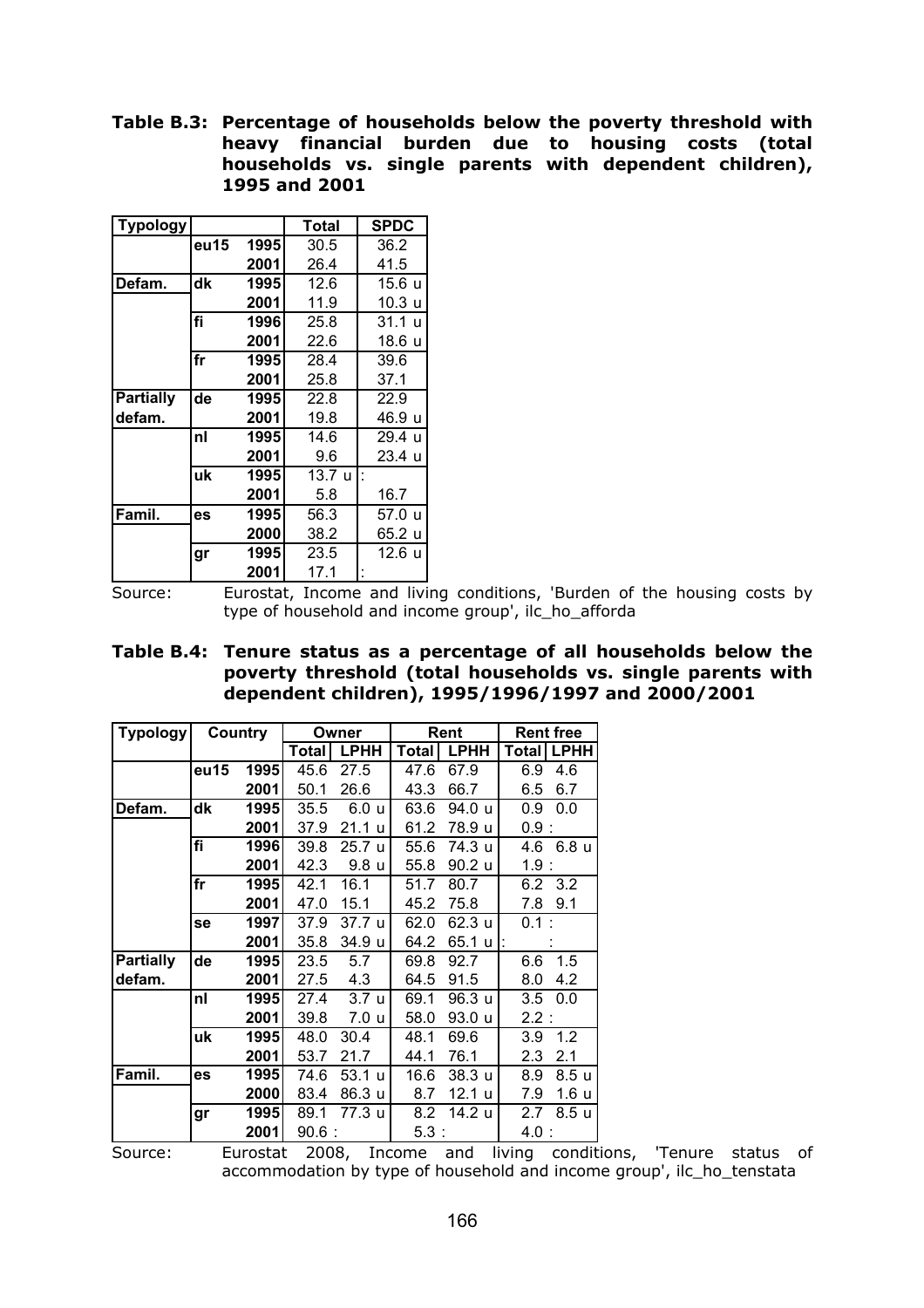|                  |       |      |          | Noise from neighbours |              |             | Inadequate<br>Rot in the house or |                   |        | <b>Pollution caused by</b> |                    | Vandalism or        |                     | Households with ≥3 |              |             |                  |             |
|------------------|-------|------|----------|-----------------------|--------------|-------------|-----------------------------------|-------------------|--------|----------------------------|--------------------|---------------------|---------------------|--------------------|--------------|-------------|------------------|-------------|
|                  |       |      |          | Lack of space         | or outside   |             |                                   | <b>Darkness</b>   |        | heating facilities         | damp or leaky roof |                     | traffic or industry |                    | crime        |             | housing problems |             |
| <b>Typology</b>  | Geo   | Yr   | Total    | <b>SPDC</b>           | <b>Total</b> | <b>SPDC</b> | Total                             | <b>SPDC</b>       | Total  | <b>SPDC</b>                | <b>Total</b>       | <b>SPDC</b>         | <b>Total</b>        | <b>SPDC</b>        | <b>Total</b> | <b>SPDC</b> | <b>Total</b>     | <b>SPDC</b> |
|                  | leu15 | 1995 | 23.6     | 28.3                  | 28.4         | 32.2        | 12.4                              | 16.9              | 17.9   | 25.9                       | 28.0               | 32.5                | 18.2                | 20.2               | 20.6         | 25.4        | 26.2             | 33.4        |
|                  |       | 1996 | 21.2     | 25.3                  | 33.3         | 46.6        | 13.0                              | 16.6              | 17.7   | 23.1                       | 25.6               | 25.1                | 15.2                | 19.7               | 20.4         | 26.6        | 24.7             | 30.6        |
|                  |       | 2000 | 19.7     | 21.0                  | 27.3         | 36.5        | 11.9                              | 14.7              | 15.8   | 19.6                       | 23.4               | 22.7                | 12.0                | 11.5               | 17.5         | 23.5        | 22.5             | 28.8        |
| Defam.           | ldk   | 1995 | 21.1     | 38.5 u                | 15.6         | 31.1 u      | 4.6:                              |                   | 5.6    | 7.7 u                      | 13.7               | 15.1 <sub>u</sub>   | 8.0                 | 4.5 u              | 10.3         | 16.4 u      | 10.5             | 19.3 u      |
|                  |       | 1996 | 18.9     | 16.3 u                | 18.5         | 37.5 u      | 5.2                               | 7.8 u             | 6.6    | 10.4 u                     | 13.5               | 23.9 u              | 8.1                 | 16.2 u             | 11.2         | 31.3u       | 9.8              | 23.8 u      |
|                  |       | 2000 | 16.4     | 37.0 u                | 17.2         | 40.7 u      | 3.8                               | 1.8 <sub>u</sub>  | 3.5    | 4.8 u                      | 9.7                | 13.4 u              | 5.8                 | 10.1 <sub>u</sub>  | 9.2          | 23.4 u      | 7.5              | 20.3 u      |
|                  | lfi   | 1995 |          |                       |              |             |                                   |                   |        |                            |                    |                     |                     |                    |              |             |                  |             |
|                  |       | 1996 | 15.1     | 20.2 u                | 33.7         | 59.4 u      | 6.7                               | 4.4 u             | 5.2    | 24.7 u                     | 10.0               | 9.2 <sub>u</sub>    | 17.0                | 25.8 u             | 19.3         | 45.5 u      | 13.6             | 33.9 u      |
|                  |       | 2000 | 19.9     | 32.1 u                | 33.0         | 70.1 u      | 4.6                               | 20.1 <sub>u</sub> | 4.5    | 15.0 u                     | 9.9                | 9.1 <sub>u</sub>    | 14.5                | 10.1 <sub>u</sub>  | 23.6         | 40.3 u      | 14.6             | 42.0 u      |
|                  | lfr   | 1995 | 17.1     | 18.7                  | 29.0         | 37.7        | 12.7                              | 10.3              | 16.9   | 20.2                       | 35.1               | 34.6                | 16.8                | 19.0               | 20.9         | 31.8        | 27.4             | 32.8        |
|                  |       | 1996 | 15.9     | 18.4                  | 26.5         | 39.9        | 13.5                              | 21.2              | 17.3   | 18.7                       | 31.8               | 32.4                | 14.2                | 22.0               | 22.8         | 34.7        | 25.1             | 32.6        |
|                  |       | 2000 | 15.9     | 19.5                  | 26.1         | 35.8        | 15.0                              | 17.9              | 17.4   | 27.7                       | 32.9               | 32.0                | 16.9                | 14.5               | 18.7         | 20.4        | 24.3             | 31.9        |
| <b>Partially</b> | lde   | 1995 | 20.2     | 40.6 u                | 31.2         | 28.7 u      | 8.6                               | 23.1 u            | 8.6    | 31.2 u                     | 18.7               | 36.2 u              | 18.7                | 24.9 u             | 10.9         | 8.1 u       | 18.3             | 42.4 u      |
| defam.           |       | 1996 | 16.0     | 18.2 u                | 38.6         | 50.0 u      | 9.7                               | 19.0 u            | 9.3    | 20.4 u                     | 17.5               | 22.1 u              | 13.2                | 17.2 u             | 12.2         | 8.2 u       | 17.2             | 21.9 u      |
|                  |       | 2000 | 19.8     | 24.4 u                |              |             |                                   |                   |        |                            |                    |                     |                     |                    |              |             |                  |             |
|                  | Inl   | 1995 | 18.1     | 19.4 u                | 42.9         | 61.5 u      | 6.8                               | 6.8 u             | 9.2    | 7.5 u                      | 31.3               | 38.0 u              | 15.3                | 15.7 u             | 29.3         | 40.2 u      | 26.3             | 36.3u       |
|                  |       | 1996 | 17.0     | 19.3 u                | 46.5         | 41.9 u      | 7.1                               | 2.2 <sub>u</sub>  | 11.5   | 11.0 u                     | 28.8               | 46.7 u              | 12.7                | 14.1 u             | 22.8         | 28.5 u      | 21.5             | 13.8 u      |
|                  |       | 2000 | 17.1     | 17.5                  | 41.4         | 49.8        | 6.3                               | 5.3               | 9.8    | 14.8                       | 29.2               | 34.8                | 15.2                | 14.8               | 23.7         | 37.0        | 24.7             | 22.7        |
|                  | luk   | 1995 | 25.2     | 30.7                  | 24.6         | 25.2        | 11.0                              | 12.5              | 19.8   | 26.5                       | 35.7               | 42.7                | 17.8                | 18.2               | 37.4         | 42.7        | 29.4             | 30.0        |
|                  |       | 1996 | 23.6     | 34.6                  | 32.3         | 35.1        | 10.3                              | 13.6              | 19.3   | 34.9                       | 30.4               | 40.0                | 15.3                | 13.1               | 33.7         | 41.3        | 27.8             | 39.8        |
|                  |       | 2000 |          |                       | 24.9         | 37.1        | 6.4                               | 11.6              | 6.5    | 9.1                        | 15.2               | 26.3                | 7.7                 | 6.0                | 20.9         | 27.6        | 19.2             | 33.1        |
| Famil.           | les   | 1995 | 27.0     | 19.4 u                | 29.8         | 32.4 u      | 16.2                              | 27.9 u            | 0.5:   |                            | 34.9               | $\overline{22.4}$ u | 16.1                | 28.5 u             | 23.4         | 23.7 u      | 27.6             | 35.8 u      |
|                  |       | 1996 | 26.9     | 15.2 u                | 30.4         | 55.7 u      | 21.6                              | 9.2 <sub>u</sub>  | 1.1    | 9.2 <sub>u</sub>           | 34.1               | 3.9 <sub>u</sub>    | 11.0                | 18.1 u             | 20.0         | 36.9 u      | 26.7             | 23.2 u      |
|                  |       | 2000 | 17.5     | 30.1 u                | 20.6         | 25.9 u      | 12.3                              | 30.0 u            | 1.0    | 5.8 u                      | 22.9               | 31.2 u              | $6.2$ :             |                    | 13.0         | 30.9 u      | 15.8             | 34.2 u      |
|                  | lgr   | 1995 | 27.5     | 20.9 u                | 11.7         | 11.7 u      | 12.2                              | 12.9 u            | 56.0   | 47.0 u                     | 40.5               | 45.3 u              | 10.2                | 26.9 u             | 3.9          | 17.8 u      | 32.7             | 24.7u       |
|                  |       | 1996 | $27.0$ : |                       | 14.3:        |             | 12.5:                             |                   | 49.4 : |                            | 36.5               |                     | 11.1:               |                    | 3.8          |             | 29.7:            |             |
|                  |       | 2000 | 20.6:    |                       | 13.4:        |             | 9.6:                              |                   | 42.9 : |                            | 33.8               |                     | 8.9:                |                    | 4.2:         |             | 24.3:            |             |

#### **Table B.5: Percentage of households below the poverty threshold with housing problems (total households vs. single parents with dependent children), 1995, 1996, and 2000**

Source: Eurostat 2008, Income and living conditions, 'Housing problems by type of household and income group', ilc\_ho\_problemb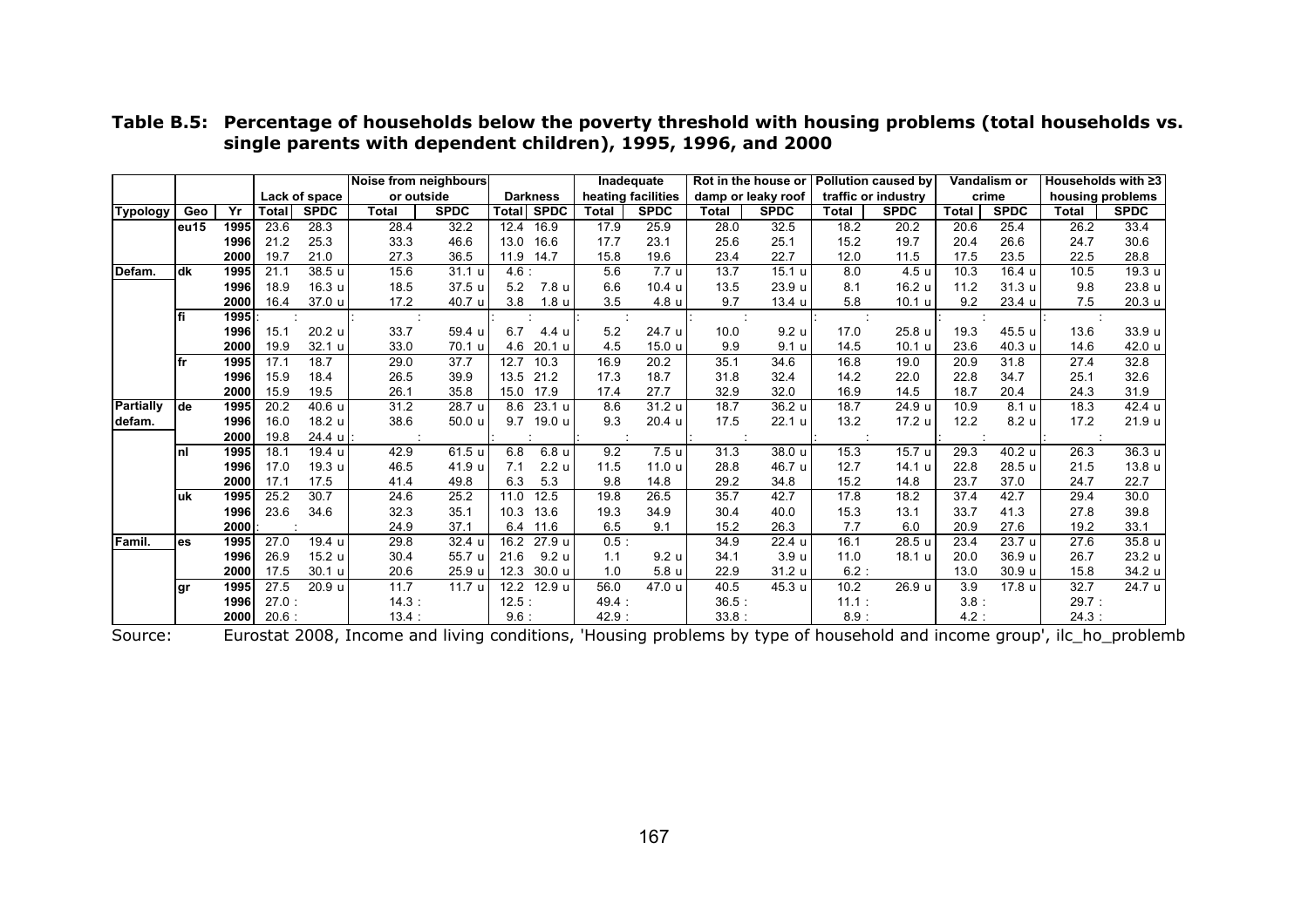#### **Table B.6: Percentage of households below the poverty threshold lacking basic amenities (total households vs. single parents with dependent children), 1995-2001**

|                  |         |              |                |                   | Hot running water   Bath, shower in   Flush toilet in |                  |                |                  | <b>Missing at least one</b> |                         |               |                        |
|------------------|---------|--------------|----------------|-------------------|-------------------------------------------------------|------------------|----------------|------------------|-----------------------------|-------------------------|---------------|------------------------|
|                  |         |              |                | on the premises   | dwelling                                              |                  |                | dwelling         |                             | of 3 basic amenities    |               | <b>Central heating</b> |
| Typology         | Geo     | Yr           | Total          | <b>LPHH</b>       | <b>Total</b>                                          | <b>LPHH</b>      | Total          | LPHH             | Total                       | LPHH                    | Total         | <b>LPHH</b>            |
|                  | $e$ u15 | 1995         | 6.5            | 3.5               | 6.6                                                   | 6.7              | $\overline{5}$ | 4.4              | 10.5                        | 9                       | 32.6          | 32.6                   |
|                  |         | 1996         | 6.5            | 3.5               | 6                                                     | 3.5              | 4.2            | 1.6              | 9.9                         | 6.1                     | 30.5          | 26.2                   |
|                  |         | 1997         | 6.9            | 3.6               | 5.7                                                   | $\overline{c}$   | 4.9            | 1.6              | 11.2                        | 5                       | 31.6          | 21.8                   |
|                  |         | 1998         | 8.4            | 7.9               | 5                                                     | 1.9              | 3.9            | 1.3              | 31.6                        | 23.1                    | 29.4          | 23.1                   |
|                  |         | 1999         | 7.6            | 3.9               | 4.8                                                   | 1.2              | 3.8            | 1                | 32.9                        | 22.6                    | 30.7          | 22.4                   |
|                  |         | 2000         | 6.5            | 4                 | 4.5                                                   | 0.7              | 3.4            | 0.8              | 28.8                        | 23.1                    | 26.8:         |                        |
|                  |         | 2001         | 6.2            | 3.5               | 4.2                                                   | 0.9              | 3.2            | 0.7              | 28.9                        | 21.1                    | 27            | 21                     |
| Defam.           | dk      | 1995         | 2.7:           |                   | 7.7:                                                  |                  | 3.1:           |                  | 7.7:                        |                         | 4.8           | 3.2 <sub>u</sub>       |
|                  |         | 1996         | 2.7:           |                   | 6.7                                                   | 3.1 <sub>u</sub> | 2.7:           |                  | 6.8                         | 3.1 u                   | 2.3:          |                        |
|                  |         | 1997         | 2:             |                   | 6.5:                                                  |                  | 4:             |                  | 6.5:                        |                         | 1.6:          |                        |
|                  |         | 1998         | 2:             |                   | 5.7:                                                  |                  | 2.8:           |                  | 6.3:                        |                         | 1.6:          |                        |
|                  |         | 1999         | 1.3:           |                   | 4.8                                                   | 1.35u            | 3.2:           |                  | 5.4                         | 1.35u                   | 0.8:          |                        |
|                  |         | 2000         | 1.4:           |                   | 3.2:                                                  |                  | 2.7:           |                  | 3.7:                        |                         | 0.5:          |                        |
|                  |         | 2001         | 1.2:           |                   | 2.9:                                                  |                  | 1.8:           |                  | 3.3:                        |                         | 0.6:          |                        |
|                  | fi      | 1995         | ÷              |                   | ÷                                                     |                  | ÷              |                  | $\ddot{\phantom{a}}$        |                         |               |                        |
|                  |         | 1996         | 5.2:           |                   | 8.2:                                                  |                  | 5:             |                  | 9.3:                        |                         | 5.4:          |                        |
|                  |         | 1997         | 6.3:           |                   | 8 :                                                   |                  | 5.8:           |                  | 9.7:                        |                         | 3.7:          |                        |
|                  |         | 1998         | $8\,$ :        |                   | 10.1:                                                 |                  | 7:             |                  | 13.1:                       |                         | 7.6:          |                        |
|                  |         | 1999         | 5.1:           |                   | 5.8:                                                  |                  | 4.8:           |                  | 8.8:                        |                         | 4.9:          |                        |
|                  |         | 2000         | 5:             |                   | 5.4:                                                  |                  | 5.5:           |                  | 9.5:                        |                         | 4.9:          |                        |
|                  |         | 2001         | 5.2:           |                   | 5.2:                                                  |                  | 5.5:           |                  | 9.2:                        |                         | 5.2:          |                        |
|                  | fr      | 1995         | 5.9            | 1.1               | 9.5                                                   | $1.2$            | 6.8            | 1.3              | 12.4                        | 2.5                     | 19            | 7.2                    |
|                  |         | 1996         | 5.9            | 1.1               | 9.6                                                   | 1.1              | 6.3            | 1.3              | 11.9                        | 2.4                     | 20.4          | 5.9                    |
|                  |         | 1997         | 5.6:           |                   | 9.1:                                                  |                  | 5.8            | 1.4              | 11                          | 1.4                     | 19.9          | 9.4                    |
|                  |         | 1998         | 5.4            | 1.3               | 8.4                                                   | 1.3              | 6              | 1.4              | 23                          | 10                      | 18.9          | 10                     |
|                  |         | 1999<br>2000 | 6.4<br>4.9     | 1.2<br>1.2        | 9.3<br>7.5                                            | 1.2<br>1.2       | 6.5<br>5.3     | 1.3<br>1.4       | 24.2<br>21.9                | 11.8<br>10.9            | 19.8<br>18.6: | 11.8                   |
|                  |         | 2001         | 3.7            | 1.3               | 6.1                                                   | 1.3              | 4.7:           |                  | 20.7                        | 6.3                     | 17.7          | 6.3                    |
| <b>Partially</b> | de      | 1995         | 10.5           | 3.2 <sub>u</sub>  | 7.5                                                   | 19.5 u           | 5.1            | 12.8u            | 16.2                        | 24.8 u                  | 21.6          | 38.6 u                 |
| defam.           |         | 1996         | 10.5           | 3.2 <sub>u</sub>  | 6.2                                                   | 8.5 <sub>u</sub> | 3.2            | 1.9 <sub>u</sub> | 14.8                        | 11.4 u                  | 18.9          | 24.9 u                 |
|                  |         | 1997         | 7.4            | 6.4               | 6.5                                                   | 1.4              | 7.1            | 2.4              | 13.6                        | 7.4                     | 28.4          | 12.6                   |
|                  |         | 1998         | 5.8            | 2.5               | 3.1                                                   | 0.6              | 2.8            | 0.6              | 20.9                        | 6.7                     | 18.6          | 6.5                    |
|                  |         | 1999         | 4.2            | 0.4               | 3.3                                                   | 1.3              | 3              | 1.3              | 25.2                        | 11.5                    | 22.6          | 11.5                   |
|                  |         | 2000         | 3.7            | 0.39 <sub>u</sub> | 3.3                                                   | 0.61u            | 2.6            | 0.61u            | 18.6                        | 10.11 u                 | 16.2:         |                        |
|                  |         | 2001         | 4.3:           |                   | 4.4                                                   | 1.28 u           | 3.7            | 1.28u            | 18.9                        | 10.53 u                 |               | 15.6 10.53 u           |
|                  | nl      | 1995         | 1.3:           |                   | 3.2:                                                  |                  | 2.8:           |                  | 3.9:                        |                         | 16.4          | 4.7 u                  |
|                  |         | 1996         | 1.3:           |                   | 1.7:                                                  |                  | 1.6:           |                  | 2:                          |                         | 15.4          | 13.3u                  |
|                  |         | 1997         | 0.9:           |                   | 1.9:                                                  |                  | 1.8:           |                  | 2.8:                        |                         | 13.7          | 9.4 u                  |
|                  |         | 1998         | 0.5:           |                   | 2.5:                                                  |                  | 2:             |                  | 16.2                        | 5.07 u                  | 14.4          | 5.07 u                 |
|                  |         | 1999         | 0.9:           |                   | 1.1:                                                  |                  | 1.5:           |                  | 15.9                        | 5.71 u                  | 14.8          | 5.71 u                 |
|                  |         | 2000         |                |                   | 0.8:                                                  |                  | 0.5:           |                  | 11.4                        | 6.8                     | 11.2:         |                        |
|                  |         | 2001         | 0.5:           |                   | 0.5:                                                  |                  | 0.6:           |                  | 9.8                         | 6.35 u                  | 9.5           | 6.35 u                 |
|                  | uk      | 1995         |                |                   | 0.4:                                                  |                  | 0.4:           |                  | 1:                          |                         | 19.3          | 11.2                   |
|                  |         | 1996         |                |                   | 0.4                                                   | 0.5              | 0.6            | 0.5              | 0.7                         | 0.5                     | 16.7          | 11.9                   |
|                  |         | 1997         |                |                   | 1.3                                                   | 0.5              | 0.3:           |                  |                             |                         | 15.9          | 9.5                    |
|                  |         | 1998         |                |                   | 2.5                                                   | 1.6              | 0.7:           |                  | 15.8                        | 14.4                    | 14            | 14.4                   |
|                  |         | 1999         |                |                   | 2.1                                                   | 0.6              | 0.7:           |                  | 16.2                        | 11.2                    | 14            | 10.6                   |
|                  |         | 2000 :       | ÷              |                   | 2.4                                                   | 1.4              | 1.4            | 1.4              | 14.6                        | 11.6                    | 12.3:         |                        |
| Famil.           |         | 2001<br>1995 |                | 1.5 <sub>u</sub>  | 1.7:                                                  | 8 u              | 0.7:           | 5.2 <sub>u</sub> | 12.3                        | 3.2                     | 10.5          | 3.2                    |
|                  | es      | 1996         | 5.5<br>5.5     | 1.5 <sub>u</sub>  | 3.7<br>3.1:                                           |                  | 2.7<br>2.6:    |                  | 8.5                         | 8 u<br>1.5 <sub>u</sub> | 86.9          | 88.2 u<br>75.3 u       |
|                  |         | 1997         | 5.5            | 2.2u              | 3:                                                    |                  | 1.3            | 2.2u             | 6.8<br>6.1                  | 2.2 <sub>u</sub>        | 84.6<br>78.4  | 93.2 u                 |
|                  |         | 1998         | 4.6            | 7.79 u            | 1.6                                                   | 2.6 <sub>u</sub> | $\mathbf{1}$   | 4.91 u           | 80                          | 90.11 u                 |               | 80 90.11 u             |
|                  |         | 1999         | 4.3            | 1.52 u            | 1.4:                                                  |                  | 1:             |                  | 84.2                        | 76.3 u                  | 84.2          | 76.3 u                 |
|                  |         | 2000         | $\overline{4}$ | 10.7 u            | 1.7:                                                  |                  | 1.4:           |                  | 78.1                        | 89.06 u                 | 78 :          |                        |
|                  |         | 2001         | 2.7:           |                   | 0.9:                                                  |                  | 0.3:           |                  | 77.2:                       |                         | 77.2:         |                        |
|                  | gr      | 1995         | $\cdot$ :      |                   | 16:                                                   |                  | 18.1:          |                  | ÷                           |                         | 73.9          | 61.8 u                 |
|                  |         | 1996         |                |                   | 11.5:                                                 |                  | 13.5:          |                  |                             |                         | 72.3:         |                        |
|                  |         | 1997         |                |                   | 10.9:                                                 |                  | 12.6:          |                  |                             |                         | 72.4:         |                        |
|                  |         | 1998         | 81.9:          |                   | 11.1:                                                 |                  | 13.2:          |                  | 70.7:                       |                         | 69.8 :        |                        |
|                  |         | 1999         | 83.4:          |                   | 15.7:                                                 |                  | 19.5:          |                  | 70.1:                       |                         | 69.5:         |                        |
|                  |         | 2000         | 83.4 :         |                   | 15.8:                                                 |                  | 19.1:          |                  | 69:                         |                         | 68.2:         |                        |
|                  |         | 2001         | 83.5:          |                   | 14:                                                   |                  | 18.1:          |                  | 68.1:                       |                         | 67.7 :        |                        |

Source: Eurostat 2008, Income and living conditions, 'Lack of amenities by type of household and income group', ilc\_ho\_amenb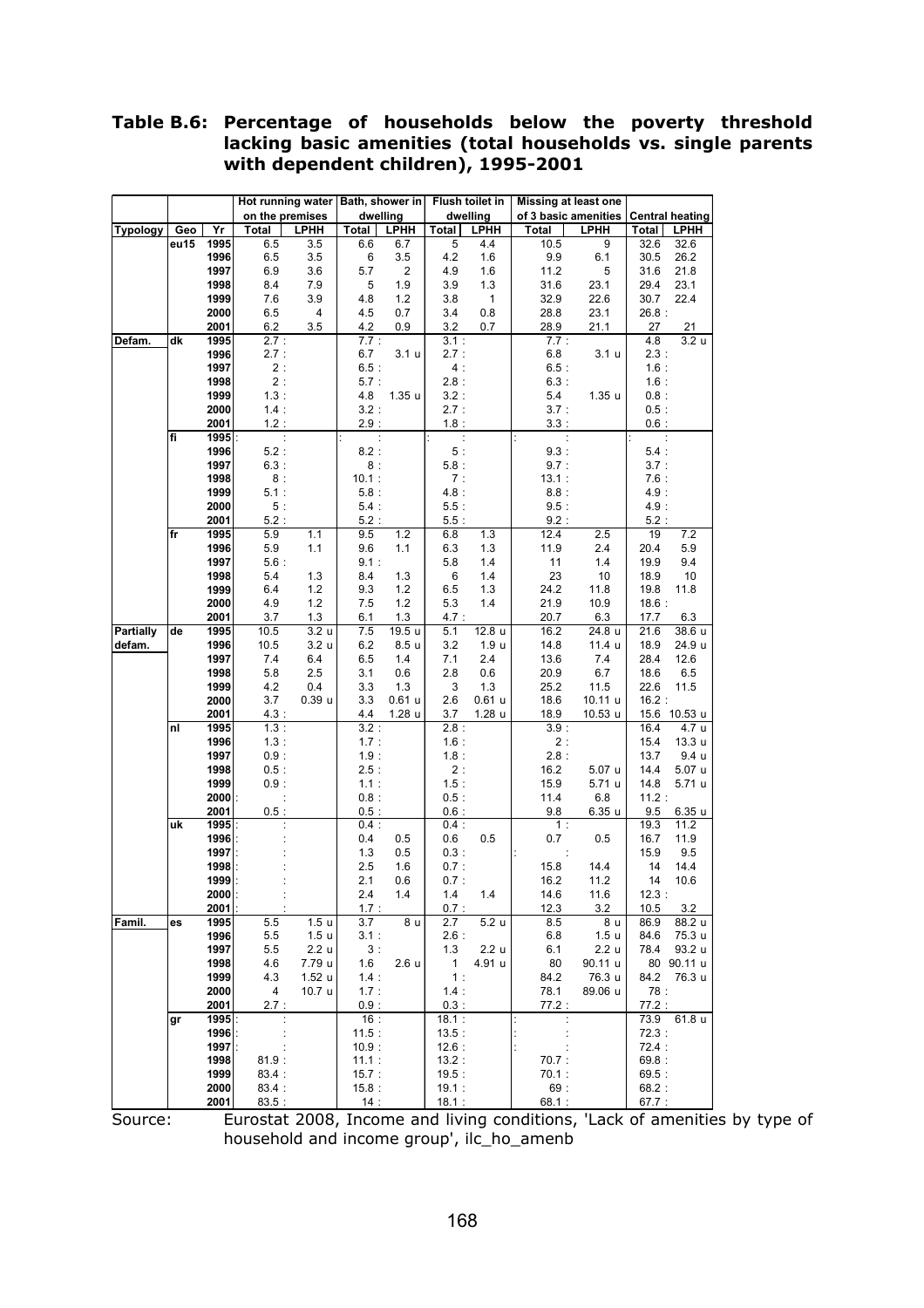#### **Table B.7: Percentage of households below the poverty threshold which cannot afford certain durables (total households vs. single parents with dependent children), 1995-1998**

|                  |      |                 | Car    |                   | <b>Colour TV</b> |                  | Video recorder |                   | <b>Dishwasher</b> |                   | <b>Microwave</b>  |        | <b>Telephone</b> |                  |
|------------------|------|-----------------|--------|-------------------|------------------|------------------|----------------|-------------------|-------------------|-------------------|-------------------|--------|------------------|------------------|
| <b>Typology</b>  | Geo  | Yr              | Total  | LPHH              | <b>Total</b>     | LPHH             | Total          | LPHH              | Total             | LPHH              | Total             | LPHH   | <b>Total</b>     | LPHH             |
|                  | eu15 | 1995            | 19.6   | 44.4              | 4.3              | 3.5              | 19.1           | 23.1              | 25.0              | 36.1              | 20.2              | 28.4   | 10.7             | 15.5             |
|                  |      | 1996            | 28.4   | 45.5              | 4.2              | 2.6              | 23.3           | 28.4              | 32.8              | 39.8              | 23.2              | 27.4   | 7.4              | 11.5             |
|                  |      | 1997            | 13.2   | 35.5              | 2.9              | 2.7              | 14.2           | 14.0              | 18.8              | 22.0              | 14.9              | 19.7   | 7.4              | 9.2              |
|                  |      | 1998            | 10.1   | 24.6              | 2.0              | 1.1              | 10.8           | 11.6              | 14.7              | 16.8              | 11.2              | 14.5   | 5.6              | 7.9              |
| Defam.           | dk   | 1995            | 23.2   | 59.3 u            | 3.2:             |                  | 11.9           | 20.8 u            | 12.1              | 32.6 u            | 14.9              | 30.2 u | 6.8              | 7.0 <sub>u</sub> |
|                  |      | 1996            | 21.2   | 40.7 u            | 3.8:             |                  | 11.6           | 3.0 <sub>u</sub>  | 10.1              | 21.3 u            | 12.6              | 15.6 u | 3.9              | 3.0 <sub>u</sub> |
|                  |      | 1997            | 22.7   | 51.2 u            | 1.8:             |                  | 7.5            | 6.9 u             | 4.8               | 12.3 u            | 8.6               | 20.6 u | 3.3:             |                  |
|                  |      | 1998            | 17.2   | 44.2 u            | 3.2:             |                  | 13.5           | 6.8 <sub>u</sub>  | 7.9               | 34.5 u            | 9.1               | 20.1 u | 2.5              | 3.4 <sub>u</sub> |
|                  | lfi  | 1995 <b> </b> : |        |                   |                  |                  |                |                   |                   |                   |                   |        |                  |                  |
|                  |      | 1996            | 23.5   | 32.8 u            | 9.2:             |                  | 18.9           | 21.2 u            | 17.9              | 34.9 u            | 16.1              | 13.5 u | 10.8:            |                  |
|                  |      | 1997            | 24.2   | 42.1 u            | 5.6              | 6.1 u            | 22.5           | 14.4 u            | 15.9              | 32.1 u            | 18.5              | 22.1 u | 10.9             | 16.4 u           |
|                  |      | 1998            |        |                   |                  |                  |                |                   |                   |                   |                   |        |                  |                  |
|                  | lfr  | 1995            | 17.7 u | 35.8 u            | 5.8              | 7.5              | 22.0           | 23.4              | 19.7              | 25.5              | 21.2              | 32.6   | 5.7              | 2.1              |
|                  |      | 1996            | 16.7   | 40.9              | 4.5              | 5.5              | 19.9           | 27.2              | 20.5              | 34.4              | 17.0              | 25.4   | 5.3              | 8.6              |
|                  |      | 1997            | 15.6   | 45.4              | 3.5              | 8.9              | 17.3           | 15.9              | 20.1              | 25.9              | 16.5              | 28.9   | 4.4              | 3.7              |
|                  |      | 1998            | 21.1   | 34.7              | 4.7              | 5.0              | 19.6           | 16.6              | 23.3              | 33.5              | 16.8              | 27.5   | 5.2              | 8.6              |
| <b>Partially</b> | de   | 1995            | 15.0   | 40.1 u            | 1.2:             |                  | 11.9           | 14.6 u            | 17.9              | 33.4 u            | 15.2              | 20.6 u | 8.8              | 14.6 u           |
| defam.           |      | 1996            | 51.9   | 59.6 u            | 3.5:             |                  | 35.3           | 28.4 u            | 55.5              | 49.6 u            | 33.8              | 31.0 u | 6.4              | 9.5 <sub>u</sub> |
|                  |      | 1997 :          |        |                   |                  |                  |                |                   |                   |                   |                   |        |                  |                  |
|                  |      | 1998            |        |                   |                  |                  |                |                   |                   |                   |                   |        |                  |                  |
|                  | Inl  | 1995            | 20.9   | 36.9 <sub>u</sub> | 4.2:             |                  | 14.4           | 10.4 <sub>u</sub> | 8.3               | 14.0 u            | 16.6              | 21.5u  | 2.2:             |                  |
|                  |      | 1996            | 21.2   | 40.7 u            | 3.2:             |                  | 11.8           | 8.2 u             | 8.8               | 9.1 <sub>u</sub>  | 18.5              | 17.8 u | 2.2:             |                  |
|                  |      | 1997            | 18.4   | 25.3 u            | 2.5              | 5.3 <sub>u</sub> | 12.7           | 9.4 <sub>u</sub>  | 11.3              | 11.1 <sub>u</sub> | 14.0              | 7.7 u  | 2.5              | 6.0 <sub>u</sub> |
|                  |      | 1998            | 14.6   | 33.8 u            | 0.9:             |                  | 13.7           | 18.9 u            | 11.6              | 15.7 <sub>u</sub> | 12.6              | 11.4 u | 2.2              | 8.4 u            |
|                  | uk   | 1995            | 26.5   | 43.2              | 3.2              | 2.9              | 13.3           | 17.2              | 24.2              | 42.4              | 11.5              | 18.4   | 12.3             | 20.9             |
|                  |      | 1996            | 28.1   | 44.4              | 3.6              | 2.7              | 14.1           | 15.3              | 21.1              | 31.6              | 12.2              | 16.5   | 1.5              | 1.0              |
|                  |      | 1997            |        |                   |                  |                  |                |                   |                   |                   |                   |        |                  |                  |
|                  |      | 1998            |        |                   |                  |                  |                |                   |                   |                   |                   |        |                  |                  |
| Famil.           | es   | 1995            | 29.0   | 64.5u             | 2.7              | 8.7u             | 31.4           | 34.6u             | 56.2              | 61.9 u            | 48.8              | 57.8 u | 23.3             | 33.9u            |
|                  |      | 1996            | 26.0   | 46.6 u            | 3.2              | 3.7 u            | 27.8           | 27.8 u            | 50.0              | 77.1 u            | 43.6              | 50.2 u | 19.3             | 29.0 u           |
|                  |      | 1997            | 27.9   | 63.0 u            | 1.8:             |                  | 26.8           | 33.2 u            | 49.6              | 63.8 u            | 39.3              | 52.5 u | 16.7             | 16.1 u           |
|                  |      | 1998            | 26.6   | 67.3 u            | 1.7              | 1.7 <sub>u</sub> | 23.3           | 24.8 u            | 47.7              | 46.3 u            | 37.2              | 42.8 u | 17.9             | 25.3 u           |
|                  | gr   | 1995            | 26.4   | 57.2 u            | 16.7             | 6.3 <sub>u</sub> | 32.5           | 49.8 u            | 33.8              | 72.6 u            | $\overline{21.3}$ | 32.0 u | 14.5             | 5.5u             |
|                  |      | 1996            | 28.8   |                   | 12.3:            |                  | 26.1:          |                   | 35.1:             |                   | 17.3:             |        | 13.2:            |                  |
|                  |      | 1997            | 26.5   |                   | 12.0:            |                  | 26.3:          |                   | 37.9:             |                   | 20.9:             |        | 12.1:            |                  |
|                  |      | 1998            | 23.8   |                   | 8.2:             |                  | 23.6:          |                   | 32.5:             |                   | 21.4:             |        | 9.9:             |                  |

Source: Eurostat 2008, Income and living conditions, 'Durables by type of household and income group', ilc\_ho\_durablea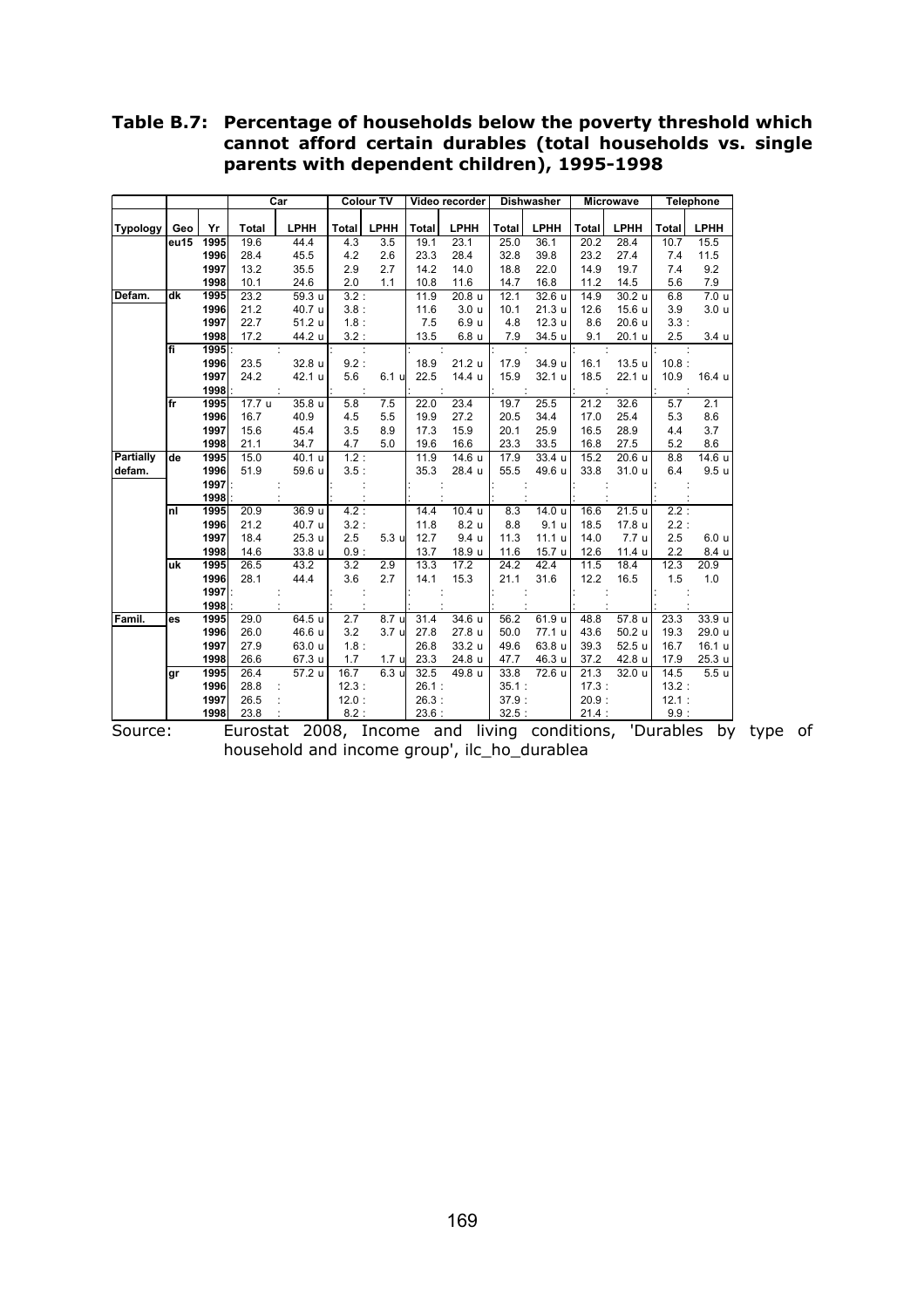## **Bibliography**

Aassve, A., Billari, F.C. and F. Ongaro (Dec, 2000) *The impact of income and employment status on leaving home: evidence from the Italian ECHP sample*, Max Planck Institute for Demographic Research Working Paper WP 2000-012, Germany.

Aero, T. (2006) "Residential Choice from a Lifestyle Perspective", *Housing, Theory and Society*, 23(2), pp. 109-130.

Andersson, G. (2002) 'Children's experience of family disruption and family formation: evidence from 16 FFS countries', *Demographic Research*, 7(7), pp. 39-46.

Amato, P. (2001) 'Children of divorce in the 1990s: an update of the Amato and Keith (1991) meta-analysis', *Journal of Family Psychology*, 15(3), pp. 355-370.

Amato, P. and Gilbreth, J.G. (1999) "Nonresident fathers and children's wellbeing: A meta-analysis", *Journal of Marriage and the Family*, 61, pp. 557-73.

Amato, P. and Keith, B. (1991) 'Parental divorce and the well-being of children: a meta-analysis', *Psychological Bulletin*, 110(1), pp. 26-46

Arts, W. and Gellissen, J. (2002) *'*Three worlds of welfare capitalism or more?' *Journal of European Social Policy*, 12(2), pp. 137-158.

Barnes, M. (2004) *Social exclusion and the life course' in M. Barnes et al. (eds.) Poverty and Social Exclusion in Europe*, Cheltenham: Edward Elgar.

Berthoud, R. and Iacouvou, M., (2007) *Diverse Europe, Mapping patterns of Social Change across the EU,* Swindon: ESRC.

Biblarz, T.J. and Gottainer, G. (2000) 'Family Structure and Children's Success: A Comparison of Widowed and Divorced Single-Mother Families', *Journal of Marriage and Family*, 62(2), pp. 533-548.

Billari, F. C., (2005) 'Europe and its Fertility: From Low to Lowest Low**'**, *National Institute Economic Review*, 194(1), pp. 56-73.

Billari, F. *et al.* (2008) 'Young adults living apart and together (LAT) with parents: A three-level analysis of the Italian case', *Regional studies*, 42(5), pp. 625-639.

Billari, F.C and A.C. Liefbroer (2007) 'Should I stay or should I go? The Impact of age norms on leaving home', *Demography*, 44(1), pp. 181-198.

Björklund, A., Ginther, D.K. and Sundström, M. (2007) 'Family structure and child outcomes in the USA and Sweden,' *[Journal of Population Economics](http://www.springerlink.com/content/100520/?p=641e180d029c4aa3859f94aa6dd2d756&pi=0)*[, 20\(1\),](http://www.springerlink.com/content/q862877w7257/?p=641e180d029c4aa3859f94aa6dd2d756&pi=0) *pp, 183-201.*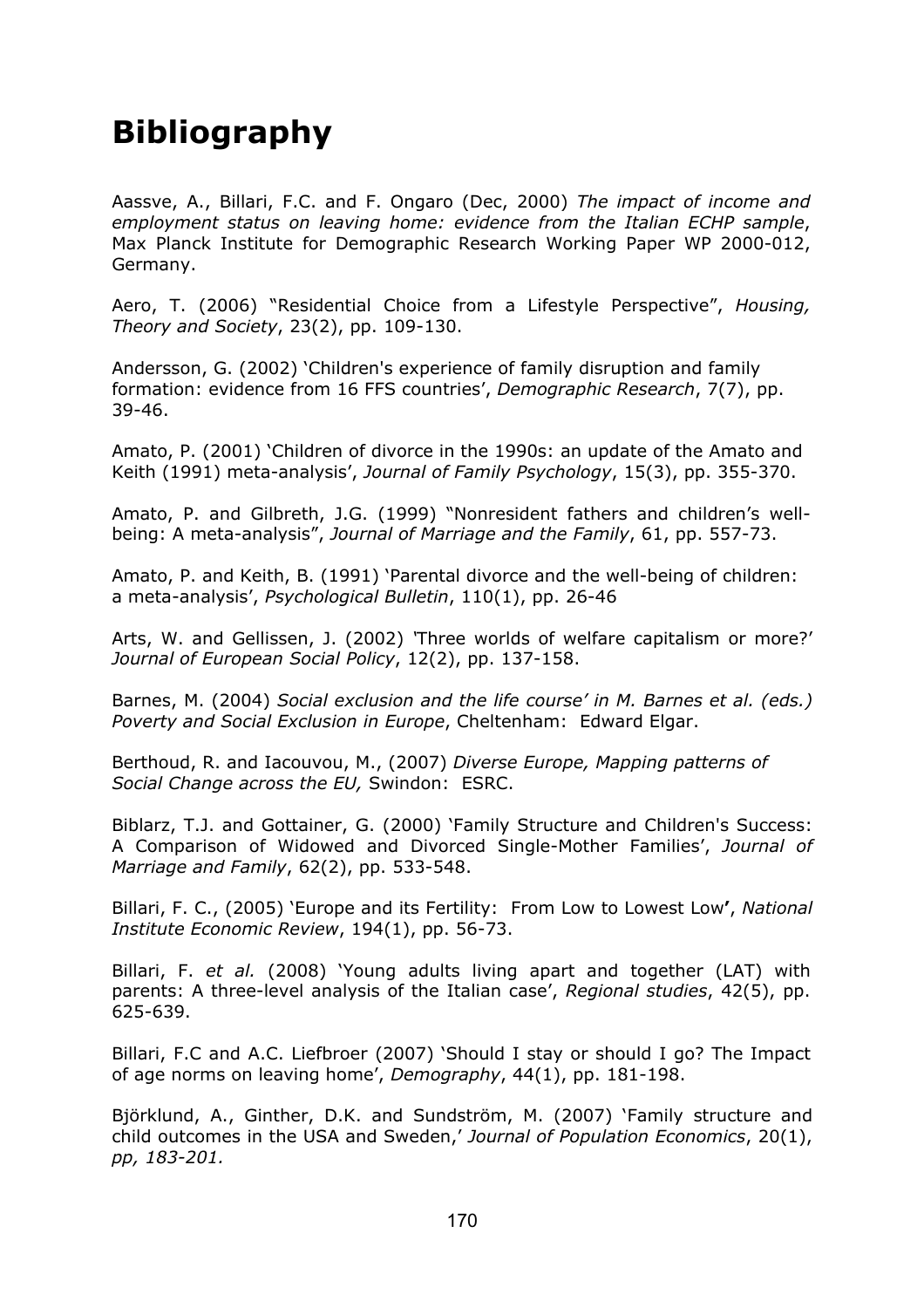Bonvalet, C. and E. Lelievre (1997) 'The Transformation of Housing and Household Structures in France and Great Britain', *International Journal of Population Geography*, 3(1), pp. 183-201

Bradshaw, J. (2005) *A review of the comparative evidence on child poverty*, York: Joseph Rowntree Foundation.

Bradshaw, J. and A. Hatland (2006) *Social Policy, Employment and Family Change in Comparative Perspective*, Cheltenham: Edward Elgar.

Bradshaw, J., Hoelscher, P. and Richardson, D. (2007) *'*An Index of Child Wellbeing in the European Union', *Social Indicators Research*, 80(1), January.

Brannen, J. and O'Brien, M. (eds.) (1996) *Children in Families: Research and Policy*, Brighton: Falmer Press.

Bratt, R.G. (2002), 'Housing and Family Well-being', *Housing Studies*, 17(1), pp. 13-26.

Brodolini, Fondazione G. (2007) *Study on Poverty and Social Exclusion among Lone-parent Households*, European Commission, Directorate-General for Employment, Social Affairs and Equal Opportunities.

Casey, R., Cole, I., Duffy, D. and S. Green (2008) *A Study of Younger People's Housing Needs in the Northern Housing Market Area*, Northern Housing Group.

Chambaz, C. (2001) 'Lone-parent families in Europe: a variety of economic and social circumstances', Social Policy and Administration, 35(6), pp. 658-671.

Chase-Lansdale, P.L. Cherlin, A.J. and Kiernan, K.E. (1995) 'The Long-Term Effects of Parental Divorce on the Mental Health of Young Adults: A Developmental Perspective', *Child Development*, 66(6), pp. 1614-1634

Cherlin, A.J., Furstenberg (Jnr), F.F., Chase-Lansdale, P.L., Kiernan, K.E., Robins, P.K., Morrison, D.R., and Teitler, J.O. (1991) Longitudinal studies on effects of divorce on children in Great Britain and the United States', *[Science,](http://find.galegroup.com.ezproxy.lib.le.ac.uk/itx/publicationSearch.do?queryType=PH&inPS=true&type=getIssues&prodId=EAIM¤tPosition=0&userGroupName=leicester&searchTerm=Science&index=JX&tabID=T002&contentSet=IAC-Documents)* 252(5011), pp. 1386-1389.

Cherlin, A.J. Kiernan, K.E. Chase-Lansdale, P.L. (1995) 'Parental Divorce in Childhood and Demographic Outcomes in Young Adulthood', *Demography*, 32 pp. 299-318.

Cooper, H., Arber, S. and Smaje, C. (1998) 'Social Class or Deprivation? Structural Factors and Children's Limiting Longstanding Illness in the 1990s', *Sociology of Health and Illness*, 20(3), pp. 289-311

Daltveit, A.K., Irgens, L.M, Øyen, N., Skjærven, R., Markestad, T., Alm, B., Wennergren, G., Norvenius, G. and Helweg-Larsen, K. (1998) 'Sociodemographic risk factors for sudden infant death syndrome: associations with other risk factors: The Nordic Epidemiological SIDS Study', *Acta Paediatrica*, 87(3), pp. 284-290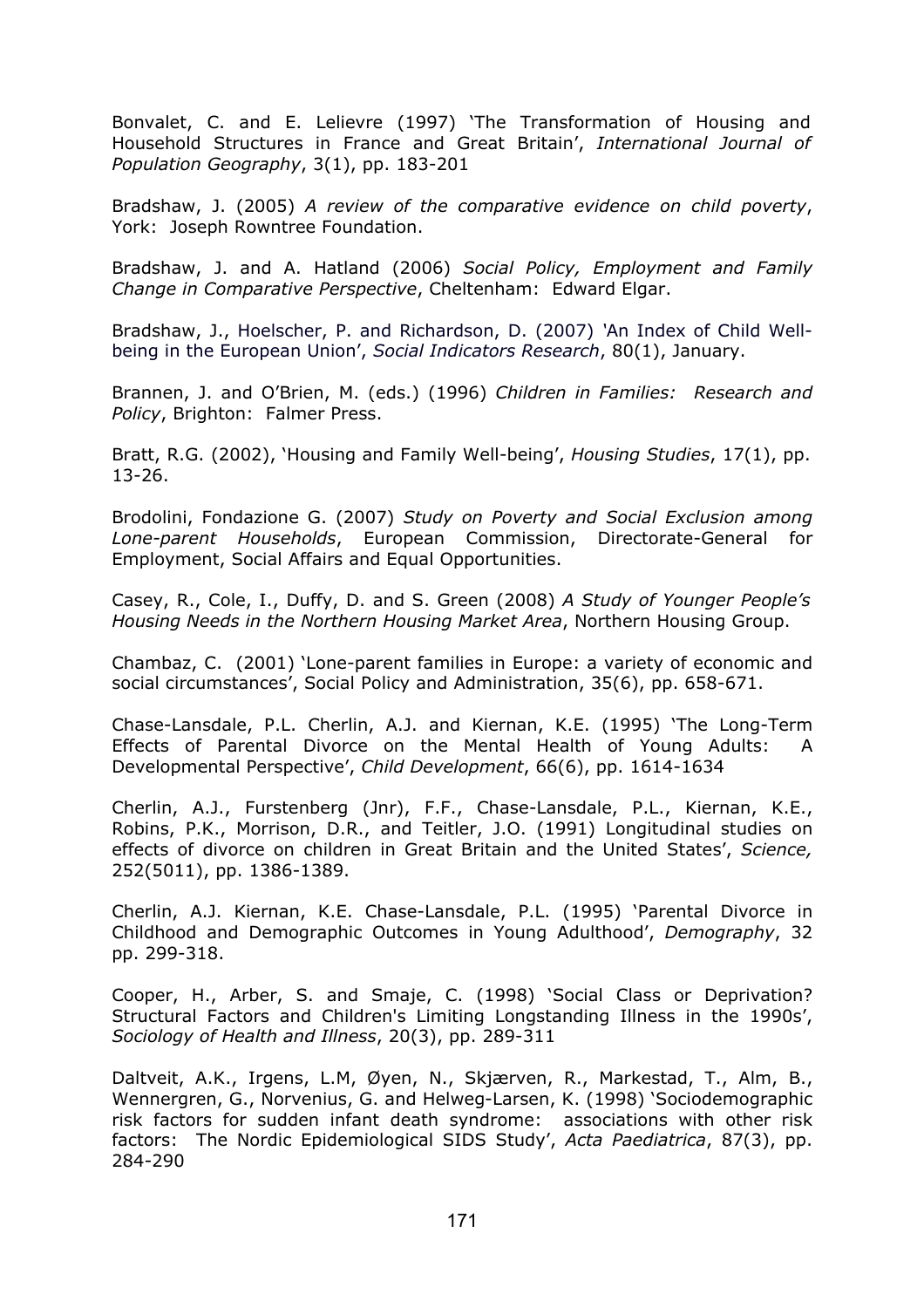De Jong Gierveld, J., Liefbroer, A.C. and Beekink, E. (1991) The Effect of Parental Resources on Patterns of Leaving Home Among Young Adults in the Netherlands', *European Sociological Review*, 7, pp. 55-71.

Dewilde, C. (2008) 'Divorce and the Housing Movements of Owner-Occupiers: A European Comparison', *Housing Studies*, 23(6), pp. 809-832.

Dronkers, J. (1994) 'The changing effects of lone parent families on the educational attainment of their children in a European welfare state', *Sociology*, 28(1), pp. 171-191.

Dronkers, J. (1999) 'The effects of parental conflicts and divorce on the wellbeing of pupils in Dutch secondary education', *European Sociological Review*, 15(2), pp. 195-212.

Duncan, G.J and Hoffman, S.D. (1985) 'A Reconsideration of the Economic Consequences of Martial Dissolution', *Demography*, 22(4), pp. 485-497.

Dunn, J., Davies, L.C., O'Connor, T.G. and Sturgess, W. (2001) 'Family lives and friendships: the perspectives of children in step-, single-parent and nonstop families', *Journal of Family Psychology*, 15, pp. 272-87

Ermisch, J. (2003) 'How do parents affect the life chances of their children as adults? An idiosyncratic review', Paper prepared for the SEDAP Conference, *Moving Towards an Older Society*, pp. 10-11.

Ermisch, J.F. and Francesconi, M. (2001) 'Family structure and children's achievements', *Journal of Population Economics*, 14(2), pp. 249-270.

Ermisch, J., Francesconi, M. and Pevalin, D.J. (2003) 'Parental partnership and joblessness in childhood and their influence on young people's outcomes', *Journal of the Royal Statistical Society* (series A), 67(1) pp. 69-101.

Esping-Andersen, G. (1990) *The Three Worlds of Welfare Capitalism*, Cambridge: Polity Press.

Esping-Andersen, G. (2008) 'Childhood investments and skill formation', *International Tax and Public Finance*, 15(1), pp. 14-49

European Commission (2006) 'Lone parents – a female-dominated category' in C. Fagan *et al.* (eds.) *Gender Inequalities in the Risks of Poverty and Social Exclusion for Disadvantaged Groups in Thirty European Countries*, Luxembourg: Office for Official Publications of the European Communities.

European Commission (2007) 'Poverty and social exclusion among lone-parent households', *Community Action Programme on Social Exclusion, Policy Studies Findings*, 9:1-7.

European Commission (2008) *Child Poverty and Well-being in the EU: Current Status and Way Forward*, Luxembourg: Office for Official Publications of the European Communities.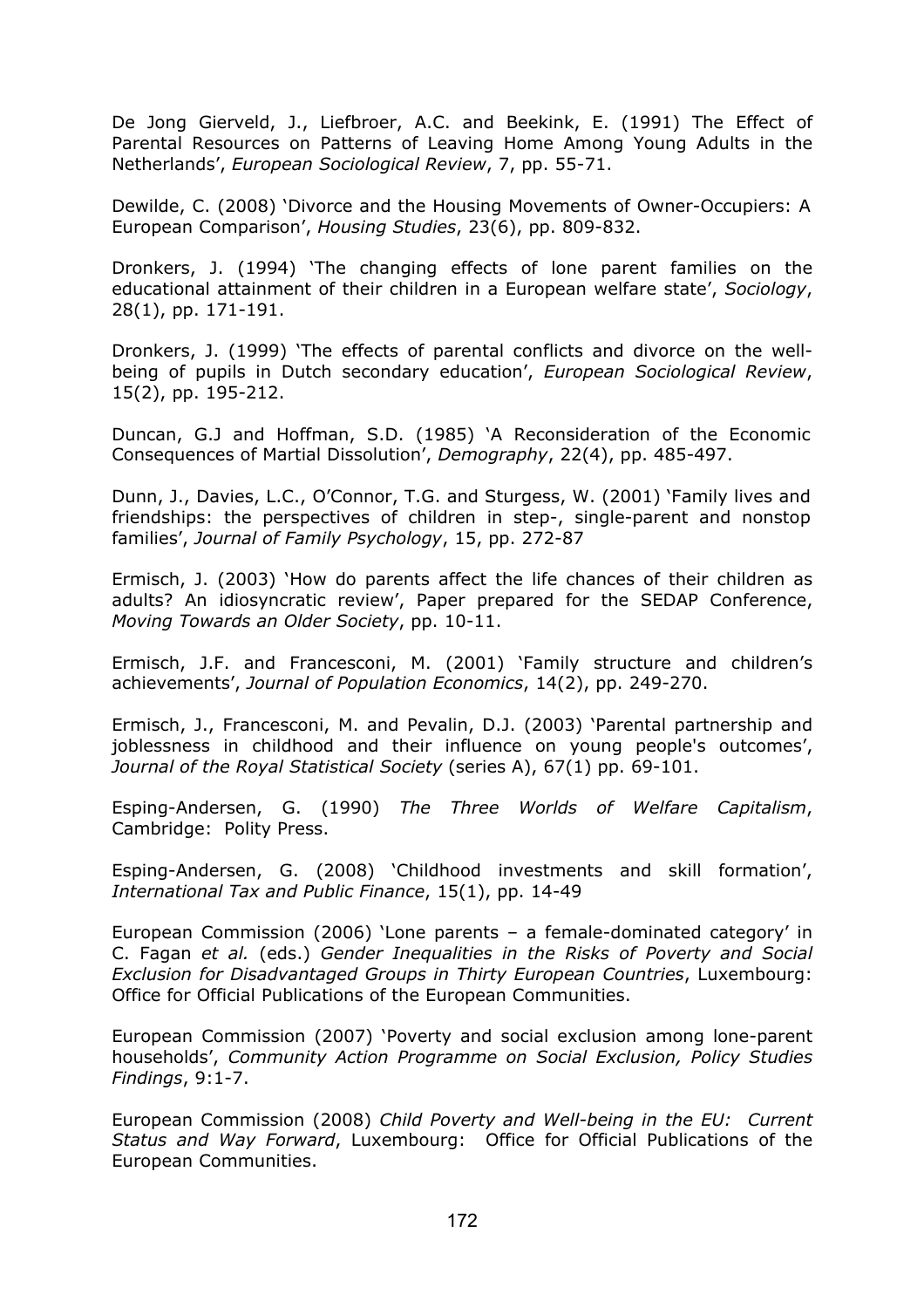European Commission (2008b) *Joint Report on Social Protection and Social Inclusion 2008*, Brussels.

Eurostat (2006) *Key figures on Europe Statistical Pocketbook*.

Eurostat (2007) *Living conditions in Europe*, Office for Official Publications of the European Communities.

Eurostat (2008) *Europe in Figures – Eurostat Yearbook 2008: The diversity of the EU through statistics*, 75/2008, 2 June 2008.

Eurostat (2008) *Eurostat datasets and definitions* available from: http://ec.europa.eu/eurostat. Accessed August and September, 2008.

Federcasa (Italian Housing Federation) (Sept. 2006) *Housing Statistics in the European Union 2005/06*, Rome: CSR.

Feijten, P. (2005) 'Union Dissolution, Unemployment and Moving Out of Homeownership', *European Sociological Review*, 21(1), pp. 59-71.

Fleming D.M., and Charlton, J.R.H. (1998) 'Morbidity and healthcare utilisation of children in households with one adult: comparative observational study', *British Medical Journal*, 316(7144), pp. 1572–6.

Ferarra, M. (1996) The 'southern model' of welfare in social Europe, *Journal of European Social Policy*, 6(1), pp. 17-37.

Flouri, E. and Buchanan, A. (2004) 'Early father's and mother's involvement and child's later educational outcomes', *British Journal of Educational Psychology*, 74(2), pp. 141–153

Forrest, R. and Murie, A. (eds) (1995) *Housing and Family Wealth: Comparative International Perspectives*, London: Routledge.

Forssas, E., Gissler, M., Sihvonen, M. and Hemminki, E. (1999) 'Maternal predictors of perinatal mortality: the role of birthweight', *International Journal of Epidemiology*, 28, pp. 475–478.

Franz M., Lensche H. and Schmitz N. (2003) 'Psychological distress and socioeconomic status in single mothers and their children in a German city', *Social Psychiatry and Psychiatric Epidemiology*, 38(2), pp. 59–68.

Gahler, M. (1998) 'Self-reported Psychological Well-being among adult children of divorce in Sweden', *Acta Sociologica*, 41(3) pp. 209-225.

Giddens, A. (1994) *Beyond Left and Right – the Future of Radical Politics*, Cambridge: Polity.

Giddens, A. (1998) *The Third Way: The Renewal of Social Democrac*y, Cambridge: Polity Press.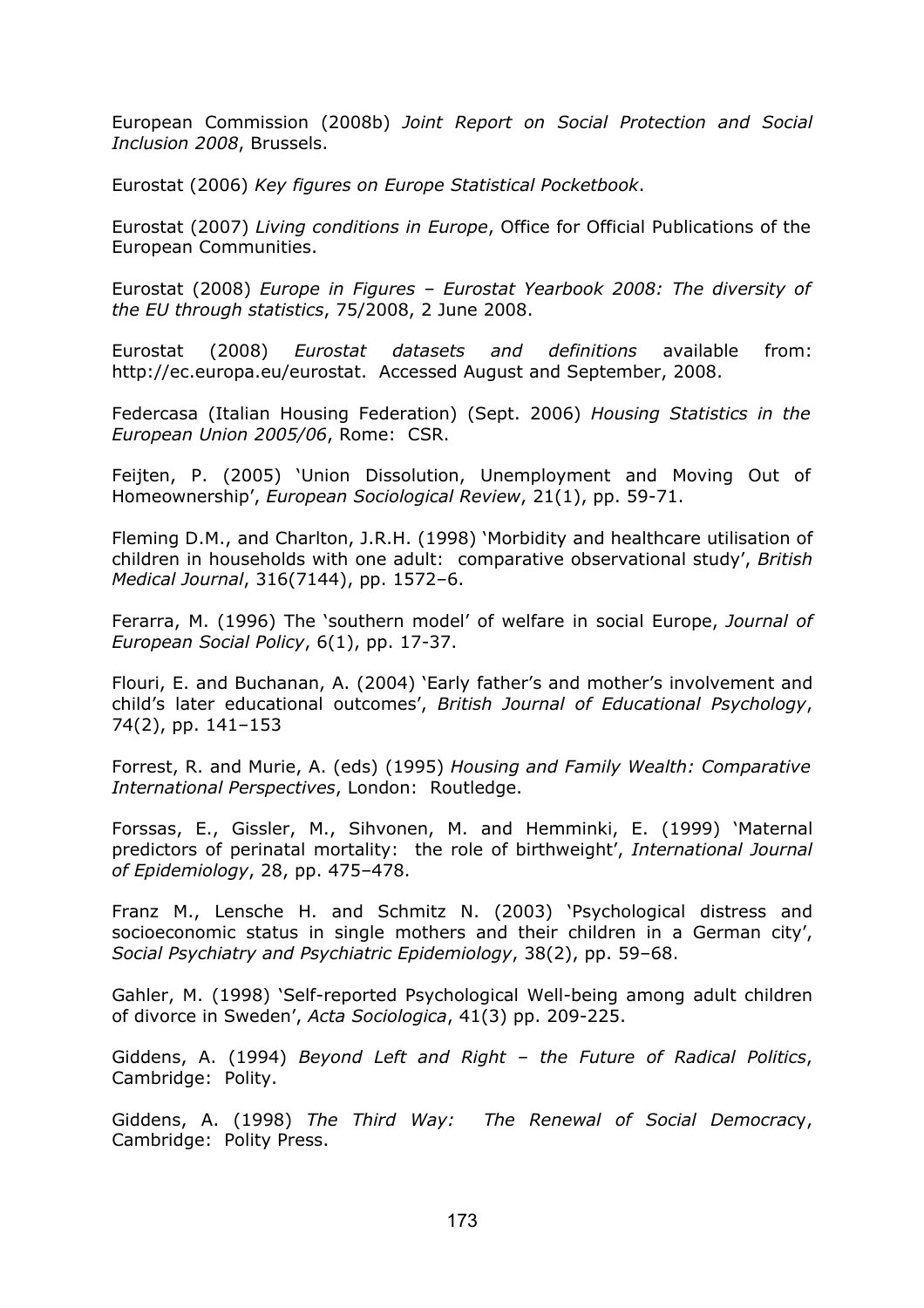Ginther D.K., and Pollak, R.A. (2004) 'Family structure and children's educational outcomes: blended families, stylized facts, and descriptive regressions',. *Demography*, 41(4), pp. 671–696.

Goldscheider, F.K. and DaVanzon, J. (1989) 'Pathways to Independent Living in Early Adulthood: Marriage, Semiautonomy, and Premaritial Residential Independence', Demography, 26, pp. 597-614.

Goldschieder, F.K. and Goldscheider, C. (1998) 'The Effects of Childhood Family Structure on Leaving and Returning Home', *Journal of Marriage and the Family*, 60, pp. 745-56.

Gough D (2007) 'Weight of evidence: a framework for the appraisal of the quality and relevance of evidence', *Research Papers in Education*, 22(2), pp. 213-228

Gram-Hanssen, K. and Bech-Danielsen, C. (2008) 'Home Dissolution: What Happens After Separation?', *Housing Studies*, 23(3), pp. 507-522.

Gurney, C.M. (1999) *Pride and Prejudice*: discourses of normalisation in public and private accounts of homeownership, *Housing Studies*, 14, pp. 163-183.

Hägglöf, B., Blom, L., Dahlquist, G., Lönnberg, G. and Sahlin, B. (1991) 'The Swedish childhood diabetes study: indications of severe psychological stress as a risk factor for Type 1 (insulin-dependent) diabetes mellitus in childhood', *Diabetologia*, 34(8), pp. 579-583.

Hampden-Thompson, G. and Pong, S-L. (2005) 'Does family policy environment moderate the effect of single-parenthood on children's academic achievement? A study of 14 European countries', *Journal of Comparative Family Studies*, 36(2), pp. 227-249.

Hantrais, L. (2004) *Family Policy Matters: Responding to Family Change in Europe*, Bristol: Policy Press.

Harland, P., Reijneveld, S.A., Brugman, E., Verloove-Vanhorick, P. and Verhulst, F.C. (2002) 'Family factors and life events as risk factors for behavioural and emotional problems in children', *European Child and Adolescent Psychiatry*, 11(4), pp. 176-184

Harold, G.T., Aitken, J.J. and Shelton, K.H. (2007) 'Inter-parental conflict and children's academic attainment: a longitudinal analysis', *Journal of Child Psychology and Psychiatry*, 48(12), pp. 1223-1232.

Hawthorne, J., Jessop, J., Pryor, J. and M. Richards (2003) *Supporting children through family change: a review of interventions and services for children of divorcing and separating parents*, York: Joseph Rowntree Foundation.

Helderman, A.C. (2007) 'Once a homeowner, always a homeowner? An analysis of moves out of owner-occupation', *Journal of Housing and the Built Environment*, 22, pp. 239-261.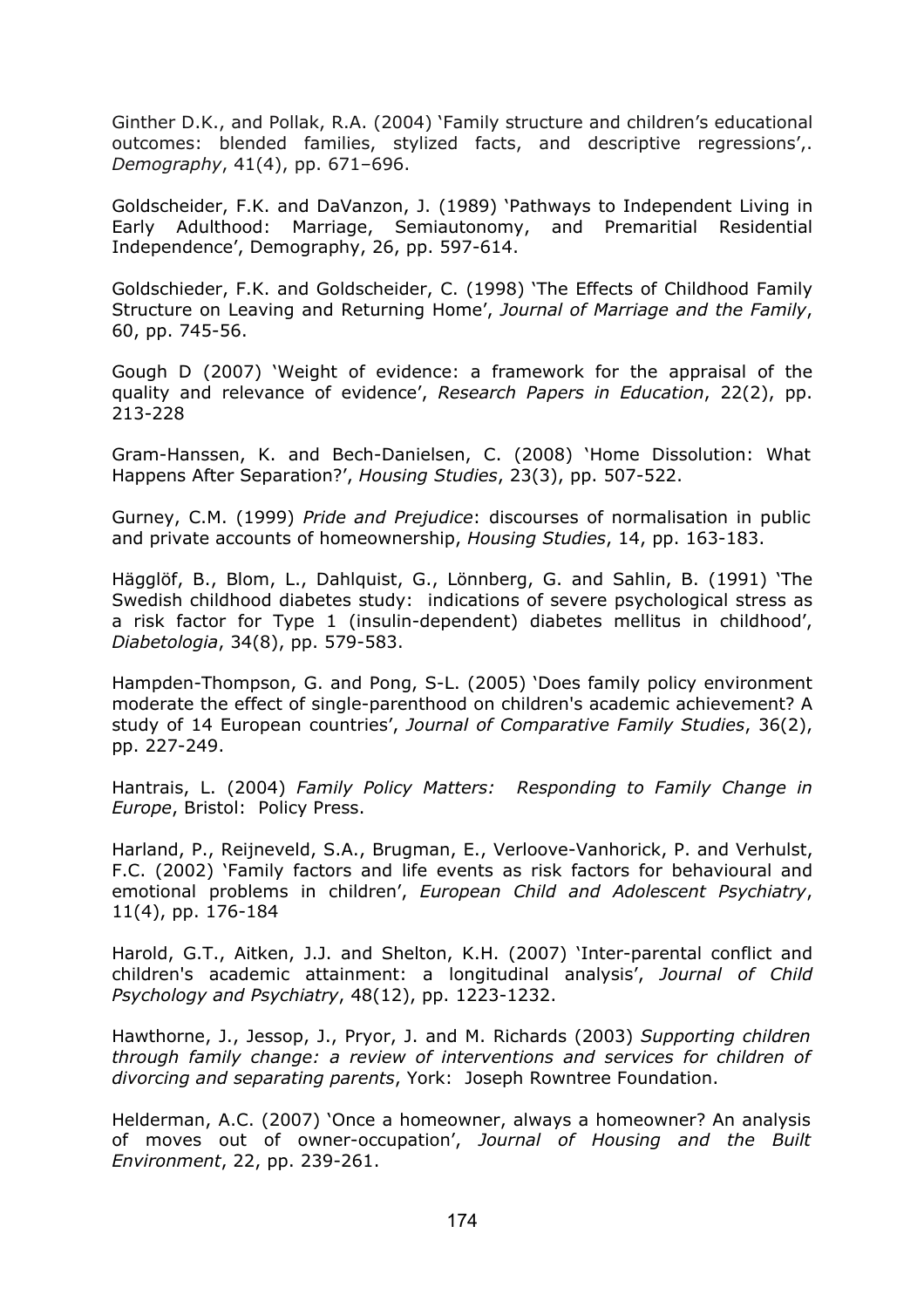Hill, R. (1971) 'Modern systems theory and the family: a confrontation', *Social Science Information*, 10, pp. 7-26.

Holmans, A.E. (2008) *Divorce, Remarriage and Housing: The Effects of Divorce, Remarriage, Separation and the Formation of New Couple Households on the Number of Separate Households and Housing Demand Conditions*, London: Office of the Deputy Prime Minister.

Hope, S., Power, S. and Rodgers, B. (1998) 'The relationship between parental separation in childhood and problem drinking in adulthood', *Addiction*, 93 (4), pp. 505-514.

House of Commons. Education and Skills Committee (2006) *The effect of family breakdown on educational achievement. Oral evidence*, HC 1398-I, London: TSO.

Iacovou, M. (2002) *Leaving Home in the European Union*, ISER Working Paper 2001-18, Essex: University of Essex.

Jones, G. (2008) *The youth divide: Diverging paths to adulthood*, York: Joseph Rowntree Foundation.

Jonsson, J.O. and Gahler, M. (1997) **'**Family dissolution, family reconstitution and children's educational careers: recent evidence for Sweden', *Demography*, 34(2), pp. 277-293.

Kantojärvi, L., Joukamaa, M., Miettunen, J., Läksy, K., Herva, A., Karvonen, J.T., Taanila, A. and Veijola, J. (2008) 'Childhood family structure and personality disorders in adulthood', *European Psychiatry*, 23(3), pp. 205-211.

Kendig, H.L. (1990) 'Comparative perspectives on housing, aging, and social structure', in: R.H. Binstock and L.K. George (eds.) *Handbook of Aging and the Social Sciences*, San Diego: Academic Press.

Kiernan, K. (1992) 'The impact of family disruption in childhood on transitions made in young adult life', *Population Studies*, 46(2), pp 213-234.

Kiernan, K. (1996) 'Lone motherhood, employment and outcomes for children', *International Journal of Law Policy and the Family*, 10(3) pp. 233-249.

Kleinman, M. (1996) *Housing, Welfare and the State in Europe: A Comparative Analysis of Britain, France and Germany*, Cheltenham: Edward Elgar.

Kreiger, H. (2008) *Demographic changes in Europe: Implications for family policy*, European Foundation for the Improvement of Living and Working Conditions, Paper presented to the Committee of Experts on Children and Families, Council of Europe, Strasbourg, 24-25 May 2005.

Lauster, N.T. (2006) 'A room of one's own or room enough for two? Access to housing and new household formation in Sweden, 1968-1992', *Population and Residential Policy Review*, 25, pp. 329-351.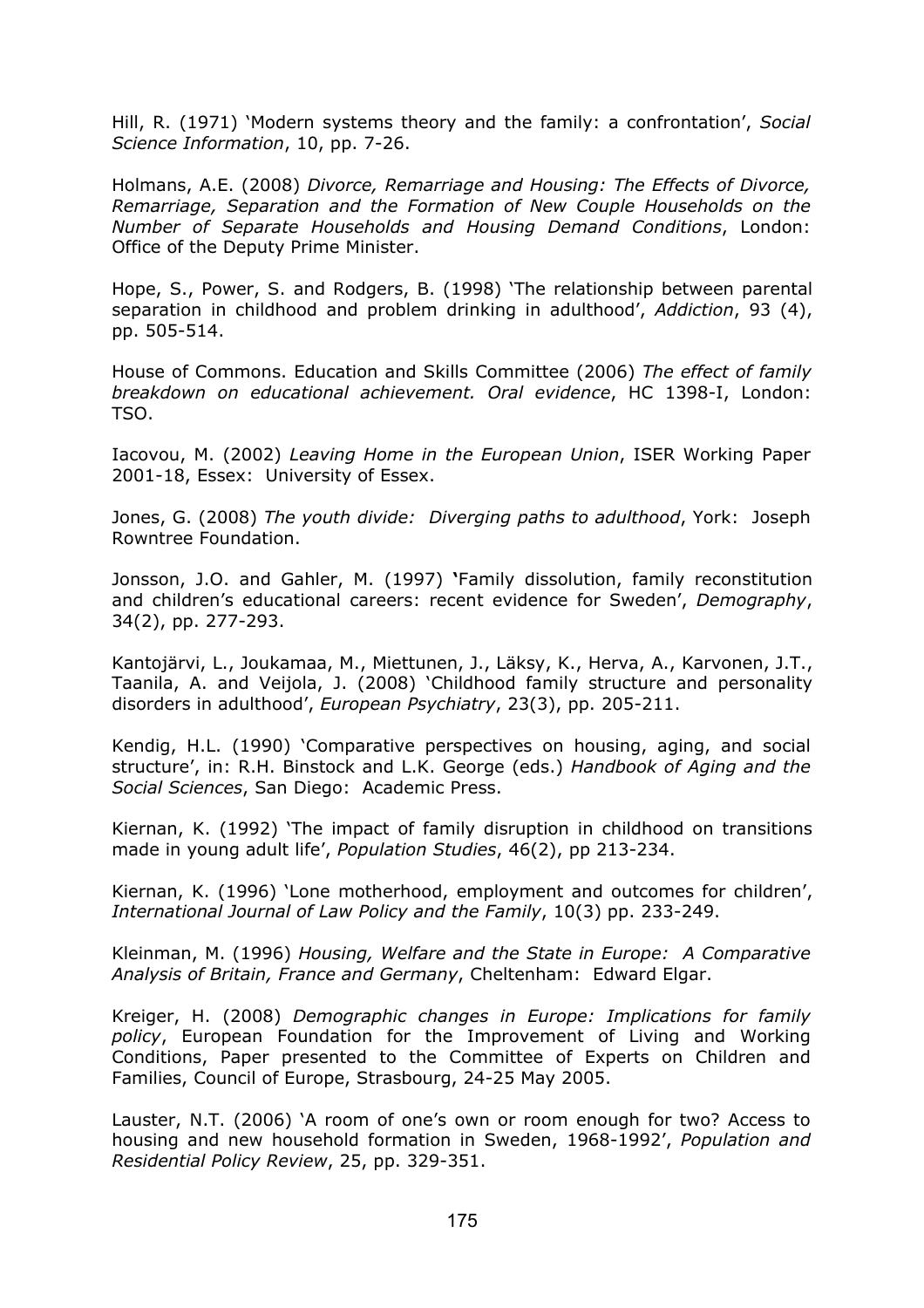Lehman, P. and C. Wirtz (2004) 'Household formation in the EU – lone parents', *Statistics in Focus: Population and Social Conditions*, Theme 3 – 5/2004.

Levin, I. (2004) 'Living Apart Together: A New Family Form', *Current Sociology*, 52(2), pp. 223-240.

Lewis, J. (2006) 'Introduction: children in the context of changing families and welfare states' in J. Lewis (ed.) *Children, Changing Families and Welfare States*, Cheltenham: Edward Elgar.

Lewis, J. and B. Hobson (1997) 'Introduction' in J. Lewis (ed.) *Lone Mothers in European Welfare Regimes – Shifting Policy Logics*, London: Jessica Kingsley.

Lister, R. (2004) *Poverty*, Cambridge: Polity Press.

Lister, R. (2006) 'Children (but not women) first: New Labour, child welfare and gender', *Critical Social Policy*, 26, pp. 315-335.

Lundberg, O. (1993) 'The impact of childhood living conditions on illness and mortality in adulthood',. *Social Science and Medicine*', 36( 8), pp. 1047-1052.

Maclennan, D., Stephens, M. and Kemp, P. (1996) *Housing Policy in the EU Member States*, European Parliament Directorate General for Research Social Affairs Series, Working Document, W-14a.

Macpherson, C., Redmond, A.O.B., Leavy, A. and McMullan, M. (1998) 'A review of cystic fibrosis children born to single mothers', *Acta Paediatrica*, 87(4), pp. 397-400.

Mäkikyrö, M.D., Sauvola, A., Moring, J., Veijola, J., Nieminen, P., Järvelin, M-R. and Isohanni, M-D (2003) 'Hospital-Treated Psychiatric Disorders in Adults with a Single-Parent and Two-Parent Family Background: A 28-Year Follow-up of the 1966 Northern Finland Birth Cohor[t',](http://www3.interscience.wiley.com.ezproxy.lib.le.ac.uk/journal/119940076/abstract#fn1#fn1) *Family Process*, 37(3), pp. 335-344.

McLanahan, S. and Sandefur, G. (1994) *Growing Up With a Single Parent: What Hurts, What Helps*, Cambridge, MA: Harvard University Press.

McMunn, A.M., Nazroo, J.Y., Marmot, M.G., Boreham, R. and Goodman, R. (2001) 'Children's emotional and behavioural well-being and the family environment: findings from the Health Survey for England', *Social Science and Medicine*, 53(4) pp. 423–440.

Micklewright J. and Stewart, K., (1999) *Is child welfare converging in the European Union?*, Innocenti Occasional Papers, Economic and Social Policy Series, no. 69.

Millar, J. (2004) 'Lone parenthood' in M. Barnes *et al.* (eds.) *Poverty and Social Exclusion in Europe*, Cheltenham: Edward Elgar.

Millar, J. and S. Middleton (2004) 'Introduction' in M. Barnes *et al.* (eds.) *Poverty and Social Exclusion in Europe*, Cheltenham: Edward Elgar.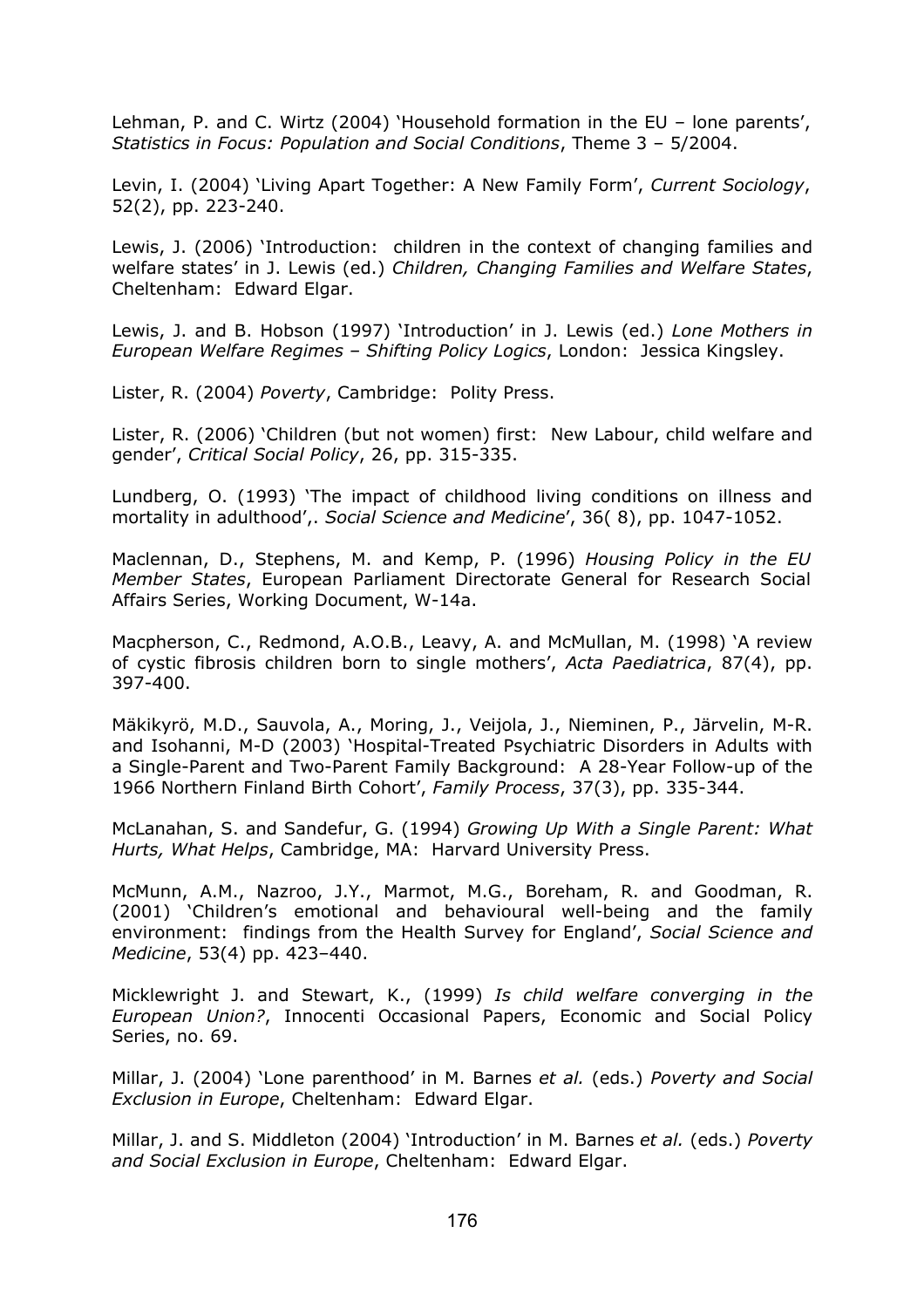Mitchell, A. (1985) *Children in the Middle: Living Through Divorce*, London: Tavistock Publications.

Morris, E.W. and Winter, M. (1978) *Housing, Family, and Society*, New York: John Wiley and Sons.

Munck, R. (2004) *Globalization and Social Exclusion: A Transformationalist Perspective*, Kumarian Press Inc.

Murphy, M. (1990) 'Housing consequences of marital breakdown and remarriage', in: P. Symon (ed.) *Housing and Divorce*, Glasgow: University of Glasgow, Centre for Housing Research.

Norris, M. and P. Shiels (Nov. 2004) *Regular National Report on Housing Developments in European Countries, Synthesis Report*, Dublin: The Housing Unit, Department of the Environment, Heritage and Local Government.

Pascall, G., and Manning, N. (2000) 'Gender and social policy: comparing welfare states in Central and Eastern Europe and the former Soviet Union', *Journal of European Social Policy*, 10(3), pp. 240-266.

Piketty, T. (2003) *The impact of divorce on school performance: evidence from France, 1968-200*2, CEPR Discussion Paper No. 4146.

Pong, S., Dronkers, J. and Hampden-Thompson G. (2003) 'Family policies and children's school achievement in single- versus two-parent families', *Journal of Marriage and Family*, 65(3), pp. 681-699.

Pritchard, R. (1998) *When Parents Part: How Children Adapt*, Auckland, New Zealand: Penguin.

Riala, K., Isohanni, I., Jokelainen, J, Jones, P. and Isohanni, M. (2003) 'The relationship between childhood family background and educational performance, with special reference to single-parent families: a longitudinal study', *Social Psychology of Education*, 6(4), pp. 349–365.

Reeve, K., Goudie, R. and Casey, R. (2007) *Homeless Women, Homelessness Careers, Homelessness Landscapes*, London: CRISIS.

Ridge, T. (2002) *Childhood Poverty and Social Exclusion from a Child's Perspective*, Bristol: Policy Press.

Ringbäck Weitoft, G., Hjern, A., Haglund, B. and Rosén, M. (2003) 'Mortality, severe morbidity, and injury in children living with single parents in Sweden: a population-based study', *The Lancet*, 361(9354), pp. 289-95.

Ringbäck-Weitoft, G. R., Hjern, A., and Rosen, M. (2004) 'School's out! Why earlier among children of lone parents?*' International Journal of Social Welfare*, 13(2), pp. 134-144.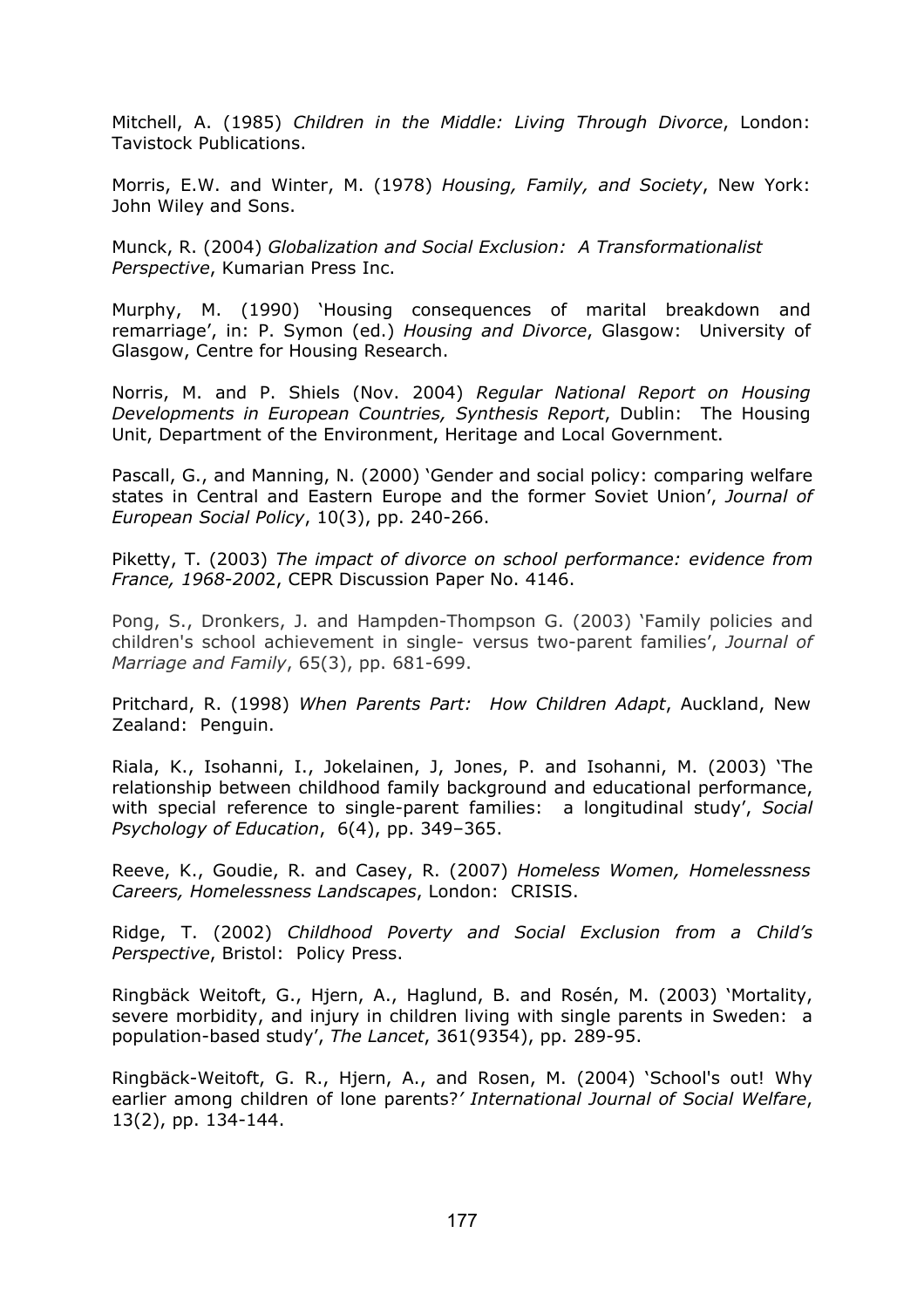Ritakallio, V. and Bradshaw, J. (2006) 'Family poverty in the European Union' in J. Bradshaw and A. Hatland (eds.) *Social Policy, Employment and Family Change in Comparative Perspective*, Cheltenham: Edward Elgar.

Roberts, I. and Bless, P. (1995) 'For debate: Social policy as a cause of childhood accidents: The children of lone mothers', *British Medical Journal*, 311, pp. 925-8.

Rodgers, B. (1994) 'Pathways between parental divorce and adult depression', *Journal of Child Psychology and Psychiatry*, 35, pp. 1289-1308.

Rodgers, B. and Pryor, J. (1998) *Divorce and Separation: the outcomes for children*, York: Joseph Rowntree Foundation.

Room, G. (1999) 'Social exclusion, solidarity and the challenge of globalisation', *International Journal of Social Welfare*, 8, pp. 166-174.

Rossi, P.H. (1955) *Why families move: A study in the social psychology of urban residential living*, Glencoe, Illinois: Free Press.

Samuelsson, M. (1995) 'Children's social networks and their association with behavioural disturbances in single parent families: a comparison between a clinical group and a control group', *Nordic Journal of Psychiatry*, 49(4) pp. 275- 284

Sandefur, G.D. and Wells, T. (1999) 'Does family structure really influence educational attainment?' *Social Science Research*, 28(4), pp. 331-357.

Sauvola, A., Räsänen, P., Joukamaa, M., Jokelainen, J., Järvelin, M-R. and Isohanni, M.K. (2001) 'Mortality of young adults in relation to single-parent family background', *European Journal of Public Health*, 11, pp. 284–286.

Schiller, K.S., Khmelkov, V.T. and Wang, X-K. (2002) 'Economic development and the effects of family characteristics on mathematics achievement', *Journal of Marriage and Family*, 64 (3), pp. 730-742.

Sen, A. (2000) *Social Exclusion: Concept, Application and Scrutiny*, Manila: Asian Development Bank.

Skevik, A. (2006) 'Working their way out of poverty? Lone mothers in policies and labour markets' in J. Bradshaw and A. Hatland (eds.) *Social Policy, Employment and Family Change in Comparative Perspective*, Cheltenham: Edward Elgar.

Somerville, P. (2005) 'A Sceptic Looks at "Housing Theory"', *Housing, Theory and Society*, 22(2), pp. 87-89.

Sommerville, P. (2000) *Social relations and social exclusion: rethinking political economy*, London: Routledge.

Spencer, N. (2005) 'Does material disadvantage explain the increased risk of adverse health, educational, and behavioural outcomes among children in lone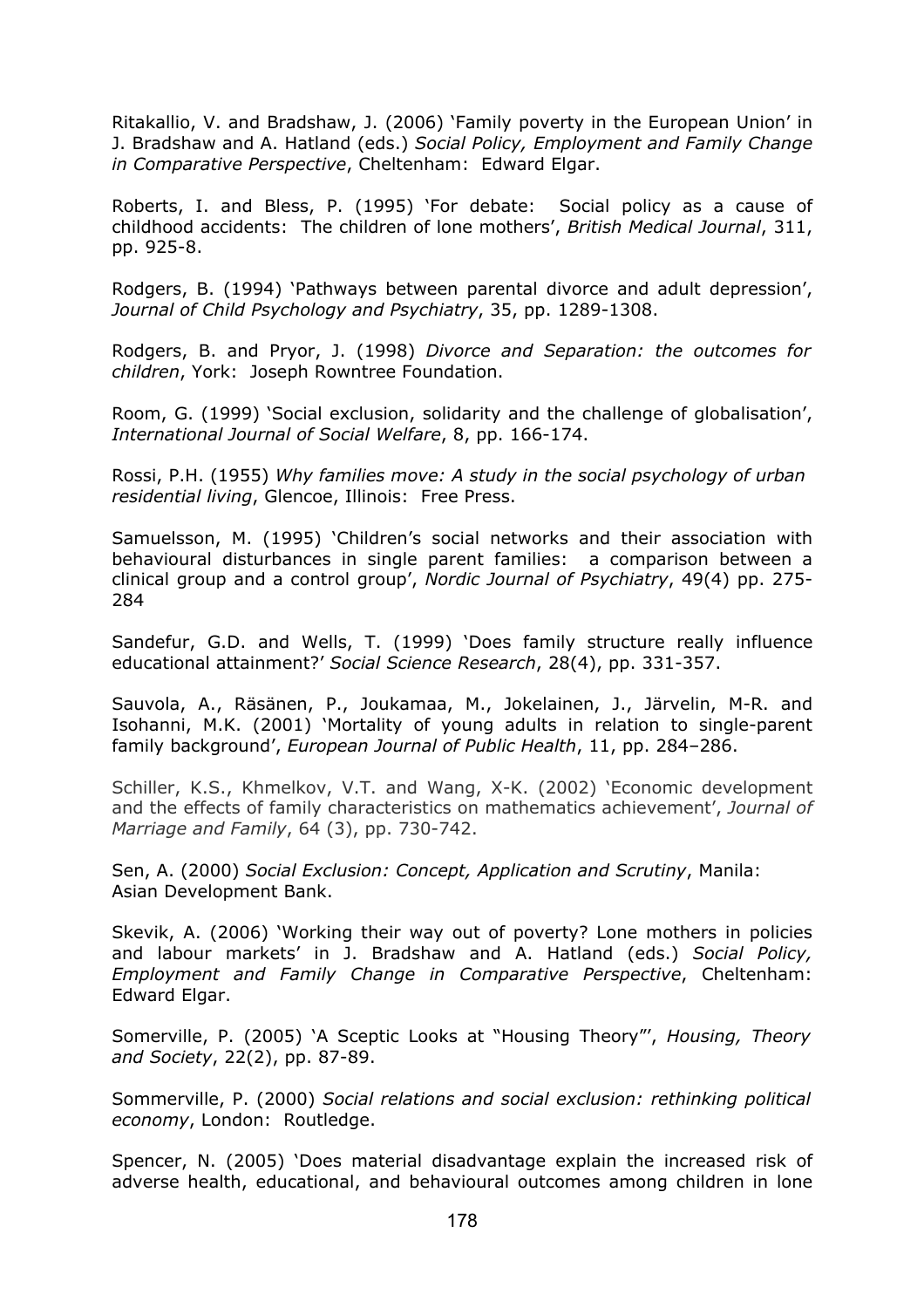parent households in Britain? A cross sectional study', *Journal of Epidemiology and Community Health*, 59, pp. 152–157.

Spruijt, D. and De Goede, M. (1996) 'Changing Family Structures and Adolescent Well-Being in the Netherlands', *International Journal of Law Policy and the Family*, 10(1), pp. 1-16.

Sullivan, O. (1986) 'Housing movements of the divorced and separated', *Housing Studies*, 1, pp. 35-48.

Unicef Innocenti Center, Florence, Italy. (2001) *Report Card: A League Table of Child Deaths by Injury in Rich Countries*, Issue No. 2.

Touemon, L. (2008) *Two-Home Family Situations of Children and Adults: Observation and Consequences for Describing Family Patterns in France*, Working Paper, Paris: Institut national d'études démographiques (INED).

Townsend, P. (1979) *Poverty in the United Kingdom*, Harmondsworth: Penguin Books.

Voegeli W. and Willenbacher, B., (1993) 'Children's rights and social placement: a cross-national comparison of legal and social policy towards children in one parent families', *International Journal of Law, Policy and the Family*, 7(1), pp. 108-124.

Wade, A. and Smart, C. (2002) *Facing family change: Children's circumstances, strategies and resources*, York: Joseph Rowntree Foundation.

Wadsworth, M., Maclean, M., Kuh, D. and Rodgers, B. (1990) 'Children of Divorced and Separated Parents: Summary and Review of Findings from a Long-Term Follow-Up Study in the UK', *Family Practice*, 7(2), pp. 104-109.

Wadsby, M. and Svedin, C-G. (1993) 'Children's behaviour and mental health 2 years after parental divorce: a follow-up study', *Nordic Journal of Psychiatry*, 47(5), pp. 325-334.

Wadsby, M. and Svedin, C.G. (1996) 'Academic achievement in children of divorce', *[Journal of School Psychology](http://www.sciencedirect.com.ezproxy.lib.le.ac.uk/science/journal/00224405)*, 34(4), pp. 325-336.

Wadsworth, M.E.J. and Kuh, D.J.L. (1997) 'Childhood influences on adult health: a review of recent work from the British 1946 national birth cohort study, the MRC National Survey of Health and Development', *Paediatric and Perinatal Epidemiology*, 1 (1) pp. 2-20.

Walczak, Y. and Burns, S. (1984) *Divorce: The Child's Point of View*, London: Harper and Row.

Walker, A. and Walker, C. (eds.) (1997) *Britain Divided: The Growth of Social Exclusion in the 1980s and 1990s*, London: Child Poverty Action Group.